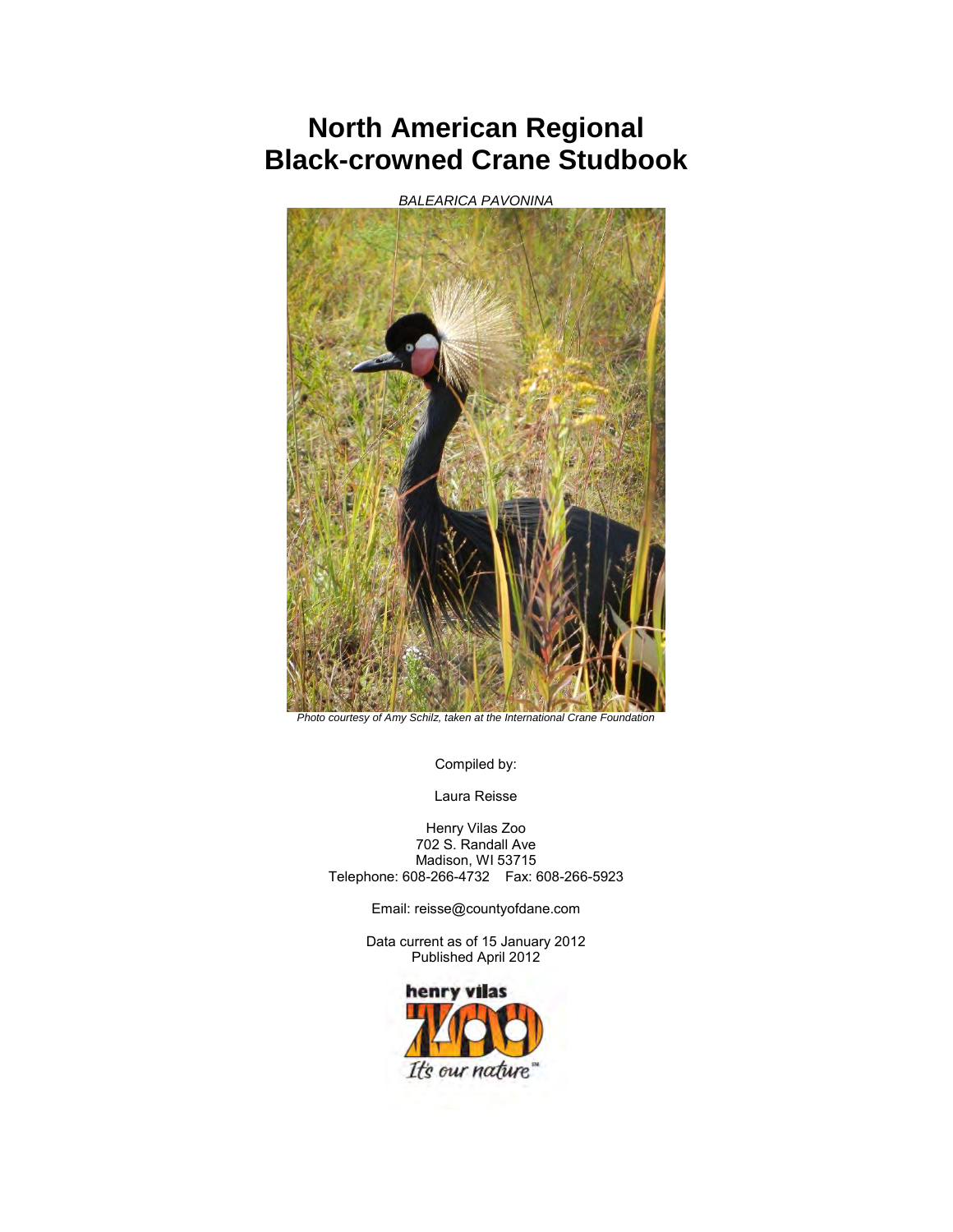## **Table of Contents**

## **AZA Studbook Disclaimer**

Copyright 2012 by Henry Vilas Zoo. All rights reserved. No part of this publication may be reproduced in hard copy, machine-readable or other forms without advance written permission from the Henry Vilas Zoo. Members of the Association of Zoos and Aquariums (AZA) may copy this information for their own use as needed.

The information contained in this studbook has been obtained from numerous sources believed to be reliable. AZA and the Henry Vilas Zoo make a diligent effort to provide a complete and accurate representation of the data in its reports, publications, and services. However, AZA and the Henry Vilas Zoo do not guarantee the accuracy, adequacy, or completeness of any information. AZA and the Henry Vilas Zoo make no warranties or representations of any kind, express or implied, including but not limited to warranties of merchantability of fitness for particular purpose. AZA and the Henry Vilas Zoo disclaim all liability for errors or omissions that may exist and shall not be liable for any incidental, consequential, or other damages (whether resulting from negligence or otherwise) including, without limitation, exemplary damages or lost profits arising out of or in connection with the use of this publication.

Because the technical information provided in the studbook can be easily misread or misinterpreted unless properly analyzed, AZA and the Henry Vilas Zoo strongly recommend that users of this information consult with the studbook keeper in all matters related to data analysis and interpretation.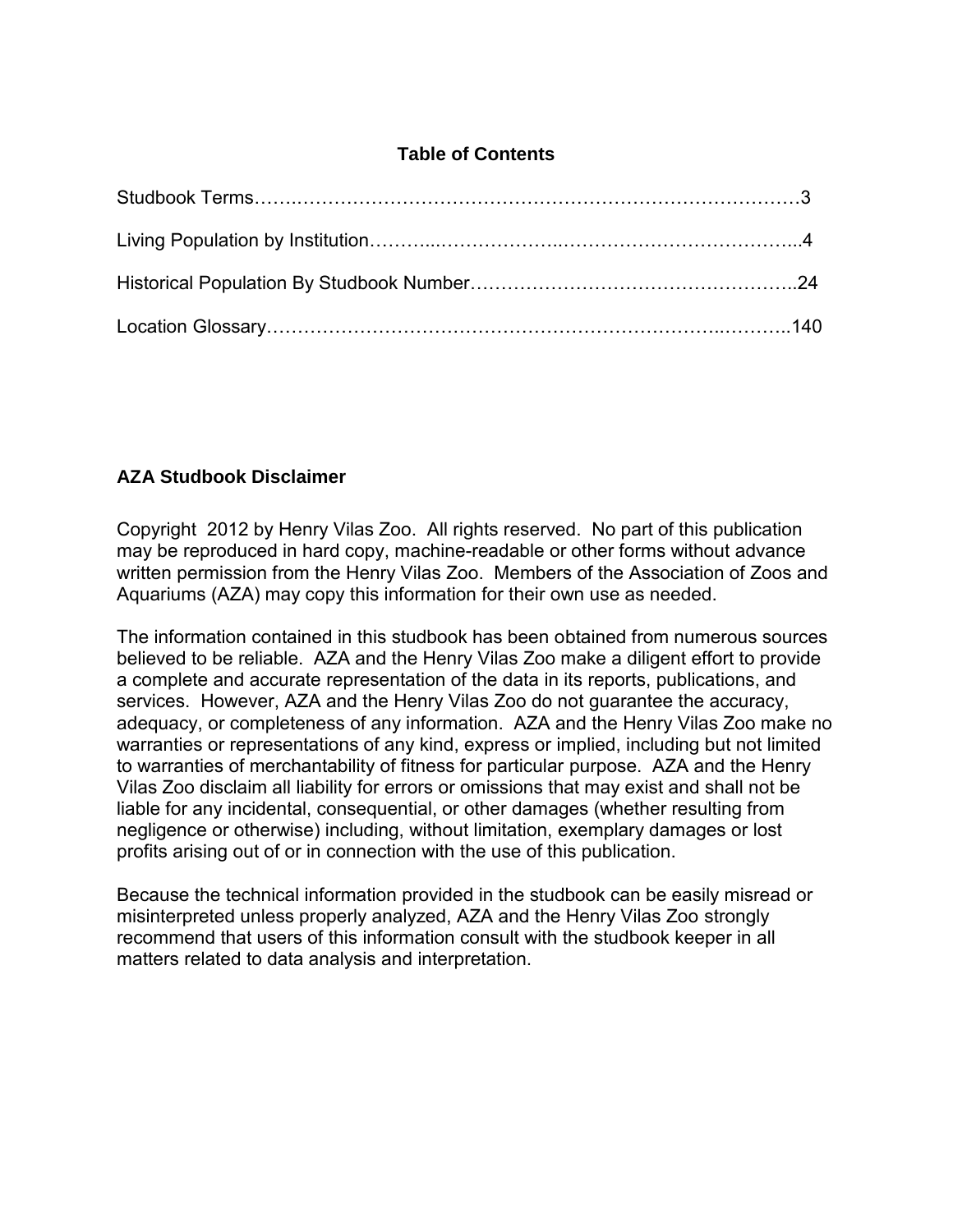## **Studbook Terms**

| Stud #              | A unique number assigned to each individual animal                                                                                                                                                         |
|---------------------|------------------------------------------------------------------------------------------------------------------------------------------------------------------------------------------------------------|
| <b>Sex</b>          | Indicates sex of bird M=male F=female U=unknown                                                                                                                                                            |
| <b>Hatch Date</b>   | Estimated or known date of hatch. The symbol "~" indicates an<br>approximation, and a $\tilde{n}$ indicates +/- and refers to the amount of<br>time being approximated and a "?" indicates an unknown date |
| <b>Sire</b>         | Studbook number for the male parent. UNK indicates and<br>unknown male                                                                                                                                     |
| Dam                 | Studbook number for the female parent. UNK indicates an<br>unknown female                                                                                                                                  |
| Location            | Location and time span at each place. If an animal leaves the<br>region or is unable to be tracked further, "LTF" (lost to follow up)<br>will be listed at the last entry                                  |
| Local ID            | An identification number given at each institution, if known                                                                                                                                               |
| Event               | Type of events: birth, capture, transfer, death, release. A $\tilde{n}$<br>indicates +/- and refers to the amount of time being approximated                                                               |
| Name                | House name, if known/given                                                                                                                                                                                 |
| <b>Restrictions</b> | No location restrictions were used in the reports for<br>birth/death/transfers                                                                                                                             |

I'd like to give a great big thanks to all the zoo staff and private aviculturists who helped clarify the information in this studbook. Many of you have gone above and beyond to provide me with historical records and information I never would have known about on my own so THANK YOU!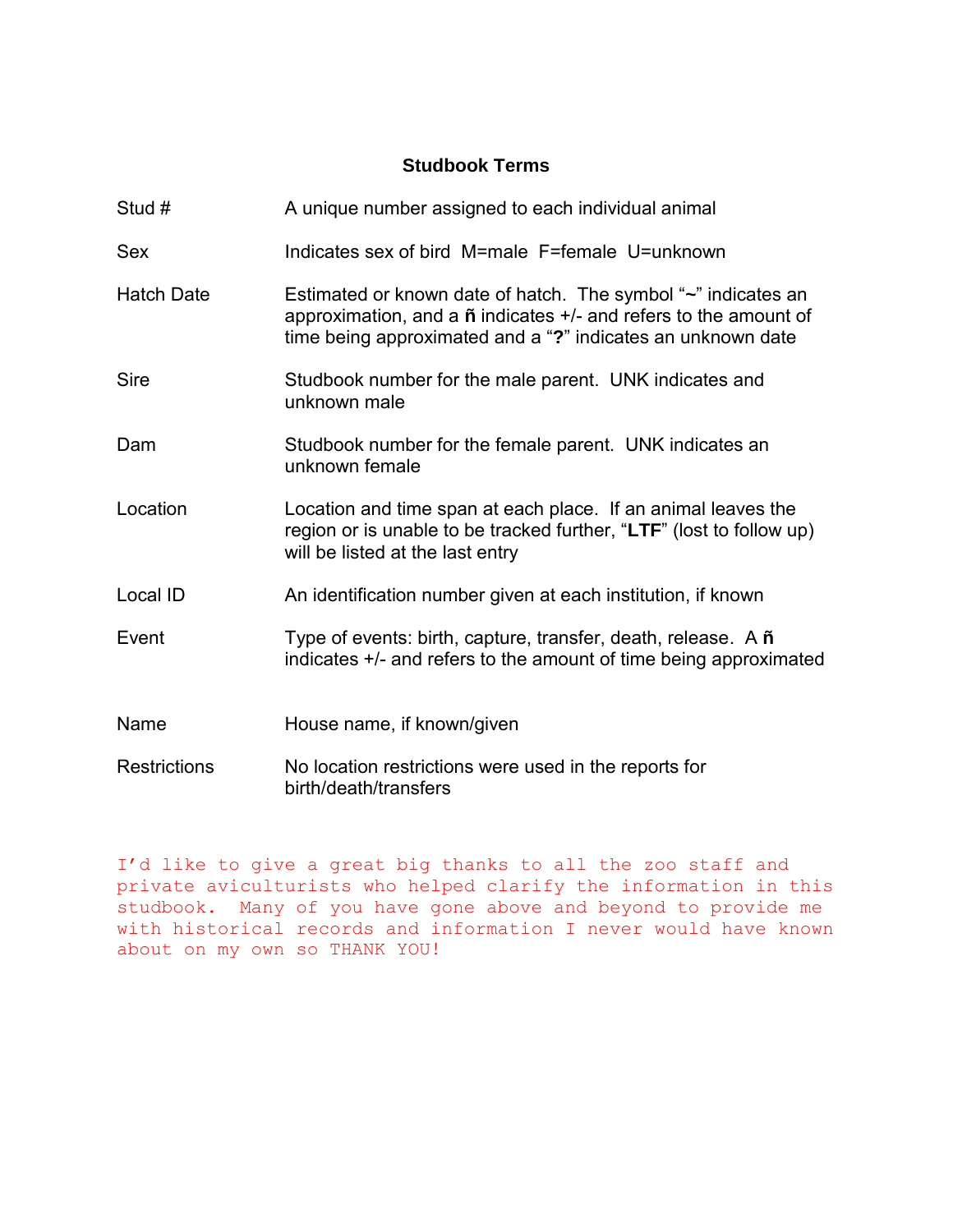BLACK-CROWNED CRANE Studbook Page 4 (Balearica pavonina)

|                          |              |  |             |                                                    | Stud #   Sex   Hatch Date   Sire   Dam   Location   Date   Local ID   Event   Name |                   | ==================================                                                                                                                                                                                             |          |  |
|--------------------------|--------------|--|-------------|----------------------------------------------------|------------------------------------------------------------------------------------|-------------------|--------------------------------------------------------------------------------------------------------------------------------------------------------------------------------------------------------------------------------|----------|--|
|                          |              |  |             |                                                    | AGUA AZUL - Parque Agua Azul, Guadalajara, Jalisco, Mexico                         |                   |                                                                                                                                                                                                                                |          |  |
| 671                      |              |  |             |                                                    | ? 14 Jun 1991 595 596 GUADALJR 14 Jun 1991 A00257 Hatch                            |                   |                                                                                                                                                                                                                                |          |  |
| Totals: $0.0.1$ (1)      |              |  |             |                                                    | AGUA AZUL 5 Feb 1992                                                               |                   |                                                                                                                                                                                                                                | Transfer |  |
|                          |              |  |             |                                                    | ALEXANDRI - Alexandria Zoological Park, Alexandria, Louisiana, USA                 |                   |                                                                                                                                                                                                                                |          |  |
| 40                       | F            |  |             | $? ? ? ?$ UNK                                      | UNK UNKNOWN ????                                                                   |                   |                                                                                                                                                                                                                                | Hatch    |  |
|                          |              |  |             |                                                    |                                                                                    |                   | LUFKIN $?$ ??? $\overline{07604}$ Transfer                                                                                                                                                                                     |          |  |
|                          |              |  |             |                                                    |                                                                                    |                   | ALEXANDRI 10 Dec 1986 233070 Transfer                                                                                                                                                                                          |          |  |
| 179                      | М            |  | $\sim 1970$ | WILD                                               | WILD AFRICAN $\sim$ 1970 NONE                                                      |                   |                                                                                                                                                                                                                                | Capture  |  |
|                          |              |  |             |                                                    |                                                                                    |                   | CHASE B $\sim$ 1970 NONE Transfer                                                                                                                                                                                              |          |  |
|                          |              |  |             |                                                    |                                                                                    |                   | BATONROUG 15 Sep 1971 84 Transfer                                                                                                                                                                                              |          |  |
|                          |              |  |             |                                                    |                                                                                    |                   | ALEXANDRI 4 Mar 1990 487211                                                                                                                                                                                                    | Transfer |  |
| 742                      | $F^-$        |  | ? ? ? ?     | UNK                                                | UNK UNKNOWN ???? 2000 Hatch                                                        |                   |                                                                                                                                                                                                                                |          |  |
|                          |              |  |             |                                                    |                                                                                    |                   | ALEXANDRI 21 Oct 2000 AV0020 Transfer                                                                                                                                                                                          |          |  |
| 762<br>Totals: 1.3.0 (4) |              |  |             |                                                    | F 13 Dec 1993 179 40 ALEXANDRI 13 Dec 1993 487213 Hatch                            |                   |                                                                                                                                                                                                                                |          |  |
|                          |              |  |             | AUDUBON - Audubon Zoo, New Orleans, Louisiana, USA |                                                                                    |                   |                                                                                                                                                                                                                                |          |  |
|                          |              |  |             |                                                    | 410 M ~ May 1985 WILD WILD AFRICAN 1 May 1985 NONE Capture                         |                   |                                                                                                                                                                                                                                |          |  |
|                          |              |  |             |                                                    | UNKNOWN                                                                            |                   |                                                                                                                                                                                                                                |          |  |
|                          |              |  |             |                                                    | FOR BIRDS ????                                                                     |                   |                                                                                                                                                                                                                                |          |  |
|                          |              |  |             |                                                    | TRACY AV                                                                           |                   |                                                                                                                                                                                                                                |          |  |
|                          |              |  |             |                                                    | AUDUBON                                                                            |                   | Exercise of Service of Service of Service of Service of Service of Service of Service of Service of Service of Service of Service of Service of Service of Service of Service of Service of Service of Service of Service of S |          |  |
| 474                      | $F$ and $F$  |  |             | 6 Sep 1999 412                                     | 248 OKLAHOMA 6 Sep 1999 763018                                                     |                   |                                                                                                                                                                                                                                | Hatch    |  |
|                          |              |  |             |                                                    |                                                                                    |                   | AUDUBON 15 Nov 2000 100044 Transfer                                                                                                                                                                                            |          |  |
| 796                      | $\mathbf{F}$ |  | 2 Oct 2010  | 410                                                | 474 AUDUBON                                                                        | 2 Oct 2010 103197 |                                                                                                                                                                                                                                | Hatch    |  |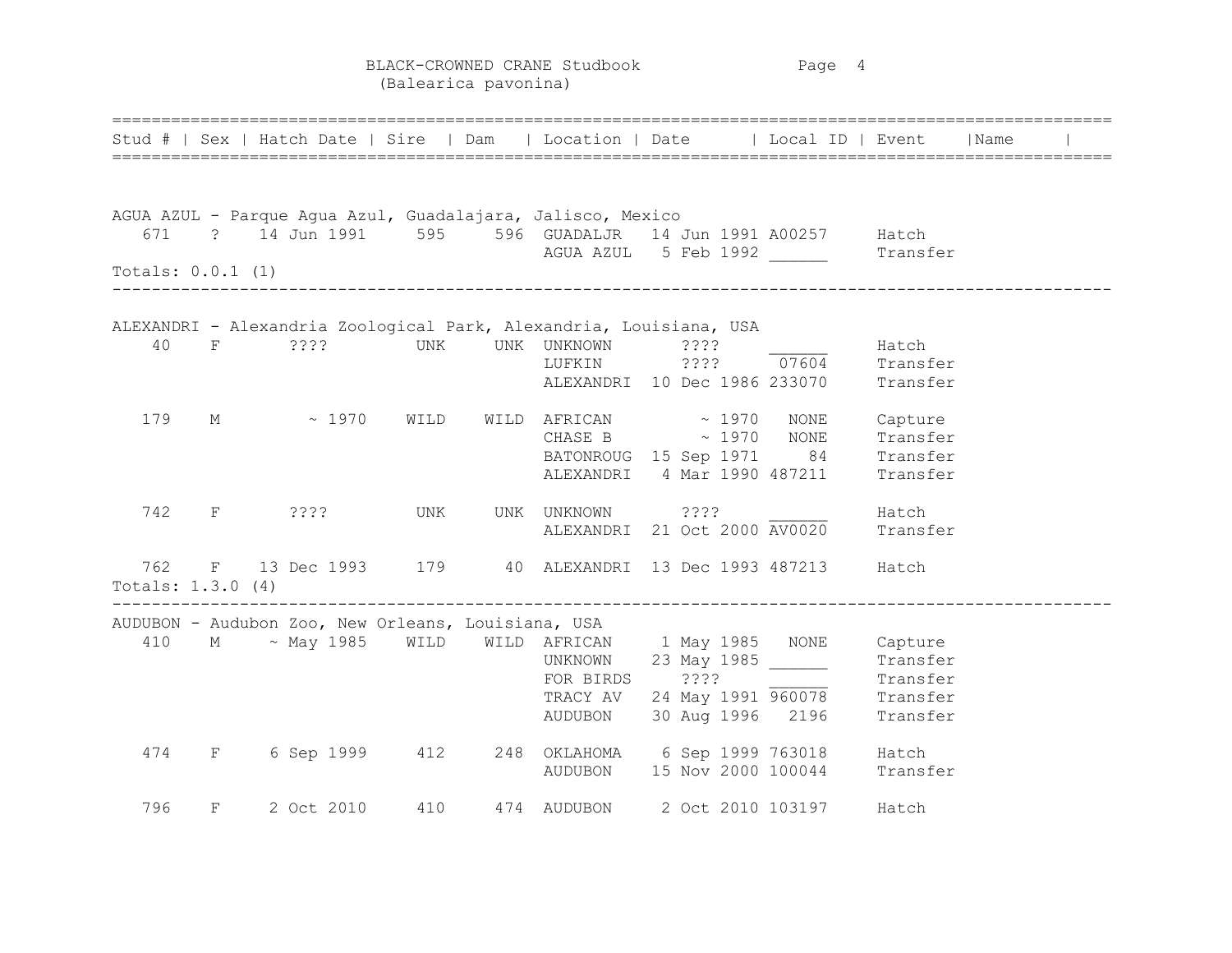BLACK-CROWNED CRANE Studbook Page 5 (Balearica pavonina)

|                     |              |  |             |                  | Stud #   Sex   Hatch Date   Sire   Dam   Location   Date   Local ID   Event   Name |  |                                       |          |        |  |
|---------------------|--------------|--|-------------|------------------|------------------------------------------------------------------------------------|--|---------------------------------------|----------|--------|--|
|                     |              |  |             |                  |                                                                                    |  |                                       |          |        |  |
| 797                 |              |  |             |                  | F 2 Oct 2010 410 474 AUDUBON 2 Oct 2010 103198 Hatch                               |  |                                       |          |        |  |
| Totals: $1.3.0$ (4) |              |  |             |                  |                                                                                    |  |                                       |          |        |  |
|                     |              |  |             |                  | BALTIMORE - Maryland Zoo in Baltimore, Baltimore, Maryland, USA                    |  |                                       |          |        |  |
| 346                 |              |  |             |                  | F 19 Jun 1991 190 189 LUFKIN 19 Jun 1991 08273 Hatch                               |  |                                       |          |        |  |
|                     |              |  |             |                  |                                                                                    |  | DALLAS 29 Oct 1993 938656 Transfer    |          |        |  |
|                     |              |  |             |                  |                                                                                    |  | LUFKIN 16 Dec 1993 08273 Transfer     |          |        |  |
|                     |              |  |             |                  |                                                                                    |  | JOHN BALL 11 Sep 1996 301847 Transfer |          |        |  |
|                     |              |  |             |                  |                                                                                    |  | BALTIMORE 22 Apr 2009 5844            | Transfer |        |  |
| 693                 | $F = 1$      |  |             | 9 Oct 2002 412   | 248 OKLAHOMA 9 Oct 2002 769727                                                     |  |                                       | Hatch    | CANDY  |  |
|                     |              |  |             |                  | BALTIMORE 31 Oct 2008 5666                                                         |  |                                       | Transfer |        |  |
| 735                 | М            |  |             | 28 May 2007 247  | 345 SAN ANTON 28 May 2007 Y07108 Hatch                                             |  |                                       |          |        |  |
|                     |              |  |             |                  |                                                                                    |  | BALTIMORE 22 Apr 2009 5845            | Transfer |        |  |
| 749                 | M            |  |             |                  | 20 Oct 2003 18 17 LOSANGELE 20 Oct 2003 990856 Hatch                               |  |                                       |          | SALLY  |  |
|                     |              |  |             |                  |                                                                                    |  | BALTIMORE 31 Oct 2007 5482            | Transfer |        |  |
| 750                 |              |  |             | F 19 Oct 2003 18 | 17 LOSANGELE 19 Oct 2003 990854 Hatch                                              |  |                                       |          | JACK   |  |
|                     |              |  |             |                  |                                                                                    |  | BALTIMORE 31 Oct 2007 5483 Transfer   |          |        |  |
| Totals: $2.3.0$ (5) |              |  |             |                  |                                                                                    |  |                                       |          |        |  |
|                     |              |  |             |                  |                                                                                    |  |                                       |          |        |  |
|                     |              |  |             |                  | BARABOO - International Crane Foundation, Baraboo, Wisconsin, USA                  |  |                                       |          |        |  |
| 460                 | M            |  | 3 Oct 1997  | 412              | 248 OKLAHOMA 3 Oct 1997 728214 Hatch                                               |  | BARABOO 28 May 1998 010014 Transfer   |          | WAZI   |  |
|                     |              |  |             |                  |                                                                                    |  |                                       |          |        |  |
| 465                 | $\mathbf{F}$ |  | 31 Mar 1998 | 314              | 420 METROZOO                                                                       |  | 31 Mar 1998 98B025 Hatch              |          | DJOUDJ |  |
|                     |              |  |             |                  | <b>BARABOO</b>                                                                     |  | 15 Apr 1999 010015                    | Transfer |        |  |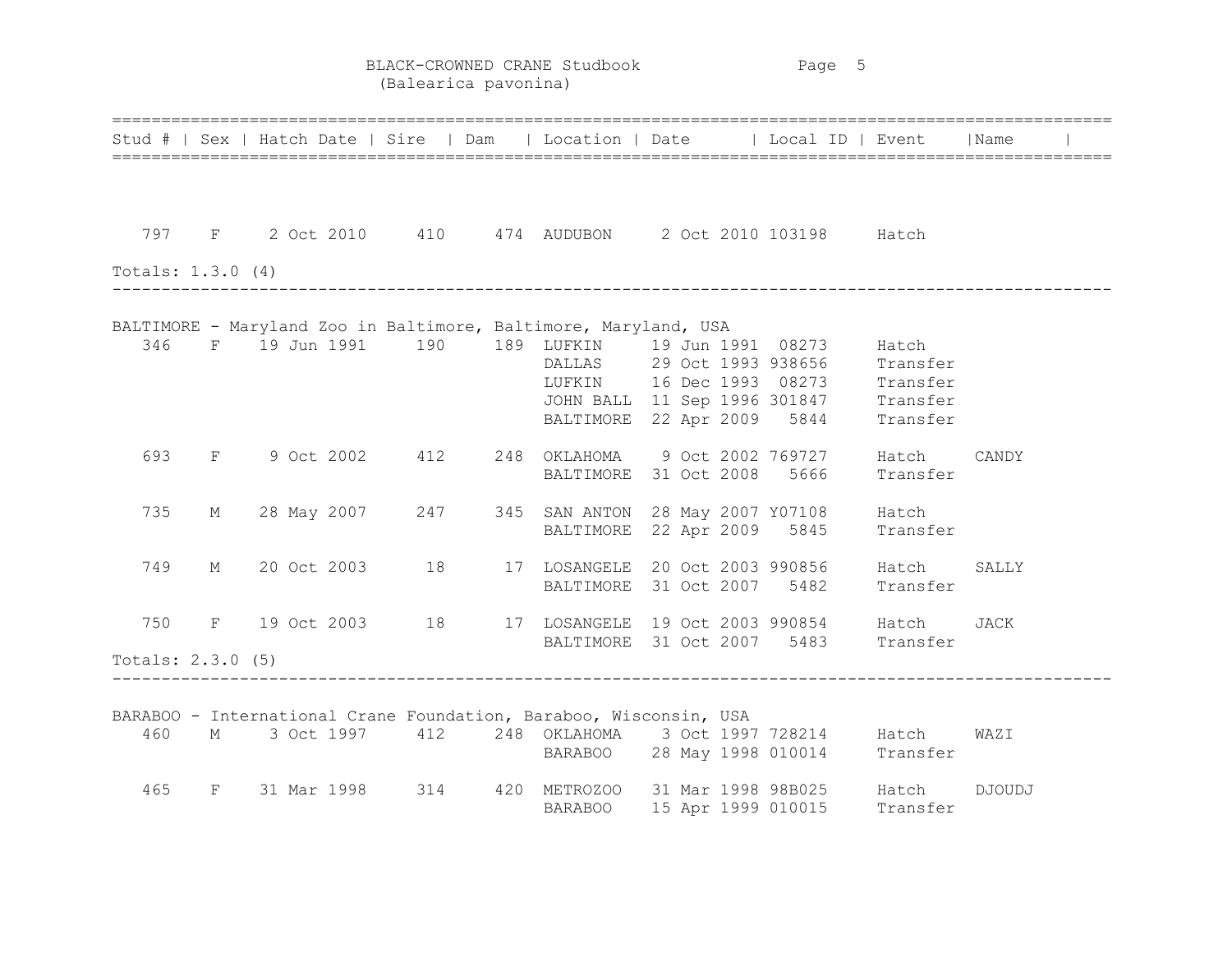BLACK-CROWNED CRANE Studbook Page 6 (Balearica pavonina)

|     |                     | Stud #   Sex   Hatch Date   Sire   Dam   Location   Date   Local ID   Event   Name                                   |  |                                                                            |  |  |
|-----|---------------------|----------------------------------------------------------------------------------------------------------------------|--|----------------------------------------------------------------------------|--|--|
|     |                     |                                                                                                                      |  |                                                                            |  |  |
|     | Totals: $1.1.0$ (2) |                                                                                                                      |  |                                                                            |  |  |
|     |                     | BATTLE CR - Binder Park Zoo, Battle Creek, Michigan, USA                                                             |  |                                                                            |  |  |
|     |                     | 726 M 9 Aug 2006 247 345 SAN ANTON 9 Aug 2006 G06015 Hatch                                                           |  |                                                                            |  |  |
|     |                     |                                                                                                                      |  | OKLAHOMA 20 Nov 2007 770129 Transfer                                       |  |  |
|     | Totals: $1.0.0$ (1) |                                                                                                                      |  | BATTLE CR 24 May 2011 B11004 Transfer                                      |  |  |
|     |                     |                                                                                                                      |  |                                                                            |  |  |
|     |                     | BIRMINGHM - Birmingham Zoo, Birmingham, Alabama, USA                                                                 |  |                                                                            |  |  |
| 172 |                     | F ~ 1970 WILD WILD KUMASI ~ 1970 NONE Capture                                                                        |  |                                                                            |  |  |
|     |                     |                                                                                                                      |  |                                                                            |  |  |
|     |                     |                                                                                                                      |  | BRADENTON ???? Transfer<br>BIRMINGHM 25 Apr 1973 400 Transfer              |  |  |
| 739 |                     | M 13 Aug 2007 476 458 DISNEY AK 13 Aug 2007 070440 Hatch                                                             |  |                                                                            |  |  |
|     |                     |                                                                                                                      |  | BIRMINGHM 3 Apr 2008 208009 Transfer                                       |  |  |
|     |                     | 741 F 12 Aug 2007 476 458 DISNEY AK 12 Aug 2007 070436 Hatch                                                         |  |                                                                            |  |  |
|     |                     |                                                                                                                      |  | BIRMINGHM 3 Apr 2008 208010 Transfer                                       |  |  |
|     | Totals: $1.2.0$ (3) |                                                                                                                      |  |                                                                            |  |  |
|     |                     |                                                                                                                      |  |                                                                            |  |  |
|     |                     | BOISE - Zoo Boise, Boise, Idaho, USA                                                                                 |  |                                                                            |  |  |
|     |                     | 454 F 2??? WILD WILD MALI WA ~ 1996 NONE Capture<br>BIRDHAVEN 2??? NONE Transfer<br>BOISE 7 Jul 1997 970146 Transfer |  |                                                                            |  |  |
|     |                     |                                                                                                                      |  |                                                                            |  |  |
|     |                     |                                                                                                                      |  |                                                                            |  |  |
| 455 | $M_{\odot}$         | 2222                                                                                                                 |  |                                                                            |  |  |
|     |                     |                                                                                                                      |  | WILD WILD MALI WA $\sim$ 1996 NONE Capture<br>BIRDHAVEN ???? NONE Transfer |  |  |
|     |                     |                                                                                                                      |  | BOISE 7 Jul 1997 970145 Transfer                                           |  |  |
|     | Totals: $1.1.0$ (2) |                                                                                                                      |  |                                                                            |  |  |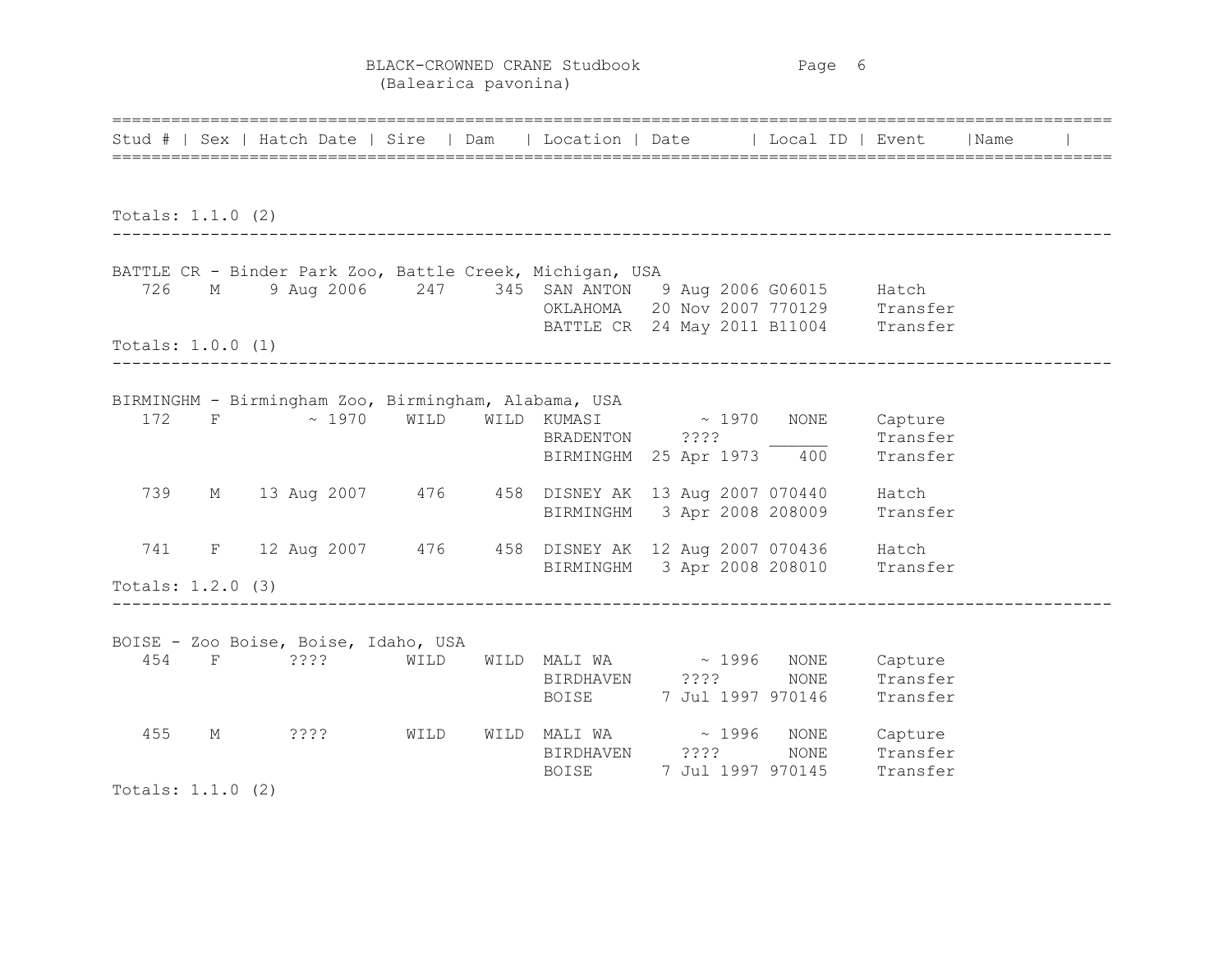BLACK-CROWNED CRANE Studbook Page 7 (Balearica pavonina)

|                     |   |  |                |                                                | Stud #   Sex   Hatch Date   Sire   Dam   Location   Date   Local ID   Event   Name          |  |                                                              |                     |          |  |
|---------------------|---|--|----------------|------------------------------------------------|---------------------------------------------------------------------------------------------|--|--------------------------------------------------------------|---------------------|----------|--|
|                     |   |  |                |                                                |                                                                                             |  |                                                              |                     |          |  |
|                     |   |  |                | BREVARD - Brevard Zoo, Melbourne, Florida, USA |                                                                                             |  |                                                              |                     |          |  |
| 494                 |   |  |                |                                                | M 24 Aug 2002 412 248 OKLAHOMA 24 Aug 2002 769625 Hatch<br>BREVARD 7 May 2003 2303 Transfer |  |                                                              |                     | SCAR     |  |
| 694                 |   |  |                |                                                | F 24 Aug 2003 339 340 SD-WAP 24 Aug 2003 803213 Hatch<br>BREVARD 19 Feb 2004 24016 Transfer |  |                                                              |                     | SARAFINA |  |
| Totals: $1.1.0$ (2) |   |  |                |                                                |                                                                                             |  |                                                              |                     |          |  |
|                     |   |  |                |                                                | BROWNSVIL - Gladys Porter Zoo, Brownsville, Texas, USA                                      |  |                                                              |                     |          |  |
| 51                  |   |  |                |                                                | M 22 Aug 1989 190 189 LUFKIN 22 Aug 1989 07985 Hatch                                        |  | BROWNSVIL 2 Mar 1991 4705 Transfer                           |                     |          |  |
| 311                 |   |  | F ~30 Jan 1985 | WILD                                           | WILD KUMASI ????                                                                            |  | NONE<br>S D BIRD ???? Transfer<br>BROWNSVIL 31 Jan 1986 2443 | Capture<br>Transfer |          |  |
| Totals: $1.1.0$ (2) |   |  |                |                                                |                                                                                             |  |                                                              |                     |          |  |
|                     |   |  |                | BUSCH TAM - Busch Gardens, Tampa, Florida, USA |                                                                                             |  |                                                              |                     |          |  |
| 530                 |   |  |                |                                                | F 11 Sep 1997 738 773 BUSCH TAM 11 Sep 1997 59947 Hatch<br>BUSCH TAM 18 Nov 2000 59947      |  | SEAWLD TX 28 Jun 1999 WFC502 Transfer                        | Transfer            |          |  |
| 687                 |   |  |                |                                                | F 4 Sep 2004 410 474 AUDUBON 4 Sep 2004 101440 Hatch<br>BUSCH TAM 23 Feb 2005 62722         |  |                                                              | Transfer            |          |  |
| 730                 |   |  |                | F 23 Sep 2006 476                              | 458 DISNEY AK 23 Sep 2006 060381 Hatch<br>BUSCH TAM 11 Apr 2007 63409                       |  |                                                              | Transfer            |          |  |
| 769                 | М |  | 12 Aug 2008    | 410                                            | 474 AUDUBON 12 Aug 2008 102627                                                              |  |                                                              | Hatch               |          |  |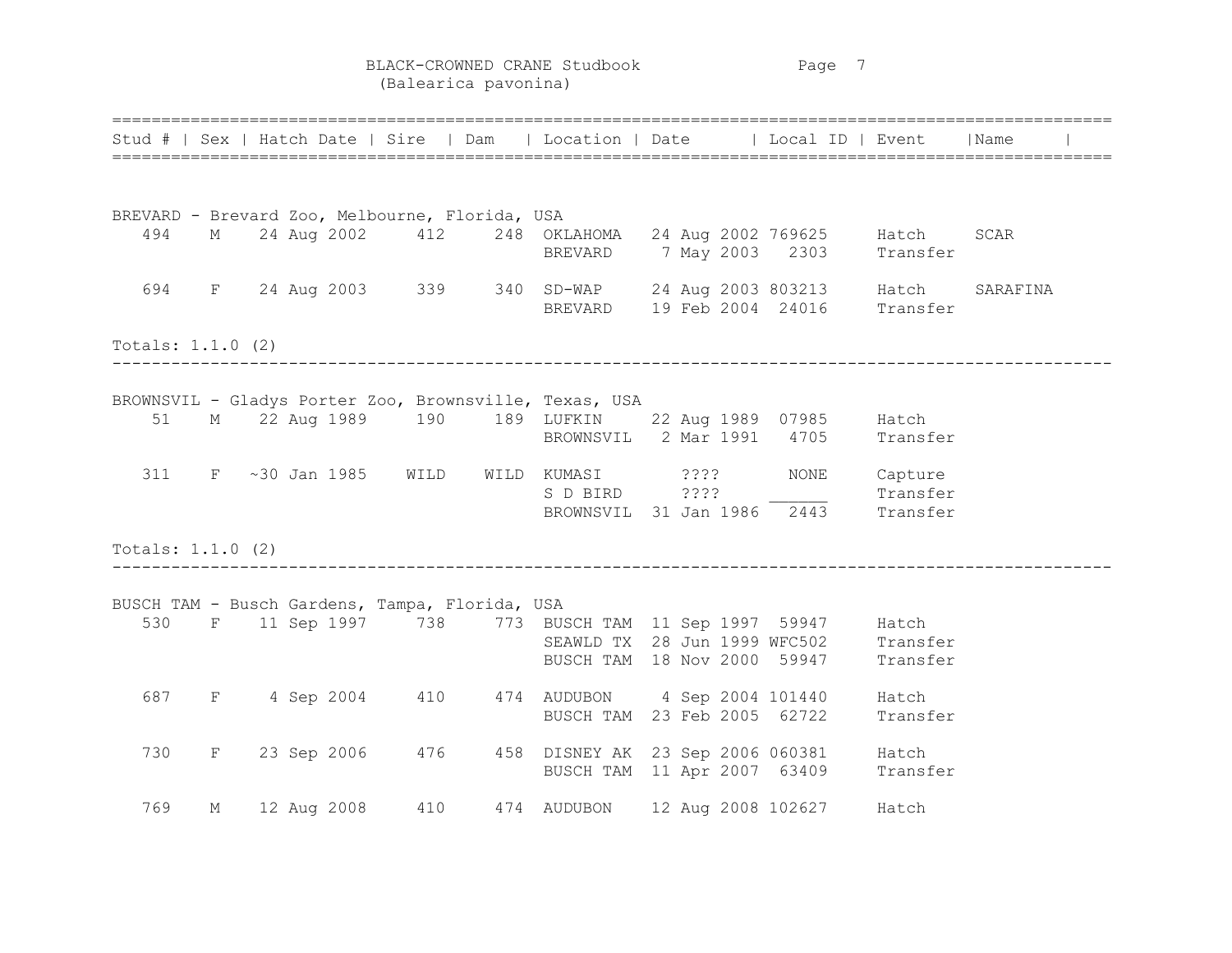BLACK-CROWNED CRANE Studbook Page 8 (Balearica pavonina)

|                     |  |                                         |  |                                                         | Stud #   Sex   Hatch Date   Sire   Dam   Location   Date   Local ID   Event   Name                                                                                                                                       |  |       |
|---------------------|--|-----------------------------------------|--|---------------------------------------------------------|--------------------------------------------------------------------------------------------------------------------------------------------------------------------------------------------------------------------------|--|-------|
|                     |  |                                         |  |                                                         | BUSCH TAM 9 Dec 2009 64393 Transfer                                                                                                                                                                                      |  |       |
| 800                 |  |                                         |  |                                                         | M 27 Jul 2010 247 345 SAN ANTON 27 Jul 2010 L10087 Hatch<br>BUSCH TAM 12 Jun 2011 64927 Transfer                                                                                                                         |  |       |
| Totals: $2.3.0$ (5) |  |                                         |  |                                                         |                                                                                                                                                                                                                          |  |       |
|                     |  |                                         |  |                                                         | CHATFIELD - End Species PropCentre(John Chatfield), San Marcos, Texas, USA<br>326 F ~ 1988 WILD WILD W.AFRICA ???? NONE Capture<br>CHATFIELD ????<br>YULEE 23 Sep 1988 881010 Transfer<br>CHATFIELD 29 Mar 2004 Transfer |  |       |
| Totals: $0.1.0$ (1) |  |                                         |  |                                                         |                                                                                                                                                                                                                          |  |       |
|                     |  |                                         |  | COLUMBUS - Columbus Zoo and Aquarium, Powell, Ohio, USA | 471 F 26 Aug 1998 412 248 OKLAHOMA 26 Aug 1998 749015 Hatch MARY K<br>COLUMBUS 16 Jun 1999 991027 Transfer                                                                                                               |  |       |
|                     |  |                                         |  |                                                         | 771 M 5 Aug 2008 476 458 DISNEY AK 5 Aug 2008 080343 Hatch<br>COLUMBUS 30 Apr 2009 109053 Transfer                                                                                                                       |  | FELIX |
|                     |  |                                         |  |                                                         | 791 F 20 Sep 2009 256 255 SAN FRAN 20 Sep 2009 209034 Hatch FRANKIE                                                                                                                                                      |  |       |
| Totals: $1.2.0$ (3) |  |                                         |  |                                                         | COLUMBUS 16 Nov 2010 110057 Transfer                                                                                                                                                                                     |  |       |
|                     |  | DALLAS - Dallas Zoo, Dallas, Texas, USA |  |                                                         | 720 F 31 Aug 2005 339 340 SD-WAP 31 Aug 2005 805292 Hatch<br>DALLAS 29 Sep 2009 09K010 Transfer                                                                                                                          |  |       |
|                     |  |                                         |  |                                                         | 786 ? 23 Sep 2009 410 474 WORLDBIRD 23 Sep 2009 M09041 Hatch EINSTEIN                                                                                                                                                    |  |       |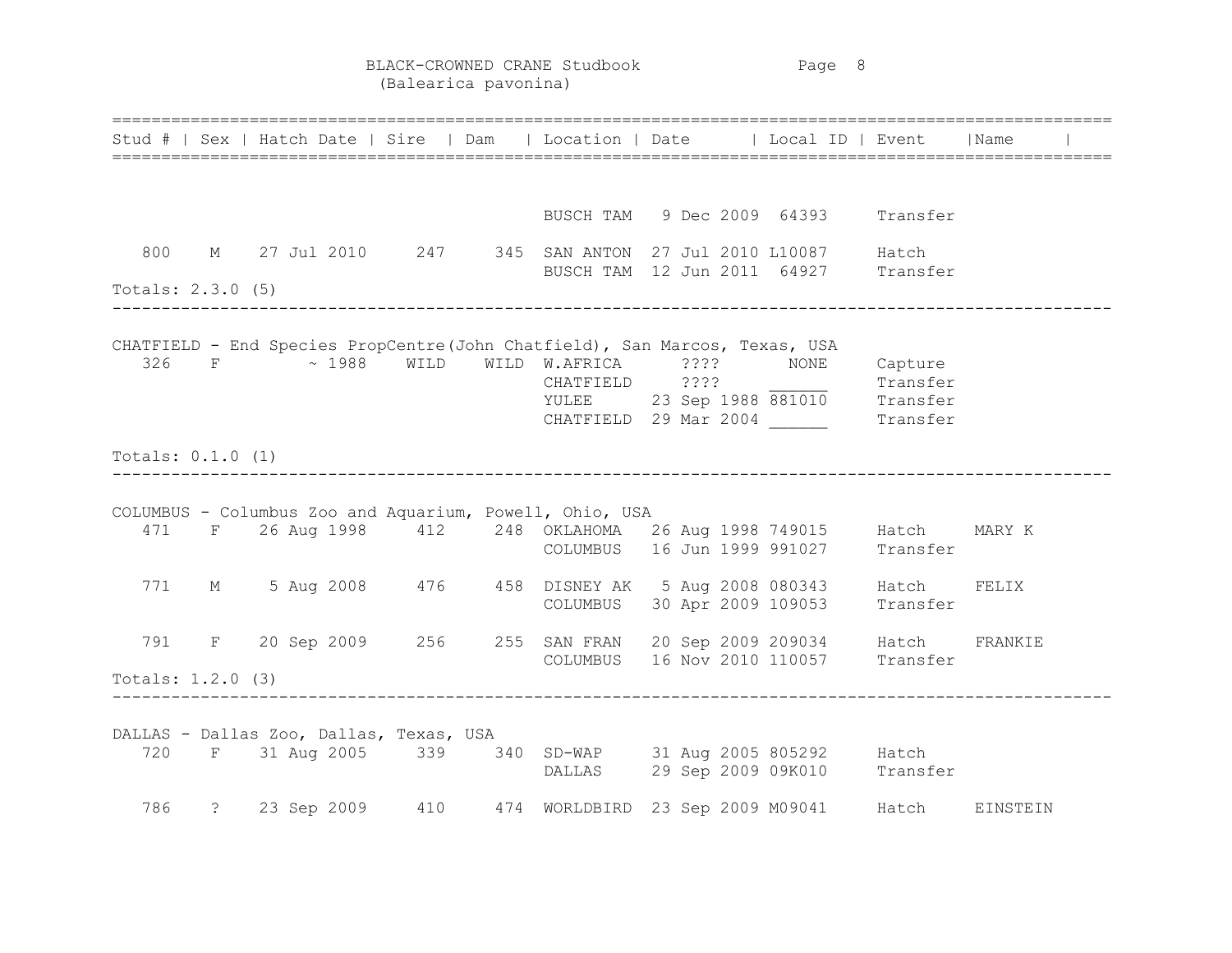BLACK-CROWNED CRANE Studbook Page 9 (Balearica pavonina)

|                     |  |  |  |                                                                          |  | Stud #   Sex   Hatch Date   Sire   Dam   Location   Date   Local ID   Event   Name                        |  |  |
|---------------------|--|--|--|--------------------------------------------------------------------------|--|-----------------------------------------------------------------------------------------------------------|--|--|
| Totals: $0.1.1$ (2) |  |  |  |                                                                          |  | DALLAS 3 Feb 2011 11K786 Transfer                                                                         |  |  |
| Totals: $1.0.0$ (1) |  |  |  | DENVER - Denver Zoological Gardens, Denver, Colorado, USA                |  | 785 M 8 Aug 2009 476 458 DISNEY AK 8 Aug 2009 090452 Hatch CASANOVA<br>DENVER 29 Sep 2010 A10259 Transfer |  |  |
|                     |  |  |  | DISNEY AK - Disneys Animal Kingdom, Bay Lake, Florida, USA               |  | 458 F 29 Aug 1997 UNK UNK SCOT NECK 29 Aug 1997 Hatch<br>DISNEY AK 23 Feb 1998 980382 Transfer            |  |  |
| 462                 |  |  |  |                                                                          |  | F 10 Oct 1997 UNK UNK SCOT NECK 10 Oct 1997 680386 Hatch<br>DISNEY AK 23 Feb 1998 980386 Transfer         |  |  |
| 476                 |  |  |  |                                                                          |  | M 17 Aug 1999 397 172 BIRMINGHM 17 Aug 1999 99B009 Hatch niles<br>DISNEY AK 19 Jul 2000 000301 Transfer   |  |  |
|                     |  |  |  |                                                                          |  | 717 M 14 Aug 2005 314 543 METROZOO 14 Aug 2005 B50441 Hatch<br>DISNEY AK 14 Jul 2006 060221 Transfer      |  |  |
| Totals: $2.2.0$ (4) |  |  |  |                                                                          |  |                                                                                                           |  |  |
| Totals: $1.0.0$ (1) |  |  |  | DREHER PA - Palm Beach Zoo At Dreher Park, West Palm Beach, Florida, USA |  | 751 M $\sim$ Mar 2006 UNK UNK SCOT NECK $\sim$ Mar 2006 Hatch NORMAN DREHER PA 6 Jan 2007 207024 Transfer |  |  |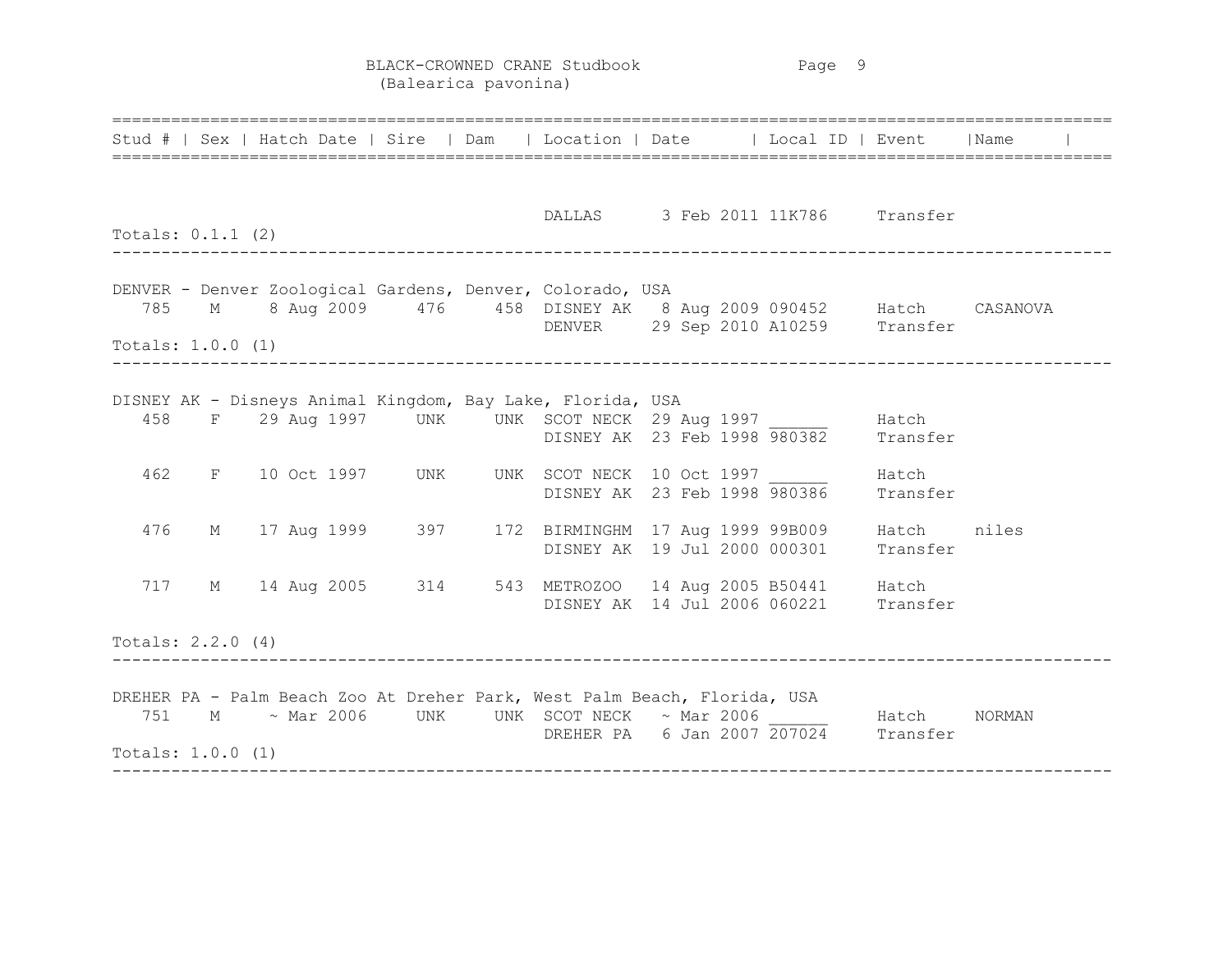BLACK-CROWNED CRANE Studbook Page 10 (Balearica pavonina)

====================================================================================================== Stud # | Sex | Hatch Date | Sire | Dam | Location | Date | | Local ID | Event | Name ====================================================================================================== GUADALJR - Guadalajara Zoo, Guadalajara, Jalisco, Mexico 678 M 26 Jul 1997 595 596 GUADALJR 26 Jul 1997 A02437 Hatch Totals: 1.0.0 (1) ------------------------------------------------------------------------------------------------------ HOUSTON - Houston Zoo Inc, Houston, Texas, USA 352 M 22 Sep 1991 18 17 LOSANGELE 22 Sep 1991 004259 Hatch NGURU BARABOO 17 Jun 1993 010013 Transfer SANDIEGOZ 30 Nov 1999 899375 Transfer SD-WAP 1 Dec 1999 899375 Transfer HOUSTON 9 Oct 2002 20040 Transfer \*This bird has recently died Totals: 1.0.0 (1) ------------------------------------------------------------------------------------------------------ ISSAQUAH - Cougar Mountain Zoological Park, Issaquah, Washington, USA 537 F 1 Sep 1999 UNK UNK ROERS BRD 1 Sep 1999 \_\_\_\_\_\_ Hatch GINGER VANSWIND 2??? Transfer WILD WRLD  $\sim$  2000 6544 Transfer ISSAQUAH 1 Jul 2009 1298FG Transfer 752 M 29 Sep 2002 496 497 WILD WRLD 29 Sep 2002 6879 Hatch FRED ISSAQUAH 1 Jul 2009 1299MG Transfer Totals: 1.1.0 (2) ------------------------------------------------------------------------------------------------------ KUBALA 804 M 27 Jul 2010 314 543 METROZOO 27 Jul 2010 10B224 Hatch KUBALA D 3 May 2011 \_\_\_\_\_\_\_\_\_\_ Transfer Totals: 1.0.0 (1) ------------------------------------------------------------------------------------------------------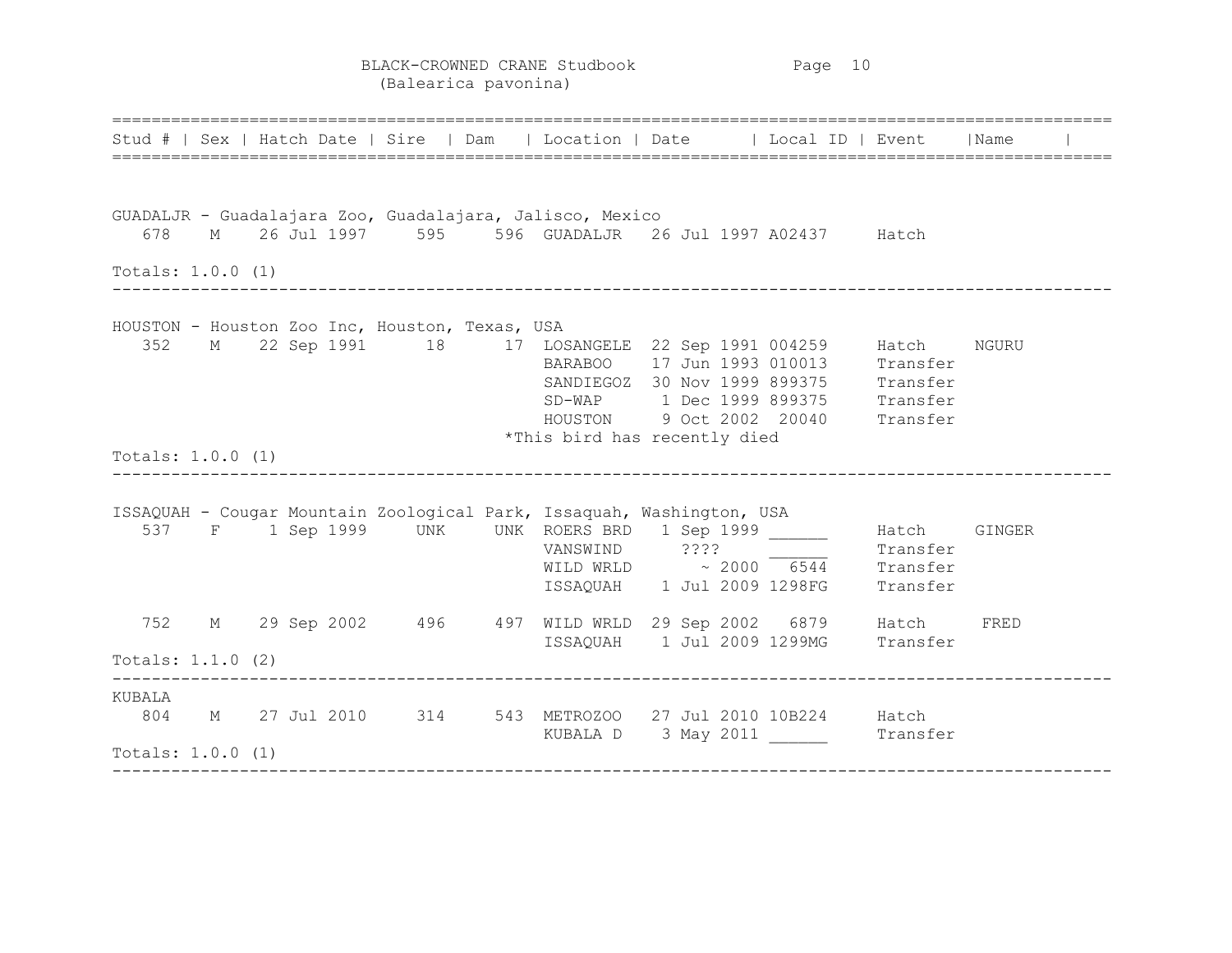BLACK-CROWNED CRANE Studbook Page 11 (Balearica pavonina)

|                          |   | =============================                | Stud #   Sex   Hatch Date   Sire   Dam   Location   Date   Local ID   Event                                                         |                  |                                                                                                                  |          | lName  |
|--------------------------|---|----------------------------------------------|-------------------------------------------------------------------------------------------------------------------------------------|------------------|------------------------------------------------------------------------------------------------------------------|----------|--------|
| 18                       |   |                                              | LOSANGELE - Los Angeles Zoo & Botanical Gardens, Los Angeles, California, USA<br>M $\sim$ 1977 WILD WILD AFRICAN $\sim$ 1977 ______ |                  | $NIMALREG$ $\sim$ 1978<br>LOSANGELE $\sim$ 1979 001167 Transfer                                                  | Hatch    |        |
| Totals: $1.0.0$ (1)      |   |                                              |                                                                                                                                     |                  |                                                                                                                  |          |        |
| 415<br>438               |   | LUFKIN - Ellen Trout Zoo, Lufkin, Texas, USA | F 24 Jun 1992 190 189 LUFKIN 24 Jun 1992 08377 Hatch<br>M 1 Aug 1995 UNK UNK SCOT NECK 1 Aug 1995 K0255 Hatch<br>LUFKIN             | 27 Jan 2005 9818 | DALLAS 29 Oct 1993 938654 Transfer<br>LUFKIN 16 Dec 1993 08377 Transfer<br>STCATHERN 25 Jan 1997 975006 Transfer | Transfer | PEANUT |
| 574                      |   |                                              | M 1 Aug 1995 UNK UNK SCOT NECK 1 Aug 1995 K0257 Hatch                                                                               |                  | STCATHERN 25 Jan 1997 975003 Transfer<br>LUFKIN 27 Jan 2005 9817                                                 | Transfer |        |
| 765<br>Totals: 2.2.0 (4) |   |                                              | F 16 May 2008 247 345 SAN ANTON 16 May 2008 Y08038 Hatch<br>LUFKIN 1 May 2010 10124 Transfer                                        |                  |                                                                                                                  |          |        |
| 35                       |   |                                              | LVZOO - Lehigh Valley Zoo, Schnecksville, Pennsylvania, USA<br>F ~ 1982 UNK UNK UNKNOWN ~ 1982 ______<br>MARLOFFCO ????             |                  | MARLOFFCO ???? Transfer<br>PROVIDNCE 19 May 1986 862001 Transfer<br>LVZOO 6 Jun 2007 LV0066 Transfer             | Hatch    | ELAINE |
| 37                       | М | $\sim 1984$ UNK                              | UNK UNKNOWN ~ 1984 _______                                                                                                          |                  |                                                                                                                  | Hatch    | JERRY  |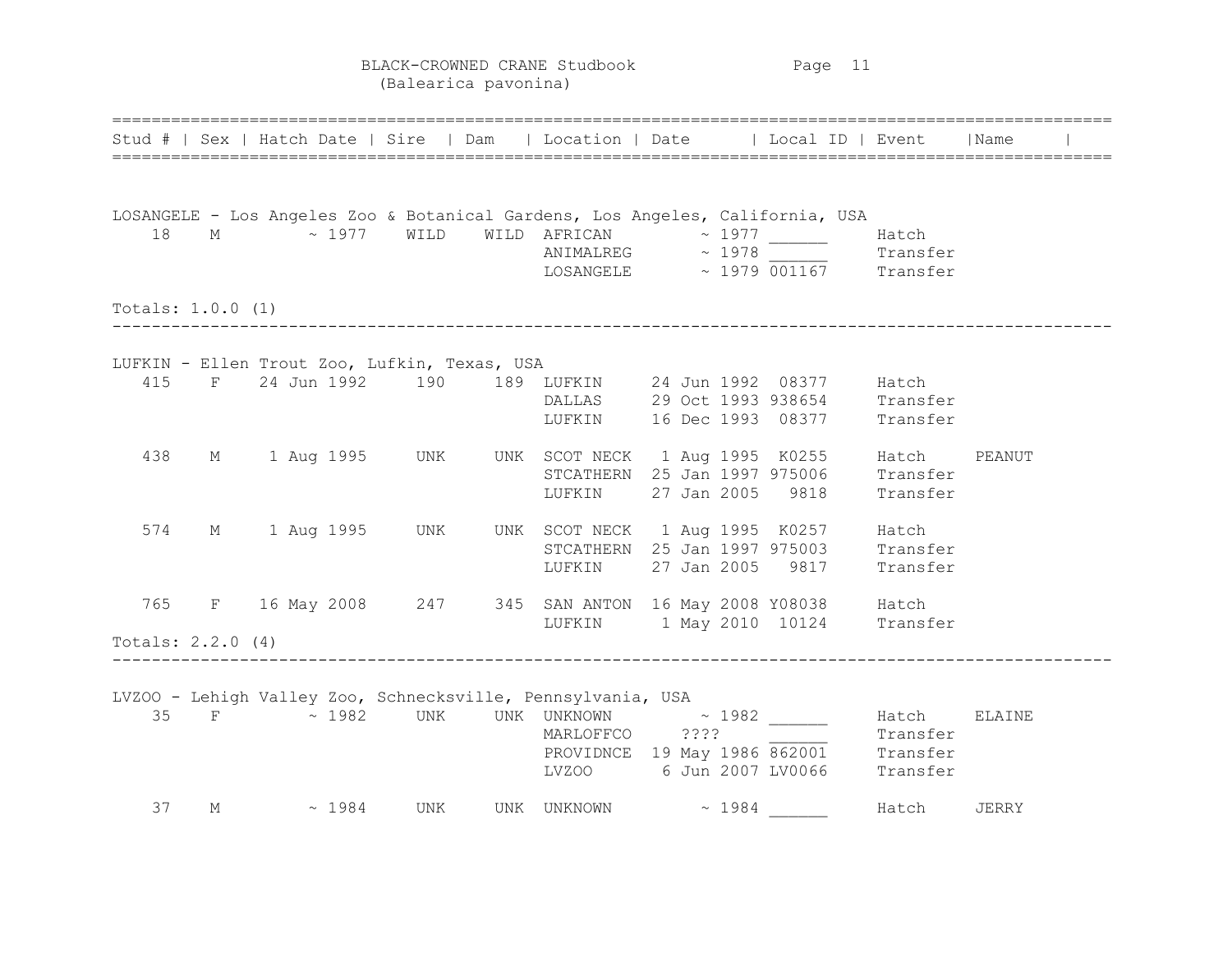BLACK-CROWNED CRANE Studbook Page 12 (Balearica pavonina)

|                     |       |             |                 | Stud #   Sex   Hatch Date   Sire   Dam   Location   Date   Local ID   Event   Name |                    |                                                                                             |          |      |  |
|---------------------|-------|-------------|-----------------|------------------------------------------------------------------------------------|--------------------|---------------------------------------------------------------------------------------------|----------|------|--|
|                     |       |             |                 |                                                                                    |                    |                                                                                             |          |      |  |
|                     |       |             |                 | MARLOFFCO ????                                                                     |                    |                                                                                             | Transfer |      |  |
|                     |       |             |                 |                                                                                    |                    | MARLOFFCO ????<br>PROVIDNCE 19 May 1986 862004 Transfer<br>LVZOO 6 Jun 2007 LV0067 Transfer |          |      |  |
|                     |       |             |                 |                                                                                    |                    |                                                                                             |          |      |  |
|                     |       |             |                 | 805 ? 12 Feb 2011 37 35 LVZOO 12 Feb 2011 LV0190 Hatch                             |                    |                                                                                             |          |      |  |
| Totals: 1.1.1 (3)   |       |             |                 |                                                                                    |                    |                                                                                             |          |      |  |
|                     |       |             |                 |                                                                                    |                    |                                                                                             |          |      |  |
|                     |       |             |                 | MEMPHIS - Memphis Zoological Garden & Aquarium, Memphis, Tennessee, USA            |                    |                                                                                             |          |      |  |
| 27                  |       |             | F ???? UNK      | UNK UNKNOWN ????<br>CHATFIELD ????                                                 |                    |                                                                                             | Hatch    | RENA |  |
|                     |       |             |                 |                                                                                    |                    | MEMPHIS 30 Sep 1982 4884 Transfer                                                           | Transfer |      |  |
|                     |       |             |                 |                                                                                    |                    |                                                                                             |          |      |  |
| 712                 |       |             |                 | M 7 Aug 2005 410 474 AUDUBON 7 Aug 2005 101770 Hatch                               |                    |                                                                                             |          |      |  |
|                     |       |             |                 |                                                                                    |                    | MEMPHIS 19 Nov 2007 22409 Transfer                                                          |          |      |  |
| Totals: $1.1.0$ (2) |       |             |                 |                                                                                    |                    |                                                                                             |          |      |  |
|                     |       |             |                 | METRORICH - Metro Richmond Zoo, Moseley, Virginia, USA                             |                    |                                                                                             |          |      |  |
| 744                 |       |             |                 | F 16 Aug 2007 314 543 METROZOO 16 Aug 2007 B70227 Hatch                            |                    |                                                                                             |          |      |  |
|                     |       |             |                 |                                                                                    |                    | METRORICH 2 May 2008 108042 Transfer                                                        |          |      |  |
|                     |       |             |                 |                                                                                    |                    |                                                                                             |          |      |  |
| 745                 |       |             |                 | F 17 Aug 2007 314 543 METROZOO 17 Aug 2007 B70230 Hatch                            |                    |                                                                                             |          |      |  |
|                     |       |             |                 |                                                                                    |                    | METRORICH 2 May 2008 108043                                                                 | Transfer |      |  |
|                     |       |             |                 |                                                                                    |                    |                                                                                             |          |      |  |
| 767                 | M     |             |                 | 11 Aug 2008 410 474 AUDUBON 11 Aug 2008 102625 Hatch                               |                    |                                                                                             |          |      |  |
|                     |       |             |                 | METRORICH                                                                          | 15 Dec 2009 109129 |                                                                                             | Transfer |      |  |
| 787                 | $F =$ |             | 10 Jul 2009 314 | 543 METROZOO 10 Jul 2009 B90196 Hatch                                              |                    |                                                                                             |          |      |  |
|                     |       |             |                 |                                                                                    |                    | METRORICH 13 Nov 2009 109097 Transfer                                                       |          |      |  |
| 788                 | М     | 10 Jul 2009 | 314             | 543 METROZOO 10 Jul 2009 B90197 Hatch                                              |                    |                                                                                             |          |      |  |
|                     |       |             |                 | METRORICH 13 Nov 2009 109098                                                       |                    |                                                                                             | Transfer |      |  |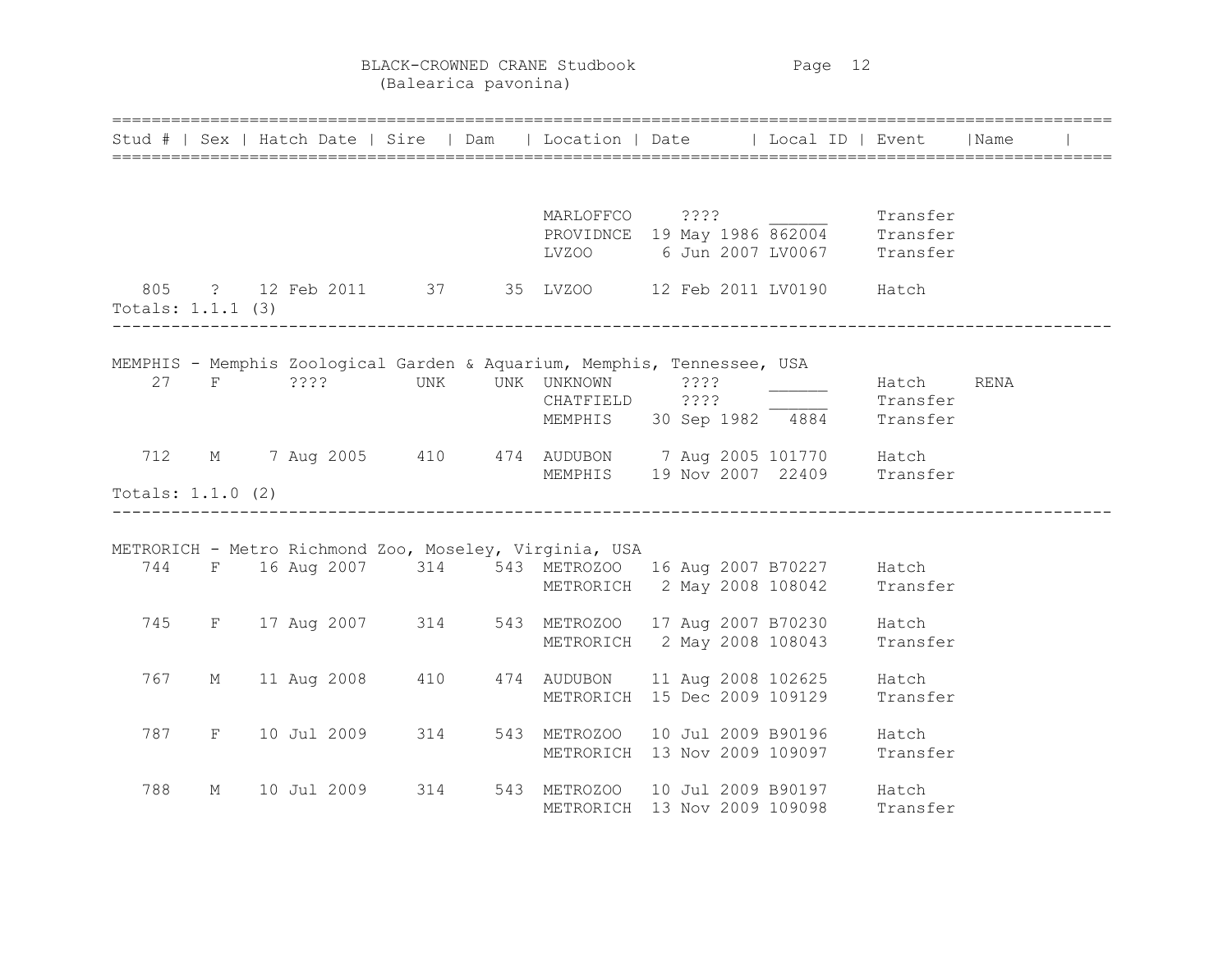BLACK-CROWNED CRANE Studbook Page 13 (Balearica pavonina)

|                            |          | Stud #   Sex   Hatch Date   Sire   Dam   Location   Date   Local ID   Event   Name |                                                |                                        |                                                                                          |                                           |  |
|----------------------------|----------|------------------------------------------------------------------------------------|------------------------------------------------|----------------------------------------|------------------------------------------------------------------------------------------|-------------------------------------------|--|
| Totals: $2.3.0$ (5)        |          |                                                                                    |                                                |                                        |                                                                                          |                                           |  |
|                            |          | METROZOO - Miami Metrozoo, Miami, Florida, USA                                     |                                                |                                        |                                                                                          |                                           |  |
| 314                        |          | M $\sim$ 1987 UNK UNK FOR BIRDS $\sim$ 1987 Hatch                                  |                                                |                                        |                                                                                          |                                           |  |
| 543                        |          | F 1 Aug 1995 UNK UNK SCOT NECK 1 Aug 1995 KO256 Hatch                              |                                                |                                        | STCATHERN 25 Jan 1997 975005 Transfer<br>METROZOO 6 Dec 2001 B10079 Transfer             |                                           |  |
| 810                        |          | ? 17 Jul 2011 314 543 METROZOO 17 Jul 2011 11B224 Hatch                            |                                                |                                        |                                                                                          |                                           |  |
| 811<br>Totals: $1.1.2$ (4) |          | ? 18 Jul 2011 314 543 METROZOO 18 Jul 2011 11B225 Hatch                            |                                                |                                        |                                                                                          |                                           |  |
|                            |          | MONROE - Louisiana Purchase Gardens & Zoo, Monroe, Louisiana, USA                  |                                                |                                        |                                                                                          |                                           |  |
| 578                        |          | $M \sim 1975$                                                                      | WILD                                           | WILD KENYA $\sim 1975$                 | FERNDALE ???? Transfer<br>BATONROUG 26 Jan 1976 5674 Transfer<br>MONROE 16 Jan 2002 B195 | WILD Capture<br>Transfer                  |  |
| 755                        | $M \sim$ |                                                                                    | 9 Oct 2003 574 423 STCATHERN 9 Oct 2003 S03082 | MONROE                                 | IAE OH 11 May 2005 A5B27<br>FERNDALE 18 Oct 2005 A5B27<br>18 Oct 2005                    | Hatch<br>Transfer<br>Transfer<br>Transfer |  |
| 756                        |          | F 10 Oct 2003 438                                                                  |                                                | 423 STCATHERN 10 Oct 2003 S03084 Hatch | THE OH 11 May 2005 A5B29 Transfer<br>FERNDALE 2 May 2006 A5B29 Transfer                  |                                           |  |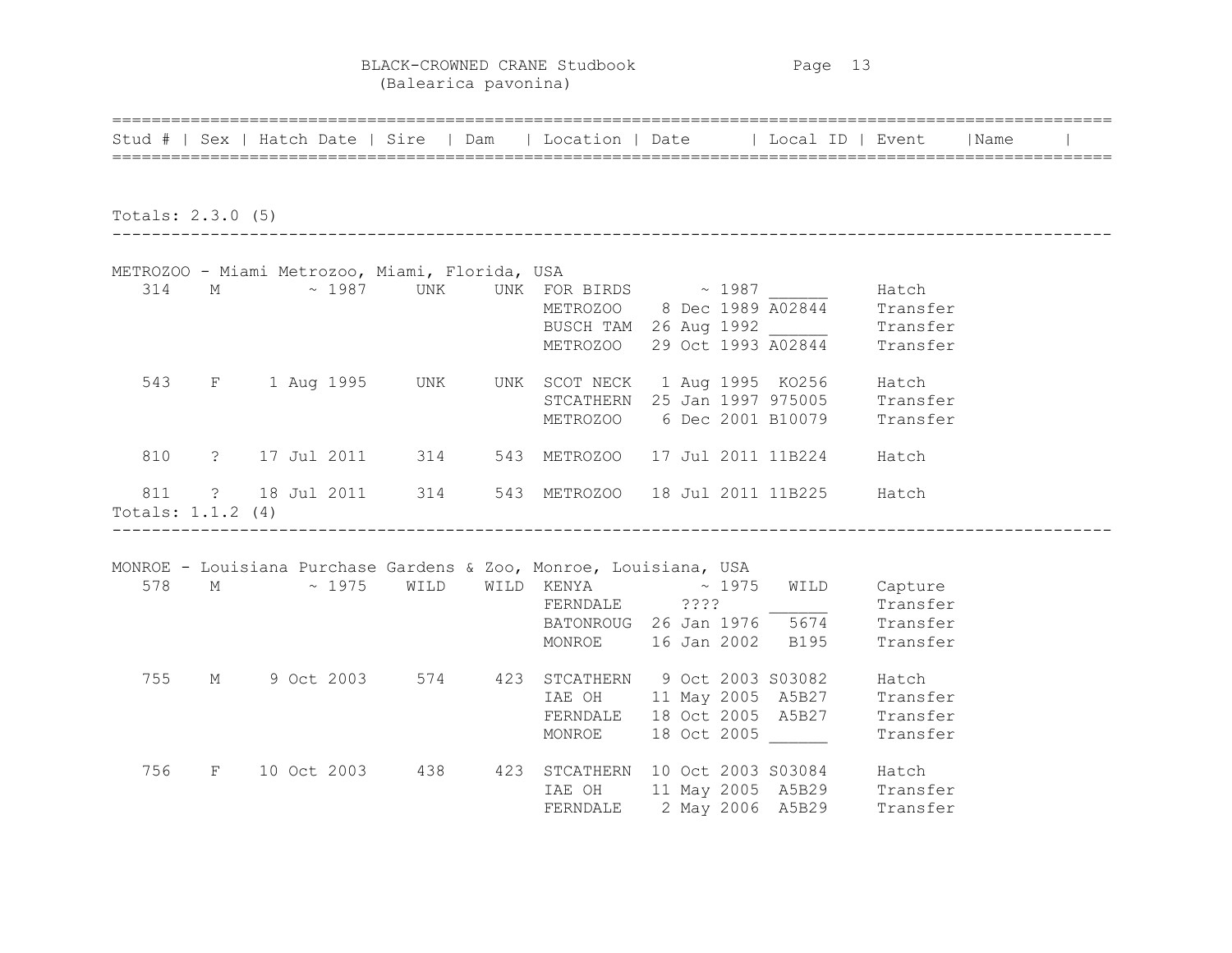BLACK-CROWNED CRANE Studbook Page 14 (Balearica pavonina)

|                     |  | =============================== |                                                        | Stud #   Sex   Hatch Date   Sire   Dam   Location   Date   Local ID   Event   Name                                                                                            |  |      |  |
|---------------------|--|---------------------------------|--------------------------------------------------------|-------------------------------------------------------------------------------------------------------------------------------------------------------------------------------|--|------|--|
|                     |  |                                 |                                                        | MONROE 15 Dec 2010 Transfer                                                                                                                                                   |  |      |  |
|                     |  |                                 |                                                        | 757 ? 11 Aug 2004 438 423 STCATHERN 11 Aug 2004 S04057 Hatch<br>IAE OH 11 May 2005 A5B28 Transfer<br>FERNDALE 18 Oct 2005 A5B28 Transfer<br>MONROE 18 Oct 2005 Transfer       |  |      |  |
| Totals: $2.1.1(4)$  |  |                                 |                                                        |                                                                                                                                                                               |  |      |  |
| Totals: $0.0.1$ (1) |  |                                 |                                                        | MORELIA - Parque Zoologico "benito Juarez", Morelia, Michoacan, Mexico<br>650 ? 26 Sep 1993 595 596 GUADALJR 26 Sep 1993 A00700 Hatch<br>MORELIA 16 Jun 1994 _______ Transfer |  |      |  |
|                     |  |                                 | OMAHA - Omaha's Henry Doorly Zoo, Omaha, Nebraska, USA | 22 M $\sim 1979$ UNK UNK UNKNOWN $\sim 1979$ Hatch<br>NORTHLAND ????<br>NORTHLAND ????<br>OMAHA 15 Oct 1982 4139 Transfer                                                     |  |      |  |
|                     |  |                                 |                                                        | 451 M 16 Apr 1997 22 23 OMAHA 16 Apr 1997 9624 Hatch                                                                                                                          |  |      |  |
| 452                 |  |                                 |                                                        | F 20 Apr 1997 22 23 OMAHA 20 Apr 1997 9630 Hatch                                                                                                                              |  |      |  |
| Totals: $2.1.0$ (3) |  |                                 |                                                        |                                                                                                                                                                               |  |      |  |
|                     |  |                                 |                                                        | PHILADELP - The Philadelphia Zoo, Philadelphia, Pennsylvania, USA<br>261 M 28 Sep 1980 UNK UNK BUSCH TAM 28 Sep 1980 Hatch<br>PHILADELP 21 Jan 1986 203172 Transfer           |  | Axl  |  |
|                     |  |                                 |                                                        | 360 F 1 Sep 1992 261 249 PHILADELP 1 Sep 1992 204635 Hatch                                                                                                                    |  | Rose |  |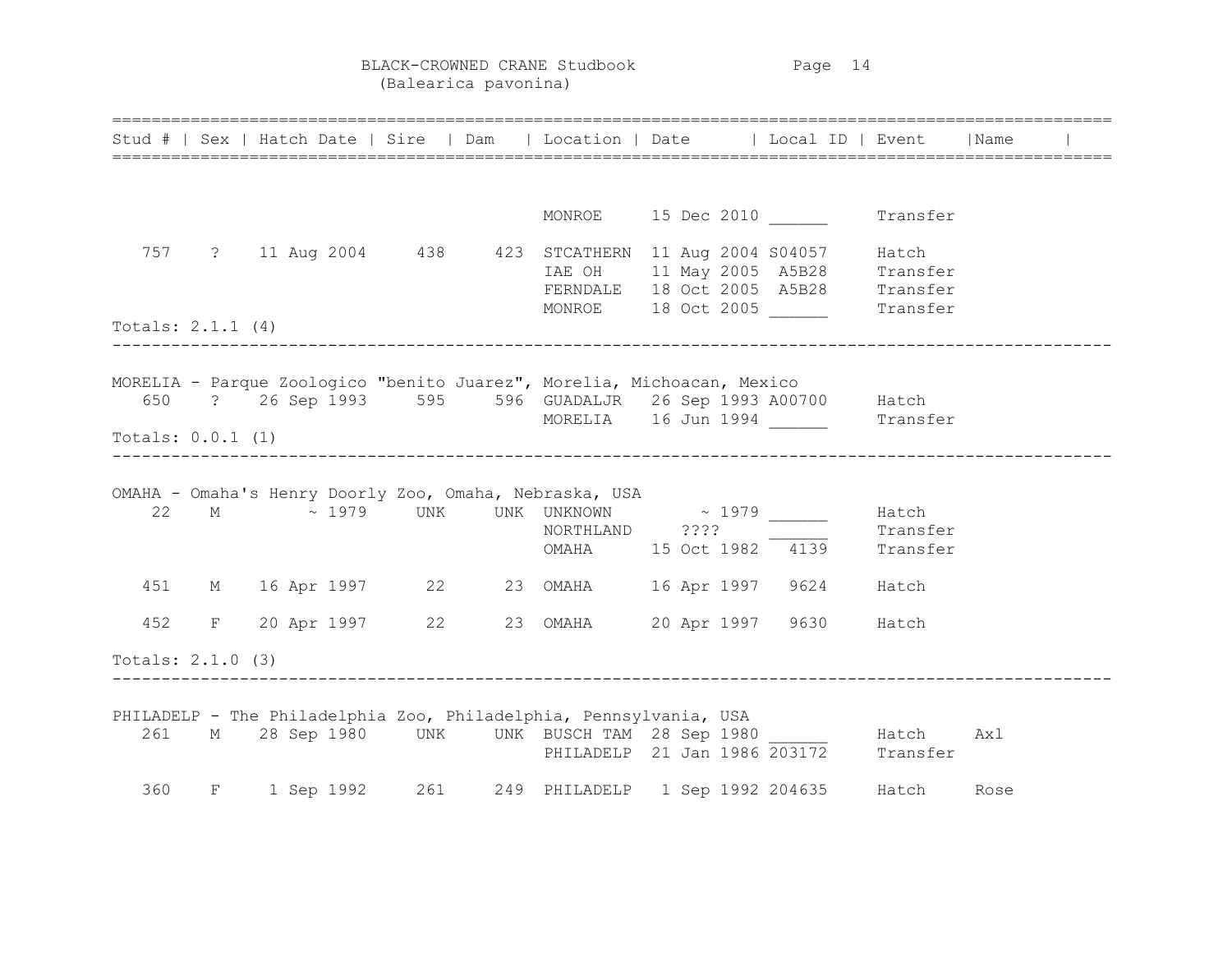BLACK-CROWNED CRANE Studbook Page 15 (Balearica pavonina)

====================================================================================================== Stud # | Sex | Hatch Date | Sire | Dam | Location | Date | | Local ID | Event | Name ====================================================================================================== Totals: 1.1.0 (2) ------------------------------------------------------------------------------------------------------ PROVIDNCE - Roger Williams Park Zoo, Providence, Rhode Island, USA 699 F 17 Sep 2003 339 340 SD-WAP 17 Sep 2003 803239 Hatch BLINKY PROVIDNCE 24 Jun 2004 200143 Transfer 701 M 27 Jan 2004 37 35 PROVIDNCE 27 Jan 2004 200136 Hatch WINKY Totals: 1.1.0 (2) ------------------------------------------------------------------------------------------------------ PUEBLA - Africam Safari, Puebla, Mexico 659 M 5 Aug 1993 595 596 GUADALJR 5 Aug 1993 A00691 Hatch PUEBLA 15 May 1996 2522 Transfer Totals: 1.0.0 (1) ------------------------------------------------------------------------------------------------------ QUEBEC - Jardin Zoologique Du Quebec, Charlesbourg, Quebec, Canada 53 ? ???? UNK UNK UNKNOWN ???? \_\_\_\_\_\_ Hatch BRYAN  $\sim$  1983 Transfer  $B$ RYAN  $\sim$  1983 Transfer<br>
OUEBEC 18 Jan 1984 895003 Transfer Totals: 0.0.1 (1) ------------------------------------------------------------------------------------------------------ SALISB L - Ba Ranch/SWAP Llc (lex Salisbury), Dade City, Florida, USA 710 ? 4 May 2005 314 543 METROZOO 4 May 2005 B50181 Hatch SALISB L 10 Dec 2005 Transfer 715 M 12 Aug 2005 314 543 METROZOO 12 Aug 2005 B50439 Hatch SALISB L 10 Dec 2005 \_\_\_\_\_\_ Transfer Totals: 1.0.1 (2) ------------------------------------------------------------------------------------------------------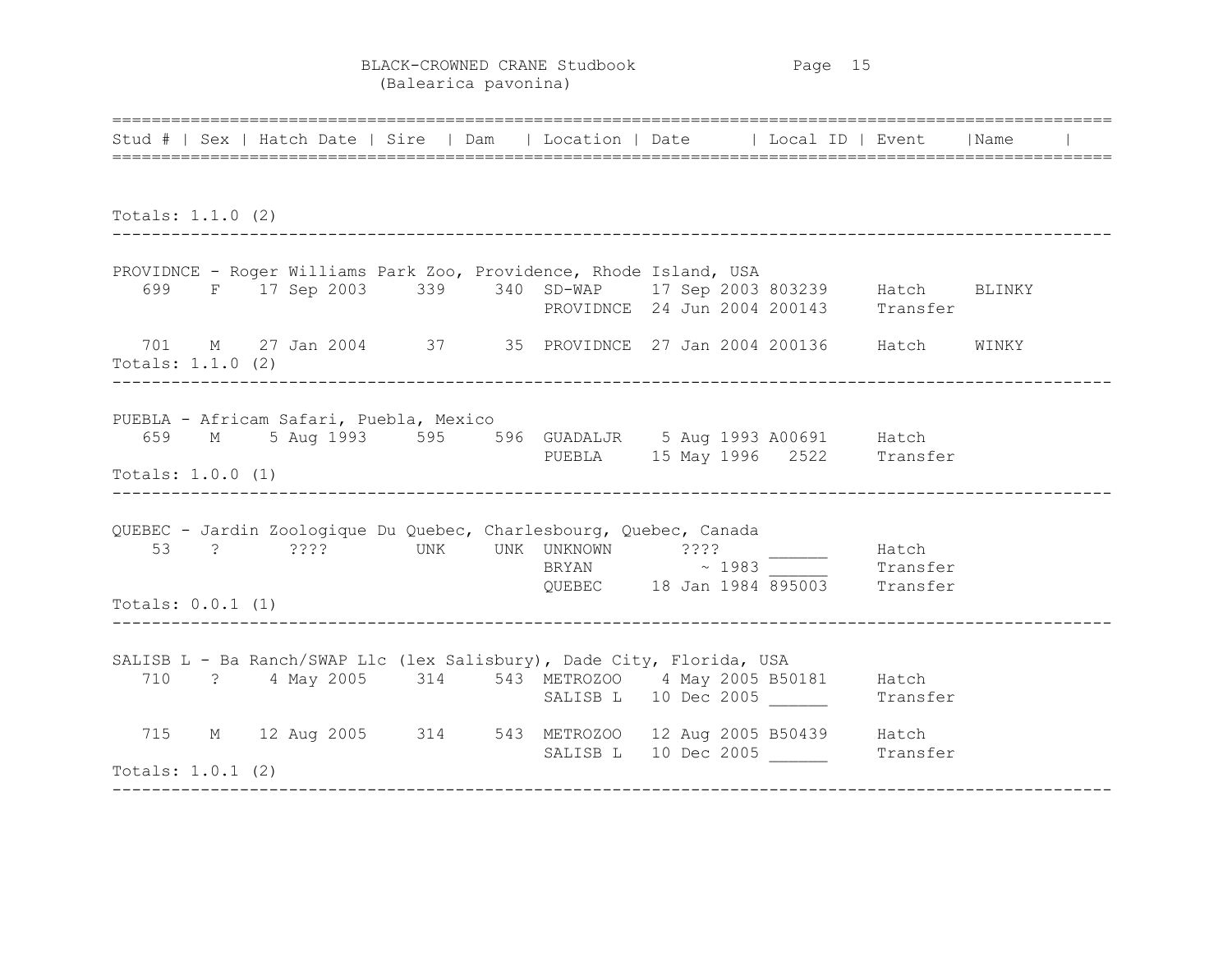BLACK-CROWNED CRANE Studbook Page 16 (Balearica pavonina)

| Stud #   Sex   Hatch Date   Sire   Dam |                |  |             |      |     | Location   Date                                                                                                    |                                                               | Local ID   Event                                                   |                                             | Name |  |
|----------------------------------------|----------------|--|-------------|------|-----|--------------------------------------------------------------------------------------------------------------------|---------------------------------------------------------------|--------------------------------------------------------------------|---------------------------------------------|------|--|
|                                        |                |  |             |      |     |                                                                                                                    |                                                               |                                                                    |                                             |      |  |
| 247                                    | $M_{\odot}$    |  | $\sim 1978$ | WILD |     | SAN ANTON - San Antonio Zoological Gardens & Aqua, San Antonio, Texas, USA<br>WILD AFRICAN $\sim$ 1978<br>PETER VI | ????                                                          | NONE<br>OKLAHOMA 19 Apr 1988 448810<br>SAN ANTON 3 Jan 2006 J06002 | Capture<br>Transfer<br>Transfer<br>Transfer |      |  |
| 345                                    | F              |  | 5 Aug 1990  | 190  |     | 189 LUFKIN 5 Aug 1990 08100<br>DALLAS<br>LUFKIN<br>SAN ANTON                                                       | 29 Oct 1993 938657<br>16 Dec 1993 08100<br>28 Mar 1995 950339 |                                                                    | Hatch<br>Transfer<br>Transfer<br>Transfer   |      |  |
| 692                                    | $M_{\odot}$    |  | 19 Sep 2002 | 256  |     | 255 SAN FRAN<br>SAN ANTON                                                                                          |                                                               | 19 Sep 2002 202049<br>11 Sep 2009 S09010                           | Hatch<br>Transfer                           |      |  |
| 746                                    | $F^-$          |  | 21 Sep 2007 | 247  |     | 345 SAN ANTON 21 Sep 2007 S07046                                                                                   |                                                               |                                                                    | Hatch                                       |      |  |
| 795                                    | $\mathbf{F}$   |  | 28 Aug 2009 | 339  |     | 340 SD-WAP<br>SAN ANTON                                                                                            | 19 Jan 2012 J12024                                            | 28 Aug 2009 809252                                                 | Hatch<br>Transfer                           |      |  |
| 799                                    | $\mathbf{F}^-$ |  | 27 Jul 2010 | 247  |     | 345 SAN ANTON                                                                                                      | 27 Jul 2010 L10086                                            |                                                                    | Hatch                                       |      |  |
| 812                                    | $\ddot{\cdot}$ |  | 2 Oct 2011  | 692  | 746 | SAN ANTON 2 Oct 2011 B11002                                                                                        |                                                               |                                                                    | Hatch                                       |      |  |
| 813                                    | $\tilde{S}$    |  | 19 Jul 2011 | 692  | 746 | SAN ANTON 19 Jul 2011 L11040                                                                                       |                                                               |                                                                    | Hatch                                       |      |  |
| 814                                    | $\tilde{S}$    |  | 19 Jul 2011 | 692  | 746 | SAN ANTON 19 Jul 2011 L11041                                                                                       |                                                               |                                                                    | Hatch                                       |      |  |
| 816<br>Totals: 3.4.3 (10)              | $M_{\odot}$    |  | 30 Sep 2011 | 692  |     | 746 SAN ANTON 30 Sep 2011 S11032                                                                                   |                                                               |                                                                    | Hatch                                       |      |  |

======================================================================================================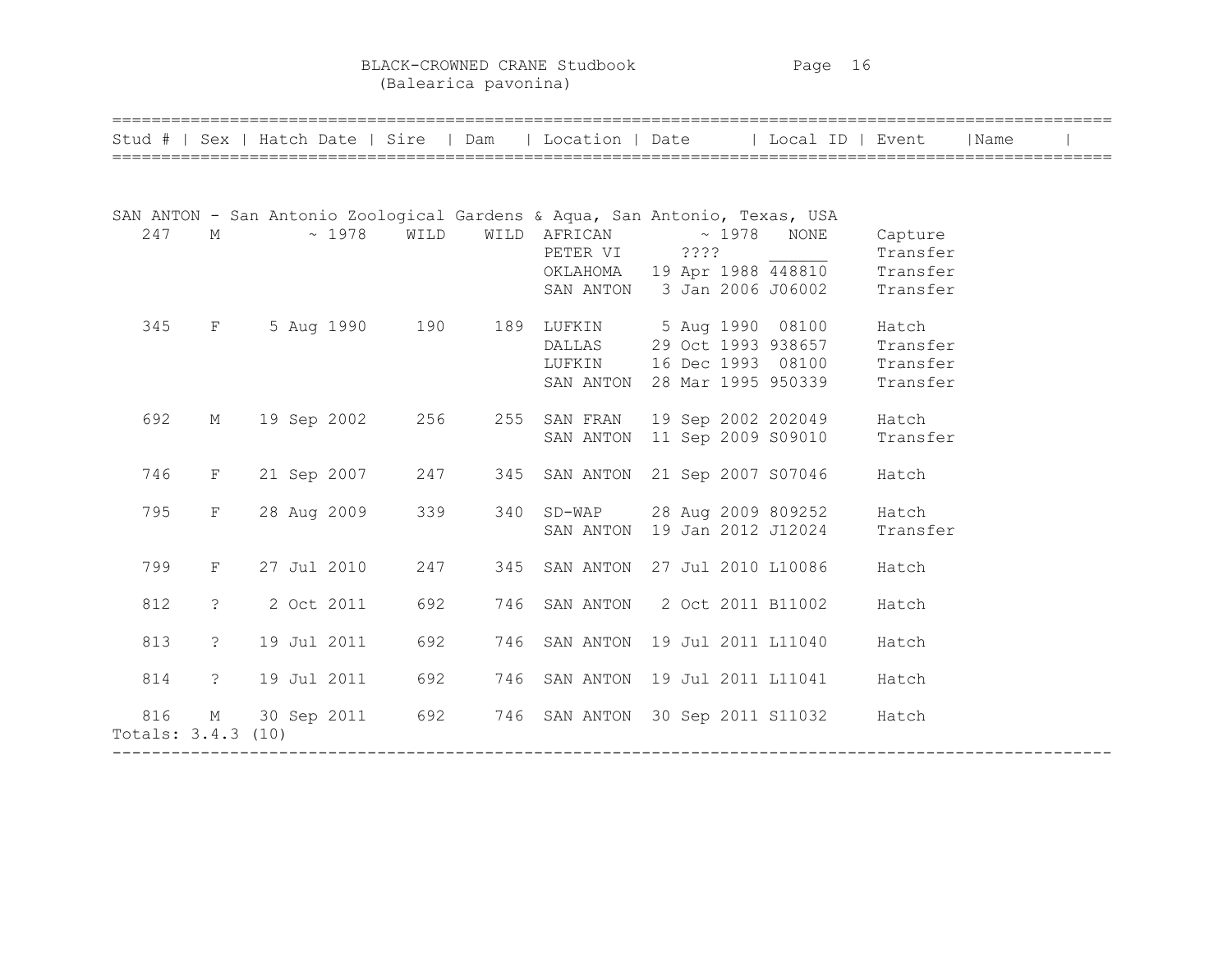BLACK-CROWNED CRANE Studbook Page 17 (Balearica pavonina)

|                            | =============================<br>Stud #   Sex   Hatch Date   Sire   Dam   Location   Date   Local ID   Event   Name       |      |  |                                                                                                                                                    |                                                                                               |  |
|----------------------------|---------------------------------------------------------------------------------------------------------------------------|------|--|----------------------------------------------------------------------------------------------------------------------------------------------------|-----------------------------------------------------------------------------------------------|--|
| 256                        | SAN FRAN - San Francisco Zoological Gardens, San Francisco, California, USA<br>M ~ 1979 WILD WILD WILD :??? NONE          |      |  | MOHILEF $\sim$ 1980 Transfer<br>SAN FRAN 10 Nov 1981 28138 Transfer                                                                                | Capture                                                                                       |  |
| Totals: $1.1.0$ (2)        | 806 F 21 Sep 2009 256 255 SAN FRAN 21 Sep 2009 209035 Hatch                                                               |      |  |                                                                                                                                                    |                                                                                               |  |
|                            | 373 M ????                                                                                                                | WILD |  | WILD W.AFRICA ???? NONE Capture<br>H. BOSE ????<br>H. BOSE 2???<br>FORTWORTH 28 Mar 1995 950317 Transfer<br>SCHOCK R 23 Apr 2007 NONE Transfer     |                                                                                               |  |
| 789                        | F 11 Jul 2009 314 543 METROZOO                                                                                            |      |  | 11 Jul 2009 B90198<br>SCHOCK R 15 Jul 2010                                                                                                         | Hatch<br>Transfer                                                                             |  |
| 790<br>Totals: $2.1.0$ (3) | M 13 Jul 2009 314 543 METROZOO 13 Jul 2009 B90200 Hatch                                                                   |      |  | SCHOCK R 15 Jul 2010                                                                                                                               | Transfer                                                                                      |  |
| 196                        | SCOT NECK - Sylvan Heights Waterfowl, Scotland Neck, North Carolina, USA<br>M $\sim$ 1971 WILD WILD WILD $\sim$ 1971 NONE |      |  | COLUMBIA 23 Dec 1974 5J0608 Transfer<br>SCOT NECK 23 Dec 1974 5J0608 Transfer<br>SCOT NECK 23 Oct 1990                                             | Capture                                                                                       |  |
| 198                        | $F \sim 1971$                                                                                                             | WILD |  | $\verb WILD  WILD  \sim 1971 \quad \verb NONE  Capture $<br>CHASE B ????<br>COLUMBIA 23 Dec 1974 SJ0610 Transfer<br>SCOT NECK 11 Feb 1986 Transfer | $\frac{1}{\sqrt{1-\frac{1}{2}}\sqrt{1-\frac{1}{2}}\sqrt{1-\frac{1}{2}}\sqrt{1-\frac{1}{2}}}}$ |  |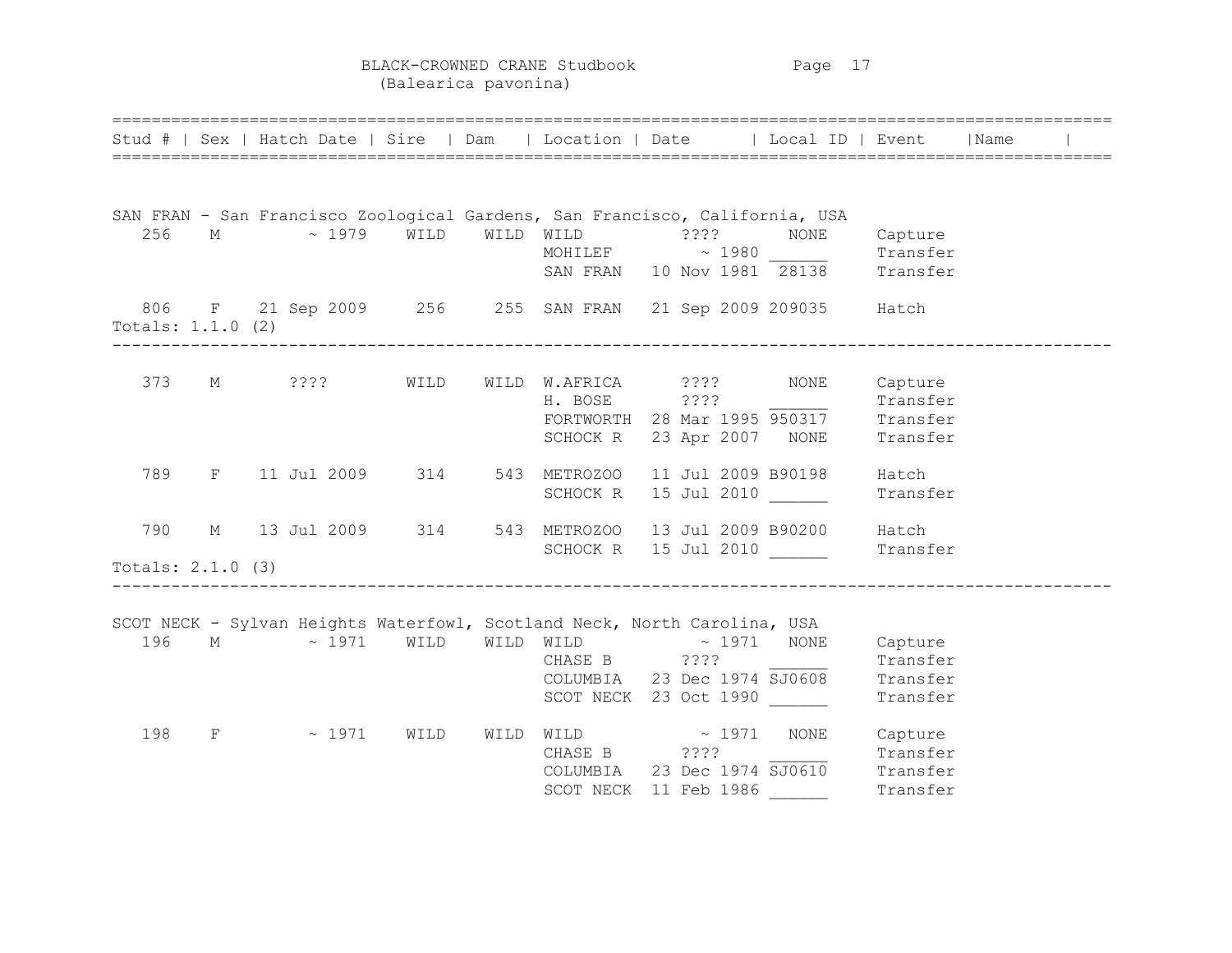BLACK-CROWNED CRANE Studbook Page 18

(Balearica pavonina)

|     |              |                 |      |  |                                                                                                                              | Stud #   Sex   Hatch Date   Sire   Dam   Location   Date   Local ID   Event   Name |  |
|-----|--------------|-----------------|------|--|------------------------------------------------------------------------------------------------------------------------------|------------------------------------------------------------------------------------|--|
| 199 |              | $F \sim 1971$   |      |  | WILD WILD WILD $\sim$ 1971 NONE Capture<br>CHASE B ????<br>COLUMBIA 23 Dec 1974 $\overline{SJO612}$<br>SCOT NECK 23 Oct 1990 | Transfer<br>Transfer<br>Transfer                                                   |  |
| 200 | M            | $\sim 1971$     | WILD |  | WILD WILD $\sim 1971$ NONE<br>CHASE B ????<br>COLUMBIA 23 Dec 1974 $\overline{SJO613}$<br>SCOT NECK 11 Feb 1986              | Capture<br>Transfer<br>Transfer<br>Transfer                                        |  |
| 350 |              |                 |      |  | ? 26 Aug 1991 261 249 PHILADELP 26 Aug 1991 204501<br>BALTIMORE 15 Jan 1992 920503<br>SCOT NECK 2 Jul 1992                   | Hatch<br>Transfer<br>Transfer                                                      |  |
| 351 |              |                 |      |  | ? 26 Aug 1991 261 249 PHILADELP 26 Aug 1991 204502<br>BALTIMORE 15 Jan 1992 920504<br>SCOT NECK 2 Jul 1992                   | Hatch<br>Transfer<br>Transfer                                                      |  |
| 413 | $\ddot{?}$   | 28 Jul 1991     | 200  |  | 198 SCOT NECK 28 Jul 1991                                                                                                    | Hatch                                                                              |  |
| 776 | М            | 21 Oct 1993     | 738  |  | 773 BUSCH TAM 21 Oct 1993 57296<br>SCOT NECK 24 Mar 1994                                                                     | Hatch<br>Transfer                                                                  |  |
| 780 | M            | 31 Aug 1996 738 |      |  | 773 BUSCH TAM 31 Aug 1996 59267<br>SCOT NECK 23 Feb 1999                                                                     | Hatch<br>Transfer                                                                  |  |
| 807 | М            | $??\$           | WILD |  | WILD WILD ???? NONE<br>PRIVATE ???? NONE                                                                                     | Capture<br>Transfer<br>Transfer                                                    |  |
| 808 | $\mathbf{F}$ | ? ? ? ?         | WILD |  | WILD WILD ????<br>PRIVATE ????<br>SCOT NECK $\sim$ 1996 $\_\_$                                                               | NONE Capture<br>NONE Transfer<br>Transfer                                          |  |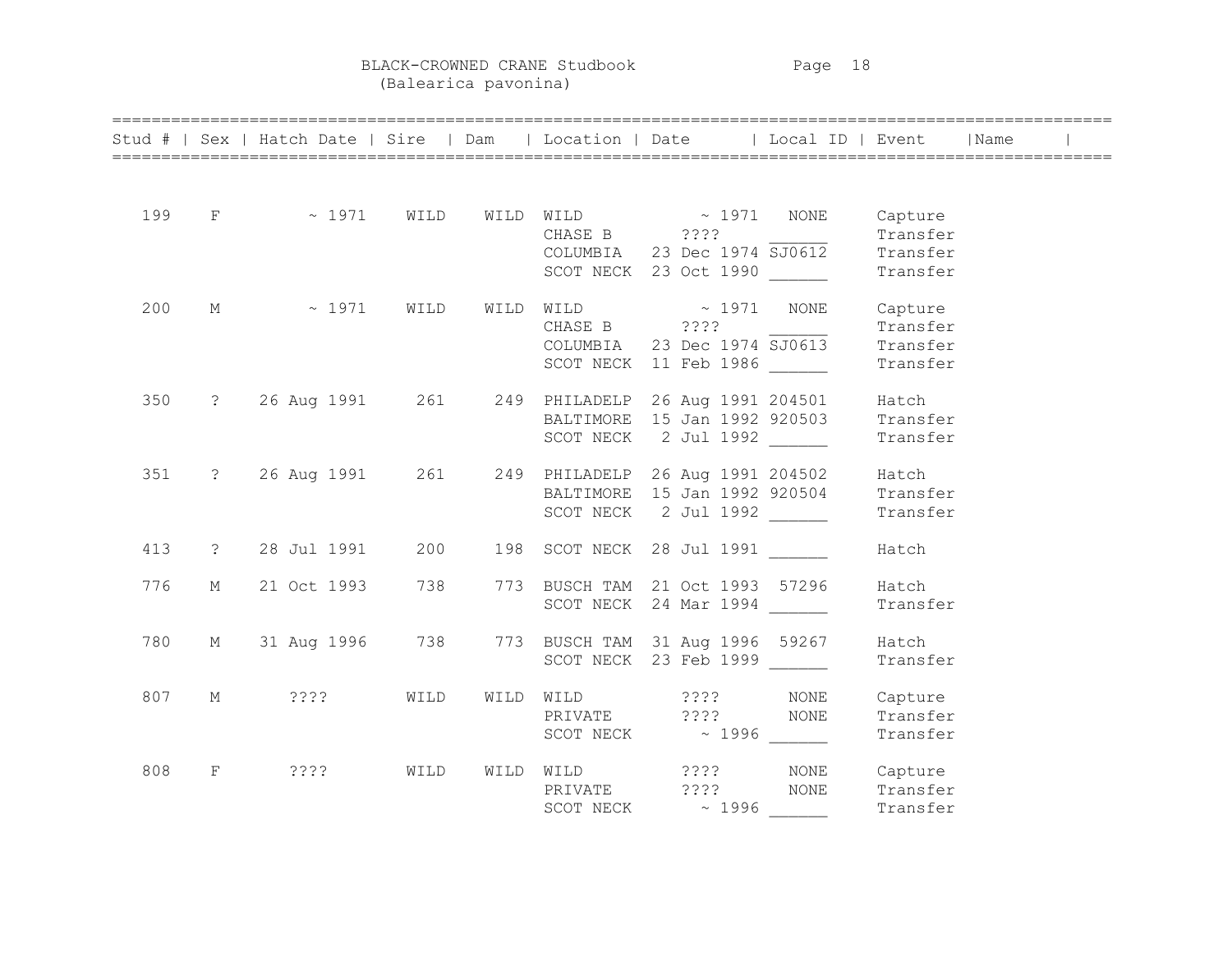BLACK-CROWNED CRANE Studbook Page 19 (Balearica pavonina)

|                   |             |  |               |                                                    | Stud #   Sex   Hatch Date   Sire   Dam   Location   Date   Local ID   Event   Name |  |                            |          |  |
|-------------------|-------------|--|---------------|----------------------------------------------------|------------------------------------------------------------------------------------|--|----------------------------|----------|--|
|                   |             |  |               |                                                    |                                                                                    |  |                            |          |  |
|                   |             |  |               | Totals: 5.3.3 (11) This count is known to be wrong |                                                                                    |  |                            |          |  |
|                   |             |  |               |                                                    | SD-WAP - San Diego Wild Animal Park, Escondido, California, USA                    |  |                            |          |  |
| 339               | M           |  |               |                                                    | $\sim$ 1990 WILD WILD SENEGAL $\sim$ 1990 NONE Capture                             |  |                            |          |  |
|                   |             |  |               |                                                    | V.D.BRINK ????                                                                     |  |                            | Transfer |  |
|                   |             |  |               |                                                    |                                                                                    |  | SD-WAP 25 May 1990 890230  | Transfer |  |
| 340               |             |  | $F \sim 1990$ | WILD                                               | $\verb WILD{}  \verb SENEGAL{}  \sim 1990 \verb NONE $                             |  |                            | Capture  |  |
|                   |             |  |               |                                                    | V.D.BRINK ????                                                                     |  |                            | Transfer |  |
|                   |             |  |               |                                                    |                                                                                    |  | SD-WAP 25 May 1990 890232  | Transfer |  |
| 690               |             |  |               |                                                    | F 5 Sep 2002 256 255 SAN FRAN 5 Sep 2002 202048                                    |  |                            | Hatch    |  |
|                   |             |  |               |                                                    |                                                                                    |  | SD-WAP 7 Aug 2009 809226   | Transfer |  |
| 708               | $F -$       |  |               |                                                    | 26 Sep 2004 256 255 SAN FRAN                                                       |  | 26 Sep 2004 204070         | Hatch    |  |
|                   |             |  |               |                                                    |                                                                                    |  | SD-WAP 7 Aug 2009 809227   | Transfer |  |
| 729               | М           |  |               | 23 Aug 2006 314                                    | 543 METROZOO 23 Aug 2006 B60244                                                    |  |                            | Hatch    |  |
|                   |             |  |               |                                                    |                                                                                    |  | SD-WAP 6 Mar 2007 807023   | Transfer |  |
| 763               | М           |  |               |                                                    | 14 Aug 2008 339 340 SD-WAP                                                         |  | 14 Aug 2008 808229         | Hatch    |  |
|                   |             |  |               |                                                    |                                                                                    |  |                            |          |  |
| 809               | F           |  |               |                                                    | 13 Aug 2011 339 340 SD-WAP                                                         |  | 13 Aug 2011 811183         | Hatch    |  |
| 817               | $\mathbb M$ |  |               |                                                    | 11 Aug 2011 339 340 SD-WAP                                                         |  | 11 Aug 2011 811182         | Hatch    |  |
| Totals: 4.4.0 (8) |             |  |               |                                                    |                                                                                    |  |                            |          |  |
|                   |             |  |               |                                                    |                                                                                    |  |                            |          |  |
|                   |             |  |               |                                                    | SEDGWICK - Sedgwick County Zoo, Wichita, Kansas, USA                               |  |                            |          |  |
| 486               | $F = 1$     |  |               |                                                    | 5 Aug 1999 314 420 METROZOO 5 Aug 1999 99B082 Hatch                                |  |                            |          |  |
|                   |             |  |               |                                                    | SEDGWICK                                                                           |  | 24 Apr 2003 10407 Transfer |          |  |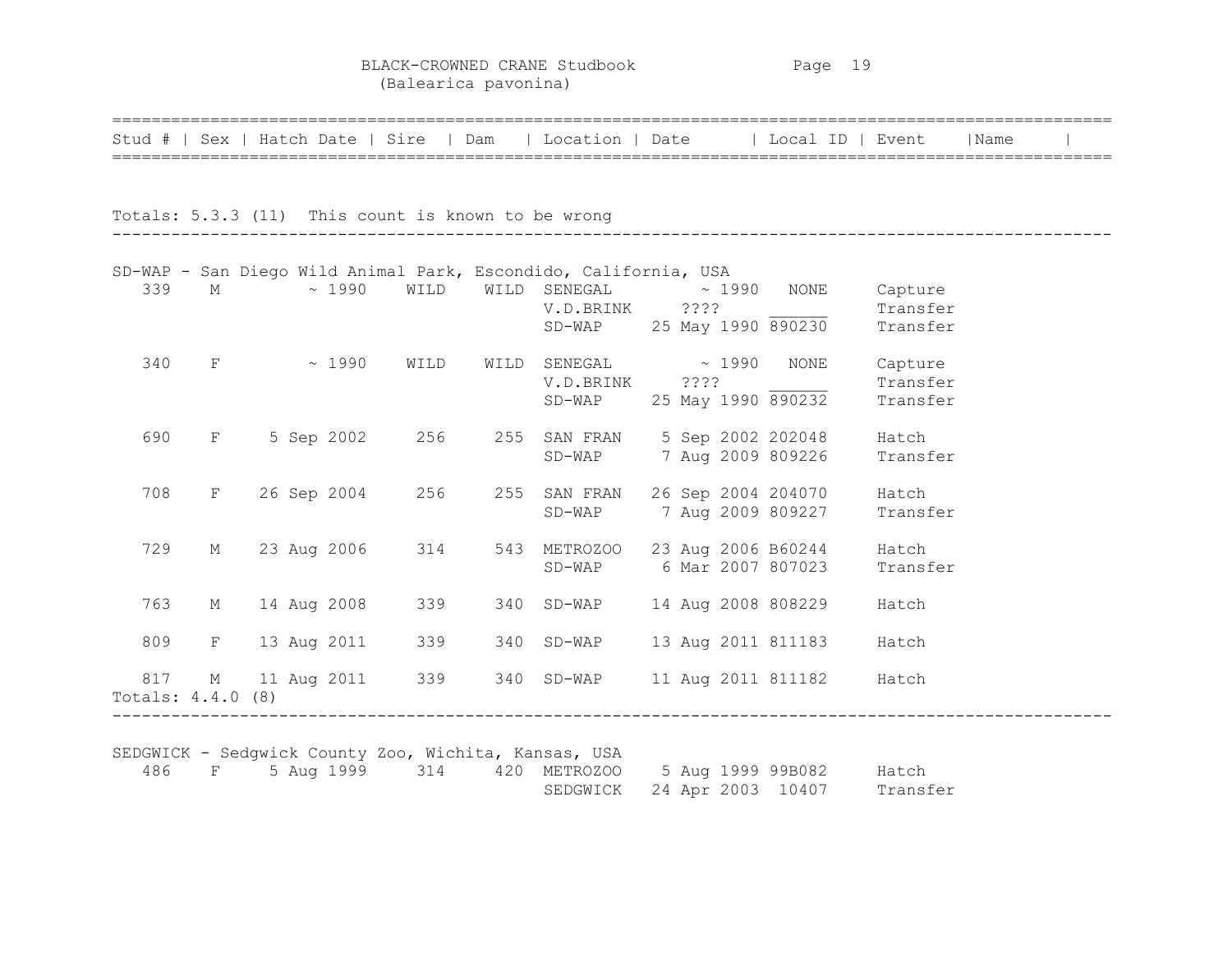BLACK-CROWNED CRANE Studbook Page 20 (Balearica pavonina)

|     |                     | Stud #   Sex   Hatch Date   Sire   Dam   Location   Date   Local ID   Event   Name                |  |                                                                 |          |            |
|-----|---------------------|---------------------------------------------------------------------------------------------------|--|-----------------------------------------------------------------|----------|------------|
|     |                     |                                                                                                   |  |                                                                 |          |            |
|     |                     | 768 M 11 Aug 2008 410 474 AUDUBON 11 Aug 2008 102626 Hatch<br>SEDGWICK 20 Oct 2009 12716 Transfer |  |                                                                 |          |            |
|     | Totals: 1.1.0 (2)   |                                                                                                   |  |                                                                 |          |            |
|     |                     | SHADOW - Shadow Nursery Inc (don Shadow), Winchester, Tennessee, USA                              |  |                                                                 |          |            |
|     |                     | 705 F 7 Sep 2004 314 543 METROZOO 7 Sep 2004 B40300 Hatch                                         |  |                                                                 |          | DAISY      |
|     |                     |                                                                                                   |  | ST AUGUST 9 Jun 2005 A0517 Transfer                             |          |            |
|     |                     |                                                                                                   |  | SD-WAP 10 Jan 2006 806010 Transfer                              |          |            |
|     |                     |                                                                                                   |  | SHADOW 25 Aug 2010 Transfer                                     |          |            |
|     |                     | 722 M 13 May 2006 314 543 METROZOO 13 May 2006 B60106 Hatch                                       |  |                                                                 |          |            |
|     |                     |                                                                                                   |  | SD-WAP 6 Mar 2007 807021 Transfer                               |          |            |
|     |                     |                                                                                                   |  | SHADOW 25 Aug 2010                                              | Transfer |            |
| 728 |                     | M 21 Aug 2006 314 543 METROZOO 21 Aug 2006 B60243 Hatch                                           |  |                                                                 |          |            |
|     |                     |                                                                                                   |  | SD-WAP 6 Mar 2007 807022 Transfer                               |          |            |
|     |                     |                                                                                                   |  | SHADOW 25 Aug 2010                                              | Transfer |            |
|     |                     | 794 F 27 Aug 2009 339 340 SD-WAP 27 Aug 2009 809247 Hatch                                         |  |                                                                 |          |            |
|     |                     |                                                                                                   |  | SHADOW 25 Aug 2010 ______                                       | Transfer |            |
|     | Totals: $2.2.0$ (4) |                                                                                                   |  |                                                                 |          |            |
|     |                     |                                                                                                   |  |                                                                 |          |            |
|     |                     | SILVER SP - Silver Springs Park, Silver Springs, Florida, USA                                     |  |                                                                 |          |            |
|     |                     |                                                                                                   |  |                                                                 | Hatch    |            |
|     |                     |                                                                                                   |  | BRADENTON ???? Transfer<br>SILVER SP 7 Dec 1986 930328 Transfer |          |            |
|     |                     |                                                                                                   |  |                                                                 |          |            |
|     |                     |                                                                                                   |  |                                                                 |          | GILDENSTEE |
|     |                     | 513 M 1 Jul 1993 UNK UNK UNKNOWN 1 Jul 1993<br>SILVER SP 8 Oct 1993 930254 Transfer               |  |                                                                 |          |            |
|     |                     | 517 F ~ 1979 UNK UNK UNKNOWN ~ 1979 Hatch                                                         |  |                                                                 |          |            |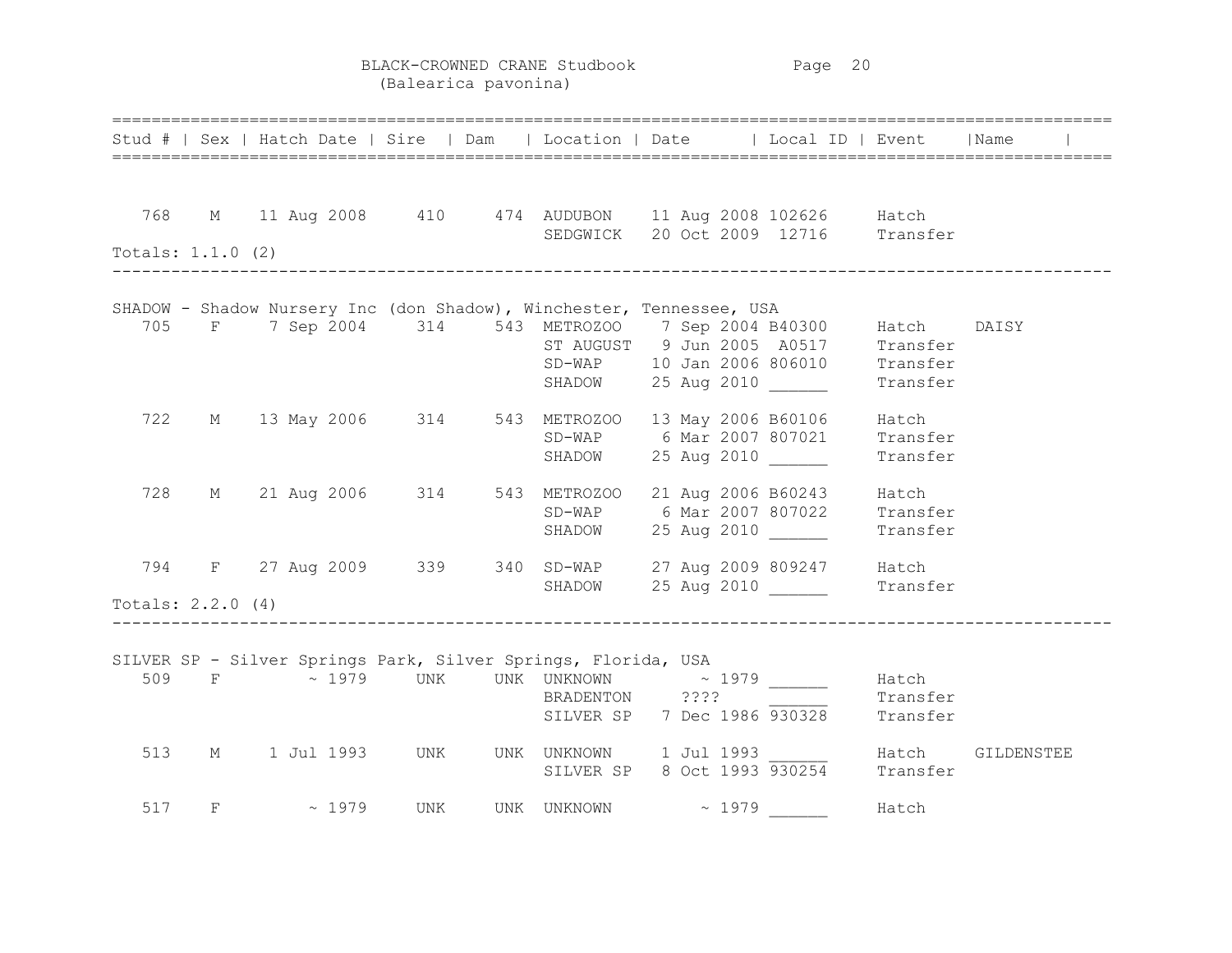BLACK-CROWNED CRANE Studbook Page 21 (Balearica pavonina)

|                     |  |  |                     |                               |  | Stud #   Sex   Hatch Date   Sire   Dam   Location   Date   Local ID   Event   Name                                           |  |                                                                                                                  |                                               |                                                                                                          |
|---------------------|--|--|---------------------|-------------------------------|--|------------------------------------------------------------------------------------------------------------------------------|--|------------------------------------------------------------------------------------------------------------------|-----------------------------------------------|----------------------------------------------------------------------------------------------------------|
| Totals: 1.2.0 (3)   |  |  |                     | _____________________________ |  |                                                                                                                              |  | SILVER SP 7 Dec 1986 930327 Transfer                                                                             |                                               |                                                                                                          |
|                     |  |  |                     |                               |  | SOUTHBEND - Potawatomi Zoo, South Bend, Indiana, USA                                                                         |  |                                                                                                                  |                                               |                                                                                                          |
| 325                 |  |  |                     |                               |  |                                                                                                                              |  |                                                                                                                  |                                               | M 14 Apr 2001 37 35 PROVIDNCE 14 Apr 2001 200102 Hatch BUMBLES/SU<br>SOUTHBEND 6 Aug 2002 22113 Transfer |
|                     |  |  |                     |                               |  | 442 F 18 Jul 1996 397 172 BIRMINGHM 18 Jul 1996 96B039 Hatch                                                                 |  | FERNDALE 23 Aug 1997 49512 Transfer<br>TAR OH 23 Aug 1997 49512 Transfer<br>SOUTHBEND 15 Oct 1999 99143 Transfer |                                               | ANNA                                                                                                     |
| Totals: $1.1.0$ (2) |  |  |                     |                               |  |                                                                                                                              |  |                                                                                                                  |                                               |                                                                                                          |
| 706                 |  |  |                     |                               |  | ST AUGUST - St Augustine Alligator Farm, St Augustine, Florida, USA<br>M 7 Sep 2004 314 543 METROZOO 7 Sep 2004 B40301 Hatch |  | ST AUGUST 9 Jun 2005 A0516 Transfer                                                                              |                                               | GATSBY                                                                                                   |
| Totals: $1.1.0$ (2) |  |  |                     |                               |  | 761 F 12 Aug 2007 476 458 DISNEY AK 12 Aug 2007 070437 Hatch                                                                 |  | ST AUGUST 13 Mar 2008 A0804 Transfer                                                                             |                                               | ZELDA                                                                                                    |
|                     |  |  | $398$ M $\sim 1968$ |                               |  | ST PAUL - St Paul's Como Zoo, St Paul, Minnesota, USA<br>WILD WILD WILD $\sim 1968$<br>CHATFIELD ???? 2000                   |  | ST PAUL 3 Mar 1998 2216                                                                                          | NONE Capture NICHOLAS<br>Transfer<br>Transfer |                                                                                                          |
| 704                 |  |  |                     | $F \sim 1992$ WILD            |  | $\texttt{WILD} \quad \texttt{AFRICAN} \quad \sim \quad \texttt{1992}$<br>CHATFIELD ????                                      |  | ST PAUL 6 Apr 2004 $\frac{1}{2779}$                                                                              | NONE Capture VICTORIA<br>Transfer<br>Transfer |                                                                                                          |
| Totals: $1.1.0$ (2) |  |  |                     |                               |  |                                                                                                                              |  |                                                                                                                  |                                               |                                                                                                          |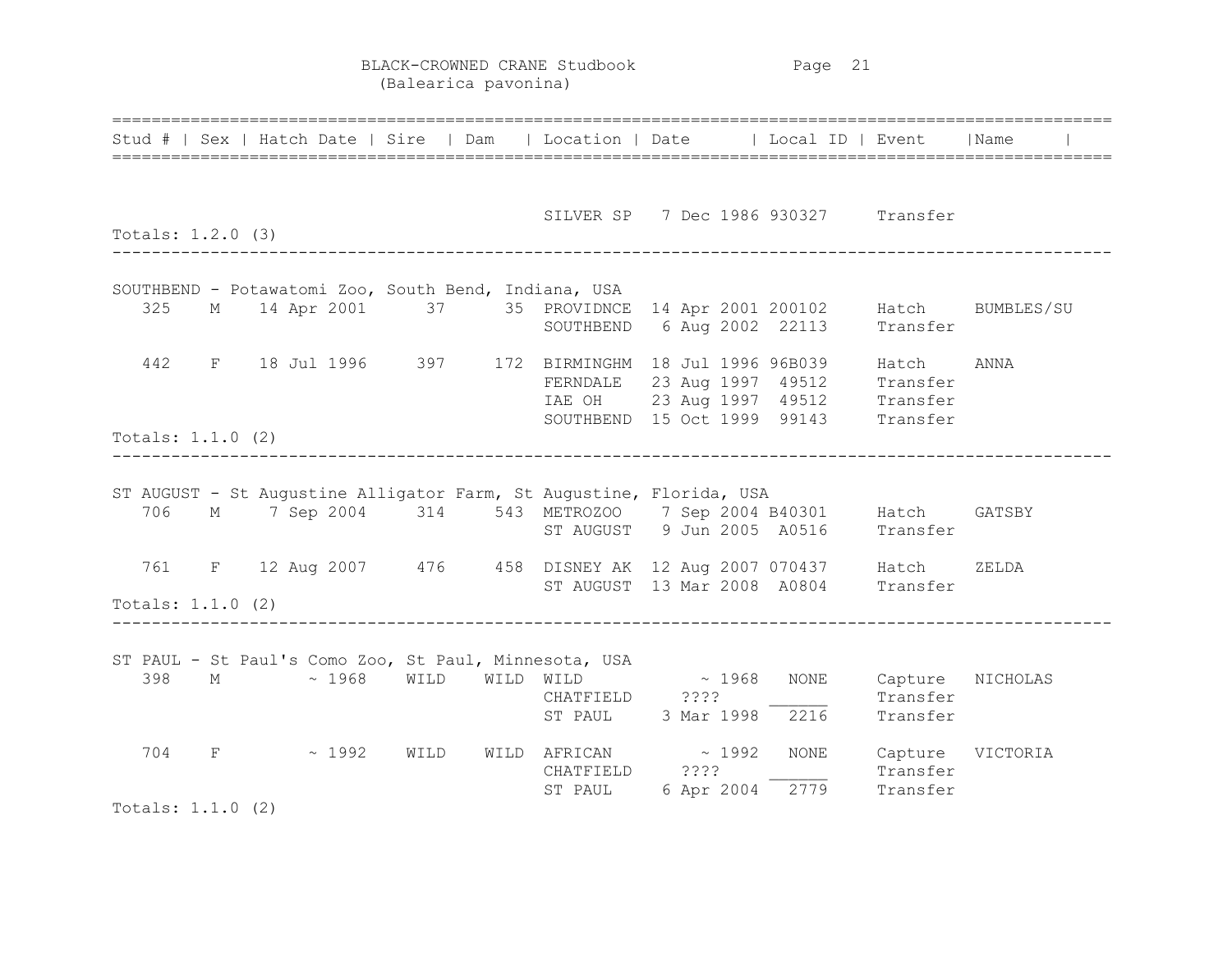BLACK-CROWNED CRANE Studbook Page 22 (Balearica pavonina)

|                     |   | Stud #   Sex   Hatch Date   Sire   Dam   Location   Date   Local ID   Event   Name                                                                                          |  |                                                                       |          |        |  |
|---------------------|---|-----------------------------------------------------------------------------------------------------------------------------------------------------------------------------|--|-----------------------------------------------------------------------|----------|--------|--|
|                     |   |                                                                                                                                                                             |  |                                                                       |          |        |  |
|                     |   | WATERTNSD - Bramble Park Zoo, Watertown, South Dakota, USA                                                                                                                  |  |                                                                       |          |        |  |
|                     |   |                                                                                                                                                                             |  |                                                                       |          | LINNEA |  |
|                     |   |                                                                                                                                                                             |  |                                                                       |          |        |  |
|                     |   |                                                                                                                                                                             |  |                                                                       |          |        |  |
|                     |   | 487 F 5 Aug 1999 314 420 METROZOO 5 Aug 1999 99B100 Hatch<br>STCATHERN 1 Feb 2002 S02007 Transfer<br>MINOT 18 May 2005 A236 Transfer<br>WATERTNSD 21 Jun 2011 A236 Transfer |  |                                                                       |          |        |  |
|                     |   | 736 M 29 May 2007 247 345 SAN ANTON 29 May 2007 Y07114 Hatch                                                                                                                |  |                                                                       |          |        |  |
|                     |   |                                                                                                                                                                             |  |                                                                       |          |        |  |
|                     |   |                                                                                                                                                                             |  | MINOT 7 Jul 2009 A319 Transfer<br>WATERTNSD 21 Jun 2011 A319 Transfer |          |        |  |
| Totals: $1.1.0$ (2) |   |                                                                                                                                                                             |  |                                                                       |          |        |  |
|                     |   | _________________________                                                                                                                                                   |  |                                                                       |          |        |  |
|                     |   | WILD WRLD - Wildlife World Zoo, Litchfield Park, Arizona, USA                                                                                                               |  |                                                                       |          |        |  |
| 535                 |   | M ~ 1995 UNK UNK ROERS BRD ~ 1995 _______                                                                                                                                   |  |                                                                       | Hatch    |        |  |
|                     |   |                                                                                                                                                                             |  | GHASSEMI ????                                                         | Transfer |        |  |
|                     |   |                                                                                                                                                                             |  | WILD WRLD 5 Sep 1998 5980 Transfer                                    |          |        |  |
| 536                 |   | M 1 Sep 1999 UNK UNK ROERS BRD 1 Sep 1999                                                                                                                                   |  |                                                                       | Hatch    |        |  |
|                     |   |                                                                                                                                                                             |  | VANSWIND ????                                                         | Transfer |        |  |
|                     |   |                                                                                                                                                                             |  | WILD WRLD $\sim 2000$ 6543                                            | Transfer |        |  |
| 702                 |   | F ~Aug 2004ñ1m UNK UNK SCOT NECK ~Aug 2004ñ1m _______ Hatch                                                                                                                 |  |                                                                       |          | IVORY  |  |
|                     |   |                                                                                                                                                                             |  | PITTS CA 16 Oct 2004 7218 Transfer                                    |          |        |  |
|                     |   |                                                                                                                                                                             |  | WORLDBIRD 16 Oct 2004 M04028 Transfer                                 |          |        |  |
|                     |   |                                                                                                                                                                             |  | PITTS CA 18 Dec 2008 7218 Transfer                                    |          |        |  |
|                     |   |                                                                                                                                                                             |  | WILD WRLD 18 Dec 2008 8805                                            | Transfer |        |  |
|                     |   | 731 F 30 Apr 2007 314 543 METROZOO 30 Apr 2007 B70054 Hatch                                                                                                                 |  |                                                                       |          |        |  |
|                     |   |                                                                                                                                                                             |  | WILD WRLD 15 Nov 2007 8448 Transfer                                   |          |        |  |
| 732                 | F |                                                                                                                                                                             |  |                                                                       |          |        |  |
|                     |   | 30 Apr 2007 314 543 METROZOO 30 Apr 2007 B70055 Hatch<br>WILD WRLD 15 Nov 2007 8449 Transfer                                                                                |  |                                                                       |          |        |  |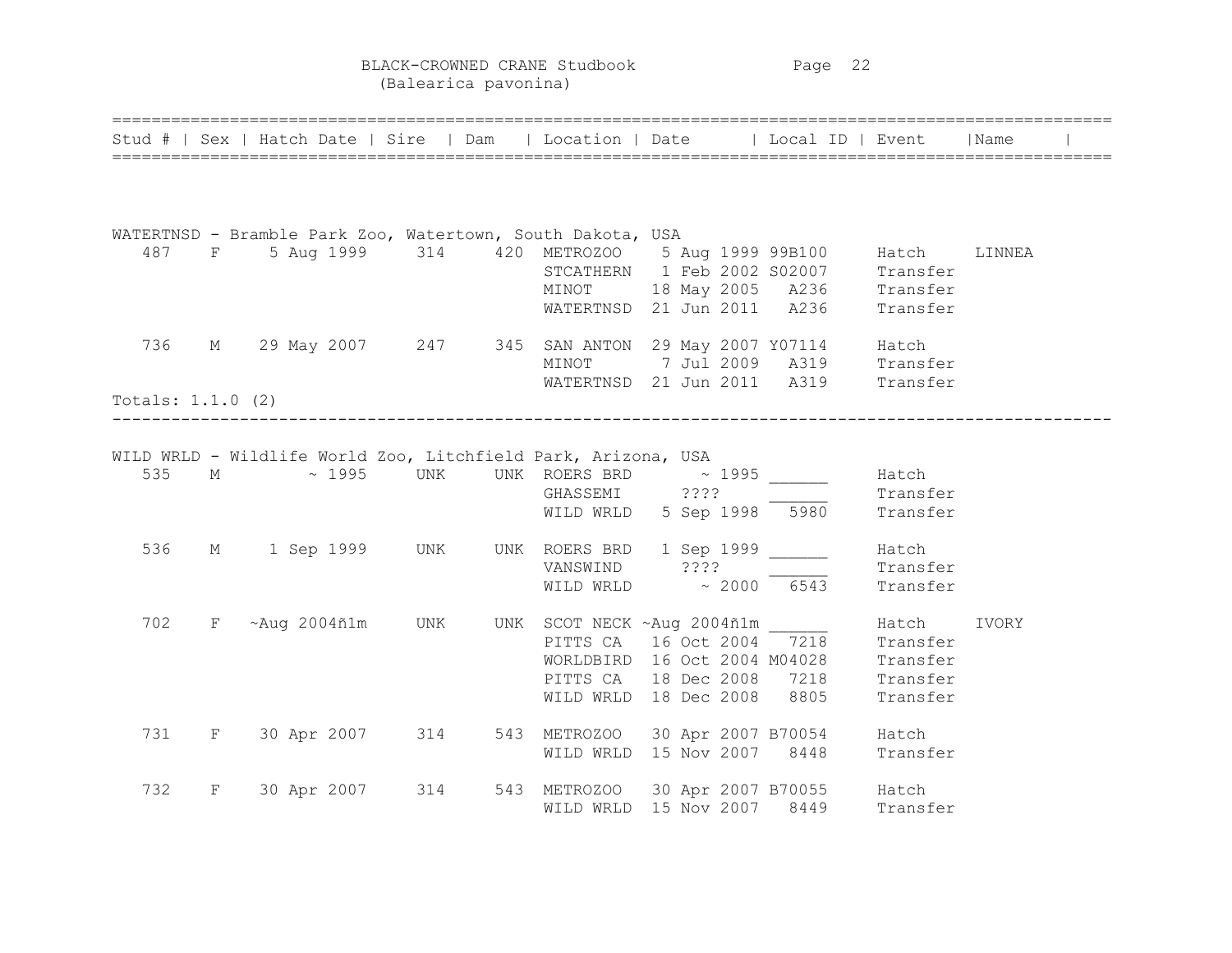BLACK-CROWNED CRANE Studbook Page 23 (Balearica pavonina)

|                        | Stud #   Sex   Hatch Date   Sire   Dam   Location   Date   Local ID   Event |     |  |  |                                                                         | <i>I</i> Name |  |
|------------------------|-----------------------------------------------------------------------------|-----|--|--|-------------------------------------------------------------------------|---------------|--|
|                        |                                                                             |     |  |  |                                                                         |               |  |
| 733                    | M 1 May 2007 314                                                            | 543 |  |  | METROZOO 1 May 2007 B70056 Hatch<br>WILD WRLD 15 Nov 2007 8450 Transfer |               |  |
| Totals: 3.3.0 (6)      |                                                                             |     |  |  |                                                                         |               |  |
| TOTALS: 63.62.15 (140) | 46 Institutions                                                             |     |  |  |                                                                         |               |  |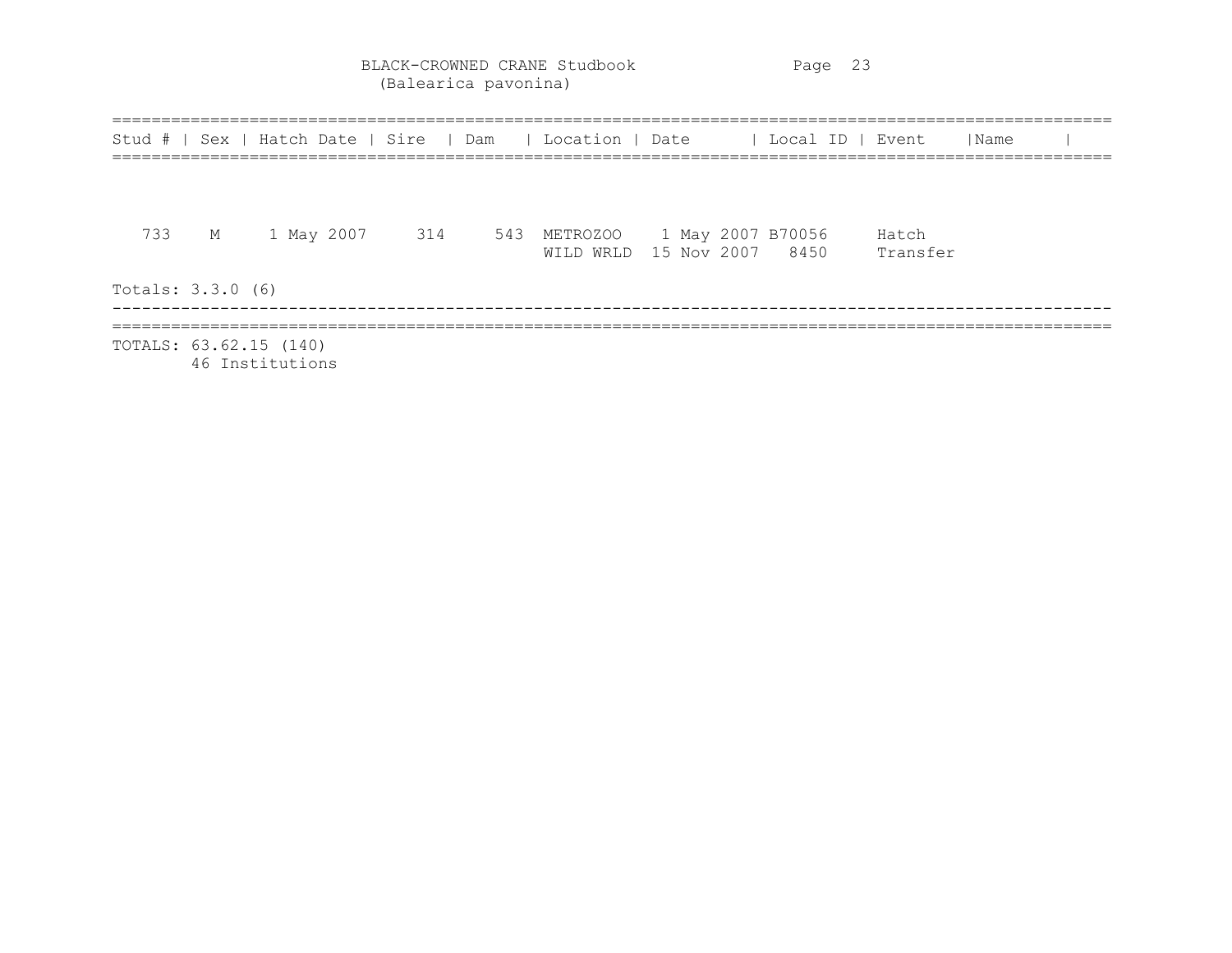BLACK-CROWNED CRANE Studbook Page 24 (Balearica pavonina)

| Stud # |             |             | Sex   Hatch Date   Sire   Dam |            |      | Location   Date                                                   |                                                                                            | Local ID   Event |                                                                       | Name                      |
|--------|-------------|-------------|-------------------------------|------------|------|-------------------------------------------------------------------|--------------------------------------------------------------------------------------------|------------------|-----------------------------------------------------------------------|---------------------------|
|        |             |             | HISTORICAL POPULATION         |            |      |                                                                   |                                                                                            |                  |                                                                       |                           |
|        | $\mathbf 1$ | $\tilde{S}$ | ????                          | WILD       |      | WILD WILD<br>ROCKTON<br>MAMI RARE<br>COLO SPRG                    | $??\$<br>????<br>? ? ? ?<br>15 Mar 1960 60A004<br>16 Sep 1968                              | NONE             | Capture<br>Transfer<br>Transfer<br>Transfer<br>Death                  |                           |
|        |             |             |                               |            |      |                                                                   | [Death by: Environ/Behav conditions Unknown                                                |                  |                                                                       | Unknown (after necropsy)] |
|        | 2           | $\tilde{ }$ | ????                          | WILD       | WILD | WILD<br><b>ROCKTON</b><br>MAMI RARE<br>COLO SPRG                  | ????<br>? ? ? ?<br>????<br>15 Mar 1960 60A005<br>8 Sep 1976                                | <b>NONE</b>      | Capture<br>Transfer<br>Transfer<br>Transfer<br>Death                  |                           |
|        |             |             |                               |            |      |                                                                   | [Death by: Injury from exhibit mate Unknown                                                |                  |                                                                       | Unknown (after necropsy)] |
|        | 3           | М           | ????                          | <b>UNK</b> | UNK  | UNKNOWN<br>V.D.BRINK<br>MEMPHIS                                   | ????<br>????<br>COLO SPRG 5 Apr 1960 60AV2<br>31 Oct 1989 10883<br>25 Oct 1990             |                  | Hatch<br>Transfer<br>Transfer<br>Transfer<br>Death                    |                           |
|        |             |             |                               |            |      |                                                                   | [Death by: Injury from predator Unknown Unknown (after necropsy)]                          |                  |                                                                       |                           |
|        | 4           | F           | ~1960                         | UNK        | UNK  | UNKNOWN<br>BUCK ZOO<br>CHICAGOLP<br>LOUISVILL<br>DENVER<br>PUBLIC | ~1960<br>????<br>19 May 1962 B6217<br>7 Nov 1980 HB0004<br>7 Jul 1981 810103<br>7 Jul 1991 |                  | Hatch<br>Transfer<br>Transfer<br>Transfer<br>Transfer<br>ltf Transfer |                           |
|        | 5           | S.          | ????                          | <b>UNK</b> | UNK  | UNKNOWN<br>PURCHASE                                               | 3333<br>????                                                                               |                  | Hatch<br>Transfer                                                     |                           |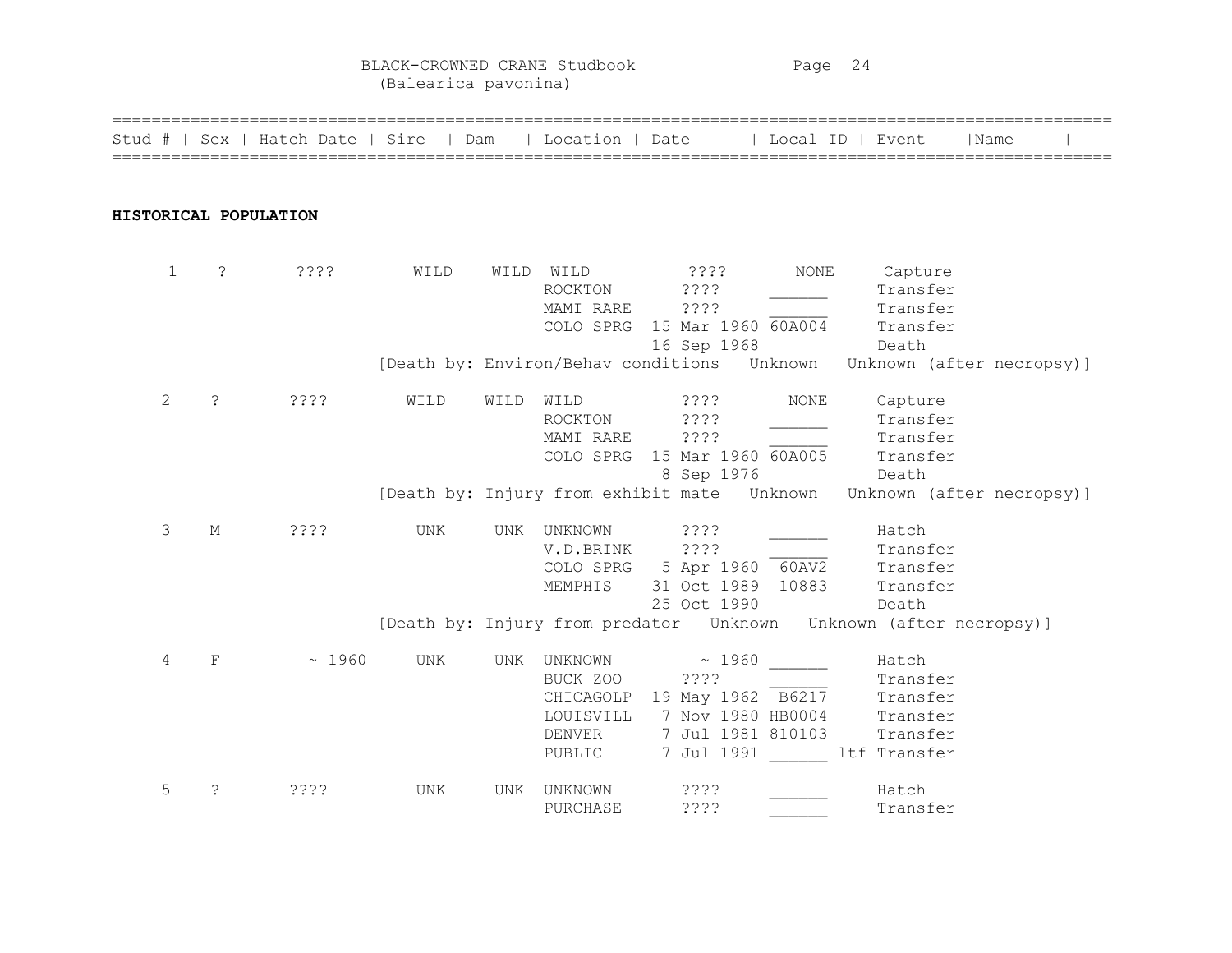BLACK-CROWNED CRANE Studbook Page 25 (Balearica pavonina)

|          |             | Stud #   Sex   Hatch Date   Sire   Dam   Location   Date   Local ID   Event |                           |      |                |                                                                |                         |          | Name        |  |
|----------|-------------|-----------------------------------------------------------------------------|---------------------------|------|----------------|----------------------------------------------------------------|-------------------------|----------|-------------|--|
|          |             |                                                                             |                           |      |                |                                                                |                         |          |             |  |
|          |             |                                                                             |                           |      |                | LOSANGELE 18 Feb 1966 91172 Transfer                           |                         |          |             |  |
|          |             |                                                                             |                           |      | WEBB B         |                                                                | 3 Feb 1981 ltf Transfer |          |             |  |
| 6        | М           | ????                                                                        | UNK                       |      | UNK UNKNOWN    | 3333                                                           |                         | Hatch    |             |  |
|          |             |                                                                             |                           |      | BRONSON        | ????                                                           |                         | Transfer |             |  |
|          |             |                                                                             |                           |      | NY BRONX       | $12$ Jul $1966$ $660276$ Transfer                              |                         |          |             |  |
|          |             |                                                                             |                           |      |                | 22 Feb 1975                                                    |                         | Death    |             |  |
|          |             |                                                                             | [Death by: Unknown means] |      |                |                                                                |                         |          |             |  |
| 7        | $M_{\odot}$ | ~1964                                                                       | WILD                      | WILD | WILD           | $\sim 1964$                                                    | NONE                    | Capture  |             |  |
|          |             |                                                                             |                           |      | BRONSON        | ????                                                           |                         | Transfer |             |  |
|          |             |                                                                             |                           |      |                | NY BRONX $12$ Jul 1966 $\overline{661274}$ Transfer            |                         |          |             |  |
|          |             |                                                                             |                           |      |                | STCATHERN 14 Mar 1977 661274 Transfer                          |                         |          |             |  |
|          |             |                                                                             |                           |      |                | 20 Jan 1979                                                    |                         | Death    |             |  |
|          |             |                                                                             |                           |      |                | [Death by: Injury from predator  Unknown  No necropsy planned] |                         |          |             |  |
| 8        | $M_{\odot}$ | ????                                                                        | WILD                      | WILD | WILD           | $\sim 1964$                                                    | NONE                    | Capture  |             |  |
|          |             |                                                                             |                           |      |                | NY BRONX 12 Jul 1966 661278 Transfer                           |                         |          |             |  |
|          |             |                                                                             |                           |      |                | STCATHERN 14 Mar 1977 661278 Transfer                          |                         |          |             |  |
|          |             |                                                                             |                           |      | ABILENE        | 27 Jul 1979 281LTF                                             |                         | Transfer |             |  |
|          |             |                                                                             |                           |      |                | 7 Apr 1983                                                     |                         | Death    |             |  |
| planned] |             |                                                                             |                           |      |                | [Death by: Euthanasia (medical) Mounted or Preserved:          |                         |          | No necropsy |  |
|          |             |                                                                             |                           |      |                |                                                                |                         |          |             |  |
| 9        | $\mathbf F$ | ????                                                                        | UNK                       |      | UNK UNKNOWN    | ? ? ? ?                                                        |                         | Hatch    |             |  |
|          |             |                                                                             |                           |      | <b>BRONSON</b> | 2222                                                           |                         | Transfer |             |  |
|          |             |                                                                             |                           |      | NY BRONX       | 12 Jul 1966 662279                                             |                         | Transfer |             |  |
|          |             |                                                                             |                           |      |                | 13 Jul 1973                                                    |                         | Death    |             |  |
|          |             |                                                                             |                           |      |                |                                                                |                         |          |             |  |
| 10       | S.          | 3333                                                                        | UNK                       | UNK  | UNKNOWN        | ? ? ? ?                                                        |                         | Hatch    |             |  |
|          |             |                                                                             |                           |      | USFWS          | ????                                                           |                         | Transfer |             |  |
|          |             |                                                                             |                           |      | NY BRONX       | 24 Aug 1971 712909                                             |                         | Transfer |             |  |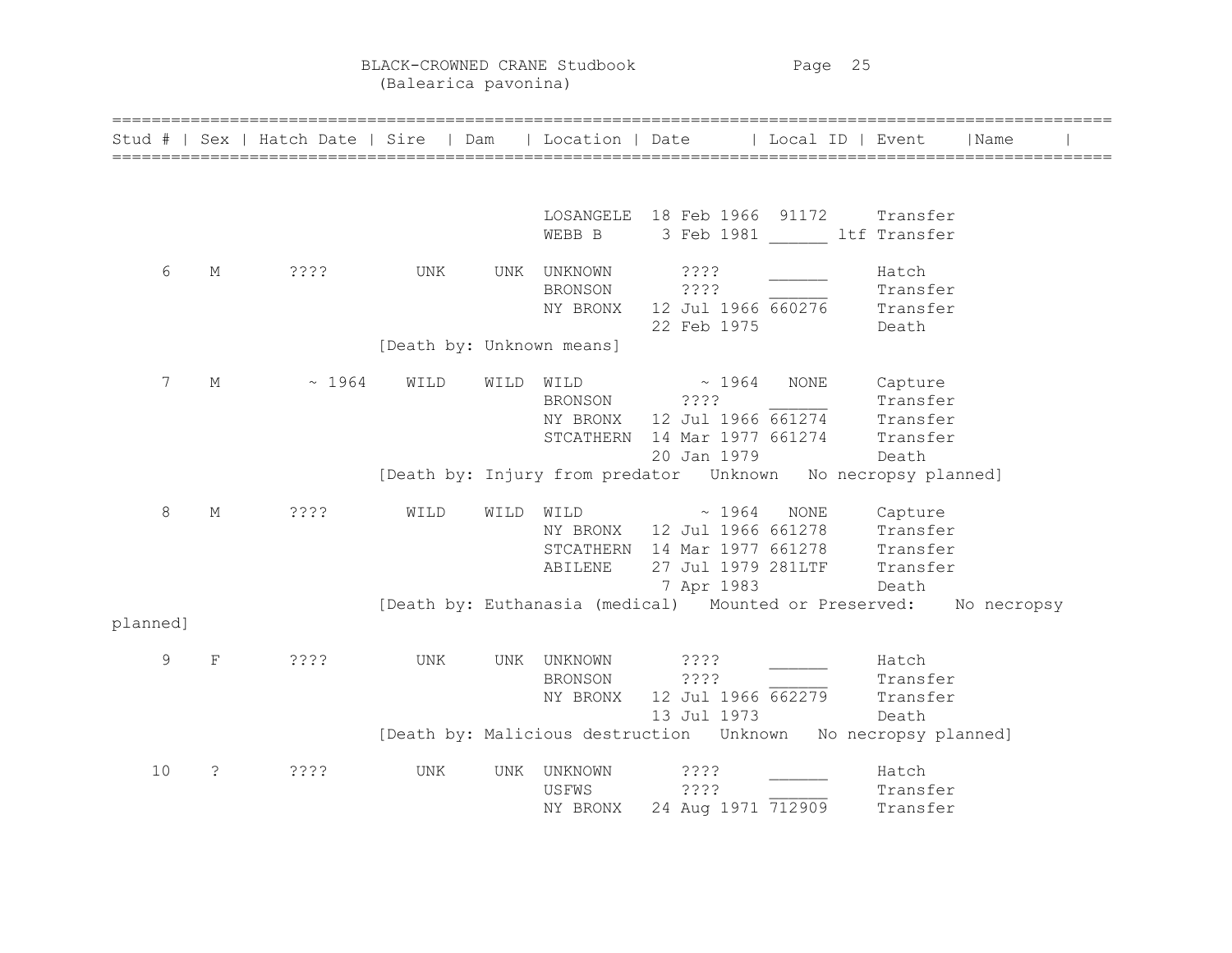BLACK-CROWNED CRANE Studbook Page 26 (Balearica pavonina)

|    |                       | Stud #   Sex   Hatch Date   Sire   Dam   Location   Date   Local ID   Event   Name |     |                                               |                                                                                                                                                                |                            |      |  |
|----|-----------------------|------------------------------------------------------------------------------------|-----|-----------------------------------------------|----------------------------------------------------------------------------------------------------------------------------------------------------------------|----------------------------|------|--|
|    |                       |                                                                                    |     |                                               | FERNDALE 1 Nov 1971 ltf Transfer                                                                                                                               |                            |      |  |
| 11 | $\ddot{\text{?}}$     | ? ? ? ?                                                                            | UNK | UNK UNKNOWN                                   | ????<br>USFWS ????<br>NY BRONX 24 Aug 1971 712910 Transfer<br>FERNDALE 1 Nov 1971 ltf Transfer                                                                 | Hatch<br>Transfer          |      |  |
| 12 | $\tilde{S}$           | 3333                                                                               | UNK | UNK UNKNOWN                                   | VNKNOWN ????<br>CORNELLES ????<br>NY BRONX 28 Aug 1971 712916 Transfer<br>15 Jul 1973 Death<br>[Death by: Malicious destruction  Unknown  No necropsy planned] |                            |      |  |
| 13 | $\rm F$               | ? ? ? ?                                                                            | UNK | UNK UNKNOWN ????<br>[Death by: Unknown means] | CORNELLES ???? Transfer<br>NY BRONX 28 Aug 1971 712917 Transfer<br>24 Sep 1973 Death                                                                           | Hatch                      |      |  |
| 14 | $\mathbf F$           | ????                                                                               | UNK | UNK UNKNOWN ????<br>CHASE B<br>MEMPHIS        | ????<br>26 Jun 1975 0457 Transfer<br>5 Dec 2003                                                                                                                | Hatch<br>Transfer<br>Death | TENA |  |
| 15 | $\tilde{S}$           | ? ? ? ?                                                                            | UNK | UNK UNKNOWN<br>[Death by: Unknown means]      | [Death by: Injury from predator  Unknown  No necropsy planned]<br>? ? ? ?<br>FERNDALE ????<br>NY BRONX 12 Mar 1977 772074 Transfer<br>14 Mar 1977              | Hatch<br>Transfer<br>Death |      |  |
| 16 | $\tilde{\mathcal{E}}$ | ????                                                                               | UNK | UNK UNKNOWN<br>FERNDALE                       | ????<br>????                                                                                                                                                   | Hatch<br>Transfer          |      |  |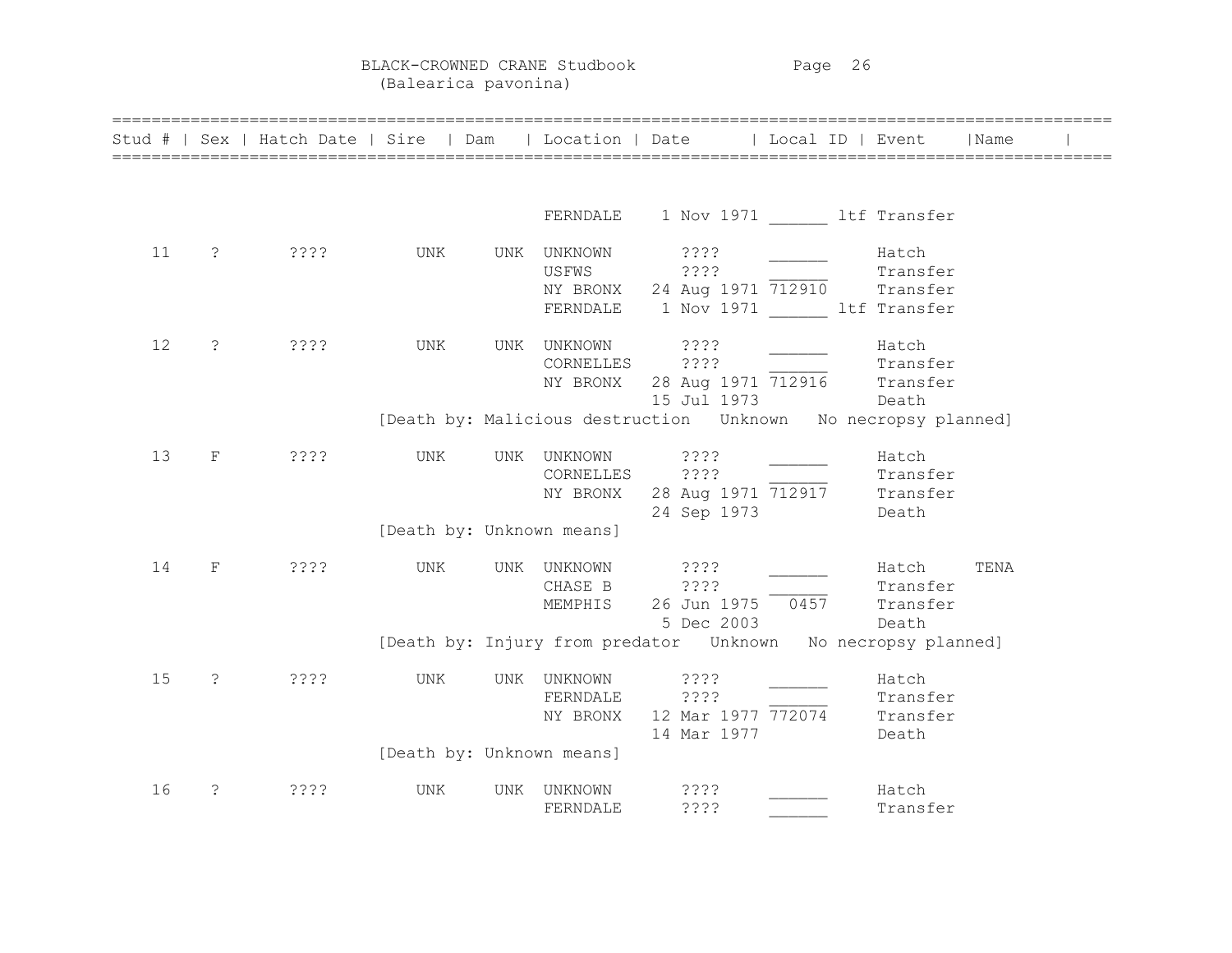BLACK-CROWNED CRANE Studbook Page 27 (Balearica pavonina)

|    |             | Stud #   Sex   Hatch Date   Sire   Dam   Location   Date   Local ID   Event |                           |           |                                       |                                                                                                                                         |                    |                                          | <i>I</i> Name |  |
|----|-------------|-----------------------------------------------------------------------------|---------------------------|-----------|---------------------------------------|-----------------------------------------------------------------------------------------------------------------------------------------|--------------------|------------------------------------------|---------------|--|
|    |             |                                                                             |                           |           |                                       | NY BRONX 12 Mar 1977 772075 Transfer<br>24 Mar 1977                                                                                     |                    | Death                                    |               |  |
|    |             |                                                                             | [Death by: Unknown means] |           |                                       |                                                                                                                                         |                    |                                          |               |  |
| 17 | $F \sim$    | $\sim 1977$                                                                 | UNK                       |           | UNK UNKNOWN<br>ANIMALREG<br>LOSANGELE | $\sim 1977$<br>????<br>$\sim 1979$ 001166<br>25 Dec 2009                                                                                |                    | Hatch<br>Transfer<br>Transfer<br>Death   |               |  |
|    |             |                                                                             | [Death by: Unknown means] |           |                                       |                                                                                                                                         |                    |                                          |               |  |
| 18 | М           | $\sim 1977$                                                                 | WILD                      |           | LOSANGELE                             | WILD AFRICAN $\sim$ 1977<br>$ANIMALREG \sim 1978$                                                                                       | $\sim$ 1979 001167 | Hatch<br>Transfer<br>Transfer            |               |  |
| 19 | F           | ? ? ? ?                                                                     | UNK                       |           | UNK UNKNOWN ????<br>HIALEAH           | ????<br>METROZOO 7 Aug 1986 A01572 Transfer<br>6 Mar 1988                                                                               | Death              | Hatch<br>Transfer                        |               |  |
|    |             |                                                                             |                           |           |                                       | [Death by: Infection associated Incinerate Musculoskeletal Bacterial]                                                                   |                    |                                          |               |  |
| 20 | F           | ~1971                                                                       | WILD                      | WILD WILD | FERNDALE ????<br>DENVER<br>STCATHERN  | $\sim 1971$<br>E $\frac{2777}{2}$ $\frac{1285}{2}$ Transfer<br>COLO SPRG 22 Jun 1978 78AV13 Transfer<br>1 Nov 1989 895027<br>9 Nov 1989 | <b>NONE</b>        | Capture<br>Transfer<br>Transfer<br>Death |               |  |
|    |             |                                                                             |                           |           |                                       | [Death by: Infection associated Bury Digestive Bacterial]                                                                               |                    |                                          |               |  |
| 21 | $\mathbf F$ | ????                                                                        | UNK                       |           | UNK UNKNOWN                           | ? ? ? ?<br>MEMPHIS ????<br>COLO SPRG 11 Sep 1981 81AV15 Transfer<br>Transfer 1 Nov 1989 895028 Transfer<br>13 Jan 1993                  |                    | Hatch<br>Death                           |               |  |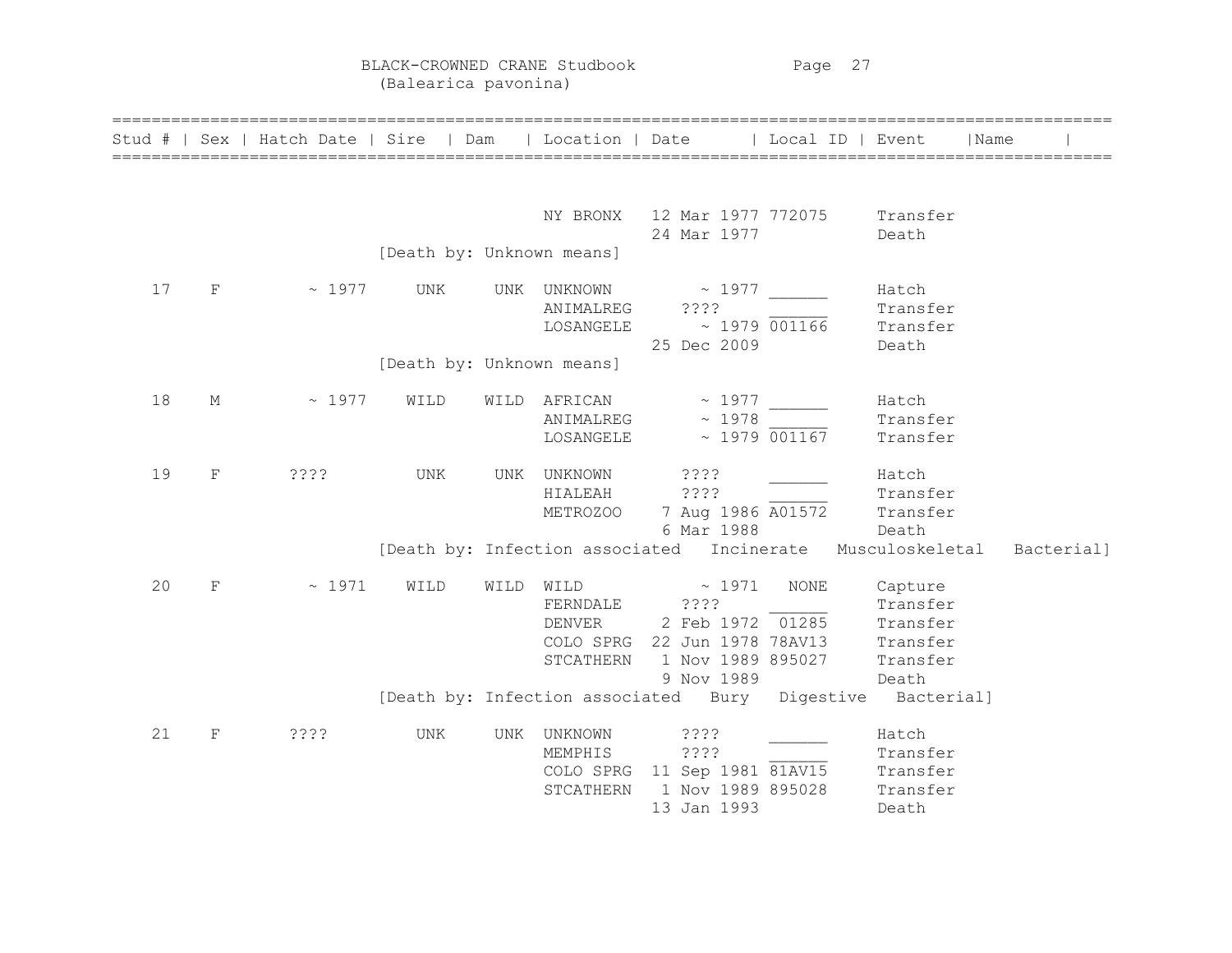BLACK-CROWNED CRANE Studbook Page 28 (Balearica pavonina)

|    |             | Stud #   Sex   Hatch Date   Sire   Dam   Location   Date   Local ID   Event |                           |     |                                                                    |                                           |      |                                                                      | l Name      |
|----|-------------|-----------------------------------------------------------------------------|---------------------------|-----|--------------------------------------------------------------------|-------------------------------------------|------|----------------------------------------------------------------------|-------------|
|    |             |                                                                             |                           |     |                                                                    |                                           |      | [Death by: Injury from predator Bury Generalized Trauma]             |             |
| 22 | M           | $\sim 1979$                                                                 | UNK                       |     | UNK UNKNOWN<br>NORTHLAND ????<br>OMAHA                             | $\sim 1979$<br>15 Oct 1982                | 4139 | Hatch<br>Transfer<br>Transfer                                        |             |
| 23 | $_{\rm F}$  | ~1980                                                                       | UNK                       |     | UNK UNKNOWN<br>NORTHLAND $\sim 1981$<br>OMAHA                      | $\sim 1980$<br>15 Oct 1982<br>21 Jul 2006 |      | Hatch<br>Transfer<br>$\frac{1}{4140}$ Transfer<br>Death              |             |
|    |             |                                                                             | [Death by: Unknown means] |     |                                                                    |                                           |      |                                                                      |             |
| 24 | ?           | $~15$ Oct 1979                                                              | UNK                       |     | UNK UNKNOWN ~15 Oct 1979<br>NORTHLAND<br>OMAHA                     | ????<br>11 Jul 1983                       |      | Hatch<br>Transfer<br>$15$ Oct $1982$ $4141$ Transfer<br><b>Death</b> |             |
|    |             |                                                                             |                           |     |                                                                    |                                           |      | [Death by: Self-inflicted injuries Bury Musculoskeletal              | Trauma]     |
| 25 | ?           | $~15$ Oct 1979                                                              | UNK                       |     | UNK UNKNOWN ~15 Oct 1979<br>NORTHLAND ????<br>OMAHA                | 25 Apr 1989                               |      | Hatch<br>Transfer<br>15 Oct 1982 4142 Transfer<br>Death              |             |
|    |             |                                                                             |                           |     |                                                                    |                                           |      |                                                                      |             |
| 27 | $\mathbf F$ | ????                                                                        | UNK                       | UNK | UNKNOWN<br>CHATFIELD ????<br>MEMPHIS                               | ? ? ? ?<br>30 Sep 1982 4884               |      | Hatch<br>Transfer<br>Transfer                                        | <b>RENA</b> |
| 28 | $\mathbf F$ | ????                                                                        | UNK                       | UNK | UNKNOWN<br>GERLACH ????<br>METROZOO 5 Dec 1985 A01183<br>BUSCH TAM | ? ? ? ?<br>26 Aug 1992<br>11 Sep 1993     |      | Hatch<br>Transfer<br>Transfer<br>Transfer<br>Death                   |             |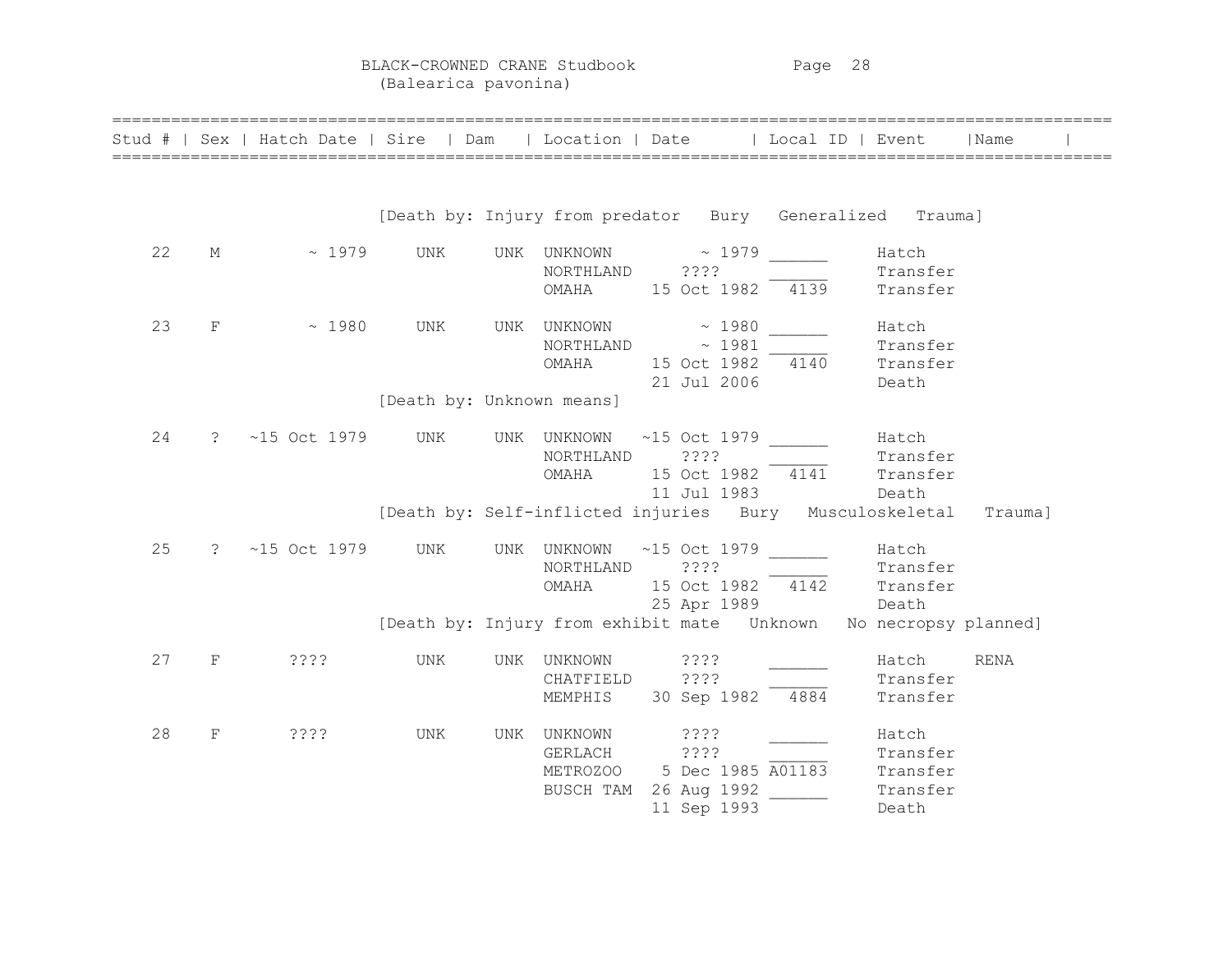BLACK-CROWNED CRANE Studbook Page 29 (Balearica pavonina)

|    |             | Stud #   Sex   Hatch Date   Sire   Dam |                           |     | Location   Date                                      |                                            |                                         | Local ID   Event                                         | l Name     |
|----|-------------|----------------------------------------|---------------------------|-----|------------------------------------------------------|--------------------------------------------|-----------------------------------------|----------------------------------------------------------|------------|
|    |             |                                        |                           |     |                                                      |                                            |                                         | [Death by: Injury from predator Incinerate Generalized   | Trauma]    |
| 29 | $\rm F$     | ~1986                                  | UNK                       | UNK | UNKNOWN<br>CONFISCAT<br><b>AUDUBON</b>               | 12 Feb 1987<br>16 Jun 2000                 | ~1986<br>~1987<br>925                   | Hatch<br>Transfer<br>Transfer<br>Death                   |            |
|    |             |                                        |                           |     | [Death by: Injury from exhibit mate Bury Generalized |                                            |                                         |                                                          | Trauma]    |
| 30 | М           | ????                                   | UNK                       | UNK | UNKNOWN<br>CONFISCAT<br><b>AUDUBON</b>               | ????<br>????<br>12 Feb 1987<br>13 Feb 1996 | 926                                     | Hatch<br>Transfer<br>Transfer<br>Death                   |            |
|    |             |                                        |                           |     |                                                      |                                            |                                         | [Death by: Injury from predator Bury Generalized Trauma] |            |
| 31 | М           | ????                                   | UNK                       | UNK | UNKNOWN<br>LFISKE<br>MEMPHIS                         | 3333<br>????<br>2 Jan 1985<br>5 May 2009   | 6829                                    | Hatch<br>Transfer<br>Transfer<br>Death                   | <b>BOB</b> |
|    |             |                                        | [Death by: Unknown means] |     |                                                      |                                            |                                         |                                                          |            |
| 32 | $\mathbf F$ | ????                                   | UNK                       | UNK | UNKNOWN<br>FERNDALE<br>BUSCH TAM<br><b>BATONROUG</b> | ????<br>? ? ? ?<br>????<br>27 Aug 1992     | 21 Apr 1987 5969                        | Hatch<br>Transfer<br>Transfer<br>Transfer<br>Death       |            |
|    |             |                                        | [Death by: Unknown means] |     |                                                      |                                            |                                         |                                                          |            |
| 33 | М           | ????                                   | UNK                       | UNK | UNKNOWN<br>MARLOFFCO<br>PROVIDNCE<br>LOWRY           | ? ? ? ?<br>????<br>14 Jan 1996             | 19 May 1986 862003<br>3 Nov 1988 200456 | Hatch<br>Transfer<br>Transfer<br>Transfer<br>Death       |            |
|    |             |                                        |                           |     | [Death by: Self-inflicted injuries Unknown           |                                            |                                         | Musculoskeletal                                          | Trauma]    |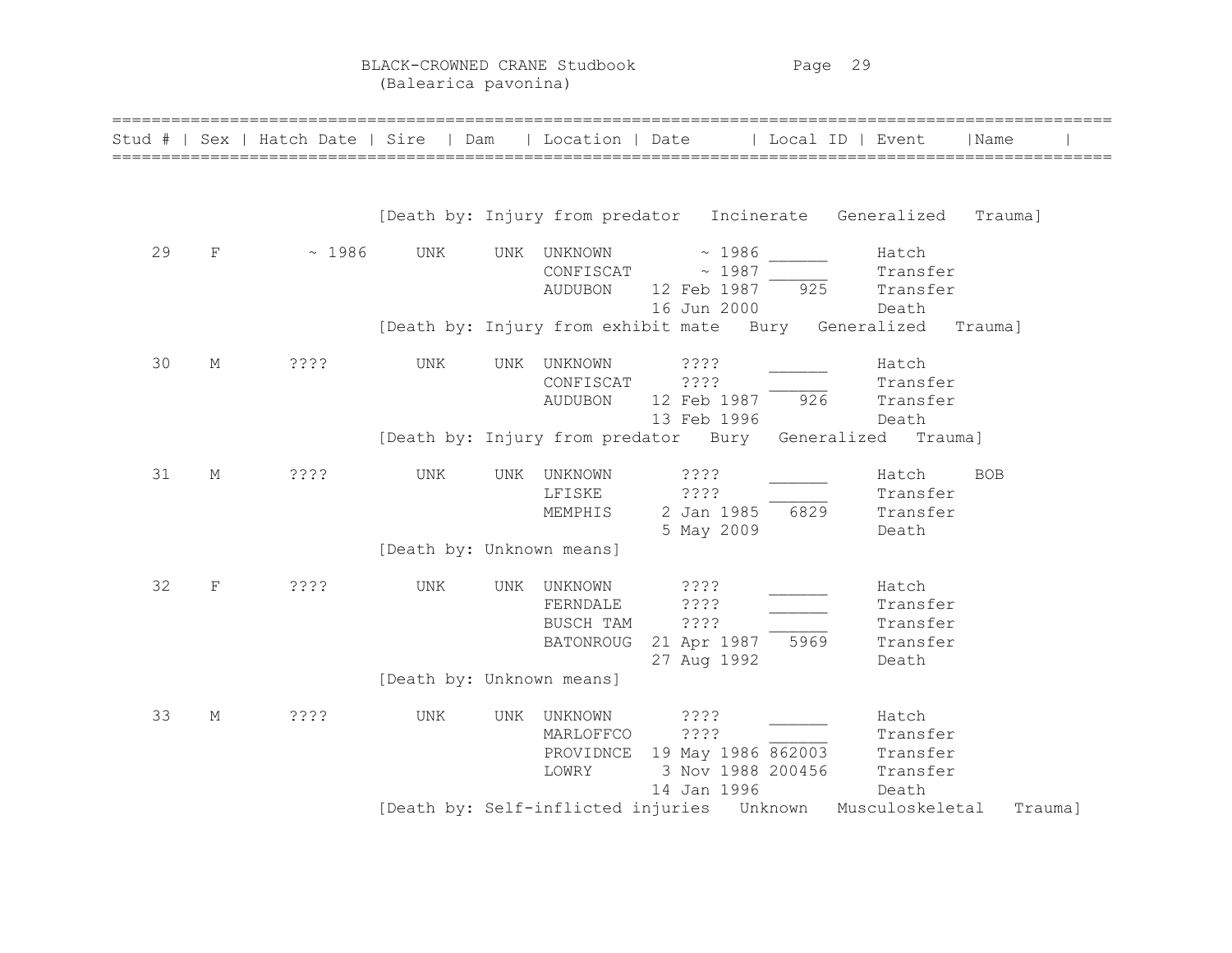BLACK-CROWNED CRANE Studbook Page 30 (Balearica pavonina)

|    |                       | =======================<br>Stud #   Sex   Hatch Date   Sire   Dam   Location   Date   Local ID   Event |     |                                        |                                                                                                                              |                             |                                                                | Name   |
|----|-----------------------|--------------------------------------------------------------------------------------------------------|-----|----------------------------------------|------------------------------------------------------------------------------------------------------------------------------|-----------------------------|----------------------------------------------------------------|--------|
| 34 | F                     | ? ? ? ?                                                                                                |     | UNK UNK UNKNOWN ????<br>MARLOFFCO ???? | PROVIDNCE 19 May 1986 862006<br>LOWRY 3 Nov 1988 200457<br>SLAUGHTER 16 Dec 1999<br>$\sim$ Feb 2004                          |                             | Hatch<br>Transfer<br>Transfer<br>Transfer<br>Transfer<br>Death |        |
|    |                       |                                                                                                        |     | [Death by: Unknown means]              |                                                                                                                              |                             |                                                                |        |
| 35 | F                     | $\sim 1982$                                                                                            | UNK | MARLOFFCO ????                         | UNK UNKNOWN ~ 1982<br>PROVIDNCE 19 May 1986 862001 Transfer<br>LVZ00 6 Jun 2007 LV0066                                       |                             | Hatch<br>Transfer<br>Transfer                                  | ELAINE |
| 36 | М                     | ????                                                                                                   | UNK | UNK UNKNOWN ????                       | MARLOFFCO ????<br>PROVIDNCE 19 May 1986 862002 Transfer<br>ZOOLANIML 27 Dec 1988 100888 ltf Transfer                         |                             | Hatch<br>Transfer                                              |        |
| 37 | М                     | ~1984                                                                                                  | UNK |                                        | UNK UNKNOWN ~ 1984 _______<br>MARLOFFCO ????<br>PROVIDNCE 19 May 1986 862004 Transfer<br>Transfer<br>LVZ00 6 Jun 2007 LV0067 |                             | Hatch<br>Transfer                                              | JERRY  |
| 38 | F                     | ? ? ? ?                                                                                                | UNK |                                        | UNK UNKNOWN ????<br>UNKNOWN 2???<br>PROVIDNCE 19 May 1986 862005 Transfer<br>ZOOLANIML 27 Dec 1988 100988 ltf Transfer       |                             |                                                                |        |
| 39 | $\tilde{\mathcal{E}}$ | ? ? ? ?                                                                                                | UNK | UNK UNKNOWN<br>LUFKIN                  | ? ? ? ?                                                                                                                      | $????$ $07603$ ltf Transfer | Hatch                                                          |        |
| 40 | F                     | ? ? ? ?                                                                                                | UNK | UNK UNKNOWN<br>LUFKIN                  | ????<br>????                                                                                                                 | 07604                       | Hatch<br>Transfer                                              |        |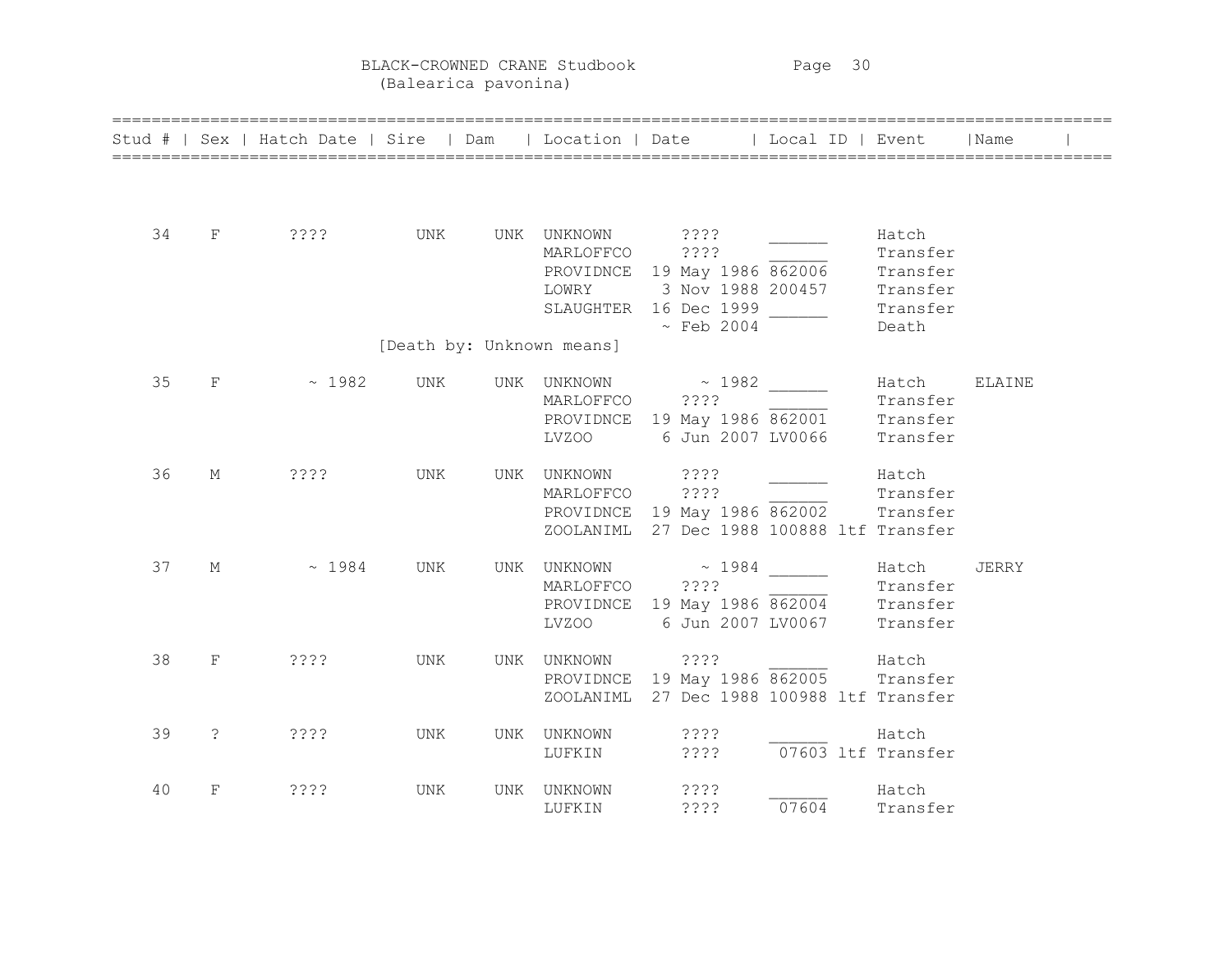BLACK-CROWNED CRANE Studbook Page 31 (Balearica pavonina)

|        |                       |                               | =====================     |      |                                            | =============                                                         |                     |                                                                                             |  |
|--------|-----------------------|-------------------------------|---------------------------|------|--------------------------------------------|-----------------------------------------------------------------------|---------------------|---------------------------------------------------------------------------------------------|--|
| Stud # |                       | Sex   Hatch Date   Sire   Dam |                           |      | Location   Date                            |                                                                       | Local ID   Event    | Name                                                                                        |  |
|        |                       |                               |                           |      |                                            |                                                                       |                     |                                                                                             |  |
|        |                       |                               |                           |      |                                            | ALEXANDRI 10 Dec 1986 233070                                          |                     | Transfer                                                                                    |  |
| 41     | $\tilde{\mathcal{E}}$ | 3333                          | UNK                       | UNK  | UNKNOWN<br>LUFKIN                          | ? ? ? ?<br>????                                                       | 07605 ltf Transfer  | Hatch                                                                                       |  |
| 42     | F                     | ~1967                         | UNK                       | UNK  | UNKNOWN<br>ST PAUL                         | ~1967<br>$\sim 1968$<br>MILWAUKEE 19 Dec 1986 B1922                   | 1374                | Hatch<br>Transfer<br>Transfer                                                               |  |
|        |                       | Mechanical abnormality]       |                           |      |                                            | 28 Jan 1987                                                           |                     | Death<br>[Death by: Infection associated Given to an institution: MADMUSEUM Musculoskeletal |  |
| 43     | М                     | ~1981                         | WILD                      |      | WILD LIBERIA<br>CHATFIELD<br>YULEE         | ? ? ? ?<br>????<br>10 Nov 1988 881016<br>18 Aug 1992                  | NONE                | Capture<br>Transfer<br>Transfer<br>Death                                                    |  |
|        |                       |                               | [Death by: Unknown means] |      |                                            |                                                                       |                     |                                                                                             |  |
| 44     | $\mathbf F$           | ~1981                         | WILD                      | WILD | LIBERIA<br>CHATFIELD<br>YULEE<br>BROWNSVIL | ? ? ? ?<br>? ? ? ?<br>10 Nov 1988 881017<br>7 Jan 2006<br>18 Jun 2006 | <b>NONE</b><br>9526 | Capture<br>Transfer<br>Transfer<br>Transfer<br>Death                                        |  |
|        |                       |                               | [Death by: Unknown means] |      |                                            |                                                                       |                     |                                                                                             |  |
| 47     | $\mathbf F$           | 27 Sep 1989                   | UNK                       |      | UNK BUSCH TAM<br>STCATHERN<br>SCOT NECK    | 27 Sep 1989<br>18 May 1990 905019<br>9 Dec 1992<br>4 Jun 1994         |                     | Hatch<br>Transfer<br>Transfer<br>Death                                                      |  |
|        |                       |                               | [Death by: Unknown means] |      |                                            |                                                                       |                     |                                                                                             |  |
| 48     | М                     | 3333                          | UNK                       | UNK  | UNKNOWN<br>FOR BIRDS                       | ????<br>????                                                          |                     | Hatch<br>Transfer                                                                           |  |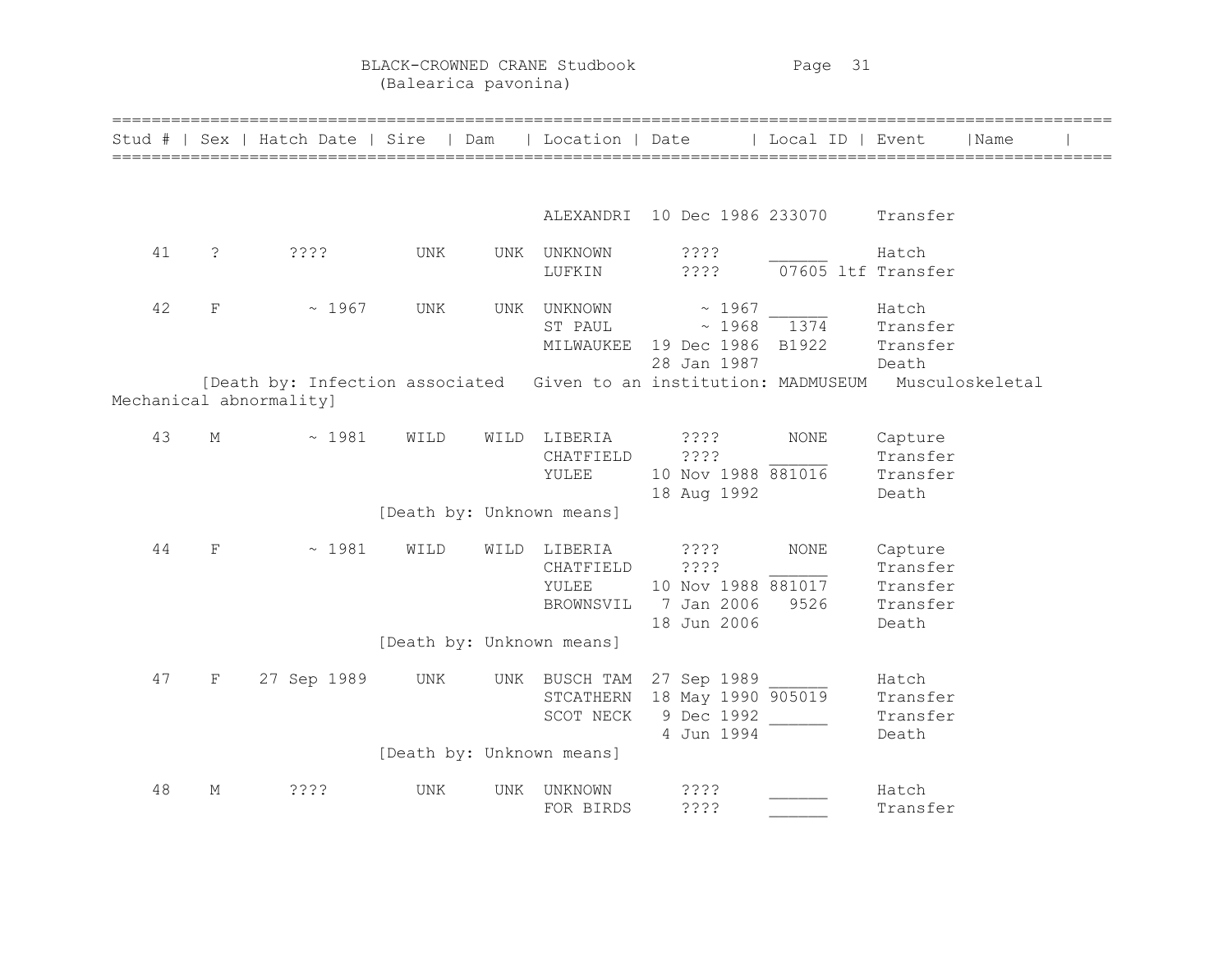BLACK-CROWNED CRANE Studbook Page 32 (Balearica pavonina)

|    |              | Stud #   Sex   Hatch Date   Sire   Dam   Location   Date   Local ID   Event      |                           |                  |                                                                                                                                                       |                            | l Name  |  |
|----|--------------|----------------------------------------------------------------------------------|---------------------------|------------------|-------------------------------------------------------------------------------------------------------------------------------------------------------|----------------------------|---------|--|
|    |              |                                                                                  |                           |                  |                                                                                                                                                       |                            |         |  |
|    |              |                                                                                  |                           |                  | RIO GRAND 7 Nov 1989 B21829 Transfer<br>J.MOORE 29 Apr 1992 ltf Transfer                                                                              |                            |         |  |
| 49 |              | M ???? UNK                                                                       |                           | UNK UNKNOWN ???? | FOR BIRDS ????<br>RIO GRAND 7 Nov 1989 B21841 Transfer<br>1 Apr 1997 Death                                                                            | Hatch<br>Transfer          |         |  |
|    |              | [Death by: Environ/Behav conditions Incinerate Digestive Mechanical abnormality] |                           |                  |                                                                                                                                                       |                            |         |  |
| 50 |              | M 31 Jul 1988 190 189 LUFKIN 31 Jul 1988 07821 Hatch                             |                           |                  | BROWNSVIL 2 Mar 1991 4704 Transfer<br>15 Mar 1997 Death                                                                                               |                            | ICHABOD |  |
|    |              |                                                                                  |                           |                  | [Death by: Euthanasia (medical) Incinerate Unknown (after necropsy)]                                                                                  |                            |         |  |
| 51 |              | M 22 Aug 1989 190 189 LUFKIN 22 Aug 1989 07985 Hatch                             |                           |                  | BROWNSVIL 2 Mar 1991 4705 Transfer                                                                                                                    |                            |         |  |
| 52 |              | F ????                                                                           | UNK                       |                  | UNK UNKNOWN ????<br>H VIA 30 Jul 1974 _________ Hatch<br>Transfer<br>AUDUBON 30 Jul 1975 2016 Transfer<br>19 Oct 1979                                 | Death                      |         |  |
|    |              |                                                                                  |                           |                  |                                                                                                                                                       |                            |         |  |
| 53 | $\mathbb{R}$ | ? ? ? ?                                                                          | UNK                       | UNK UNKNOWN ???? | $\begin{array}{ccc}\n\text{BRYAN} & \text{RYAN} & \text{RYAN} \\ \text{QUEBEC} & 18 \text{ Jan } 1984 \text{ } 895003 & \text{Transfer}\n\end{array}$ | Hatch                      |         |  |
| 54 | F            | ????                                                                             | UNK                       | UNK UNKNOWN ???? | BUCK ZOO ????<br>BALTIMORE 20 Sep 1969 1487 Transfer<br>4 Apr 1975                                                                                    | Hatch<br>Transfer<br>Death |         |  |
|    |              |                                                                                  | [Death by: Unknown means] |                  |                                                                                                                                                       |                            |         |  |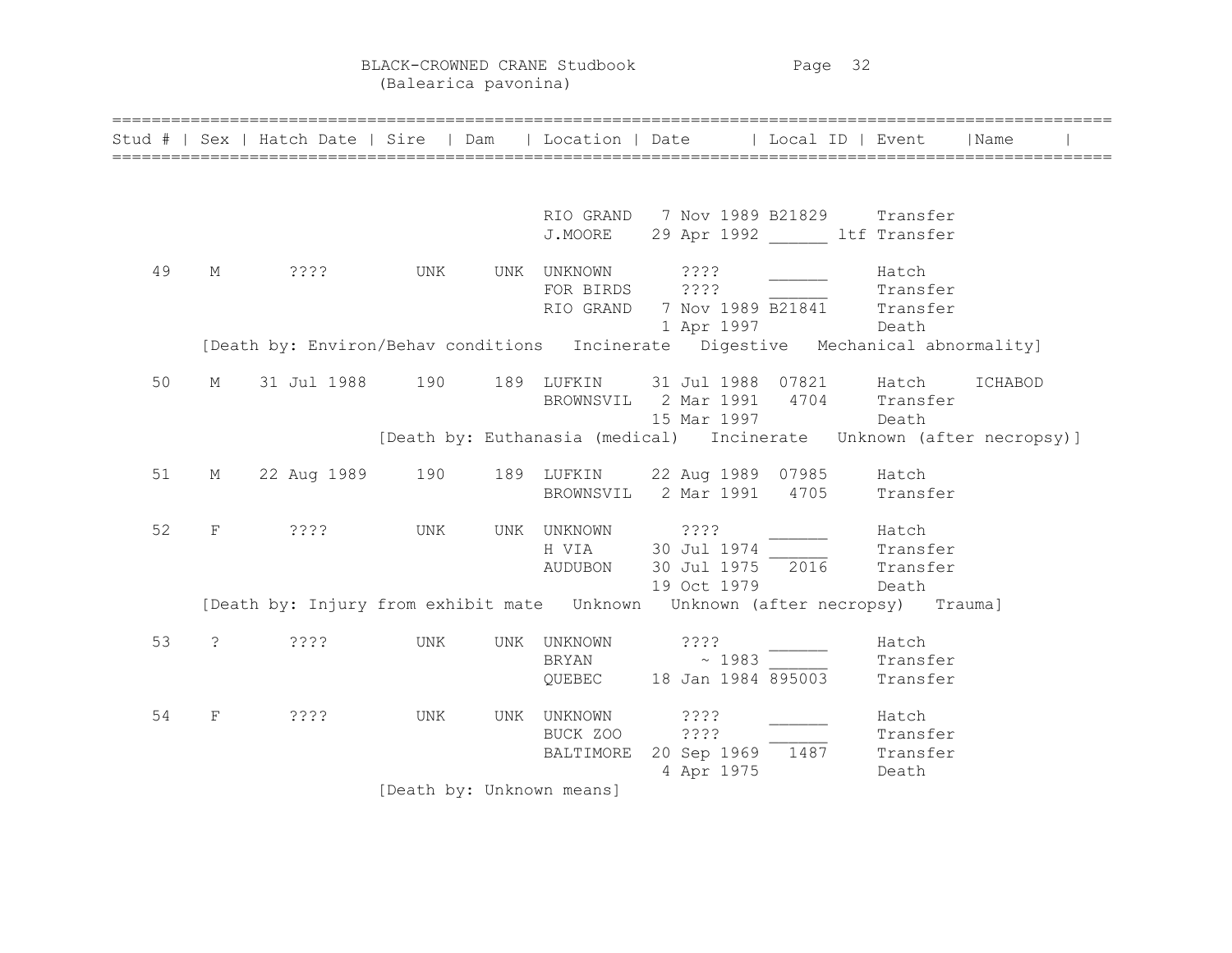BLACK-CROWNED CRANE Studbook Page 33

(Balearica pavonina)

| Stud # |   | Sex   Hatch Date   Sire   Dam                                          |                           |     | Location   Date                        | ======================                                                                                            | Local ID   Event |                                               | Name                      |
|--------|---|------------------------------------------------------------------------|---------------------------|-----|----------------------------------------|-------------------------------------------------------------------------------------------------------------------|------------------|-----------------------------------------------|---------------------------|
| 55     | М | ????                                                                   | WILD                      |     | WILD WILD<br>L RUHE<br>BALTIMORE       | $??\; ?$<br>????<br>17 Sep 1959<br>4 Apr 1975                                                                     | NONE<br>1406     | Capture<br>Transfer<br>Transfer<br>Death      |                           |
|        |   | [Death by: Environ/Behav conditions  Unknown  Unknown (after necropsy) |                           |     |                                        |                                                                                                                   |                  |                                               | Trauma]                   |
| 56     | М | ????                                                                   | <b>UNK</b>                | UNK | UNKNOWN<br>L RUHE<br>BALTIMORE         | ? ? ? ?<br>????<br>17 Sep 1959 1537<br>25 May 1975<br>[Death by: Anesth/Restraint assoc  Unknown  Musculoskeletal |                  | Hatch<br>Transfer<br>Transfer<br>Death        | Trauma]                   |
| 57     | М | ????                                                                   | <b>UNK</b>                | UNK | UNKNOWN<br>MADISON<br><b>BARABOO</b>   | ????<br>????<br>9 Mar 1978 010003<br>17 Feb 1980                                                                  |                  | Hatch<br>Transfer<br>Transfer<br>Death        |                           |
|        |   |                                                                        |                           |     |                                        | [Death by: Environ/Behav conditions Unknown                                                                       |                  |                                               | Unknown (after necropsy)] |
| 58     | М | ????                                                                   | <b>UNK</b>                | UNK | UNKNOWN<br>SOUTHWICK<br>GLENDALE       | ????<br>~1975<br>BARABOO ~ 1976 01002A<br>18 Jan 1977                                                             |                  | Hatch<br>Transfer<br>Transfer<br>ltf Transfer |                           |
| 59     | F | ????                                                                   | UNK                       | UNK | UNKNOWN<br>SOUTHWICK<br><b>BARABOO</b> | 3333<br>????<br>$\sim 1976$<br>15 May 1976                                                                        |                  | Hatch<br>Transfer<br>Transfer<br>Death        |                           |
|        |   |                                                                        | [Death by: Unknown means] |     |                                        |                                                                                                                   |                  |                                               |                           |
| 60     | М | ????                                                                   | <b>UNK</b>                | UNK | UNKNOWN<br>MILWAUKEE<br><b>BARABOO</b> | ????<br>????<br>9 Jul 1974 01002B<br>23 Jul 1976                                                                  |                  | Hatch<br>Transfer<br>Transfer<br>Death        | 509-56483                 |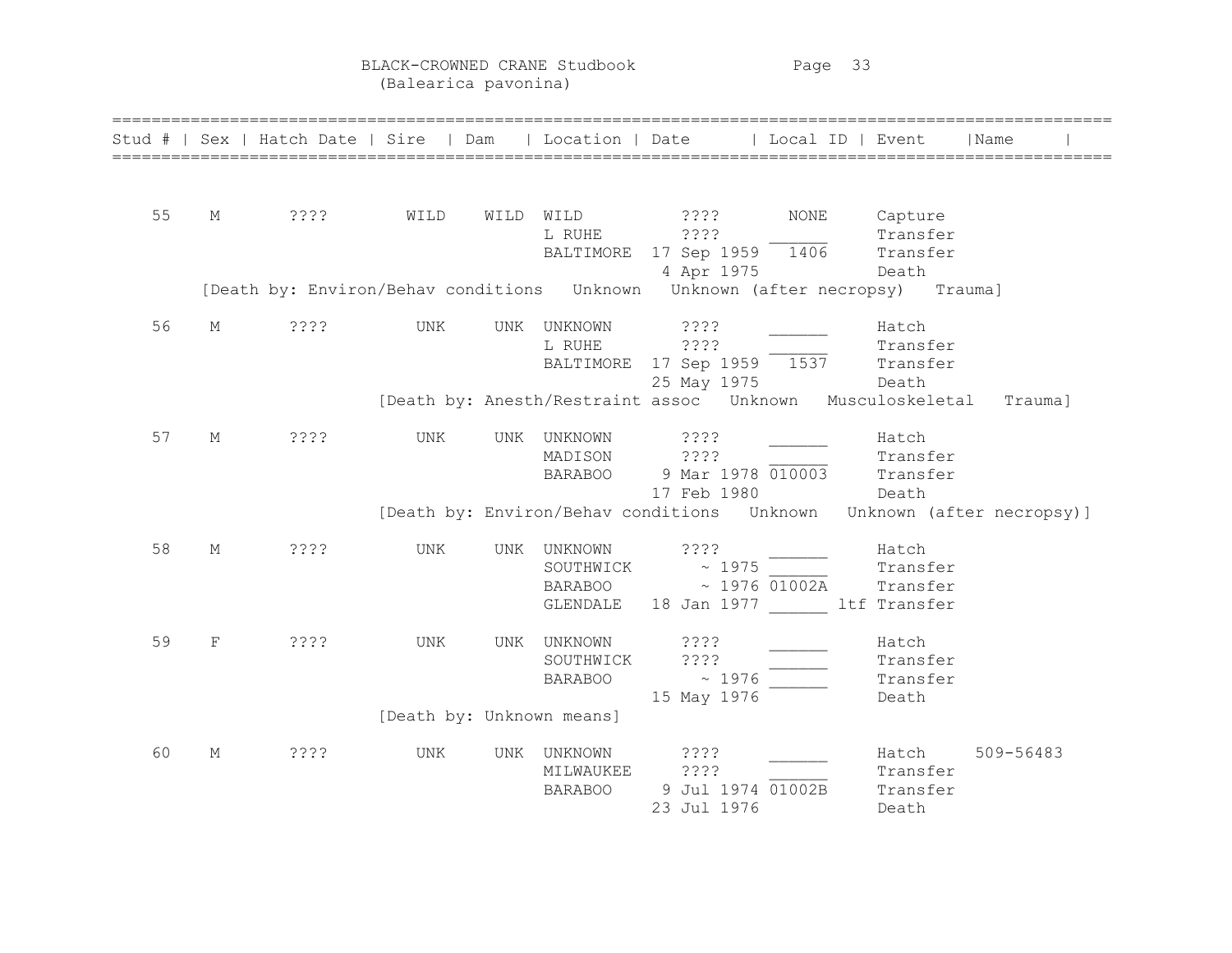BLACK-CROWNED CRANE Studbook Page 34 (Balearica pavonina)

|    |                      | Stud #   Sex   Hatch Date   Sire   Dam |                           |            | Location   Date   Local ID   Event                                                        |                                                                            |      |                                                    | Name             |  |
|----|----------------------|----------------------------------------|---------------------------|------------|-------------------------------------------------------------------------------------------|----------------------------------------------------------------------------|------|----------------------------------------------------|------------------|--|
|    |                      |                                        |                           |            | [Death by: Infection associated    Unknown    Unknown    (after necropsy)]                |                                                                            |      |                                                    |                  |  |
| 61 | М                    | ????                                   | WILD                      | WILD       | WILD<br>LOUISVILL<br>SOUTHWICK<br>LOUISVILL                                               | ????<br>$\sim 1968$ HB0002<br>? ? ? ?<br>17 Jun 1981                       | NONE | Capture<br>Transfer<br>Transfer<br>Death           |                  |  |
|    |                      |                                        | [Death by: Unknown means] |            |                                                                                           |                                                                            |      |                                                    |                  |  |
| 62 | $\ddot{\phantom{0}}$ | 3333                                   | <b>UNK</b>                | <b>UNK</b> | UNKNOWN<br>BUSCH TAM<br>LOSANGELE<br>WEBB B                                               | ? ? ? ?<br>????<br>2 Mar 1979 000179<br>17 Feb 1981                        |      | Hatch<br>Transfer<br>Transfer<br>ltf Transfer      |                  |  |
| 63 | М                    | ????                                   | <b>UNK</b>                | UNK        | UNKNOWN<br>CHASE B<br>MEMPHIS                                                             | ????<br>????<br>26 Jun 1975<br>10 Oct 1977                                 | 0454 | Hatch<br>Transfer<br>Transfer<br>Death             |                  |  |
|    |                      |                                        |                           |            | [Death by: Injury from predator Unknown Unknown (after necropsy)]                         |                                                                            |      |                                                    |                  |  |
| 64 | М                    | 3333                                   | <b>UNK</b>                | UNK        | UNKNOWN<br>EVANSVLLE<br>MAMI RARE<br>TOPEKA                                               | ????<br>1 Oct 1965 B00638<br>1 Oct 1965<br>7 Oct 1967 1967E<br>21 Jul 1969 |      | Hatch<br>Transfer<br>Transfer<br>Transfer<br>Death | 7-10-1967E       |  |
|    |                      |                                        | [Death by: Unknown means] |            |                                                                                           |                                                                            |      |                                                    |                  |  |
| 65 | F                    | 3333                                   | UNK                       | UNK        | UNKNOWN<br>TOPEKA<br>[Death by: Self-inflicted injuries Unknown Unknown (after necropsy)] | $??\$<br>23 Mar 1968<br>20 Jul 1969                                        |      | Hatch<br>Transfer<br>Death                         | $23 - 4 - 1968A$ |  |
| 66 | ?                    | ????                                   | <b>UNK</b>                | UNK        | UNKNOWN<br>CHASE B                                                                        | ????<br>????                                                               |      | Hatch<br>Transfer                                  | $13 - 6 - 1972A$ |  |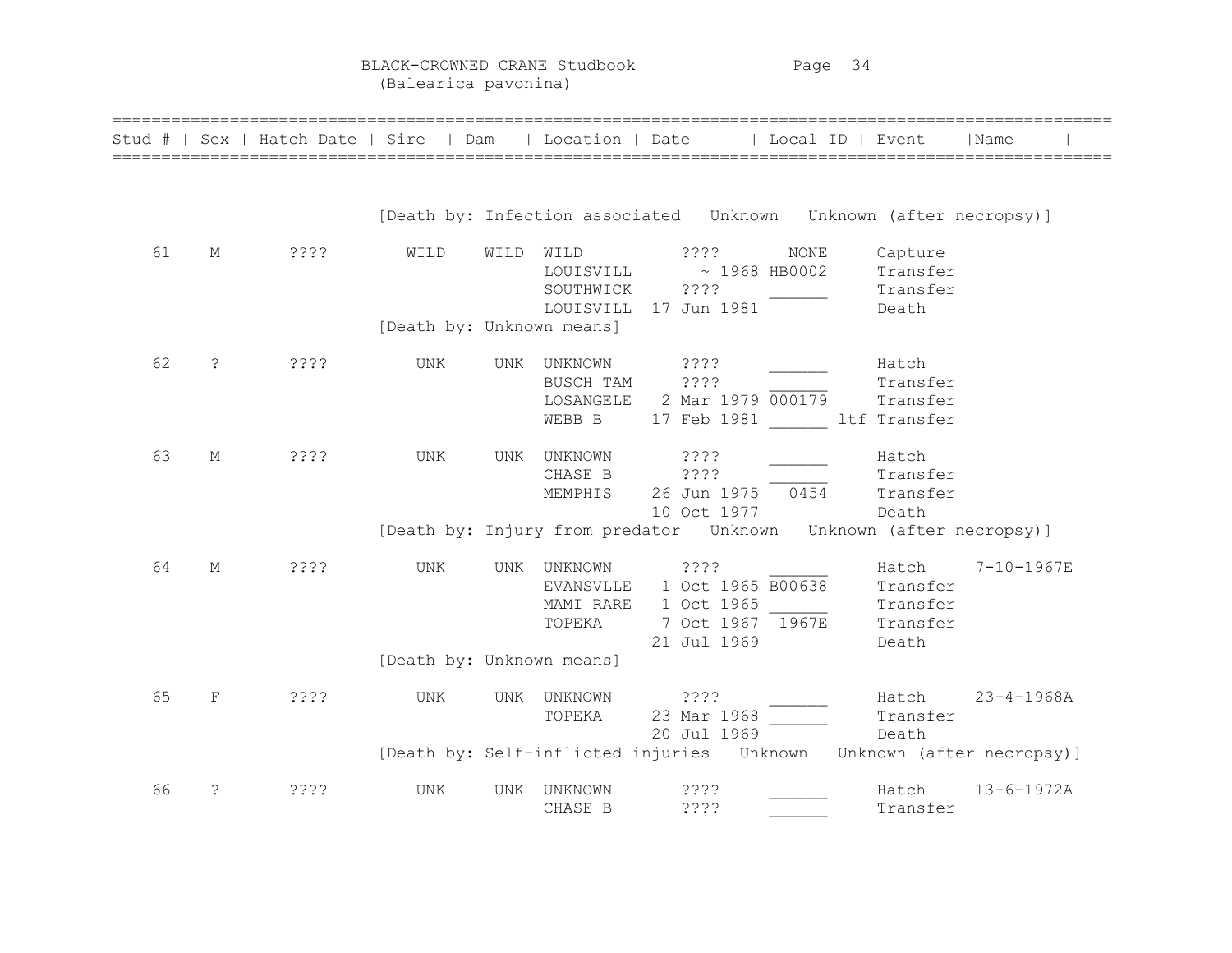BLACK-CROWNED CRANE Studbook Page 35 (Balearica pavonina)

| Stud # |    |               | Sex   Hatch Date   Sire   Dam |                           |      | Location   Date                |                                                        | Local ID   Event |                                          | Name |  |
|--------|----|---------------|-------------------------------|---------------------------|------|--------------------------------|--------------------------------------------------------|------------------|------------------------------------------|------|--|
|        |    |               |                               |                           |      | TOPEKA                         | 13 Jun 1972 16572A                                     |                  | Transfer                                 |      |  |
|        |    |               |                               | [Death by: Unknown means] |      |                                | 13 Nov 1972                                            |                  | Death                                    |      |  |
|        | 67 | ?             | ????                          | WILD                      | WILD | WILD<br>V.D.BRINK<br>COLO SPRG | ????<br>? ? ? ?<br>5 Apr 1960 60A008<br>3 Jun 1960     | <b>NONE</b>      | Capture<br>Transfer<br>Transfer<br>Death |      |  |
|        |    |               |                               | [Death by: Unknown means] |      |                                |                                                        |                  |                                          |      |  |
|        | 68 | $\dot{\cdot}$ | 3333                          | WILD                      | WILD | WILD<br>BROOKSVIL<br>COLO SPRG | $??\,?\,?$<br>????<br>18 Nov 1964 64A001<br>3 Jun 1965 | <b>NONE</b>      | Capture<br>Transfer<br>Transfer<br>Death |      |  |
|        |    |               |                               | [Death by: Unknown means] |      |                                |                                                        |                  |                                          |      |  |
|        | 69 | $\dot{\cdot}$ | ????                          | WILD                      | WILD | WILD<br>BROOKSVIL<br>COLO SPRG | 3333<br>????<br>18 Nov 1964 64A002<br>13 Mar 1965      | <b>NONE</b>      | Capture<br>Transfer<br>Transfer<br>Death |      |  |
|        |    |               |                               | [Death by: Unknown means] |      |                                |                                                        |                  |                                          |      |  |
|        | 70 | $\dot{\cdot}$ | ????                          | WILD                      | WILD | WILD<br>BROOKSVIL<br>COLO SPRG | ????<br>????<br>18 Nov 1964 64A003<br>11 Jun 1965      | <b>NONE</b>      | Capture<br>Transfer<br>Transfer<br>Death |      |  |
|        |    |               |                               | [Death by: Unknown means] |      |                                |                                                        |                  |                                          |      |  |
|        | 71 | $\dot{\cdot}$ | ????                          | WILD                      | WILD | WILD<br>BROOKSVIL<br>COLO SPRG | ????<br>????<br>18 Nov 1964 64A004<br>24 Jul 1965      | <b>NONE</b>      | Capture<br>Transfer<br>Transfer<br>Death |      |  |
|        |    |               |                               | [Death by: Unknown means] |      |                                |                                                        |                  |                                          |      |  |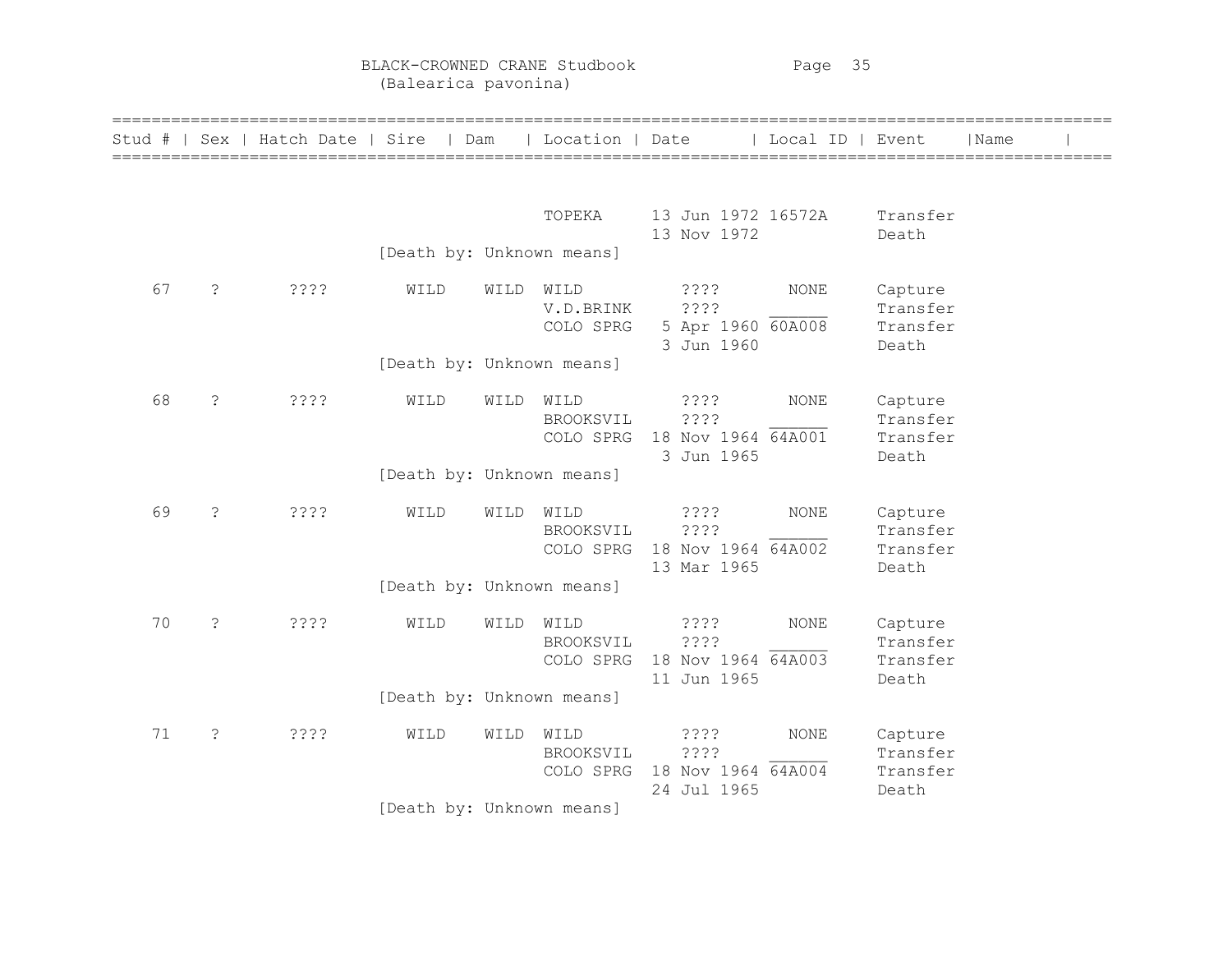BLACK-CROWNED CRANE Studbook Page 36 (Balearica pavonina)

|    |             | Stud #   Sex   Hatch Date   Sire   Dam |                           |           | Location   Date             |                                          | Local ID   Event           |                      | Name    |
|----|-------------|----------------------------------------|---------------------------|-----------|-----------------------------|------------------------------------------|----------------------------|----------------------|---------|
|    |             |                                        |                           |           |                             |                                          |                            |                      |         |
| 72 | $\tilde{S}$ | ????                                   | WILD                      | WILD WILD |                             | ? ? ? ?                                  | NONE                       | Capture              |         |
|    |             |                                        |                           |           | V.D.BRINK<br>COLO SPRG      | ????<br>5 Apr 1960 60A007                |                            | Transfer<br>Transfer |         |
|    |             |                                        | [Death by: Unknown means] |           |                             | 19 May 1983                              |                            | Death                |         |
| 73 | $\mathbf F$ | ????                                   | UNK                       | UNK       | UNKNOWN                     | ????                                     |                            | Hatch                | RD0001  |
|    |             |                                        |                           |           | <b>WW TRUST</b><br>ROBRACFM | ? ? ? ?                                  | ~ 1986 RD0001 ltf Transfer | Transfer             |         |
| 74 | М           | ????                                   | WILD                      | WILD      | W.AFRICA                    | ? ? ? ?                                  | $\rm{NONE}$                | Capture              | CHAT    |
|    |             |                                        |                           |           | CHATFIELD<br><b>BARABOO</b> | ~1991<br>14 Jan 1992 010011              | 1242                       | Transfer<br>Transfer |         |
|    |             |                                        |                           |           | YULEE                       | 26 May 1994 881007                       |                            | Transfer             |         |
|    |             |                                        |                           |           |                             | 19 Jul 1996                              |                            | Death                |         |
|    |             |                                        | [Death by: Unknown means] |           |                             |                                          |                            |                      |         |
| 75 | $\mathbf F$ | ????                                   | WILD                      | WILD      | WILD                        | $??\; ?$                                 | $\rm{NONE}$                | Capture              | OAKIE   |
|    |             |                                        |                           |           | CHATFIELD                   | ????                                     | NZ22                       | Transfer             |         |
|    |             |                                        |                           |           | YULEE<br><b>BARABOO</b>     | 23 Sep 1988 881009<br>14 Jan 1992 010012 |                            | Transfer<br>Transfer |         |
|    |             |                                        |                           |           |                             | 11 Oct 1992                              |                            | Death                |         |
|    |             |                                        | [Death by: Other/Unknown  |           |                             | Unknown Unknown (after necropsy)         |                            |                      | Trauma] |
| 76 | $\mathbf M$ | ????                                   | UNK                       | UNK       | UNKNOWN                     | 3333                                     |                            | Hatch                |         |
|    |             |                                        |                           |           | PRIVATE                     | 3333                                     |                            | Transfer             |         |
|    |             |                                        |                           |           | SAN FRAN                    | 15 Dec 1982 28282                        |                            | Transfer             |         |
|    |             |                                        | [Death by: Unknown means] |           |                             | ~1985                                    |                            | Death                |         |
|    |             |                                        |                           |           |                             |                                          |                            |                      |         |
| 77 | $\mathbf F$ | 3333                                   | UNK                       | UNK       | UNKNOWN                     | 3333                                     |                            | Hatch                |         |
|    |             |                                        |                           |           | PRIVATE                     | ????                                     |                            | Transfer             |         |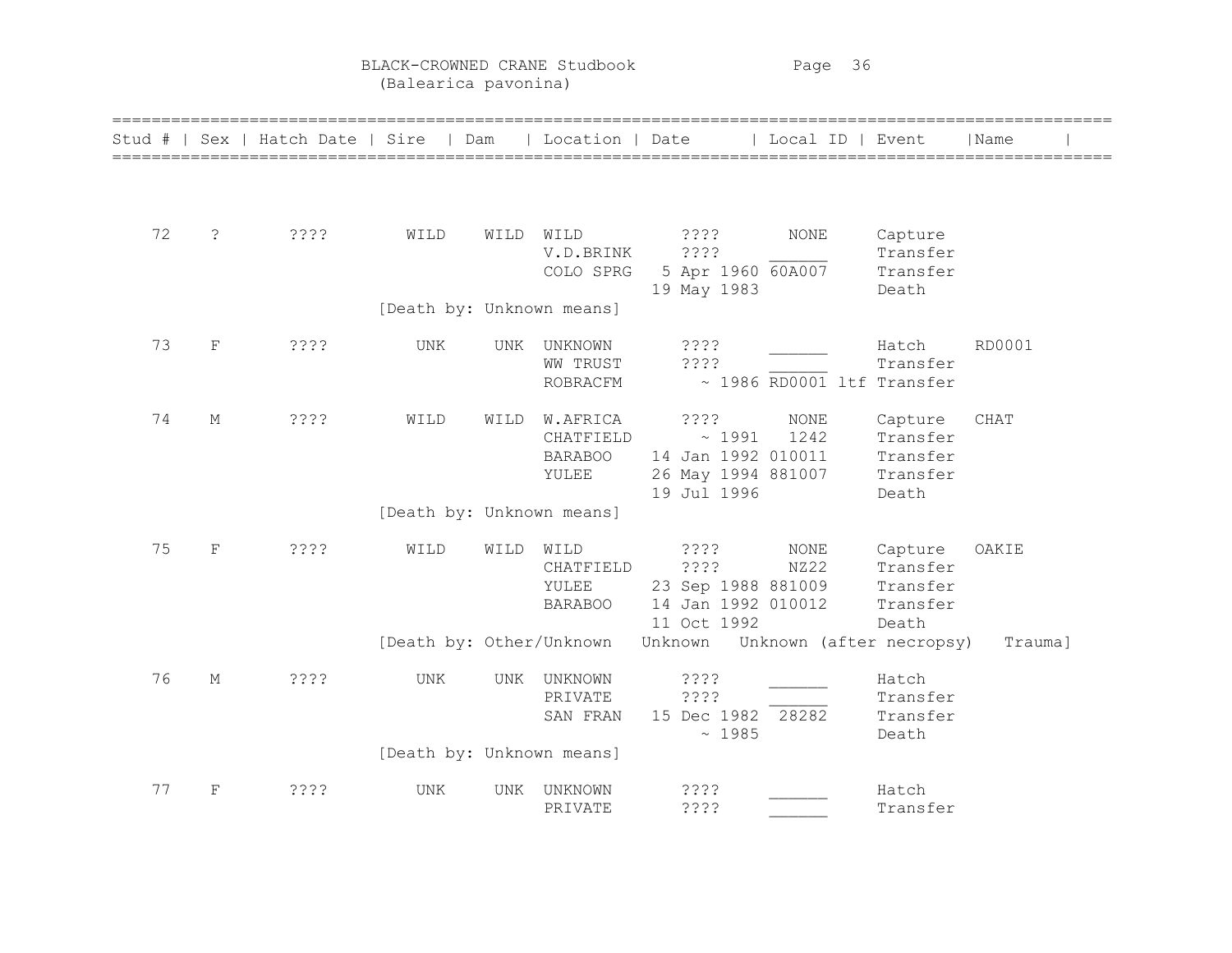BLACK-CROWNED CRANE Studbook Page 37 (Balearica pavonina)

| Stud # | Sex         | Hatch Date   Sire |                                                               | Dam | Location   Date                     |                                                                                                  | Local ID   Event |                                                           | Name |         |
|--------|-------------|-------------------|---------------------------------------------------------------|-----|-------------------------------------|--------------------------------------------------------------------------------------------------|------------------|-----------------------------------------------------------|------|---------|
|        |             |                   | [Death by: Unknown means]                                     |     | SAN FRAN                            | 15 Dec 1982 28283<br>~1985                                                                       |                  | Transfer<br>Death                                         |      |         |
| 78     | М           | ????              | UNK<br>[Death by: Unknown means]                              | UNK | UNKNOWN<br>FERNDALE<br>METROZOO     | ? ? ? ?<br>????<br>3 Apr 1975<br>24 Aug 1983                                                     | 781              | Hatch<br>Transfer<br>Transfer<br>Death                    |      |         |
| 79     | М           | ????              | UNK                                                           | UNK | UNKNOWN<br>FERNDALE<br>SAN FRAN     | ? ? ? ?<br>????<br>1 Aug 1972 27233<br>20 Jan 1987<br>[Death by: Euthanasia (medical) Incinerate |                  | Hatch<br>Transfer<br>Transfer<br>Death<br>Musculoskeletal |      | Trauma] |
| 80     | F           | ~1971             | UNK                                                           |     | UNK UNKNOWN<br>FERNDALE<br>SAN FRAN | ~1971<br>????<br>1 Aug 1972 27234<br>~1980                                                       |                  | Hatch<br>Transfer<br>Transfer<br>Death                    |      |         |
| 81     | $\mathbf F$ | ????              | [Death by: Unknown means]<br>UNK<br>[Death by: Unknown means] | UNK | UNKNOWN<br>FERNDALE<br>METROZOO     | ? ? ? ?<br>????<br>3 Apr 1975<br>17 Apr 1983                                                     | 780              | Hatch<br>Transfer<br>Transfer<br>Death                    |      |         |
| 82     | F           | ????              | UNK                                                           | UNK | UNKNOWN<br>WORLDWIDE<br>PITTSBURG   | ? ? ? ?<br>????<br>10 Sep 1984<br>1 Jun 1994                                                     | 356              | Hatch<br>Transfer<br>Transfer<br>Death                    |      |         |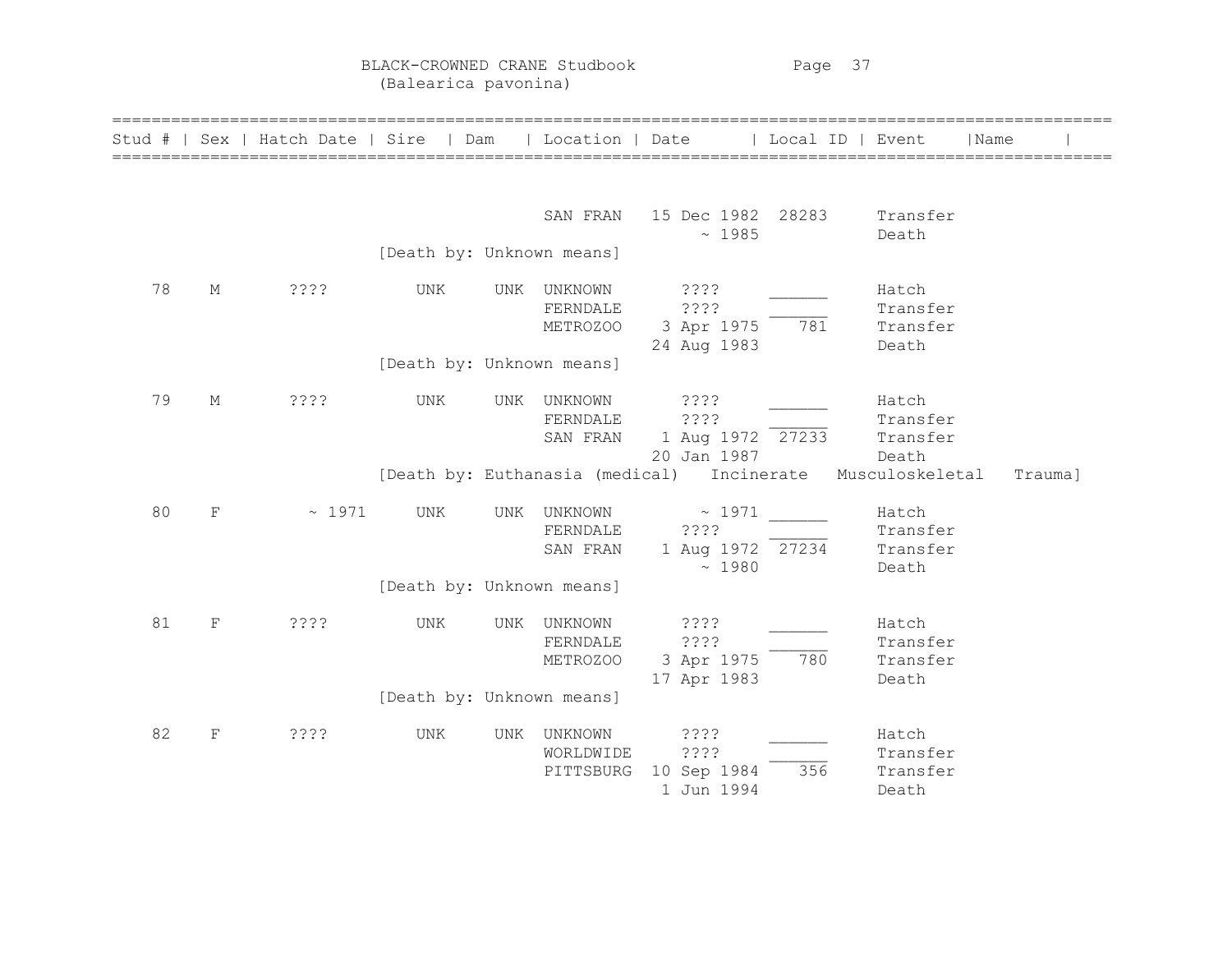BLACK-CROWNED CRANE Studbook Page 38 (Balearica pavonina)

|                 |                |                 |                                  |      |                                       | Stud #   Sex   Hatch Date   Sire   Dam   Location   Date   Local ID   Event |                                      |                                          | Name          |  |
|-----------------|----------------|-----------------|----------------------------------|------|---------------------------------------|-----------------------------------------------------------------------------|--------------------------------------|------------------------------------------|---------------|--|
| Trauma]         |                |                 |                                  |      |                                       | [Death by: Injury from predator Unknown Unknown (after necropsy)            |                                      |                                          |               |  |
| 85              | F              | $\sim 1933$ UNK |                                  |      | UNK UNKNOWN<br>I.S.HORNE<br>SANDIEGOZ | $\sim$ 1933<br>7.7.7.7<br>24 Jan 1954                                       | $\sim 1935$ 042201                   | Hatch<br>Transfer<br>Transfer<br>Death   |               |  |
|                 |                |                 | [Death by: Unknown means]        |      |                                       |                                                                             |                                      |                                          |               |  |
| 86              | М              | $\sim 1933$     | UNK                              |      | I.S.HORNE<br>SANDIEGOZ                | UNK UNKNOWN ~ 1933<br>????<br>10 Dec 1956                                   | $\sim$ 1935 042200 Transfer<br>Death | Hatch<br>Transfer                        |               |  |
| necropsy]       |                |                 |                                  |      |                                       | [Death by: Other/Unknown Given to an institution: Necropsy planned later    |                                      |                                          | Unknown after |  |
| 87              | М              | $\sim 1943$     | WILD                             |      | SOUTHWICK ????<br>RACINE              | WILD WILD $\sim$ 1943<br>29 Sep 1964 144<br>10 Jul 1999                     | NONE                                 | Capture<br>Transfer<br>Transfer<br>Death |               |  |
|                 |                |                 |                                  |      |                                       | [Death by: Other/Unknown Incinerate Generalized Unknown after               |                                      |                                          |               |  |
| necropsy]<br>88 | $\ddot{\cdot}$ | ~1948           | UNK<br>[Death by: Unknown means] |      | UNK UNKNOWN<br>EL PASO                | $\sim 1948$<br>$1$ Sep 1964 $161$<br>MCCORMICK 25 Apr 1990<br>~1990         |                                      | Hatch<br>Transfer<br>Transfer<br>Death   |               |  |
| 89              | М              | ~1951           | WILD                             | WILD | WILD<br>CHASE B<br>FORTWORTH          | $\sim 1951$<br>? ? ? ?<br>14 Oct 1953<br>20 Feb 1978                        | <b>NONE</b><br>0213                  | Capture<br>Transfer<br>Transfer<br>Death |               |  |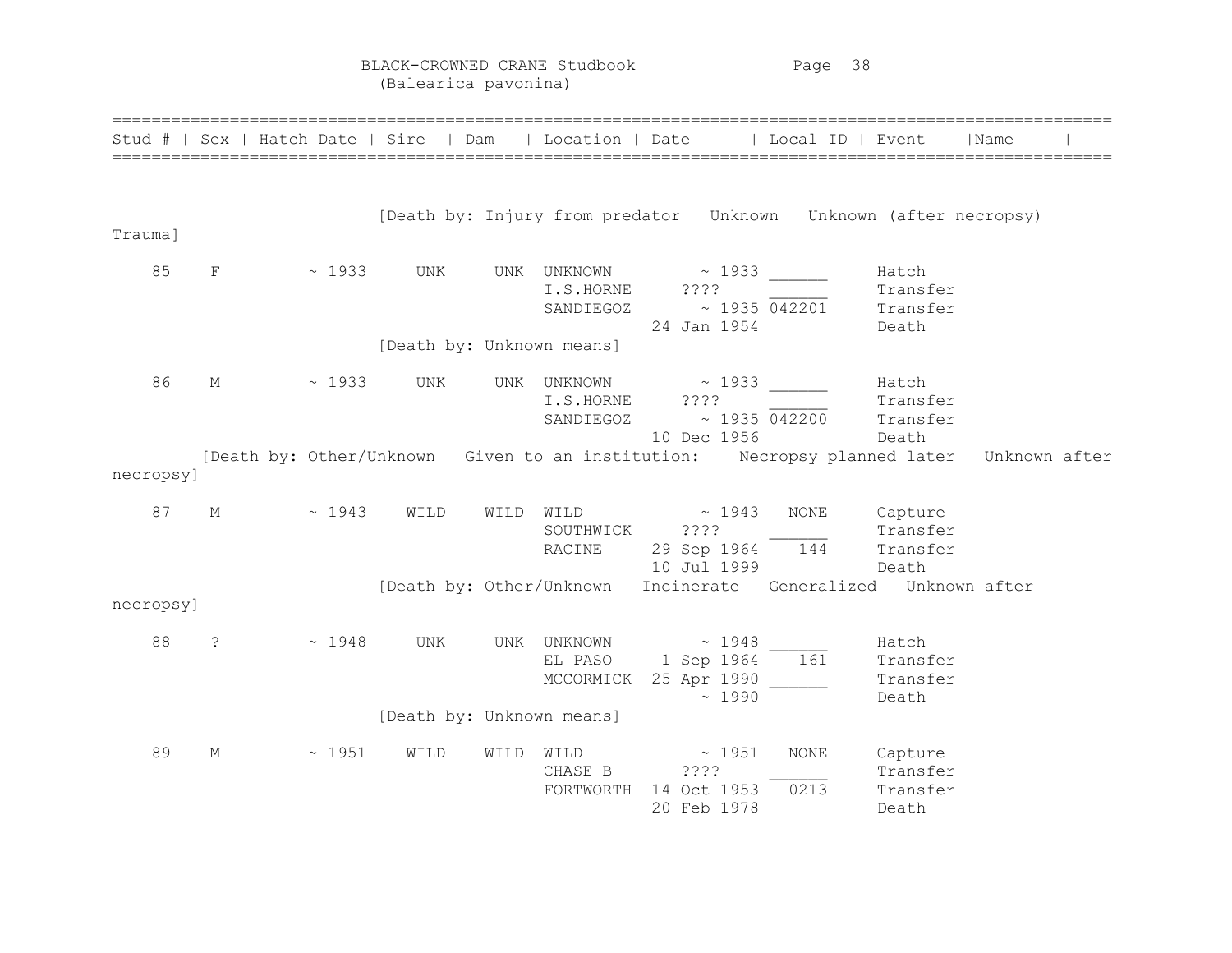BLACK-CROWNED CRANE Studbook Page 39 (Balearica pavonina)

| Stud # |             | Sex   Hatch Date   Sire   Dam   Location   Date |                           |           |                            |                                                                                   |      | l Local ID   Event                                                                                               | Name |
|--------|-------------|-------------------------------------------------|---------------------------|-----------|----------------------------|-----------------------------------------------------------------------------------|------|------------------------------------------------------------------------------------------------------------------|------|
|        |             |                                                 |                           |           |                            |                                                                                   |      | [Death by: Injury from predator Bury No necropsy planned]                                                        |      |
| 90     | F           | $\sim 1952$                                     | UNK                       |           | UNK UNKNOWN<br>GIBSON      | $\sim 1952$<br>????                                                               |      | Hatch<br>Transfer<br>SANDIEGOZ 28 Aug 1954 042204 Transfer<br>31 Dec 1954 Death                                  |      |
|        |             |                                                 | [Death by: Unknown means] |           |                            |                                                                                   |      |                                                                                                                  |      |
| 91     | $\mathbf M$ | $\sim 1952$                                     | UNK                       |           | UNK UNKNOWN<br>GIBSON ???? | $\sim 1952$<br>31 Dec 1954 Death                                                  |      | Hatch<br>Transfer<br>SANDIEGOZ 22 Aug 1954 042203 Transfer                                                       |      |
|        |             |                                                 | [Death by: Unknown means] |           |                            |                                                                                   |      |                                                                                                                  |      |
| 92     | $M_{\odot}$ | $\sim 1952$                                     | UNK                       |           | UNK UNKNOWN<br>GIBSON ???? | 29 Oct 1961                                                                       |      | Hatch<br>Transfer<br>SANDIEGOZ 22 Aug 1954 042202 Transfer<br>Death                                              |      |
|        |             |                                                 | [Death by: Unknown means] |           |                            |                                                                                   |      |                                                                                                                  |      |
| 93     | $\mathbf F$ | ????                                            | WILD                      | WILD      | WILD<br>SOUTHWICK ????     | 2222<br>PITTSBURG 29 Jun 1965 427<br>25 Jun 1991                                  | NONE | Capture<br>Transfer<br>Transfer<br>Death                                                                         |      |
|        |             |                                                 |                           |           |                            |                                                                                   |      |                                                                                                                  |      |
| 94     | М           | ????                                            | WILD                      | WILD WILD |                            | $\sim 1954$<br>SOUTHWICK ~ 1955 WT#18<br>PITTSBURG 29 Jun 1965 428<br>31 May 1994 | NONE | Capture<br>Transfer<br>Transfer<br>Death<br>[Death by: Injury from predator  Unknown  Unknown  (after necropsy)] |      |
| 95     | F           | $\sim 1955$                                     | WILD                      | WILD WILD |                            | $\sim 1955$                                                                       | NONE | Capture                                                                                                          |      |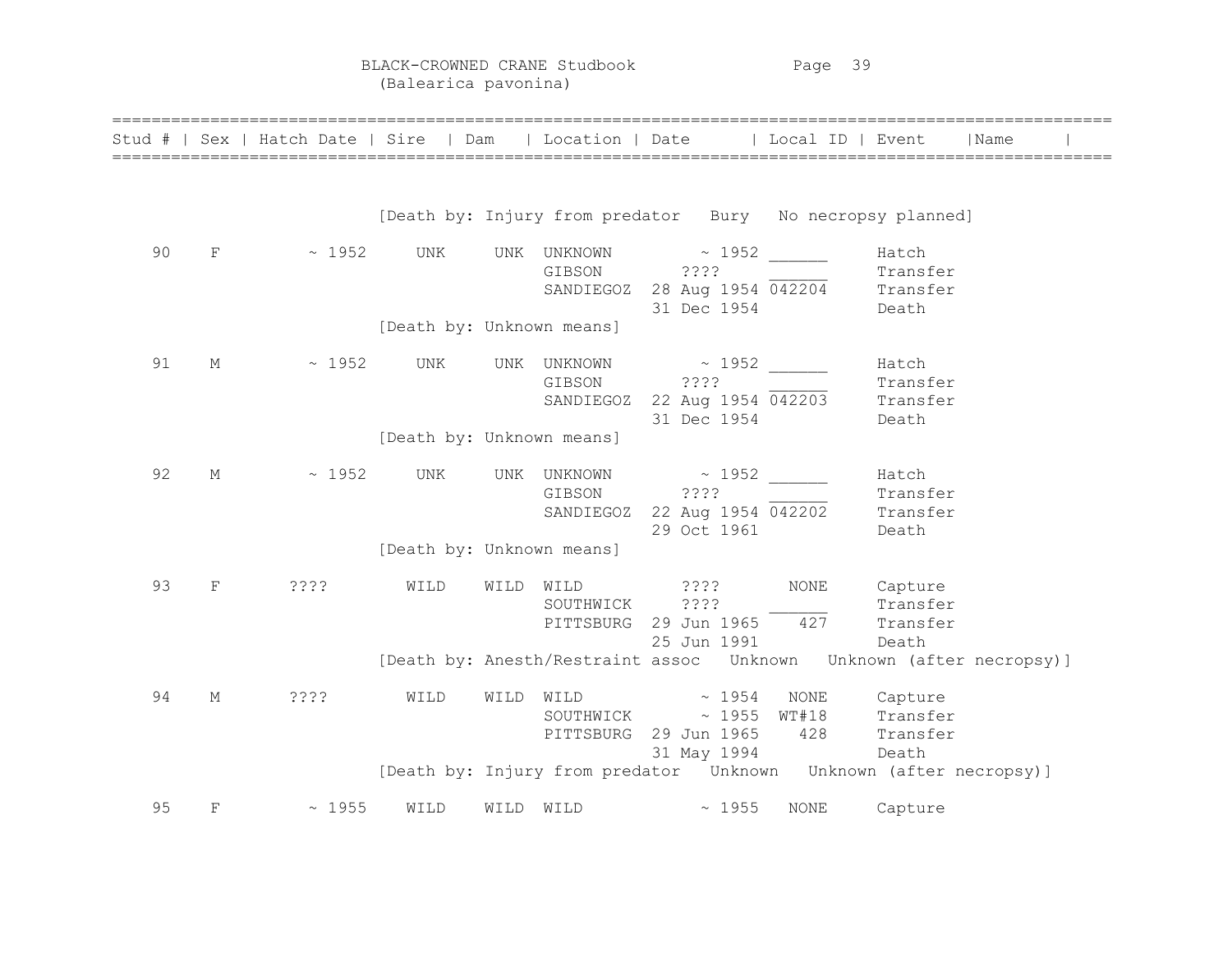BLACK-CROWNED CRANE Studbook Page 40 (Balearica pavonina)

|     |                       | Stud #   Sex   Hatch Date   Sire   Dam   Location   Date   Local ID   Event |      |      |                |                                                        |      |                                                                                                               | Name |
|-----|-----------------------|-----------------------------------------------------------------------------|------|------|----------------|--------------------------------------------------------|------|---------------------------------------------------------------------------------------------------------------|------|
|     |                       |                                                                             |      |      |                |                                                        |      |                                                                                                               |      |
|     |                       |                                                                             |      |      |                |                                                        |      | Transfer<br>METROZOO 13 Oct 1960 A00037 Transfer<br>SAN ANTON 18 Mar 1992 920386 Transfer<br>9 Nov 1993 Death |      |
|     |                       |                                                                             |      |      |                |                                                        |      |                                                                                                               |      |
|     |                       |                                                                             |      |      |                |                                                        |      |                                                                                                               |      |
|     |                       |                                                                             |      |      |                |                                                        |      | [Death by: Euthanasia (medical) Incinerate Endocrine Metabolism]                                              |      |
| 96  | $M_{\odot}$           | $\sim 1955$                                                                 | WILD | WILD |                | $\texttt{WILD} \qquad \qquad \texttt{\sim} \quad 1955$ | NONE | Capture                                                                                                       |      |
|     |                       |                                                                             |      |      | WILDCARGO ???? |                                                        |      | Transfer                                                                                                      |      |
|     |                       |                                                                             |      |      |                |                                                        |      | METROZOO 13 Oct 1960 A00038 Transfer                                                                          |      |
|     |                       |                                                                             |      |      |                | 24 Sep 1988 Death                                      |      |                                                                                                               |      |
|     |                       |                                                                             |      |      |                |                                                        |      | [Death by: Infection associated Incinerate Generalized Fungal]                                                |      |
| 97  | М                     | $\sim 1956$                                                                 | WILD |      |                | $\verb WILDq>SENEGAL  \sim 1956$                       | NONE | Capture                                                                                                       |      |
|     |                       |                                                                             |      |      |                |                                                        |      | MAMI RARE 2???<br>SANDIEGOZ 28 Feb 1958 200587 Transfer                                                       |      |
|     |                       |                                                                             |      |      |                |                                                        |      |                                                                                                               |      |
|     |                       |                                                                             |      |      |                |                                                        |      | SD-WAP 13 Nov 1985 200587 Transfer                                                                            |      |
|     |                       |                                                                             |      |      |                | 22 Jun 1987                                            |      | Death                                                                                                         |      |
|     |                       |                                                                             |      |      |                |                                                        |      | [Death by: Injury from predator Incinerate Generalized Trauma]                                                |      |
| 98  | М                     | ~1956                                                                       | WILD |      |                | $\verb WILDq>SENEGAL  \sim 1956$                       |      | NONE Capture                                                                                                  |      |
|     |                       |                                                                             |      |      |                |                                                        |      | Transfer<br>METROZOO ~ 1957<br>SANDIEGOZ 28 Feb 1958 200588 Transfer<br>11 Jul 1979                           |      |
|     |                       |                                                                             |      |      |                |                                                        |      |                                                                                                               |      |
|     |                       |                                                                             |      |      |                |                                                        |      |                                                                                                               |      |
|     |                       |                                                                             |      |      |                |                                                        |      | Death by: Injury from exhibit mate Unknown Digestive Traumal                                                  |      |
|     |                       |                                                                             |      |      |                |                                                        |      |                                                                                                               |      |
| 99  | F                     | $~\sim~1956$                                                                | UNK  |      |                | UNK UNKNOWN ~ 1956 ______                              |      | Hatch                                                                                                         |      |
|     |                       |                                                                             |      |      |                | RIO GRAND ~ 1962 020162                                |      | Transfer                                                                                                      |      |
|     |                       |                                                                             |      |      |                |                                                        |      | FOR BIRDS 2 Nov 1989 ltf Transfer                                                                             |      |
| 100 | $\tilde{\mathcal{E}}$ | 3333.                                                                       | UNK  |      | UNK UNKNOWN    | ? ? ? ?                                                |      | Hatch                                                                                                         |      |
|     |                       |                                                                             |      |      | TREFFLICH      | ????                                                   |      | Transfer                                                                                                      |      |
|     |                       |                                                                             |      |      | NY BRONX       | 31 Jul 1957 572277                                     |      | Transfer                                                                                                      |      |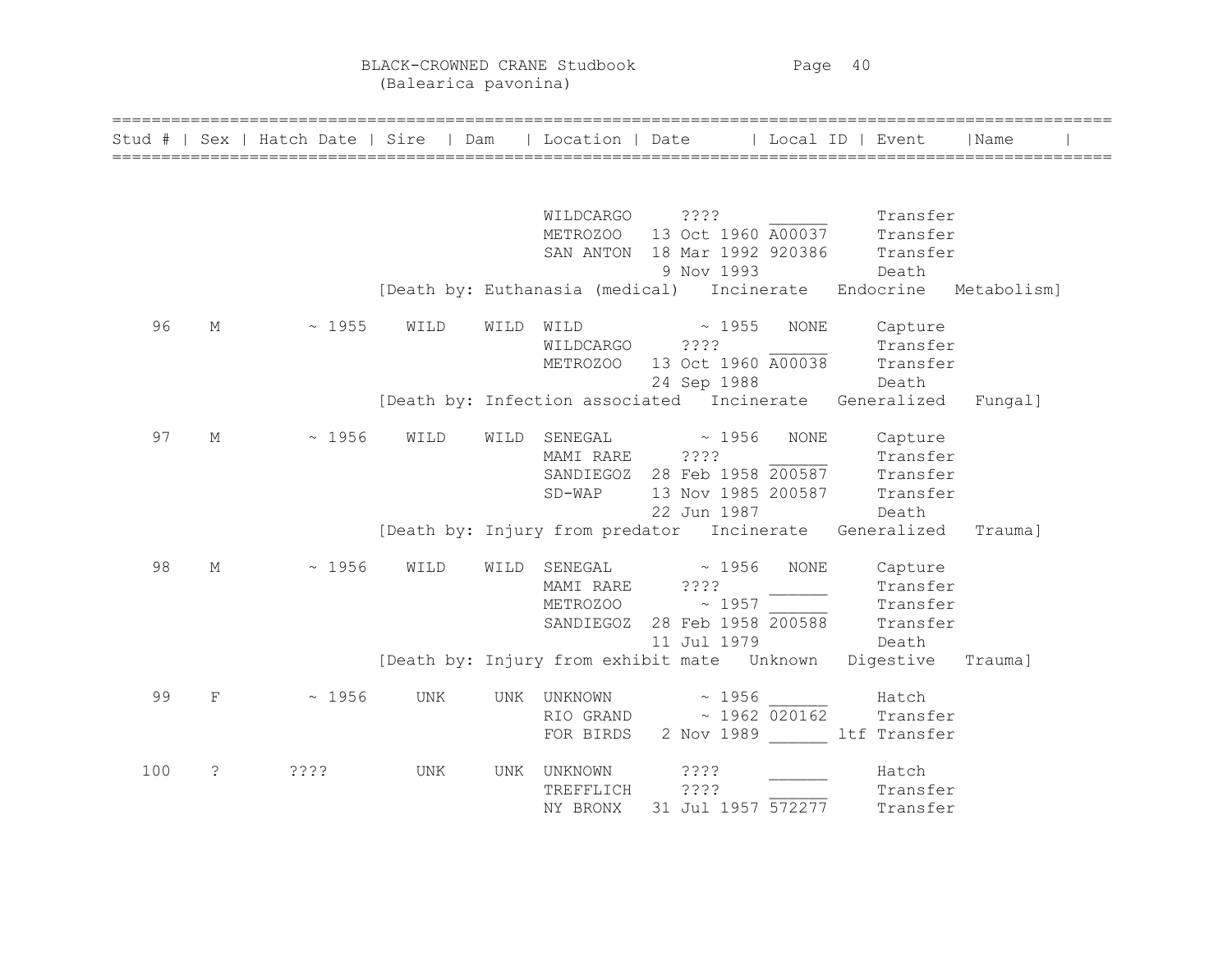BLACK-CROWNED CRANE Studbook Page 41 (Balearica pavonina)

|     |            | Stud #   Sex   Hatch Date   Sire   Dam   Location   Date   Local ID   Event |      |      |                                                  | ========================                                                                   |             | ======================================                           | Name     |  |
|-----|------------|-----------------------------------------------------------------------------|------|------|--------------------------------------------------|--------------------------------------------------------------------------------------------|-------------|------------------------------------------------------------------|----------|--|
|     |            |                                                                             |      |      |                                                  | 18 Aug 1973<br>[Death by: Malicious destruction Incinerate Unknown (after necropsy)]       |             | Death                                                            |          |  |
| 101 | F          | $??\$                                                                       | UNK  | UNK  | UNKNOWN<br>TREFFLICH<br>NY BRONX                 | ????<br>????<br>31 Jul 1957 570275<br>18 Aug 1973                                          |             | Hatch<br>Transfer<br>Transfer<br>Death                           |          |  |
|     |            |                                                                             |      |      |                                                  | [Death by: Malicious destruction Unknown No necropsy planned]                              |             |                                                                  |          |  |
| 102 | М          | ~1957                                                                       | WILD | WILD | WILD<br>MAMI RARE<br>FRESNO                      | ????<br>$??\$ ?<br>3 Apr 1958 5193<br>25 Aug 1983                                          | $\rm{NONE}$ | Capture<br>Transfer<br>Transfer<br>Death                         | 5193     |  |
|     |            |                                                                             |      |      |                                                  | [Death by: Infection associated  Unknown  Unknown (after necropsy)]                        |             |                                                                  |          |  |
| 103 | М          | ~1958                                                                       | WILD | WILD | WILD<br>HANOVER Z<br><b>JACKSON</b>              | $\sim 1958$<br>7777<br>$\sim 1962 000014$<br>25 Sep 1975                                   | <b>NONE</b> | Capture<br>Transfer<br>Transfer<br>Death                         |          |  |
|     |            |                                                                             |      |      |                                                  | [Death by: Injury from exhibit mate Incinerate                                             |             | Generalized                                                      | Trauma]  |  |
| 104 | $_{\rm F}$ | ~1958                                                                       | WILD | WILD | WILD<br>HANOVER Z<br><b>JACKSON</b>              | $\sim 1958$<br>????<br>$\sim 1962 000015$<br>19 Feb 1978                                   | <b>NONE</b> | Capture<br>Transfer<br>Transfer<br>Death                         |          |  |
|     |            |                                                                             |      |      |                                                  | [Death by: Other/Unknown Incinerate Generalized Trauma]                                    |             |                                                                  |          |  |
| 105 | $_{\rm F}$ | ~1958                                                                       | WILD | WILD | WILD<br>ZEEHANDLR<br>FRESNO<br>MEMPHIS<br>DALLAS | ~1958<br>????<br>22 Apr 1959 5194<br>8 Nov 1990 11735<br>18 Nov 1992 928029<br>16 Jan 1994 | <b>NONE</b> | Capture<br>Transfer<br>Transfer<br>Transfer<br>Transfer<br>Death | OLD LADY |  |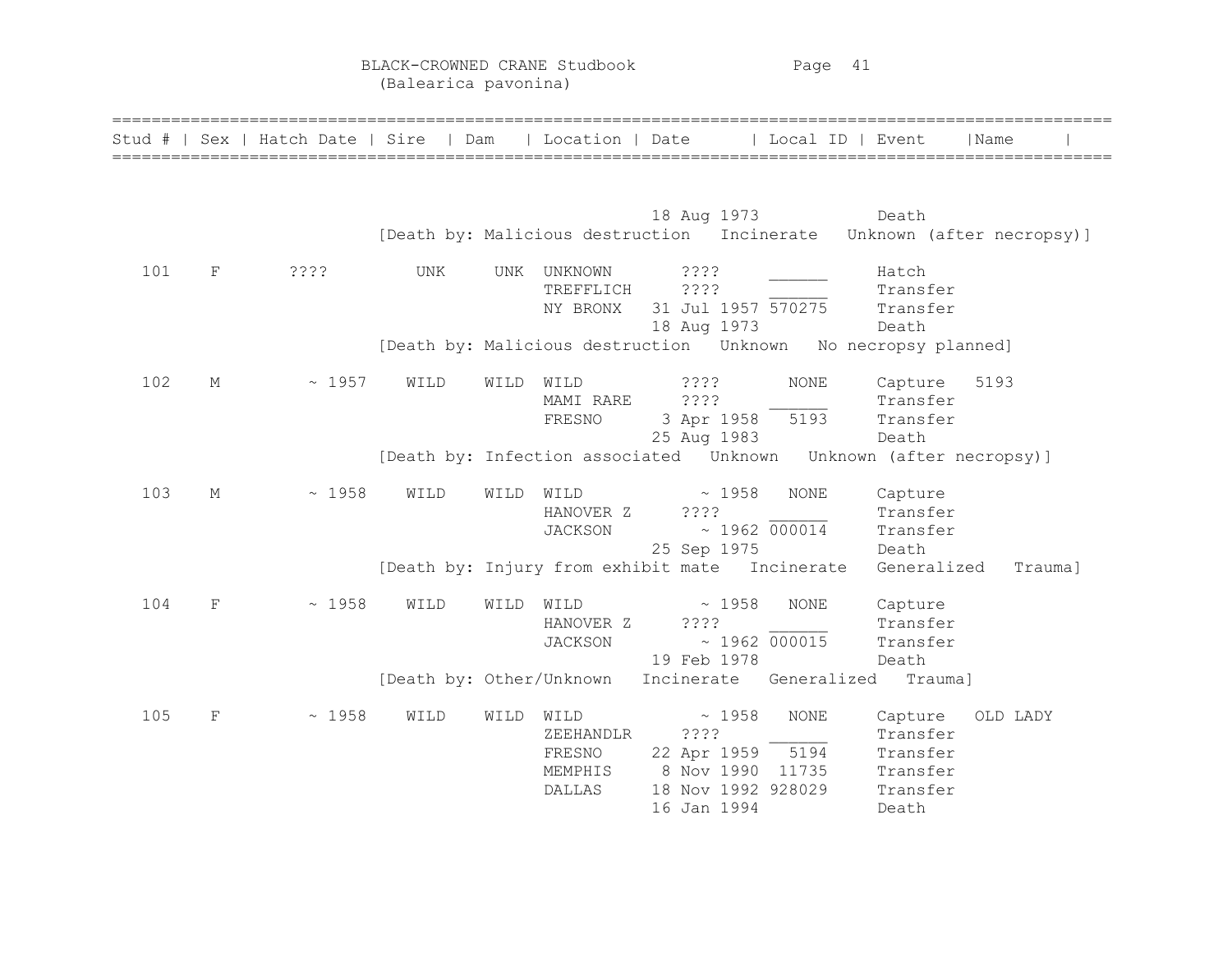BLACK-CROWNED CRANE Studbook Page 42 (Balearica pavonina)

| Stud # | Sex         | Hatch Date   Sire |                                         | Dam  | Location   Date |                                                                    | Local ID   Event |                      | l Name  |
|--------|-------------|-------------------|-----------------------------------------|------|-----------------|--------------------------------------------------------------------|------------------|----------------------|---------|
|        |             |                   |                                         |      |                 |                                                                    |                  |                      |         |
|        |             |                   | [Death by: Unknown means]               |      |                 |                                                                    |                  |                      |         |
| 106    | F           | ~1958             | WILD                                    | WILD | WILD            | ~1958                                                              | NONE             | Capture              |         |
|        |             |                   |                                         |      | TOLEDO          | 11 Jan 1960 601502                                                 |                  | Transfer             |         |
|        |             |                   |                                         |      | OKLAHOMA        | 19 Nov 1987 433609                                                 |                  | Transfer             |         |
|        |             |                   |                                         |      |                 | 23 Jul 1988                                                        |                  | Death                |         |
|        |             |                   |                                         |      |                 | [Death by: Injury from predator Unknown                            |                  | No necropsy planned] |         |
| 107    | М           | ~1958             | UNK                                     | UNK  | UNKNOWN         | ~1958                                                              |                  | Hatch                |         |
|        |             |                   |                                         |      | ZEEHANDLR       | ????                                                               |                  | Transfer             |         |
|        |             |                   |                                         |      | FRESNO          | 22 Apr 1959                                                        |                  | Transfer             |         |
|        |             |                   |                                         |      |                 | 14 Jan 1989                                                        |                  | Death                |         |
|        |             |                   | [Death by: Infection associated Unknown |      |                 | Unknown (after necropsy)                                           |                  | Bacterial]           |         |
| 108    | М           | $~\sim~1959$      | UNK                                     | UNK  | UNKNOWN         | $\sim 1959$                                                        |                  | Hatch                |         |
|        |             |                   |                                         |      | <b>AUDUBON</b>  | $\sim 1970$                                                        | 006              | Transfer             |         |
|        |             |                   |                                         |      |                 | 1 May 1981                                                         |                  | Death                |         |
|        |             |                   |                                         |      |                 | [Death by: Injury from exhibit mate Incinerate                     |                  | Generalized          | Trauma] |
| 109    | $M_{\odot}$ | $~\sim~1959$      | WILD                                    | WILD | WILD            | $\sim 1959$                                                        | <b>NONE</b>      | Capture              |         |
|        |             |                   |                                         |      | ZEEHANDLR       | ????                                                               |                  | Transfer             |         |
|        |             |                   |                                         |      | DALLAS          | 11 Nov 1960 002221                                                 |                  | Transfer             |         |
|        |             |                   |                                         |      |                 | 20 Jul 1992                                                        |                  | Death                |         |
|        |             |                   | [Death by: Unknown means]               |      |                 |                                                                    |                  |                      |         |
| 110    | $\mathbf F$ | ~1959             | WILD                                    | WILD | WILD            | $\sim 1959$                                                        | <b>NONE</b>      | Capture              |         |
|        |             |                   |                                         |      | ZEEHANDLR       | ????                                                               |                  | Transfer             |         |
|        |             |                   |                                         |      | DALLAS          | 11 Nov 1960 002222                                                 |                  | Transfer             |         |
|        |             |                   |                                         |      |                 | 8 Jun 1990                                                         |                  | Death                |         |
|        |             |                   |                                         |      |                 | [Death by: Euthanasia (medical)    Unknown    No necropsy planned] |                  |                      |         |
| 111    | F           | $~\sim~1959$      | WILD                                    | WILD | WILD            | ~1959                                                              | NONE             | Capture              |         |
|        |             |                   |                                         |      | ZEEHANDLR       | ????                                                               |                  | Transfer             |         |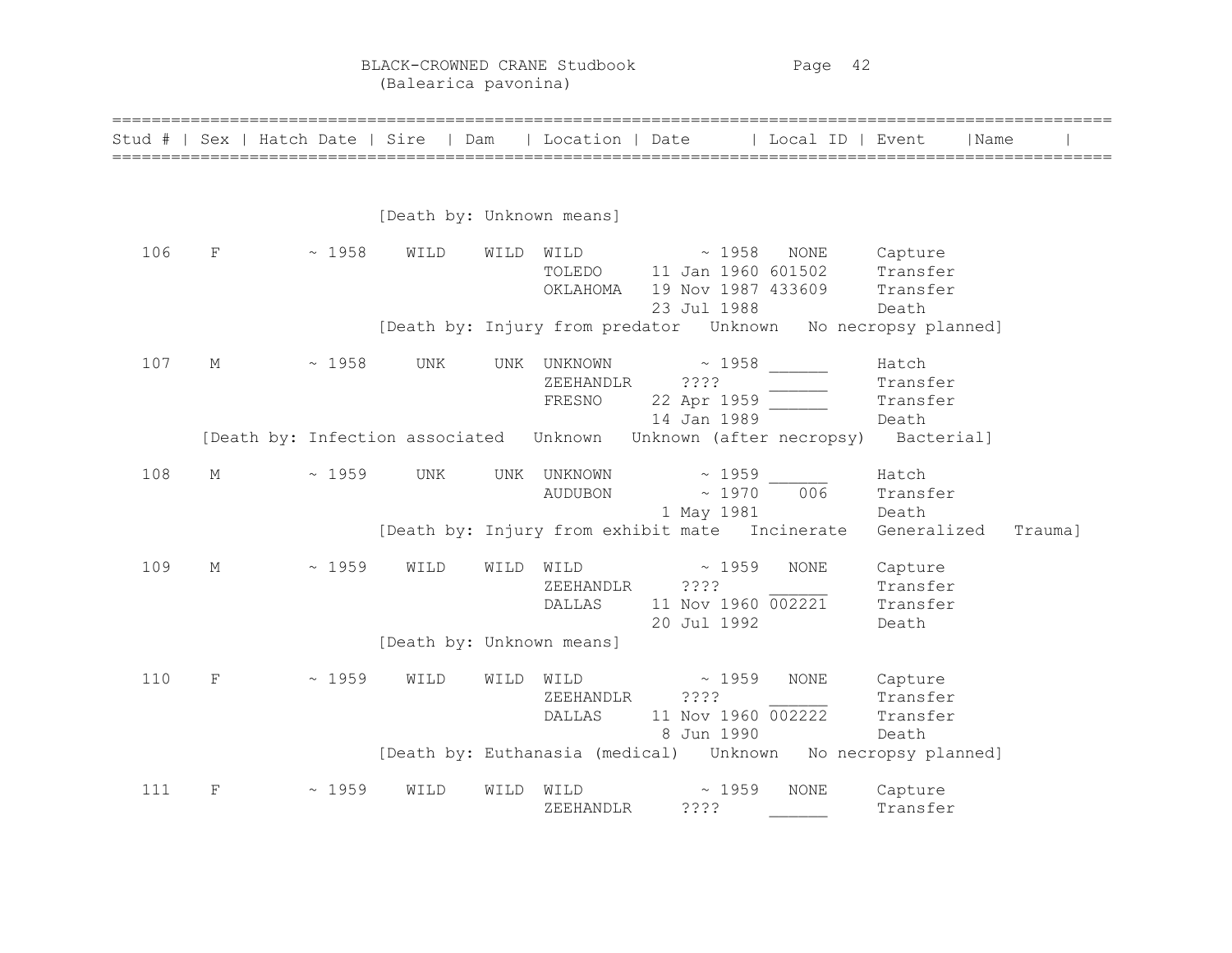BLACK-CROWNED CRANE Studbook Page 43 (Balearica pavonina)

|     |                       |       |                           |      |                                           | Stud #   Sex   Hatch Date   Sire   Dam   Location   Date   Local ID   Event |                                                      | l Name |  |
|-----|-----------------------|-------|---------------------------|------|-------------------------------------------|-----------------------------------------------------------------------------|------------------------------------------------------|--------|--|
|     |                       |       |                           |      | DALLAS                                    | 11 Nov 1960 002223 Transfer<br>8 Jun 1990                                   | Death                                                |        |  |
|     |                       |       |                           |      |                                           | [Death by: Euthanasia (medical)    Unknown   Unknown   (after necropsy)]    |                                                      |        |  |
| 112 | $\tilde{\mathcal{E}}$ | ????  | UNK                       | UNK  | UNKNOWN<br>CLEVELAND<br>NY BRONX          | 3333<br>????<br>????<br>20 Jun 1959 592271<br>18 Aug 1973                   | Hatch<br>Transfer<br>Transfer<br>Transfer<br>Death   |        |  |
|     |                       |       |                           |      |                                           |                                                                             |                                                      |        |  |
| 113 | $\mathbf F$           | ~1960 | UNK                       |      | RIO GRAND                                 | UNK UNKNOWN ~ 1960<br>$\sim$ 1962 020163 Transfer<br>3 Oct 1994             | Hatch<br>Death                                       |        |  |
|     |                       |       | [Death by: Unknown means] |      |                                           |                                                                             |                                                      |        |  |
| 114 | М                     | ????  | UNK                       | UNK  | UNKNOWN<br>SEAGO<br>NY BRONX              | ????<br>????<br>30 Aug 1961 612273<br>13 Jul 1973                           | Hatch<br>Transfer<br>Transfer<br>Death               |        |  |
|     |                       |       |                           |      |                                           |                                                                             |                                                      |        |  |
| 115 | $\tilde{\mathcal{E}}$ | ~1960 | WILD                      | WILD | WILD<br>MAMI RARE<br>OKLAHOMA             | NONE<br>~1960<br>????<br>27 Feb 1961<br>BPP1<br>15 Nov 1968                 | Capture<br>Transfer<br>Transfer<br>Death             |        |  |
|     |                       |       | [Death by: Unknown means] |      |                                           |                                                                             |                                                      |        |  |
| 116 | $\tilde{\mathcal{E}}$ | ????  | WILD                      | WILD | WILD<br>ROCKTON<br>V.D.BRINK<br>COLO SPRG | $??\ ?$<br><b>NONE</b><br>????<br>????<br>5 Apr 1960 60A006<br>11 May 1965  | Capture<br>Transfer<br>Transfer<br>Transfer<br>Death |        |  |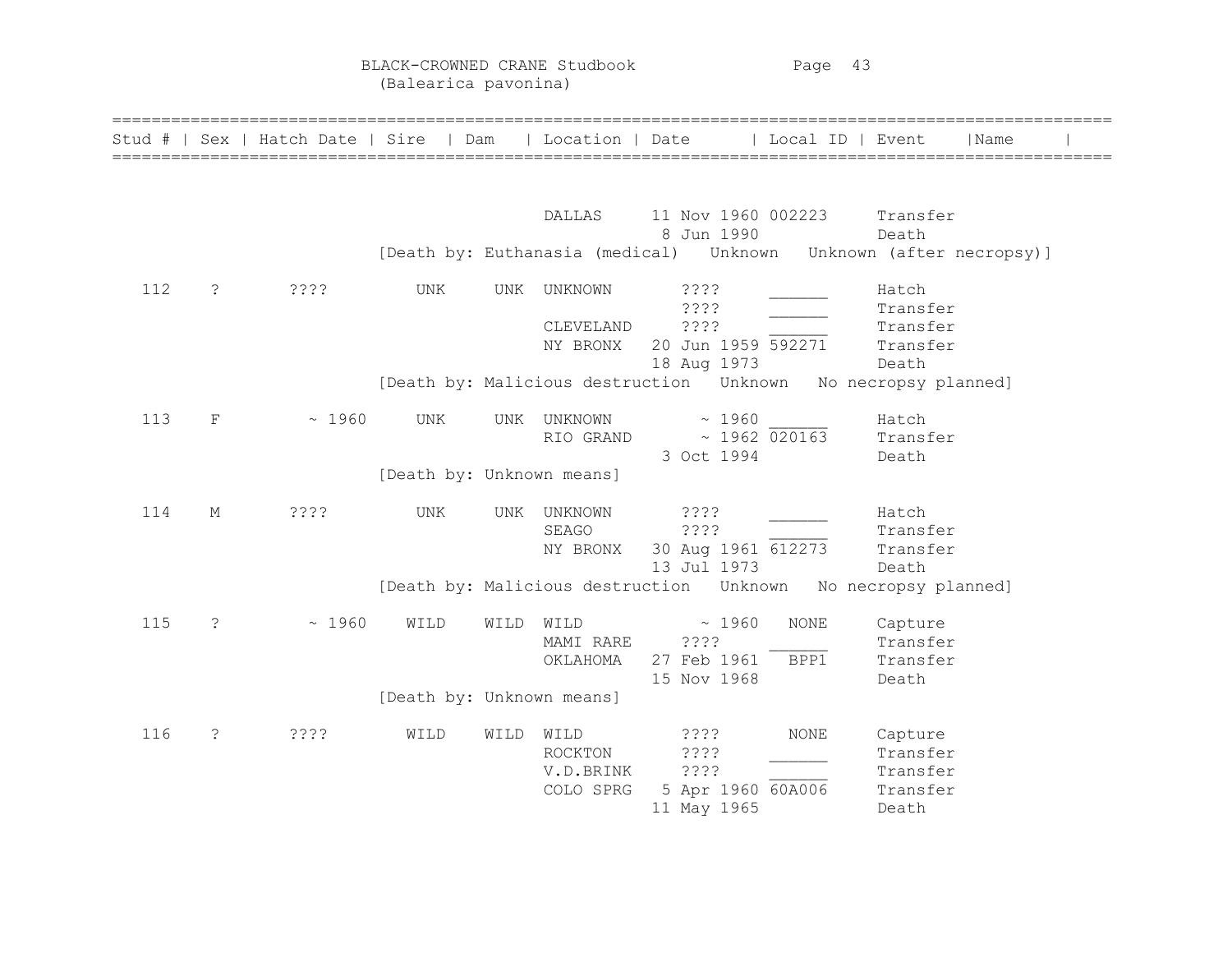BLACK-CROWNED CRANE Studbook Page 44 (Balearica pavonina)

|            |                         | Stud #   Sex   Hatch Date   Sire   Dam   Location   Date   Local ID   Event        |      |           |                                                                                        |                                          |                           |                                                                                                                | Name |  |
|------------|-------------------------|------------------------------------------------------------------------------------|------|-----------|----------------------------------------------------------------------------------------|------------------------------------------|---------------------------|----------------------------------------------------------------------------------------------------------------|------|--|
|            |                         |                                                                                    |      |           |                                                                                        |                                          |                           |                                                                                                                |      |  |
|            |                         |                                                                                    |      |           |                                                                                        |                                          |                           |                                                                                                                |      |  |
| 117        | $F \sim$                | $\sim 1960$                                                                        | WILD | WILD WILD | V.D.BRINK ????                                                                         | $\sim 1960$                              | NONE                      | Capture<br>Transfer<br>COLO SPRG $5$ Apr 1960 $\overline{60AV3}$ Transfer<br>FOR BIRDS 3 Nov 1989 ltf Transfer |      |  |
| 118        | $\ddot{\text{?}}$       | 8 Sep 1960 UNK                                                                     |      |           | UNK MILWAUKEE 8 Sep 1960 B1128                                                         |                                          |                           | Hatch<br>16 May 1982 Death                                                                                     |      |  |
| Toxicity]  |                         |                                                                                    |      |           |                                                                                        |                                          |                           | [Death by: Injury from exhibit mate Rendered Musculoskeletal                                                   |      |  |
| 119        | $\cdot$                 | $\sim 1961$                                                                        | WILD |           | WILD WILD $\sim$ 1962<br>SOUTHWICK ????                                                |                                          | NONE                      | Capture<br>Transfer<br>BIRMINGHM 26 Mar 1964 399 Transfer<br>22 Jan 1985 Death                                 |      |  |
| secondary] |                         | [Death by: Environ/Behav conditions Mounted or Preserved: Generalized Circulatory, |      |           |                                                                                        |                                          |                           |                                                                                                                |      |  |
| 120        | $\overline{\mathbf{?}}$ | $\sim 1962$                                                                        | UNK  |           | UNK UNKNOWN ~ 1962<br>KANSASCTY ????<br>BATONROUG 12 Mar 1980<br>PONDEROSA 16 Mar 1980 | 16 Mar 1980                              | <b>B375</b><br>382<br>382 | Hatch<br>Transfer<br>Transfer<br>Transfer<br>Death                                                             |      |  |
| Trauma]    |                         |                                                                                    |      |           |                                                                                        |                                          |                           | [Death by: Injury from exhibit mate Incinerate Musculoskeletal                                                 |      |  |
| 121        | $\mathcal{S}$           | $\sim 1962$                                                                        | UNK  |           | UNK UNKNOWN<br>KANSASCTY<br><b>BATONROUG</b>                                           | $\sim 1962$<br>$??\,?\,?$<br>16 Mar 1980 | 375                       | Hatch<br>Transfer<br>12 Mar 1980 388 Transfer<br>Death                                                         |      |  |
| Trauma]    |                         |                                                                                    |      |           |                                                                                        |                                          |                           | [Death by: Injury from exhibit mate Incinerate Musculoskeletal                                                 |      |  |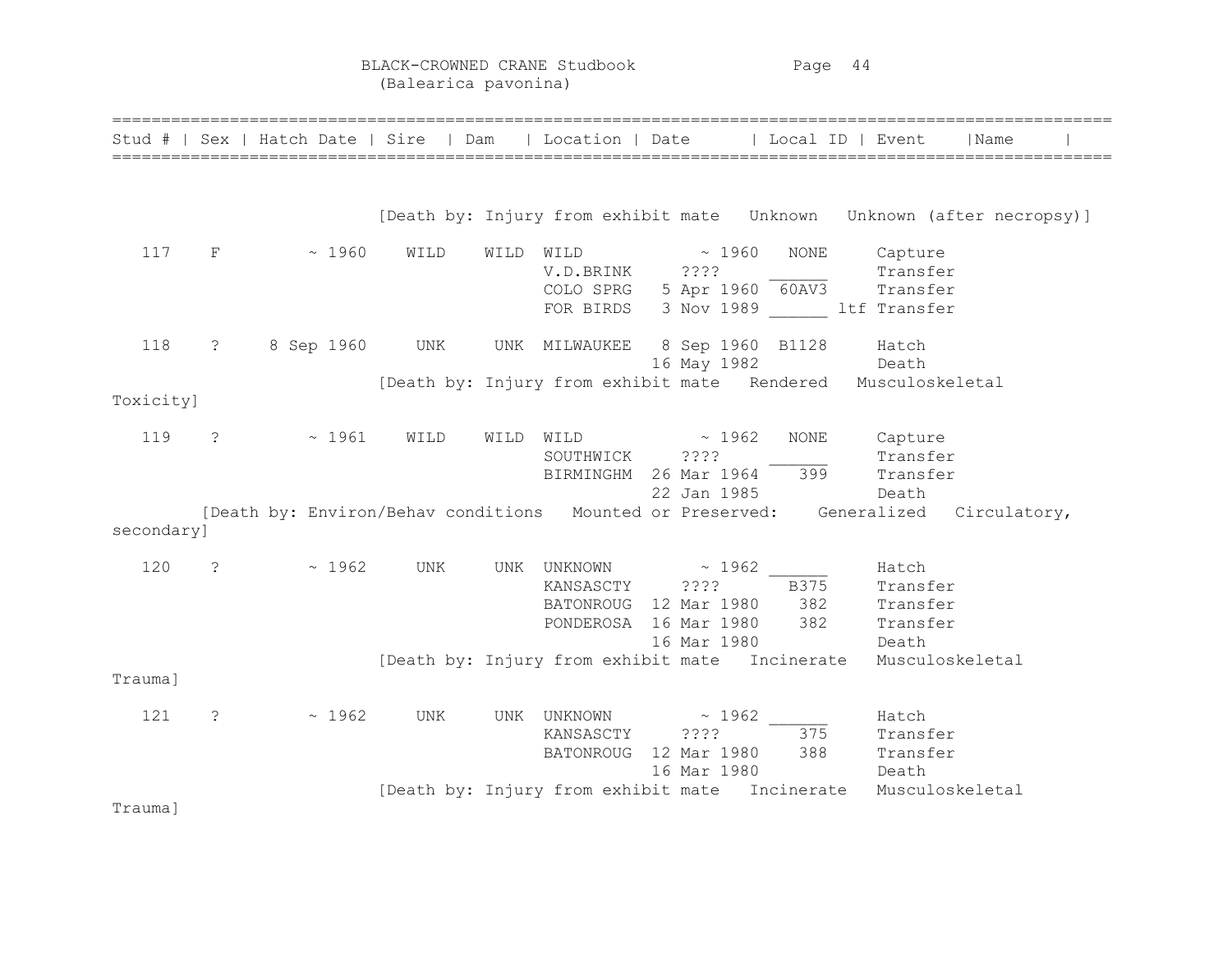BLACK-CROWNED CRANE Studbook Page 45 (Balearica pavonina)

| Stud #      |             | Sex   Hatch Date   Sire   Dam                                                      |                           | Location   Date |                                                                 | Local ID   Event |                   | Name    |  |
|-------------|-------------|------------------------------------------------------------------------------------|---------------------------|-----------------|-----------------------------------------------------------------|------------------|-------------------|---------|--|
|             |             |                                                                                    |                           |                 |                                                                 |                  |                   |         |  |
|             |             |                                                                                    |                           |                 |                                                                 |                  |                   |         |  |
|             |             |                                                                                    |                           |                 |                                                                 |                  |                   |         |  |
| 123         | $\ddot{ }$  | ????                                                                               | UNK                       | UNK UNKNOWN     | ? ? ? ?                                                         |                  | Hatch             |         |  |
|             |             |                                                                                    |                           | SOUTHWICK       | ????                                                            |                  | Transfer          |         |  |
|             |             |                                                                                    |                           |                 | NY BRONX 9 Oct 1963 712272<br>30 Nov 1971                       |                  | Transfer<br>Death |         |  |
|             |             |                                                                                    | [Death by: Unknown means] |                 |                                                                 |                  |                   |         |  |
|             |             |                                                                                    |                           |                 |                                                                 |                  |                   |         |  |
| 124         | $M_{\odot}$ | $\sim 1962$                                                                        | WILD                      |                 | WILD WILD ????                                                  | NONE             | Capture           |         |  |
|             |             |                                                                                    |                           |                 | CHICAGOLP 19 Mar 1962                                           | B624             | Transfer          |         |  |
|             |             |                                                                                    |                           | LOUISVILL       | 3 Jun 1980 HB0003                                               |                  | Transfer          |         |  |
|             |             |                                                                                    |                           |                 | 6 Dec 1980                                                      |                  | Death             |         |  |
|             |             |                                                                                    | [Death by: Unknown means] |                 |                                                                 |                  |                   |         |  |
| 125         | F           | 3 Sep 1962 UNK                                                                     |                           |                 | UNK MILWAUKEE 3 Sep 1962 B1129 Hatch                            |                  |                   |         |  |
|             |             |                                                                                    |                           |                 |                                                                 | 4 Aug 1981 Death |                   |         |  |
|             |             |                                                                                    |                           |                 | [Death by: Infection associated Rendered Musculoskeletal        |                  |                   | Trauma] |  |
| 126         | $_{\rm F}$  | $\sim 1963$                                                                        | UNK                       |                 |                                                                 |                  |                   |         |  |
|             |             |                                                                                    |                           | AVICENTRA ????  | UNK UNKNOWN ~ 1963 Hatch                                        |                  |                   |         |  |
|             |             |                                                                                    |                           |                 | AVICENTRA ????<br>SANDIEGOZ 20 Aug 1965 200590 Transfer         |                  |                   |         |  |
|             |             |                                                                                    |                           | $SD-WAP$        | 13 Nov 1985 200590                                              |                  | Transfer          |         |  |
|             |             |                                                                                    |                           |                 | 14 Nov 1985                                                     |                  | Death             |         |  |
|             |             | [Death by: Environ/Behav conditions Given to an institution: SANDIENHM Generalized |                           |                 |                                                                 |                  |                   |         |  |
| Metabolism] |             |                                                                                    |                           |                 |                                                                 |                  |                   |         |  |
| 127         | $M_{\odot}$ | $\sim 1963$                                                                        | UNK                       | UNK UNKNOWN     | $\sim 1963$                                                     |                  | Hatch             |         |  |
|             |             |                                                                                    |                           | AVICENTRA ????  |                                                                 |                  | Transfer          |         |  |
|             |             |                                                                                    |                           |                 | SANDIEGOZ 20 Aug 1965 200589 Transfer<br>20 Mar 1979 Pasth Dath |                  |                   |         |  |
|             |             |                                                                                    |                           |                 | 29 Mar 1979                                                     | Death            |                   |         |  |
|             |             |                                                                                    |                           |                 | [Death by: Injury from exhibit mate  Unknown  Musculoskeletal   |                  |                   | Trauma] |  |
| 128         | F           | ~1963                                                                              | UNK                       | UNK UNKNOWN     | ~1963                                                           |                  | Hatch             |         |  |
|             |             |                                                                                    |                           | AVICENTRA       | ????                                                            |                  | Transfer          |         |  |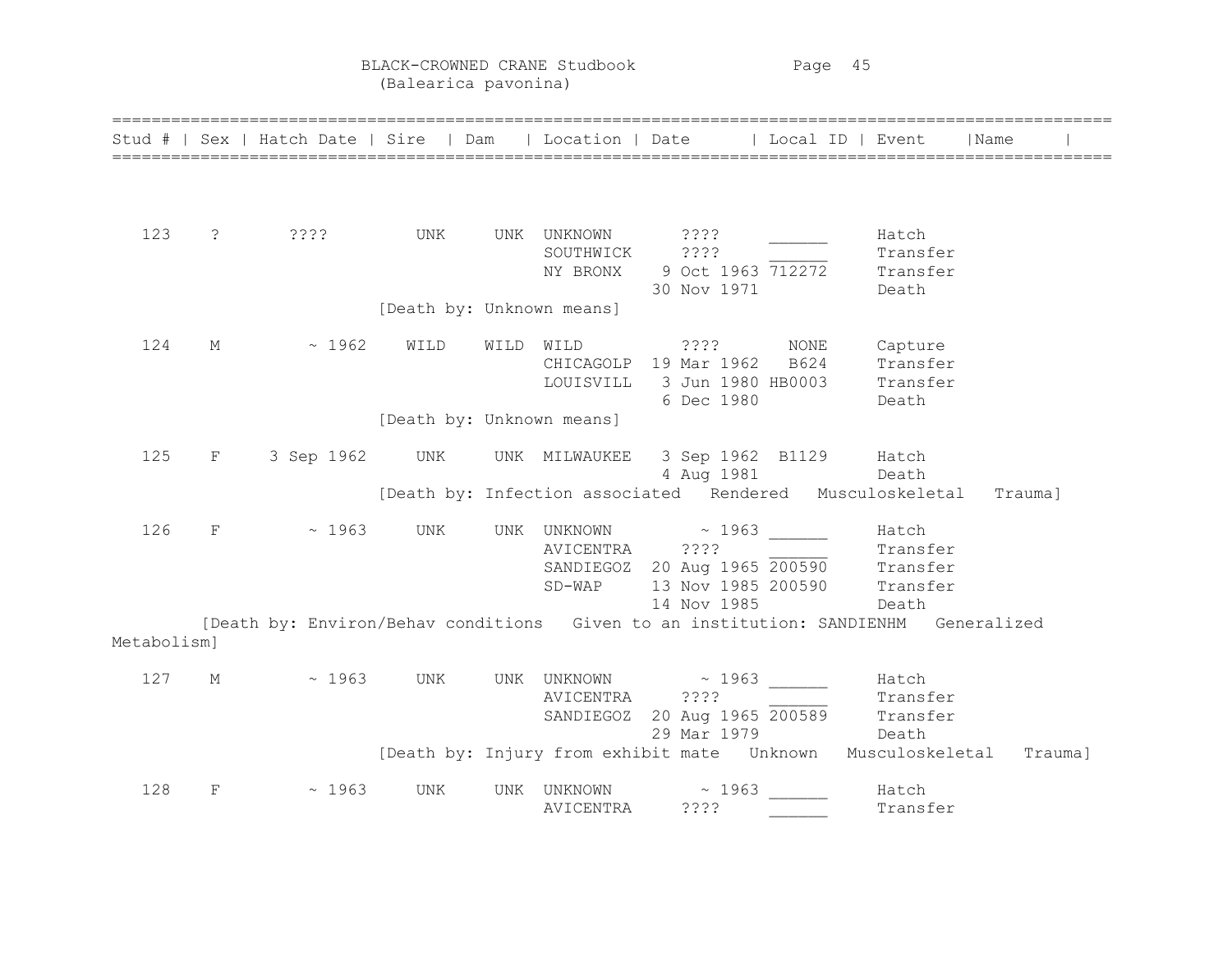BLACK-CROWNED CRANE Studbook Page 46 (Balearica pavonina)

|            | Stud #   Sex   Hatch Date   Sire   Dam |       |      |      | Location   Date              |                                                                       | Local ID   Event |                                          | Name      |  |
|------------|----------------------------------------|-------|------|------|------------------------------|-----------------------------------------------------------------------|------------------|------------------------------------------|-----------|--|
|            |                                        |       |      |      |                              |                                                                       |                  |                                          |           |  |
|            |                                        |       |      |      |                              | SANDIEGOZ 20 Aug 1965 200591 Transfer<br>29 Sep 1979                  |                  | Death                                    |           |  |
|            |                                        |       |      |      |                              |                                                                       |                  |                                          | Trauma]   |  |
| 129        | М                                      | ~1963 | WILD | WILD | WILD<br>BUCK W<br>MILWAUKEE  | $\sim 1963$<br>????<br>10 Jun 1965 B1125<br>9 May 1986                | <b>NONE</b>      | Capture<br>Transfer<br>Transfer<br>Death |           |  |
| Nutrition] |                                        |       |      |      |                              | [Death by: Self-inflicted injuries Given to an institution: MADMUSEUM |                  |                                          | Digestive |  |
| 130        | F                                      | ~1963 | WILD | WILD | WILD<br>BUCK W<br>MILWAUKEE  | ~1963<br>????<br>10 Jun 1965 B1126<br>9 Nov 1986                      | <b>NONE</b>      | Capture<br>Transfer<br>Transfer<br>Death |           |  |
|            | Mechanical abnormality]                |       |      |      |                              | [Death by: Infection associated Given to an institution: MADMUSEUM    |                  | Integumentary                            |           |  |
| 131        | $\ddot{\text{?}}$                      | ~1964 | UNK  | UNK  | UNKNOWN<br>DUBLIN<br>CALGARY | $~\sim~1964$<br>????<br>31 Dec 1964 104820<br>26 May 1972             |                  | Hatch<br>Transfer<br>Transfer<br>Death   |           |  |
|            |                                        |       |      |      | [Death by: Unknown means]    |                                                                       |                  |                                          |           |  |
| 132        | М                                      | 3333  | UNK  | UNK  | UNKNOWN<br>DUBLIN<br>CALGARY | ????<br>????<br>31 Dec 1964 200601<br>4 May 1978                      |                  | Hatch<br>Transfer<br>Transfer<br>Death   |           |  |
|            |                                        |       |      |      |                              | [Death by: Infection associated  Unknown  Unknown (after necropsy)]   |                  |                                          |           |  |
| 133        | М                                      | ????  | UNK  | UNK  | UNKNOWN<br>DUBLIN<br>CALGARY | ????<br>????<br>31 Dec 1964 200602                                    |                  | Hatch<br>Transfer<br>Transfer            |           |  |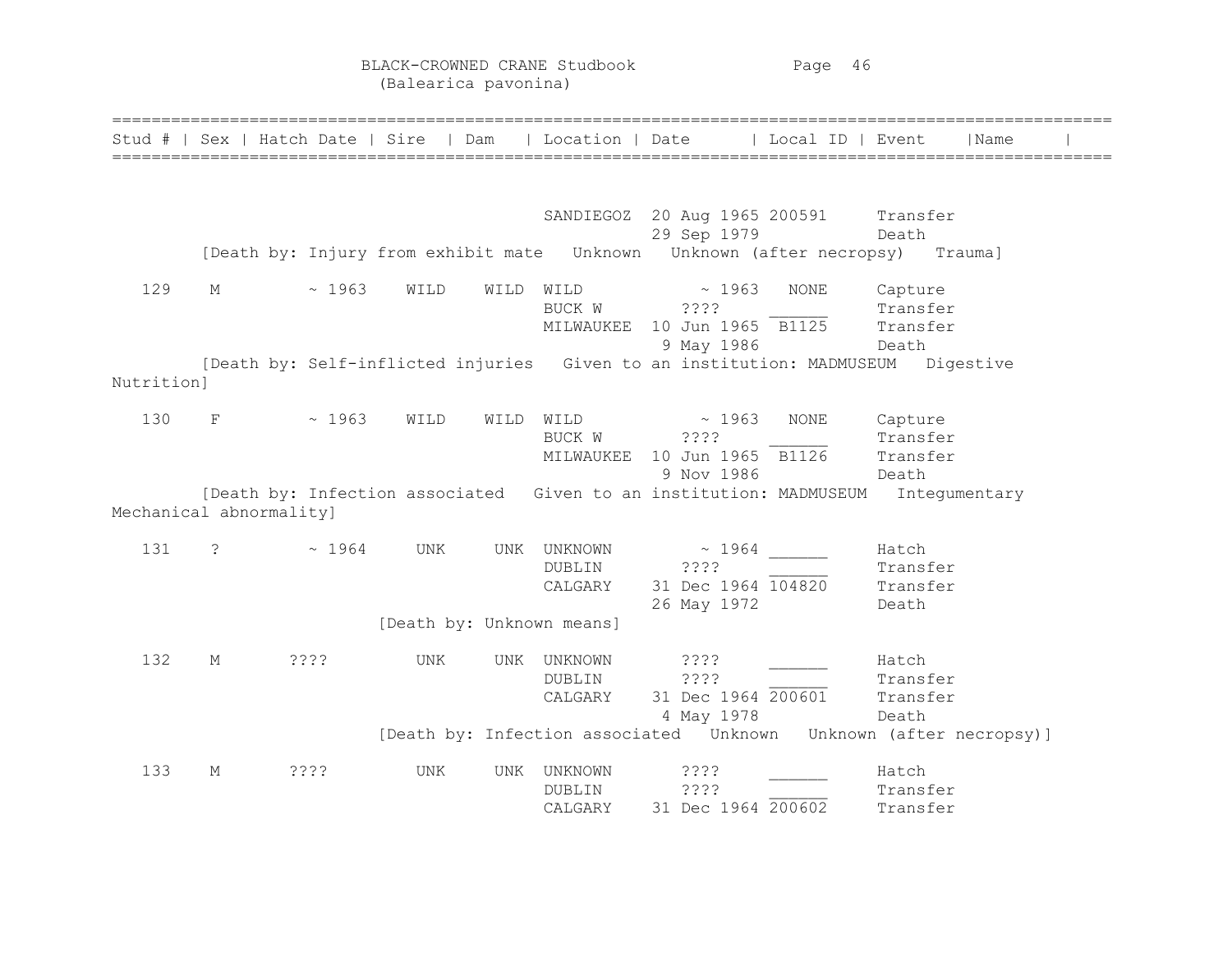BLACK-CROWNED CRANE Studbook Page 47 (Balearica pavonina)

| Stud #  |   | Sex   Hatch Date   Sire | l Dam      |            | Location   Date                     |                    | Local ID   Event | Name                                                                             |         |
|---------|---|-------------------------|------------|------------|-------------------------------------|--------------------|------------------|----------------------------------------------------------------------------------|---------|
|         |   |                         |            |            |                                     | 4 Aug 1987         |                  | Death<br>[Death by: Injury from predator Unknown Unknown (after necropsy)]       |         |
|         |   |                         |            |            |                                     |                    |                  |                                                                                  |         |
| 134     | F | ????                    | <b>UNK</b> | <b>UNK</b> | UNKNOWN                             | 3333               |                  | Hatch                                                                            |         |
|         |   |                         |            |            | DUBLIN                              | ????               |                  | Transfer                                                                         |         |
|         |   |                         |            |            | CALGARY                             | 31 Dec 1964 200603 |                  | Transfer                                                                         |         |
|         |   |                         |            |            |                                     | 20 May 1987        |                  | Death                                                                            |         |
|         |   |                         |            |            |                                     |                    |                  | [Death by: Euthanasia (medical)    Unknown   Unknown   (after necropsy)]         |         |
| 135     | М | ????                    | UNK        | UNK        | UNKNOWN                             | ? ? ? ?            |                  | Hatch                                                                            |         |
|         |   |                         |            |            | <b>DUBLIN</b>                       | ????               |                  | Transfer                                                                         |         |
|         |   |                         |            |            | CALGARY                             | 31 Dec 1964 201178 |                  | Transfer                                                                         |         |
|         |   |                         |            |            |                                     | 7 Oct 1988         |                  | Death                                                                            |         |
|         |   |                         |            |            |                                     |                    |                  | [Death by: Injury from predator Unknown Unknown (after necropsy)]                |         |
| 136     | F | ????                    | WILD       | WILD       | AFRICAN                             | ????               | <b>NONE</b>      | Capture                                                                          |         |
|         |   |                         |            |            | BROOKSVIL                           | ????               |                  | Transfer                                                                         |         |
|         |   |                         |            |            | OKLAHOMA                            | 13 Aug 1964 070401 |                  | Transfer                                                                         |         |
|         |   |                         |            |            |                                     | 22 Jan 1971        |                  | Death                                                                            |         |
|         |   |                         |            |            | [Death by: Environ/Behav conditions |                    | Incinerate       | Respiratory                                                                      | Trauma] |
| 137     | F | ????                    | WILD       | WILD       | AFRICAN                             | 3333               | NONE             | Capture                                                                          |         |
|         |   |                         |            |            | BROOKSVIL                           | ????               |                  | Transfer                                                                         |         |
|         |   |                         |            |            | OKLAHOMA                            | 13 Aug 1964 070502 |                  | Transfer                                                                         |         |
|         |   |                         |            |            |                                     | 15 Mar 1976        |                  | Death                                                                            |         |
|         |   |                         |            |            |                                     |                    |                  | [Death by: Other/Unknown Given to an institution: STOVALL No necropsy planned]   |         |
| 138     | F | ????                    | WILD       | WILD       | AFRICAN                             | ????               | <b>NONE</b>      | Capture                                                                          |         |
|         |   |                         |            |            | BROOKSVIL                           | ????               |                  | Transfer                                                                         |         |
|         |   |                         |            |            | OKLAHOMA                            | 13 Aug 1964 070704 |                  | Transfer                                                                         |         |
|         |   |                         |            |            |                                     | 15 Jan 1976        |                  | Death                                                                            |         |
|         |   |                         |            |            |                                     |                    |                  | [Death by: Injury from exhibit mate Given to an institution: STOVALL Generalized |         |
| Trauma] |   |                         |            |            |                                     |                    |                  |                                                                                  |         |
|         |   |                         |            |            |                                     |                    |                  |                                                                                  |         |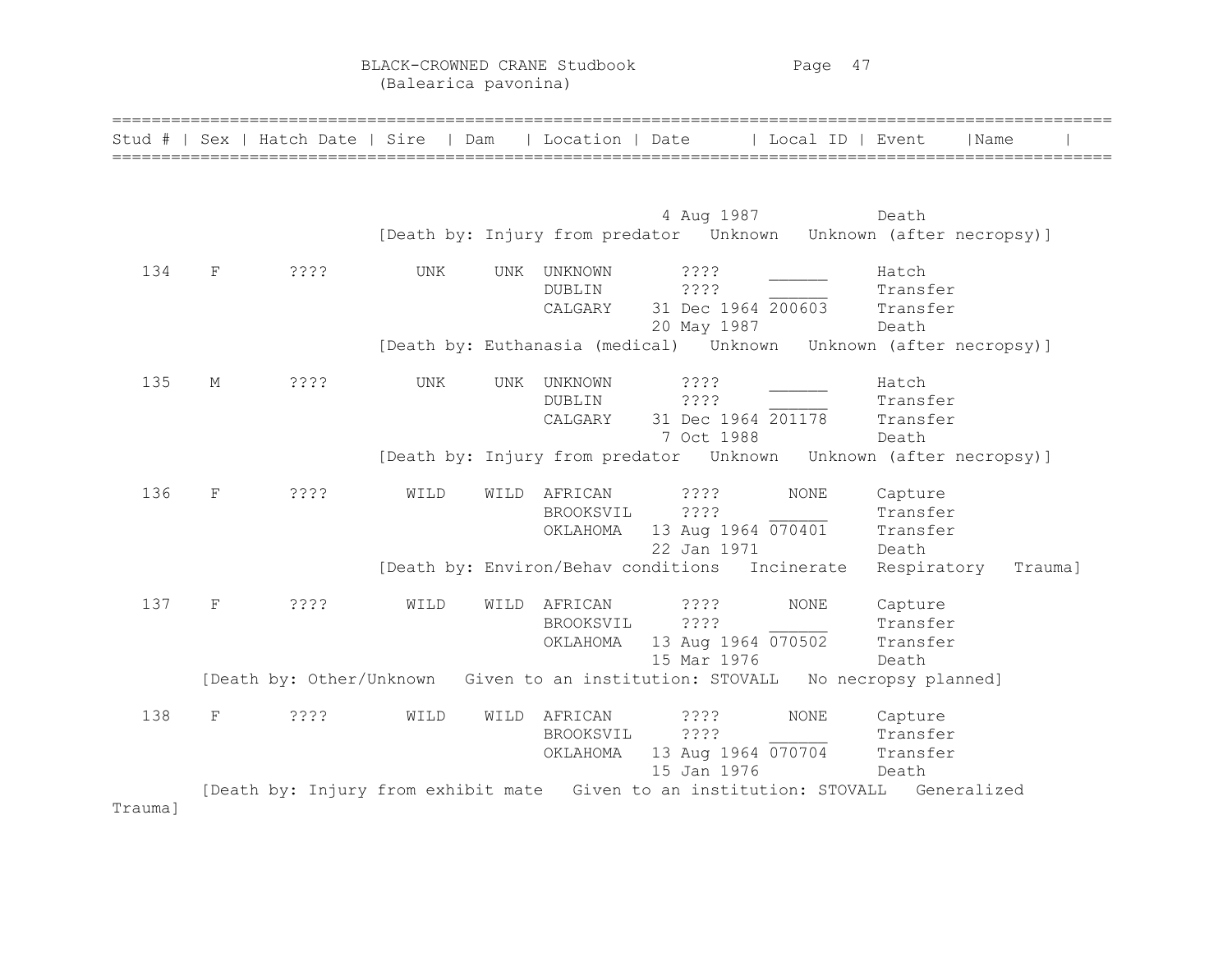BLACK-CROWNED CRANE Studbook Page 48 (Balearica pavonina)

| Stud #    |             | Sex   Hatch Date   Sire   Dam   Location   Date |                           |      |                                                |                                                                    | Local ID   Event   |                                                                 | Name      |
|-----------|-------------|-------------------------------------------------|---------------------------|------|------------------------------------------------|--------------------------------------------------------------------|--------------------|-----------------------------------------------------------------|-----------|
| 141       | М           | ????                                            | WILD                      | WILD | AFRICAN<br>BROOKSVIL<br>ОКLАНОМА<br>SAFARI W   | ? ? ? ?<br>????<br>13 Aug 1964 070603<br>9 Nov 1984<br>7222        | NONE               | Capture<br>Transfer<br>Transfer<br>Transfer<br>UNK ltf Transfer |           |
| 142       | $\tilde{S}$ | ????                                            | WILD                      | WILD | AFRICAN<br>BROOKSVIL<br>OKLAHOMA               | $??\,?\,?$<br>? ? ? ?<br>13 Aug 1964 070805<br>2 Mar 1973          | NONE               | Capture<br>Transfer<br>Transfer<br>Death                        |           |
|           |             |                                                 | [Death by: Unknown means] |      |                                                |                                                                    |                    |                                                                 |           |
| 143       | F           | ????                                            | WILD                      | WILD | AFRICAN<br>BROOKSVIL<br>OKLAHOMA               | 2222<br>????<br>13 Aug 1964 070906<br>25 Dec 1982                  | <b>NONE</b>        | Capture<br>Transfer<br>Transfer<br>Death                        |           |
|           |             |                                                 |                           |      | [Death by: Other/Unknown                       | Incinerate Unknown (after necropsy)]                               |                    |                                                                 |           |
| 144       | F           | ~1966                                           | WILD                      | WILD | WILD<br>SOUTHWICK ????<br>FRANKLINP<br>ST PAUL | ~1966<br>9 Feb 1968<br>6 Dec 1988 1557<br>26 Jul 2004              | <b>NONE</b><br>368 | Capture<br>Transfer<br>Transfer<br>Transfer<br>Death            | ALEXANDRA |
|           |             |                                                 |                           |      |                                                | [Death by: Euthanasia (medical)    Unknown    No necropsy planned] |                    |                                                                 |           |
| 145       | $\mathbf F$ | ~1967                                           | WILD                      | WILD | WILD<br>STUDIOCIT ????                         | ~1967<br>PHILADELP 20 Nov 1973 200123<br>23 Nov 1977               | <b>NONE</b>        | Capture<br>Transfer<br>Transfer<br>Death                        |           |
| necropsy] |             |                                                 |                           |      |                                                | [Death by: Other/Unknown Unknown Cardiovascular Unknown after      |                    |                                                                 |           |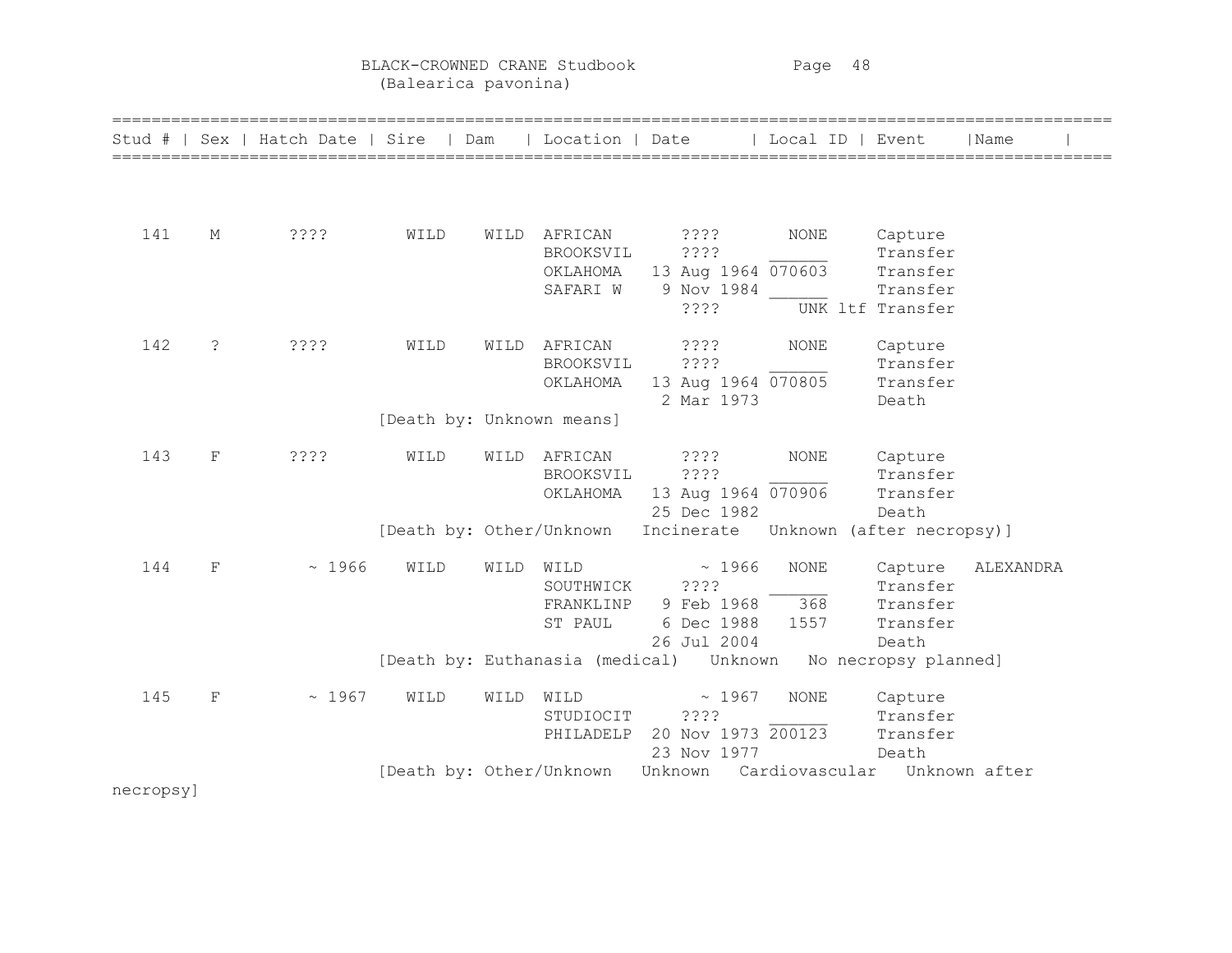BLACK-CROWNED CRANE Studbook Page 49 (Balearica pavonina)

|     |                       |                 |                           |                        | Stud #   Sex   Hatch Date   Sire   Dam   Location   Date   Local ID   Event                            |                                        | Name |  |
|-----|-----------------------|-----------------|---------------------------|------------------------|--------------------------------------------------------------------------------------------------------|----------------------------------------|------|--|
| 146 | $M$ and $M$           | $\sim 1967$     | WILD                      |                        | WILD WILD ~ 1967 NONE Capture<br>STUDIOCIT ????<br>PHILADELP 20 Nov 1973 200124 Transfer<br>3 Jun 1984 | Death                                  |      |  |
|     |                       |                 |                           |                        | [Death by: Other/Unknown Rendered Unknown (after necropsy)]                                            |                                        |      |  |
| 147 | М                     | $\sim$ 1967 UNK | [Death by: Unknown means] |                        | UNK UNKNOWN $\sim$ 1967 Hatch<br>ST PAUL $\sim 1968$ $\overline{1375}$ Transfer<br>12 Jun 1986 Death   |                                        | 1375 |  |
| 148 | $\tilde{\mathcal{E}}$ | ~1968           | UNK                       | GLENDA CA ????         | UNK UNKNOWN ~ 1968<br>LAKEBUENA 1 Oct 1973 000018 Transfer<br>1 Jan 1992                               | Hatch<br>Transfer<br>Death             |      |  |
|     |                       |                 | [Death by: Unknown means] |                        |                                                                                                        |                                        |      |  |
| 149 | $\tilde{S}$           | ~1968           | UNK                       | UNK UNKNOWN<br>MECOM R | $\sim 1968$<br>2222<br>SAN ANTON 17 Oct 1969 691014<br>7 Nov 1969                                      | Hatch<br>Transfer<br>Transfer<br>Death |      |  |
|     |                       |                 | [Death by: Unknown means] |                        |                                                                                                        |                                        |      |  |
| 150 | F                     | $\sim 1968$     | UNK                       | UNK UNKNOWN<br>MECOM R | $\sim 1968$<br>????<br>SAN ANTON 17 Oct 1969 691015<br>28 Apr 1970                                     | Hatch<br>Transfer<br>Transfer<br>Death |      |  |
|     |                       |                 | [Death by: Unknown means] |                        |                                                                                                        |                                        |      |  |
| 151 | F                     | $\sim 1968$     | UNK                       | UNK UNKNOWN<br>MECOM R | $\sim 1968$<br>2222<br>SAN ANTON 17 Oct 1969 691016<br>23 Mar 1973                                     | Hatch<br>Transfer<br>Transfer<br>Death |      |  |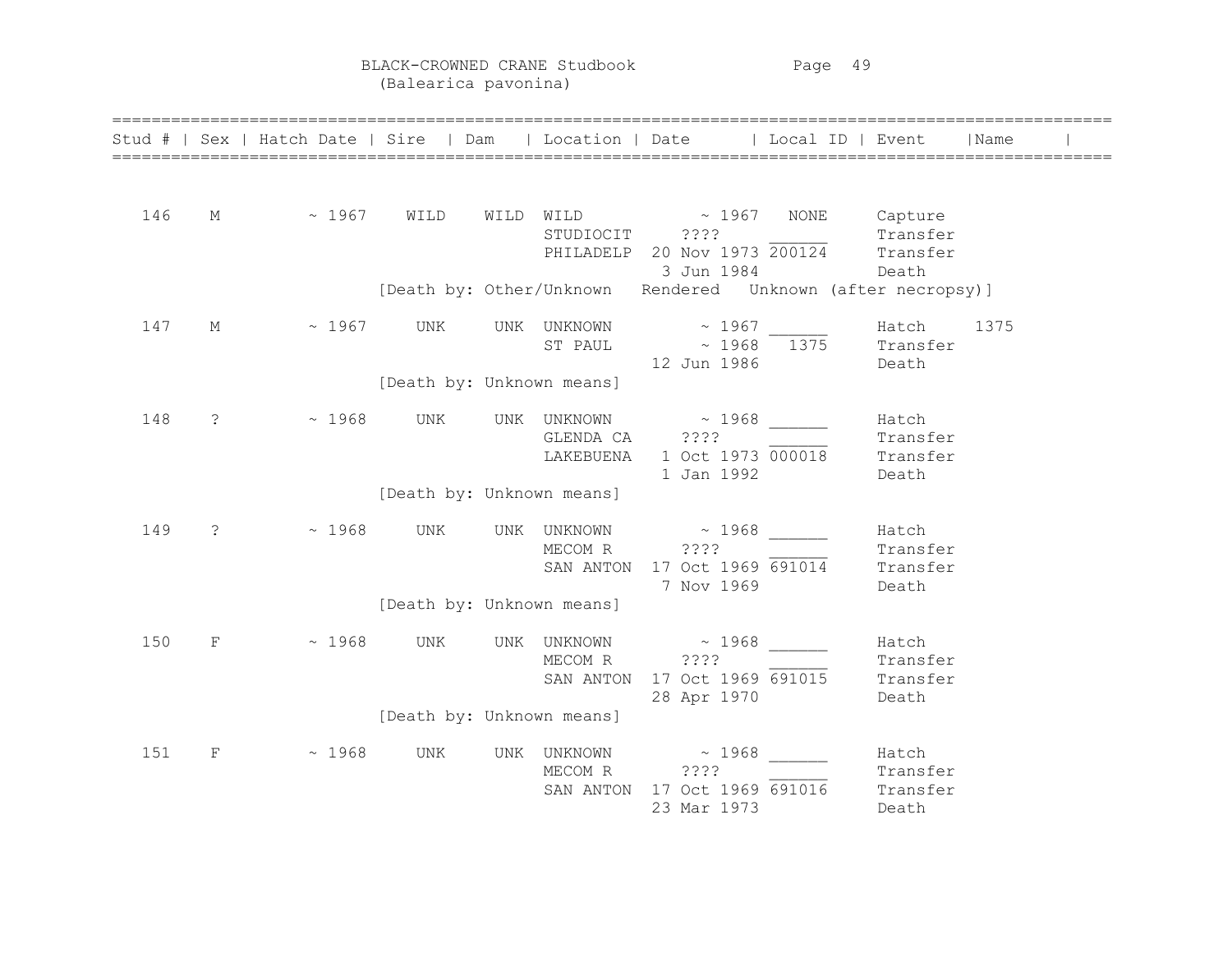BLACK-CROWNED CRANE Studbook Page 50 (Balearica pavonina)

|     | Stud #   Sex   Hatch Date   Sire   Dam                                                                                              |                           |  | Location   Date   Local ID   Event                                                                                              |          | Name |  |
|-----|-------------------------------------------------------------------------------------------------------------------------------------|---------------------------|--|---------------------------------------------------------------------------------------------------------------------------------|----------|------|--|
|     |                                                                                                                                     |                           |  |                                                                                                                                 |          |      |  |
|     |                                                                                                                                     | [Death by: Unknown means] |  |                                                                                                                                 |          |      |  |
|     | 152 ? $\sim$ 1969 UNK UNK UNKNOWN $\sim$ 1969 $\sim$ Hatch<br>CHASE B ????                                                          |                           |  | SD-WAP 6 Jan 1970 016421 Transfer<br>ESCAPE 27 Apr 1970 ______ ltf Release                                                      | Transfer |      |  |
| 153 | ? - 2969 UNK UNK UNKNOWN - 2969 Atch                                                                                                |                           |  | CHASE B ???? Transfer<br>$SD-WAP$ 6 Jan 1970 $\overline{016422}$ Transfer<br>ESCAPE 27 Apr 1970 Ltf Release                     |          |      |  |
| 154 | $? \sim 1969$ UNK                                                                                                                   |                           |  | UNK UNKNOWN $\sim$ 1969 $\sim$ Hatch<br>CHASE B ???<br>SD-WAP 6 Jan 1970 $\overline{016423}$ Transfer<br>Transfer<br>9 Mar 1970 | Death    |      |  |
|     |                                                                                                                                     | [Death by: Unknown means] |  |                                                                                                                                 |          |      |  |
| 155 | $\sim$ 1969 UNK UNK UNKNOWN $\sim$ 1969 Hatch<br>CHASE B $\sim$ 2???                                                                |                           |  | CHASE B ???? $Transfer$<br>SD-WAP 6 Jan 1970 016424 Transfer<br>ESCAPE 27 Apr 1970 Ltf Release                                  |          |      |  |
|     | 156 ? ~ 1969 UNK UNK UNKNOWN ~ 1969 ______ Hatch                                                                                    |                           |  | CHASE B ???? Transfer<br>$SD-WAP$ 6 Jan 1970 $\overline{016425}$ Transfer<br>ESCAPE 27 Apr 1970 1tf Release                     |          |      |  |
| 157 | $\sim 1969$ UNK UNKNOWN $\sim 1969$ Hatch<br>CHASE B $\sim 1969$ (CHASE B $\sim 1969$ Transfer<br>SD-WAP 6 Jan 1970 016426 Transfer |                           |  | 27 Apr 1970 ltf Release                                                                                                         |          |      |  |

======================================================================================================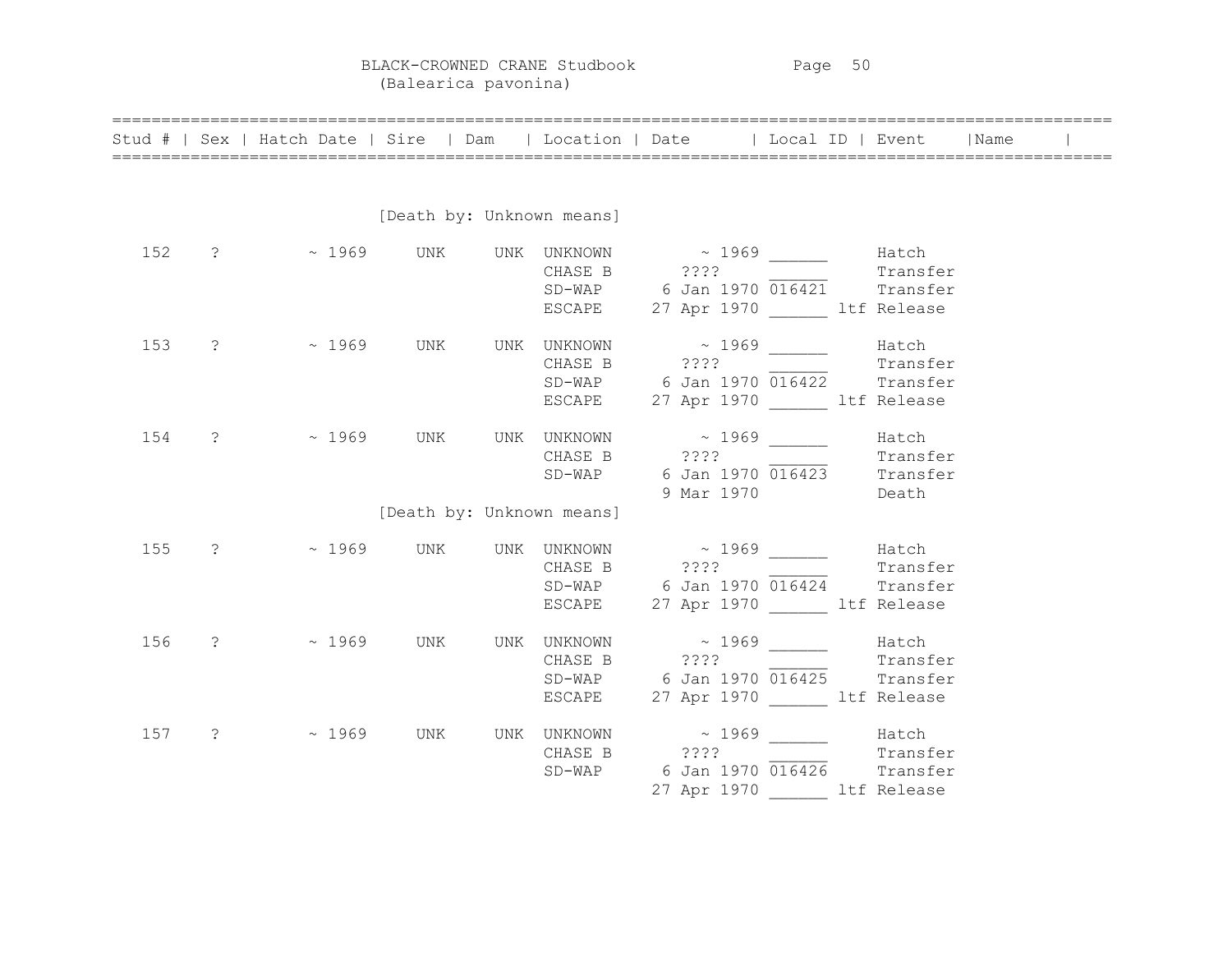BLACK-CROWNED CRANE Studbook Page 51

(Balearica pavonina)

|     | Stud #   Sex   Hatch Date   Sire   Dam   Location   Date   Local ID   Event   Name                                                               |                           |                                                                                                                                                     |             |                   |                   |  |
|-----|--------------------------------------------------------------------------------------------------------------------------------------------------|---------------------------|-----------------------------------------------------------------------------------------------------------------------------------------------------|-------------|-------------------|-------------------|--|
| 158 | $\sim 1969$ UNK UNKNOWN $\sim 1969$ Hatch<br>CHASE B $\sim 1969$ Transfer<br>SD-WAP 6 Jan 1970 016427 Transfer<br>ESCAPE 27 Apr 1970 11f Release |                           |                                                                                                                                                     |             |                   |                   |  |
| 159 | $? \sim 1969$ UNK                                                                                                                                |                           | UNK UNKNOWN $\sim$ 1969 ______ Hatch<br>CHASE B ???? Transfer<br>$SD-WAP$ 6 Jan 1970 $\overline{016428}$ Transfer<br>ESCAPE 27 Apr 1970 Ltf Release |             |                   |                   |  |
| 160 | $\frac{1}{2}$ ~ 1969                                                                                                                             | UNK                       | UNK UNKNOWN $\sim$ 1969 Hatch<br>CHASE B ????<br>$SD-WAP$ 6 Jan 1970 $\overline{016429}$ Transfer<br>ESCAPE 27 Apr 1970 1tf Release                 |             |                   | —————<br>Transfer |  |
| 161 | $? \sim 1969$ UNK                                                                                                                                |                           | UNK UNKNOWN $\sim$ 1969 $\frac{1}{\sqrt{1-\frac{1}{2}}}\$ Hatch<br>CHASE B ???? Transfer<br>$SD-WAP$ 20 Jan 1970 $\overline{016430}$ Transfer       |             | 3 Aug 1970 Death  |                   |  |
|     |                                                                                                                                                  | [Death by: Unknown means] |                                                                                                                                                     |             |                   |                   |  |
| 162 | ? - 2969 UNK UNK UNKNOWN - 2969 Hatch                                                                                                            |                           | CHASE B ???? 2001 - Transfer<br>$SD-WAP$ 20 Jan 1970 $\overline{016431}$ Transfer                                                                   |             | 31 Jul 1970 Death |                   |  |
|     |                                                                                                                                                  | [Death by: Unknown means] |                                                                                                                                                     |             |                   |                   |  |
| 163 | F ~ 1969 WILD                                                                                                                                    |                           | WILD WILD $\sim 1969$ NONE<br>FERNDALE $??"$ Transfer<br>DENVER 5 Nov 1971 01284 Transfer<br>COLO SPRG 22 Jun 1978 78A001 Transfer                  | 22 Nov 1982 |                   | Capture<br>Death  |  |
|     |                                                                                                                                                  | [Death by: Unknown means] |                                                                                                                                                     |             |                   |                   |  |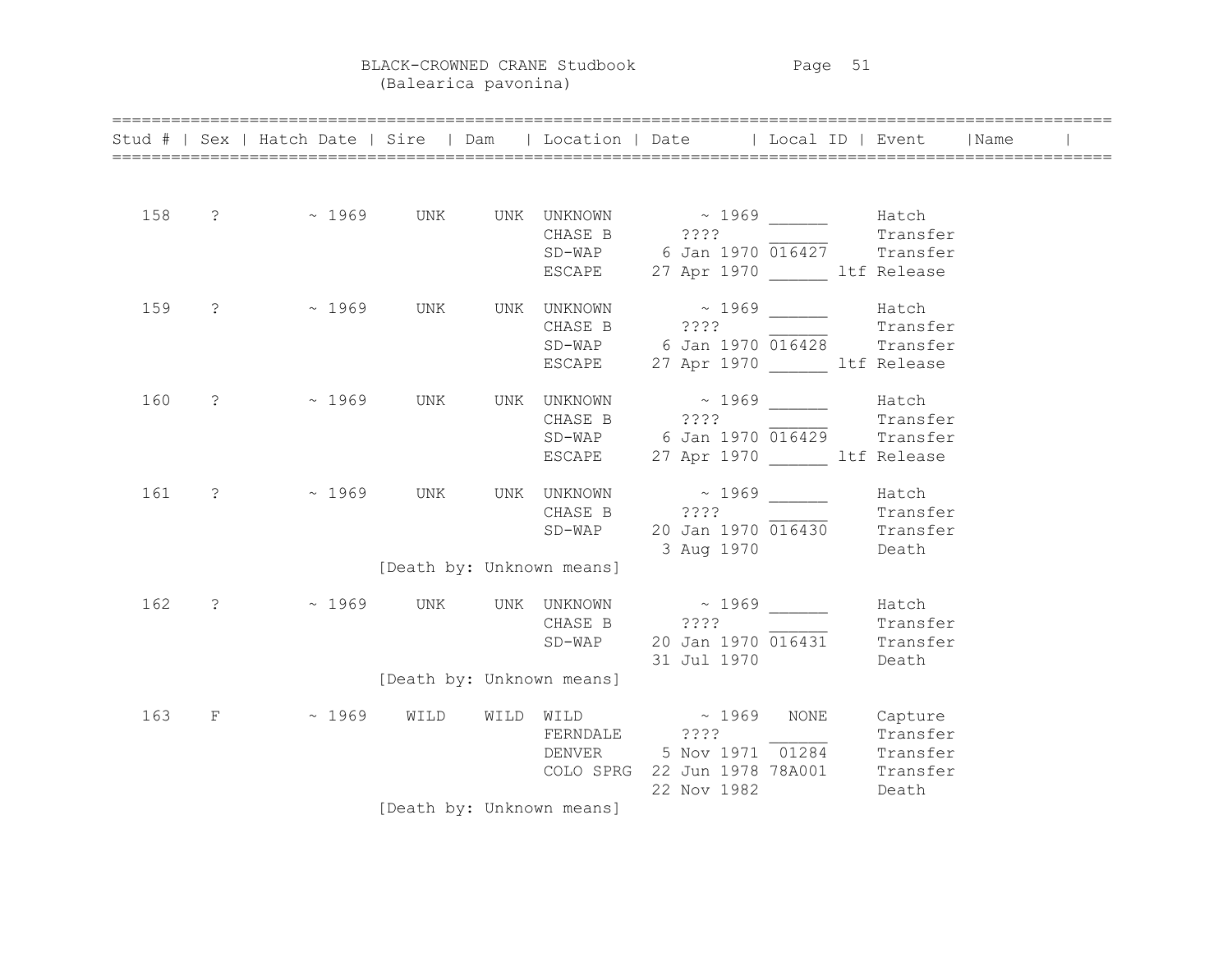BLACK-CROWNED CRANE Studbook Page 52 (Balearica pavonina)

|     |                       | Stud #   Sex   Hatch Date   Sire   Dam   Location   Date   Local ID   Event |                           |     |             |                                                                    |     |          | Name        |
|-----|-----------------------|-----------------------------------------------------------------------------|---------------------------|-----|-------------|--------------------------------------------------------------------|-----|----------|-------------|
|     |                       |                                                                             |                           |     |             |                                                                    |     |          |             |
| 164 | F                     | $\sim 1969$                                                                 | UNK                       |     | UNK UNKNOWN | $\sim 1969$                                                        |     | Hatch    |             |
|     |                       |                                                                             |                           |     |             | ????                                                               |     | Transfer |             |
|     |                       |                                                                             |                           |     | NAT BRIDG   | ????                                                               |     | Transfer |             |
|     |                       |                                                                             |                           |     |             | BALTIMORE 31 Jan 1974 74149                                        |     | Transfer |             |
|     |                       |                                                                             |                           |     | PHILADELP   | 1 Oct 1978 201315                                                  |     | Transfer |             |
|     |                       |                                                                             |                           |     |             | 3 Feb 1981                                                         |     | Death    |             |
|     |                       |                                                                             |                           |     |             | [Death by: Infection associated  Unknown  Musculoskeletal          |     |          | Bacterial]  |
| 165 | М                     | ????                                                                        | UNK                       | UNK | UNKNOWN     | ????                                                               |     | Hatch    |             |
|     |                       |                                                                             |                           |     | SAN ANTON   | $\sim 1969 690010$                                                 |     | Transfer |             |
|     |                       |                                                                             |                           |     |             | 27 Apr 1990                                                        |     | Death    |             |
|     |                       |                                                                             |                           |     |             | [Death by: Euthanasia (medical)    Unknown    No necropsy planned] |     |          |             |
| 166 | F                     | 3333                                                                        | UNK                       | UNK | UNKNOWN     | $??\,?\$                                                           |     | Hatch    |             |
|     |                       |                                                                             |                           |     |             | ????                                                               |     | Transfer |             |
|     |                       |                                                                             |                           |     | SAN ANTON   | $\sim$ 1969 690011                                                 |     | Transfer |             |
|     |                       |                                                                             |                           |     |             | 4 Jan 1994                                                         |     | Death    |             |
|     |                       |                                                                             | [Death by: Unknown means] |     |             |                                                                    |     |          |             |
| 167 | $\tilde{\mathcal{L}}$ | ~1969                                                                       | <b>UNK</b>                | UNK | UNKNOWN     | $\sim 1969$                                                        |     | Hatch    |             |
|     |                       |                                                                             |                           |     | LCS DOS     | 7777                                                               |     | Transfer |             |
|     |                       |                                                                             |                           |     | DOSWELL     | 1 Jun 1976                                                         | 425 | Transfer |             |
|     |                       |                                                                             |                           |     |             | 13 Feb 1983                                                        |     | Death    |             |
|     |                       | [Death by: Environ/Behav conditions Given to an institution: STATE LAB      |                           |     |             |                                                                    |     |          | Generalized |
|     |                       | Unknown after necropsy]                                                     |                           |     |             |                                                                    |     |          |             |
| 168 | F                     | ~1969                                                                       | UNK                       |     | UNK UNKNOWN | $\sim 1969$                                                        |     | Hatch    |             |
|     |                       |                                                                             |                           |     | NAT BRIDG   | 7777                                                               |     | Transfer |             |
|     |                       |                                                                             |                           |     | BALTIMORE   | 31 Jan 1974 3005                                                   |     | Transfer |             |
|     |                       |                                                                             |                           |     | PHILADELP   | 1 Oct 1978 201314                                                  |     | Transfer |             |
|     |                       |                                                                             |                           |     |             | 3 Feb 1981                                                         |     | Death    |             |
|     |                       |                                                                             |                           |     |             | [Death by: Infection associated  Unknown  Musculoskeletal          |     |          | Bacterial]  |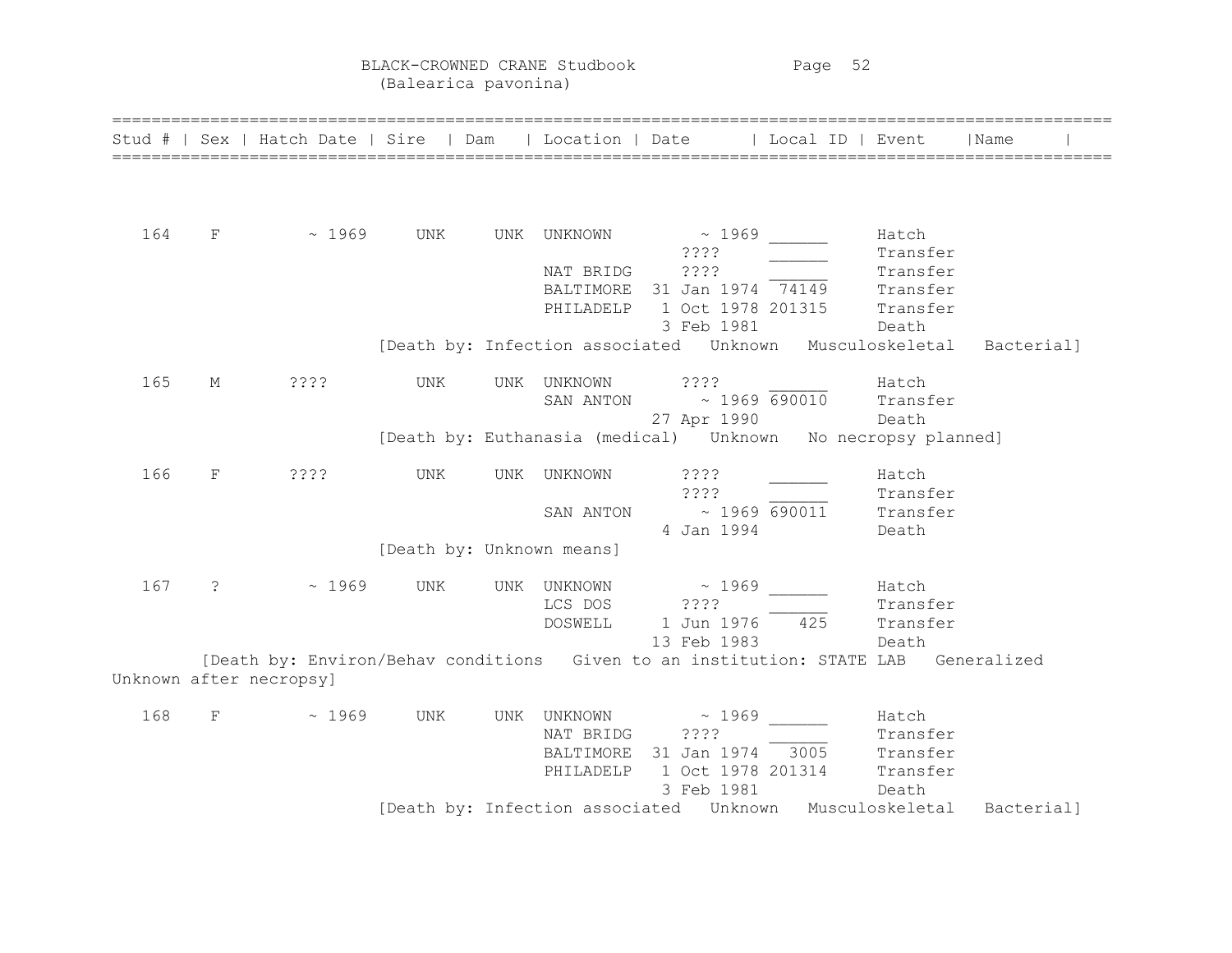BLACK-CROWNED CRANE Studbook Page 53 (Balearica pavonina)

|     |                       | Stud #   Sex   Hatch Date   Sire   Dam   Location   Date   Local ID   Event |                           |      |                        |                                                                                      |             |                                          | Name |  |
|-----|-----------------------|-----------------------------------------------------------------------------|---------------------------|------|------------------------|--------------------------------------------------------------------------------------|-------------|------------------------------------------|------|--|
|     |                       |                                                                             |                           |      |                        |                                                                                      |             |                                          |      |  |
| 169 | F                     | ? ? ? ?                                                                     | UNK                       |      | UNK UNKNOWN<br>AUDUBON | ? ? ? ?<br>$\sim 1970$<br>26 Feb 1976                                                | 1454        | Hatch<br>Transfer<br>Death               |      |  |
|     |                       |                                                                             | [Death by: Unknown means] |      |                        |                                                                                      |             |                                          |      |  |
| 170 | $\mathbf F$           | ~1969                                                                       | WILD                      | WILD | WACO ????              | $\text{WILD} \qquad \sim 1969$<br>FORTWORTH 17 Oct 1977 0300 Transfer<br>25 Mar 1984 | NONE        | Capture<br>Transfer<br>Death             |      |  |
|     |                       |                                                                             |                           |      |                        | [Death by: Self-inflicted injuries Bury Generalized Trauma]                          |             |                                          |      |  |
| 171 | $_{\rm F}$            | ~1969                                                                       | WILD                      | WILD | <b>WACO</b>            | $WILD \sim 1969$<br>2222<br>FORTWORTH 17 Oct 1977 0301<br>20 Jul 1981                | <b>NONE</b> | Capture<br>Transfer<br>Transfer<br>Death |      |  |
|     |                       |                                                                             |                           |      |                        | [Death by: Self-inflicted injuries Bury Cardiovascular Trauma]                       |             |                                          |      |  |
| 172 | F                     | ~1970                                                                       | WILD                      |      | BRADENTON ????         | WILD KUMASI $\sim$ 1970<br>BIRMINGHM 25 Apr 1973                                     | NONE<br>400 | Capture<br>Transfer<br>Transfer          |      |  |
| 173 | $\ddot{\mathcal{S}}$  | ~1970                                                                       | UNK                       |      | GLENDA CA ????         | UNK UNKNOWN ~ 1970<br>LAKEBUENA 1 Feb 1975 000019<br>1 Feb 1975                      |             | Hatch<br>Transfer<br>Transfer<br>Death   |      |  |
|     |                       |                                                                             |                           |      |                        | [Death by: Injury from exhibit mate Bury No necropsy planned]                        |             |                                          |      |  |
| 174 | $\tilde{\mathcal{E}}$ | ~1970                                                                       | UNK                       |      | RAINBOW S ????         | UNK UNKNOWN ~ 1970<br>LAKEBUENA 1 Feb 1975 000020<br>2 Jan 1976                      |             | Hatch<br>Transfer<br>Transfer<br>Death   |      |  |
|     |                       |                                                                             |                           |      |                        | [Death by: Other/Unknown Incinerate Generalized Bacterial]                           |             |                                          |      |  |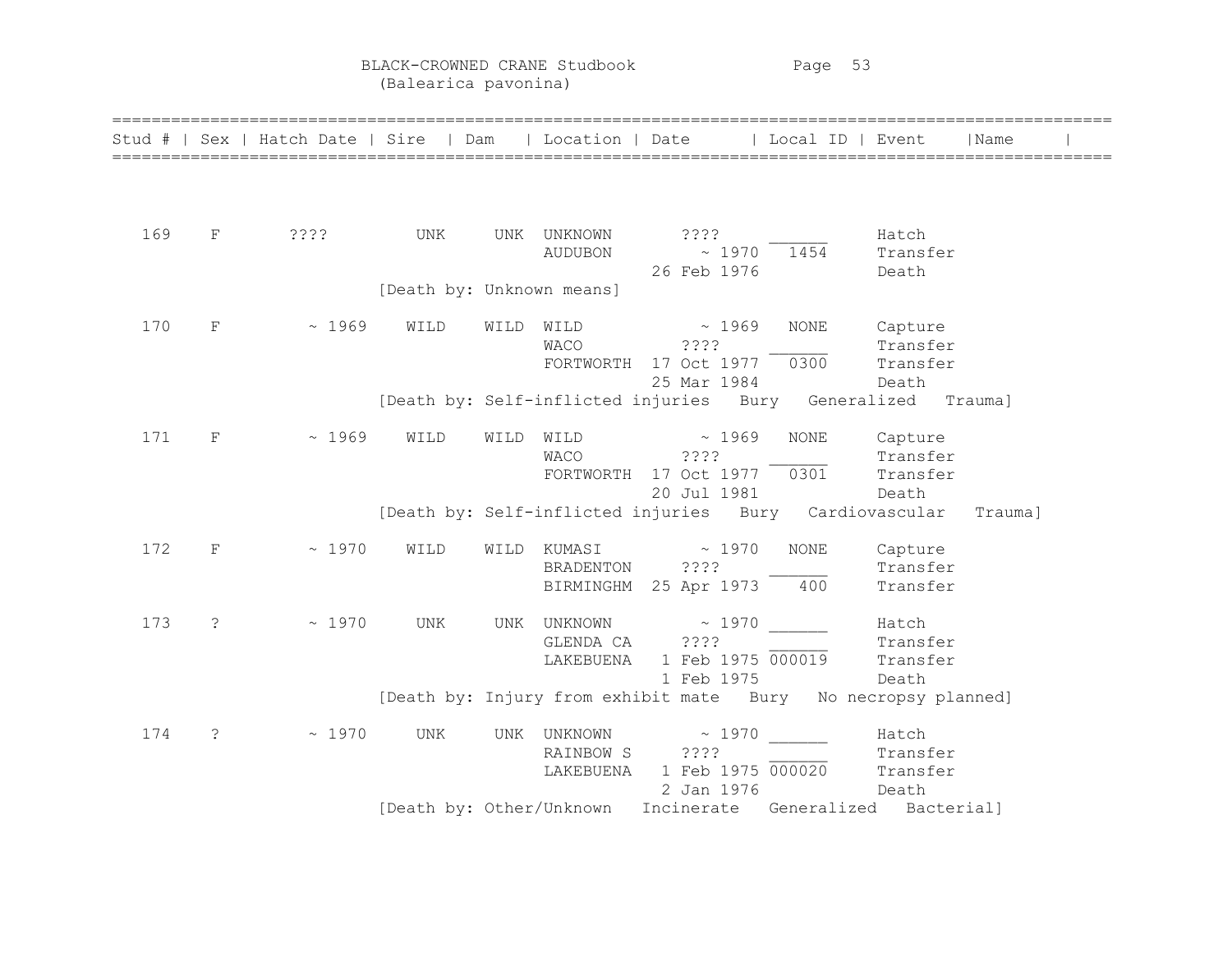BLACK-CROWNED CRANE Studbook Page 54 (Balearica pavonina)

|     |   | Stud #   Sex   Hatch Date   Sire   Dam   Location   Date   Local ID   Event   Name            |      |                           |                                                                                                                                                                                                                                |                   |                   |  |
|-----|---|-----------------------------------------------------------------------------------------------|------|---------------------------|--------------------------------------------------------------------------------------------------------------------------------------------------------------------------------------------------------------------------------|-------------------|-------------------|--|
| 175 |   | $\frac{1970}{\text{N}}$ vives the UNK UNKNOWN $\frac{1970}{\text{N}}$ $\frac{1970}{\text{N}}$ |      |                           | Exains of the contract of the state of the state of the state of the state of the state of the state of the state of the state of the state of the state of the state of the state of the state of the state of the state of t |                   | Hatch<br>Transfer |  |
|     |   |                                                                                               |      | [Death by: Unknown means] |                                                                                                                                                                                                                                |                   |                   |  |
| 176 | М | $\sim 1970$ WILD                                                                              |      |                           | WILD WILD ~ 1970 NONE Capture<br>BRADENTON ???? Transfer<br>EVANSVLLE 17 Aug 1971 444 Transfer                                                                                                                                 | 19 May 1978 Death |                   |  |
|     |   |                                                                                               |      |                           | [Death by: Environ/Behav conditions Bury Generalized Nutrition]                                                                                                                                                                |                   |                   |  |
| 177 |   | $\frac{1}{2}$ ~ 1970 UNK                                                                      |      |                           | UNK UNKNOWN ~ 1970 Hatch<br>CHASE B ???? 77.2. Transfer<br>TOPEKA 13 Jun 1972 16572B Transfer<br>DRAKE 15 Dec 1977 1tf Transfer                                                                                                |                   |                   |  |
| 178 |   | $? \t\t\t\t~ 1970$                                                                            | WILD |                           | WILD WILD $\sim$ 1970 NONE Capture<br>GLENDA CA (2222)<br>MEMPHIS (31 Jan 1975 - Transfer<br>TOPEKA (12 Oct 1975 28575A (Transfer<br>DRAKE 15 Dec 1977 ltf Transfer                                                            |                   |                   |  |
| 179 |   | $M \sim 1970$                                                                                 | WILD |                           | $\verb WILD AFRICAN + \sim 1970 \quad \text{NONE} \quad \text{Capture}$<br>CHASE B $\sim$ 1970 NONE Transfer<br>BATONROUG 15 Sep 1971 84 Transfer<br>ALEXANDRI 4 Mar 1990 487211                                               |                   | Transfer          |  |
| 180 |   | $F \sim 1970$ UNK                                                                             |      |                           | UNKNOWN ~ 1970 Match<br>CHASE B ???? Transfer<br>BATONROUG 15 Sep 1971 85 Transfer<br>BROWNSVIL 1 Apr 1987 3162 Transfer                                                                                                       |                   |                   |  |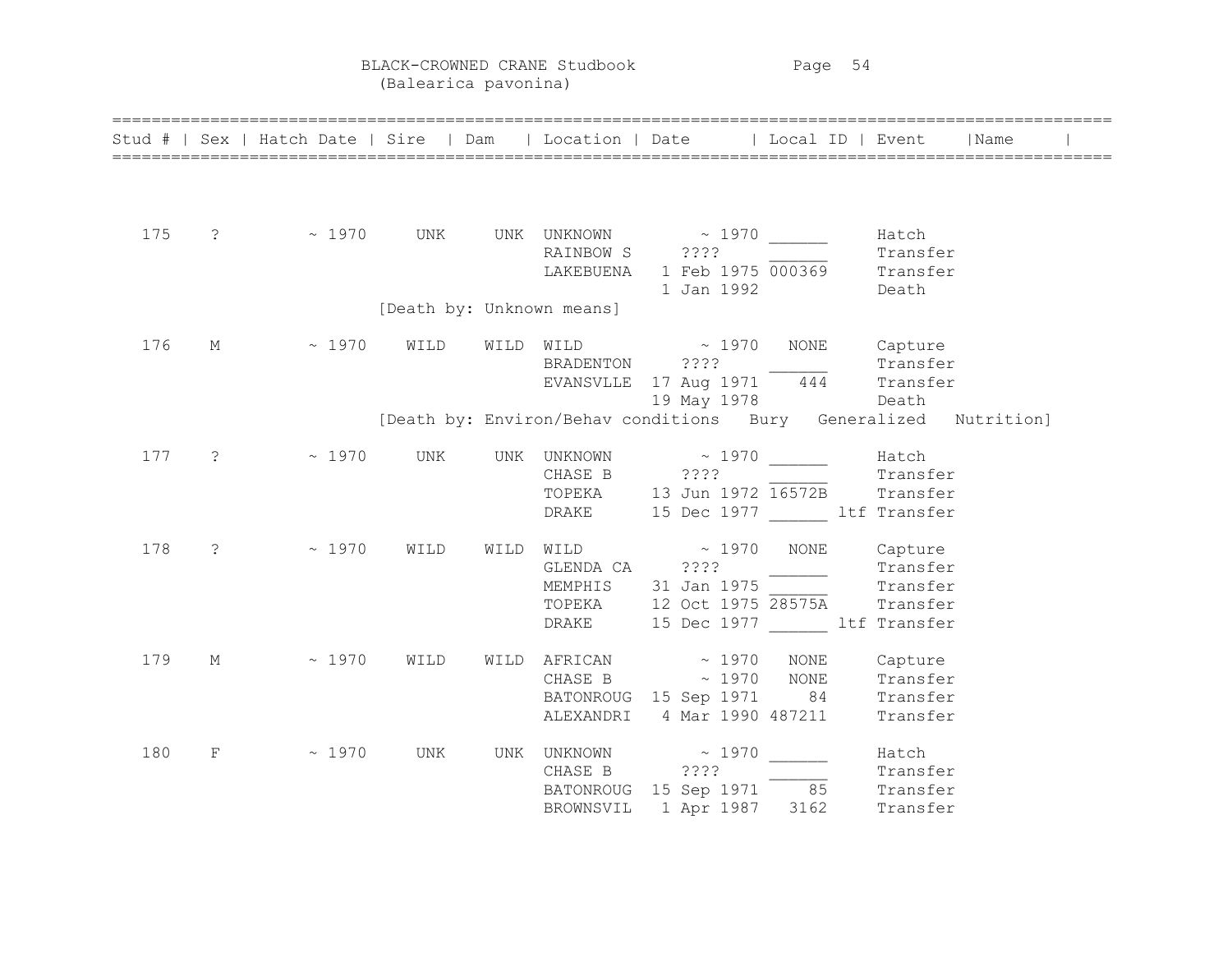BLACK-CROWNED CRANE Studbook Page 55 (Balearica pavonina)

|     |            | Stud #   Sex   Hatch Date   Sire   Dam   Location   Date   Local ID   Event   Name |      |                |                                                                                                                                                          |                  |          |  |
|-----|------------|------------------------------------------------------------------------------------|------|----------------|----------------------------------------------------------------------------------------------------------------------------------------------------------|------------------|----------|--|
|     |            |                                                                                    |      |                |                                                                                                                                                          |                  |          |  |
|     |            |                                                                                    |      |                |                                                                                                                                                          | 9 May 1987 Death |          |  |
|     |            |                                                                                    |      |                | [Death by: Infection associated Bury Respiratory Fungal]                                                                                                 |                  |          |  |
| 181 |            | M ~ 1970 WILD                                                                      |      |                | $\begin{minipage}{.4\linewidth} \texttt{WILD} & \hspace{1.5cm} \texttt{\texttt{a}1970} & \texttt{NONE} & \hspace{1.5cm} \texttt{Capture} \end{minipage}$ |                  |          |  |
|     |            |                                                                                    |      |                | LINCOLN C ???? 2000 Transfer                                                                                                                             |                  |          |  |
|     |            |                                                                                    |      |                | JACKSON 4 Sep 1975 000289 Transfer                                                                                                                       |                  |          |  |
|     |            |                                                                                    |      |                | RIDGELAND 29 Dec 1986 ltf Transfer                                                                                                                       |                  |          |  |
| 182 |            | $F \sim 1970$                                                                      | WILD |                | WILD WILD ~ 1970 NONE Capture                                                                                                                            |                  |          |  |
|     |            |                                                                                    |      | LINCOLN C ???? | LINCOLN C ???? Transfer<br>JACKSON 4 Sep 1975 000290 Transfer                                                                                            |                  |          |  |
|     |            |                                                                                    |      |                |                                                                                                                                                          |                  |          |  |
|     |            |                                                                                    |      |                | RIDGELAND 29 Dec 1986 ltf Transfer                                                                                                                       |                  |          |  |
| 183 | $_{\rm F}$ | $\sim 1970$                                                                        | UNK  |                |                                                                                                                                                          |                  |          |  |
|     |            |                                                                                    |      |                |                                                                                                                                                          |                  |          |  |
|     |            |                                                                                    |      |                |                                                                                                                                                          |                  |          |  |
|     |            |                                                                                    |      |                |                                                                                                                                                          |                  |          |  |
|     |            |                                                                                    |      |                | [Death by: Infection associated Incinerate Necropsy planned later]                                                                                       |                  |          |  |
| 184 | F          | $\sim 1970$                                                                        | WILD |                | $\begin{minipage}{.4\linewidth} \textbf{WILD} & \hspace{1.5cm} \sim \hspace{1.5cm} 1970 \end{minipage}$                                                  | NONE Capture     |          |  |
|     |            |                                                                                    |      |                | CHASE B ???? Transfer<br>BROWNSVIL 15 Sep 1971 913 Transfer                                                                                              |                  |          |  |
|     |            |                                                                                    |      |                |                                                                                                                                                          |                  |          |  |
|     |            |                                                                                    |      |                | 22 Jul 2001 Death                                                                                                                                        |                  |          |  |
|     |            |                                                                                    |      |                | [Death by: Other/Unknown Bury Unknown (after necropsy)]                                                                                                  |                  |          |  |
| 185 | М          | $\sim 1970$                                                                        | WILD |                | WILD WILD $\sim$ 1970                                                                                                                                    | <b>NONE</b>      | Capture  |  |
|     |            |                                                                                    |      |                | CHASE B ???? Transfer<br>BROWNSVIL 15 Sep 1971 914 Transfer                                                                                              |                  |          |  |
|     |            |                                                                                    |      |                |                                                                                                                                                          |                  |          |  |
|     |            |                                                                                    |      |                | 17 Aug 1980                                                                                                                                              | Death            |          |  |
|     |            |                                                                                    |      |                | [Death by: Injury from exhibit mate Incinerate Generalized Trauma]                                                                                       |                  |          |  |
| 186 | F          | ~1970                                                                              | WILD |                | WILD WILD $\sim$ 1970                                                                                                                                    | NONE             | Capture  |  |
|     |            |                                                                                    |      | CHASE B        | ????                                                                                                                                                     |                  | Transfer |  |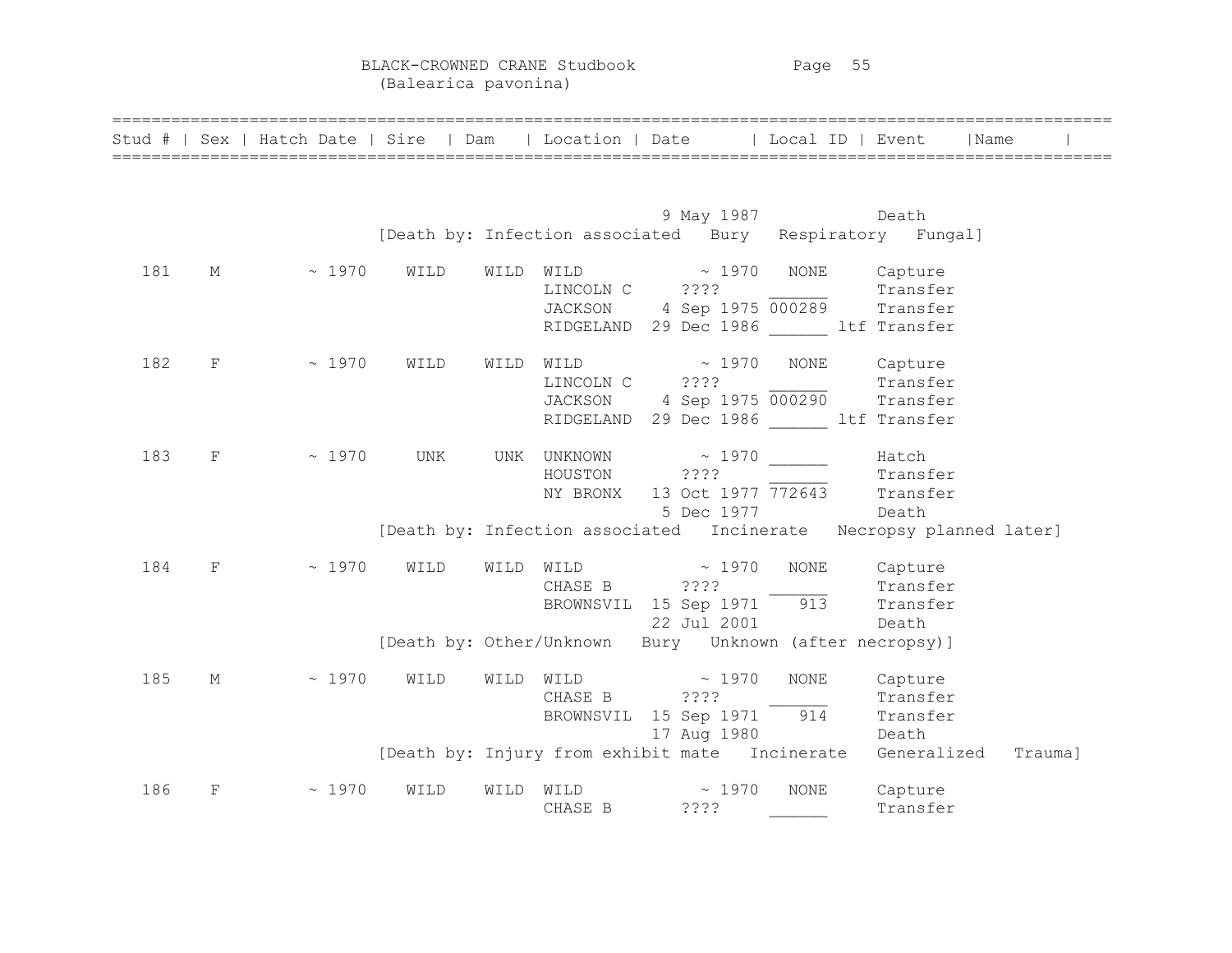| Stud # |   |       | Sex   Hatch Date   Sire | Dam                                 | Location   Date                                               |                                    | Local ID                           | Event                                                               | Name    |  |
|--------|---|-------|-------------------------|-------------------------------------|---------------------------------------------------------------|------------------------------------|------------------------------------|---------------------------------------------------------------------|---------|--|
|        |   |       |                         |                                     |                                                               |                                    |                                    |                                                                     |         |  |
|        |   |       |                         | [Death by: Environ/Behav conditions | BROWNSVIL 15 Sep 1971 915                                     | 26 Dec 1983                        |                                    | Transfer<br>Death<br>Incinerate Hemic/Lymph Circulatory, secondary] |         |  |
| 187    | F | ~1970 | WILD                    | WILD                                | WILD<br>CHASE B<br>BROWNSVIL 15 Sep 1971                      | $\sim 1970$<br>????<br>8 Nov 1987  | NONE<br>916                        | Capture<br>Transfer<br>Transfer<br>Death                            |         |  |
|        |   |       |                         |                                     |                                                               |                                    |                                    | [Death by: Injury from exhibit mate Bury Musculoskeletal            | Trauma] |  |
| 188    | F | ~1970 | WILD                    | WILD                                | WILD<br>CHASE B<br>BROWNSVIL 15 Sep 1971                      | $\sim 1970$<br>????<br>18 Feb 1988 | <b>NONE</b><br>917                 | Capture<br>Transfer<br>Transfer<br>Death                            |         |  |
|        |   |       |                         | [Death by: Anesth/Restraint assoc   | Bury Cardiovascular                                           |                                    |                                    | Circulatory, secondary]                                             |         |  |
| 189    | F | ~1970 | UNK                     | UNK                                 | UNKNOWN<br>ANIMALES<br>LUFKIN                                 | ~1970<br>? ? ? ?<br>3 Feb 2002     | 5 Oct 1971 06645                   | Hatch<br>Transfer<br>Transfer<br>Death                              |         |  |
|        |   |       |                         |                                     | [Death by: Unknown means]                                     |                                    |                                    |                                                                     |         |  |
| 190    | М | ~1970 | UNK                     |                                     | UNK UNKNOWN<br>ANIMALES<br>LUFKIN                             | ????<br>4 Dec 2002                 | $\sim 1970$<br>5 Oct 1971 06646    | Hatch<br>Transfer<br>Transfer<br>Death                              |         |  |
|        |   |       |                         |                                     | [Death by: Unknown means]                                     |                                    |                                    |                                                                     |         |  |
| 191    | F | ~1970 | WILD                    | WILD                                | WILD<br>MILWAUKEE<br><b>BARABOO</b>                           | $\sim 1970$<br>2222<br>21 Dec 1981 | NONE<br>56497<br>9 Jul 1974 010001 | Capture<br>Transfer<br>Transfer<br>Death                            | WAUKEE  |  |
|        |   |       |                         |                                     | [Death by: Euthanasia (medical) Mounted or Preserved: BARABOO |                                    |                                    | No necropsy planned]                                                |         |  |

======================================================================================================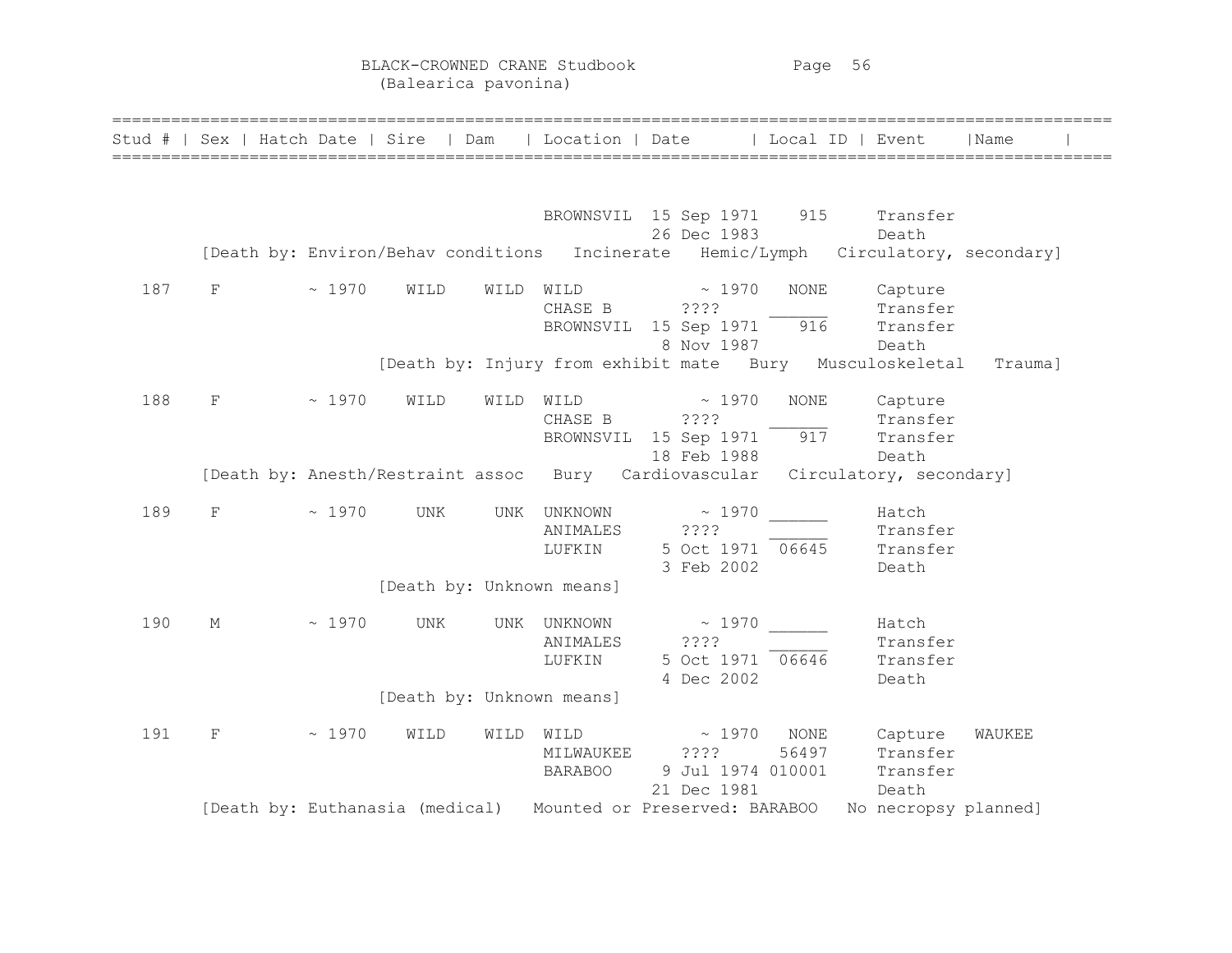BLACK-CROWNED CRANE Studbook Page 57 (Balearica pavonina)

|     |                      | Stud #   Sex   Hatch Date   Sire   Dam   Location   Date   Local ID   Event |                           |           |                               |                                                                                                  |             |                                                    | Name                 |
|-----|----------------------|-----------------------------------------------------------------------------|---------------------------|-----------|-------------------------------|--------------------------------------------------------------------------------------------------|-------------|----------------------------------------------------|----------------------|
| 192 | М                    | 1 Apr 1970 UNK UNK UNKNOWN 1 Apr 1970                                       |                           |           | FERNDALE<br>ABILENE<br>FREY W | ? ? ? ?<br>13 May 1979 271<br>10 Apr 1982<br>1 Dec 1986                                          |             | Hatch<br>Transfer<br>Transfer<br>Transfer<br>Death |                      |
|     |                      |                                                                             | [Death by: Unknown means] |           |                               |                                                                                                  |             |                                                    |                      |
| 193 | $\ddot{\phantom{0}}$ | $\sim 1971$ UNK                                                             |                           |           | FERNDALE ????                 | UNK UNKNOWN $\sim$ 1971<br>SAN FRAN 1 Aug 1972 27232<br>28 Feb 1982                              | 27232       | Hatch<br>Transfer<br>Transfer<br>Death             |                      |
|     |                      |                                                                             |                           |           |                               | [Death by: Injury from exhibit mate Incinerate                                                   |             |                                                    | No necropsy planned] |
| 195 | $\ddot{c}$           | $\sim 1971$                                                                 | WILD                      | WILD WILD | BIRD FARM ????                | $\sim 1971$<br>COLUMBIA 5 Sep 1974 SJ0502<br>EVANSVLLE 3 Jun 1975 BOO645 Transfer<br>20 Mar 1976 | NONE        | Capture<br>Transfer<br>Transfer<br>Death           |                      |
|     |                      |                                                                             | [Death by: Unknown means] |           |                               |                                                                                                  |             |                                                    |                      |
| 196 | М                    | $\sim 1971$                                                                 | WILD                      |           | WILD WILD                     | $\sim 1971$<br>CHASE B ????<br>COLUMBIA 23 Dec 1974 SJ0608<br>SCOT NECK 23 Oct 1990              | NONE        | Capture<br>Transfer<br>Transfer<br>Transfer        |                      |
| 197 | $\ddot{ }$           | $\sim 1971$                                                                 | WILD                      |           | CHASE B ????<br>COLUMBIA      | WILD WILD $\sim$ 1971<br>$23 \text{ Dec } 1974 \overline{5J0609}$<br>5 Jul 1977                  | NONE        | Capture<br>Transfer<br>Transfer<br>Death           |                      |
|     |                      |                                                                             |                           |           |                               | [Death by: Euthanasia (medical) Incinerate No necropsy planned]                                  |             |                                                    |                      |
| 198 | $_{\rm F}$           | $\sim 1971$                                                                 | WILD                      | WILD WILD |                               | $\sim 1971$                                                                                      | <b>NONE</b> | Capture                                            |                      |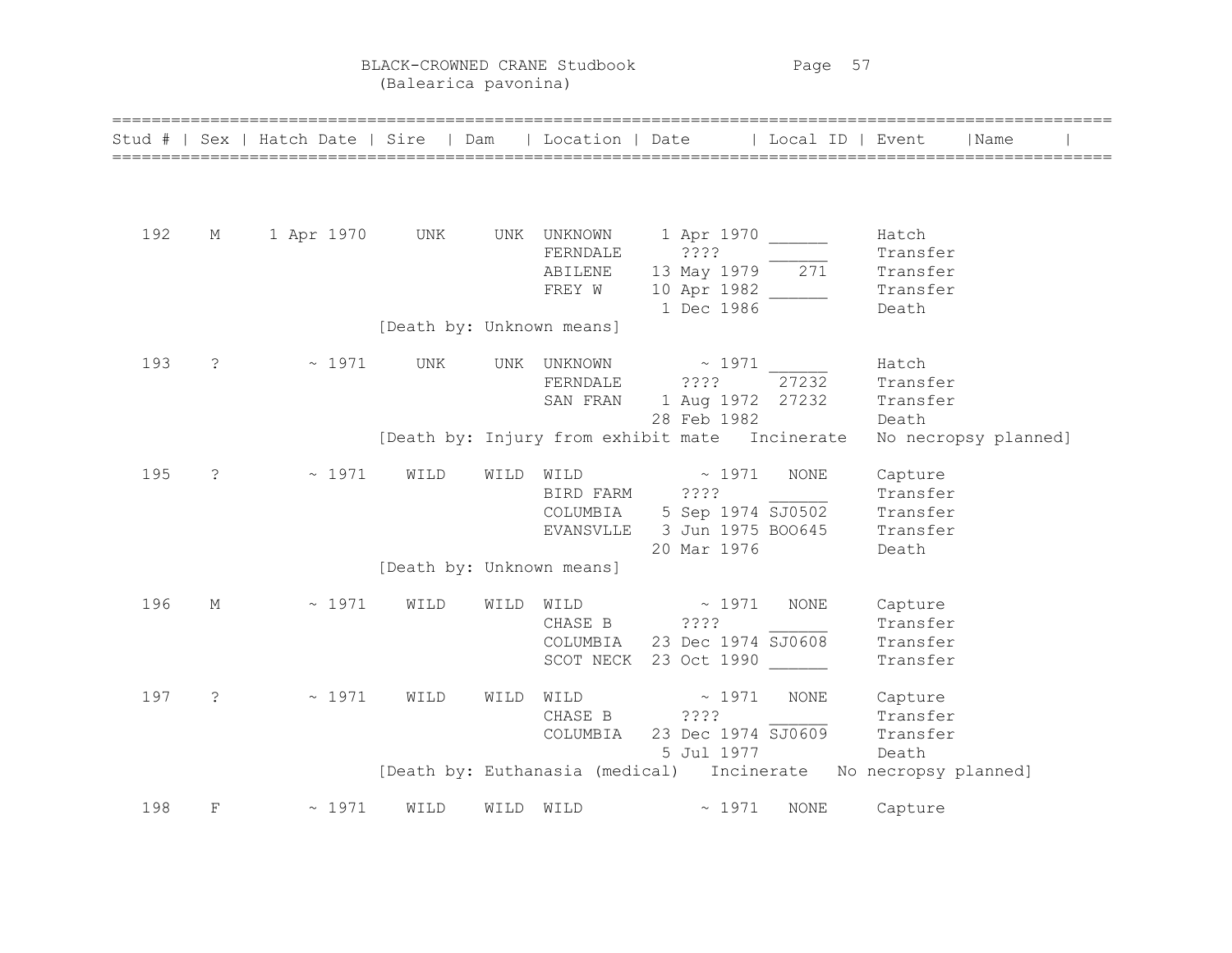BLACK-CROWNED CRANE Studbook Page 58 (Balearica pavonina)

|            |                | =============================<br>Stud #   Sex   Hatch Date   Sire   Dam   Location   Date   Local ID   Event |                           |      |                                                                      |                            |             |                                                              |                                                      | Name  |  |
|------------|----------------|--------------------------------------------------------------------------------------------------------------|---------------------------|------|----------------------------------------------------------------------|----------------------------|-------------|--------------------------------------------------------------|------------------------------------------------------|-------|--|
|            |                |                                                                                                              |                           |      |                                                                      |                            |             |                                                              |                                                      |       |  |
|            |                |                                                                                                              |                           |      | CHASE B ????<br>COLUMBIA 23 Dec 1974 SJ0610<br>SCOT NECK 11 Feb 1986 |                            |             |                                                              | Transfer<br>Transfer<br>Transfer                     |       |  |
| 199        | $F^-$          | $\sim 1971$                                                                                                  | WILD                      | WILD | WILD<br>CHASE B<br>COLUMBIA<br>SCOT NECK 23 Oct 1990                 | 7.777                      | $\sim$ 1971 | NONE<br>23 Dec 1974 SJ0612                                   | Capture<br>Transfer<br>Transfer<br>Transfer          |       |  |
| 200        | М              | $\sim 1971$                                                                                                  | WILD                      | WILD | WILD<br>CHASE B ????<br>COLUMBIA<br>SCOT NECK 11 Feb 1986            |                            | $\sim 1971$ | <b>NONE</b><br>23 Dec 1974 SJ0613                            | Capture<br>Transfer<br>Transfer<br>Transfer          |       |  |
| 201        | $_{\rm F}$     | ~1976                                                                                                        | WILD                      | WILD | WILD<br>PITTS CA 1 Jan 1981<br><b>BARABOO</b>                        | $\sim 1976$<br>20 Sep 1993 |             | NONE<br>2492<br>27 Oct 1986 010009                           | Capture<br>Transfer<br>Transfer<br>Death             | SUDD  |  |
|            |                |                                                                                                              | [Death by: Unknown means] |      |                                                                      |                            |             |                                                              |                                                      |       |  |
| 202        | М              | $\sim 1971$                                                                                                  | WILD                      |      | WILD WILD<br>PITTS CA $\sim$ 1981<br>BARABOO 27 Oct 1986 010010      | $\sim 1971$<br>28 Sep 1990 |             | NONE<br>2491                                                 | Capture<br>Transfer<br>Transfer<br>Death             | NIGER |  |
|            |                |                                                                                                              |                           |      |                                                                      |                            |             | [Death by: Other/Unknown Unknown Cardiovascular Circulatory, |                                                      |       |  |
| secondary] |                |                                                                                                              |                           |      |                                                                      |                            |             |                                                              |                                                      |       |  |
| 203        | $\ddot{\cdot}$ | $\sim 1971$                                                                                                  | WILD                      |      | WILD WILD<br>FERNDALE<br>DENVER<br>COLO SPRG 22 Jun 1978 78A002      | $\sim 1971$<br>????        | 8 Sep 1979  | <b>NONE</b><br>2 Feb 1972 01286                              | Capture<br>Transfer<br>Transfer<br>Transfer<br>Death |       |  |
|            |                |                                                                                                              | [Death by: Unknown means] |      |                                                                      |                            |             |                                                              |                                                      |       |  |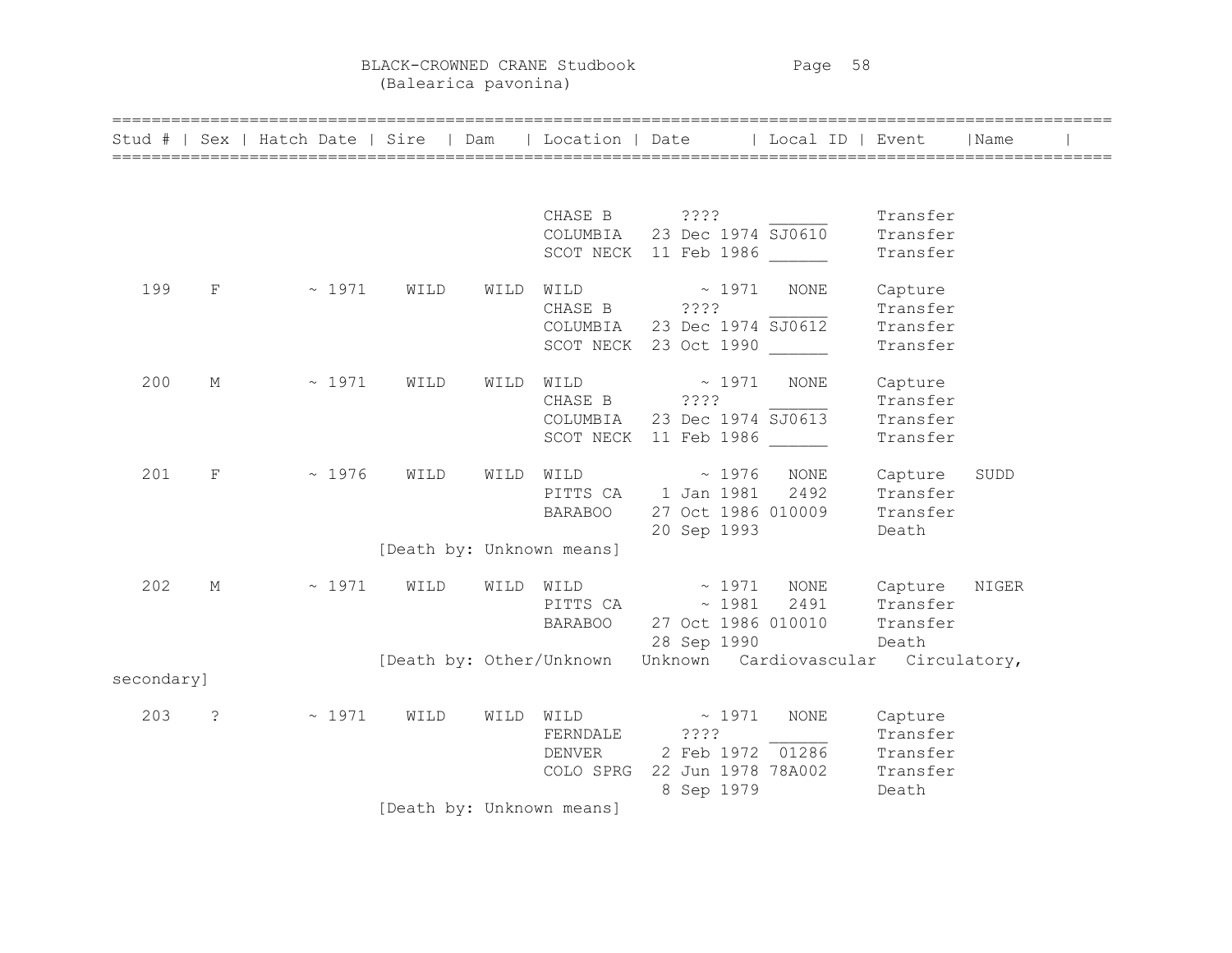BLACK-CROWNED CRANE Studbook Page 59 (Balearica pavonina)

|          |   | Stud #   Sex   Hatch Date   Sire   Dam   Location   Date   Local ID   Event   Name |                           |  | ======================================                                                           |              |                            |  |
|----------|---|------------------------------------------------------------------------------------|---------------------------|--|--------------------------------------------------------------------------------------------------|--------------|----------------------------|--|
|          |   |                                                                                    |                           |  |                                                                                                  |              |                            |  |
| 204      |   |                                                                                    |                           |  | HONOLULU 21 Nov 1974 810714 Transfer<br>FERNDALE 28 Jul 1983 Litf Transfer                       |              |                            |  |
| 205      |   | ? - 2 2973 UNK UNK UNKNOWN - 2973                                                  |                           |  | NOLAND ???? Transfer<br>LAKEBUENA 11 Oct 1976 000375 Transfer<br>$\sim 1992$                     |              | Hatch<br>Death             |  |
|          |   |                                                                                    | [Death by: Unknown means] |  |                                                                                                  |              |                            |  |
| 206      |   | ? - 2 2973 UNK UNK UNKNOWN 2 2973                                                  |                           |  | NOLAND 7??? Transfer<br>LAKEBUENA 11 Oct 1976 000376 Transfer<br>$\sim 1992$                     |              | Hatch<br>Transfer<br>Death |  |
|          |   |                                                                                    | [Death by: Unknown means] |  |                                                                                                  |              |                            |  |
| 207      |   | $F$ ~ 1973 WILD WILD WILD $\sim$ 1973 NONE Capture                                 |                           |  | NY BRONX $\sim 1975$<br>ABILENE 27 Jul 1979 372<br>7 Apr 1983 Death                              |              | Transfer<br>Transfer       |  |
| planned] |   |                                                                                    |                           |  | [Death by: Euthanasia (medical) Mounted or Preserved: No necropsy                                |              |                            |  |
| 208      | М | $\sim$ 1973 UNK UNK UNKNOWN $\sim$ 1973 $\frac{1}{\sim}$ Hatch GRAND PRA ????      |                           |  | GRAND PRA 2???<br>FORTWORTH 14 Oct 1976 0299 Transfer<br>CHATFIELD 15 Oct 1986 NONE ltf Transfer |              |                            |  |
| 209      | М | $\sim 1973$                                                                        | WILD                      |  | WILD WILD ~ 1973 NONE Capture<br>ABILENE 20 Nov 1974<br>8 Aug 1984                               | 199 Transfer | Death                      |  |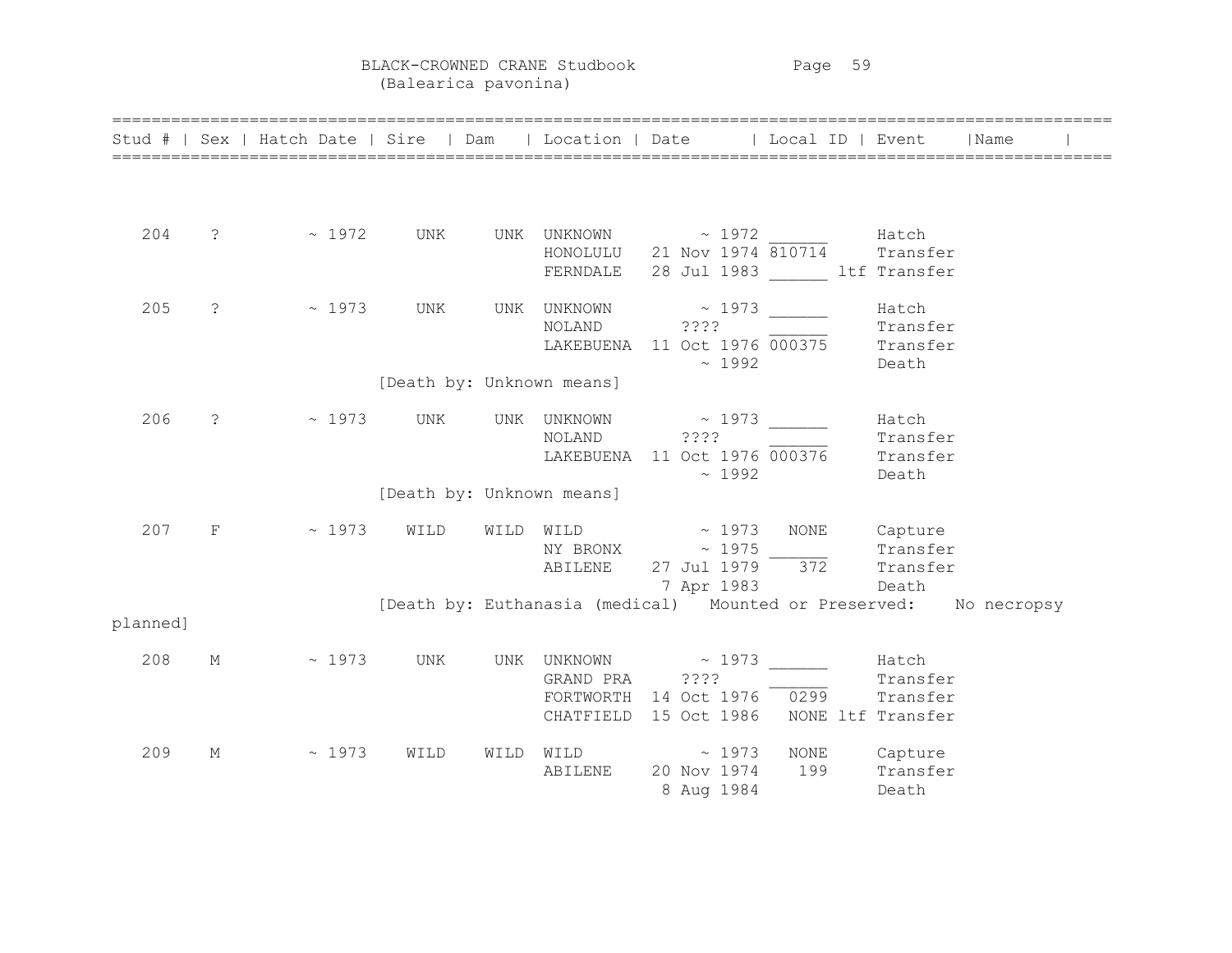BLACK-CROWNED CRANE Studbook Page 60 (Balearica pavonina)

|            |             | Stud #   Sex   Hatch Date   Sire   Dam |      |      |                                           | Location   Date   Local ID   Event                                           |             |                                                      | Name  |  |
|------------|-------------|----------------------------------------|------|------|-------------------------------------------|------------------------------------------------------------------------------|-------------|------------------------------------------------------|-------|--|
| necropsy)] |             |                                        |      |      |                                           | [Death by: Other/Unknown Mounted or Preserved:                               |             | Unknown (after                                       |       |  |
| 210        | $_{\rm F}$  | ~1974                                  | WILD | WILD | WILD<br>FERNDALE<br>ASHEBORO              | $\sim 1974$<br>????<br>29 Jun 1976 20044<br>1 May 1994                       | <b>NONE</b> | Capture<br>Transfer<br>Transfer<br>Death             | 20044 |  |
|            |             |                                        |      |      | [Death by: Unknown means]                 |                                                                              |             |                                                      |       |  |
| 211        | М           | ~1974                                  | WILD | WILD | WILD<br>FERNDALE<br>ASHEBORO              | $\sim 1974$<br>????<br>29 Jun 1976 20045<br>19 Jul 1994                      | <b>NONE</b> | Capture<br>Transfer<br>Transfer<br>Death             | 20045 |  |
|            |             |                                        |      |      | [Death by: Unknown means]                 |                                                                              |             |                                                      |       |  |
| 212        | М           | $~\sim~1974$                           | WILD | WILD | WILD<br>FERNDALE<br>ASHEBORO              | $\sim 1974$<br>????<br>29 Jun 1976 20046<br>28 Jan 1985                      | <b>NONE</b> | Capture<br>Transfer<br>Transfer                      | 20046 |  |
|            |             |                                        |      |      |                                           | [Death by: Injury from predator Bury Generalized                             |             | Death<br>Trauma]                                     |       |  |
| 213        | $\mathbf F$ | ~1974                                  | WILD | WILD | WILD<br>FERNDALE<br>ASHEBORO<br>STCATHERN | ~1974<br>????<br>29 Jun 1976 20047<br>30 Sep 1994 945032<br>28 Jul 1998      | <b>NONE</b> | Capture<br>Transfer<br>Transfer<br>Transfer<br>Death | 20047 |  |
|            |             |                                        |      |      |                                           | [Death by: Euthanasia (medical) Bury Musculoskeletal Unknown after necropsy] |             |                                                      |       |  |
| 214        | F           | ~1974                                  | WILD | WILD | WILD<br>ARLINGTON<br>DALLAS               | ~1974<br>????<br>11 Sep 1975 002224<br>25 Nov 1991                           | NONE        | Capture<br>Transfer<br>Transfer<br>Death             |       |  |
|            |             |                                        |      |      | [Death by: Unknown means]                 |                                                                              |             |                                                      |       |  |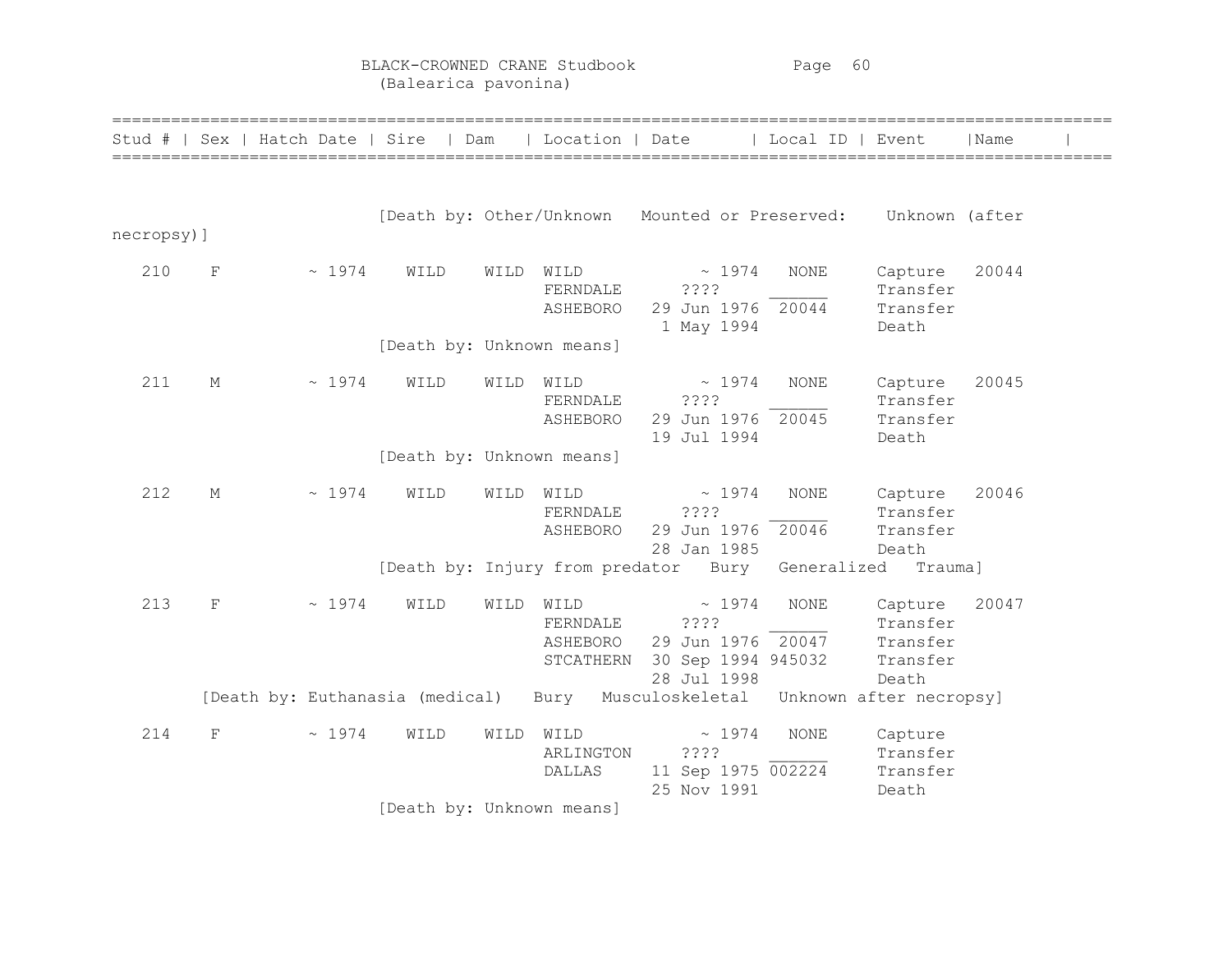BLACK-CROWNED CRANE Studbook Page 61 (Balearica pavonina)

|     |                 |                                          |                           |      |                                                    | Stud #   Sex   Hatch Date   Sire   Dam   Location   Date   Local ID   Event                                                                                                                                                                                                                                                                                                                                                                                                                                                                                                                                                                                                |             |                                        | Name           |
|-----|-----------------|------------------------------------------|---------------------------|------|----------------------------------------------------|----------------------------------------------------------------------------------------------------------------------------------------------------------------------------------------------------------------------------------------------------------------------------------------------------------------------------------------------------------------------------------------------------------------------------------------------------------------------------------------------------------------------------------------------------------------------------------------------------------------------------------------------------------------------------|-------------|----------------------------------------|----------------|
|     |                 |                                          |                           |      |                                                    |                                                                                                                                                                                                                                                                                                                                                                                                                                                                                                                                                                                                                                                                            |             |                                        |                |
| 215 | М               | $\sim 1974$                              | WILD                      |      | ARLINGTON<br>DALLAS                                | $\begin{minipage}{.4\linewidth} WILD \end{minipage} \begin{minipage}{.4\linewidth} \begin{minipage}{.4\linewidth} \begin{minipage}{.4\linewidth} \begin{minipage}{.4\linewidth} \begin{minipage}{.4\linewidth} \begin{minipage}{.4\linewidth} \end{minipage} \end{minipage} \begin{minipage}{.4\linewidth} \begin{minipage}{.4\linewidth} \begin{minipage}{.4\linewidth} \begin{minipage}{.4\linewidth} \begin{minipage}{.4\linewidth} \end{minipage} \end{minipage} \end{minipage} \begin{minipage}{.4\linewidth} \begin{minipage}{.4\linewidth} \begin{minipage}{.$<br>7.7.7.7<br>$??"$<br>11 Sep 1975 $\overline{002225}$ Transfer<br>$\overline{002225}$<br>4 Sep 1986 | NONE        | Capture<br>Transfer<br>Death           |                |
|     |                 |                                          |                           |      |                                                    | [Death by: Anesth/Restraint assoc  Unknown  Musculoskeletal                                                                                                                                                                                                                                                                                                                                                                                                                                                                                                                                                                                                                |             |                                        | Trauma]        |
| 216 | $M_{\odot}$     | $\sim 1974$                              | WILD                      | WILD | WILD<br>ARLINGTON<br><b>DALLAS</b>                 | $\sim 1974$<br>????<br>11 Sep 1975 $\overline{002226}$ Transfer<br>18 Jun 1986                                                                                                                                                                                                                                                                                                                                                                                                                                                                                                                                                                                             | <b>NONE</b> | Capture<br>Transfer<br>Death           |                |
|     |                 |                                          |                           |      |                                                    | [Death by: Other/Unknown Unknown Musculoskeletal Trauma]                                                                                                                                                                                                                                                                                                                                                                                                                                                                                                                                                                                                                   |             |                                        |                |
| 217 | М               | $\sim 1974$                              | UNK                       |      | BRADENTON<br>RACINE<br>YULEE                       | UNK UNKNOWN $\sim$ 1974<br>????<br>15 May 1981 819<br>23 Oct 1996 960331 Transfer<br>6 Aug 2005                                                                                                                                                                                                                                                                                                                                                                                                                                                                                                                                                                            |             | Hatch<br>Transfer<br>Transfer<br>Death |                |
|     |                 |                                          | [Death by: Unknown means] |      |                                                    |                                                                                                                                                                                                                                                                                                                                                                                                                                                                                                                                                                                                                                                                            |             |                                        |                |
| 218 | М               | ~1974                                    | WILD                      | WILD | WILD<br>MADISON                                    | $\sim 1974$<br>? ? ? ?<br>BARABOO 9 Mar 1978 010002<br>CORNELLES 26 Oct 1983 ltf Transfer                                                                                                                                                                                                                                                                                                                                                                                                                                                                                                                                                                                  | NONE        | Capture<br>Transfer<br>Transfer        | ROSIE          |
| 219 | $\mathbf F$     | ~1974                                    | UNK                       | UNK  | UNKNOWN<br>H VIA<br>AUDUBON<br>N FRESNO<br>WINSTON | ~1974<br>30 Jul 1974<br>30 Jul 1975 2015 Transfer<br>31 Aug 1977<br>2 Sep 1977 509774 Transfer<br>24 May 1992                                                                                                                                                                                                                                                                                                                                                                                                                                                                                                                                                              |             | Hatch<br>Transfer<br>Transfer<br>Death |                |
|     | CODE NOT FOUND] | [Death by: CODE NOT FOUND CODE NOT FOUND |                           |      |                                                    | CODE NOT FOUND                                                                                                                                                                                                                                                                                                                                                                                                                                                                                                                                                                                                                                                             |             | CODE NOT FOUND                         | CODE NOT FOUND |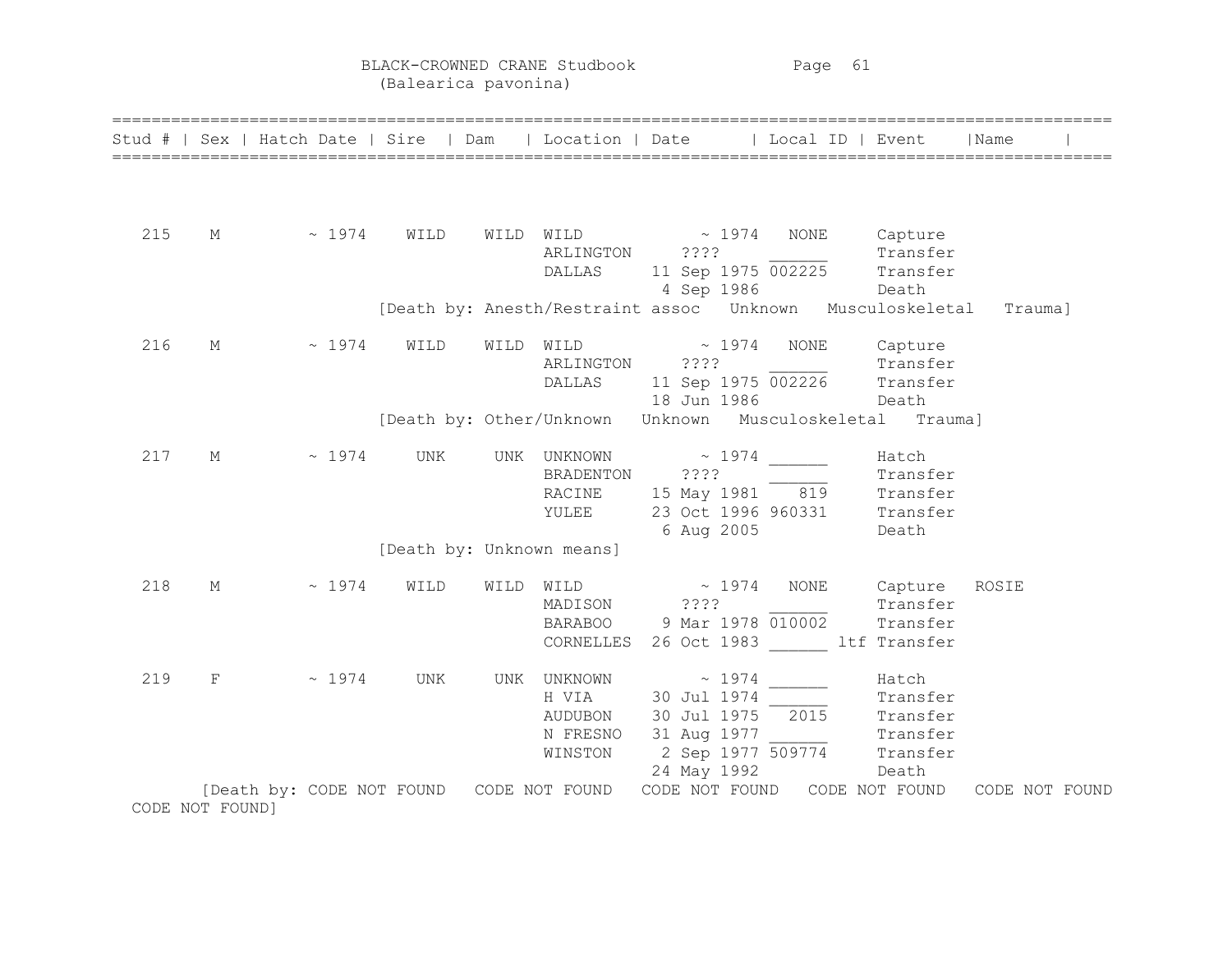BLACK-CROWNED CRANE Studbook Page 62 (Balearica pavonina)

|     |                      | Stud #   Sex   Hatch Date   Sire   Dam   Location   Date   Local ID   Event                            |                                                                     |                                                |             |                                                              |                | Name                                                                |
|-----|----------------------|--------------------------------------------------------------------------------------------------------|---------------------------------------------------------------------|------------------------------------------------|-------------|--------------------------------------------------------------|----------------|---------------------------------------------------------------------|
|     |                      |                                                                                                        |                                                                     |                                                |             |                                                              |                |                                                                     |
| 220 |                      | $F$ 21 Jun 1974 UNK UNK MONROE 21 Jun 1974 $\frac{1}{2013}$ Hatch<br>AUDUBON 21 Jul 1974 2013 Transfer |                                                                     |                                                | 12 Nov 1977 |                                                              | Death          |                                                                     |
|     |                      |                                                                                                        |                                                                     |                                                |             |                                                              |                |                                                                     |
| 221 | $F$ and $F$          | 26 Aug 1974 108 169 AUDUBON 26 Aug 1974 2014 Hatch                                                     |                                                                     |                                                | 5 Sep 1978  |                                                              | Death          |                                                                     |
|     |                      |                                                                                                        | [Death by: Unknown means]                                           |                                                |             |                                                              |                |                                                                     |
| 223 |                      | F ????                                                                                                 | WILD                                                                | WILD WILD ????                                 | 1 Jan 1995  | NONE Capture<br>TRACY AV 6 Jun 1975 900037 Transfer<br>Death |                |                                                                     |
|     |                      |                                                                                                        | [Death by: Malicious destruction    Unknown    No necropsy planned] |                                                |             |                                                              |                |                                                                     |
| 224 | $M_{\odot}$          | 17 Aug 1975 108                                                                                        |                                                                     | 169 AUDUBON 17 Aug 1975 2019 Hatch<br>N FRESNO |             | 31 Aug 1977 ltf Transfer                                     |                |                                                                     |
| 225 | $\ddot{\text{?}}$    | 4 Aug 1975 108 169 AUDUBON 4 Aug 1975 2017 Hatch                                                       |                                                                     |                                                |             | 6 Sep 1978 Death                                             |                |                                                                     |
|     |                      |                                                                                                        | [Death by: Other/Unknown Unknown Unknown (after necropsy)           |                                                |             |                                                              |                | Toxicity]                                                           |
| 226 | $\ddot{\text{?}}$    | 4 Aug 1975 108 169 AUDUBON 4 Aug 1975 2018 Hatch                                                       |                                                                     |                                                |             | 6 Sep 1978 Death                                             |                |                                                                     |
|     |                      |                                                                                                        |                                                                     |                                                |             |                                                              |                | [Death by: Other/Unknown Unknown Unknown (after necropsy) Toxicity] |
| 227 | $\ddot{\text{?}}$    | 19 Aug 1975   108   169   AUDUBON   19 Aug 1975   2020   Hatch                                         |                                                                     |                                                | 6 Sep 1978  | Death                                                        |                |                                                                     |
|     |                      |                                                                                                        |                                                                     |                                                |             |                                                              |                | [Death by: Other/Unknown Unknown Unknown (after necropsy) Toxicity] |
| 228 | $\ddot{\mathcal{E}}$ | 9 Sep 1975 109 110 DALLAS 9 Sep 1975                                                                   |                                                                     |                                                | 10 Oct 1975 |                                                              | Hatch<br>Death |                                                                     |
|     |                      |                                                                                                        | [Death by: Unknown means]                                           |                                                |             |                                                              |                |                                                                     |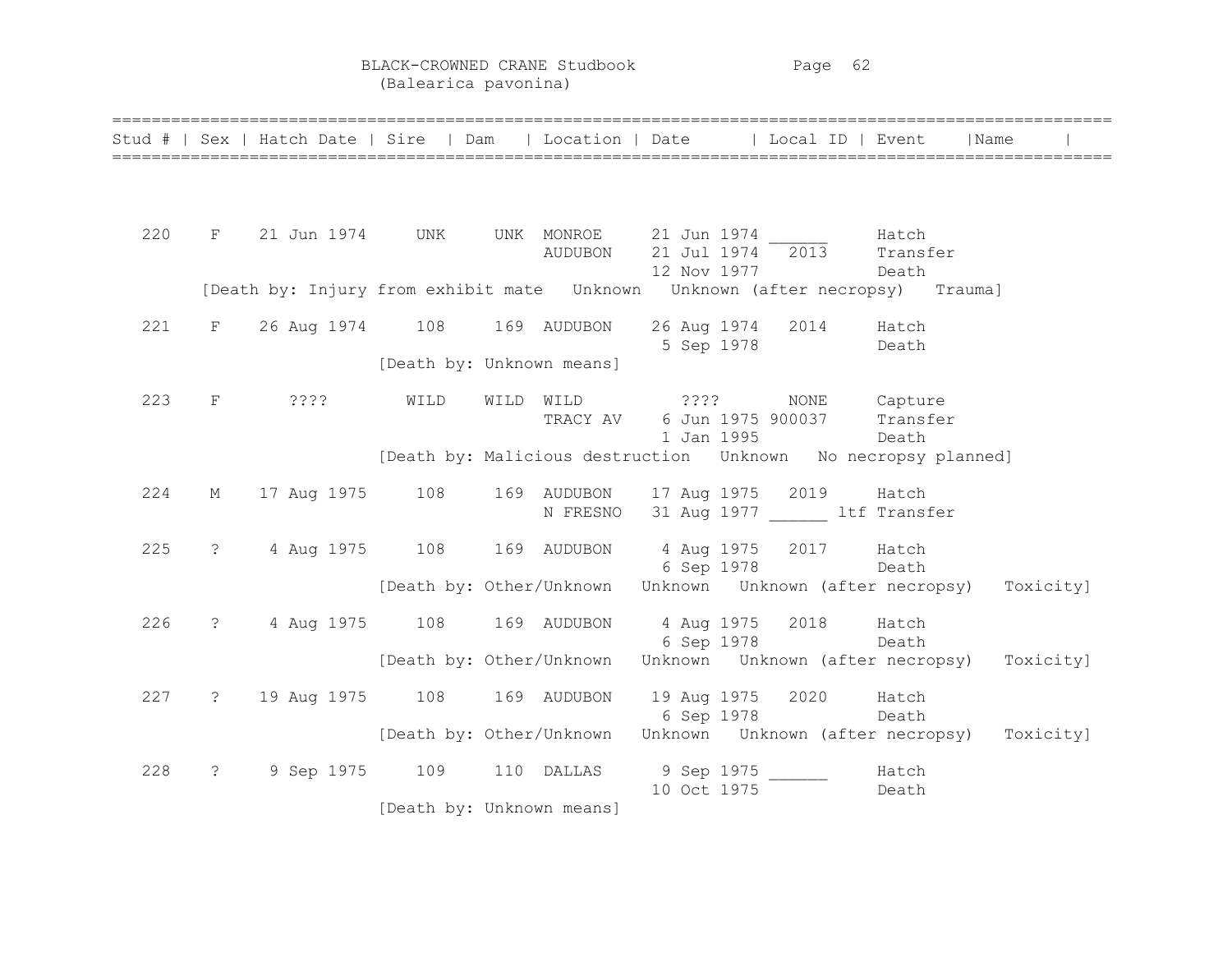BLACK-CROWNED CRANE Studbook Page 63 (Balearica pavonina)

|     |                   | Stud #   Sex   Hatch Date   Sire   Dam   Location   Date   Local ID   Event   Name |                           |                                    |                                                                                                |              |                                          |                                                                               |
|-----|-------------------|------------------------------------------------------------------------------------|---------------------------|------------------------------------|------------------------------------------------------------------------------------------------|--------------|------------------------------------------|-------------------------------------------------------------------------------|
|     |                   |                                                                                    |                           |                                    |                                                                                                |              |                                          |                                                                               |
| 229 | $\overline{?}$    |                                                                                    |                           |                                    | 9 Sep 1975 109 110 DALLAS 9 Sep 1975 _____<br>9 Mar 1977                                       |              | Hatch<br>Death                           |                                                                               |
|     |                   |                                                                                    | [Death by: Unknown means] |                                    |                                                                                                |              |                                          |                                                                               |
| 230 | M                 | $\sim 1976$ UNK                                                                    |                           | UNK UNKNOWN<br>FERNDALE<br>MEMPHIS | $\sim$ 1976<br>????<br>$23??$<br>18 Sep 1979 $\overline{2348}$ Transfer<br>Death<br>4 Sep 1993 |              | Hatch<br>Death                           |                                                                               |
|     |                   |                                                                                    | [Death by: Unknown means] |                                    |                                                                                                |              |                                          |                                                                               |
| 231 | $\ddot{\text{?}}$ | $\sim 1976$                                                                        | UNK                       | BRADENTON ????<br>RACINE           | UNK UNKNOWN ~ 1976<br>15 May 1981 8191 Transfer<br>25 Oct 1988 Death                           |              | Hatch<br>Transfer                        |                                                                               |
|     |                   |                                                                                    |                           |                                    | [Death by: Injury from predator Incinerate No necropsy planned]                                |              |                                          |                                                                               |
| 232 |                   | ? 19 Aug 1976 109 110 DALLAS 19 Aug 1976 _______ Hatch                             |                           |                                    | 10 Mar 1977 Death                                                                              |              |                                          |                                                                               |
|     |                   |                                                                                    |                           |                                    | [Death by: Infection associated  Unknown  Unknown (after necropsy)]                            |              |                                          |                                                                               |
| 233 | $\overline{?}$    |                                                                                    |                           |                                    | 19 Aug 1976 109 110 DALLAS 19 Aug 1976 100 Hatch<br>22 Aug 1978 Death                          |              |                                          |                                                                               |
|     |                   |                                                                                    |                           |                                    |                                                                                                |              |                                          | [Death by: Environ/Behav conditions    Unknown   Unknown    (after necropsy)] |
| 234 | М                 | $\sim 1977$                                                                        | WILD                      | WILD WILD<br>CHASE B               | $\sim 1977$<br>2222<br>16 Apr 1980 NONE                                                        | NONE         | Capture<br>NONE ltf Transfer<br>Transfer | JAKE                                                                          |
|     |                   |                                                                                    |                           | MINOT                              | DETROIT 16 Apr 1980<br>STCATHERN 18 May 1990 905015 Transfer<br>18 May 2005 A237 Transfer      | 918 Transfer |                                          |                                                                               |
|     |                   | [Death by: Euthanasia (medical) CODE NOT FOUND CODE NOT FOUND                      |                           |                                    | 11 May 2008                                                                                    |              | Death<br>CODE NOT FOUND]                 |                                                                               |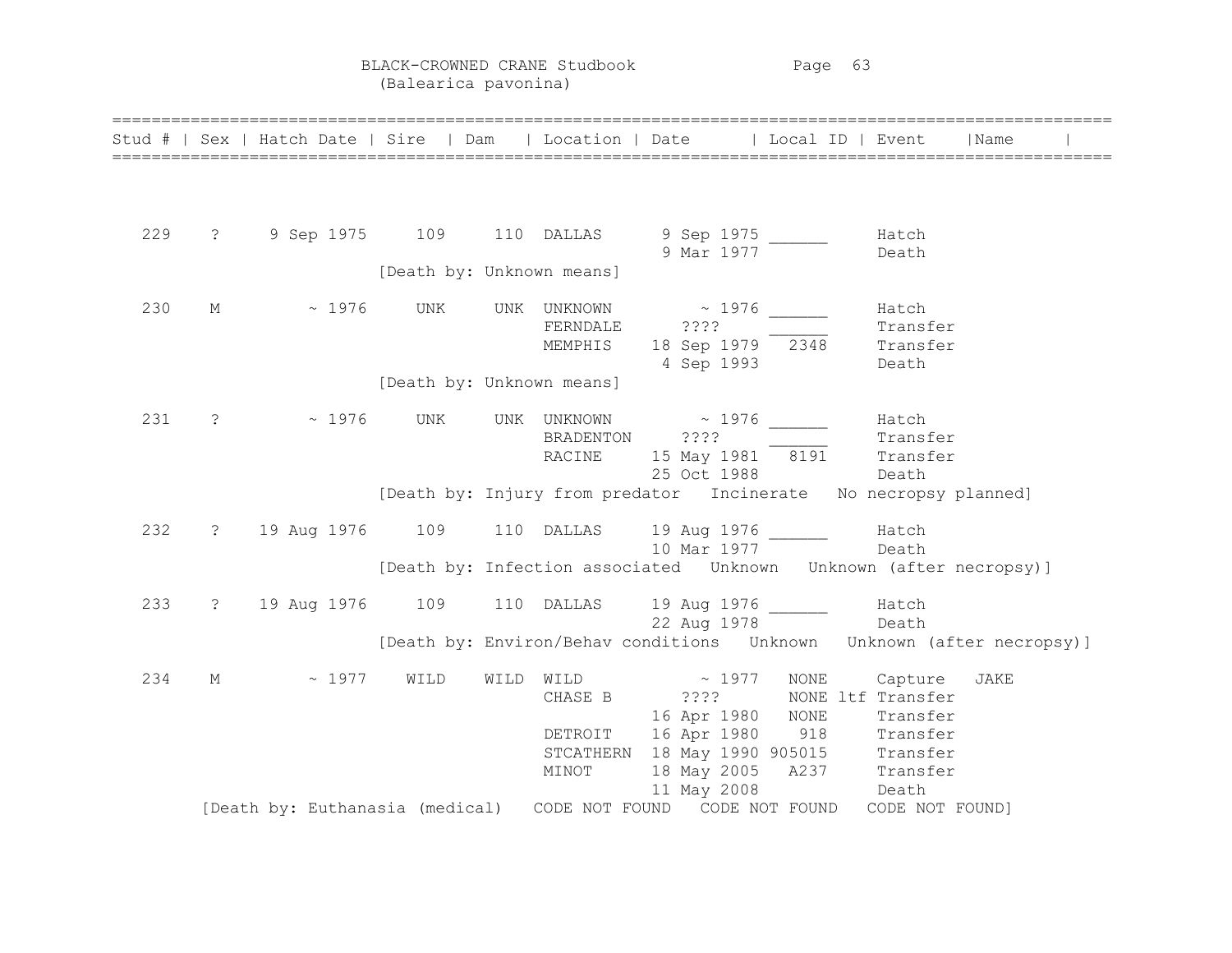BLACK-CROWNED CRANE Studbook Page 64 (Balearica pavonina)

|         |   | Stud #   Sex   Hatch Date   Sire   Dam |                           |      | Location   Date |                                                | Local ID   Event |                     | ======================================<br>  Name |
|---------|---|----------------------------------------|---------------------------|------|-----------------|------------------------------------------------|------------------|---------------------|--------------------------------------------------|
|         |   |                                        |                           |      |                 |                                                |                  |                     |                                                  |
| 235     | F | $\sim 1977$                            | WILD                      | WILD | WILD<br>CHASE B | $\sim 1977$<br>? ? ? ?                         | NONE             | Capture<br>Transfer | <b>BENUE</b>                                     |
|         |   |                                        |                           |      | DETROIT         | 16 Apr 1980                                    | 911              | Transfer            |                                                  |
|         |   |                                        |                           |      | <b>BARABOO</b>  | 3 Dec 1983 010004                              |                  | Transfer            |                                                  |
|         |   |                                        |                           |      | OHIO ST U       | 9 May 1984 ltf Transfer                        |                  |                     |                                                  |
| 236     | М | ~1977                                  | WILD                      | WILD | WILD            | $\sim 1977$                                    | NONE             | Capture             | KADUNA                                           |
|         |   |                                        |                           |      | CHASE B         | ? ? ? ?                                        |                  | Transfer            |                                                  |
|         |   |                                        |                           |      | DETROIT         | 16 Apr 1980                                    | 912              | Transfer            |                                                  |
|         |   |                                        |                           |      | <b>BARABOO</b>  | 3 Dec 1983 010005                              |                  | Transfer            |                                                  |
|         |   |                                        |                           |      | DETROIT         | 18 May 1984                                    | 912              | Transfer            |                                                  |
|         |   |                                        |                           |      |                 | 2 Nov 1986                                     |                  | Death               |                                                  |
| Trauma] |   |                                        |                           |      |                 | [Death by: Environ/Behav conditions Incinerate |                  | Musculoskeletal     |                                                  |
| 237     | F | ~1977                                  | WILD                      | WILD | WILD            | $\sim 1977$                                    | <b>NONE</b>      | Capture             |                                                  |
|         |   |                                        |                           |      | CHASE B         | ????                                           |                  | Transfer            |                                                  |
|         |   |                                        |                           |      | DETROIT         | 16 Apr 1980                                    | 913              | Transfer            |                                                  |
|         |   |                                        |                           |      |                 | 2 Dec 1989                                     |                  | Death               |                                                  |
|         |   |                                        | [Death by: Other/Unknown  |      |                 | Incinerate                                     | Digestive        |                     | Unknown after necropsy]                          |
| 238     | М | ~1977                                  | WILD                      | WILD | AFRICAN         | $\sim 1977$                                    | <b>NONE</b>      | Capture             |                                                  |
|         |   |                                        |                           |      | CHASE B         | ????                                           |                  | Transfer            |                                                  |
|         |   |                                        |                           |      | DETROIT         | 16 Apr 1980                                    | 914              | Transfer            |                                                  |
|         |   |                                        |                           |      | OKLAHOMA        | 20 Dec 1988 481812                             |                  | Transfer            |                                                  |
|         |   |                                        |                           |      |                 | 25 Feb 1992                                    |                  | Death               |                                                  |
|         |   |                                        | [Death by: Unknown means] |      |                 |                                                |                  |                     |                                                  |
| 239     | F | ~1977                                  | WILD                      | WILD | WILD            | $\sim 1977$                                    | NONE             | Capture             |                                                  |
|         |   |                                        |                           |      | CHASE B         | ????                                           |                  | Transfer            |                                                  |
|         |   |                                        |                           |      | DETROIT         | 16 Apr 1980                                    | 915              | Transfer            |                                                  |
|         |   |                                        |                           |      |                 | 20 Nov 1985                                    |                  | Death               |                                                  |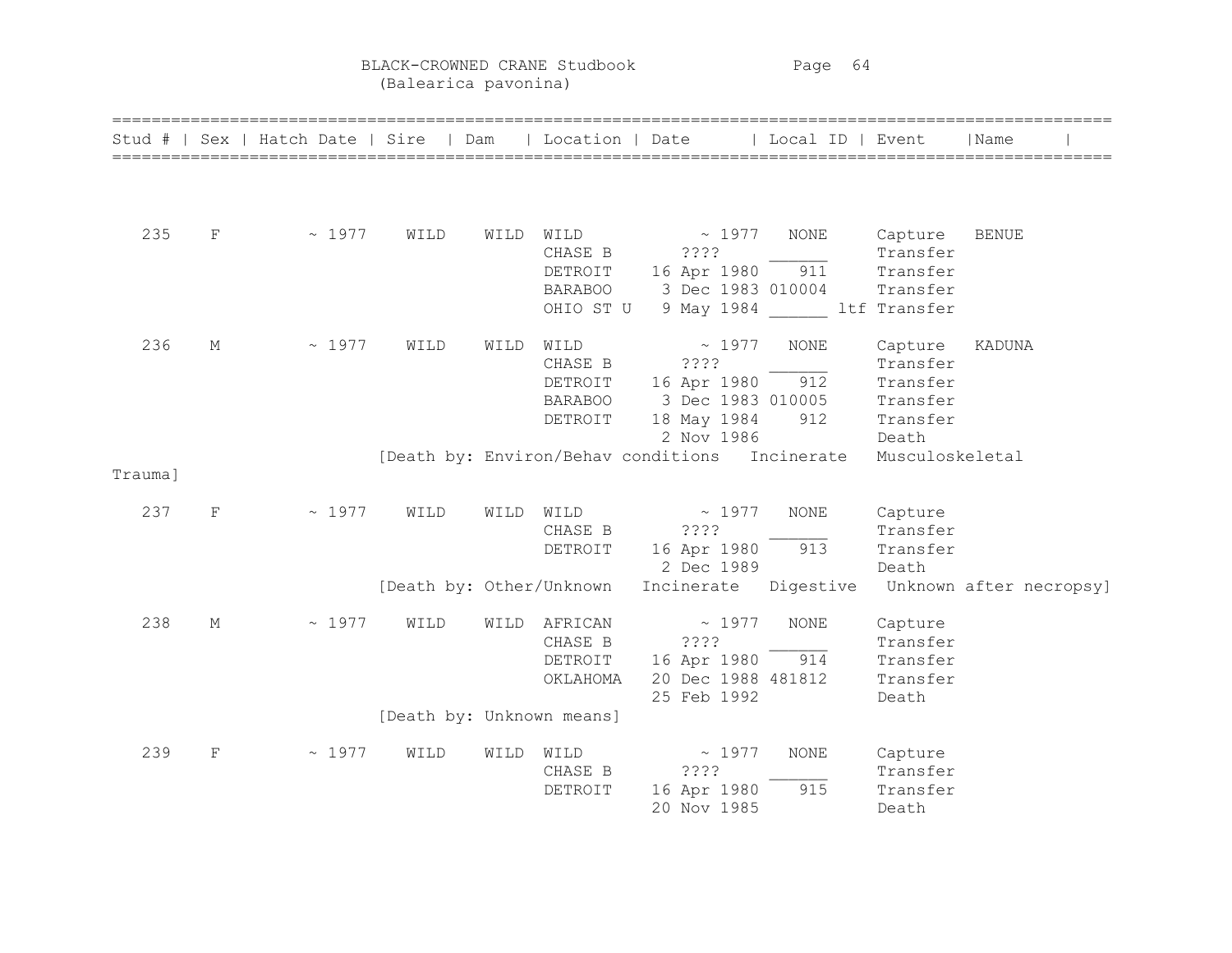BLACK-CROWNED CRANE Studbook Page 65 (Balearica pavonina)

| Stud # |                | Sex   Hatch Date   Sire   Dam   |                           |      | Location   Date                           |                                   |              | Local ID   Event<br>============================== |                                                              | Name     |
|--------|----------------|---------------------------------|---------------------------|------|-------------------------------------------|-----------------------------------|--------------|----------------------------------------------------|--------------------------------------------------------------|----------|
|        |                |                                 |                           |      |                                           |                                   |              |                                                    | [Death by: Anesth/Restraint assoc Incinerate Musculoskeletal | Trauma]  |
| 240    | F              | $\sim 1977$                     | WILD                      | WILD | AFRICAN<br>CHASE B<br>DETROIT<br>OKLAHOMA | ????<br>16 Apr 1980<br>7 Feb 2000 | $~\sim~1977$ | NONE<br>916<br>1 Oct 1987 428608                   | Capture<br>Transfer<br>Transfer<br>Transfer<br>Death         |          |
|        |                |                                 | [Death by: Unknown means] |      |                                           |                                   |              |                                                    |                                                              |          |
| 241    | $\mathbf{F}$   | ~1977                           | WILD                      | WILD | WILD<br>CHASE B<br>DETROIT                | ????<br>16 Apr 1980<br>8 Dec 1988 | ~1977        | <b>NONE</b><br>917                                 | Capture<br>Transfer<br>Transfer<br>Death                     |          |
|        |                |                                 | [Death by: Other/Unknown  |      |                                           | Incinerate                        |              |                                                    | Unknown (after necropsy)]                                    |          |
| 242    | $\ddot{\cdot}$ | 2 Aug 1977                      | 109                       |      | 110 DALLAS                                | 2 Aug 1977<br>2 Oct 1977          |              |                                                    | Hatch<br>Death                                               |          |
|        |                |                                 | [Death by: Unknown means] |      |                                           |                                   |              |                                                    |                                                              |          |
| 243    | М              | 30 Aug 1977                     | UNK                       |      | 191 BARABOO<br>FRANKLINP                  | 6 Sep 1982                        |              | 30 Aug 1977 160001<br>19 Nov 1980 80A255           | Hatch<br>Transfer<br>Death                                   | CANFIELD |
|        |                |                                 | [Death by: Unknown means] |      |                                           |                                   |              |                                                    |                                                              |          |
| 244    | М              | 30 Aug 1977                     | UNK                       |      | 191 BARABOO<br>FRANKLINP                  | 19 Nov 1980 80A256<br>15 Oct 1990 |              | 30 Aug 1977 160002                                 | Hatch<br>Transfer<br>Death                                   | RIKKER   |
|        |                |                                 | [Death by: Unknown means] |      |                                           |                                   |              |                                                    |                                                              |          |
| 245    | М              | 30 Aug 1977                     | UNK                       |      | 191 BARABOO<br>FRANKLINP                  | 19 Nov 1980 80A257<br>28 Mar 1997 |              | 30 Aug 1977 160003                                 | Hatch<br>Transfer<br>Death                                   | ELAINE   |
|        |                | [Death by: Euthanasia (medical) |                           |      | Bury                                      |                                   |              |                                                    | Musculoskeletal Mechanical abnormality]                      |          |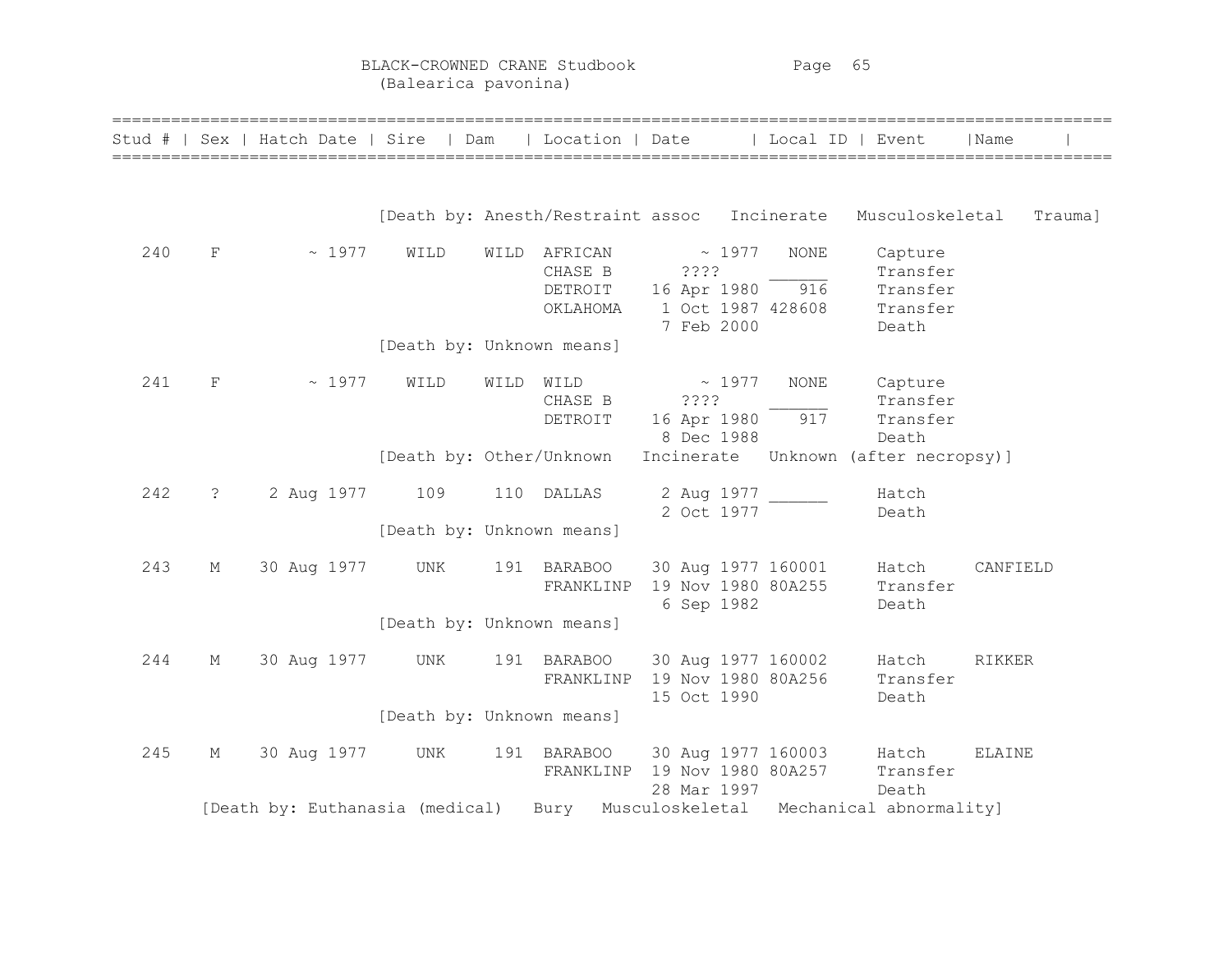BLACK-CROWNED CRANE Studbook Page 66 (Balearica pavonina)

|                     |                | Stud #   Sex   Hatch Date   Sire   Dam                                             |                                  |      | Location   Date       |                                                                                                               | Local ID   Event |                                             | Name         |
|---------------------|----------------|------------------------------------------------------------------------------------|----------------------------------|------|-----------------------|---------------------------------------------------------------------------------------------------------------|------------------|---------------------------------------------|--------------|
|                     |                |                                                                                    |                                  |      |                       |                                                                                                               |                  |                                             |              |
| 246                 | М              | 24 Sep 1977 UNK                                                                    |                                  |      |                       | 191 BARABOO 24 Sep 1977 160004 Hatch<br>FRANKLINP 19 Nov 1980 80A258<br>12 Nov 1982                           |                  | Transfer<br>Death                           | PAUL         |
|                     |                |                                                                                    |                                  |      |                       | [Death by: Injury from exhibit mate  Unknown  Generalized                                                     |                  |                                             | Trauma]      |
| 247                 | М              | ~1978                                                                              | WILD                             | WILD | PETER VI<br>SAN ANTON | $AFRICAN \sim 1978$<br>????<br>OKLAHOMA 19 Apr 1988 448810<br>3 Jan 2006 J06002                               | <b>NONE</b>      | Capture<br>Transfer<br>Transfer<br>Transfer |              |
| 248                 | $\mathbf{F}$   | $\sim 1978$                                                                        | WILD                             | WILD | SAFARI W ????         | $\texttt{WILD} \qquad \qquad \texttt{\sim} \quad 1978$<br>OKLAHOMA 19 Apr 1988 448911 Transfer<br>29 Aug 2010 | NONE             | Capture<br>Transfer<br>Death                |              |
| Generalized Trauma] |                | [Death by: Injury from exhibit mate Given to an institution: OK MUS OF NAT HISTORY |                                  |      |                       |                                                                                                               |                  |                                             |              |
| 249                 | F              | $\sim 1978$                                                                        | UNK                              |      |                       | UNK SILVER SP $\sim$ 1978<br>BUSCH TAM 11 Mar 1981<br>PHILADELP 26 May 1981 201949<br>26 Nov 1993             |                  | Hatch<br>Transfer<br>Transfer<br>Death      |              |
| abnormality]        |                |                                                                                    |                                  |      |                       | [Death by: Other/Unknown Rendered Cardiovascular Mechanical                                                   |                  |                                             |              |
| 250                 | $\ddot{\cdot}$ | 1 Jan 1978                                                                         | 147 42 ST PAUL                   |      |                       | 1 Jan 1978<br>30 Nov 1979                                                                                     | 1259             | Hatch<br>Death                              | <b>RODAN</b> |
|                     |                |                                                                                    | [Death by: Unknown means]        |      |                       |                                                                                                               |                  |                                             |              |
| 251                 | $\ddot{\cdot}$ | 22 Aug 1978                                                                        | 109<br>[Death by: Unknown means] |      | 110 DALLAS            | 22 Aug 1978<br>15 Sep 1978                                                                                    |                  | Hatch<br>Death                              |              |

======================================================================================================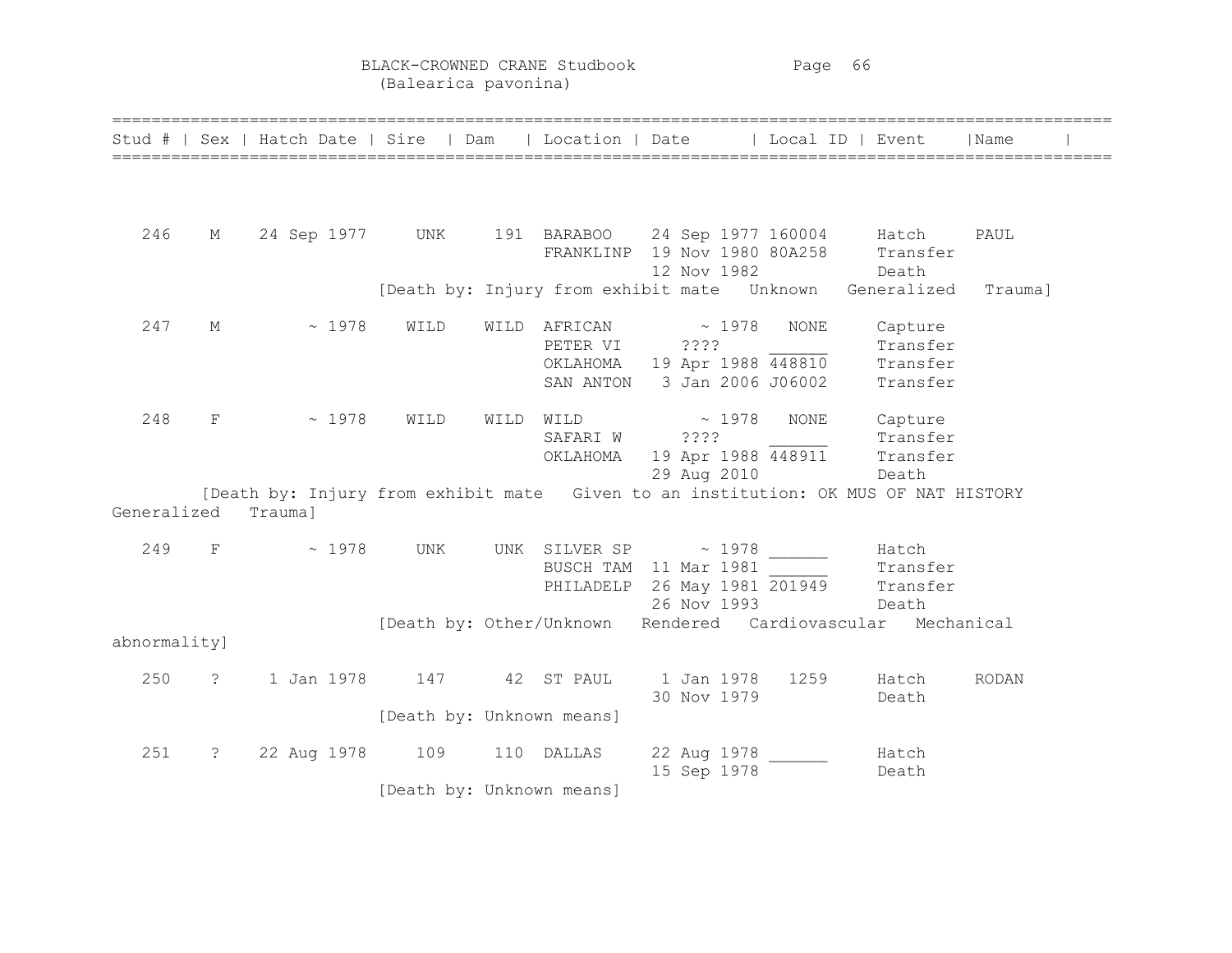BLACK-CROWNED CRANE Studbook Page 67 (Balearica pavonina)

|     |                 | Stud #   Sex   Hatch Date   Sire   Dam   Location   Date   Local ID   Event   Name |      |      |                           |                                                                                                                                               |              |                     |                |  |
|-----|-----------------|------------------------------------------------------------------------------------|------|------|---------------------------|-----------------------------------------------------------------------------------------------------------------------------------------------|--------------|---------------------|----------------|--|
| 252 |                 | ? 24 Aug 1978 96 95 METROZOO 24 Aug 1978 A00039 Hatch                              |      |      |                           | 20 Jan 1984<br>[Death by: Injury from predator Rendered No necropsy planned]                                                                  |              | Death               |                |  |
|     |                 |                                                                                    |      |      |                           |                                                                                                                                               |              |                     |                |  |
| 253 |                 | F 24 Aug 1978 96 95 METROZOO 24 Aug 1978 A00041 Hatch                              |      |      |                           | FERNDALE 20 Sep 1983 ltf Transfer                                                                                                             |              |                     |                |  |
| 254 |                 | M ~ 1979 UNK                                                                       |      |      | HIALEAH ????              | UNK UNKNOWN ~ 1979 ______<br>HIALEAH 2222<br>METROZOO 7 Aug 1986 A01571 Transfer<br>SAN ANTON 18 Mar 1992 920385 Transfer<br>7 Jun 2008 Death |              | Hatch               |                |  |
|     | CODE NOT FOUND] | [Death by: CODE NOT FOUND CODE NOT FOUND CODE NOT FOUND CODE NOT FOUND             |      |      |                           |                                                                                                                                               |              |                     | CODE NOT FOUND |  |
| 255 |                 | $F \sim 1979$                                                                      | WILD |      |                           | WILD WILD ????<br>MOHILEF $\sim$ 1980 Transfer<br>SAN FRAN 10 Nov 1981 28137 Transfer<br>8 Feb 2012                                           | NONE Capture | Death               |                |  |
|     |                 |                                                                                    |      |      | [Death by: Unknown means] |                                                                                                                                               |              |                     |                |  |
| 256 | M               | $\sim 1979$                                                                        | WILD |      |                           | WILD WILD ????<br>MOHILEF $\sim$ 1980 Transfer<br>SAN FRAN 10 Nov 1981 28138                                                                  | <b>NONE</b>  | Capture<br>Transfer |                |  |
| 257 | $_{\rm F}$      | $\sim 1979$                                                                        | WILD | WILD |                           | WILD ????<br>MOHILEF $\sim 1980$<br>SAN FRAN 10 Nov 1981 28139 Transfer<br>17 Jan 1996 Death                                                  | NONE         | Capture<br>Transfer |                |  |
|     |                 |                                                                                    |      |      |                           | [Death by: Other/Unknown Incinerate Generalized Toxicity]                                                                                     |              |                     |                |  |
| 258 |                 | ? 25 Aug 1979                                                                      | UNK  |      |                           | UNK LUFKIN 25 Aug 1979<br>BATONROUG 11 Mar 1980                                                                                               | 381          | Hatch<br>Transfer   | 381            |  |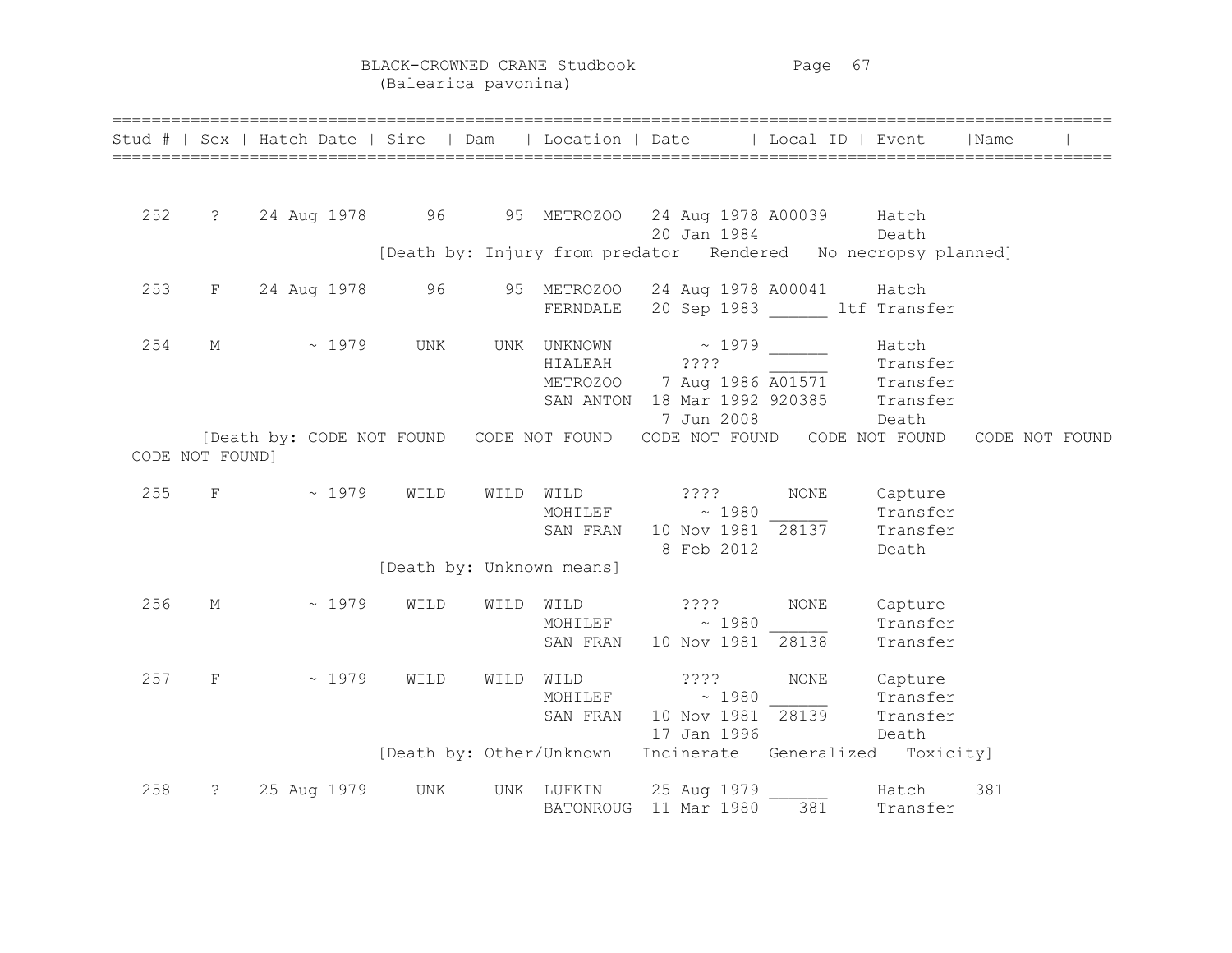BLACK-CROWNED CRANE Studbook Page 68 (Balearica pavonina)

|     |             | Stud #   Sex   Hatch Date   Sire   Dam   Location   Date   Local ID   Event |      |      |              |                                                                                                                  |             |          | Name       |
|-----|-------------|-----------------------------------------------------------------------------|------|------|--------------|------------------------------------------------------------------------------------------------------------------|-------------|----------|------------|
|     |             |                                                                             |      |      |              |                                                                                                                  |             |          |            |
|     |             |                                                                             |      |      |              | 1 Feb 1982                                                                                                       |             | Death    |            |
|     |             |                                                                             |      |      |              | [Death by: Infection associated Incinerate Generalized                                                           |             |          | Bacterial] |
| 259 | F           | 14 Sep 1979                                                                 | UNK  |      | UNK LUFKIN   | 14 Sep 1979 06943                                                                                                |             | Hatch    |            |
|     |             |                                                                             |      |      |              | BATONROUG 11 Mar 1980 380 Transfer<br>EVANSVLLE 13 Sep 1989 289094 Transfer<br>DALLAS 1 Jun 1994 948946 Transfer |             |          |            |
|     |             |                                                                             |      |      |              |                                                                                                                  |             |          |            |
|     |             |                                                                             |      |      |              |                                                                                                                  |             |          |            |
|     |             |                                                                             |      |      |              | 21 Apr 1995                                                                                                      |             | Death    |            |
|     |             |                                                                             |      |      |              | [Death by: Infection associated Bury Respiratory Bacterial]                                                      |             |          |            |
| 260 | $\tilde{S}$ | 3333                                                                        | WILD | WILD | WILD         | ????                                                                                                             | <b>NONE</b> | Capture  |            |
|     |             |                                                                             |      |      |              | $MOHILEF$ ~ 1980                                                                                                 |             | Transfer |            |
|     |             |                                                                             |      |      | SAN FRAN     | 10 Nov 1981 28136 Transfer                                                                                       |             |          |            |
|     |             |                                                                             |      |      |              | 3 Jan 1985                                                                                                       |             | Death    |            |
|     |             |                                                                             |      |      |              | [Death by: Injury from predator Incinerate Unknown (after necropsy)]                                             |             |          |            |
| 261 | М           | 28 Sep 1980                                                                 | UNK  |      |              | UNK BUSCH TAM 28 Sep 1980                                                                                        |             | Hatch    | Ax1        |
|     |             |                                                                             |      |      |              | PHILADELP 21 Jan 1986 203172                                                                                     |             | Transfer |            |
| 262 | F           | ~1980                                                                       | WILD | WILD | AFRICAN      | ? ? ? ?                                                                                                          | <b>NONE</b> | Capture  |            |
|     |             |                                                                             |      |      | HENDEE       | ? ? ? ?                                                                                                          |             | Transfer |            |
|     |             |                                                                             |      |      | DICKERSON    | 28 Oct 1981 1084                                                                                                 |             | Transfer |            |
|     |             |                                                                             |      |      |              | 12 May 1989                                                                                                      |             | Death    |            |
|     |             |                                                                             |      |      |              | [Death by: Euthanasia (medical) Bury No necropsy planned]                                                        |             |          |            |
| 263 | М           | ~1980                                                                       | WILD | WILD | AFRICAN      | $??\$                                                                                                            | <b>NONE</b> | Capture  |            |
|     |             |                                                                             |      |      | HENDEE       | ????                                                                                                             |             | Transfer |            |
|     |             |                                                                             |      |      |              | DICKERSON 28 Oct 1981 1085 Transfer                                                                              |             |          |            |
|     |             |                                                                             |      |      | SAN ANTON    | 6 Oct 1989 891010                                                                                                |             | Transfer |            |
|     |             |                                                                             |      |      |              | 12 Dec 1990                                                                                                      |             | Death    |            |
|     |             |                                                                             |      |      |              | [Death by: Self-inflicted injuries    Unknown    No necropsy planned]                                            |             |          |            |
| 264 | $\tilde{S}$ | ~1980                                                                       | WILD |      | WILD AFRICAN | ????                                                                                                             | <b>NONE</b> | Capture  |            |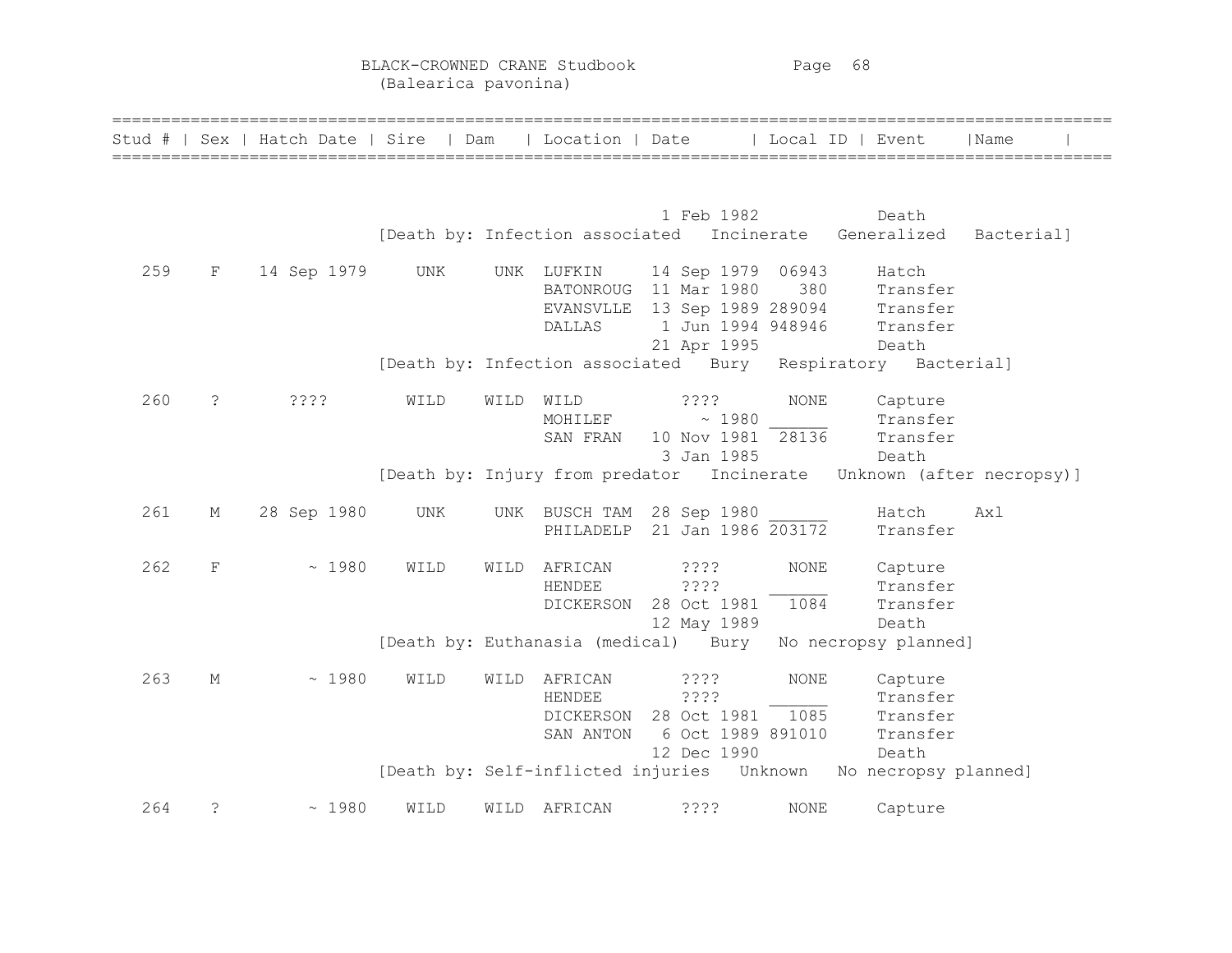BLACK-CROWNED CRANE Studbook Page 69 (Balearica pavonina)

| Stud # |                      | Sex   Hatch Date   Sire   Dam |                          |      | Location   Date |                                                      | Local ID   Event     |          | Name        |  |
|--------|----------------------|-------------------------------|--------------------------|------|-----------------|------------------------------------------------------|----------------------|----------|-------------|--|
|        |                      |                               |                          |      |                 |                                                      |                      |          |             |  |
|        |                      |                               |                          |      | HENDEE          | 3333                                                 |                      | Transfer |             |  |
|        |                      |                               |                          |      | DICKERSON       | 28 Oct 1981                                          | 1086                 | Transfer |             |  |
|        |                      |                               |                          |      |                 | 3 Sep 1985                                           |                      | Death    |             |  |
|        |                      |                               |                          |      |                 | [Death by: Euthanasia (medical) Bury                 | No necropsy planned] |          |             |  |
| 265    | $\cdot$              | ~1980                         | WILD                     | WILD | AFRICAN         | ? ? ? ?                                              | <b>NONE</b>          | Capture  |             |  |
|        |                      |                               |                          |      | HENDEE          | ????                                                 |                      | Transfer |             |  |
|        |                      |                               |                          |      |                 | DICKERSON 28 Oct 1981                                | 1087                 | Transfer |             |  |
|        |                      |                               |                          |      |                 | 3 Nov 1984                                           |                      | Death    |             |  |
|        |                      |                               | [Death by: Other/Unknown |      |                 | Bury No necropsy planned]                            |                      |          |             |  |
| 266    | $\ddot{\cdot}$       | 24 Jul 1980                   | 109                      | 110  | DALLAS          | 24 Jul 1980 002625                                   |                      | Hatch    |             |  |
|        |                      |                               |                          |      |                 | 30 Oct 1980                                          |                      | Death    |             |  |
|        |                      |                               | [Death by: Other/Unknown |      |                 | Bury Respiratory Metazoan]                           |                      |          |             |  |
| 267    | М                    | ~1981                         | WILD                     | WILD | WILD            | ????                                                 | <b>NONE</b>          | Capture  |             |  |
|        |                      |                               |                          |      | MPM BIRD        | ????                                                 |                      | Transfer |             |  |
|        |                      |                               |                          |      | ASHEBORO        | 26 May 1983 20581                                    |                      | Transfer |             |  |
|        |                      |                               |                          |      |                 | 26 Dec 1983                                          |                      | Death    |             |  |
|        |                      |                               |                          |      |                 | [Death by: Environ/Behav conditions Bury Generalized |                      |          | Metabolism] |  |
| 268    | F                    | ~1981                         | WILD                     | WILD | WILD            | ????                                                 | <b>NONE</b>          | Capture  |             |  |
|        |                      |                               |                          |      | MPM BIRD        | ????                                                 |                      | Transfer |             |  |
|        |                      |                               |                          |      | ASHEBORO        | 26 May 1983 20582                                    |                      | Transfer |             |  |
|        |                      |                               |                          |      |                 | 5 Dec 1983                                           |                      | Death    |             |  |
|        |                      |                               | [Death by: Other/Unknown |      |                 | Bury Cardiovascular                                  |                      | Trauma]  |             |  |
| 269    | $\ddot{\phantom{0}}$ | ~1981                         | WILD                     | WILD | WILD            | ????                                                 | <b>NONE</b>          | Capture  |             |  |
|        |                      |                               |                          |      | MPM BIRD        | ????                                                 |                      | Transfer |             |  |
|        |                      |                               |                          |      | ASHEBORO        | 26 May 1983 20583                                    |                      | Transfer |             |  |
|        |                      |                               |                          |      |                 | 31 Dec 1983                                          |                      | Death    |             |  |
|        |                      |                               |                          |      |                 | [Death by: Self-inflicted injuries Bury              | Nervous              | Trauma]  |             |  |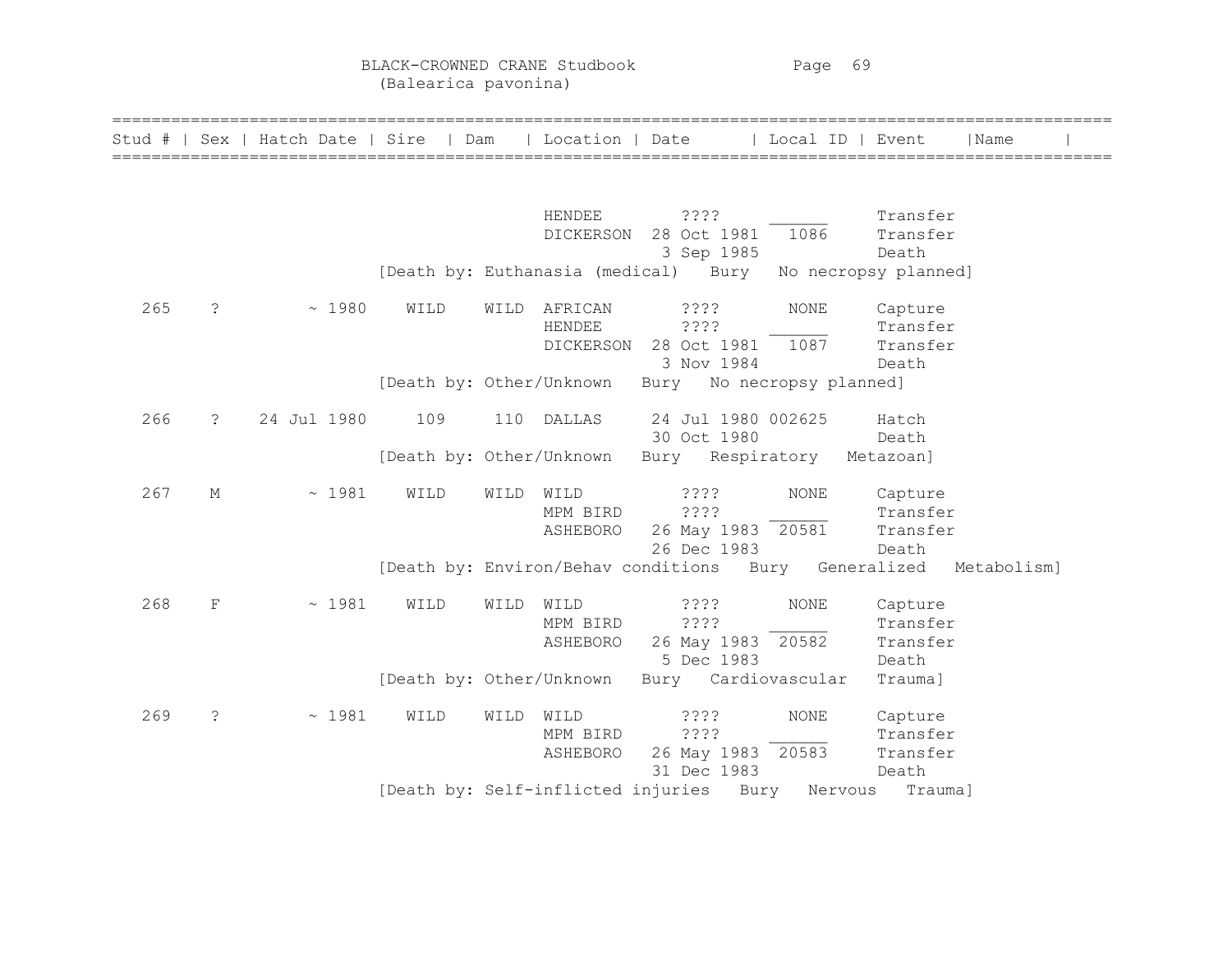BLACK-CROWNED CRANE Studbook Page 70 (Balearica pavonina)

|     |             | Stud #   Sex   Hatch Date   Sire   Dam   Location   Date   Local ID   Event |      |           |          |                                                                  |             |          | Name |  |
|-----|-------------|-----------------------------------------------------------------------------|------|-----------|----------|------------------------------------------------------------------|-------------|----------|------|--|
|     |             |                                                                             |      |           |          |                                                                  |             |          |      |  |
|     |             |                                                                             |      |           |          |                                                                  |             |          |      |  |
| 270 | $\tilde{S}$ | ~1981                                                                       | WILD | WILD WILD |          | ? ? ? ?                                                          | NONE        | Capture  |      |  |
|     |             |                                                                             |      |           | MPM BIRD | ????                                                             |             | Transfer |      |  |
|     |             |                                                                             |      |           | ASHEBORO | 26 May 1983 20584                                                |             | Transfer |      |  |
|     |             |                                                                             |      |           |          | 25 Dec 1983                                                      |             | Death    |      |  |
|     |             |                                                                             |      |           |          | [Death by: Environ/Behav conditions Bury Generalized Metabolism] |             |          |      |  |
| 271 | М           | ~1981                                                                       | WILD | WILD      | WILD     | ? ? ? ?                                                          | <b>NONE</b> | Capture  |      |  |
|     |             |                                                                             |      |           | MPM BIRD | ????                                                             |             | Transfer |      |  |
|     |             |                                                                             |      |           | ASHEBORO | 26 May 1983 20585                                                |             | Transfer |      |  |
|     |             |                                                                             |      |           |          | 23 Jul 1984                                                      |             | Death    |      |  |
|     |             |                                                                             |      |           |          | [Death by: Injury from predator Bury Generalized                 |             | Trauma]  |      |  |
| 272 | $\cdot$     | ~1981                                                                       | WILD | WILD      | WILD     | $??\,?\,?$                                                       | NONE        | Capture  |      |  |
|     |             |                                                                             |      |           | MPM BIRD | ????                                                             |             | Transfer |      |  |
|     |             |                                                                             |      |           | ASHEBORO | 26 May 1983 20586                                                |             | Transfer |      |  |
|     |             |                                                                             |      |           |          | 18 Jul 1984                                                      |             | Death    |      |  |
|     |             |                                                                             |      |           |          | [Death by: Injury from predator Bury Generalized Trauma]         |             |          |      |  |
| 273 | М           | ~1981                                                                       | WILD | WILD      | WILD     | ? ? ? ?                                                          | <b>NONE</b> | Capture  |      |  |
|     |             |                                                                             |      |           | MPM BIRD | ????                                                             |             | Transfer |      |  |
|     |             |                                                                             |      |           | ASHEBORO | 26 May 1983                                                      | 20587       | Transfer |      |  |
|     |             |                                                                             |      |           |          | 13 Jan 1984                                                      |             | Death    |      |  |
|     |             |                                                                             |      |           |          | [Death by: Injury from predator Bury Musculoskeletal Trauma]     |             |          |      |  |
| 274 | F           | ~1981                                                                       | WILD | WILD      | WILD     | $??\,?\,?$                                                       | <b>NONE</b> | Capture  |      |  |
|     |             |                                                                             |      |           | MPM BIRD | ????                                                             |             | Transfer |      |  |
|     |             |                                                                             |      |           | ASHEBORO | 26 May 1983 20588                                                |             | Transfer |      |  |
|     |             |                                                                             |      |           |          | 30 Jul 1984                                                      |             | Death    |      |  |
|     |             |                                                                             |      |           |          | [Death by: Injury from predator Bury Generalized Trauma]         |             |          |      |  |
| 275 | М           | ~1981                                                                       | WILD | WILD      | WILD     | ? ? ? ?                                                          | NONE        | Capture  |      |  |
|     |             |                                                                             |      |           | MPM BIRD | ????                                                             |             | Transfer |      |  |
|     |             |                                                                             |      |           | ASHEBORO | 26 May 1983 20589                                                |             | Transfer |      |  |
|     |             |                                                                             |      |           |          |                                                                  |             |          |      |  |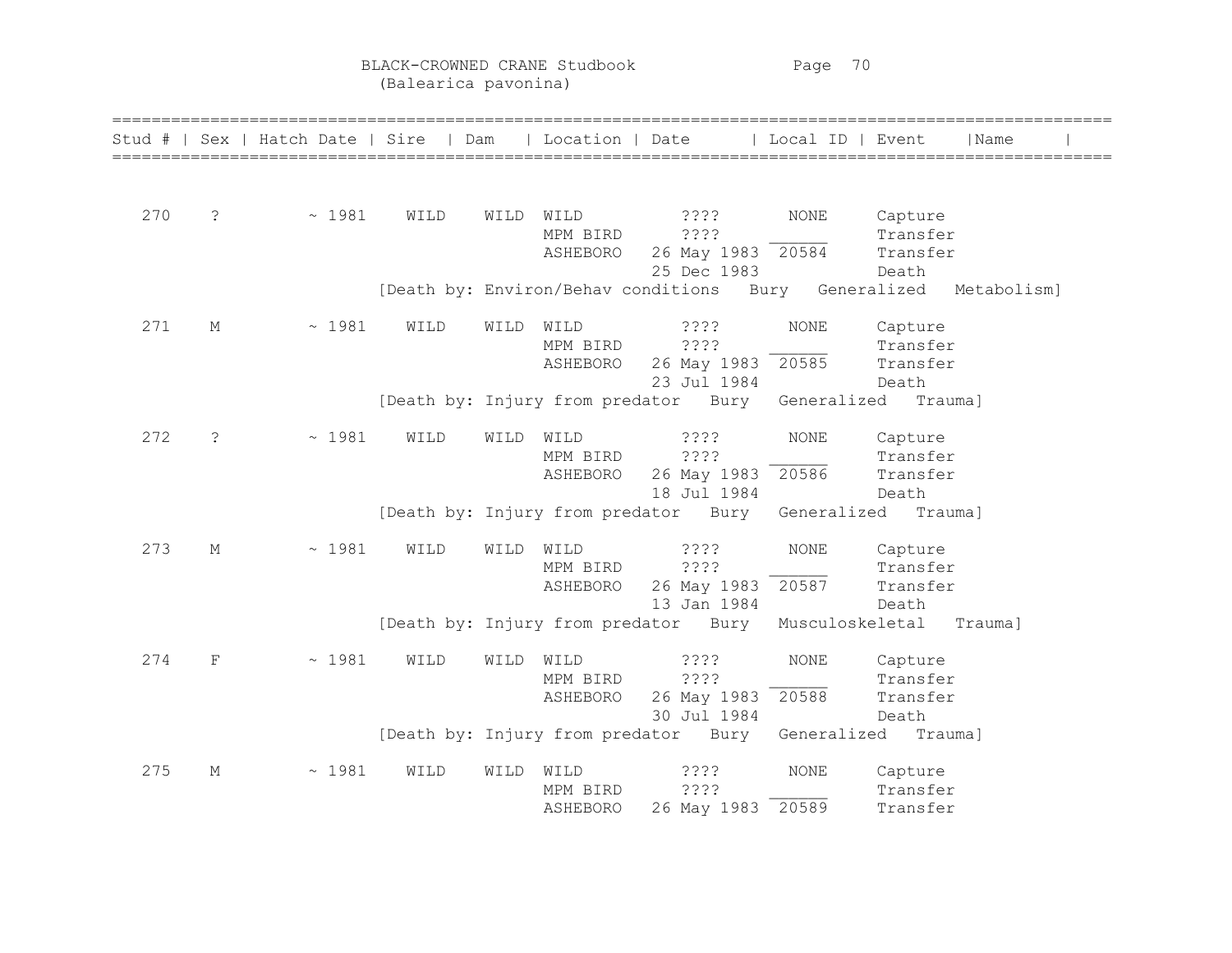BLACK-CROWNED CRANE Studbook Page 71 (Balearica pavonina)

| Stud # |            | Sex   Hatch Date   Sire   Dam |                           |      |                                      | Location   Date   Local ID   Event                                                                      |                      | Name                                                                |
|--------|------------|-------------------------------|---------------------------|------|--------------------------------------|---------------------------------------------------------------------------------------------------------|----------------------|---------------------------------------------------------------------|
|        |            |                               |                           |      |                                      | 30 Jul 1984<br>[Death by: Injury from predator Bury Generalized Trauma]                                 |                      | Death                                                               |
| 276    | $\ddot{?}$ | $\sim 1981$                   | WILD                      | WILD | WILD<br>MPM BIRD                     | ? ? ? ?<br>????<br>ASHEBORO 26 May 1983 20590 Transfer<br>26 Dec 1983                                   | <b>NONE</b><br>Death | Capture<br>Transfer                                                 |
|        |            |                               |                           |      |                                      |                                                                                                         |                      | [Death by: Environ/Behav conditions Bury Generalized Metabolism]    |
| 277    | М          | ? ? ? ?                       | UNK                       |      | UNK UNKNOWN                          | 7.3.3.5<br>CALGARY 28 Apr 1982 201002 Transfer<br>LAVAL 28 Apr 1982 927 Transfer<br>CALGARY 13 Jan 1988 |                      | Hatch<br>Death                                                      |
|        |            |                               |                           |      |                                      |                                                                                                         |                      | [Death by: Infection associated  Unknown  Unknown (after necropsy)] |
| 278    | F          | $\sim 1981$                   | UNK                       |      | UNK UNKNOWN<br>RIDGELAND<br>G. DISCH | $\sim 1981$<br>$\sim 1982$<br>$\sim 1989$<br>29 Nov 1994                                                |                      | Hatch<br>Transfer<br>Transfer<br>Death                              |
|        |            |                               | [Death by: Unknown means] |      |                                      |                                                                                                         |                      |                                                                     |
| 279    | М          | ~1981                         | UNK                       |      | UNK UNKNOWN<br>ROBRACFM              | $\sim 1981$<br>RIDGELAND $\sim 1982$<br>$G.$ DISCH $\sim$ 1989                                          | ~ 1995 ltf Transfer  | Hatch<br>Transfer<br>Transfer                                       |
| 280    | М          | 11 Aug 1981 190               |                           |      | BATONROUG<br>EVANSVLLE               | 189 LUFKIN 11 Aug 1981 07117<br>6 Jul 1982<br>13 Sep 1989 289093 Transfer<br>21 Apr 1992                | Death                | Hatch<br>508 Transfer                                               |
|        |            |                               | [Death by: Unknown means] |      |                                      |                                                                                                         |                      |                                                                     |
| 281    | F          | 2 Oct 1981                    | 215                       |      | 214 DALLAS                           | 2 Oct 1981 813079                                                                                       |                      | Hatch                                                               |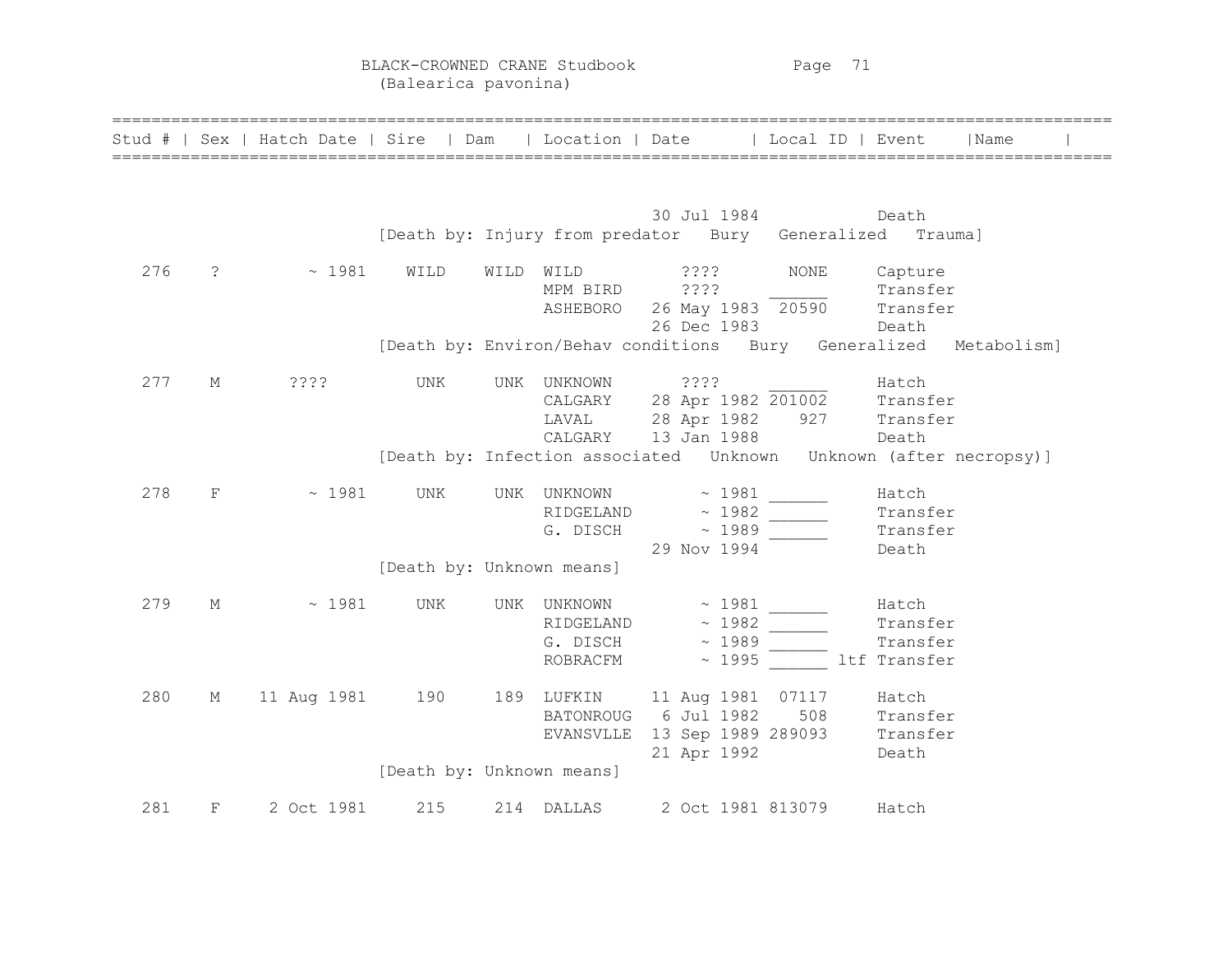BLACK-CROWNED CRANE Studbook Page 72 (Balearica pavonina)

|     |                   |                           |                           |      |                                | Stud #   Sex   Hatch Date   Sire   Dam   Location   Date   Local ID   Event                                                        |              |                              | Name |
|-----|-------------------|---------------------------|---------------------------|------|--------------------------------|------------------------------------------------------------------------------------------------------------------------------------|--------------|------------------------------|------|
|     |                   | Circulatory, secondary]   |                           |      |                                | 12 Nov 1981 Death<br>[Death by: Anesth/Restraint assoc Given to an institution: UTX ARLIN Generalized                              |              |                              |      |
| 282 |                   | M ????                    | WILD                      |      | WILD SENEGAL<br>DODGE R.K ???? | ? ? ? ?<br>CHICAGOLP 23 Feb 1982 B8281 Transfer<br>KNAPP RAY 29 Jan 1983 Transfer<br>18 May 1987 Death                             | NONE Capture | Transfer                     |      |
| 283 | F                 | ????                      | WILD                      |      |                                | WILD SENEGAL ????<br>DODGE R.K ????<br>CHICAGOLP 23 Feb $1982 \overline{B8282}$ Transfer<br>15 May 1985                            | NONE         | Capture<br>Transfer<br>Death |      |
| 284 | $\ddot{?}$        | 12 Aug 1982 UNK           |                           |      |                                | UNK METROZOO 12 Aug 1982 A00112 Hatch<br>18 May 1983 Death<br>[Death by: Euthanasia (medical) Incinerate Unknown (after necropsy)] |              |                              |      |
| 285 | $\ddot{\text{?}}$ | 7 Sep 1982 102 105 FRESNO | [Death by: Unknown means] |      |                                | 7 Sep 1982 18887 Hatch<br>10 Sep 1982 Death                                                                                        |              |                              |      |
| 286 | М                 | ~1983                     | UNK                       |      | FOR BIRDS ????                 | UNK BLASKO D $\sim$ 1983<br>METROZOO 16 Dec 1988 A02472 Transfer<br>FOR BIRDS 27 Oct 1989 ltf Transfer                             |              | Hatch<br>Transfer            |      |
| 287 | М                 | ~1983                     | WILD                      | WILD | WILD<br>NORTHLAND              | 3333<br>????                                                                                                                       | <b>NONE</b>  | Capture<br>Transfer          |      |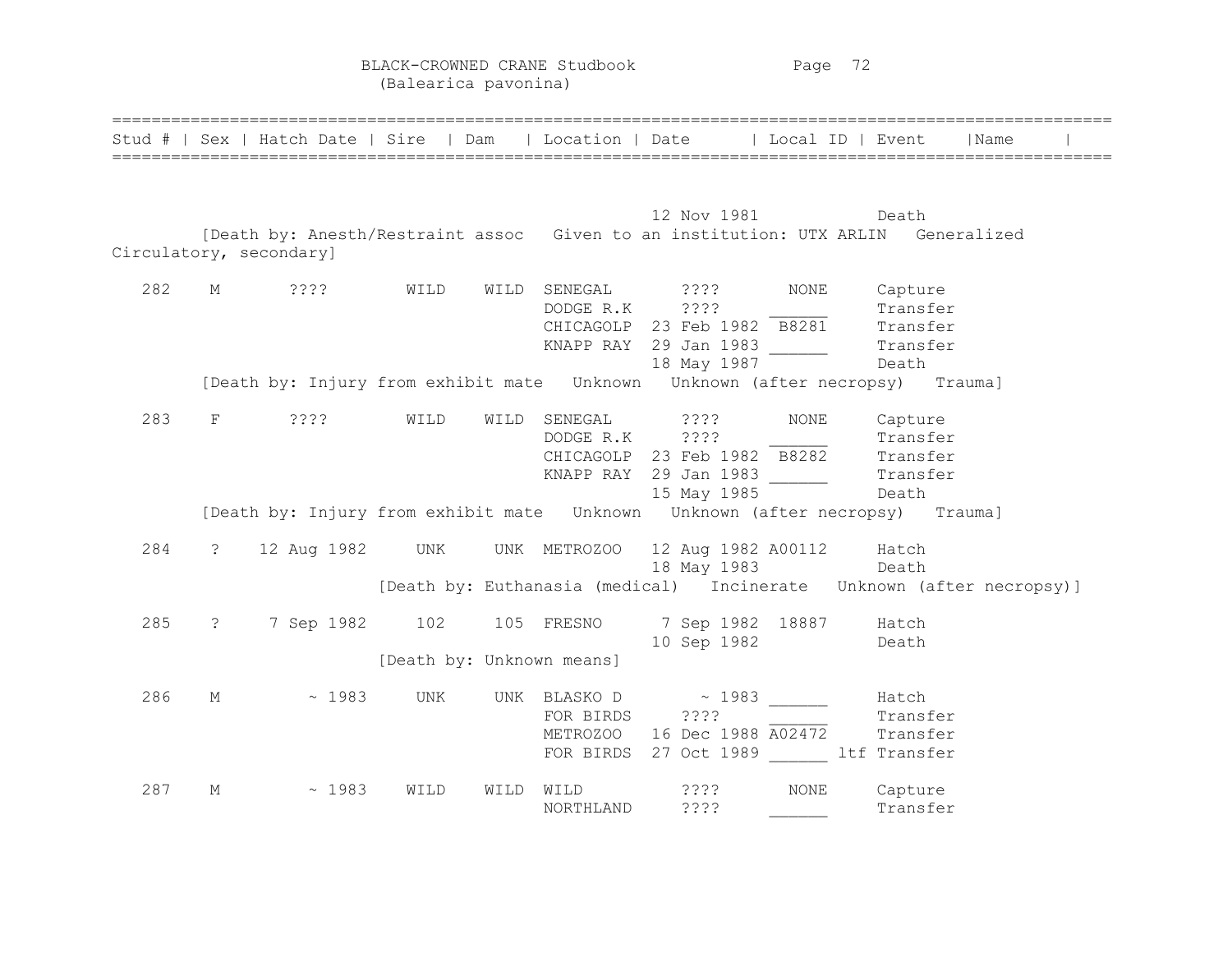BLACK-CROWNED CRANE Studbook Page 73 (Balearica pavonina)

|                 |                               |                 | Stud #   Sex   Hatch Date   Sire   Dam   Location   Date   Local ID   Event |                                                      |                                                                         |       |                               | l Name                                                                                 |
|-----------------|-------------------------------|-----------------|-----------------------------------------------------------------------------|------------------------------------------------------|-------------------------------------------------------------------------|-------|-------------------------------|----------------------------------------------------------------------------------------|
|                 |                               |                 |                                                                             |                                                      | PHILADELP 30 Apr 1985 202984 Transfer                                   |       |                               |                                                                                        |
|                 |                               |                 | [Death by: Other/Unknown Rendered Generalized Trauma]                       |                                                      | 26 Oct 1985                                                             | Death |                               |                                                                                        |
| 293             | М                             | ~1983           | <b>UNK</b>                                                                  | UNK FOR BIRDS ~ 1983 IDAHO Hatch                     | ROBRACFM ~ 1984 RD8302 ltf Transfer                                     |       |                               | RD8302                                                                                 |
| 294             | М                             | 3 Mar 1983      | 147                                                                         | 42 ST PAUL                                           | 3 Mar 1983 1467 Hatch<br>10 Mar 2001                                    |       | Death                         | BAD TOES                                                                               |
|                 |                               |                 | [Death by: Other/Unknown Incinerate Unknown (after necropsy)]               |                                                      |                                                                         |       |                               |                                                                                        |
| 295             | $\mathbf{F}$                  | 22 Jul 1983     | 190                                                                         | 189 LUFKIN                                           | 22 Jul 1983 07350<br>6 Sep 1992                                         |       | Hatch<br>Death                |                                                                                        |
|                 |                               |                 | [Death by: Environ/Behav conditions  Unknown  Generalized  Trauma]          |                                                      |                                                                         |       |                               |                                                                                        |
| 296             |                               | ? 23 Jul 1983   | 190                                                                         | 189 LUFKIN                                           | 23 Jul 1983 07351 Hatch<br>24 Mar 1987                                  | Death |                               |                                                                                        |
|                 |                               |                 | [Death by: Infection associated Unknown Cardiovascular Bacterial]           |                                                      |                                                                         |       |                               |                                                                                        |
| 297             | $\mathbf{F}$ and $\mathbf{F}$ | 8 Sep 1983 UNK  |                                                                             | UNK DALLAS                                           | 8 Sep 1983 833785 Hatch<br>29 May 1987                                  | Death |                               | CATBIRD                                                                                |
| after necropsy] |                               |                 |                                                                             |                                                      |                                                                         |       |                               | [Death by: Infection associated Given to an institution: FIELDMUSE Generalized Unknown |
| 298             | $F^-$                         | 25 Sep 1983 UNK |                                                                             | 201 PITTS CA 25 Sep 1983 111 Hatch<br><b>BARABOO</b> | 19 Sep 1984 010006<br>14 May 1985                                       |       | Transfer<br>Death             | MALI                                                                                   |
|                 |                               |                 | [Death by: Unknown means]                                                   |                                                      |                                                                         |       |                               |                                                                                        |
| 299             | $_{\rm F}$                    | $\sim 1984$     | UNK                                                                         | UNK UNKNOWN<br>DOLAN J<br>$SD-WAP$<br>SANDIEGOZ      | $\sim 1984$<br>????<br>28 Apr 1988 888081 Transfer<br>9 Aug 1990 888081 |       | Hatch<br>Transfer<br>Transfer |                                                                                        |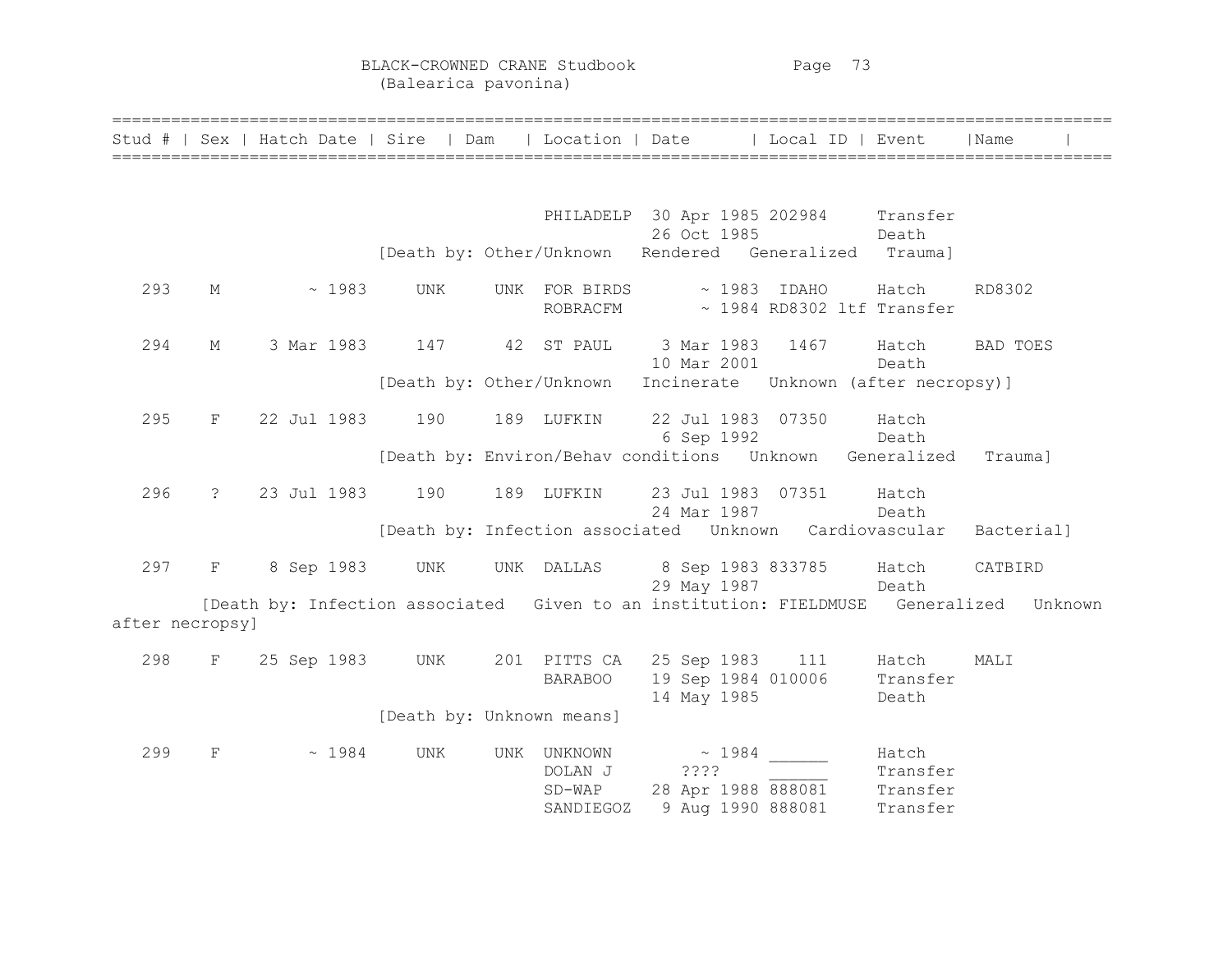BLACK-CROWNED CRANE Studbook Page 74 (Balearica pavonina)

|            |              | Stud #   Sex   Hatch Date   Sire   Dam   Location   Date   Local ID   Event      |                           |      |             |                                                                          |      |          | Name                                                                          |
|------------|--------------|----------------------------------------------------------------------------------|---------------------------|------|-------------|--------------------------------------------------------------------------|------|----------|-------------------------------------------------------------------------------|
|            |              |                                                                                  |                           |      |             | 30 Apr 2002                                                              |      | Death    |                                                                               |
|            |              |                                                                                  | [Death by: Unknown means] |      |             |                                                                          |      |          |                                                                               |
| 303        | М            | $\sim 1984$                                                                      | UNK                       |      | UNK UNKNOWN | $\sim 1984$                                                              |      | Hatch    |                                                                               |
|            |              |                                                                                  |                           |      | DOLAN J     | ? ? ? ?                                                                  |      | Transfer |                                                                               |
|            |              |                                                                                  |                           |      | $SD-WAP$    | 28 Apr 1988 888080                                                       |      | Transfer |                                                                               |
|            |              | [Death by: Other/Unknown Given to an institution: CHAFFEY COLLEGE Unknown (after |                           |      |             | 9 Jan 1991                                                               |      | Death    |                                                                               |
| necropsy)] |              |                                                                                  |                           |      |             |                                                                          |      |          |                                                                               |
|            |              |                                                                                  |                           |      |             |                                                                          |      |          |                                                                               |
| 304        | М            | 22 Feb 1984 147                                                                  |                           |      | 42 ST PAUL  | 22 Feb 1984 1468                                                         |      | Hatch    | GOOD TOES                                                                     |
|            |              |                                                                                  |                           |      | ASHEBORO    | 11 May 1989 21343 Transfer                                               |      |          |                                                                               |
|            |              |                                                                                  |                           |      |             | 9 Nov 1991                                                               |      | Death    |                                                                               |
|            |              |                                                                                  | [Death by: Unknown means] |      |             |                                                                          |      |          |                                                                               |
| 305        | F            | 18 Jul 1984                                                                      | 190                       |      | 189 LUFKIN  | 18 Jul 1984 07445 Hatch                                                  |      |          |                                                                               |
|            |              |                                                                                  |                           |      | SAN ANTON   | 28 Mar 1995 950338 Transfer                                              |      |          |                                                                               |
|            |              |                                                                                  |                           |      |             | 7 Dec 1999                                                               |      | Death    |                                                                               |
|            |              |                                                                                  |                           |      |             | [Death by: Euthanasia (medical)    Unknown   Unknown   (after necropsy)] |      |          |                                                                               |
| 306        | $\mathbf{F}$ | 6 Sep 1984                                                                       | UNK                       |      | UNK DALLAS  | 6 Sep 1984 844110 Hatch                                                  |      |          |                                                                               |
|            |              |                                                                                  |                           |      |             | 2 May 1992                                                               |      | Death    |                                                                               |
|            |              |                                                                                  | [Death by: Unknown means] |      |             |                                                                          |      |          |                                                                               |
|            |              |                                                                                  |                           |      |             |                                                                          |      |          |                                                                               |
| 307        | F            | 6 Sep 1984                                                                       | UNK                       |      |             | UNK DALLAS 6 Sep 1984 844111 Hatch                                       |      |          |                                                                               |
|            |              |                                                                                  |                           |      |             | 6 Oct 1986                                                               |      | Death    |                                                                               |
|            |              |                                                                                  |                           |      |             |                                                                          |      |          | [Death by: Environ/Behav conditions    Unknown   Unknown    (after necropsy)] |
| 308        | М            | ~1985                                                                            | WILD                      | WILD | MALI WA     | $\sim 1985$                                                              | NONE | Capture  |                                                                               |
|            |              |                                                                                  |                           |      | M.PM BIRD   | 3333                                                                     |      | Transfer |                                                                               |
|            |              |                                                                                  |                           |      | PACI.BIRD   | ????                                                                     |      | Transfer |                                                                               |
|            |              |                                                                                  |                           |      | SANTA ANA   | 25 Oct 1986 0626                                                         |      | Transfer |                                                                               |
|            |              |                                                                                  |                           |      | BALTIMORE   | 20 Nov 1991 910971                                                       |      | Transfer |                                                                               |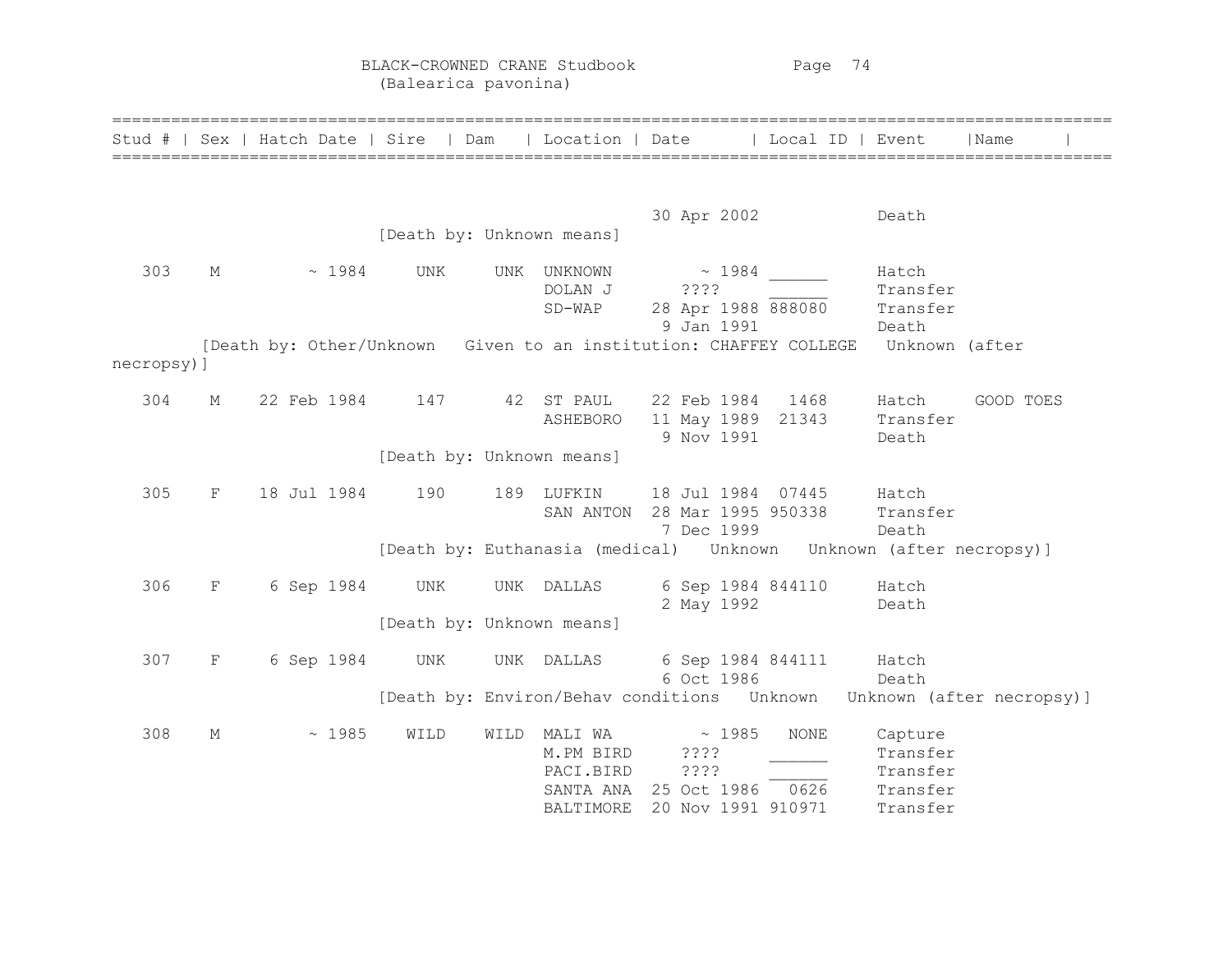BLACK-CROWNED CRANE Studbook Page 75 (Balearica pavonina)

|     |                   | Stud #   Sex   Hatch Date   Sire   Dam   Location   Date   Local ID   Event   Name |                           |  |                                                                                                                                                                              |                  |                                 |         |
|-----|-------------------|------------------------------------------------------------------------------------|---------------------------|--|------------------------------------------------------------------------------------------------------------------------------------------------------------------------------|------------------|---------------------------------|---------|
|     |                   |                                                                                    | [Death by: Unknown means] |  | 12 Jul 1992 Death                                                                                                                                                            |                  |                                 |         |
| 309 |                   | $F \sim 1985$                                                                      | WILD                      |  | WILD MALI WA $\sim 1985$ NONE<br>M.PM BIRD ????<br>PACI.BIRD ????<br>25 Nov 1991                                                                                             |                  | Capture<br>Transfer<br>Death    |         |
|     |                   |                                                                                    | [Death by: Unknown means] |  |                                                                                                                                                                              |                  |                                 |         |
| 310 | $\mathbb M$       | $\sim 1985$                                                                        | WILD                      |  | WILD WILD ???? NONE Capture<br>BROWNSVIL 31 Jan 1986 2442                                                                                                                    | 6 Sep 1986 Death | Transfer                        |         |
|     |                   |                                                                                    |                           |  | [Death by: Injury from exhibit mate Incinerate Generalized                                                                                                                   |                  |                                 | Trauma] |
| 311 | $F -$             | ~30 Jan 1985                                                                       | WILD                      |  | WILD KUMASI ????<br>BROWNSVIL 31 Jan 1986 2443                                                                                                                               | NONE             | Capture<br>Transfer<br>Transfer |         |
| 312 | $\ddot{\text{?}}$ | 6 Jul 1985 190                                                                     |                           |  | 189 LUFKIN 6 Jul 1985 07539 Hatch<br>GRND PRAI 4 Nov 1987 ltf Transfer                                                                                                       |                  |                                 |         |
| 313 | $F^-$             | 11 Sep 1986 UNK                                                                    |                           |  | UNK PITTS CA 11 Sep 1986 2434 Hatch<br>SANDIEGOZ 24 Nov 1986 035723 Transfer<br>SD-WAP 24 Dec 1986 035723 Transfer<br>HOUSTON 9 Oct 2002 20041 Transfer<br>12 Jul 2006 Death |                  |                                 |         |
|     |                   |                                                                                    |                           |  | [Death by: Other/Unknown Bury Musculoskeletal Trauma]                                                                                                                        |                  |                                 |         |
| 314 | М                 | $\sim 1987$                                                                        | UNK                       |  | UNK FOR BIRDS $\sim$ 1987 Hatch<br>METROZOO 8 Dec 1989 A02844 Transfer<br>BUSCH TAM 26 Aug 1992                                                                              |                  | Transfer                        |         |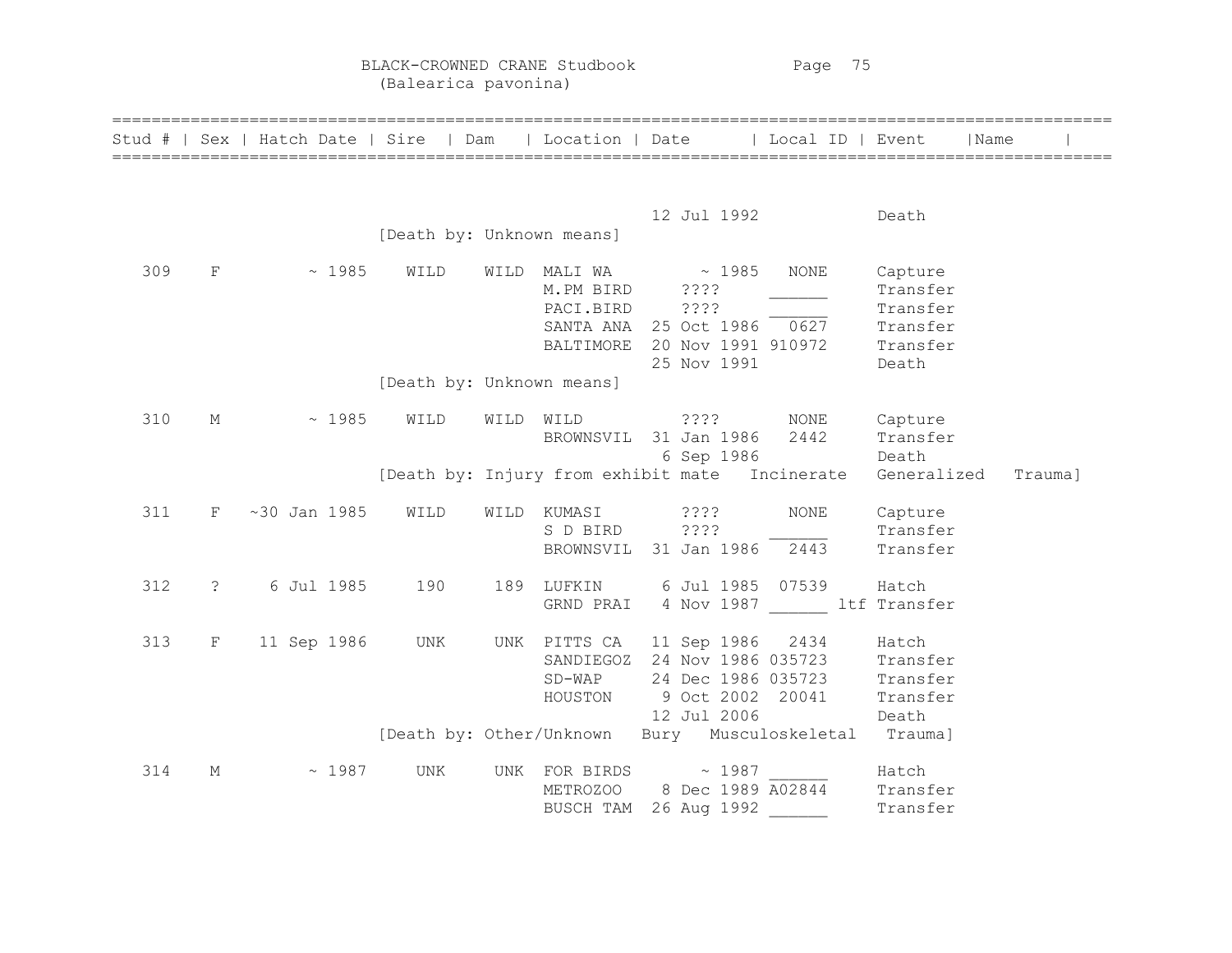|     |              | Stud #   Sex   Hatch Date   Sire   Dam   Location   Date   Local ID   Event |                           |                            |                                                                                        |                            | l Name |  |
|-----|--------------|-----------------------------------------------------------------------------|---------------------------|----------------------------|----------------------------------------------------------------------------------------|----------------------------|--------|--|
|     |              |                                                                             |                           |                            | METROZOO 29 Oct 1993 A02844 Transfer                                                   |                            |        |  |
| 315 | F            | $\sim 1986$ UNK                                                             |                           |                            | UNK UNKNOWN ~ 1986 Hatch<br>CALGARY 23 Jan 1987 203878 Transfer<br>7 Oct 1988          | Death                      |        |  |
|     |              |                                                                             |                           |                            | [Death by: Injury from predator Unknown Unknown (after necropsy)]                      |                            |        |  |
| 316 | М            | $\sim 1988$                                                                 | UNK                       |                            | UNK G. ALLEN $\sim$ 1988 Hatch<br>STCATHERN 12 Apr 1990 905002 Transfer<br>12 Jun 1991 | Death                      |        |  |
|     |              |                                                                             |                           |                            | [Death by: Injury from exhibit mate Bury Generalized Trauma]                           |                            |        |  |
| 317 | $\mathbf{F}$ | ~1988                                                                       | UNK                       |                            | UNK $G.$ ALLEN $\sim$ 1988<br>STCATHERN 12 Apr 1990 905003 Transfer<br>19 Jul 1992     | Hatch<br>Death             |        |  |
|     |              |                                                                             |                           |                            | [Death by: Injury from exhibit mate Bury Generalized Trauma]                           |                            |        |  |
| 318 | М            | $\sim 1988$                                                                 | UNK                       | UNK UNKNOWN<br>LUFKIN ???? | $\sim 1988$<br>BATONROUG 4 Mar 1990 6477 Transfer<br>2 Apr 1992                        | Hatch<br>Transfer<br>Death |        |  |
|     |              |                                                                             | [Death by: Unknown means] |                            |                                                                                        |                            |        |  |
| 319 | $\mathbb M$  | ????                                                                        | UNK                       | UNK WW TRUST<br>OMAHA      | ? ? ? ?<br>22 Mar 1989 5326 Transfer<br>22 May 1991                                    | Hatch<br>Death             |        |  |
|     |              |                                                                             | [Death by: Unknown means] |                            |                                                                                        |                            |        |  |
| 320 | $_{\rm F}$   | ? ? ? ?                                                                     | UNK                       | UNK WW TRUST<br>OMAHA      | 2222<br>22 Mar 1989 5327 Transfer<br>22 May 1991                                       | Hatch<br>Death             |        |  |
|     |              |                                                                             | [Death by: Unknown means] |                            |                                                                                        |                            |        |  |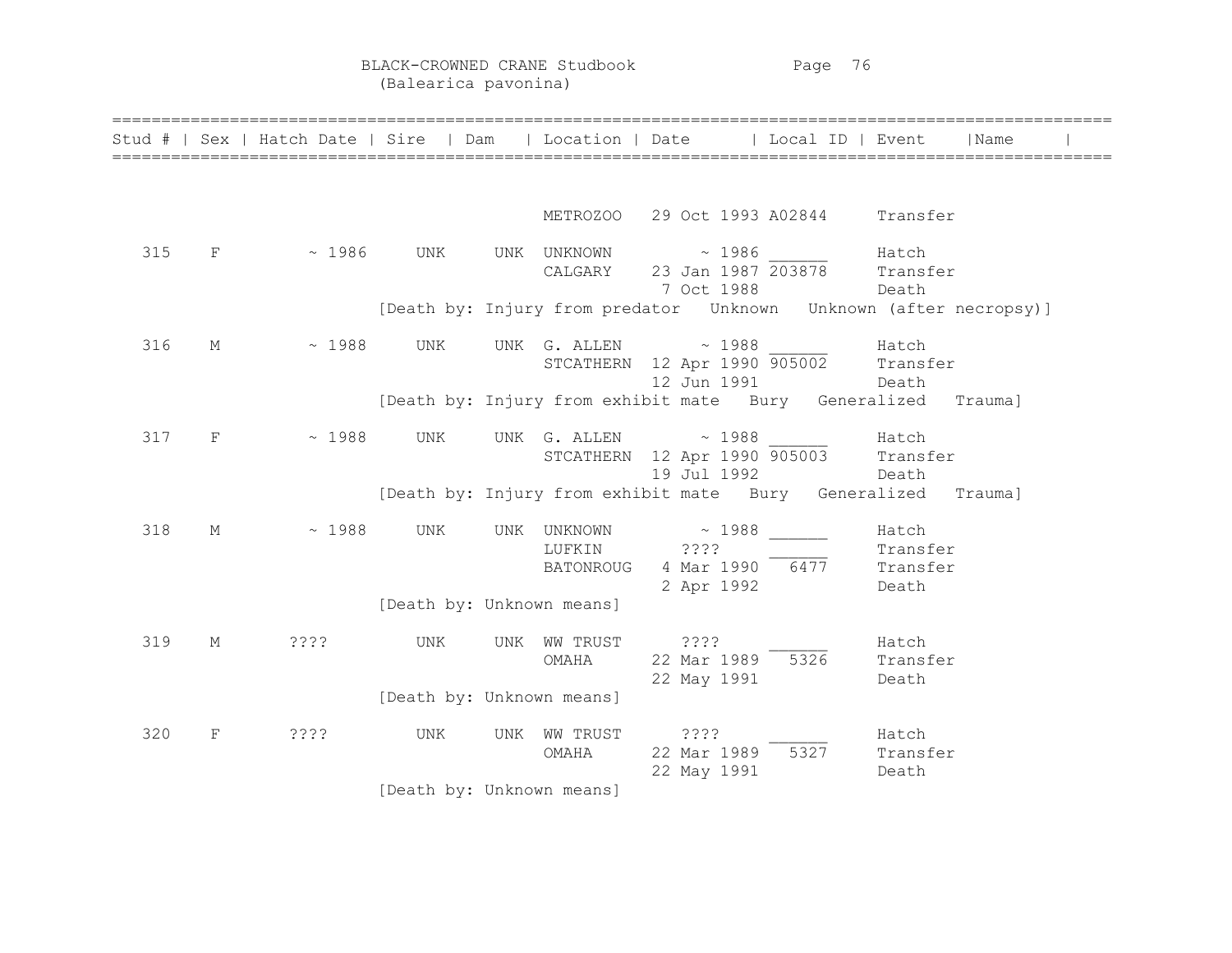BLACK-CROWNED CRANE Studbook Page 77 (Balearica pavonina)

|     |                   | Stud #   Sex   Hatch Date   Sire   Dam   Location   Date   Local ID   Event |                           |                                                                                                       |                                   |             |                                                                     | l Name     |
|-----|-------------------|-----------------------------------------------------------------------------|---------------------------|-------------------------------------------------------------------------------------------------------|-----------------------------------|-------------|---------------------------------------------------------------------|------------|
|     |                   |                                                                             |                           |                                                                                                       |                                   |             |                                                                     |            |
| 322 | $\ddot{\text{?}}$ | 1 Aug 1988  190  189  LUFKIN  1 Aug 1988  07822  Hatch                      |                           |                                                                                                       | 30 Sep 1988                       |             | Death                                                               |            |
|     |                   |                                                                             |                           | [Death by: Self-inflicted injuries  Unknown  Generalized                                              |                                   |             |                                                                     | Trauma]    |
| 324 | М                 | 2222                                                                        | WILD                      | WILD W.AFRICA ????<br>CHATFIELD ????                                                                  |                                   | NONE        | Capture<br>Transfer<br>7777 Transfer<br>23 Sep 1988 881008 Transfer |            |
|     |                   |                                                                             |                           | YULEE<br>CHATFIELD 27 Jul 1997 ltf Transfer                                                           |                                   |             |                                                                     |            |
| 325 | М                 | 14 Apr 2001 37 35 PROVIDNCE 14 Apr 2001 200102 Hatch                        |                           | SOUTHBEND                                                                                             | 6 Aug 2002 22113                  |             | Transfer                                                            | BUMBLES/SU |
| 326 | F                 | $\sim 1988$                                                                 | WILD                      | WILD W.AFRICA ????<br>CHATFIELD ????<br>YULEE<br>CHATFIELD 29 Mar 2004                                | 23 Sep 1988 881010                | <b>NONE</b> | Capture<br>Transfer<br>Transfer<br>Transfer                         |            |
| 327 | $F$ and $F$       | 4 Jul 1989 190                                                              |                           | 189 LUFKIN 4 Jul 1989 07951<br>FORTWORTH 19 Jul 1990 01839 Transfer                                   | 17 Aug 2006                       |             | Hatch<br>Death                                                      |            |
|     |                   |                                                                             | [Death by: Unknown means] |                                                                                                       |                                   |             |                                                                     |            |
| 328 | F                 | 5 Jul 1989 190                                                              |                           | 189 LUFKIN 5 Jul 1989 07950 Hatch<br>FORTWORTH 19 Jul 1990 01838                                      | 11 Aug 1994                       | Death       | Transfer                                                            |            |
|     |                   |                                                                             |                           | [Death by: Injury from exhibit mate  Unknown  Generalized                                             |                                   |             |                                                                     | Trauma]    |
| 329 | М                 | 29 Aug 1989   254   95 METROZOO                                             |                           | SCOT NECK 19 Jan 1991<br>BALTIMORE 6 Jul 1992 920621 Transfer<br>PHILADELP 6 Jul 1992 204612 Transfer | 29 Aug 1989 A02781<br>17 Jul 1997 |             | Hatch<br>6 May 1997 204612 Transfer<br>Death                        |            |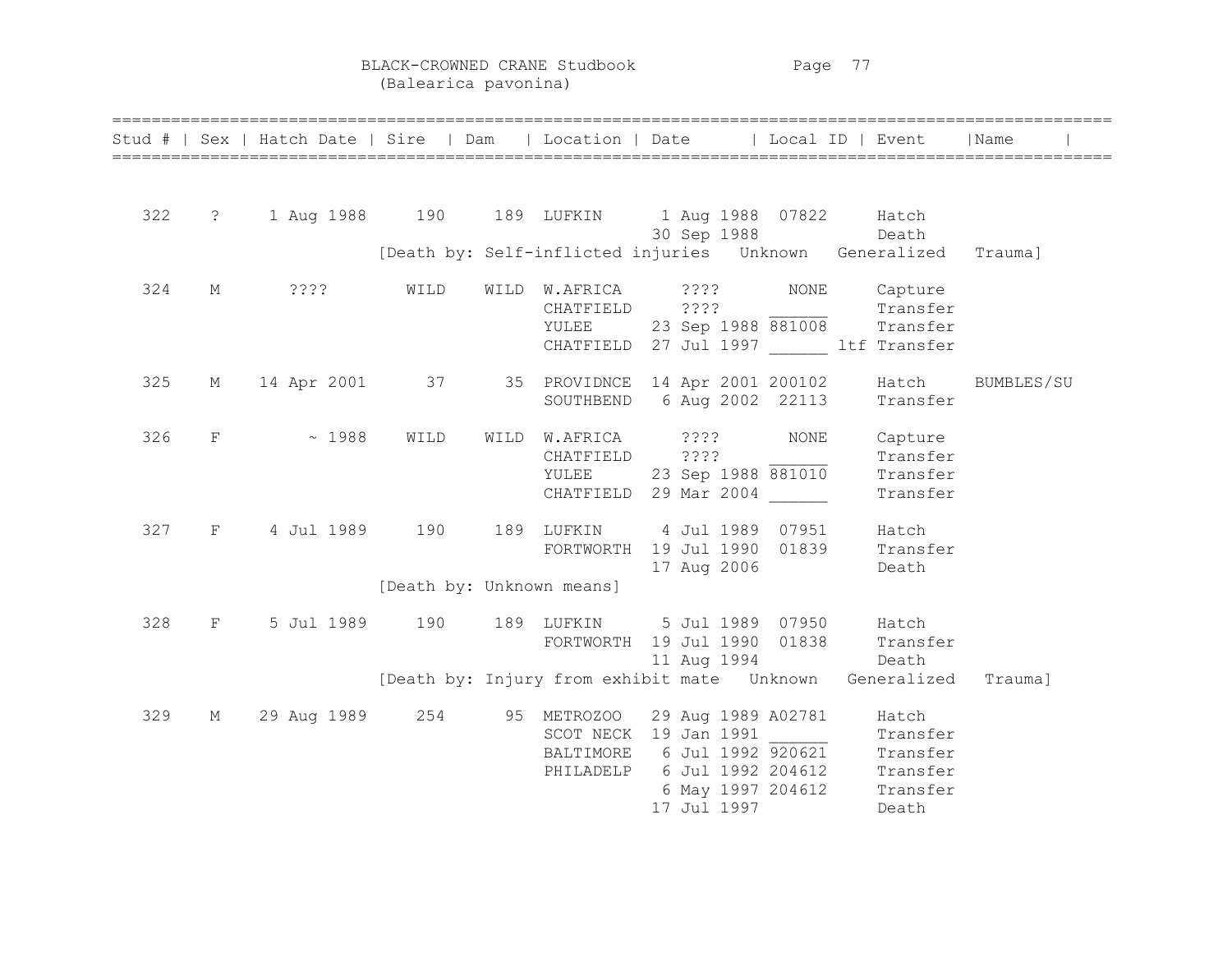BLACK-CROWNED CRANE Studbook Page 78 (Balearica pavonina)

|     |               |  |             | Stud #   Sex   Hatch Date   Sire   Dam   Location   Date |      | ================                              |                                  |                |                            | Local ID   Event                                                                   | Name        |  |
|-----|---------------|--|-------------|----------------------------------------------------------|------|-----------------------------------------------|----------------------------------|----------------|----------------------------|------------------------------------------------------------------------------------|-------------|--|
|     |               |  |             |                                                          |      |                                               |                                  |                |                            |                                                                                    |             |  |
|     |               |  |             |                                                          |      |                                               |                                  |                |                            | [Death by: Environ/Behav conditions Incinerate Generalized Unknown after necropsy] |             |  |
| 330 | $\ddot{?}$    |  |             | 8 Jul 1989 190                                           |      | 189 LUFKIN                                    | 8 Jul 1989 07952<br>13 Jul 1989  |                |                            | Hatch<br>Death                                                                     |             |  |
|     |               |  |             |                                                          |      |                                               |                                  |                |                            | [Death by: Other/Unknown Bury Unknown (after necropsy)]                            |             |  |
| 331 | М             |  | 11 Aug 1989 | UNK                                                      |      | UNK OMAHA                                     | 11 Aug 1989                      |                | 5495                       | Hatch<br>SOUTHBEND 14 Nov 1990 90081 Transfer                                      |             |  |
|     |               |  |             |                                                          |      |                                               | 12 Feb 1992                      |                |                            | Death                                                                              |             |  |
| 332 | F             |  | 12 Aug 1989 | UNK                                                      |      | UNK OMAHA                                     | 21 Apr 1992                      |                | 12 Aug 1989 5496           | Hatch<br>SOUTHBEND 14 Nov 1990 90082 Transfer<br>Death                             |             |  |
|     |               |  |             | [Death by: Unknown means]                                |      |                                               |                                  |                |                            |                                                                                    |             |  |
| 334 | $\cdot$       |  | 22 Aug 1989 | 190                                                      |      | 189 LUFKIN                                    | 1 Nov 1989                       |                | 22 Aug 1989 07986          | Hatch<br>Death                                                                     |             |  |
|     |               |  |             |                                                          |      |                                               |                                  |                |                            | [Death by: Self-inflicted injuries  Unknown  Generalized                           | Metabolism] |  |
| 335 | $\mathcal{E}$ |  | 24 Aug 1989 | 190                                                      |      | 189 LUFKIN                                    | 27 Aug 1989                      |                | 24 Aug 1989 07988          | Hatch<br>Death                                                                     |             |  |
|     |               |  |             |                                                          |      |                                               |                                  |                |                            | [Death by: Other/Unknown Unknown Necropsy planned later]                           |             |  |
| 337 | М             |  | ~1990       | WILD                                                     | WILD | SENEGAL<br>V.D.BRINK<br>$SD-WAP$<br>SANDIEGOZ | 9 Aug 1990 890228<br>25 Feb 2004 | ~1990<br>~1990 | NONE<br>25 May 1990 890228 | Capture<br>Transfer<br>Transfer<br>Transfer<br>Death                               |             |  |
|     |               |  |             | [Death by: Unknown means]                                |      |                                               |                                  |                |                            |                                                                                    |             |  |
| 338 | М             |  | ~1990       | WILD                                                     | WILD | SENEGAL<br>V.D.BRINK                          | ????                             | ~1990          | <b>NONE</b>                | Capture<br>Transfer                                                                |             |  |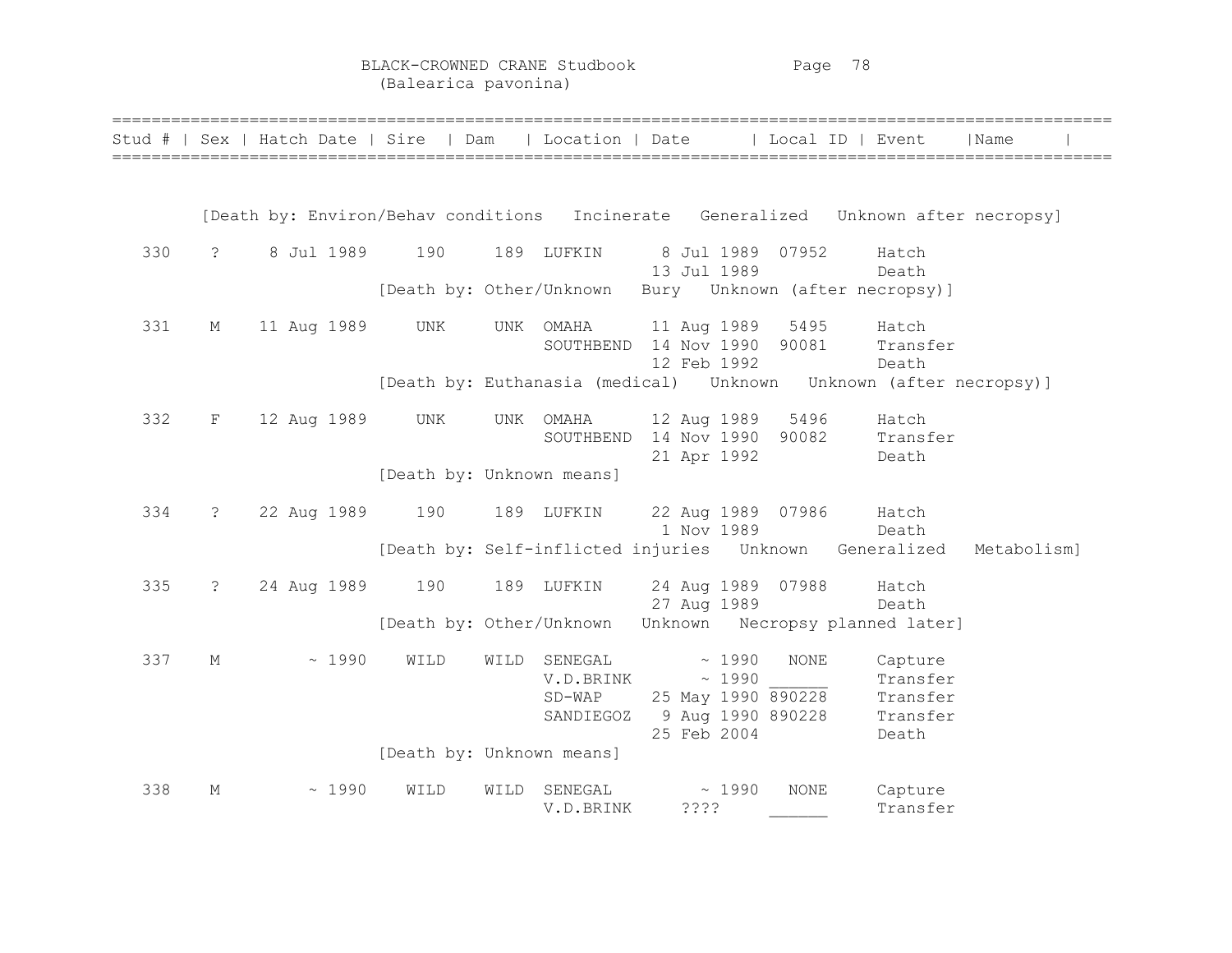BLACK-CROWNED CRANE Studbook Page 79 (Balearica pavonina)

| Stud #            |                       |             |       | Sex   Hatch Date   Sire   Dam |      | Location   Date                  |                                                       | Local ID   Event |                                          | Name |  |
|-------------------|-----------------------|-------------|-------|-------------------------------|------|----------------------------------|-------------------------------------------------------|------------------|------------------------------------------|------|--|
|                   |                       |             |       |                               |      |                                  |                                                       |                  |                                          |      |  |
|                   |                       |             |       |                               |      | $SD-WAP$                         | 25 May 1990 890231<br>15 Jan 1997                     |                  | Transfer<br>Death                        |      |  |
|                   |                       |             |       | [Death by: Unknown means]     |      |                                  |                                                       |                  |                                          |      |  |
| 339               | М                     |             | ~1990 | WILD                          | WILD | SENEGAL<br>V.D.BRINK<br>$SD-WAP$ | ~1990<br>? ? ? ?<br>25 May 1990 890230                | NONE             | Capture<br>Transfer<br>Transfer          |      |  |
| 340               | $\mathbf F$           |             | ~1990 | WILD                          | WILD | SENEGAL<br>V.D.BRINK<br>$SD-WAP$ | ~1990<br>????<br>25 May 1990 890232                   | <b>NONE</b>      | Capture<br>Transfer<br>Transfer          |      |  |
| 341               | М                     |             | ~1990 | WILD                          | WILD | SENEGAL<br>V.D.BRINK<br>$SD-WAP$ | ~1990<br>? ? ? ?<br>25 May 1990 890229<br>13 Feb 1996 | <b>NONE</b>      | Capture<br>Transfer<br>Transfer<br>Death |      |  |
|                   |                       |             |       | [Death by: Unknown means]     |      |                                  |                                                       |                  |                                          |      |  |
| 342               | $_{\rm F}$            |             | ~1990 | WILD                          | WILD | SENEGAL<br>V.D.BRINK<br>$SD-WAP$ | ~1990<br>????<br>25 May 1990 890233<br>5 Dec 2002     | <b>NONE</b>      | Capture<br>Transfer<br>Transfer<br>Death |      |  |
|                   |                       |             |       |                               |      |                                  | [Death by: Euthanasia (medical) Unknown               |                  | No necropsy planned]                     |      |  |
| 343               | $_{\rm F}$            | 19 Jun 1990 |       | 190                           | 189  | LUFKIN                           | 19 Jun 1990 08090<br>21 Jun 1990                      |                  | Hatch<br>Death                           |      |  |
| Genetic/Prenatall |                       |             |       |                               |      |                                  | [Death by: Environ/Behav conditions Bury Generalized  |                  |                                          |      |  |
|                   |                       |             |       |                               |      |                                  |                                                       |                  |                                          |      |  |
| 344               | $\tilde{\mathcal{E}}$ | 20 Jun 1990 |       | 190                           | 189  | LUFKIN                           | 20 Jun 1990 08091<br>7 Aug 1990                       |                  | Hatch<br>Death                           |      |  |
|                   |                       |             |       | [Death by: Other/Unknown      |      |                                  | Unknown Necropsy planned later]                       |                  |                                          |      |  |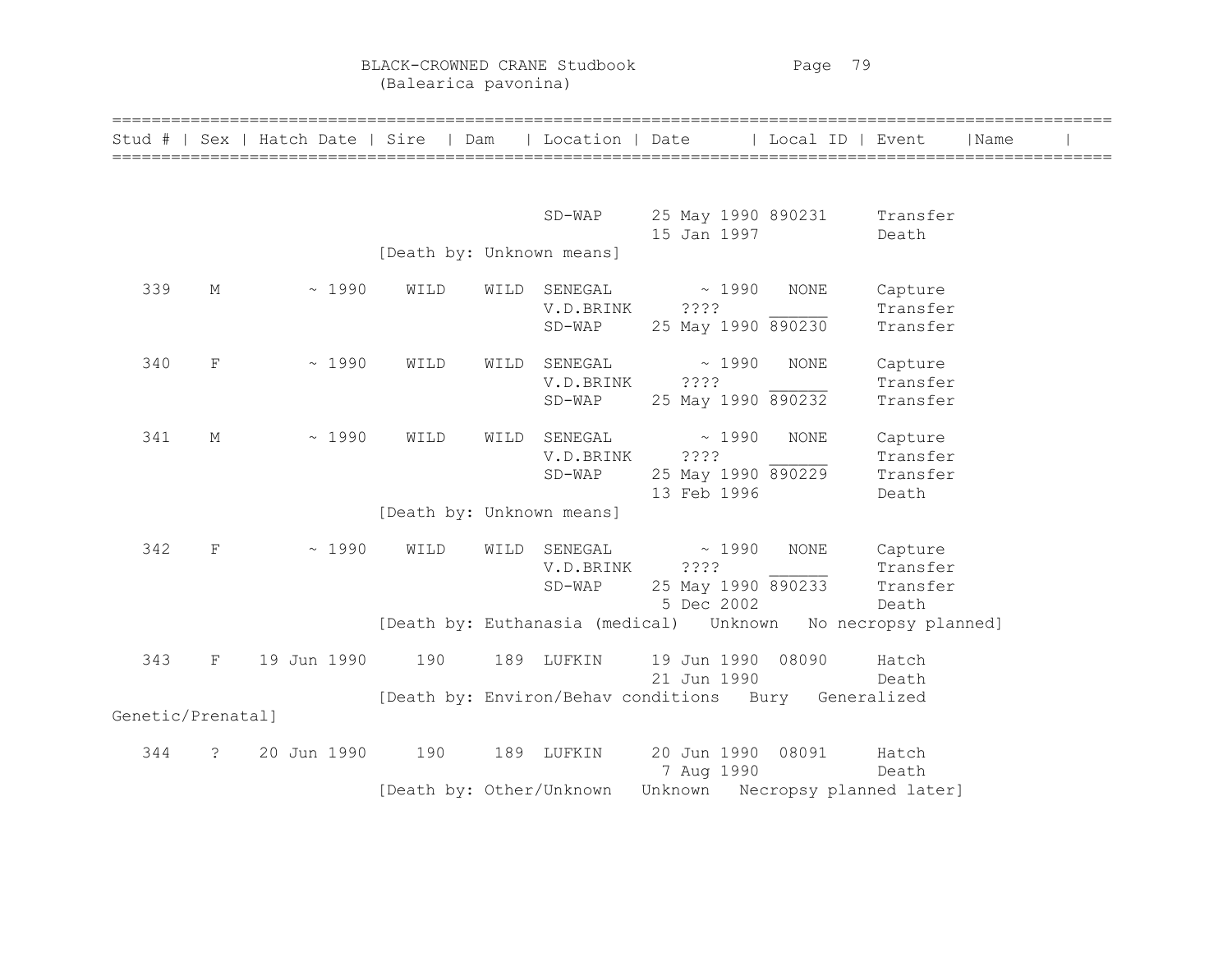BLACK-CROWNED CRANE Studbook Page 80 (Balearica pavonina)

|     |                               |             |                           |            | Stud #   Sex   Hatch Date   Sire   Dam   Location   Date   Local ID   Event                                                                                                |          | Name |  |
|-----|-------------------------------|-------------|---------------------------|------------|----------------------------------------------------------------------------------------------------------------------------------------------------------------------------|----------|------|--|
|     |                               |             |                           |            |                                                                                                                                                                            |          |      |  |
|     |                               |             |                           |            |                                                                                                                                                                            |          |      |  |
|     |                               |             |                           |            |                                                                                                                                                                            |          |      |  |
|     |                               |             |                           |            |                                                                                                                                                                            |          |      |  |
|     |                               |             |                           |            | 345 F 5 Aug 1990 190 189 LUFKIN 5 Aug 1990 08100 Hatch<br>DALLAS 29 Oct 1993 938657 Transfer<br>LUFKIN 16 Dec 1993 08100 Transfer<br>SAN ANTON 28 Mar 1995 950339 Transfer |          |      |  |
| 346 |                               |             |                           |            | F 19 Jun 1991 190 189 LUFKIN 19 Jun 1991 08273                                                                                                                             | Hatch    |      |  |
|     |                               |             |                           |            | DALLAS 29 Oct 1993 938656 Transfer                                                                                                                                         |          |      |  |
|     |                               |             |                           |            |                                                                                                                                                                            |          |      |  |
|     |                               |             |                           |            |                                                                                                                                                                            |          |      |  |
|     |                               |             |                           |            | LUFKIN 16 Dec 1993 08273 Transfer<br>JOHN BALL 11 Sep 1996 301847 Transfer<br>BALTIMORE 22 Apr 2009 5844 Transfer                                                          |          |      |  |
| 347 |                               |             | ? 20 Jun 1991 190         | 189 LUFKIN | 20 Jun 1991 08274 Hatch                                                                                                                                                    |          |      |  |
|     |                               |             |                           |            | 19 Sep 1991 Death                                                                                                                                                          |          |      |  |
|     |                               |             |                           |            | [Death by: Injury from predator  Unknown  No necropsy planned]                                                                                                             |          |      |  |
| 348 |                               |             |                           |            | F 1 Aug 1991 43 44 YULEE 1 Aug 1991 91324 Hatch                                                                                                                            |          |      |  |
|     |                               |             |                           |            | STCATHERN 17 Apr 1994 945006 Transfer                                                                                                                                      |          |      |  |
|     |                               |             |                           |            | 6 Jul 1994                                                                                                                                                                 | Death    |      |  |
|     |                               |             | [Death by: Unknown means] |            |                                                                                                                                                                            |          |      |  |
| 349 | $\mathbf{F}$ and $\mathbf{F}$ |             |                           |            | 6 Aug 1991 200 198 SCOT NECK 6 Aug 1991 _______ Hatch                                                                                                                      |          |      |  |
|     |                               |             |                           |            | PHILADELP $\sim$ 1992 $\overline{204613}$ Transfer                                                                                                                         |          |      |  |
|     |                               |             |                           |            | BALTIMORE 6 Jul 1992 920622 Transfer                                                                                                                                       |          |      |  |
|     |                               |             |                           |            | PHILADELP 6 May 1997 204613 Transfer                                                                                                                                       |          |      |  |
|     |                               |             |                           |            | 16 Nov 1997 Death                                                                                                                                                          |          |      |  |
|     |                               |             |                           |            | [Death by: Infection associated Incinerate Respiratory Fungal]                                                                                                             |          |      |  |
| 350 |                               |             | ? 26 Aug 1991 261         |            | 249 PHILADELP 26 Aug 1991 204501 Hatch                                                                                                                                     |          |      |  |
|     |                               |             |                           |            | BALTIMORE 15 Jan 1992 920503 Transfer                                                                                                                                      |          |      |  |
|     |                               |             |                           |            | SCOT NECK 2 Jul 1992                                                                                                                                                       | Transfer |      |  |
| 351 | $\ddot{?}$                    | 26 Aug 1991 | 261                       |            | 249 PHILADELP 26 Aug 1991 204502 Hatch                                                                                                                                     |          |      |  |
|     |                               |             |                           |            | BALTIMORE 15 Jan 1992 920504                                                                                                                                               | Transfer |      |  |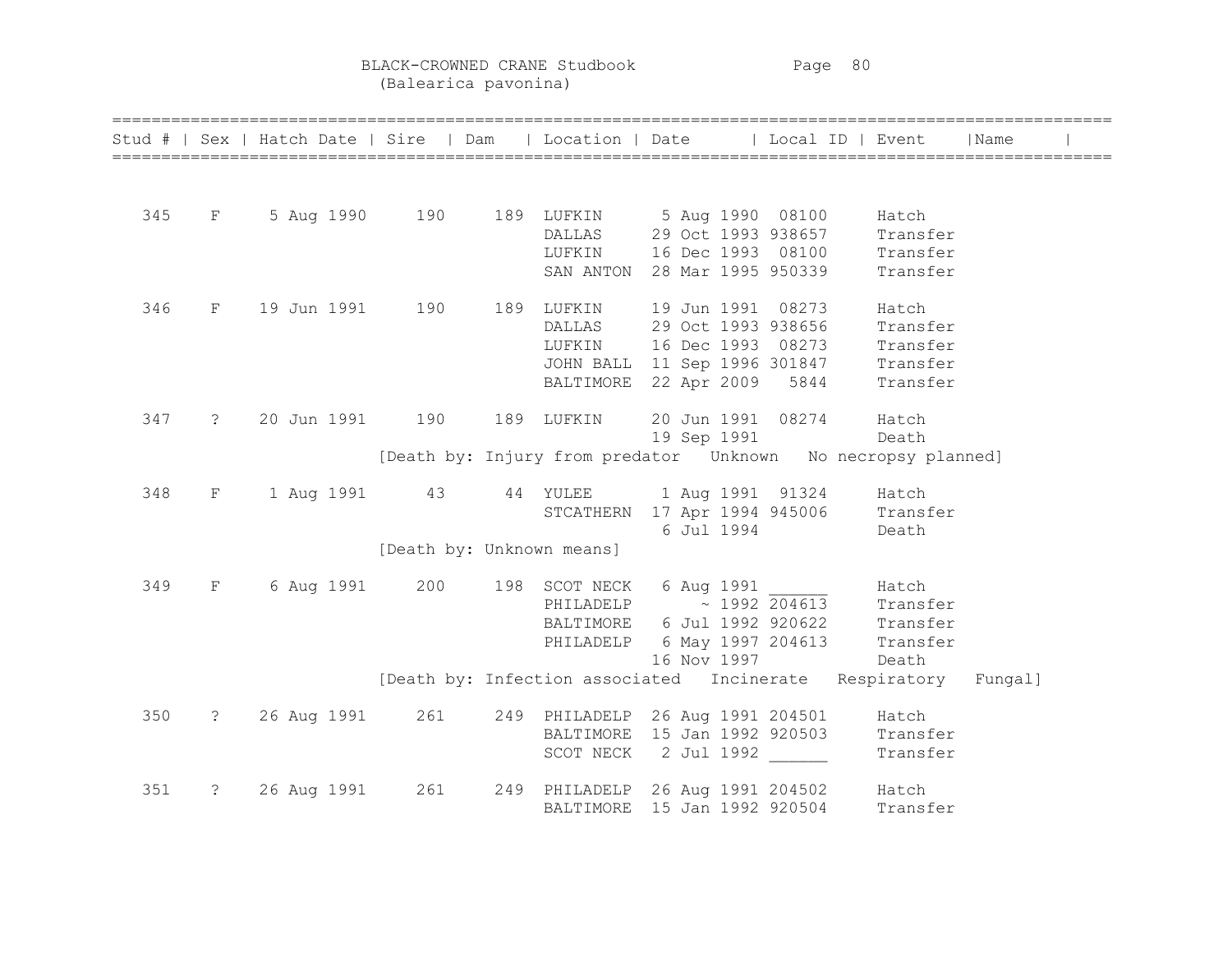BLACK-CROWNED CRANE Studbook Page 81 (Balearica pavonina)

|     |  |                               | Stud #   Sex   Hatch Date   Sire   Dam   Location   Date   Local ID   Event   Name                                                                     |  |                         |             |            |  |
|-----|--|-------------------------------|--------------------------------------------------------------------------------------------------------------------------------------------------------|--|-------------------------|-------------|------------|--|
|     |  |                               |                                                                                                                                                        |  |                         |             |            |  |
|     |  |                               | SCOT NECK 2 Jul 1992 Transfer                                                                                                                          |  |                         |             |            |  |
|     |  |                               | 352 M 22 Sep 1991 18 17 LOSANGELE 22 Sep 1991 004259                                                                                                   |  |                         | Hatch NGURU |            |  |
|     |  |                               | BARABOO 17 Jun 1993 010013 Transfer<br>SANDIEGOZ 30 Nov 1999 899375 Transfer<br>SD-WAP 1 Dec 1999 899375 Transfer<br>HOUSTON 9 Oct 2002 20040 Transfer |  |                         |             |            |  |
|     |  |                               |                                                                                                                                                        |  |                         |             |            |  |
|     |  |                               |                                                                                                                                                        |  |                         |             |            |  |
|     |  |                               |                                                                                                                                                        |  |                         |             |            |  |
| 353 |  |                               | M 8 Nov 1991 18 17 LOSANGELE 8 Nov 1991 004266 Hatch                                                                                                   |  |                         |             |            |  |
|     |  |                               |                                                                                                                                                        |  | 23 Nov 1991             | Death       |            |  |
|     |  | [Death by: Unknown means]     |                                                                                                                                                        |  |                         |             |            |  |
|     |  |                               |                                                                                                                                                        |  |                         |             |            |  |
| 354 |  |                               | ? 9 Nov 1991 18 17 LOSANGELE 9 Nov 1991 004267 Hatch                                                                                                   |  |                         |             |            |  |
|     |  |                               | SHARPE M 2 Dec 1993 ltf Transfer                                                                                                                       |  |                         |             |            |  |
|     |  |                               | 355 ? 12 Mar 1992 37 35 PROVIDNCE 12 Mar 1992 922009 Hatch                                                                                             |  |                         |             |            |  |
|     |  |                               |                                                                                                                                                        |  | 15 Mar 1992 Death       |             |            |  |
|     |  | [Death by: Unknown means]     |                                                                                                                                                        |  |                         |             |            |  |
|     |  |                               |                                                                                                                                                        |  |                         |             |            |  |
|     |  |                               | 356 F 23 Jul 1992 43 44 YULEE 23 Jul 1992 92423 Hatch                                                                                                  |  |                         |             |            |  |
|     |  |                               | BUSCH TAM 23 Aug 1995 58658 Transfer                                                                                                                   |  |                         |             |            |  |
|     |  |                               |                                                                                                                                                        |  | 14 Sep 2002             | Death       |            |  |
|     |  | [Death by: Unknown means]     |                                                                                                                                                        |  |                         |             |            |  |
|     |  |                               |                                                                                                                                                        |  |                         |             | ALEXANDRIA |  |
|     |  |                               | 357 F 23 Jul 1992 43 44 YULEE 23 Jul 1992 92424 Hatch<br>RACINE 19 Nov 1996 9628 Transfer<br>SOUTHBEND 12 Dec 1999 99219 Transfer                      |  |                         |             |            |  |
|     |  |                               |                                                                                                                                                        |  |                         |             |            |  |
|     |  |                               | CHEHAW 4 Apr 2003 B03001 Transfer                                                                                                                      |  |                         |             |            |  |
|     |  |                               |                                                                                                                                                        |  | 21 Jul 2003 Death       |             |            |  |
|     |  | [Death by: Unknown means]     |                                                                                                                                                        |  |                         |             |            |  |
|     |  | 358 F 23 Jul 1992 43 44 YULEE |                                                                                                                                                        |  | 23 Jul 1992 92425 Hatch |             |            |  |
|     |  |                               | CHATFIELD 27 Jul 1997 ltf Transfer                                                                                                                     |  |                         |             |            |  |
|     |  |                               |                                                                                                                                                        |  |                         |             |            |  |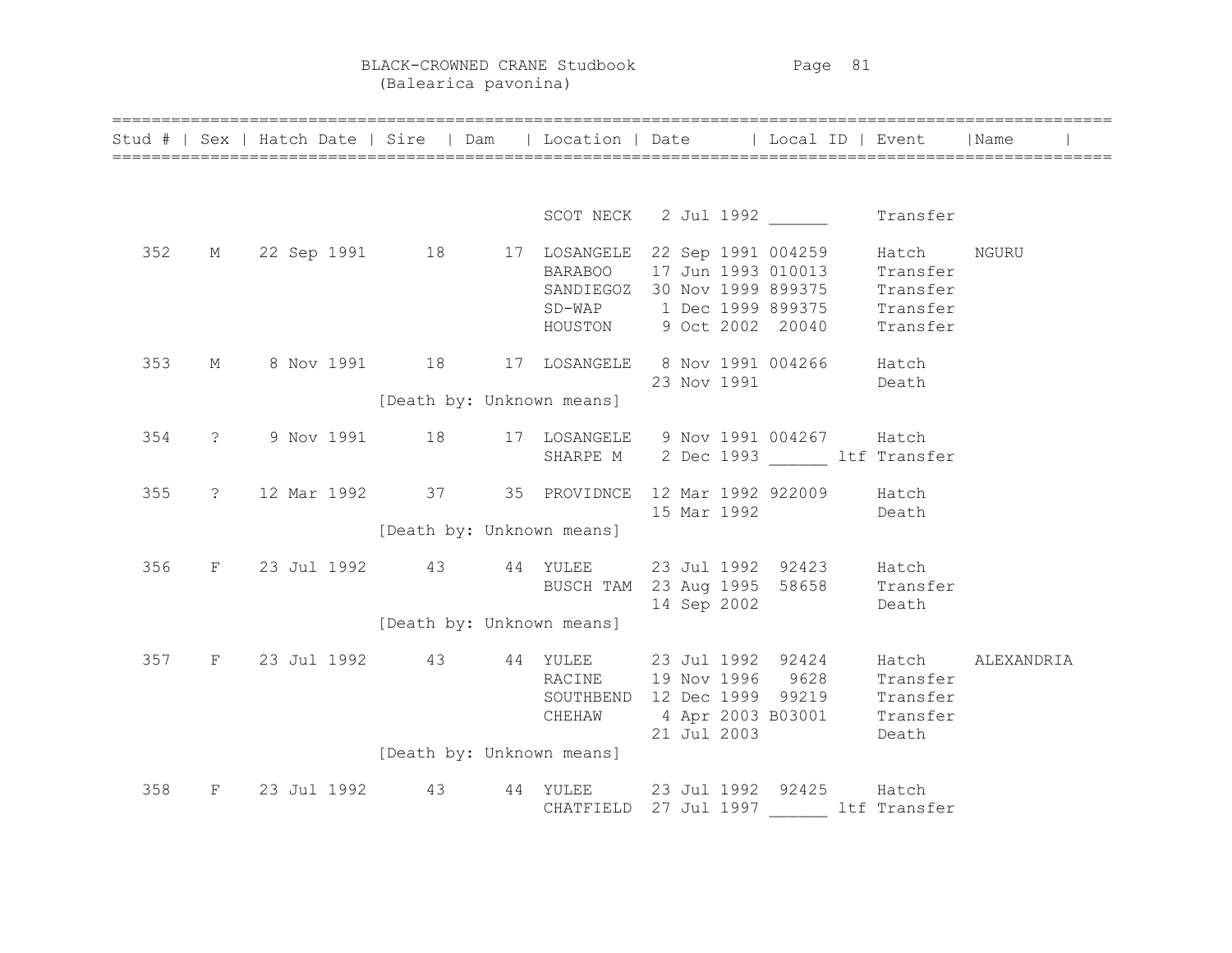BLACK-CROWNED CRANE Studbook Page 82 (Balearica pavonina)

| Stud # |                      | Sex   Hatch Date   Sire   Dam |                           |      |                             | Location   Date                                                                     | Local ID   Event    |                                          | ======================================<br> Name |
|--------|----------------------|-------------------------------|---------------------------|------|-----------------------------|-------------------------------------------------------------------------------------|---------------------|------------------------------------------|-------------------------------------------------|
|        |                      |                               |                           |      |                             |                                                                                     |                     |                                          |                                                 |
| 359    | $\ddot{\mathcal{S}}$ | 23 Jul 1992                   | 43                        |      | 44 YULEE                    | 23 Jul 1992 92426<br>15 Aug 1992                                                    |                     | Hatch<br>Death                           |                                                 |
|        |                      |                               | [Death by: Unknown means] |      |                             |                                                                                     |                     |                                          |                                                 |
| 360    | $\mathbf F$          | 1 Sep 1992                    | 261                       | 249  | PHILADELP                   | 1 Sep 1992 204635                                                                   |                     | Hatch                                    | Rose                                            |
| 361    | $\mathbf F$          | 1 Sep 1992                    | 261                       | 249  | PHILADELP                   | 1 Sep 1992 204636                                                                   |                     | Hatch                                    |                                                 |
|        |                      | [Death by: Other/Unknown      |                           |      |                             | 10 Dec 1992<br>Mounted or Preserved: PHILADELP Musculoskeletal                      |                     | Death                                    | Trauma]                                         |
| 362    | $\tilde{S}$          | ????                          | WILD                      | WILD | WILD<br>ZEEHANDLR<br>DALLAS | ????<br>????<br>11 Nov 1960<br>6 Mar 1978                                           | <b>NONE</b>         | Capture<br>Transfer<br>Transfer<br>Death |                                                 |
|        |                      |                               |                           |      | [Death by: Unknown means]   |                                                                                     |                     |                                          |                                                 |
| 363    | $\tilde{S}$          | ????                          | WILD                      | WILD | WILD<br>ZEEHANDLR<br>DALLAS | ????<br>????<br>11 Nov 1960<br>28 Nov 1970                                          | <b>NONE</b>         | Capture<br>Transfer<br>Transfer<br>Death |                                                 |
|        |                      |                               |                           |      | [Death by: Unknown means]   |                                                                                     |                     |                                          |                                                 |
| 364    | М                    | 3333                          | WILD                      | WILD | WILD<br>CHASE B<br>MEMPHIS  | ????<br>????<br>26 Jun 1975                                                         | <b>NONE</b><br>0453 | Capture<br>Transfer<br>Transfer          |                                                 |
|        |                      |                               |                           |      |                             | 10 Oct 1977<br>[Death by: Injury from predator  Unknown  Unknown  (after necropsy)] |                     | Death                                    |                                                 |
| 365    | М                    | 3333                          | WILD                      | WILD | WILD<br>CHASE B             | ????<br>????                                                                        | <b>NONE</b>         | Capture<br>Transfer                      |                                                 |
|        |                      |                               |                           |      | MEMPHIS                     | 26 Jun 1975<br>26 Jan 1978                                                          | 0458                | Transfer<br>Death                        |                                                 |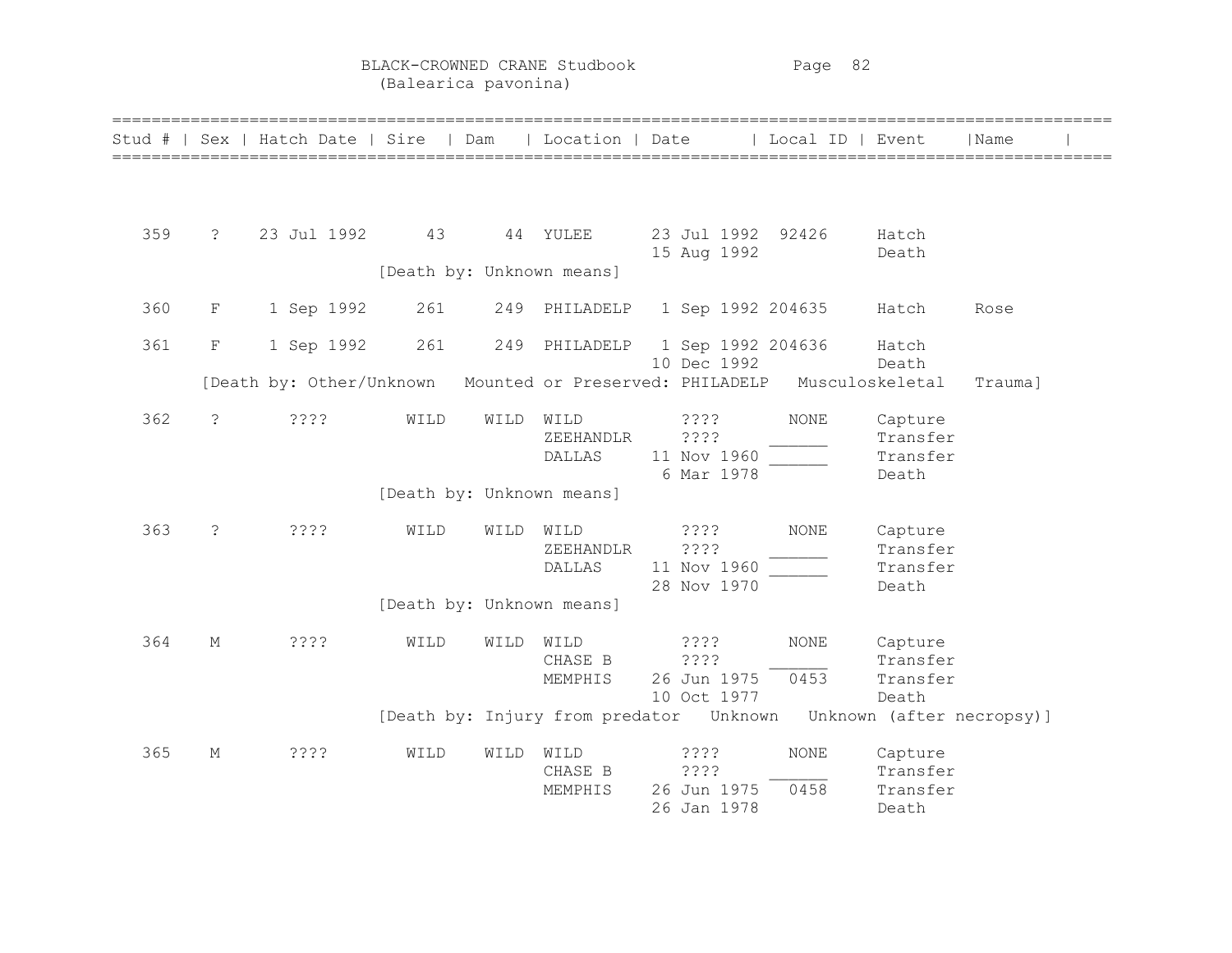BLACK-CROWNED CRANE Studbook Page 83 (Balearica pavonina)

| Stud # |    | Sex   Hatch Date   Sire   Dam | ============================ |      | Location   Date                           | ======================                        | Local ID   Event    | ======================================                                     | Name |  |
|--------|----|-------------------------------|------------------------------|------|-------------------------------------------|-----------------------------------------------|---------------------|----------------------------------------------------------------------------|------|--|
|        |    |                               |                              |      |                                           | [Death by: Environ/Behav conditions Unknown   |                     | Unknown (after necropsy)]                                                  |      |  |
| 366    | М  | ????                          | WILD                         | WILD | WILD<br>CHASE B<br>MEMPHIS                | 2222<br>3333<br>26 Jun 1975<br>10 Oct 1977    | <b>NONE</b><br>0456 | Capture<br>Transfer<br>Transfer<br>Death                                   |      |  |
|        |    |                               |                              |      |                                           |                                               |                     | [Death by: Injury from predator Unknown Unknown (after necropsy)]          |      |  |
| 367    | F  | 3333                          | WILD                         | WILD | WILD<br>CHASE B<br>MEMPHIS                | ? ? ? ?<br>????<br>26 Jun 1975<br>10 Oct 1977 | <b>NONE</b>         | Capture<br>Transfer<br>Transfer<br>Death                                   |      |  |
|        |    |                               |                              |      |                                           | [Death by: Injury from predator Unknown       |                     | Unknown (after necropsy)]                                                  |      |  |
| 368    | М  | ????                          | WILD                         | WILD | WILD<br>MCMEELAN<br>CLEVELAND             | ????<br>????<br>25 Oct 1971                   | <b>NONE</b><br>1432 | Capture<br>Transfer<br>Transfer                                            |      |  |
|        |    |                               |                              |      | FERNDALE<br>MEMPHIS                       | ????<br>18 Sep 1979<br>2 Dec 1980             | 2349                | Transfer<br>Transfer<br>Death                                              |      |  |
|        |    |                               |                              |      |                                           | [Death by: Infection associated  Unknown      |                     | Unknown (after necropsy)]                                                  |      |  |
| 369    | М  | ????                          | WILD                         | WILD | WILD<br>LOSANGELE<br>CHATFIELD<br>MEMPHIS | 3333<br>????<br>????<br>30 Sep 1982           | NONE<br>4883        | Capture<br>Transfer<br>Transfer<br>Transfer                                |      |  |
|        |    |                               |                              |      |                                           | 31 Mar 1985                                   |                     | Death<br>[Death by: Injury from predator Unknown Unknown (after necropsy)] |      |  |
| 370    | S. | 3333                          | WILD                         | WILD | WILD<br>CHASE B<br>MEMPHIS<br>LITTLEROC   | 3333<br>????<br>26 Jan 1975<br>11 Oct 1975    | NONE                | Capture<br>Transfer<br>Transfer<br>ltf Transfer                            |      |  |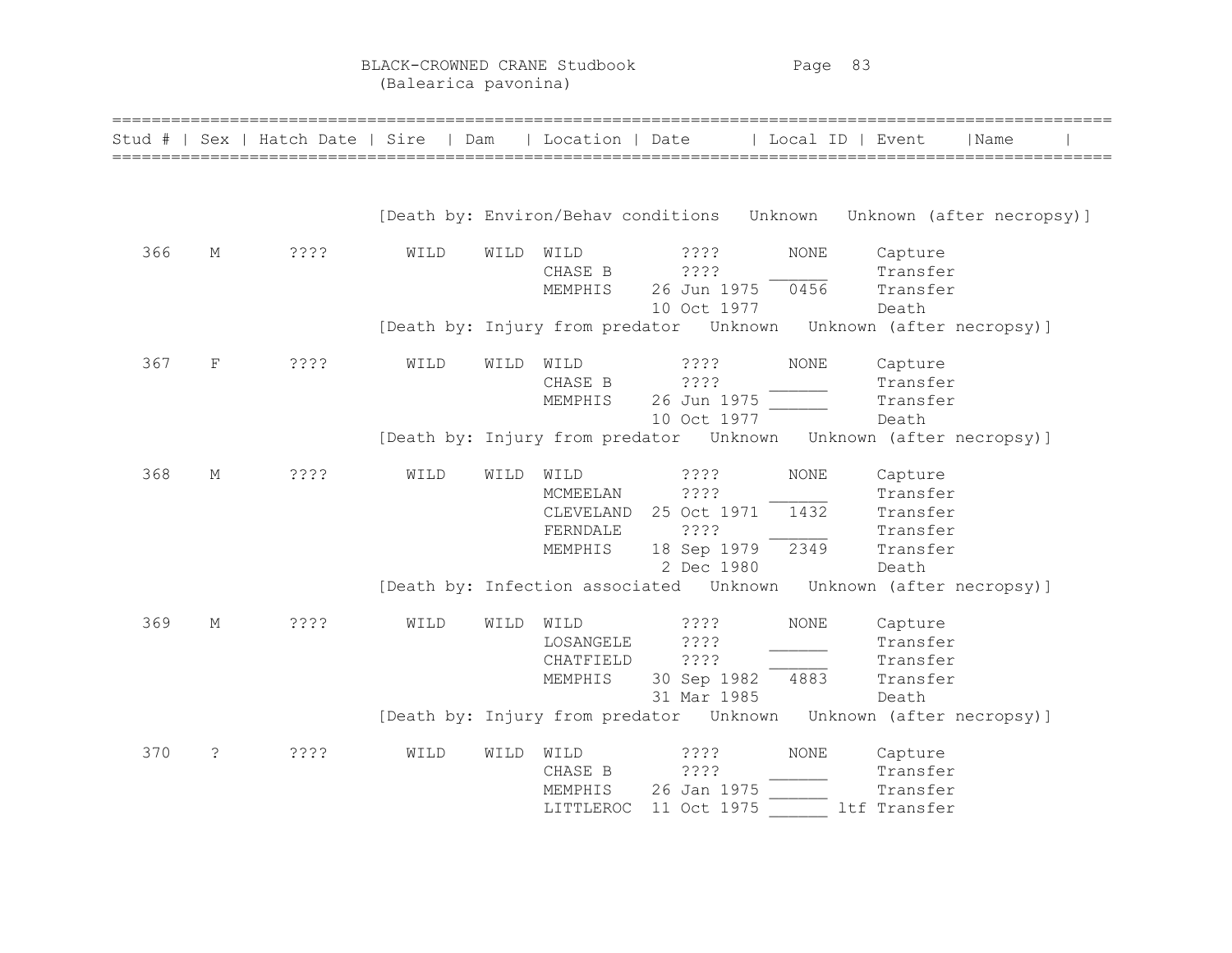BLACK-CROWNED CRANE Studbook Page 84 (Balearica pavonina)

| Stud # |             | Sex   Hatch Date   Sire   Dam | ============================ |      | Location   Date                 | ======================       | =====================================<br>Local ID   Event |          | Name                      |  |
|--------|-------------|-------------------------------|------------------------------|------|---------------------------------|------------------------------|-----------------------------------------------------------|----------|---------------------------|--|
|        |             |                               |                              |      |                                 |                              |                                                           |          |                           |  |
| 371    | ?           | ????                          | WILD                         | WILD | WILD                            | 3333                         | NONE                                                      | Capture  |                           |  |
|        |             |                               |                              |      | V.D.BRINK                       | ????                         |                                                           | Transfer |                           |  |
|        |             |                               |                              |      | MEMPHIS                         | 20 May 1966                  |                                                           | Transfer |                           |  |
|        |             |                               |                              |      |                                 | 3 Nov 1971                   |                                                           | Death    |                           |  |
|        |             |                               |                              |      | [Death by: Injury from predator | Unknown                      |                                                           |          | Unknown (after necropsy)] |  |
| 372    | М           | 3333                          | WILD                         | WILD | WILD                            | 3333                         | <b>NONE</b>                                               | Capture  |                           |  |
|        |             |                               |                              |      | FERNDALE                        | ????                         |                                                           | Transfer |                           |  |
|        |             |                               |                              |      | MEMPHIS                         | 8 Aug 1979                   | 2128                                                      | Transfer |                           |  |
|        |             |                               |                              |      |                                 | 21 Aug 1979                  |                                                           | Death    |                           |  |
|        |             |                               |                              |      |                                 |                              |                                                           |          |                           |  |
| 373    | $\mathbf M$ | ????                          | WILD                         | WILD | W.AFRICA                        | 3333                         | <b>NONE</b>                                               | Capture  |                           |  |
|        |             |                               |                              |      | H. BOSE                         | ????                         |                                                           | Transfer |                           |  |
|        |             |                               |                              |      |                                 | FORTWORTH 28 Mar 1995 950317 |                                                           | Transfer |                           |  |
|        |             |                               |                              |      | SCHOCK R                        | 23 Apr 2007                  | $\rm{NONE}$                                               | Transfer |                           |  |
| 374    | $\mathbf M$ | ????                          | WILD                         | WILD | WILD                            | ????                         | <b>NONE</b>                                               | Capture  |                           |  |
|        |             |                               |                              |      | NY BRONX                        | ????                         |                                                           | Transfer |                           |  |
|        |             |                               |                              |      | NZP-WASH                        | 25 May 1905                  | 5995                                                      | Transfer |                           |  |
|        |             |                               |                              |      |                                 | 20 Dec 1919                  |                                                           | Death    |                           |  |
|        |             |                               | [Death by: Unknown means]    |      |                                 |                              |                                                           |          |                           |  |
| 375    | $\mathbf F$ | ????                          | WILD                         | WILD | WILD                            | 3333                         | <b>NONE</b>                                               | Capture  |                           |  |
|        |             |                               |                              |      | NY BRONX                        | ????                         |                                                           | Transfer |                           |  |
|        |             |                               |                              |      | NZP-WASH                        | 25 May 1905                  | 5996                                                      | Transfer |                           |  |
|        |             |                               |                              |      |                                 | 21 Feb 1928                  |                                                           | Death    |                           |  |
|        |             |                               |                              |      | [Death by: Unknown means]       |                              |                                                           |          |                           |  |
| 376    | М           | 3333                          | WILD                         | WILD | WILD                            | 3333                         | <b>NONE</b>                                               | Capture  |                           |  |
|        |             |                               |                              |      | <b>RIGGS</b>                    | ????                         |                                                           | Transfer |                           |  |
|        |             |                               |                              |      | NZP-WASH                        | 13 Apr 1929 12648A           |                                                           | Transfer |                           |  |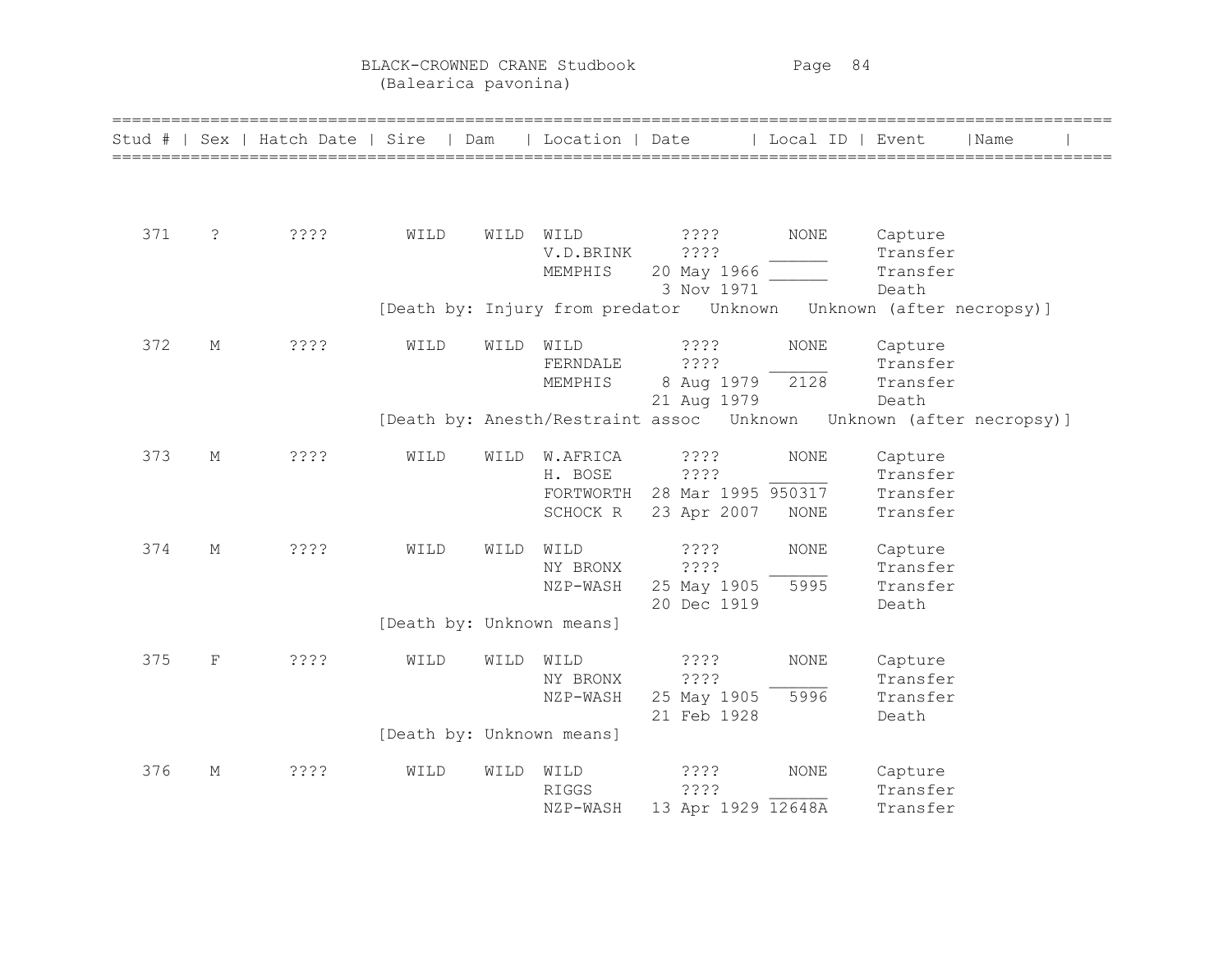BLACK-CROWNED CRANE Studbook Page 85 (Balearica pavonina)

|     |            | Stud #   Sex   Hatch Date   Sire   Dam   Location   Date   Local ID   Event   Name |                           |           |                               |                                   |                                                                                                 |                              |  |
|-----|------------|------------------------------------------------------------------------------------|---------------------------|-----------|-------------------------------|-----------------------------------|-------------------------------------------------------------------------------------------------|------------------------------|--|
|     |            |                                                                                    |                           |           |                               |                                   | PUBLIC 4 Apr 1932 ltf Transfer                                                                  |                              |  |
| 377 |            | F ????                                                                             | WILD                      |           | WILD WILD<br>RIGGS ????       | ???? NONE<br>26 Apr 1932          | Transfer<br>NZP-WASH 13 Apr 1929 12648B Transfer<br><b>Death</b>                                | Capture                      |  |
|     |            |                                                                                    | [Death by: Unknown means] |           |                               |                                   |                                                                                                 |                              |  |
| 378 |            | $? \t222$                                                                          | WILD                      |           | PUBLIC                        |                                   | WILD PUBLIC ???? NONE Capture<br>NZP-WASH 8 Mar 1932 13903A Transfer<br>4 Apr 1934 ltf Transfer |                              |  |
| 379 | $\ddot{?}$ | ? ? ? ?                                                                            | WILD                      |           |                               | 8 Mar 1932                        | WILD PUBLIC ???? NONE Capture<br>NZP-WASH 8 Mar 1932 13903B Transfer                            | Death                        |  |
|     |            |                                                                                    | [Death by: Unknown means] |           |                               |                                   |                                                                                                 |                              |  |
| 380 | М          | ????                                                                               | WILD                      | WILD WILD | SOUTHWICK ????                | $? ? ? ?$ NONE<br>20 Mar 1965     | SOUTHWICK ???? Transfer<br>RACINE 29 Sep 1964 H6435 Transfer                                    | Capture<br>Death             |  |
|     |            |                                                                                    |                           |           |                               |                                   | [Death by: Other/Unknown Unknown Generalized                                                    | Trauma]                      |  |
| 382 |            | $? \t222$                                                                          | WILD                      |           | WILD LIBERIA ????<br>NZP-WASH | 1 Nov 1940                        | NONE<br>21 Aug 1940 17403 Transfer                                                              | Capture<br>Death             |  |
|     |            |                                                                                    | [Death by: Unknown means] |           |                               |                                   |                                                                                                 |                              |  |
| 383 |            | $? \t2??$                                                                          | WILD                      |           | WILD LIBERIA ????<br>NZP-WASH | 29 Oct 1940 17492A<br>31 Dec 1940 | NONE                                                                                            | Capture<br>Transfer<br>Death |  |
|     |            |                                                                                    | [Death by: Unknown means] |           |                               |                                   |                                                                                                 |                              |  |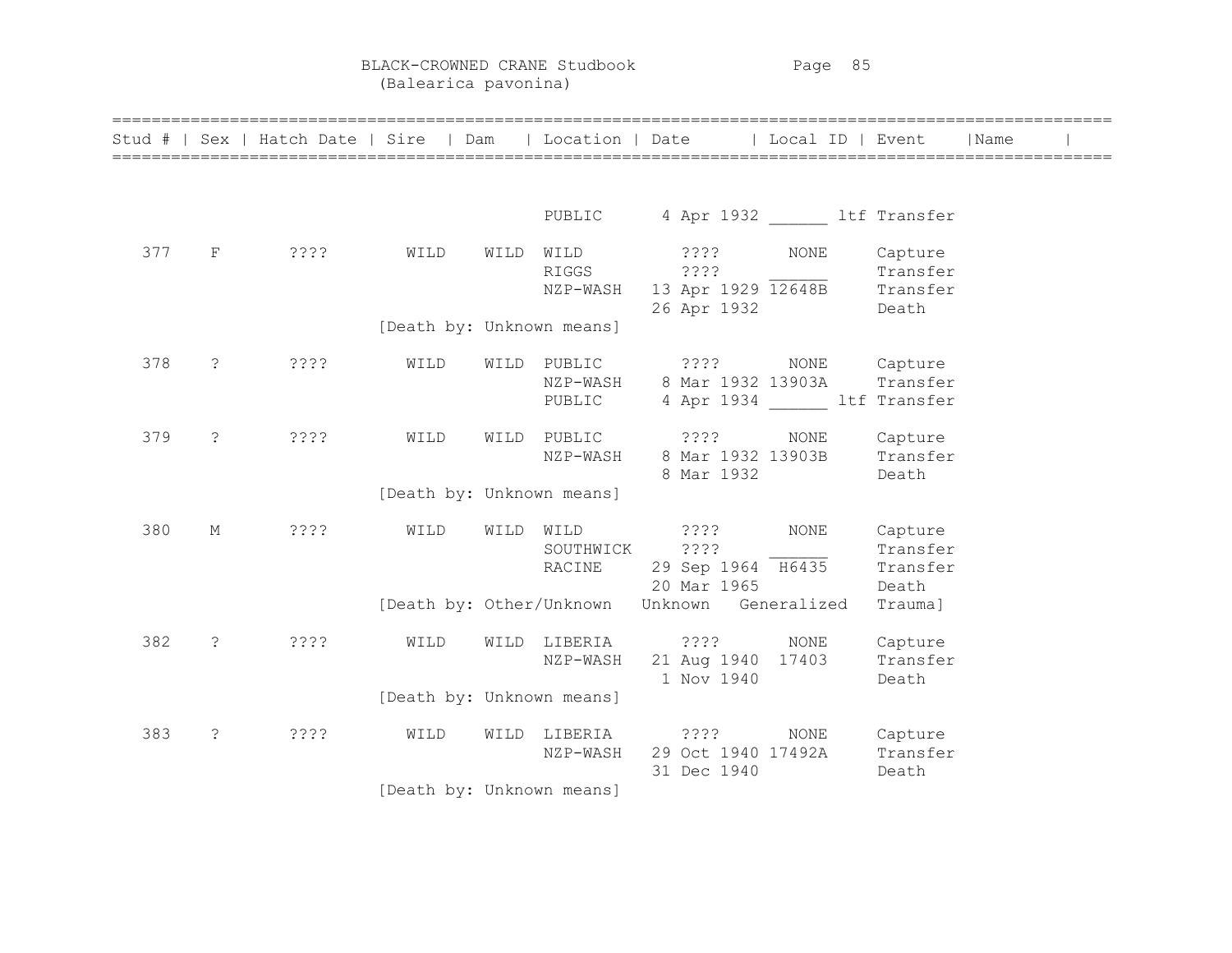BLACK-CROWNED CRANE Studbook Page 86 (Balearica pavonina)

|     |                | Stud #   Sex   Hatch Date   Sire   Dam |                           |      | Location   Date                                    |                                                       | Local ID   Event |                                          | Name    |  |
|-----|----------------|----------------------------------------|---------------------------|------|----------------------------------------------------|-------------------------------------------------------|------------------|------------------------------------------|---------|--|
| 384 | $\ddot{\cdot}$ | ????                                   | WILD                      |      | WILD LIBERIA<br>NZP-WASH                           | ????<br>29 Oct 1940 17492B<br>6 Jan 1941              | NONE             | Capture<br>Transfer<br>Death             |         |  |
|     |                |                                        | [Death by: Unknown means] |      |                                                    |                                                       |                  |                                          |         |  |
| 385 | $\tilde{S}$    | ????                                   | WILD                      | WILD | LIBERIA<br>NZP-WASH                                | ????<br>29 Oct 1940 17492C<br>8 Dec 1957              | NONE             | Capture<br>Transfer<br>Death             |         |  |
|     |                |                                        | [Death by: Unknown means] |      |                                                    |                                                       |                  |                                          |         |  |
| 386 | $\mathbf F$    | ????                                   | WILD                      | WILD | WILD<br>SOUTHWICK<br>RACINE                        | ????<br>????<br>29 Sep 1964 H6437<br>1 Jun 1970       | NONE             | Capture<br>Transfer<br>Transfer<br>Death |         |  |
|     |                |                                        |                           |      |                                                    | [Death by: Euthanasia (medical)  Unknown  Generalized |                  |                                          | Trauma] |  |
| 387 | $\mathbf F$    | ????                                   | WILD                      | WILD | WILD<br>SOUTHWICK<br>RACINE                        | ????<br>????<br>29 Sep 1964 H6436<br>~1970            | <b>NONE</b>      | Capture<br>Transfer<br>Transfer<br>Death |         |  |
|     |                |                                        | [Death by: Unknown means] |      |                                                    |                                                       |                  |                                          |         |  |
| 388 | $\mathbf F$    | ~1951                                  | WILD                      | WILD | WILD<br>CHASE B<br>FORTWORTH                       | ~1951<br>????<br>14 Oct 1953 531004<br>1 Jul 1974     | <b>NONE</b>      | Capture<br>Transfer<br>Transfer<br>Death |         |  |
|     |                |                                        | [Death by: Unknown means] |      |                                                    |                                                       |                  |                                          |         |  |
| 389 | ?              | ????                                   | WILD                      | WILD | WILD<br><b>EVANSVLLE</b><br>MAMI RARE<br>EVANSVLLE | ? ? ? ?<br>1 Oct 1965 B00637<br>????<br>4 Jun 1967    | NONE             | Capture<br>Transfer<br>Transfer<br>Death |         |  |
|     |                |                                        | [Death by: Unknown means] |      |                                                    |                                                       |                  |                                          |         |  |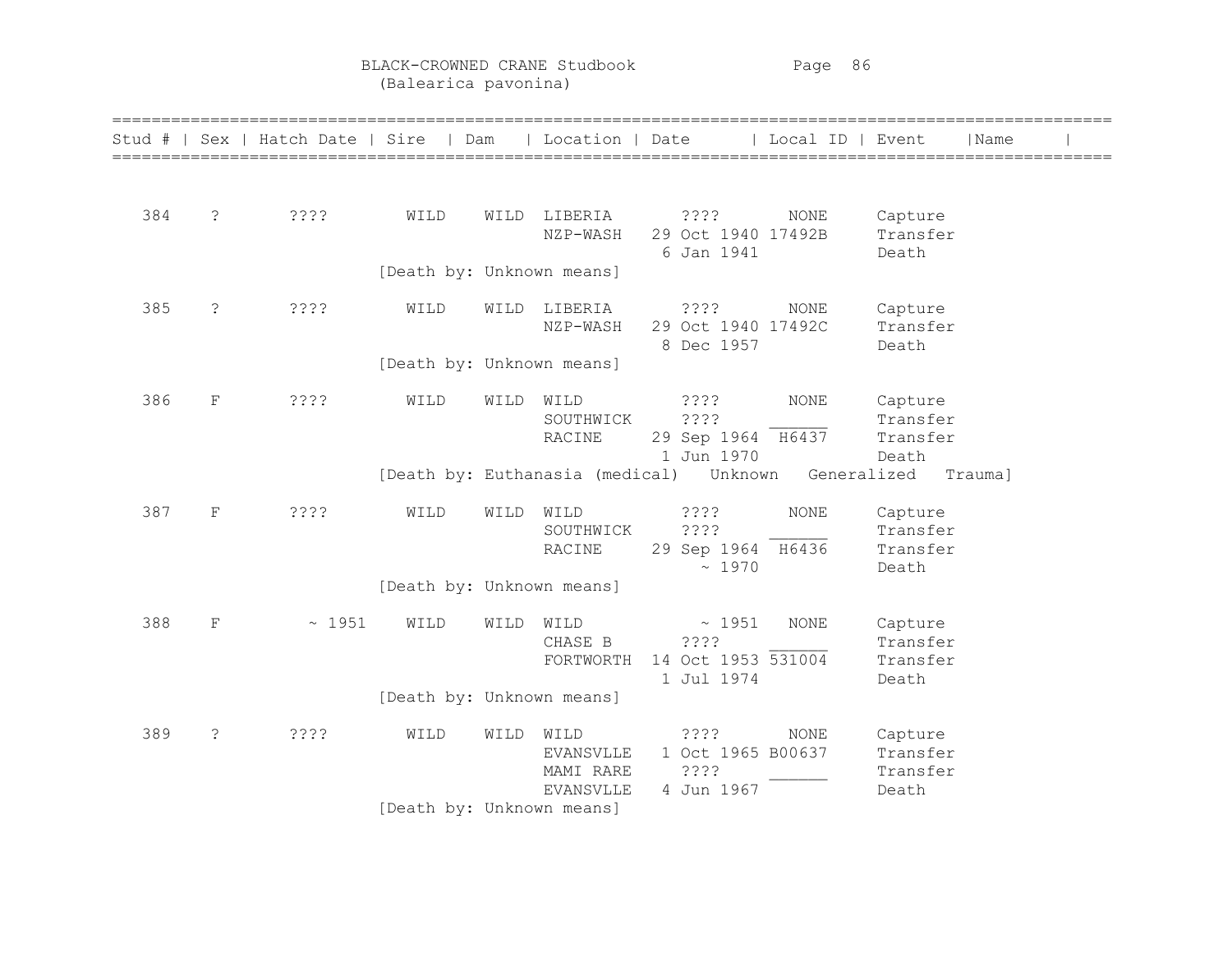BLACK-CROWNED CRANE Studbook Page 87 (Balearica pavonina)

| Stud # |             | Sex   Hatch Date   Sire | Dam                                          |      | Location   Date               |                                  | Local ID   Event |                               | Name    |  |
|--------|-------------|-------------------------|----------------------------------------------|------|-------------------------------|----------------------------------|------------------|-------------------------------|---------|--|
|        |             |                         |                                              |      |                               |                                  |                  |                               |         |  |
| 391    | $\tilde{ }$ | ????                    | WILD                                         | WILD | WILD<br>TOTE EMIN             | 3333<br>????                     | <b>NONE</b>      | Capture<br>Transfer           |         |  |
|        |             |                         |                                              |      | EVANSVLLE                     | 20 Oct 1965 B00639               |                  | Transfer                      |         |  |
|        |             |                         | [Death by: Injury from exhibit mate          |      |                               | 6 Nov 1965                       | Unknown          | Death<br>No necropsy planned] |         |  |
| 392    | $\tilde{S}$ | 3333                    | WILD                                         | WILD | WILD                          | ????                             | NONE             | Capture                       |         |  |
|        |             |                         |                                              |      | TOTE EMIN<br><b>EVANSVLLE</b> | ????<br>20 Oct 1965 B00640       |                  | Transfer<br>Transfer          |         |  |
|        |             |                         | [Death by: Injury from exhibit mate          |      |                               | 6 Dec 1965                       | Unknown          | Death<br>No necropsy planned] |         |  |
| 393    | М           | ????                    | WILD                                         | WILD | WILD                          | ? ? ? ?                          | <b>NONE</b>      | Capture                       |         |  |
|        |             |                         |                                              |      | SOUTHWICK<br>RACINE           | ????<br>20 Apr 1966 H6620        |                  | Transfer<br>Transfer          |         |  |
|        |             |                         | [Death by: Other/Unknown                     |      |                               | 3 Jul 1966<br>Unknown            | Generalized      | Death<br>Trauma]              |         |  |
|        |             |                         |                                              |      |                               |                                  |                  |                               |         |  |
| 394    | М           | 3333                    | WILD                                         | WILD | WILD<br>SOUTHWICK             | ????<br>????                     | <b>NONE</b>      | Capture<br>Transfer           |         |  |
|        |             |                         |                                              |      | RACINE                        | 20 Apr 1966 H6621<br>23 Jun 1969 |                  | Transfer                      |         |  |
|        |             |                         | [Death by: Injury from exhibit mate Unknown  |      |                               |                                  |                  | Death<br>Generalized          | Trauma] |  |
| 395    | F           | ????                    | WILD                                         | WILD | WILD                          | ? ? ? ?                          | $\rm{NONE}$      | Capture                       |         |  |
|        |             |                         |                                              |      | SOUTHWICK<br>RACINE           | ????<br>20 Apr 1966 H6622        |                  | Transfer<br>Transfer          |         |  |
|        |             |                         | [Death by: Injury from exhibit mate  Unknown |      |                               | 31 May 1970                      |                  | Death<br>No necropsy planned] |         |  |
|        |             |                         |                                              |      |                               |                                  |                  |                               |         |  |
| 396    | $_{\rm F}$  | ????                    | WILD                                         | WILD | WILD<br>SOUTHWICK             | ????<br>????                     | <b>NONE</b>      | Capture<br>Transfer           |         |  |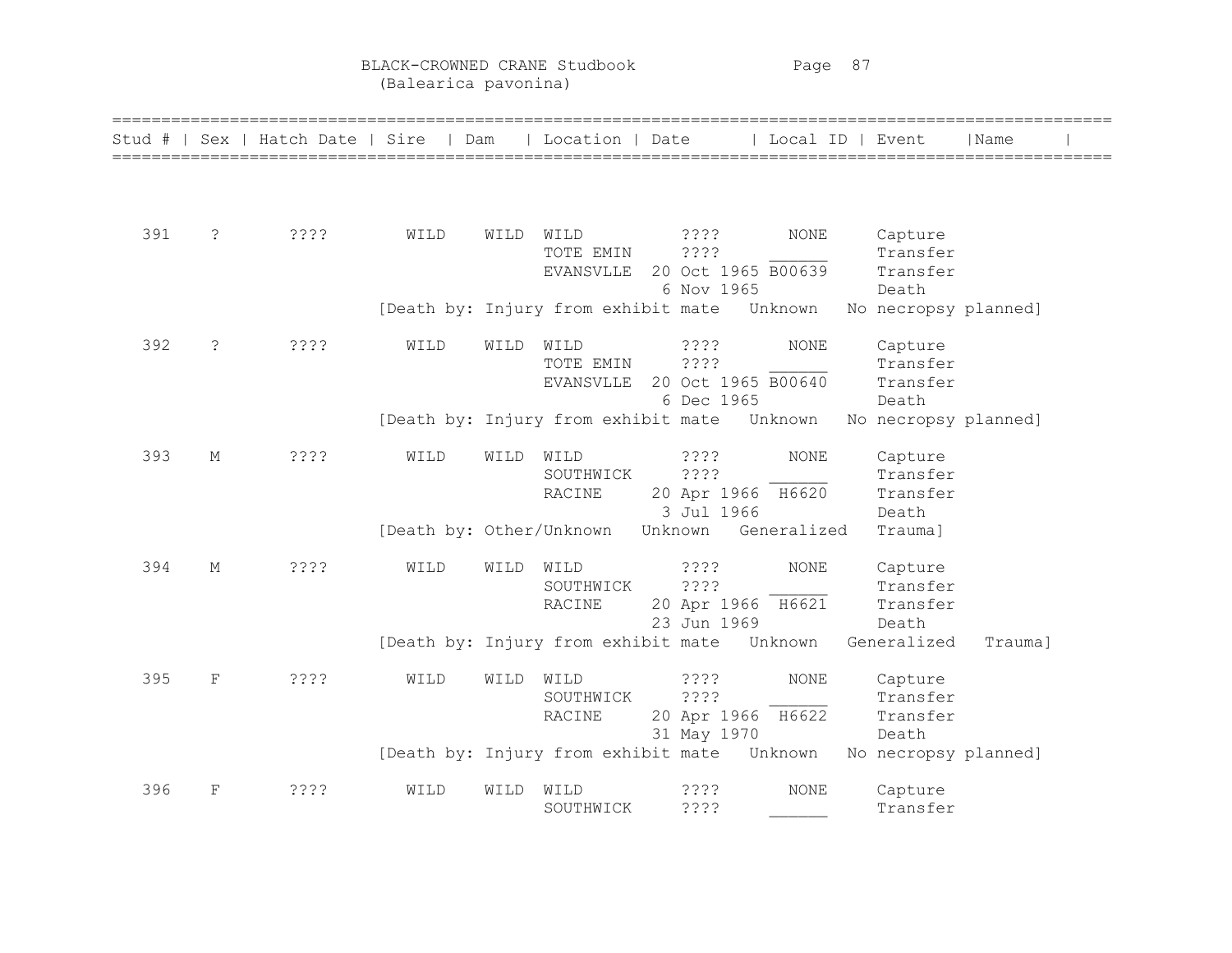| Stud # | Sex         | Hatch Date   Sire |                           | Dam  | Location   Date                          |                                                             | Local ID   Event     |                                                      | Name     |  |
|--------|-------------|-------------------|---------------------------|------|------------------------------------------|-------------------------------------------------------------|----------------------|------------------------------------------------------|----------|--|
|        |             |                   |                           |      | RACINE                                   | 20 Apr 1966 H6623<br>~1970                                  |                      | Transfer<br>Death                                    |          |  |
|        |             |                   | [Death by: Unknown means] |      |                                          |                                                             |                      |                                                      |          |  |
| 397    | М           | ~1966             | WILD                      | WILD | WILD<br>FERNDALE<br>OAKLAND<br>BIRMINGHM | ~1966<br>????<br>~1968<br>28 Mar 1995 95B039<br>29 Jun 2011 | <b>NONE</b><br>163   | Capture<br>Transfer<br>Transfer<br>Transfer<br>Death |          |  |
|        |             |                   | [Death by: Unknown means] |      |                                          |                                                             |                      |                                                      |          |  |
| 398    | М           | ~1968             | WILD                      | WILD | WILD<br>CHATFIELD<br>ST PAUL             | ~1968<br>????<br>3 Mar 1998                                 | <b>NONE</b><br>2216  | Capture<br>Transfer<br>Transfer                      | NICHOLAS |  |
| 400    | $\tilde{S}$ | 4 Nov 1969        | WILD                      | WILD | WILD<br>FERNDALE<br><b>DENVER</b>        | 4 Nov 1969<br>????<br>5 Nov 1971 12448<br>4 Apr 1973        | <b>NONE</b>          | Capture<br>Transfer<br>Transfer<br>Death             |          |  |
|        |             |                   | [Death by: Other/Unknown  |      |                                          | Incinerate                                                  | No necropsy planned] |                                                      |          |  |
| 401    | $\mathbf F$ | ~1965             | WILD                      | WILD | WILD<br><b>BRADENTON</b><br>EVANSVLLE    | 3333<br>????<br>17 Aug 1971 B00641<br>21 Feb 1975           | <b>NONE</b>          | Capture<br>Transfer<br>Transfer<br>Death             |          |  |
|        |             |                   | [Death by: Unknown means] |      |                                          |                                                             |                      |                                                      |          |  |
| 404    | М           | 3333              | WILD                      | WILD | WILD<br>WILD WRLD<br>HOUSTON             | 3333<br>????<br>10 Oct 1977<br>31 Dec 1987                  | <b>NONE</b><br>6477  | Capture<br>Transfer<br>Transfer<br>Death             |          |  |
|        |             |                   | [Death by: Unknown means] |      |                                          |                                                             |                      |                                                      |          |  |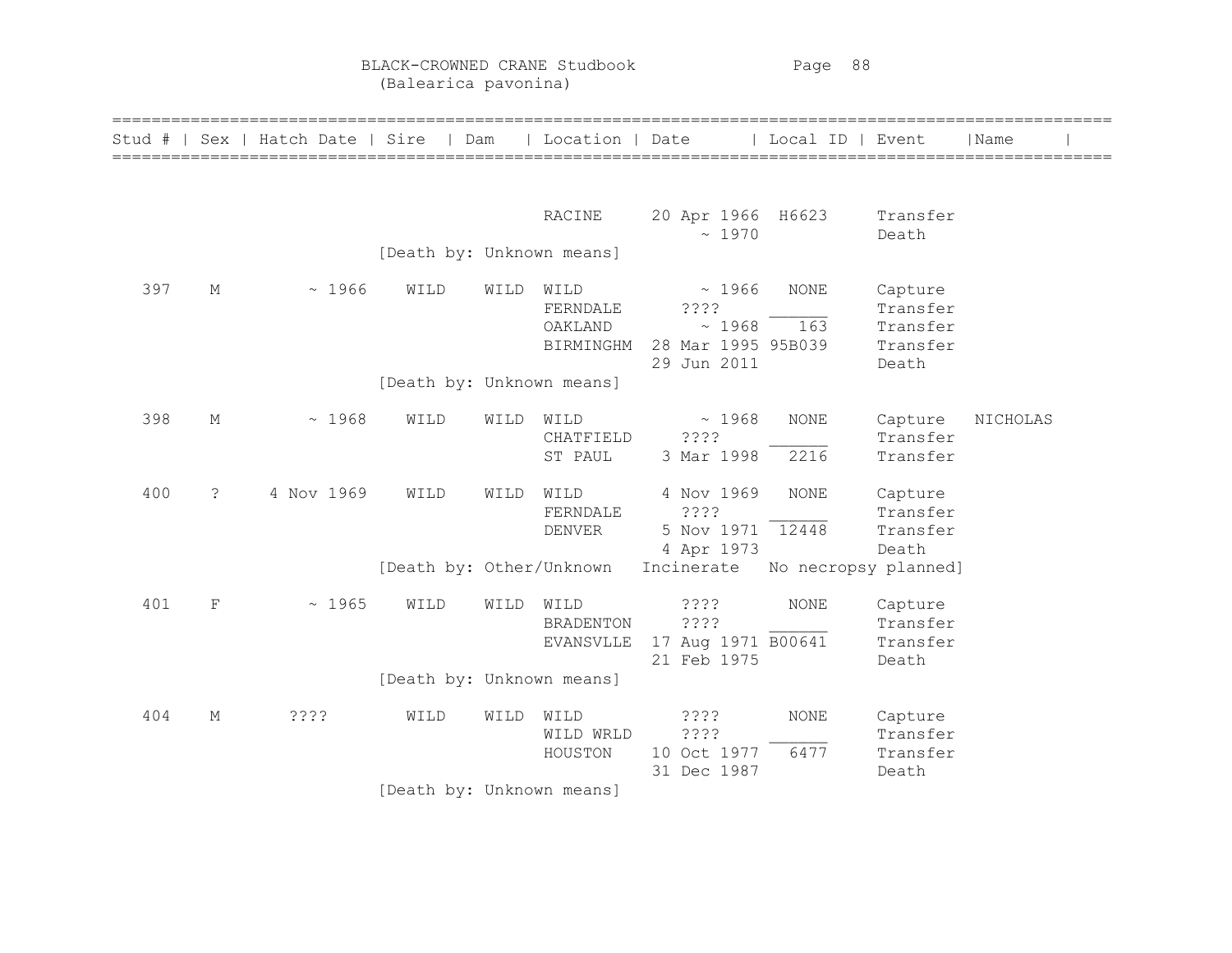|     |                   |                                                          |                           |         |                                                                       |       | Stud #   Sex   Hatch Date   Sire   Dam   Location   Date   Local ID   Event   Name |  |
|-----|-------------------|----------------------------------------------------------|---------------------------|---------|-----------------------------------------------------------------------|-------|------------------------------------------------------------------------------------|--|
|     |                   |                                                          |                           |         |                                                                       |       |                                                                                    |  |
| 405 |                   | ? 31 Jul 1982 UNK 170 FORTWORTH 31 Jul 1982 820708 Hatch |                           |         |                                                                       |       |                                                                                    |  |
|     |                   |                                                          |                           | DALLAS  | 4 Oct 1982                                                            |       | Death                                                                              |  |
|     |                   |                                                          |                           |         |                                                                       |       | [Death by: Infection associated  Unknown  No necropsy planned]                     |  |
| 406 |                   | ? 12 Jul 1981 UNK                                        |                           |         | 170 FORTWORTH 12 Jul 1981 810702 Hatch                                |       |                                                                                    |  |
|     |                   |                                                          |                           |         | HAJOS M 17 Oct 1983 ltf Transfer                                      |       |                                                                                    |  |
| 407 |                   |                                                          |                           |         |                                                                       |       |                                                                                    |  |
|     |                   |                                                          |                           |         | 12 Aug 1981 Death                                                     |       |                                                                                    |  |
|     |                   |                                                          | [Death by: Unknown means] |         |                                                                       |       |                                                                                    |  |
| 408 | $\ddot{\text{?}}$ |                                                          |                           |         | 8 Aug 1981 UNK 170 FORTWORTH 8 Aug 1981 810803 Hatch                  |       |                                                                                    |  |
|     |                   |                                                          |                           |         | 12 Aug 1981 Death                                                     |       |                                                                                    |  |
|     |                   |                                                          | [Death by: Unknown means] |         |                                                                       |       |                                                                                    |  |
| 409 | $\ddot{\text{?}}$ |                                                          |                           |         | 1 Aug 1982 UNK 170 FORTWORTH 1 Aug 1982 820801 Hatch                  |       |                                                                                    |  |
|     |                   |                                                          |                           |         | 17 Sep 1982 Death                                                     |       |                                                                                    |  |
|     |                   |                                                          | [Death by: Unknown means] |         |                                                                       |       |                                                                                    |  |
| 410 |                   | $M \sim$ May 1985 WILD                                   |                           |         | WILD AFRICAN 1 May 1985 NONE Capture                                  |       |                                                                                    |  |
|     |                   |                                                          |                           | UNKNOWN | 23 May 1985 ______                                                    |       | Transfer                                                                           |  |
|     |                   |                                                          |                           |         |                                                                       |       |                                                                                    |  |
|     |                   |                                                          |                           |         | FOR BIRDS $??\ ?$<br>TRACY AV 24 May 1991 $\frac{1}{960078}$ Transfer |       |                                                                                    |  |
|     |                   |                                                          |                           | AUDUBON | 30 Aug 1996 2196 Transfer                                             |       |                                                                                    |  |
| 411 | М                 | 9 Sep 1990 UNK                                           |                           |         | UNK BUSCH TAM 9 Sep 1990 54946 Hatch                                  |       |                                                                                    |  |
|     |                   |                                                          |                           | YULEE   | 23 Aug 1995 950344 Transfer                                           |       |                                                                                    |  |
|     |                   |                                                          |                           |         | 3 Aug 2005                                                            | Death |                                                                                    |  |
|     |                   |                                                          |                           |         |                                                                       |       | [Death by: Injury from predator Unknown Unknown (after necropsy)]                  |  |
| 412 | М                 | 30 Sep 1992 738                                          |                           |         | 773 BUSCH TAM 30 Sep 1992 56305 Hatch                                 |       |                                                                                    |  |
|     |                   |                                                          |                           |         | SCOT NECK 24 Mar 1994                                                 |       |                                                                                    |  |
|     |                   |                                                          |                           |         | OKLAHOMA 24 Apr 1996 688413                                           |       | Transfer<br>Transfer                                                               |  |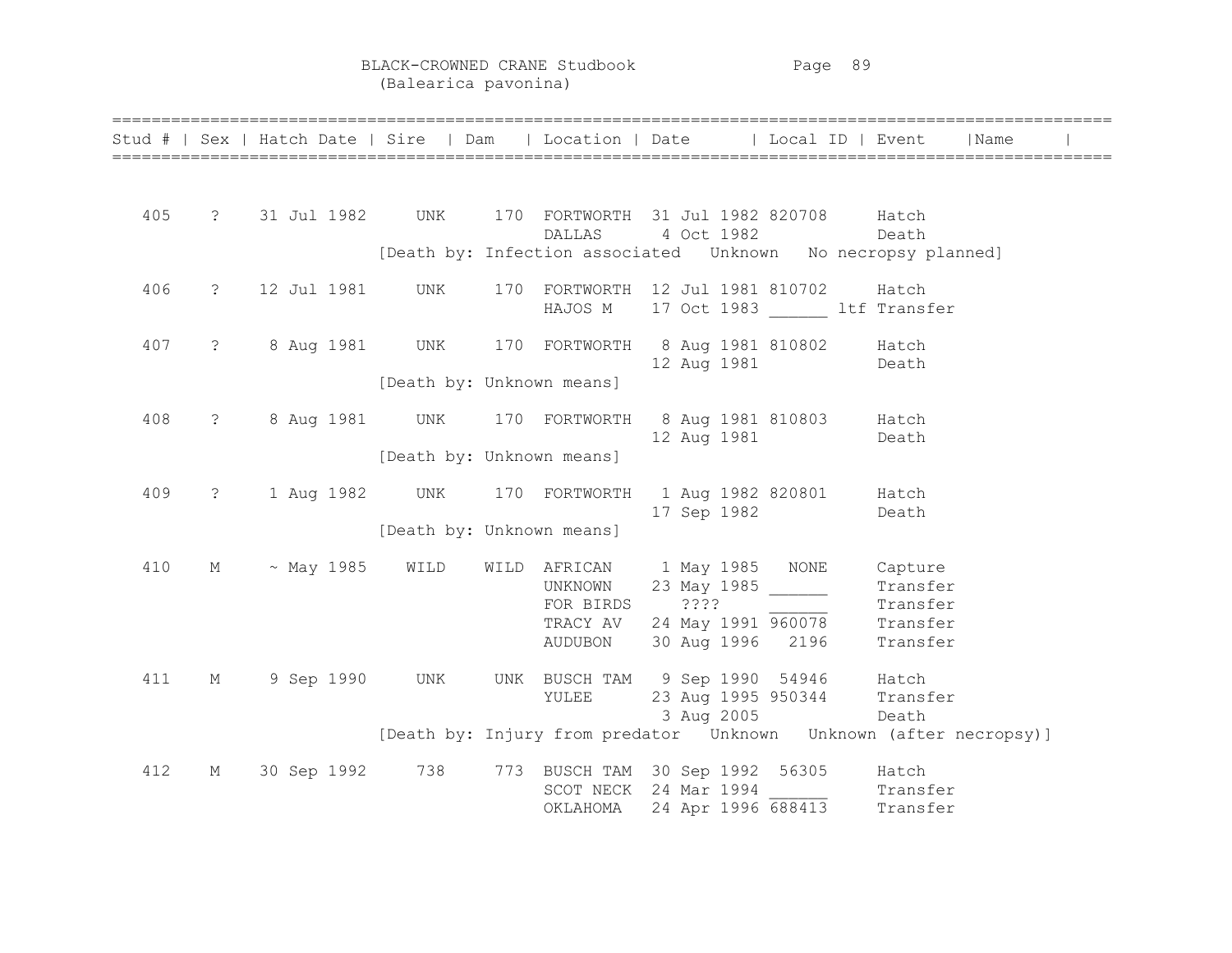BLACK-CROWNED CRANE Studbook Page 90 (Balearica pavonina)

|     |                      |                                                        |                  |                                                   |                   | Stud #   Sex   Hatch Date   Sire   Dam   Location   Date   Local ID   Event   Name                                                                                                      |  |
|-----|----------------------|--------------------------------------------------------|------------------|---------------------------------------------------|-------------------|-----------------------------------------------------------------------------------------------------------------------------------------------------------------------------------------|--|
|     |                      |                                                        |                  |                                                   | 9 Apr 2007 Death  | [Death by: Euthanasia (medical) Incinerate Generalized Trauma]                                                                                                                          |  |
| 413 |                      | ? 28 Jul 1991 200                                      |                  | 198 SCOT NECK 28 Jul 1991 Hatch                   |                   |                                                                                                                                                                                         |  |
| 414 | $\ddot{\mathcal{E}}$ | 24 Jun 1992 190                                        |                  | 189 LUFKIN 24 Jun 1992 08378 Hatch                | 19 Jul 1992 Death |                                                                                                                                                                                         |  |
|     |                      |                                                        |                  |                                                   |                   | [Death by: Environ/Behav conditions Unknown Digestive Mechanical abnormality]                                                                                                           |  |
| 415 |                      | F 24 Jun 1992 190                                      |                  | 189 LUFKIN 24 Jun 1992 08377 Hatch                |                   | DALLAS 29 Oct 1993 938654 Transfer<br>LUFKIN 16 Dec 1993 08377 Transfer                                                                                                                 |  |
| 416 |                      | ? 12 Aug 1992 190 189 LUFKIN 12 Aug 1992 08406 Hatch   |                  |                                                   | 10 Apr 1993 Death | [Death by: Infection associated Unknown Digestive Bacterial]                                                                                                                            |  |
| 417 |                      | F 12 Aug 1992 190                                      | DALLAS<br>LUFKIN | 189 LUFKIN 12 Aug 1992 08404 Hatch<br>18 Feb 2010 |                   | $16 \text{ Dec } 1993$ $\overline{08404}$ Transfer<br>18 Feb 2010                                                                                                                       |  |
|     |                      |                                                        |                  |                                                   |                   | [Death by: Injury from predator  Unknown  No necropsy planned]                                                                                                                          |  |
| 418 | $\ddot{?}$           | 19 Sep 1992 261 249 PHILADELP 19 Sep 1992 204640 Hatch |                  | 19 Sep 1992                                       |                   | Death                                                                                                                                                                                   |  |
| 419 | M                    | 22 Sep 1992 18 17 LOSANGELE 22 Sep 1992 004398 Hatch   | LUFKIN           | 29 Dec 1997                                       |                   | [Death by: Dead in shell Rendered Unknown (after necropsy)]<br>DALLAS 19 Oct 1994 949250 Transfer<br>LOSANGELE 19 Nov 1994 004398 Transfer<br>9 May 1995 08559 Transfer<br><b>Death</b> |  |
|     |                      |                                                        |                  |                                                   |                   | [Death by: Infection associated  Unknown  No necropsy planned]                                                                                                                          |  |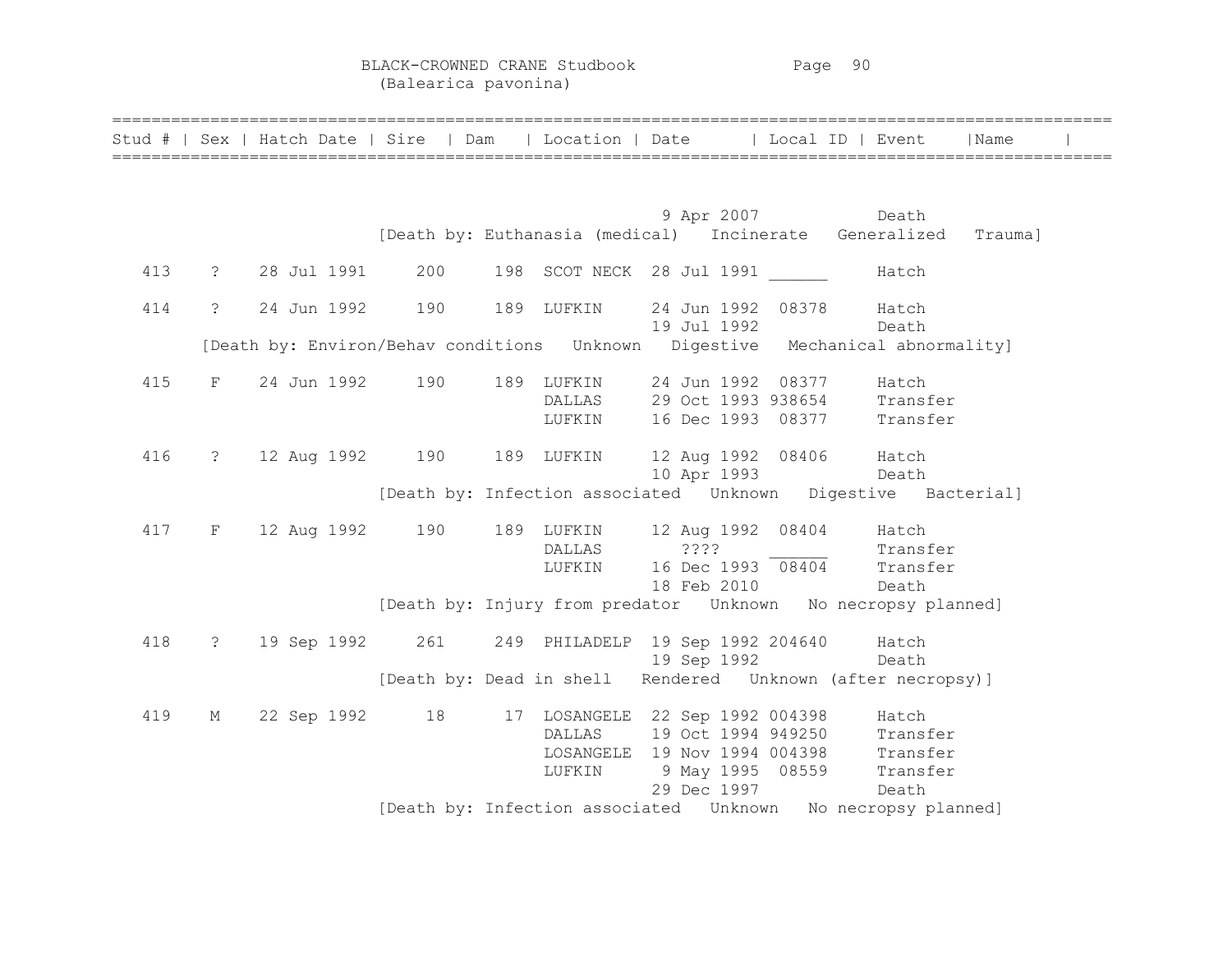BLACK-CROWNED CRANE Studbook Page 91 (Balearica pavonina)

|     |                | Stud #   Sex   Hatch Date   Sire   Dam     |                           | Location   Date |                                       | Local ID   Event | Name                                     |
|-----|----------------|--------------------------------------------|---------------------------|-----------------|---------------------------------------|------------------|------------------------------------------|
|     |                |                                            |                           |                 |                                       |                  |                                          |
|     |                |                                            |                           |                 |                                       |                  |                                          |
| 420 | F              | 22 Sep 1992 18                             |                           |                 | 17 LOSANGELE 22 Sep 1992 004399 Hatch |                  |                                          |
|     |                |                                            |                           | DALLAS          | 19 Oct 1994 949251 Transfer           |                  |                                          |
|     |                |                                            |                           | METROZOO        | 9 May 1995 A03795 Transfer            |                  |                                          |
|     |                |                                            |                           |                 | 23 Nov 2000                           |                  | Death                                    |
|     |                |                                            | [Death by: Other/Unknown  |                 |                                       |                  | Incinerate Unknown (after necropsy)]     |
| 421 | $\ddot{c}$     | 13 Oct 1992                                | 190                       | 189 LUFKIN      | 13 Oct 1992 08403                     |                  | Hatch                                    |
|     |                |                                            |                           |                 | 10 Nov 1992                           |                  | Death                                    |
|     |                |                                            | [Death by: Other/Unknown  |                 |                                       |                  | Unknown Cardiovascular Genetic/Prenatal] |
| 422 | F              | 13 Oct 1992                                | 190                       | 189 LUFKIN      | 13 Oct 1992 08402                     |                  | Hatch                                    |
|     |                |                                            |                           | DALLAS          | 29 Oct 1993 938655                    |                  | Transfer                                 |
|     |                |                                            |                           | LUFKIN          | ????                                  | 08402            | Transfer                                 |
|     |                |                                            |                           | JOHN BALL       | 11 Sep 1996 301848                    |                  | Transfer                                 |
|     |                |                                            |                           |                 | 14 Mar 1998                           |                  | Death                                    |
|     |                |                                            | [Death by: Other/Unknown  |                 | Bury Nervous Trauma]                  |                  |                                          |
| 423 | F              | 2 Nov 1992                                 | 18                        | 17 LOSANGELE    | 2 Nov 1992 004393                     |                  | Hatch                                    |
|     |                |                                            |                           | STCATHERN       | 1 Oct 1996 965023                     |                  | Transfer                                 |
|     |                |                                            |                           | LUFKIN          | 27 Jan 2005 9819                      |                  | Transfer                                 |
|     |                |                                            |                           |                 | 8 Aug 2007                            |                  | Death                                    |
|     |                |                                            | [Death by: Unknown means] |                 |                                       |                  |                                          |
| 424 | $\overline{?}$ | 22 Mar 1993                                | 37                        | 35 PROVIDNCE    | 22 Mar 1993 932016                    |                  | Hatch                                    |
|     |                |                                            |                           |                 | 1 May 1993                            |                  | Death                                    |
|     |                | [Death by: Euthanasia (medical) Incinerate |                           |                 |                                       |                  | Musculoskeletal New growths/cancer]      |
| 425 | $\ddot{\cdot}$ | 18 May 1993                                | 22                        | 23 OMAHA        | 18 May 1993 7278                      |                  | Hatch                                    |
|     |                |                                            |                           |                 | 18 May 1993                           |                  | Death                                    |
|     |                |                                            | [Death by: Other/Unknown  |                 | Unknown Generalized                   |                  | Unknown after necropsy]                  |
|     |                |                                            |                           |                 |                                       |                  |                                          |
| 426 | $\ddot{c}$     | 17 Sep 1993                                | 18                        |                 | 17 LOSANGELE 17 Sep 1993 004657       |                  | Hatch                                    |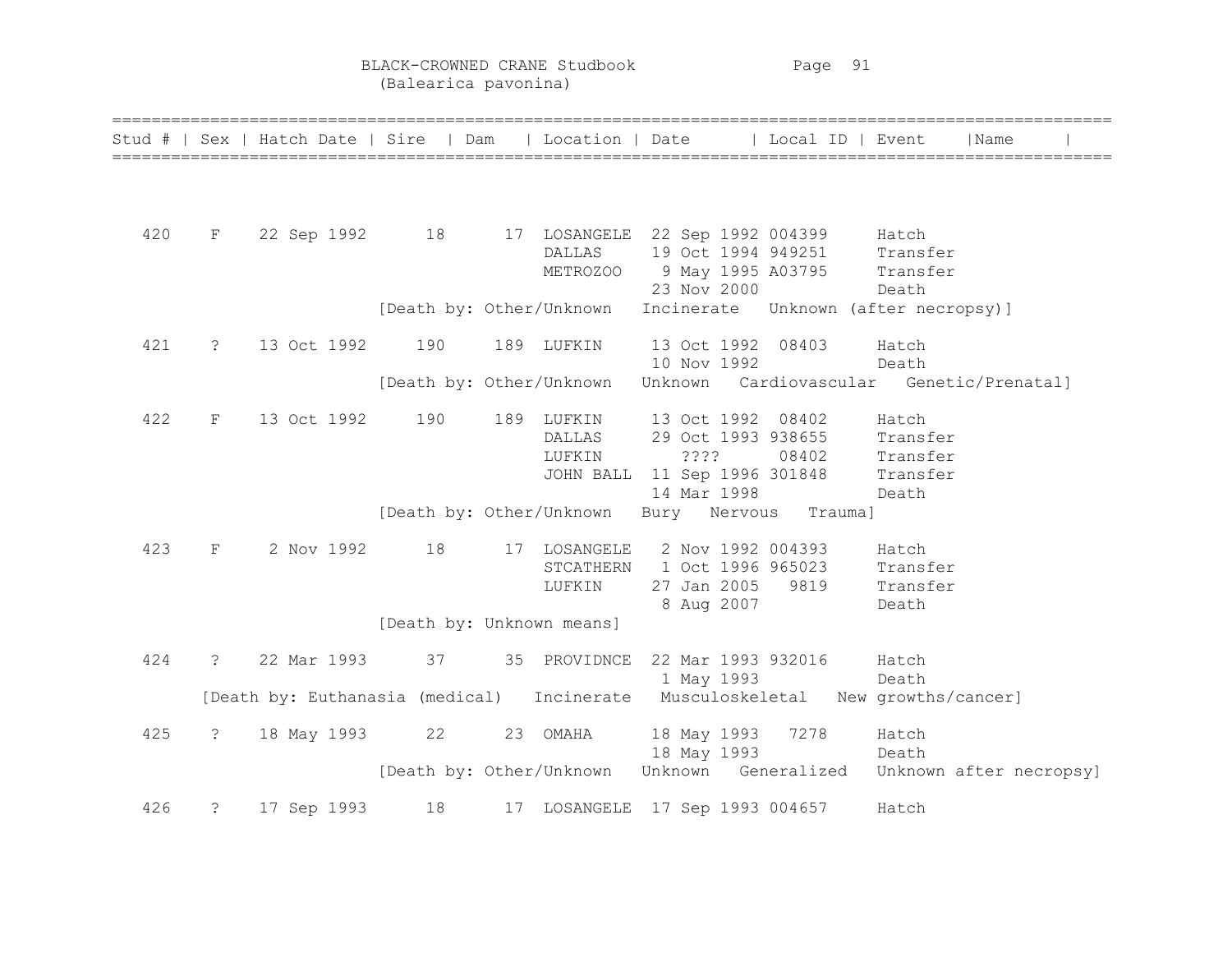BLACK-CROWNED CRANE Studbook Page 92 (Balearica pavonina)

|         |                |                   |                           |                                                |                                 | Stud #   Sex   Hatch Date   Sire   Dam   Location   Date   Local ID   Event  |                | Name                                                               |
|---------|----------------|-------------------|---------------------------|------------------------------------------------|---------------------------------|------------------------------------------------------------------------------|----------------|--------------------------------------------------------------------|
|         |                |                   |                           |                                                |                                 |                                                                              |                |                                                                    |
|         |                |                   |                           |                                                |                                 | 14 Jul 1995                                                                  | Death          |                                                                    |
|         |                |                   |                           |                                                |                                 | [Death by: Other/Unknown Unknown Cardiovascular Toxicity]                    |                |                                                                    |
| 427     | $\ddot{ }$     |                   |                           | 17 Sep 1993 18 17 LOSANGELE 17 Sep 1993 004658 | 14 Aug 1995                     |                                                                              | Hatch<br>Death |                                                                    |
|         |                |                   |                           |                                                |                                 |                                                                              |                |                                                                    |
| 428     | М              |                   | 2 Nov 1993 256            | 255 SAN FRAN                                   | 2 Nov 1993 293029<br>6 Nov 1993 |                                                                              | Hatch<br>Death |                                                                    |
|         |                |                   |                           |                                                |                                 | [Death by: Other/Unknown Incinerate Digestive Genetic/Prenatal]              |                |                                                                    |
| 429     | $M_{\odot}$    | 4 Nov 1993        | 256                       | STCATHERN 6 Nov 1996 965026                    |                                 | 255 SAN FRAN 4 Nov 1993 293030 Hatch                                         | Transfer       | AZARI                                                              |
|         |                |                   |                           |                                                | 31 Oct 1997                     | [Death by: Euthanasia (medical) Bury Generalized Trauma]                     | Death          |                                                                    |
| 430     | $\ddot{\cdot}$ |                   |                           | 13 May 1994 37 35 PROVIDNCE 13 May 1994 942016 | 16 May 1994                     |                                                                              | Hatch<br>Death |                                                                    |
| Trauma] |                |                   |                           |                                                |                                 | [Death by: Injury from exhibit mate Incinerate Musculoskeletal               |                |                                                                    |
| 431     | $\tilde{z}$    |                   |                           |                                                |                                 | 13 May 1994 37 35 PROVIDNCE 13 May 1994 942017 Hatch                         |                |                                                                    |
|         |                |                   |                           |                                                | 17 May 1994                     |                                                                              | Death          |                                                                    |
|         |                |                   |                           |                                                |                                 |                                                                              |                | [Death by: Injury from exhibit mate Incinerate Generalized Trauma] |
| 432     |                | ? 17 Jun 1994 190 |                           | 189 LUFKIN                                     | 17 Jun 1994<br>4 Jul 1994       | 08493                                                                        | Hatch<br>Death |                                                                    |
|         |                |                   |                           |                                                |                                 | [Death by: Self-inflicted injuries Unknown Digestive Mechanical abnormality] |                |                                                                    |
| 433     | F              | 31 Jul 1994 190   |                           | 189 LUFKIN                                     | 31 Jul 1994 08508<br>2 Jun 1997 |                                                                              | Hatch<br>Death |                                                                    |
|         |                |                   | [Death by: Unknown means] |                                                |                                 |                                                                              |                |                                                                    |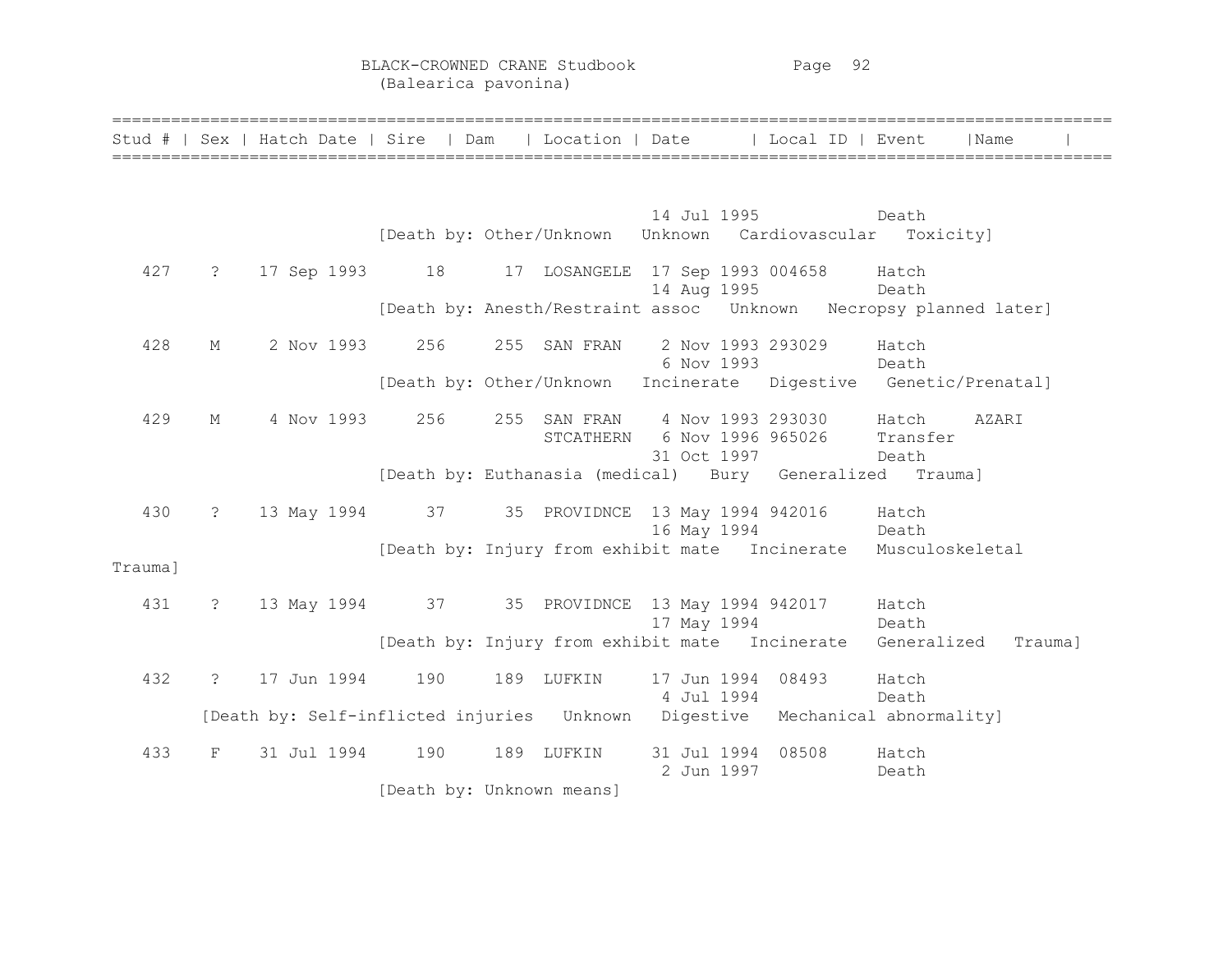BLACK-CROWNED CRANE Studbook Page 93 (Balearica pavonina)

|     |                   |  |             | Stud #   Sex   Hatch Date   Sire   Dam   Location   Date   Local ID   Event |                                                                          |                                   |                                                                 |                               | Name                                                                 |
|-----|-------------------|--|-------------|-----------------------------------------------------------------------------|--------------------------------------------------------------------------|-----------------------------------|-----------------------------------------------------------------|-------------------------------|----------------------------------------------------------------------|
| 434 | $\overline{?}$    |  |             | 1 Aug 1994 190 189 LUFKIN                                                   |                                                                          |                                   | 1 Aug 1994 08509                                                | Hatch                         |                                                                      |
|     |                   |  |             | [Death by: Other/Unknown Unknown Necropsy planned later]                    |                                                                          | 26 Aug 1994                       |                                                                 | Death                         |                                                                      |
| 435 | $\ddot{\text{?}}$ |  |             | 3 Aug 1994 190                                                              | 189 LUFKIN                                                               | 3 Aug 1994 08510<br>9 Aug 1994    |                                                                 | Hatch<br>Death                |                                                                      |
|     |                   |  |             |                                                                             |                                                                          |                                   | [Death by: Infection associated  Unknown  Digestive  Bacterial] |                               |                                                                      |
| 436 | $M_{\odot}$       |  |             | 18 Sep 1994 190                                                             | 189 LUFKIN                                                               | 16 Aug 2000                       | 18 Sep 1994 08527                                               | Hatch<br>Death                |                                                                      |
|     |                   |  |             | [Death by: Unknown means]                                                   |                                                                          |                                   |                                                                 |                               |                                                                      |
| 437 | F                 |  | 1 Aug 1995  | UNK                                                                         | STCATHERN                                                                | 25 Jan 1997 975004<br>24 Jan 2003 | UNK SCOT NECK 1 Aug 1995 K0259 Hatch                            | Transfer<br>Death             |                                                                      |
|     |                   |  |             | [Death by: Injury from predator  Unknown  No necropsy planned]              |                                                                          |                                   |                                                                 |                               |                                                                      |
| 438 | М                 |  | 1 Aug 1995  | UNK                                                                         | UNK SCOT NECK 1 Aug 1995 K0255<br>STCATHERN 25 Jan 1997 975006<br>LUFKIN | 27 Jan 2005                       | 9818                                                            | Hatch<br>Transfer<br>Transfer | PEANUT                                                               |
| 439 | $M_{\odot}$       |  |             | 20 Aug 1995 51 311 BROWNSVIL 20 Aug 1995 5943                               |                                                                          | 14 Mar 2008                       |                                                                 | Hatch<br>Death                |                                                                      |
|     |                   |  |             | [Death by: Unknown means]                                                   |                                                                          |                                   |                                                                 |                               |                                                                      |
| 440 | $\ddot{\cdot}$    |  | 21 Aug 1995 | 51                                                                          | 311 BROWNSVIL 21 Aug 1995 5944                                           | 24 Aug 1995                       |                                                                 | Hatch<br>Death                |                                                                      |
|     |                   |  |             |                                                                             | [Death by: Infection associated Incinerate                               |                                   |                                                                 | Digestive                     | Bacterial]                                                           |
| 441 | $\ddot{\cdot}$    |  |             | 8 May 1996 22                                                               | 23 OMAHA                                                                 | 8 May 1996<br>8 May 1996          | 9661                                                            | Hatch<br>Death                |                                                                      |
|     |                   |  |             |                                                                             |                                                                          |                                   |                                                                 |                               | [Death by: Other/Unknown Unknown Generalized Unknown after necropsy] |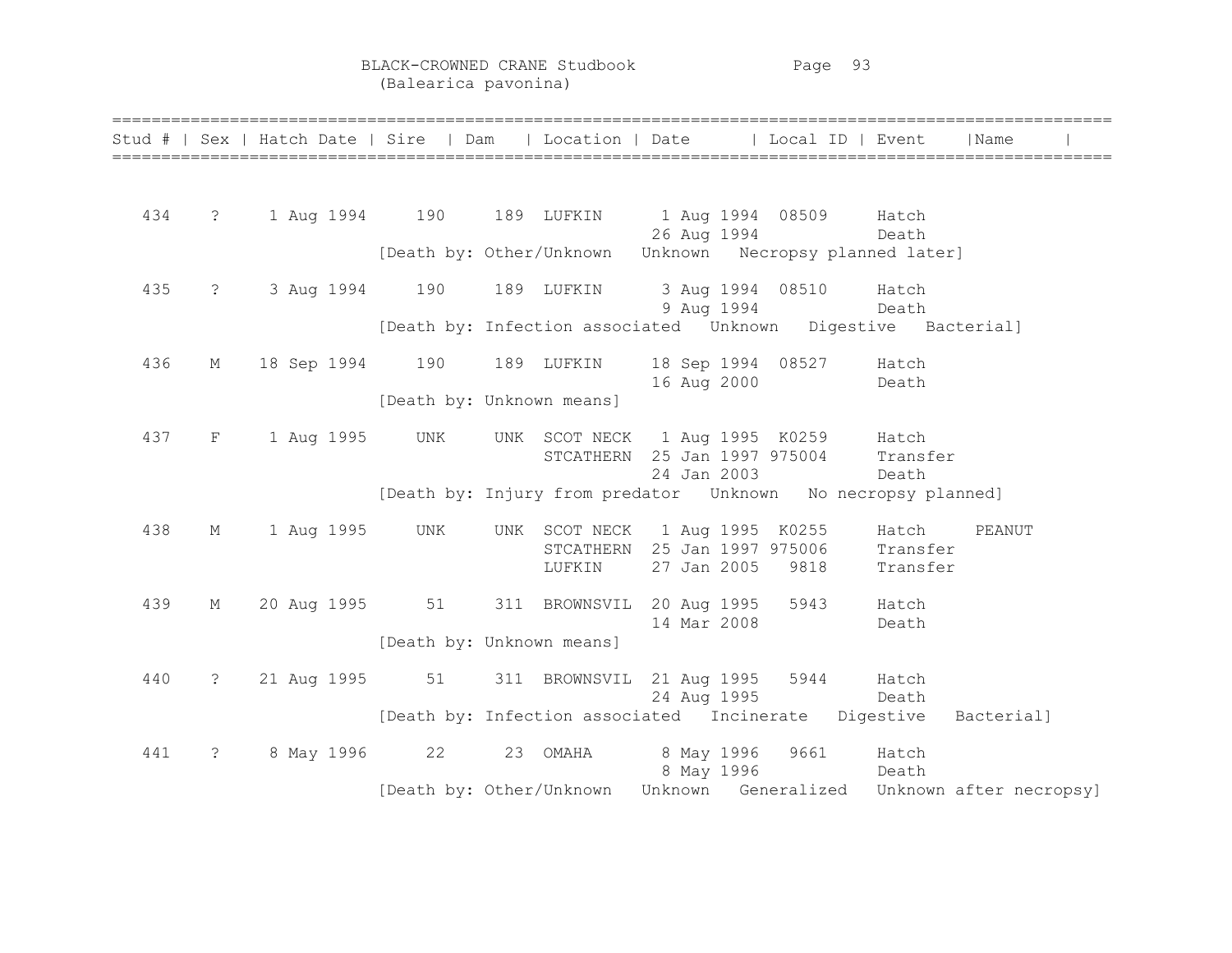BLACK-CROWNED CRANE Studbook Page 94 (Balearica pavonina)

|                 |   | Stud #   Sex   Hatch Date   Sire   Dam   Location   Date   Local ID   Event           |  |                          |                                                                                                                  |       |       | Name |
|-----------------|---|---------------------------------------------------------------------------------------|--|--------------------------|------------------------------------------------------------------------------------------------------------------|-------|-------|------|
|                 |   |                                                                                       |  |                          |                                                                                                                  |       |       |      |
| 442             |   | F 18 Jul 1996 397 172 BIRMINGHM 18 Jul 1996 96B039                                    |  |                          |                                                                                                                  |       | Hatch | ANNA |
|                 |   |                                                                                       |  |                          | FERNDALE 23 Aug 1997 49512 Transfer<br>TAE OH 23 Aug 1997 49512 Transfer<br>SOUTHBEND 15 Oct 1999 99143 Transfer |       |       |      |
|                 |   |                                                                                       |  |                          |                                                                                                                  |       |       |      |
|                 |   |                                                                                       |  |                          |                                                                                                                  |       |       |      |
| 443             |   | $F \sim \text{Aug } 1996$ UNK                                                         |  |                          | UNK SCOT NECK ~ Aug 1996 KO268 Hatch                                                                             |       |       |      |
|                 |   |                                                                                       |  |                          | DISNEY AK 24 Sep 1997 970156 Transfer                                                                            |       |       |      |
|                 |   |                                                                                       |  |                          | 27 Sep 2005                                                                                                      | Death |       |      |
|                 |   |                                                                                       |  |                          | [Death by: Euthanasia (medical) Incinerate Respiratory                                                           |       |       | New  |
| growths/cancer] |   |                                                                                       |  |                          |                                                                                                                  |       |       |      |
| 444             |   | $F \sim$ Aug 1996 UNK UNK SCOT NECK $\sim$ Aug 1996 KO267 Hatch                       |  |                          |                                                                                                                  |       |       |      |
|                 |   |                                                                                       |  |                          | DISNEY AK 24 Sep 1997 970155 Transfer                                                                            |       |       |      |
|                 |   |                                                                                       |  |                          | 27 Feb 1998                                                                                                      | Death |       |      |
|                 |   |                                                                                       |  |                          | [Death by: Other/Unknown Bury Generalized Trauma]                                                                |       |       |      |
|                 |   |                                                                                       |  |                          |                                                                                                                  |       |       |      |
| 445             | M | $\sim$ Sep 1996 UNK                                                                   |  |                          | UNK SCOT NECK ~ Sep 1996 KO269 Hatch                                                                             |       |       |      |
|                 |   |                                                                                       |  |                          | DISNEY AK 24 Sep 1997 970154 Transfer<br>SD-WAP 4 Feb 1999 899015 Transfer                                       |       |       |      |
|                 |   |                                                                                       |  |                          |                                                                                                                  |       |       |      |
|                 |   |                                                                                       |  |                          | 15 Jul 2000 Death                                                                                                |       |       |      |
| necropsy]       |   | [Death by: Other/Unknown Given to an institution: 310505450 Generalized Unknown after |  |                          |                                                                                                                  |       |       |      |
|                 |   |                                                                                       |  |                          |                                                                                                                  |       |       |      |
| 446             | M | $\sim$ Sep 1996 UNK                                                                   |  |                          | UNK SCOT NECK ~ Sep 1996 KO270 Hatch                                                                             |       |       |      |
|                 |   |                                                                                       |  |                          | DISNEY AK 24 Sep 1997 970153 Transfer                                                                            |       |       |      |
|                 |   |                                                                                       |  |                          | 13 Mar 1998                                                                                                      |       | Death |      |
|                 |   | [Death by: Other/Unknown Bury Necropsy planned later Unknown after necropsy]          |  |                          |                                                                                                                  |       |       |      |
|                 |   |                                                                                       |  |                          |                                                                                                                  |       |       |      |
| 447             |   | ? 27 Sep 1996 256 255 SAN FRAN 27 Sep 1996 296039 Hatch                               |  |                          | 4 Oct 1996                                                                                                       |       |       |      |
|                 |   |                                                                                       |  |                          |                                                                                                                  |       | Death |      |
|                 |   |                                                                                       |  | [Death by: Other/Unknown | Incinerate Respiratory Fungal]                                                                                   |       |       |      |
| 448             |   | ? 27 Sep 1996 256                                                                     |  |                          | 255 SAN FRAN 27 Sep 1996 296040 Hatch                                                                            |       |       |      |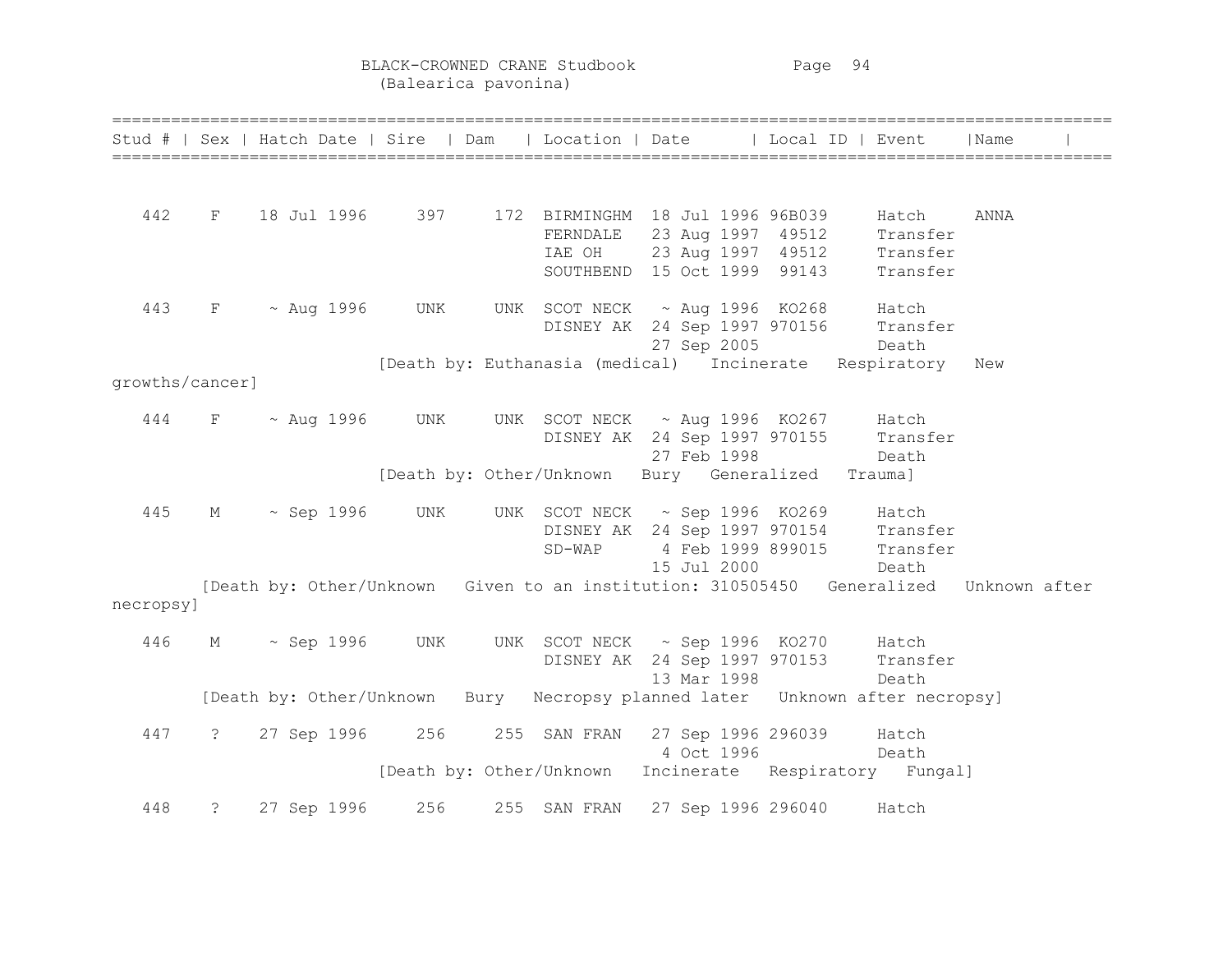BLACK-CROWNED CRANE Studbook Page 95 (Balearica pavonina)

|     |                      | Stud #   Sex   Hatch Date   Sire   Dam |                           |      | Location   Date                                |       |                            | Local ID   Event                                             |                        | Name        |         |
|-----|----------------------|----------------------------------------|---------------------------|------|------------------------------------------------|-------|----------------------------|--------------------------------------------------------------|------------------------|-------------|---------|
|     |                      |                                        |                           |      |                                                |       |                            |                                                              |                        |             |         |
|     |                      |                                        |                           |      |                                                |       | 3 Oct 1996                 |                                                              | Death                  |             |         |
|     |                      |                                        |                           |      |                                                |       |                            | [Death by: Injury from exhibit mate Incinerate Integumentary |                        |             | Trauma] |
| 449 | $\ddot{\cdot}$       | 27 Sep 1996                            | 256                       |      | 255 SAN FRAN                                   |       | 27 Sep 1996 296041         |                                                              | Hatch                  |             |         |
|     |                      |                                        |                           |      | [Death by: Injury from exhibit mate Incinerate |       | 3 Oct 1996                 |                                                              | Death<br>Integumentary |             | Trauma] |
|     |                      |                                        |                           |      |                                                |       |                            |                                                              |                        |             |         |
| 450 | F                    | 6 Feb 1997                             | 37                        |      | 35 PROVIDNCE                                   |       | 6 Feb 1997 972004          |                                                              | Hatch                  | CE CE       |         |
|     |                      |                                        |                           |      | ZOOANIMAL                                      |       |                            | 12 Jun 1998 980077 ltf Transfer                              |                        |             |         |
| 451 | $M_{\odot}$          | 16 Apr 1997                            | 22                        | 23   | OMAHA                                          |       | 16 Apr 1997                | 9624                                                         | Hatch                  |             |         |
| 452 | $\mathbf F$          | 20 Apr 1997                            | 22                        | 23   | OMAHA                                          |       | 20 Apr 1997                | 9630                                                         | Hatch                  |             |         |
|     |                      |                                        |                           |      |                                                |       |                            |                                                              |                        |             |         |
| 453 | $\ddot{\phantom{0}}$ | 10 May 1997                            | 22                        | 23   | OMAHA                                          |       | 10 May 1997<br>11 May 1997 | 9682                                                         | Hatch<br>Death         |             |         |
|     |                      |                                        |                           |      | [Death by: Euthanasia (medical) Unknown        |       |                            |                                                              | No necropsy planned]   |             |         |
| 454 | $_{\rm F}$           | ????                                   | WILD                      | WILD | MALI WA                                        |       | $\sim 1996$                | <b>NONE</b>                                                  | Capture                |             |         |
|     |                      |                                        |                           |      | BIRDHAVEN                                      | $??\$ |                            | <b>NONE</b>                                                  | Transfer               |             |         |
|     |                      |                                        |                           |      | BOISE                                          |       | 7 Jul 1997 970146          |                                                              | Transfer               |             |         |
| 455 | М                    | ????                                   | WILD                      | WILD | MALI WA                                        |       | ~1996                      | <b>NONE</b>                                                  | Capture                |             |         |
|     |                      |                                        |                           |      | <b>BIRDHAVEN</b>                               |       | ????                       | <b>NONE</b>                                                  | Transfer               |             |         |
|     |                      |                                        |                           |      | BOISE                                          |       | 7 Jul 1997 970145          |                                                              | Transfer               |             |         |
| 456 | F                    | 30 Jul 1997                            | 397                       | 172  | BIRMINGHM                                      |       | 30 Jul 1997 97B082         |                                                              | Hatch                  | <b>XENA</b> |         |
|     |                      |                                        |                           |      | MEMPHIS                                        |       | 16 Jul 1998 17867          |                                                              | Transfer               |             |         |
|     |                      |                                        |                           |      |                                                |       | 1 Jan 2008                 |                                                              | Death                  |             |         |
|     |                      |                                        | [Death by: Unknown means] |      |                                                |       |                            |                                                              |                        |             |         |
| 457 | ?                    | 14 Aug 1997                            | 256                       | 255  | SAN FRAN                                       |       | 14 Aug 1997 297037         |                                                              | Hatch                  |             |         |
|     |                      |                                        |                           |      |                                                |       | 10 Oct 1997                |                                                              | Death                  |             |         |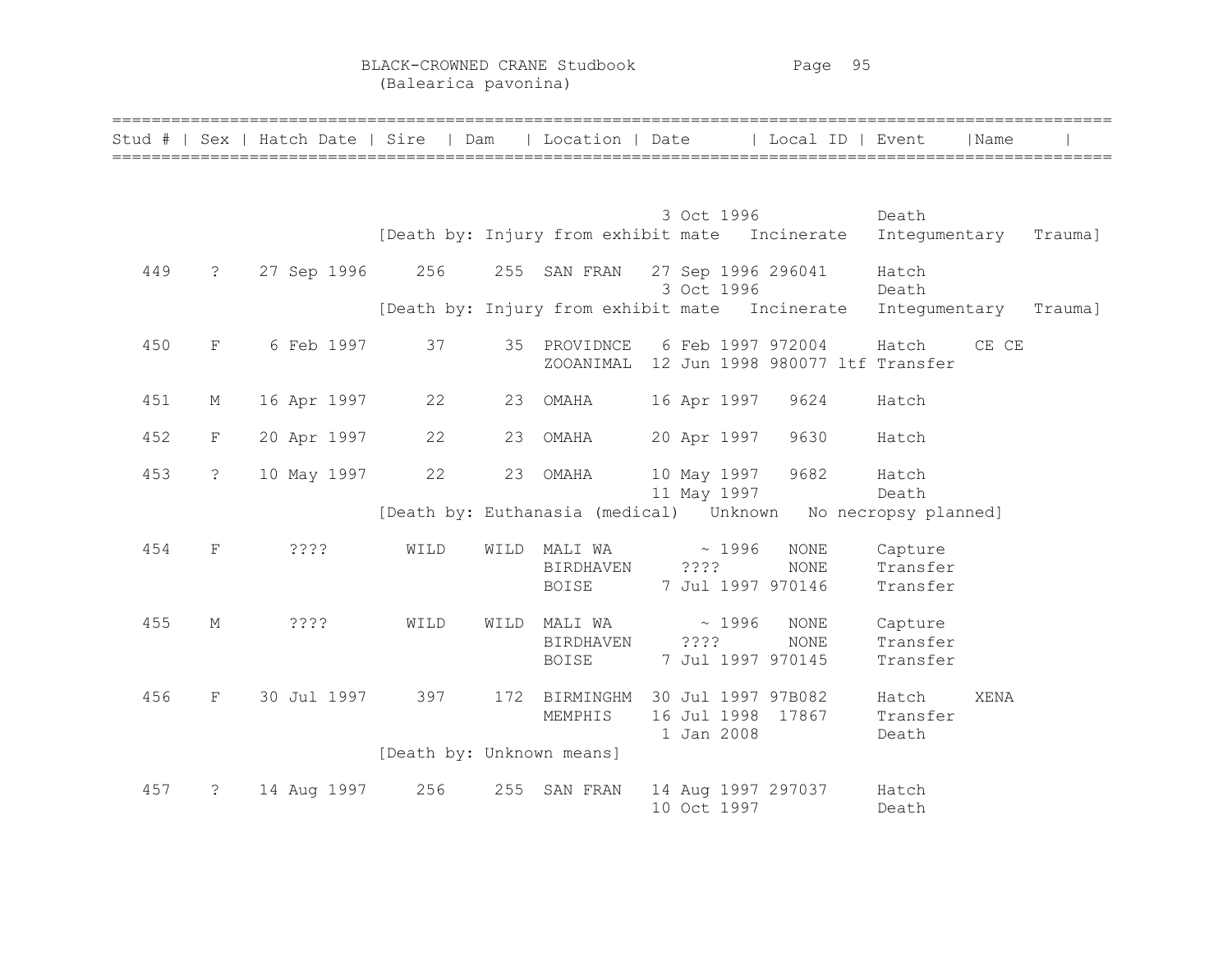BLACK-CROWNED CRANE Studbook Page 96 (Balearica pavonina)

|     |   | Stud #   Sex   Hatch Date   Sire   Dam |     | Location   Date                                           |                    | Local ID   Event                                                                   | Name   |  |
|-----|---|----------------------------------------|-----|-----------------------------------------------------------|--------------------|------------------------------------------------------------------------------------|--------|--|
|     |   |                                        |     |                                                           |                    |                                                                                    |        |  |
|     |   |                                        |     |                                                           |                    | [Death by: Other/Unknown Incinerate Nervous Metazoan]                              |        |  |
| 458 | F | 29 Aug 1997                            | UNK | UNK SCOT NECK 29 Aug 1997<br>DISNEY AK 23 Feb 1998 980382 |                    | Hatch<br>Transfer                                                                  |        |  |
| 459 | F | 15 Sep 1997                            | UNK | UNK SCOT NECK 15 Sep 1997                                 | 30 Jun 1998        | Hatch<br>DISNEY AK 23 Feb 1998 980383 Transfer<br>Death                            |        |  |
|     |   |                                        |     |                                                           |                    | [Death by: Injury from predator  Unknown  No necropsy planned]                     |        |  |
| 460 | М | 3 Oct 1997                             | 412 | 248 OKLAHOMA 3 Oct 1997 728214 Hatch<br><b>BARABOO</b>    |                    | 28 May 1998 010014 Transfer                                                        | WAZI   |  |
| 461 | М | 10 Oct 1997                            | UNK | UNK SCOT NECK 10 Oct 1997                                 | 18 Dec 1998        | Hatch<br>DISNEY AK 23 Feb 1998 980385 Transfer<br>Death                            |        |  |
|     |   |                                        |     |                                                           |                    | [Death by: Other/Unknown Incinerate Necropsy planned later Unknown after necropsy] |        |  |
| 462 | F | 10 Oct 1997                            | UNK | UNK SCOT NECK 10 Oct 1997                                 |                    | Hatch<br>DISNEY AK 23 Feb 1998 980386 Transfer                                     |        |  |
| 463 | М | 7 Feb 1998                             | 314 | 420 METROZOO                                              | 8 Feb 1998         | 7 Feb 1998 98B011 Hatch<br>Death                                                   |        |  |
|     |   |                                        |     |                                                           |                    | [Death by: Injury from exhibit mate Incinerate Generalized Unknown after necropsy] |        |  |
| 464 | М | 8 Feb 1998                             | 314 | 420 METROZOO 8 Feb 1998 98B012                            | 8 Feb 1998         | Hatch<br>Death                                                                     |        |  |
|     |   |                                        |     |                                                           |                    | [Death by: Injury from exhibit mate Incinerate Generalized Unknown after necropsy] |        |  |
| 465 | F | 31 Mar 1998                            | 314 | 420 METROZOO<br><b>BARABOO</b>                            | 31 Mar 1998 98B025 | Hatch<br>15 Apr 1999 010015 Transfer                                               | DJOUDJ |  |
| 466 | М | 18 Apr 1998                            | 22  | 23 OMAHA                                                  | 18 Apr 1998 10295  | Hatch                                                                              |        |  |

======================================================================================================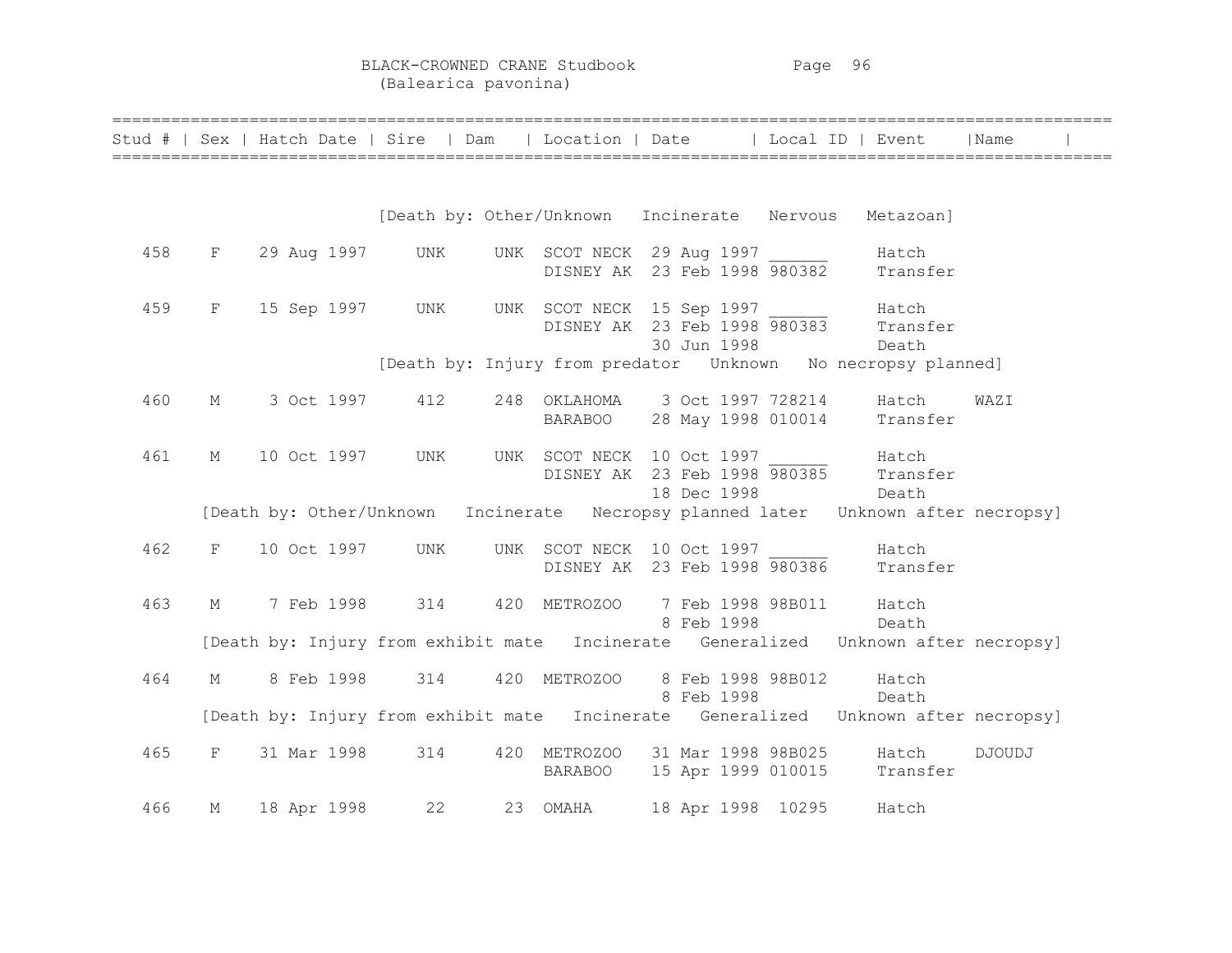BLACK-CROWNED CRANE Studbook Page 97 (Balearica pavonina)

|     |                | Stud #   Sex   Hatch Date   Sire   Dam   Location   Date   Local ID   Event        |                           |                                                                                          |  |             |                             |                                | Name    |  |
|-----|----------------|------------------------------------------------------------------------------------|---------------------------|------------------------------------------------------------------------------------------|--|-------------|-----------------------------|--------------------------------|---------|--|
|     |                |                                                                                    |                           |                                                                                          |  |             |                             |                                |         |  |
|     |                |                                                                                    | [Death by: Unknown means] |                                                                                          |  | 6 Dec 2010  |                             | Death                          |         |  |
| 467 | $\ddot{?}$     | 20 Apr 1998 22                                                                     |                           | 23 OMAHA                                                                                 |  |             | 20 Apr 1998 10298 Hatch     |                                |         |  |
|     |                |                                                                                    | [Death by: Unknown means] |                                                                                          |  | 28 Apr 1998 |                             | Death                          |         |  |
| 468 |                | ? 15 Aug 1998 314                                                                  |                           | 420 METROZOO 15 Aug 1998 98B092 Hatch                                                    |  | 27 Jan 1999 |                             | Death                          |         |  |
|     |                | [Death by: Injury from exhibit mate Incinerate Generalized Unknown after necropsy] |                           |                                                                                          |  |             |                             |                                |         |  |
| 469 | $\ddot{?}$     | 15 Aug 1998                                                                        | 314                       | 420 METROZOO 15 Aug 1998 98B093 Hatch                                                    |  | 27 Jan 1999 | Death                       |                                |         |  |
|     |                | [Death by: Injury from exhibit mate Incinerate Generalized Unknown after necropsy] |                           |                                                                                          |  |             |                             |                                |         |  |
| 470 | $\overline{?}$ | 16 Aug 1998 314                                                                    |                           | 420 METROZOO 16 Aug 1998 98B094 Hatch                                                    |  |             | 22 Aug 1998 Death           |                                |         |  |
|     |                |                                                                                    |                           | [Death by: Injury from predator Incinerate Generalized                                   |  |             |                             |                                | Trauma] |  |
| 471 | F              | 26 Aug 1998                                                                        | 412                       | 248 OKLAHOMA 26 Aug 1998 749015 Hatch<br>COLUMBUS                                        |  |             |                             | 16 Jun 1999 991027 Transfer    | MARY K  |  |
| 472 | F              | 3 Sep 1999                                                                         | 412                       | 248 OKLAHOMA 3 Sep 1999 763016 Hatch<br>WILD WRLD 13 Oct 2000 6440 Transfer<br>LA PALOMA |  |             |                             | 4 Nov 2006 WESTIE ltf Transfer |         |  |
| 473 | $M_{\odot}$    | 4 Sep 1999 412                                                                     |                           | 248 OKLAHOMA 4 Sep 1999 763017 Hatch<br>JOHN BALL                                        |  | 23 Apr 2004 | 12 Oct 2000 302448<br>Death | Transfer                       |         |  |
|     |                |                                                                                    |                           | [Death by: Infection associated  Unknown  No necropsy planned]                           |  |             |                             |                                |         |  |
| 474 | F              | 6 Sep 1999                                                                         | 412                       | 248 OKLAHOMA 6 Sep 1999 763018<br><b>AUDUBON</b>                                         |  |             | 15 Nov 2000 100044          | Hatch<br>Transfer              |         |  |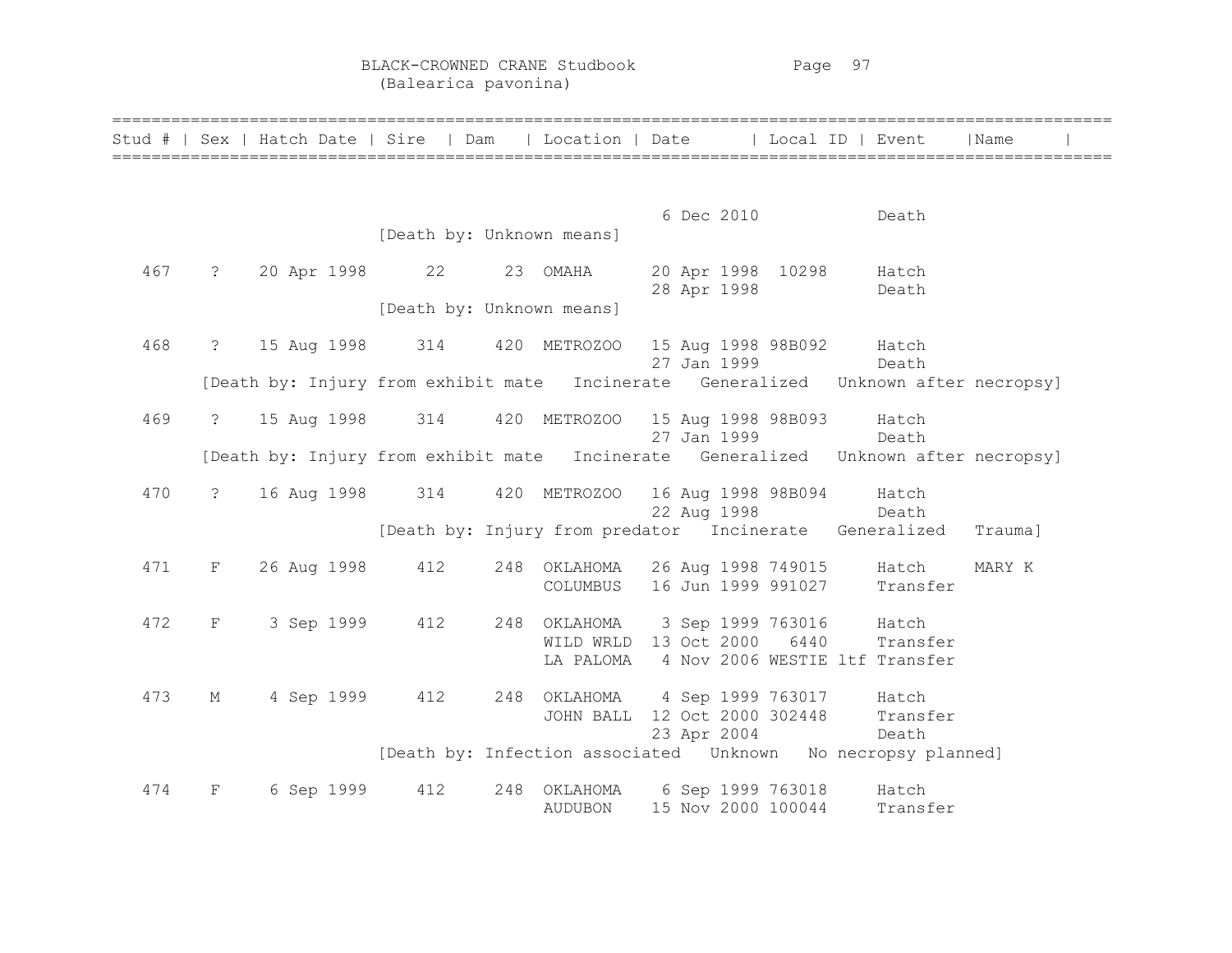BLACK-CROWNED CRANE Studbook Page 98 (Balearica pavonina)

|             |                |            |               |                           | Stud #   Sex   Hatch Date   Sire   Dam   Location   Date   Local ID   Event                           |                  |       | Name      |
|-------------|----------------|------------|---------------|---------------------------|-------------------------------------------------------------------------------------------------------|------------------|-------|-----------|
|             |                |            |               |                           |                                                                                                       |                  |       |           |
| 475         |                |            |               |                           | ? 26 Jul 1997 397 172 BIRMINGHM 26 Jul 1997 97B081 Hatch                                              |                  |       |           |
|             |                |            |               |                           | 26 Jul 1997                                                                                           |                  | Death |           |
|             |                |            |               |                           | [Death by: Other/Unknown Bury Unknown (after necropsy)]                                               |                  |       |           |
| 476         | $M_{\odot}$    |            |               |                           | 17 Aug 1999 - 397 - 172 BIRMINGHM 17 Aug 1999 99B009 - Hatch<br>DISNEY AK 19 Jul 2000 000301 Transfer |                  |       | niles     |
|             |                |            |               |                           |                                                                                                       |                  |       |           |
| 477         | M              |            |               |                           | 18 Aug 1999 397 172 BIRMINGHM 18 Aug 1999 99B010 Hatch                                                |                  |       |           |
|             |                |            |               | LUFKIN                    | 11 Oct 2000 9240 Transfer<br>11 Nov 2002 Death                                                        |                  |       |           |
|             |                |            |               |                           | [Death by: Infection associated Incinerate Cardiovascular Unknown after necropsy]                     |                  |       |           |
| 478         | F              |            |               |                           | 19 Aug 1999 397 172 BIRMINGHM 19 Aug 1999 99B011 Hatch                                                |                  |       | PRICILLA  |
|             |                |            |               | C. AKIN                   | VA SAFARI 26 Oct 2000 200038 Transfer<br>10 Jul 2007 ltf Transfer                                     |                  |       |           |
|             |                |            |               |                           |                                                                                                       |                  |       |           |
| 479         |                |            |               | ? 10 Mar 1998 22 23 OMAHA | 10 Mar 1998 10205 Hatch<br>12 Dec 1999                                                                |                  | Death |           |
|             |                |            |               | [Death by: Unknown means] |                                                                                                       |                  |       |           |
| 480         | $\overline{?}$ |            |               |                           | 4 Sep 1999 410 29 AUDUBON 4 Sep 1999 2599 Hatch                                                       |                  |       | NOEL      |
|             |                |            |               |                           |                                                                                                       | 6 Oct 1999 Death |       |           |
|             |                |            |               |                           | [Death by: Euthanasia (medical) Given to an institution: 310519400 Musculoskeletal                    |                  |       |           |
| Metabolism] |                |            |               |                           |                                                                                                       |                  |       |           |
| 481         | $M_{\odot}$    |            |               |                           | 6 Sep 1999 410 29 AUDUBON 6 Sep 1999 2600 Hatch                                                       |                  |       | LIBERACHY |
|             |                |            |               |                           | TRACY AV ???? 990049 Transfer<br>COLUMBUS 9 Mar 2000 100014 Transfer                                  |                  |       |           |
|             |                |            |               |                           | 21 Dec 2000                                                                                           | <b>Death</b>     |       |           |
|             |                |            |               | [Death by: Unknown means] |                                                                                                       |                  |       |           |
| 482         | $\overline{?}$ | 2 Oct 1998 | 411 326 YULEE |                           | 2 Oct 1998 980324 Hatch                                                                               |                  |       |           |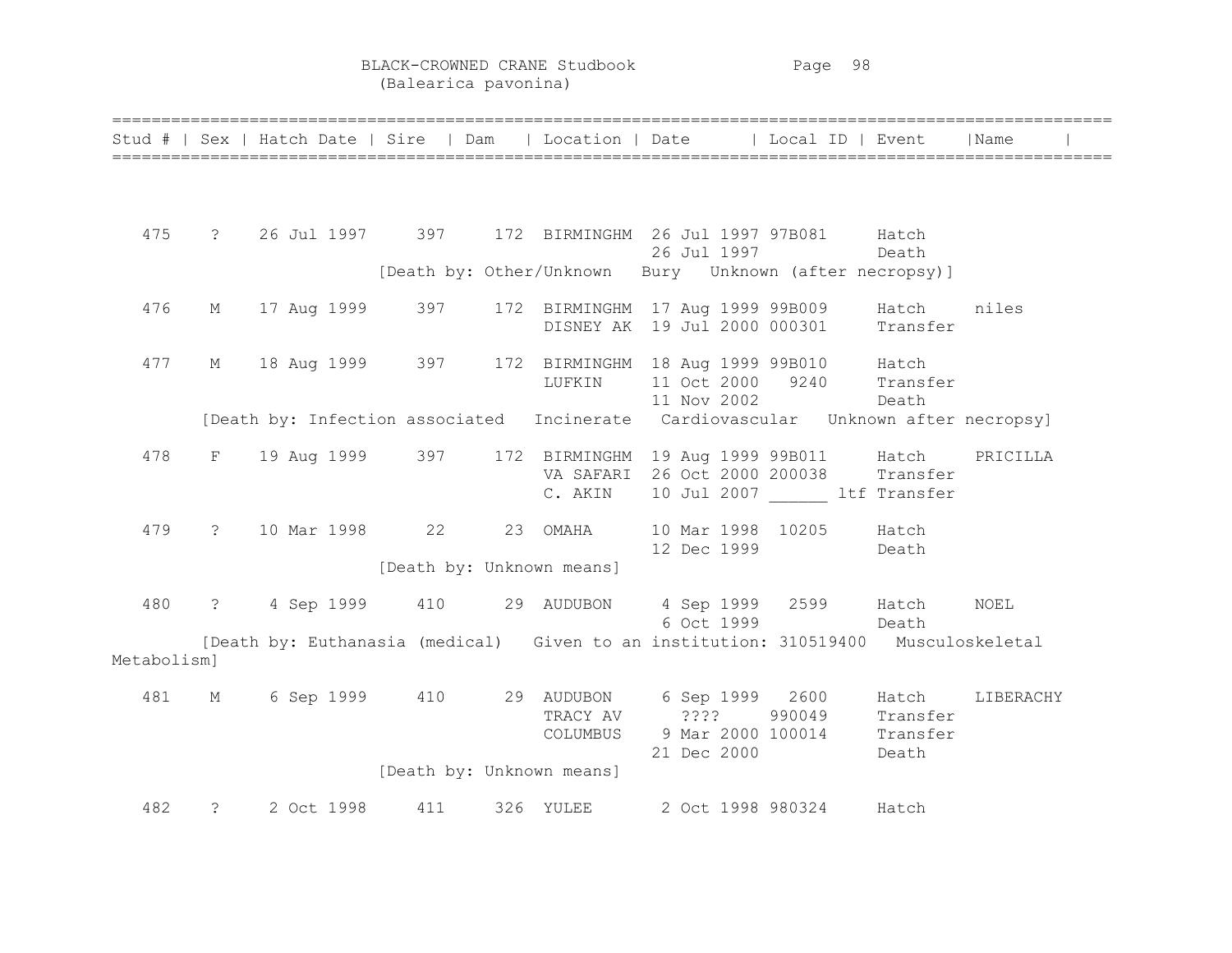BLACK-CROWNED CRANE Studbook Page 99 (Balearica pavonina)

|           |             | Stud #   Sex   Hatch Date   Sire   Dam |                           |      | Location   Date                                    |                                                                           | Local ID   Event |                                           | Name   |  |
|-----------|-------------|----------------------------------------|---------------------------|------|----------------------------------------------------|---------------------------------------------------------------------------|------------------|-------------------------------------------|--------|--|
|           |             |                                        | [Death by: Unknown means] |      |                                                    | 11 Oct 1998                                                               |                  | Death                                     |        |  |
| 483       | F           | ~1967                                  | WILD                      | WILD | WILD<br>SAFARIANI                                  | ? ? ? ?<br>????<br>FORTWORTH 12 Apr 1970 700405<br>12 Apr 1970            | NONE             | Capture<br>Transfer<br>Transfer<br>Death  |        |  |
|           |             |                                        |                           |      | [Death by: Died in transit                         | Unknown                                                                   | Generalized      | Trauma]                                   |        |  |
| 484       | $\tilde{S}$ | 8 Mar 1999                             | 314                       | 420  | METROZOO                                           | 8 Mar 1999 99B006<br>22 Mar 1999                                          |                  | Hatch<br>Death                            |        |  |
| necropsy] |             |                                        |                           |      | [Death by: Other/Unknown                           | Incinerate Generalized Unknown after                                      |                  |                                           |        |  |
| 485       | М           | 5 Aug 1999 314                         |                           |      | CHEHAW                                             | 420 METROZOO 5 Aug 1999 99B081 Hatch<br>10 Nov 2000 B00001<br>21 Dec 2011 |                  | Transfer<br>Death                         |        |  |
|           |             |                                        |                           |      |                                                    | [Death by: Injury from predator Bury No necropsy planned]                 |                  |                                           |        |  |
| 486       | $\mathbf F$ | 5 Aug 1999                             | 314                       |      | 420 METROZOO<br>SEDGWICK                           | 5 Aug 1999 99B082<br>24 Apr 2003 10407                                    |                  | Hatch<br>Transfer                         |        |  |
| 487       | F           | 5 Aug 1999                             | 314                       | 420  | <b>METROZOO</b><br>STCATHERN<br>MINOT<br>WATERTNSD | 5 Aug 1999 99B100<br>1 Feb 2002 S02007<br>18 May 2005 A236<br>21 Jun 2011 | A236             | Hatch<br>Transfer<br>Transfer<br>Transfer | LINNEA |  |
| 488       | М           | 9 Oct 1997                             | UNK                       | UNK  | SCOT NECK                                          | 9 Oct 1997<br>DISNEY AK 23 Feb 1998 980384<br>6 Dec 1998                  |                  | Hatch<br>Transfer<br>Death                |        |  |
|           |             |                                        |                           |      | [Death by: Other/Unknown                           | Incinerate Urinary                                                        |                  | Metabolism]                               |        |  |
| 489       | $\tilde{ }$ | ????                                   | WILD                      |      | WILD AFRICAN                                       | ????                                                                      | <b>NONE</b>      | Capture                                   |        |  |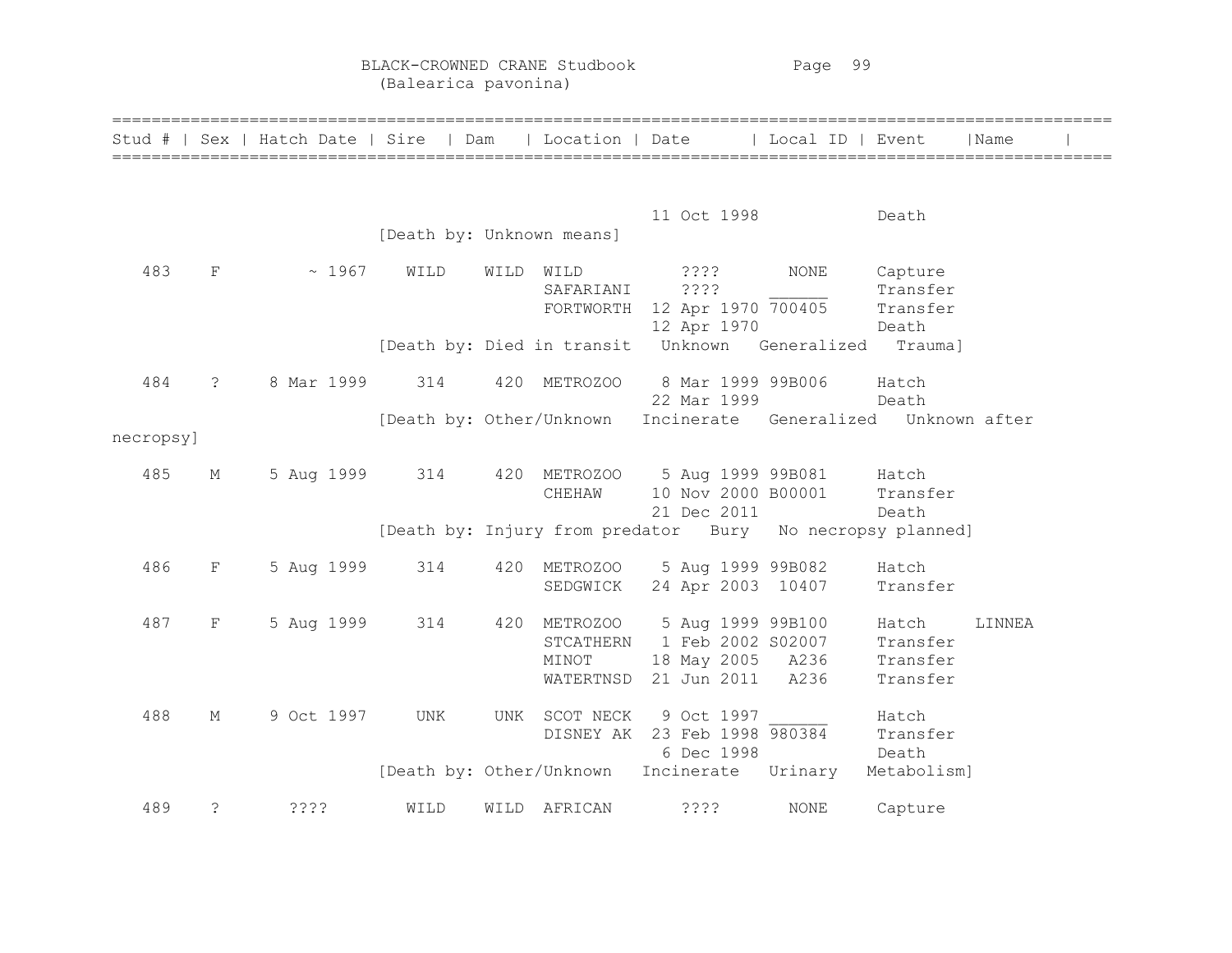BLACK-CROWNED CRANE Studbook Page 100 (Balearica pavonina)

|     |                | Stud #   Sex   Hatch Date   Sire   Dam |                           |      | Location   Date |                                                                    | Local ID   Event |          | Name        |
|-----|----------------|----------------------------------------|---------------------------|------|-----------------|--------------------------------------------------------------------|------------------|----------|-------------|
|     |                |                                        |                           |      |                 |                                                                    |                  |          |             |
|     |                |                                        |                           |      | FREY W          | ????                                                               |                  | Transfer |             |
|     |                |                                        |                           |      |                 | COLUMBIA 5 Sep 1974 $\overline{SJO501}$                            |                  | Transfer |             |
|     |                |                                        |                           |      |                 | EVANSVLLE 3 Jun 1975 B00644 Transfer                               |                  |          |             |
|     |                |                                        |                           |      |                 | 29 Mar 1976                                                        |                  | Death    |             |
|     |                |                                        |                           |      |                 | [Death by: Euthanasia (medical)    Unknown    No necropsy planned] |                  |          |             |
| 490 | $\ddot{\cdot}$ | ????                                   | WILD                      |      | WILD AFRICAN    | $??\ ?$                                                            | <b>NONE</b>      | Capture  |             |
|     |                |                                        |                           |      | FREY W          | ????                                                               |                  | Transfer |             |
|     |                |                                        |                           |      | COLUMBIA        | 5 Sep 1974 SJO503                                                  |                  | Transfer |             |
|     |                |                                        |                           |      |                 | 23 May 1980                                                        |                  | Death    |             |
|     |                |                                        | [Death by: Unknown means] |      |                 |                                                                    |                  |          |             |
| 491 | $\ddot{\cdot}$ | ????                                   | WILD                      | WILD | NIGERIA         | ? ? ? ?                                                            | <b>NONE</b>      | Capture  |             |
|     |                |                                        |                           |      | CHASE B         | ????                                                               |                  | Transfer |             |
|     |                |                                        |                           |      | COLUMBIA        | 23 Dec 1974 SJ0611                                                 |                  | Transfer |             |
|     |                |                                        |                           |      |                 | 21 Mar 1975                                                        |                  | Death    |             |
|     |                |                                        | [Death by: Unknown means] |      |                 |                                                                    |                  |          |             |
| 493 | $\mathbf{F}$   | 8 Oct 1999                             | 412                       |      | 248 OKLAHOMA    | 8 Oct 1999 763919                                                  |                  | Hatch    |             |
|     |                |                                        |                           |      | WILD WRLD       | 13 Oct 2000                                                        | 6441             | Transfer |             |
|     |                |                                        |                           |      |                 | 25 Feb 2006                                                        |                  | Death    |             |
|     |                |                                        | [Death by: Unknown means] |      |                 |                                                                    |                  |          |             |
| 494 | М              | 24 Aug 2002                            | 412                       |      | 248 OKLAHOMA    | 24 Aug 2002 769625                                                 |                  | Hatch    | <b>SCAR</b> |
|     |                |                                        |                           |      | <b>BREVARD</b>  | 7 May 2003 2303                                                    |                  | Transfer |             |
| 495 | М              | 25 Aug 2002                            | 412                       |      | 248 OKLAHOMA    | 25 Aug 2002 769626                                                 |                  | Hatch    | MUFASA      |
|     |                |                                        |                           |      | BREVARD         | 7 May 2003                                                         | 2304             | Transfer |             |
|     |                |                                        |                           |      |                 | 5 Dec 2005                                                         |                  | Death    |             |
|     |                |                                        | [Death by: Unknown means] |      |                 |                                                                    |                  |          |             |
| 496 | М              | ~1985                                  | UNK                       |      | UNK UNKNOWN     | ~1985                                                              |                  | Hatch    |             |
|     |                |                                        |                           |      | ROERS BRD       | 7772                                                               |                  | Transfer |             |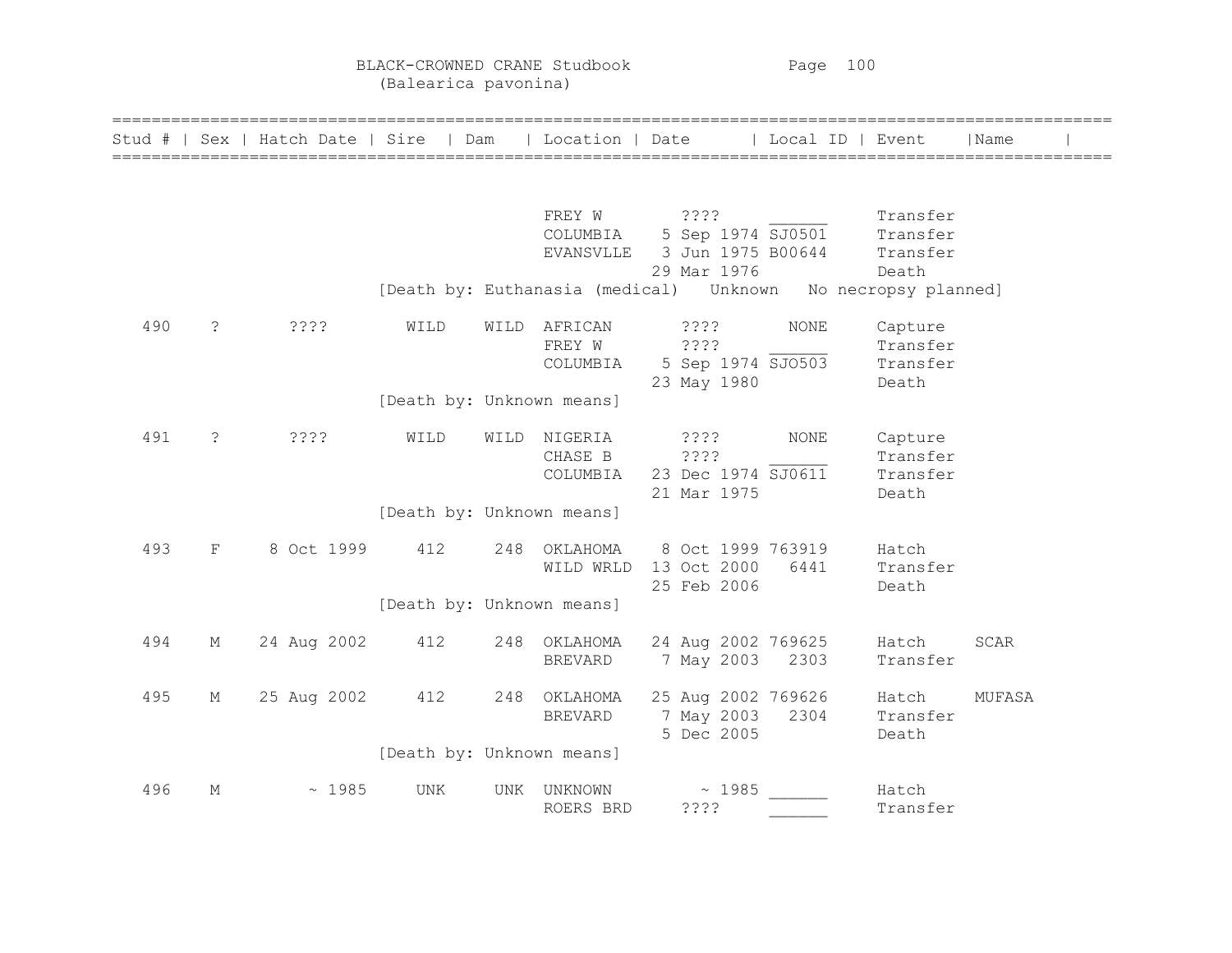BLACK-CROWNED CRANE Studbook Page 101 (Balearica pavonina)

|            |              | Stud #   Sex   Hatch Date   Sire   Dam             |                           |                                         |      | Location   Date   Local ID   Event                                |                                        | Name    |  |
|------------|--------------|----------------------------------------------------|---------------------------|-----------------------------------------|------|-------------------------------------------------------------------|----------------------------------------|---------|--|
|            |              |                                                    |                           |                                         |      |                                                                   |                                        |         |  |
|            |              |                                                    |                           |                                         |      | WILD WRLD 22 Aug 2002 6842 Transfer<br>24 Jul 2007                | Death                                  |         |  |
|            |              |                                                    | [Death by: Unknown means] |                                         |      |                                                                   |                                        |         |  |
|            | 497 F        | $\sim 1985$ UNK                                    |                           | UNK UNKNOWN ~ 1985<br>ROERS BRD ????    |      | WILD WRLD 22 Aug 2002 6843<br>10 May 2004                         | Hatch<br>Transfer<br>Transfer<br>Death |         |  |
|            |              |                                                    | [Death by: Unknown means] |                                         |      |                                                                   |                                        |         |  |
| 498        | М            | ????                                               | UNK                       | UNK UNKNOWN ????                        |      | WAIKOLOA 6 Oct 1988 988029 ltf Transfer                           | Hatch                                  |         |  |
| 499        | F            | ????                                               | UNK                       | UNK UNKNOWN                             |      | ???? Hatch<br>WAIKOLOA 6 Oct 1988 988030 ltf Transfer             |                                        | GIDGIT  |  |
| 500        | F            | ????                                               | UNK                       |                                         |      | UNK UNKNOWN ???? Hatch<br>WAIKOLOA 6 Oct 1988 988031 ltf Transfer |                                        | THUMPER |  |
| 501        | F            | 1 Sep 1988                                         | UNK                       | WAIKOLOA                                |      | UNK UNKNOWN 1 Sep 1988 Hatch<br>20 Dec 1988 988032 ltf Transfer   |                                        |         |  |
| 502        |              | ? 6 Oct 1998 18 17 LOSANGELE                       |                           |                                         |      | 6 Oct 1998 985303 Hatch<br>10 Oct 1998                            | Death                                  |         |  |
|            |              |                                                    | [Death by: Unknown means] |                                         |      |                                                                   |                                        |         |  |
|            | 503 ?        | 7 Oct 1998 18 17 LOSANGELE 7 Oct 1998 985304 Hatch |                           |                                         |      | 11 Oct 1998 Death                                                 |                                        |         |  |
| secondary] |              |                                                    |                           |                                         |      | [Death by: Other/Unknown Incinerate Respiratory Circulatory,      |                                        |         |  |
| 504        | $\mathbb{R}$ | $\sim$ Mar 1974                                    | UNK                       | UNK UNKNOWN $\sim$ Mar 1974<br>FERNDALE | ???? |                                                                   | Hatch<br>Transfer                      |         |  |

======================================================================================================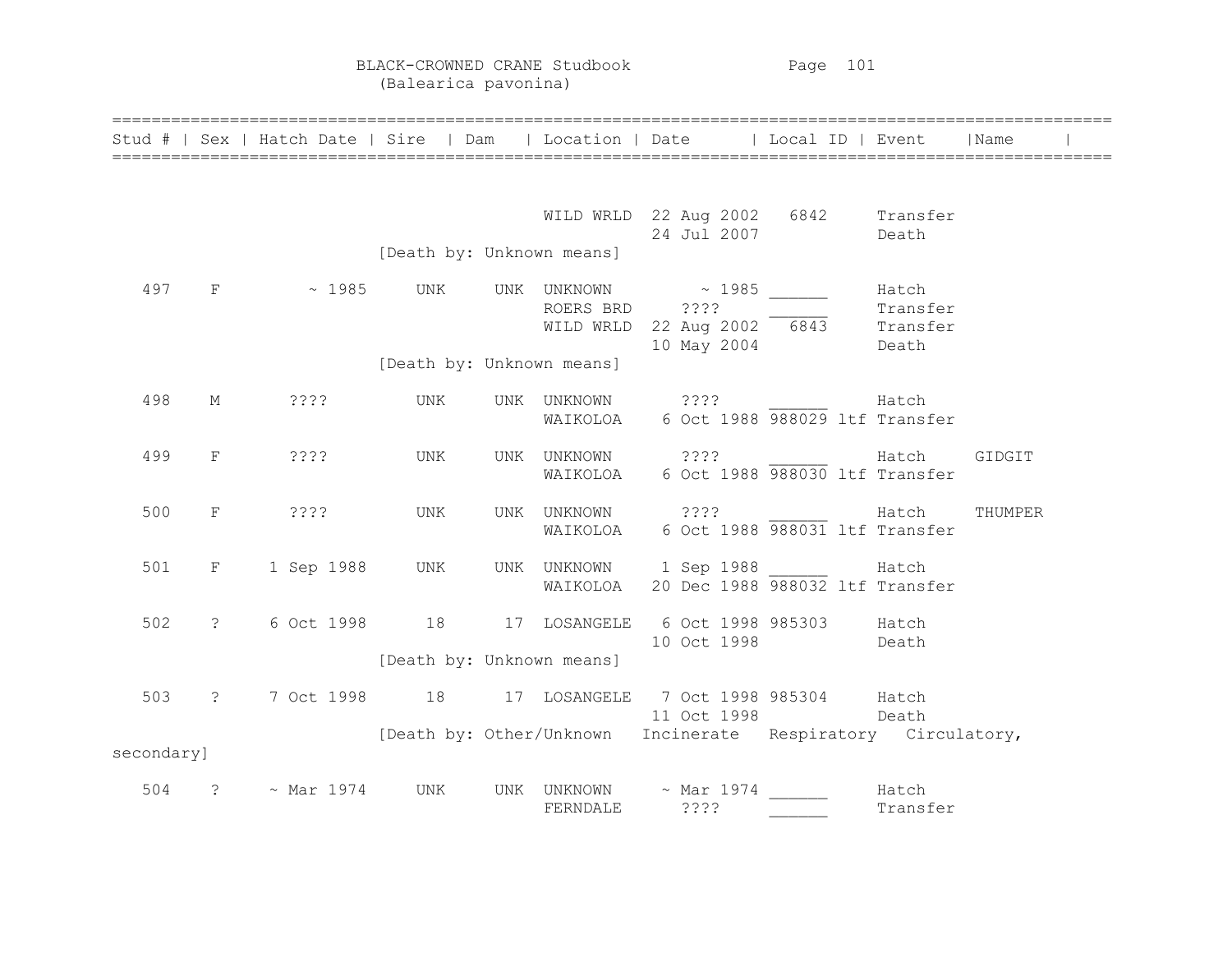BLACK-CROWNED CRANE Studbook Page 102 (Balearica pavonina)

|     |                               | Stud #   Sex   Hatch Date   Sire   Dam   Location   Date   Local ID   Event                                 |                           |  |                                                                                                                                                                  |       |                   | Name       |
|-----|-------------------------------|-------------------------------------------------------------------------------------------------------------|---------------------------|--|------------------------------------------------------------------------------------------------------------------------------------------------------------------|-------|-------------------|------------|
|     |                               |                                                                                                             |                           |  | LOSANGELE 26 Oct 1975 07675 Transfer<br>EXEMPLE 26 UCL 1973 VALUE Transfer<br>WEBB B 3 Feb 1981 Transfer<br>The Peath Death                                      |       |                   |            |
|     |                               |                                                                                                             | [Death by: Unknown means] |  |                                                                                                                                                                  |       |                   |            |
| 508 | M                             |                                                                                                             |                           |  | $\sim$ 1990 UNK UNK UNKNOWN $\sim$ 1990 Hatch PATONGA<br>ISSAQUAH 9 Sep 1990 1038MG Transfer<br>~1999                                                            | Death |                   |            |
|     |                               |                                                                                                             |                           |  | [Death by: Infection associated Bury Generalized Bacterial]                                                                                                      |       |                   |            |
| 509 | $\mathbf{F}$ and $\mathbf{F}$ | $\sim 1979$ UNK                                                                                             |                           |  | UNK UNKNOWN $\sim$ 1979 ______ Hatch<br>BRADENTON ???? ______ Transi<br>BRADENTON ???? Transfer<br>SILVER SP 7 Dec 1986 930328 Transfer                          |       |                   |            |
| 510 |                               | F ????                                                                                                      |                           |  | UNKNOWN 2??? Hatch<br>METROZOO 2??? A03423 Transfer<br>UNK UNK UNKNOWN ????<br>SILVER SP 27 Aug 1992 920063 Transfer<br>METROZOO 23 Jul 1993 A03423 ltf Transfer |       |                   | SILVER SP= |
| 511 |                               | F 1 Jul 1993 UNK UNK UNKNOWN 1 Jul 1993<br>SILVER SP 8 Oct 1993 930255 Transfer                             |                           |  | SPRINGHIL 28 Jun 1994<br>12 Jul 1994                                                                                                                             |       | Transfer<br>Death | ROSENKRANT |
|     |                               |                                                                                                             |                           |  | [Death by: Euthanasia (medical)    Unknown    No necropsy planned]                                                                                               |       |                   |            |
| 512 |                               | $\text{F}$ ~ 1990 UNK UNK UNKNOWN ~ 1990 Hatch<br>SILVER SP 1 May 1992 930326 Transfer<br>28 Sep 1997 Death |                           |  |                                                                                                                                                                  |       |                   |            |
|     |                               |                                                                                                             |                           |  | [Death by: Other/Unknown Rendered Generalized Trauma]                                                                                                            |       |                   |            |
| 513 | $M_{\odot}$                   | 1 Jul 1993                                                                                                  | UNK                       |  | UNK UNKNOWN 1 Jul 1993<br>SILVER SP 8 Oct 1993 930254 Transfer                                                                                                   |       |                   | GILDENSTEE |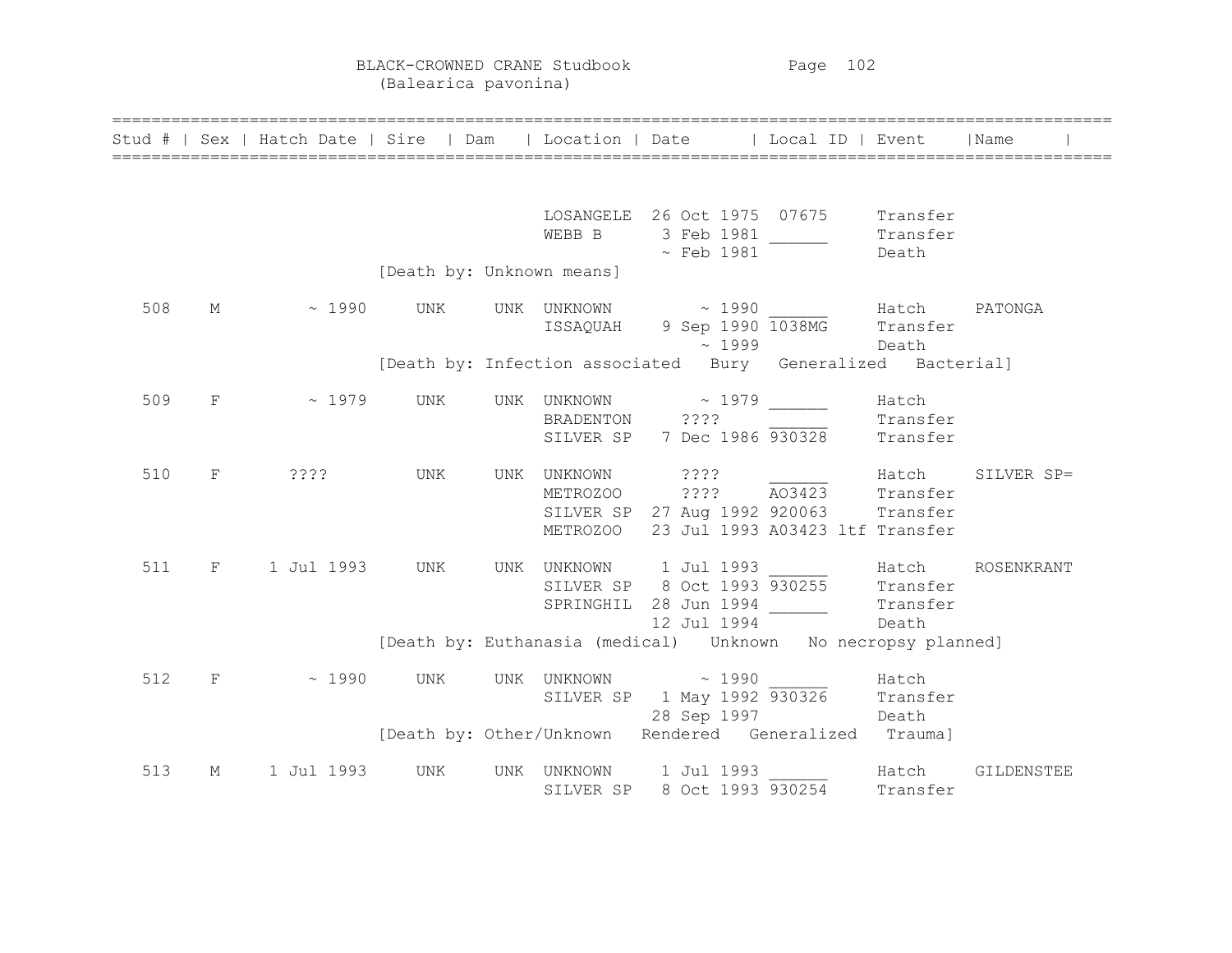BLACK-CROWNED CRANE Studbook Page 103 (Balearica pavonina)

|     |                | Stud #   Sex   Hatch Date   Sire   Dam   Location   Date   Local ID   Event |                           |           |                                                   |                                    |                                                                   |                              | l Name |  |
|-----|----------------|-----------------------------------------------------------------------------|---------------------------|-----------|---------------------------------------------------|------------------------------------|-------------------------------------------------------------------|------------------------------|--------|--|
| 514 | М              | $\sim 1991$                                                                 | UNK                       |           | UNK UNKNOWN ~ 1991<br>SILVER SP 1 Apr 1993 930329 | 13 Oct 2000                        |                                                                   | Hatch<br>Transfer<br>Death   |        |  |
|     |                |                                                                             |                           |           |                                                   |                                    | [Death by: Injury from predator Rendered No necropsy planned]     |                              |        |  |
| 515 | $\ddot{\cdot}$ | ~1961                                                                       | UNK                       |           | UNK UNKNOWN<br>PROVIDNCE                          | ~1961                              | $\sim$ 1962 $\overline{561}$ ltf Transfer                         | Hatch                        |        |  |
| 517 | F              | $\sim 1979$                                                                 | UNK                       |           | UNK UNKNOWN ~ 1979                                |                                    | SILVER SP 7 Dec 1986 930327 Transfer                              | Hatch                        |        |  |
| 518 | М              | ????                                                                        | WILD                      | WILD WILD |                                                   | 2222                               | NONE<br>KINGSTON 23 Oct 1991 B94003 Transfer                      | Capture                      |        |  |
|     |                |                                                                             | [Death by: Unknown means] |           |                                                   | ????                               |                                                                   | Death                        |        |  |
| 519 | $\mathbf F$    | 3333                                                                        | WILD                      | WILD WILD | KINGSTON                                          | 2222<br>23 Oct 1991 B94004<br>???? | NONE                                                              | Capture<br>Transfer<br>Death |        |  |
|     |                |                                                                             | [Death by: Unknown means] |           |                                                   |                                    |                                                                   |                              |        |  |
| 520 | $\mathbf{F}$   | 6 Sep 1994                                                                  | 518                       |           | 519 KINGSTON                                      | 6 Sep 1994 B94069<br>????          |                                                                   | Hatch<br>Death               |        |  |
|     |                |                                                                             | [Death by: Unknown means] |           |                                                   |                                    |                                                                   |                              |        |  |
| 521 | М              | ????                                                                        | UNK                       |           | UNK UNKNOWN<br>BROUSSARD                          | ????                               | 17 Jun 1999 99B005 ltf Transfer                                   | Hatch                        |        |  |
| 522 | $M_{\odot}$    | 25 Feb 2001                                                                 |                           |           | 37 35 PROVIDNCE 25 Feb 2001 200101                | 25 Feb 2001                        |                                                                   | Hatch<br>Death               |        |  |
|     |                |                                                                             |                           |           |                                                   |                                    | [Death by: Other/Unknown Incinerate Generalized Genetic/Prenatal] |                              |        |  |
| 523 | $\ddot{\cdot}$ | 14 Apr 2001                                                                 |                           |           | 37 35 PROVIDNCE 14 Apr 2001 200103                |                                    |                                                                   | Hatch                        |        |  |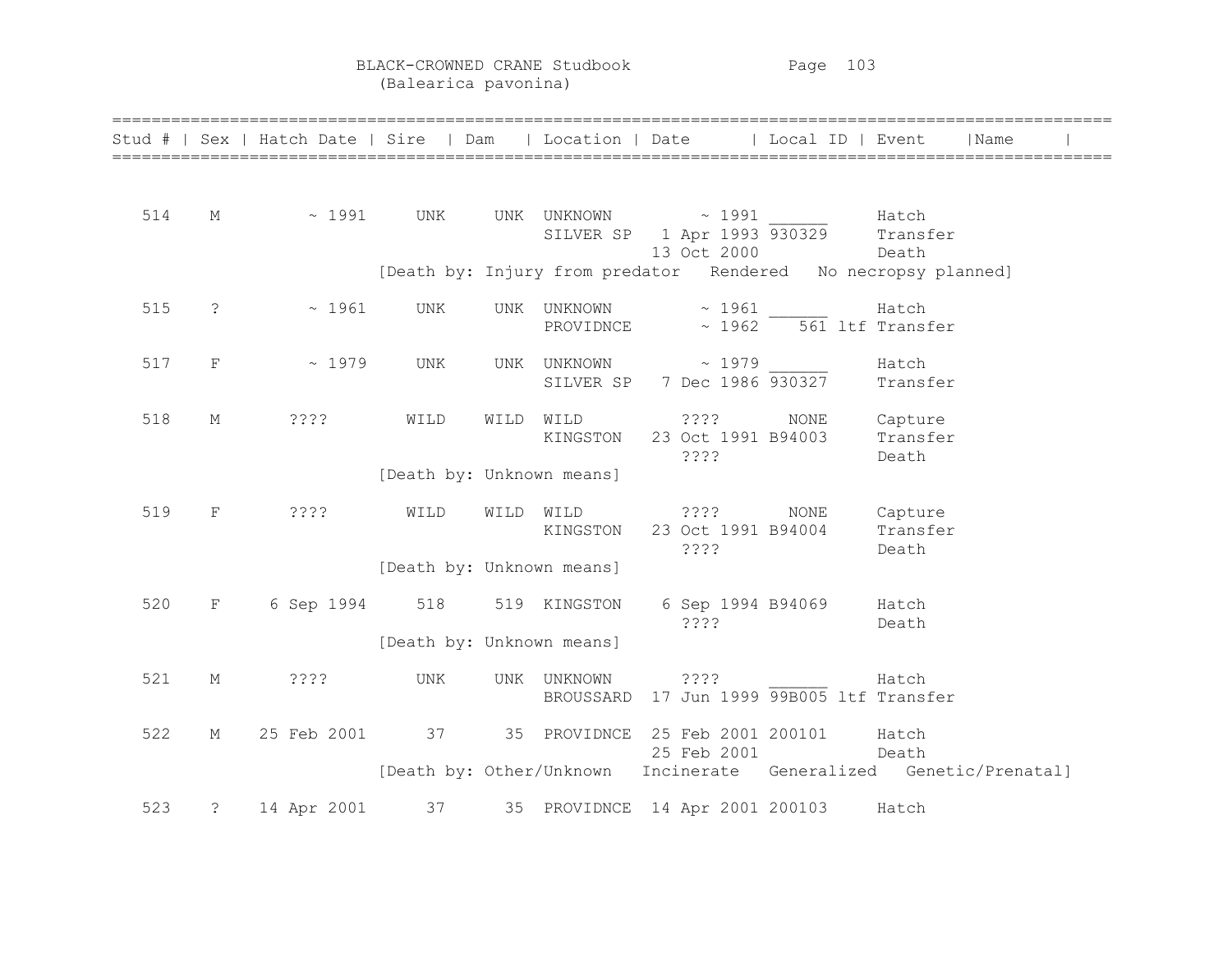BLACK-CROWNED CRANE Studbook Page 104 (Balearica pavonina)

|     |            | Stud #   Sex   Hatch Date   Sire   Dam                                                           |                           | Location   Date   Local ID   Event |             |                        |                                                                                                                                 | Name |  |
|-----|------------|--------------------------------------------------------------------------------------------------|---------------------------|------------------------------------|-------------|------------------------|---------------------------------------------------------------------------------------------------------------------------------|------|--|
|     |            |                                                                                                  |                           |                                    |             |                        | Death by: Injury from predator 15 Apr 2001 Death by: Injury from predator Incinerate Generalized Trauma]                        |      |  |
| 524 | $F =$      | $\sim 1969$                                                                                      | UNK                       |                                    |             |                        | UNK UNKNOWN $\sim$ 1969 1969<br>CHASE B 2???<br>BUFFALO 13 May 1970 B180 Transfer<br>CHATFIELD 18 May 1984 11 ltf Transfer      |      |  |
| 525 | $\ddot{?}$ | ????                                                                                             | UNK                       | UNK UNKNOWN ????                   |             |                        | UNKNOWN ????<br>BUFFALO 7 May 1970 B9081 Transfer<br>SOUTHWICK 7 May 1970 ________ Transfer<br>BUFFALO 15 Aug 1976 ______ Death |      |  |
|     |            |                                                                                                  | [Death by: Unknown means] |                                    |             |                        |                                                                                                                                 |      |  |
| 526 |            | $? \t2? \t3?$                                                                                    | UNK                       | UNK UNKNOWN                        |             | 2.3.3.5<br>22 May 1976 | Hatch<br>BUFFALO $\sim 1970$ B9082 Transfer<br>Death                                                                            |      |  |
|     |            |                                                                                                  | [Death by: Unknown means] |                                    |             |                        |                                                                                                                                 |      |  |
| 528 |            | F 11 Sep 1997 738 773 BUSCH TAM 11 Sep 1997 59949 Hatch<br>SEAWLD TX 28 Jun 1999 WFC500 Transfer |                           |                                    | 15 Jan 2001 |                        | Death                                                                                                                           |      |  |
|     |            |                                                                                                  | [Death by: Unknown means] |                                    |             |                        |                                                                                                                                 |      |  |
| 529 |            | F 11 Sep 1997 738 773 BUSCH TAM 11 Sep 1997 59948 Hatch                                          |                           |                                    | 15 Jan 2001 |                        | SEAWLD TX 28 Jun 1999 WFC501 Transfer<br>Death                                                                                  |      |  |
|     |            |                                                                                                  | [Death by: Unknown means] |                                    |             |                        |                                                                                                                                 |      |  |
| 530 |            | F 11 Sep 1997 738 773 BUSCH TAM 11 Sep 1997 59947 Hatch                                          |                           | BUSCH TAM 18 Nov 2000 59947        |             |                        | SEAWLD TX 28 Jun 1999 WFC502 Transfer<br>Transfer                                                                               |      |  |

======================================================================================================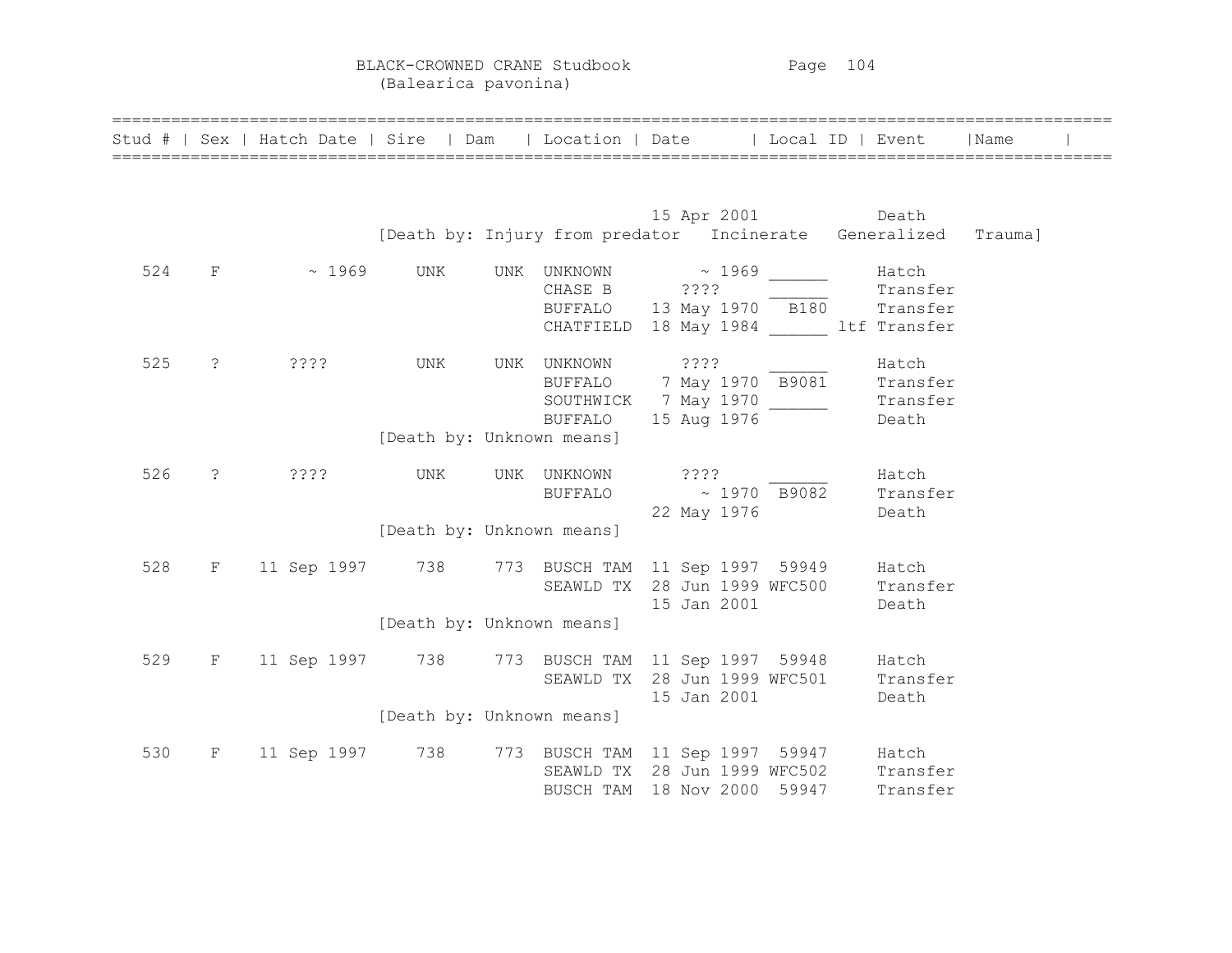BLACK-CROWNED CRANE Studbook Page 105 (Balearica pavonina)

|     |   | Stud #   Sex   Hatch Date   Sire   Dam   Location   Date   Local ID   Event   Name                                                                          |      |                           |                                                                                                                                                                                                                                                                                                                 |              |                               |  |
|-----|---|-------------------------------------------------------------------------------------------------------------------------------------------------------------|------|---------------------------|-----------------------------------------------------------------------------------------------------------------------------------------------------------------------------------------------------------------------------------------------------------------------------------------------------------------|--------------|-------------------------------|--|
| 531 |   | M 3 Oct 1996 738 773 BUSCH TAM 3 Oct 1996 59372 Hatch<br>SEAWLD TX 28 Jun 1999 WFC503 Transfer<br>BUSCH TAM 18 Nov 2000 59372 Transfer<br>28 Apr 2010 Death |      |                           |                                                                                                                                                                                                                                                                                                                 |              |                               |  |
|     |   |                                                                                                                                                             |      | [Death by: Unknown means] |                                                                                                                                                                                                                                                                                                                 |              |                               |  |
| 532 | М |                                                                                                                                                             |      |                           | WILD WILD ???? NONE Capture<br>MATTICE R 2???<br>WILD WRLD 13 Mar 1985 613 Transfer<br>HAMILTON 29 Aug 1985 ltf Transfer                                                                                                                                                                                        |              |                               |  |
| 533 |   | F ????                                                                                                                                                      | WILD |                           | WILD WILD ????<br>MATTICE R ???? Transfer<br>WILD WRLD 13 Mar 1985 623 Transfer<br>HAMILTON 29 Aug 1985 ltf Transfer                                                                                                                                                                                            | NONE Capture |                               |  |
| 534 |   | F ~ 1979 UNK                                                                                                                                                |      |                           | UNK UNKNOWN ~ 1979 ________ Hatch<br>ST LOUIS<br>$\begin{array}{ccc}\n\text{ST LOUIS} & \text{????} \\ \hline\n\text{WILD WRLD} & \sim 1980 \\ \end{array}$<br>$\begin{array}{ccc}\n\text{Transfer} \\ \hline\n140 \\ \end{array}$<br>$\begin{array}{ccc}\n\text{Transfer} \\ \end{array}$<br>29 Aug 1984 Death |              |                               |  |
|     |   |                                                                                                                                                             |      | [Death by: Unknown means] |                                                                                                                                                                                                                                                                                                                 |              |                               |  |
| 535 | M |                                                                                                                                                             |      |                           | $\sim$ 1995 UNK UNK ROERS BRD $\sim$ 1995 $\_\_\_\_\_\_\_\$ Hatch<br>WILD WRLD 5 Sep 1998 5980                                                                                                                                                                                                                  |              | Transfer                      |  |
| 536 |   | M 1 Sep 1999 UNK                                                                                                                                            |      |                           | UNK ROERS BRD 1 Sep 1999 ______<br>VANSWIND $???$<br>WILD WRLD $\sim 2000$ 6543                                                                                                                                                                                                                                 |              | Hatch<br>Transfer<br>Transfer |  |
| 537 |   | F 1 Sep 1999 UNK                                                                                                                                            |      |                           | UNK ROERS BRD 1 Sep 1999 $\frac{1}{2}$ Hatch<br>VANSWIND 3???<br>WILD WRLD $\approx 2000$ 6544 Transfer                                                                                                                                                                                                         |              | Transfer                      |  |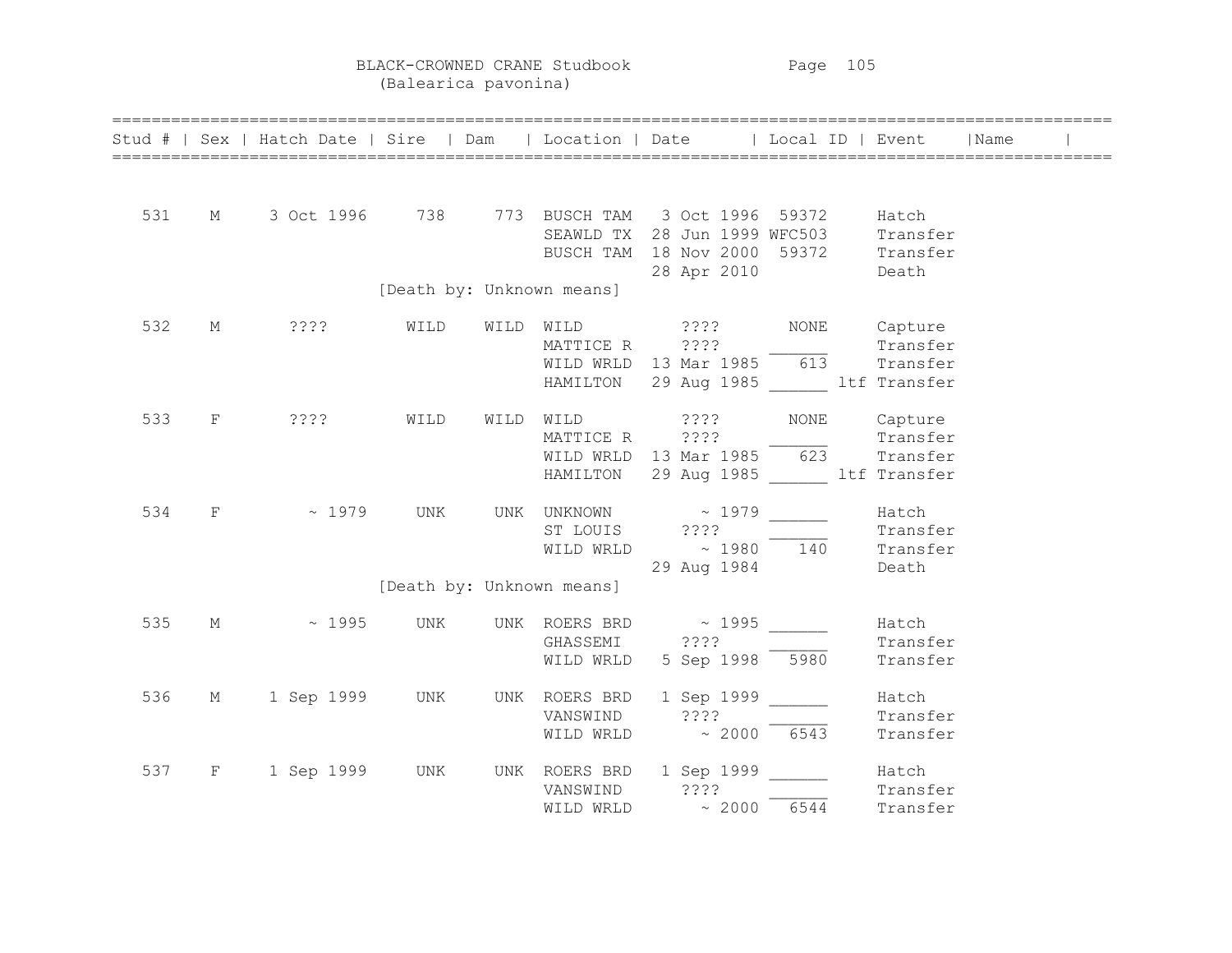|     |                       | Stud #   Sex   Hatch Date   Sire   Dam   Location   Date   Local ID   Event |                           |     |                           |                                                                                                             |       | Name              |         |
|-----|-----------------------|-----------------------------------------------------------------------------|---------------------------|-----|---------------------------|-------------------------------------------------------------------------------------------------------------|-------|-------------------|---------|
|     |                       |                                                                             |                           |     |                           |                                                                                                             |       |                   |         |
|     |                       |                                                                             |                           |     |                           | ISSAQUAH 1 Jul 2009 1298FG Transfer                                                                         |       |                   |         |
| 538 | $\ddot{?}$            | 8 Oct 2001 256                                                              |                           |     | 255 SAN FRAN              | 8 Oct 2001 201085<br>8 Oct 2001                                                                             |       | Hatch<br>Death    |         |
|     |                       |                                                                             | [Death by: Unknown means] |     |                           |                                                                                                             |       |                   |         |
| 539 | $\ddot{?}$            | 7 Oct 2001                                                                  | 256                       |     | 255 SAN FRAN              | 7 Oct 2001 201084 Hatch                                                                                     |       |                   |         |
|     |                       |                                                                             | [Death by: Unknown means] |     |                           | 7 Oct 2001                                                                                                  |       | Death             |         |
| 540 | $\tilde{S}$           | ????                                                                        | UNK                       | UNK | UNKNOWN<br><b>BUCK</b>    | ????<br>????<br>CHICAGOLP 19 May 1962 B6215 ltf Transfer                                                    |       | Hatch<br>Transfer |         |
| 541 | $\ddot{\mathcal{S}}$  | $??\mathbf{??}$                                                             | UNK                       | UNK | UNKNOWN<br><b>BUCK</b>    | $??\$ $?$<br>????<br>CHICAGOLP 19 May 1962 B6216 ltf Transfer                                               |       | Hatch<br>Transfer |         |
| 542 | $\tilde{\mathcal{E}}$ | $??\mathbf{??}$                                                             | UNK                       | UNK | UNKNOWN<br>BUCK           | ????<br>? ? ? ?<br>CHICAGOLP 19 May 1962 B62216 ltf Transfer                                                |       | Hatch<br>Transfer |         |
| 543 | F                     | 1 Aug 1995                                                                  | UNK                       |     |                           | UNK SCOT NECK 1 Aug 1995 KO256 Hatch<br>STCATHERN 25 Jan 1997 975005 Transfer<br>METROZOO 6 Dec 2001 B10079 |       | Transfer          |         |
| 544 | $\tilde{ }$           | ~1980                                                                       | UNK                       |     | G. BAKER ????<br>GLEN OAK | UNK UNKNOWN ~ 1980<br>11 Dec 1992 18402 Transfer<br>12 Jun 1993                                             | Death | Hatch<br>Transfer |         |
|     |                       |                                                                             |                           |     |                           | [Death by: Self-inflicted injuries Incinerate                                                               |       | Musculoskeletal   | Trauma] |
| 545 | М                     | ~1980                                                                       | UNK                       |     | UNK UNKNOWN               | $\sim 1980$                                                                                                 |       | Hatch             |         |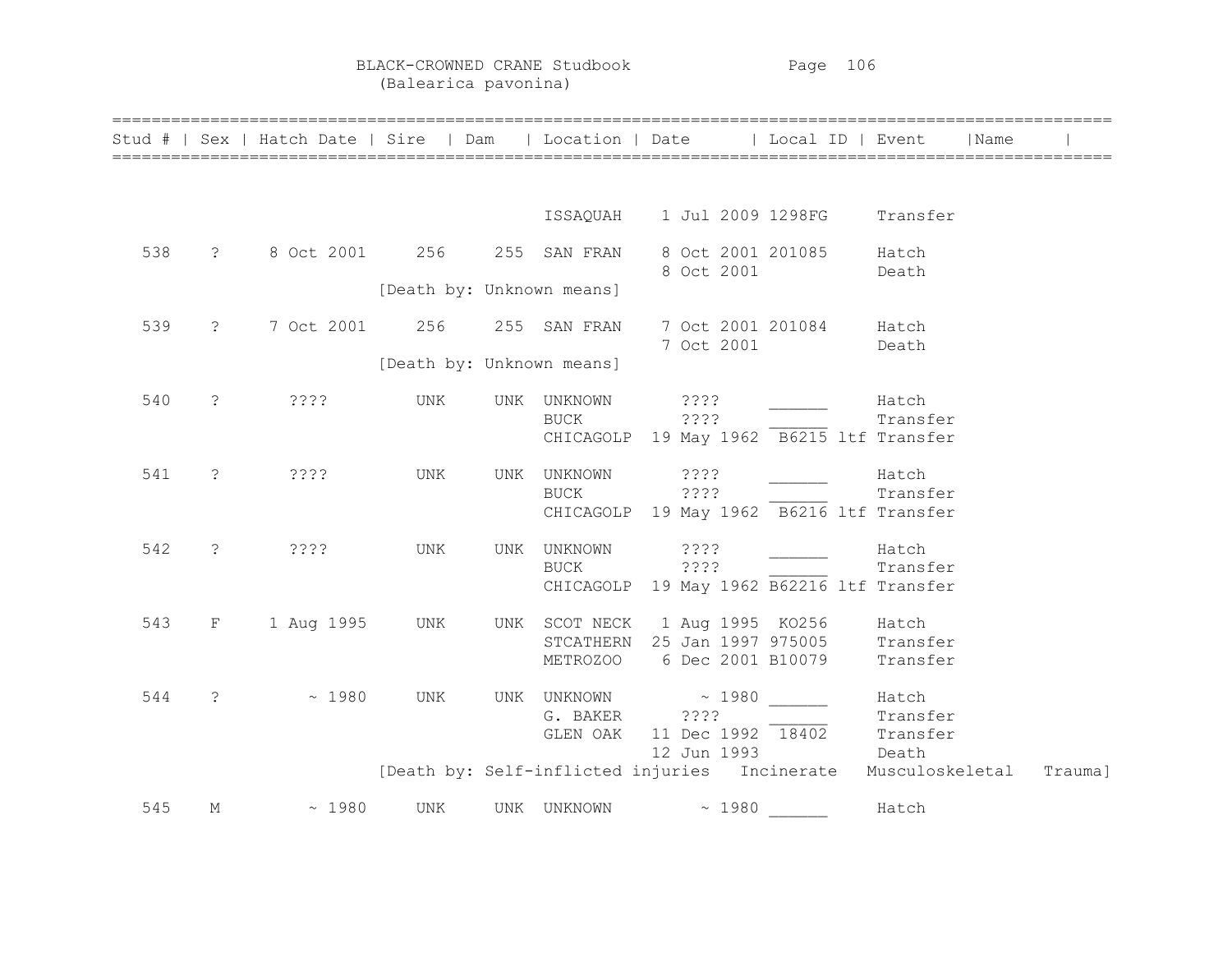BLACK-CROWNED CRANE Studbook Page 107 (Balearica pavonina)

| Stud # |               | Sex   Hatch Date   Sire   Dam |                           |      | Location   Date |                                             | Local ID | Event                | Name |  |
|--------|---------------|-------------------------------|---------------------------|------|-----------------|---------------------------------------------|----------|----------------------|------|--|
|        |               |                               |                           |      |                 |                                             |          |                      |      |  |
|        |               |                               |                           |      | G. BAKER        | ????                                        |          | Transfer             |      |  |
|        |               |                               |                           |      | GLEN OAK        | 11 Dec 1992 18401                           |          | Transfer             |      |  |
|        |               |                               |                           |      |                 | 10 Aug 1995                                 |          | Death                |      |  |
|        |               |                               |                           |      |                 | [Death by: Environ/Behav conditions Unknown |          | No necropsy planned] |      |  |
| 546    | $\cdot$       | ????                          | WILD                      | WILD | NIGERIA         | ????                                        | WILD     | Capture              |      |  |
|        |               |                               |                           |      | CHASE B         | ? ? ? ?                                     |          | Transfer             |      |  |
|        |               |                               |                           |      | COLUMBIA        | 23 Dec 1974 SJ0661                          |          | Transfer             |      |  |
|        |               |                               | [Death by: Unknown means] |      |                 | 21 Mar 1975                                 |          | Death                |      |  |
|        |               |                               |                           |      |                 |                                             |          |                      |      |  |
| 547    | $\ddot{ }$    | ????                          | WILD                      | WILD | NIGERIA         | ????                                        | WILD     | Capture              |      |  |
|        |               |                               |                           |      | FREY W          | ????                                        |          | Transfer             |      |  |
|        |               |                               |                           |      | COLUMBIA        | 5 Sep 1974 SJ0503                           |          | Transfer             |      |  |
|        |               |                               |                           |      |                 | 23 May 1980                                 |          | Death                |      |  |
|        |               |                               | [Death by: Unknown means] |      |                 |                                             |          |                      |      |  |
| 548    | $\mathcal{E}$ | 17 Aug 2000                   | 314                       |      | 420 METROZOO    | 17 Aug 2000 B00126                          |          | Hatch                |      |  |
|        |               |                               |                           |      |                 | 17 Aug 2000                                 |          | Death                |      |  |
|        |               |                               | [Death by: Unknown means] |      |                 |                                             |          |                      |      |  |
|        |               |                               |                           |      |                 |                                             |          |                      |      |  |
| 549    | $\tilde{S}$   | 4 Oct 2000                    | 314                       |      | 420 METROZOO    | 4 Oct 2000 B00133<br>4 Oct 2000             |          | Hatch<br>Death       |      |  |
|        |               |                               | [Death by: Other/Unknown  |      |                 | Incinerate Unknown (after necropsy)]        |          |                      |      |  |
|        |               |                               |                           |      |                 |                                             |          |                      |      |  |
| 550    | М             | 17 Aug 2000                   | 314                       |      | 420 METROZOO    | 17 Aug 2000 B00127                          |          | Hatch                |      |  |
|        |               |                               |                           |      |                 | 27 Aug 2000                                 |          | Death                |      |  |
|        |               |                               | [Death by: Unknown means] |      |                 |                                             |          |                      |      |  |
| 551    | М             | ????                          | WILD                      | WILD | S.AFRICA        | ????                                        | NONE     | Capture              |      |  |
|        |               |                               |                           |      | LANGLEY         | 6 Nov 1994 B94005                           |          | Transfer             |      |  |
|        |               |                               |                           |      |                 | 16 Feb 2001                                 |          | Death                |      |  |
|        |               |                               | [Death by: Unknown means] |      |                 |                                             |          |                      |      |  |

======================================================================================================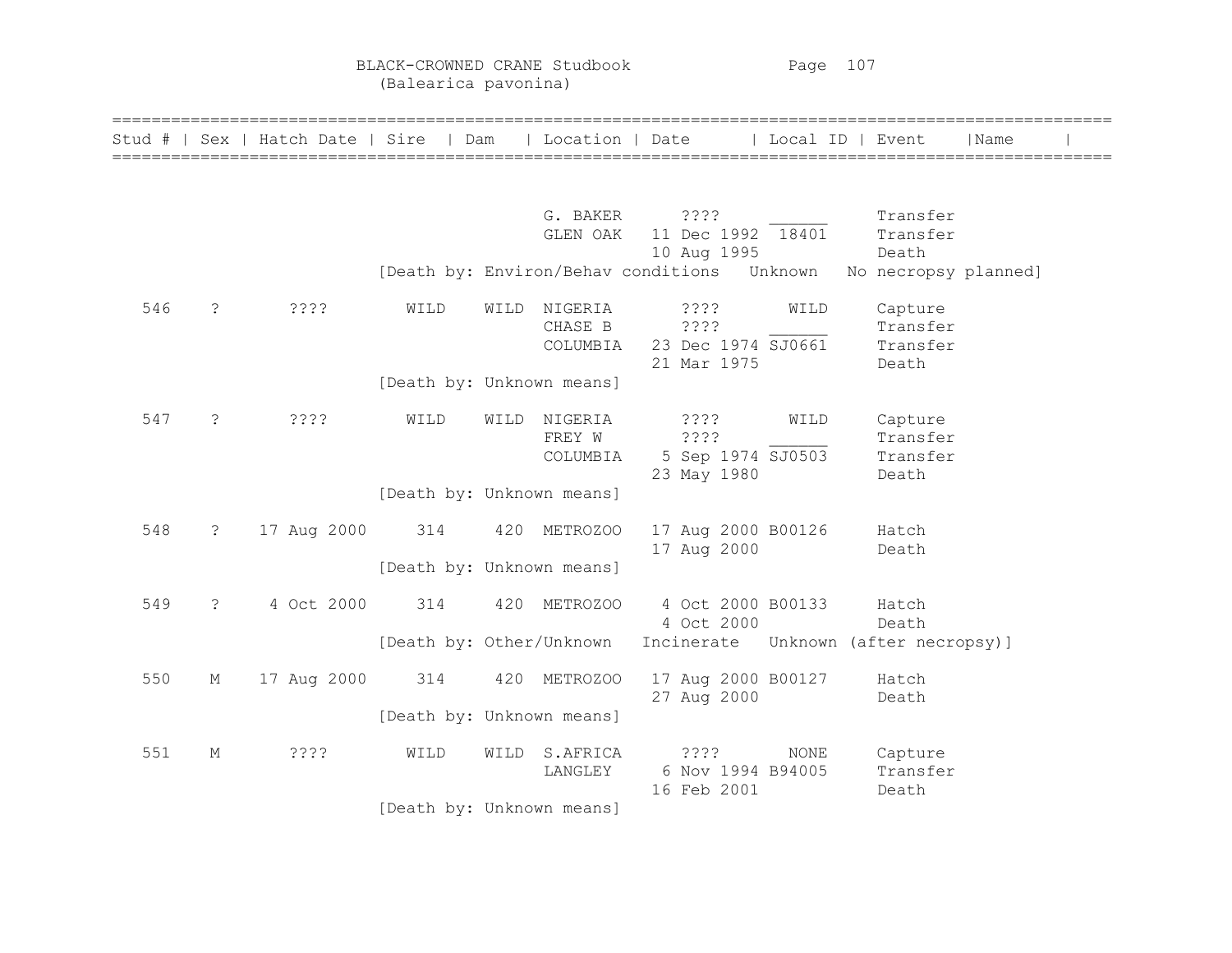BLACK-CROWNED CRANE Studbook Page 108 (Balearica pavonina)

| Stud # |                | Sex   Hatch Date   Sire   Dam |                           |      | Location   Date                                |                                                              |       | ∣ Local ID ∣ Event         |                                                               | l Name               |
|--------|----------------|-------------------------------|---------------------------|------|------------------------------------------------|--------------------------------------------------------------|-------|----------------------------|---------------------------------------------------------------|----------------------|
|        |                |                               |                           |      |                                                |                                                              |       |                            |                                                               |                      |
| 552    | F              | 3333                          | WILD                      |      | WILD S.AFRICA<br>LANGLEY                       | ? ? ? ?<br>6 Nov 1994 B94006<br>14 Jan 1997                  |       | NONE                       | Capture<br>Transfer<br>Death                                  |                      |
|        |                |                               |                           |      | [Death by: Environ/Behav conditions Incinerate |                                                              |       |                            |                                                               | No necropsy planned] |
| 553    | М              | $~\sim$ Mar 1985              | WILD                      | WILD | WILD<br><b>VALLEYZOO</b><br>LANGLEY            | $\sim$ Mar 1985<br>????<br>12 Apr 2001 B01001<br>21 Apr 2004 |       | NONE<br>200502             | Capture<br>Transfer<br>Transfer<br>Death                      | WILBUR               |
|        |                |                               |                           |      |                                                |                                                              |       |                            | [Death by: Old age Mounted or Preserved: No necropsy planned] |                      |
| 554    | $\ddot{\cdot}$ | 4 Oct 2000                    | 412                       | 248  | OKLAHOMA                                       | 4 Oct 2000 769221<br>6 Oct 2000                              |       |                            | Hatch<br>Death                                                |                      |
|        |                |                               | [Death by: Unknown means] |      |                                                |                                                              |       |                            |                                                               |                      |
| 555    | М              | 23 Aug 2000                   | 412                       |      | 248 OKLAHOMA<br>LUFKIN                         | 2 Apr 2002<br>22 Jun 2003                                    |       | 23 Aug 2000 769220<br>9520 | Hatch<br>Transfer<br>Death                                    |                      |
|        |                |                               | [Death by: Unknown means] |      |                                                |                                                              |       |                            |                                                               |                      |
| 556    | $\rm F$        | ~2000                         | <b>UNK</b>                | UNK  | SYLVAN GL<br>OKLAHOMA                          | 8 Mar 2002 769524<br>17 May 2005                             | ~2000 |                            | Hatch<br>Transfer<br>Death                                    |                      |
|        |                |                               |                           |      | [Death by: Anesth/Restraint assoc Incinerate   |                                                              |       |                            | Respiratory                                                   | Metabolism]          |
| 557    | М              | 19 Sep 2001                   | 412                       |      | 248 OKLAHOMA<br>SEDGWICK                       | 19 Sep 2001 769422<br>12 Aug 2002 10198<br>21 Jun 2008       |       |                            | Hatch<br>Transfer<br>Death                                    |                      |
|        |                |                               |                           |      | [Death by: Other/Unknown                       |                                                              |       |                            | Incinerate Unknown (after necropsy)]                          |                      |
| 558    | М              | 7 Oct 2001                    | 412                       | 248  | ОКLАНОМА<br>VA SAFARI                          | 7 Oct 2001 769423                                            |       | 5 Jul 2002 020067          | Hatch<br>Transfer                                             | <b>ELVIS</b>         |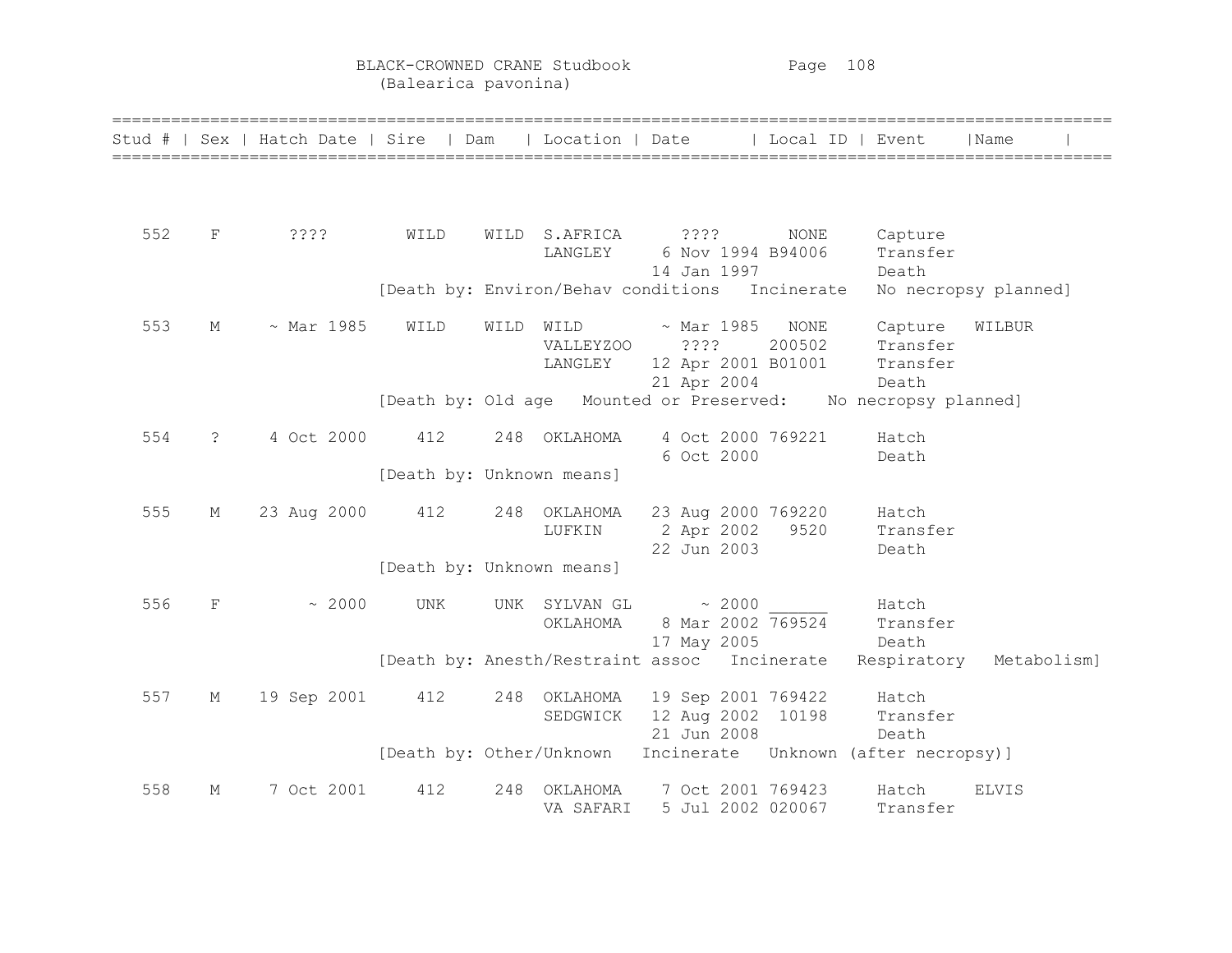BLACK-CROWNED CRANE Studbook Page 109 (Balearica pavonina)

|     |                | Stud #   Sex   Hatch Date   Sire   Dam   Location   Date   Local ID   Event   Name |                           |                          |                                                                                                               |                                                               |                   |  |
|-----|----------------|------------------------------------------------------------------------------------|---------------------------|--------------------------|---------------------------------------------------------------------------------------------------------------|---------------------------------------------------------------|-------------------|--|
|     |                |                                                                                    |                           |                          |                                                                                                               |                                                               |                   |  |
|     |                |                                                                                    | [Death by: Unknown means] |                          | 17 May 2006 Death                                                                                             |                                                               |                   |  |
|     |                |                                                                                    |                           |                          |                                                                                                               |                                                               |                   |  |
| 559 |                | $M \sim 1991$                                                                      | UNK                       | UNK UNKNOWN<br>REAVYFEEX |                                                                                                               | $\sim$ 1991 Hatch<br>$\sim$ 1991 $\overline{74}$ ltf Transfer |                   |  |
| 560 | $F \sim$       | $\sim 1991$                                                                        | UNK                       |                          | UNK UNKNOWN ~ 1991 Hatch<br>REAVYFEEX $\sim$ 1991 $\frac{1}{75}$ ltf Transfer                                 |                                                               |                   |  |
| 561 | М              | $\sim 1991$                                                                        | UNK                       |                          | UNK UNKNOWN $\sim$ 1991 $\sim$ 14tch Hatch REAVYFEEX $\sim$ 1991 $\sim$ 76 ltf Transfer                       |                                                               |                   |  |
| 562 | $F^-$          | $\sim 1991$                                                                        | UNK                       |                          | UNK UNKNOWN $\sim$ 1991 Hatch<br>REAVYFEEX $\sim$ 1991 $\overline{77}$ ltf Transfer                           |                                                               |                   |  |
| 563 | $\ddot{c}$     | 26 Aug 1995                                                                        | 561                       |                          | 562 REAVYFEEX 26 Aug 1995 375 ltf Hatch                                                                       |                                                               |                   |  |
| 564 | $\ddot{c}$     | 25 Aug 1995                                                                        | 561                       |                          | 562 REAVYFEEX 25 Aug 1995 376 ltf Hatch                                                                       |                                                               |                   |  |
| 565 | $\ddot{\cdot}$ | 11 Aug 1995                                                                        | 561                       |                          | 562 REAVYFEEX 11 Aug 1995 377 ltf Hatch                                                                       |                                                               |                   |  |
| 566 |                | $F \sim$ Apr 1991                                                                  | UNK                       |                          | UNK NICHOLS T $\sim$ Apr 1991 ______<br>PANAMACT 1 Mar 1992 92 Transfer<br>CLEVLANDR 10 Jan 1993 ltf Transfer |                                                               | Hatch<br>Transfer |  |
|     |                | 567 M ~ Apr 1991 UNK UNK NICHOLS T ~ Apr 1991 Hatch                                |                           |                          | CLEVLANDR ????<br>PANAMACT 1 Mar 1992 91 Transfer<br>14 Jan 1994 Death                                        |                                                               |                   |  |
|     |                |                                                                                    |                           |                          | [Death by: Injury from exhibit mate Bury No necropsy planned]                                                 |                                                               |                   |  |
| 568 |                | $F \sim$ Apr 1991 UNK UNK UNKNOWN $\sim$ Apr 1991 _______ Hatch                    |                           |                          |                                                                                                               |                                                               |                   |  |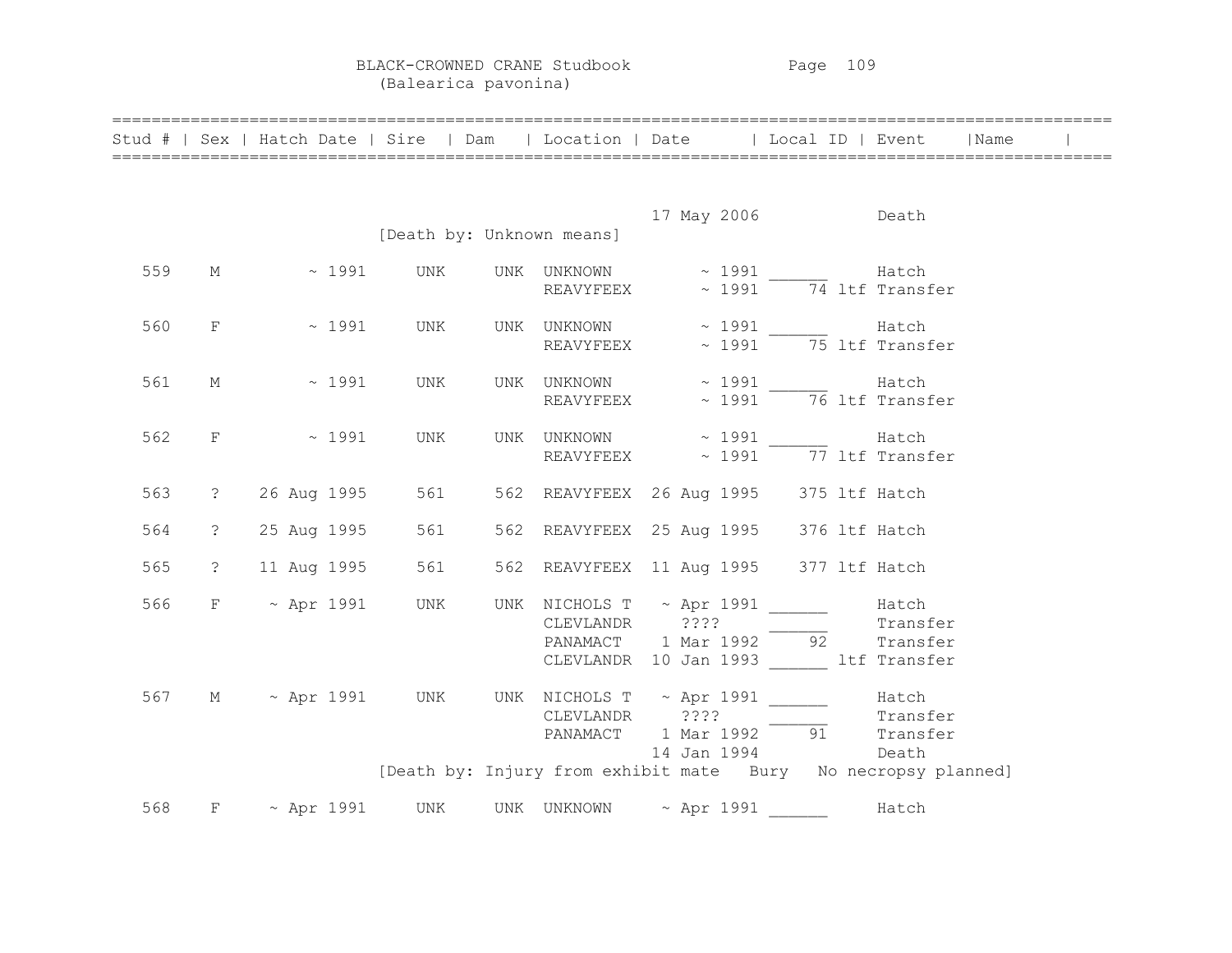BLACK-CROWNED CRANE Studbook Page 110 (Balearica pavonina)

|  | Stud #   Sex   Hatch Date   Sire   Dam   Location   Date   Local ID   Event   Name |                           |                |  |                                                                     |          |  |
|--|------------------------------------------------------------------------------------|---------------------------|----------------|--|---------------------------------------------------------------------|----------|--|
|  |                                                                                    |                           |                |  |                                                                     |          |  |
|  |                                                                                    |                           |                |  | CLEVLANDR ???? _________ Transfer                                   |          |  |
|  |                                                                                    |                           |                |  | PANAMACT 1 Mar 1992 322 Transfer                                    |          |  |
|  |                                                                                    |                           |                |  | CLEVLANDR ~ 1995 1tf Transfer                                       |          |  |
|  | 570 M $\sim$ 1984 UNK UNK SOUTHWICK $\sim$ 1984 Hatch                              |                           |                |  |                                                                     |          |  |
|  |                                                                                    |                           |                |  | BARABOO 30 Aug 1985 010008 Transfer                                 |          |  |
|  |                                                                                    |                           |                |  | ZHA LONG 30 Aug 1985 ltf Transfer                                   |          |  |
|  | 571 F ~ 1984 UNK UNK SOUTHWICK ~ 1984 ______ Hatch                                 |                           |                |  |                                                                     |          |  |
|  |                                                                                    |                           |                |  | BARABOO 30 Aug 1985 010007 Transfer                                 |          |  |
|  |                                                                                    |                           |                |  | ZHA LONG 30 Aug 1985 Litf Transfer                                  |          |  |
|  | 572 M 1 Jun 1998 UNK UNK SCOT NECK 1 Jun 1998 1888 Match ROB                       |                           |                |  |                                                                     |          |  |
|  |                                                                                    |                           |                |  | MEMPHIS 29 Mar 2001 19808 Transfer                                  |          |  |
|  |                                                                                    |                           |                |  | 2 Mar 2005 Death                                                    |          |  |
|  |                                                                                    | [Death by: Unknown means] |                |  |                                                                     |          |  |
|  | 573 ? ???? UNK UNK UNKNOWN ???? ______ Hatch                                       |                           |                |  |                                                                     |          |  |
|  |                                                                                    |                           | SOUTHWICK ???? |  |                                                                     | Transfer |  |
|  |                                                                                    |                           |                |  | LOUISVILL ~15 Aug 1968 HB0001 Transfer                              |          |  |
|  |                                                                                    |                           |                |  | 11 Dec 1972 Death                                                   |          |  |
|  |                                                                                    |                           |                |  | [Death by: Injury from predator  Unknown  Unknown (after necropsy)] |          |  |
|  | 574 M 1 Aug 1995 UNK UNK SCOT NECK 1 Aug 1995 K0257 Hatch                          |                           |                |  |                                                                     |          |  |
|  |                                                                                    |                           |                |  | STCATHERN 25 Jan 1997 975003 Transfer                               |          |  |
|  |                                                                                    |                           |                |  | LUFKIN 27 Jan 2005 9817 Transfer                                    |          |  |
|  | 575 M ~ 1984 WILD WILD AFRICAN ~ 1984 WILD Capture                                 |                           |                |  |                                                                     |          |  |
|  |                                                                                    |                           |                |  | SOUTHWICK ????<br>MONTGOMRY 9 Apr 1985 140 Transfer                 |          |  |
|  |                                                                                    |                           |                |  |                                                                     |          |  |
|  |                                                                                    |                           |                |  | 19 Oct 1995                                                         | Death    |  |
|  | [Death by: Injury from exhibit mate Bury Generalized Unknown after necropsy]       |                           |                |  |                                                                     |          |  |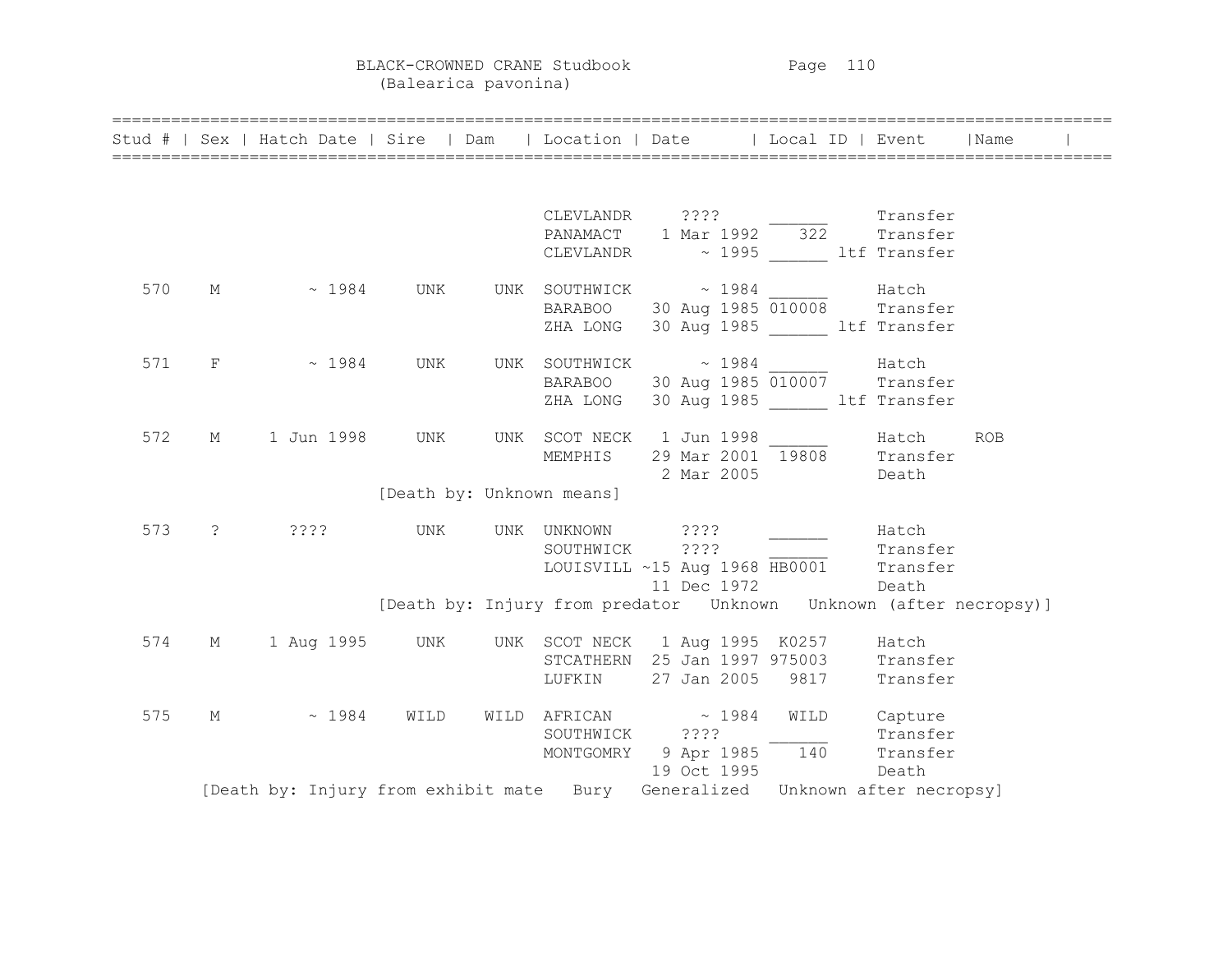BLACK-CROWNED CRANE Studbook Page 111 (Balearica pavonina)

|     |                      | Stud #   Sex   Hatch Date   Sire   Dam   Location   Date   Local ID   Event     |      |      |                |                                                                 |             |          | Name                                                                          |
|-----|----------------------|---------------------------------------------------------------------------------|------|------|----------------|-----------------------------------------------------------------|-------------|----------|-------------------------------------------------------------------------------|
|     |                      |                                                                                 |      |      |                |                                                                 |             |          |                                                                               |
| 576 | $F$ and $F$          | ~1984                                                                           | WILD |      |                | WILD AFRICAN $\sim 1984$                                        | WILD        | Capture  |                                                                               |
|     |                      |                                                                                 |      |      | SOUTHWICK ???? |                                                                 |             | Transfer |                                                                               |
|     |                      |                                                                                 |      |      | MONTGOMRY      | 9 Apr 1985 $\frac{1}{138}$                                      |             | Transfer |                                                                               |
|     |                      |                                                                                 |      |      |                | 8 Jan 1994                                                      |             | Death    |                                                                               |
|     |                      |                                                                                 |      |      |                | [Death by: Injury from predator Bury No necropsy planned]       |             |          |                                                                               |
| 578 | М                    | $\sim 1975$                                                                     | WILD | WILD | KENYA          | $\sim 1975$                                                     | WILD        | Capture  |                                                                               |
|     |                      |                                                                                 |      |      | FERNDALE ????  |                                                                 |             | Transfer |                                                                               |
|     |                      |                                                                                 |      |      |                | BATONROUG 26 Jan 1976 5674                                      |             | Transfer |                                                                               |
|     |                      |                                                                                 |      |      | MONROE         | 16 Jan 2002                                                     | <b>B195</b> | Transfer |                                                                               |
| 579 | М                    | $??\mathbin{?}$                                                                 | UNK  | UNK  |                | BATONROUG ???? Hatch                                            |             |          |                                                                               |
|     |                      |                                                                                 |      |      | MONROE         | 6 Aug 1994 251720                                               |             | Transfer |                                                                               |
|     |                      |                                                                                 |      |      |                | SAM MORAN 6 Aug 1994 ltf Transfer                               |             |          |                                                                               |
| 580 | F                    | ????                                                                            | WILD | WILD | KENYA          | ? ? ? ?                                                         | <b>NONE</b> | Capture  |                                                                               |
|     |                      |                                                                                 |      |      | FERNDALE       | ????                                                            |             | Transfer |                                                                               |
|     |                      |                                                                                 |      |      |                | MONROE 1 Sep 1969 B249 Transfer                                 |             |          |                                                                               |
|     |                      |                                                                                 |      |      |                | BATONROUG 26 Jan 1976                                           | 62          | Transfer |                                                                               |
|     |                      |                                                                                 |      |      |                | 3 Dec 1983                                                      |             | Death    |                                                                               |
|     |                      |                                                                                 |      |      |                | [Death by: Infection associated Bury Musculoskeletal Bacterial] |             |          |                                                                               |
| 586 | $\ddot{\phantom{0}}$ | ~1978                                                                           | WILD | WILD | WILD           | $\sim 1978$                                                     | NONE        | Capture  |                                                                               |
|     |                      |                                                                                 |      |      | MORELIA        | 7 Feb 1978 GCO001                                               |             | Transfer |                                                                               |
|     |                      |                                                                                 |      |      |                | 31 Oct 2001                                                     |             | Death    |                                                                               |
|     |                      | [Death by: Injury from predator Mounted or Preserved: Unknown (after necropsy)] |      |      |                |                                                                 |             |          |                                                                               |
| 587 | М                    | ~1980                                                                           | UNK  |      |                | UNK UNKNOWN ~ 1980                                              |             | Hatch    |                                                                               |
|     |                      |                                                                                 |      |      | FERNDALE       | ????                                                            |             | Transfer |                                                                               |
|     |                      |                                                                                 |      |      | PORTLAND       | 19 Aug 1981 - 1851 - Transfer<br>14 Apr 1987 870204 - Transfer  |             |          |                                                                               |
|     |                      |                                                                                 |      |      | SEATTLE        |                                                                 |             |          |                                                                               |
|     |                      |                                                                                 |      |      |                | 6 Jul 1988                                                      |             | Death    |                                                                               |
|     |                      |                                                                                 |      |      |                |                                                                 |             |          | [Death by: Environ/Behav conditions    Unknown   Unknown    (after necropsy)] |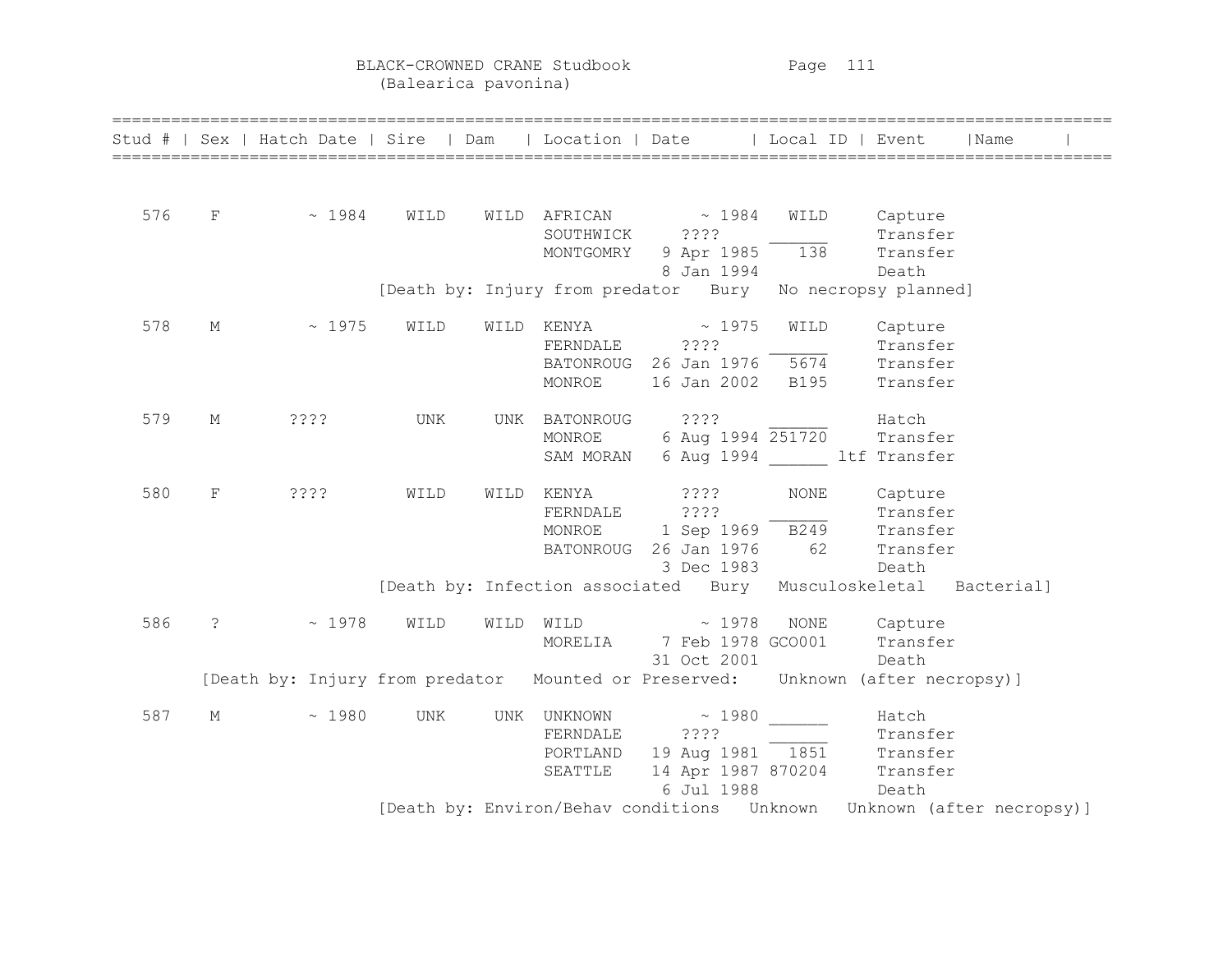BLACK-CROWNED CRANE Studbook Page 112 (Balearica pavonina)

|           |   | Stud #   Sex   Hatch Date   Sire   Dam   Location   Date   Local ID   Event |      |     |                                   |                                                                                                                                                                                                |              |                                                    | Name |
|-----------|---|-----------------------------------------------------------------------------|------|-----|-----------------------------------|------------------------------------------------------------------------------------------------------------------------------------------------------------------------------------------------|--------------|----------------------------------------------------|------|
| 588       | F | $\sim 1980$ UNK                                                             |      |     | FERNDALE<br>PORTLAND<br>SEATTLE   | UNK UNKNOWN ~ 1980 ______<br>????<br>$\frac{19 \text{ Aug } 1981}{}$ 1852<br>1 Sep 1987                                                                                                        |              | Hatch<br>Transfer<br>Transfer<br>Transfer<br>Death |      |
|           |   |                                                                             |      |     | [Death by: Unknown means]         |                                                                                                                                                                                                |              |                                                    |      |
| 589       | F | ????                                                                        | UNK  | UNK | UNKNOWN<br>PET FARM               | ? ? ? ?<br>????<br>METROZOO 1 Jan 1985 PJ813 ltf Transfer                                                                                                                                      |              | Hatch<br>Transfer                                  |      |
| 590       | М | $\sim 1993$                                                                 | UNK  |     | HAJOS M ????                      | UNK UNKNOWN ~ 1993<br>METROZOO 8 Feb 1996 PJ1414 ltf Transfer                                                                                                                                  |              | Hatch<br>Transfer                                  |      |
| 591       | М | ? ? ? ?                                                                     | WILD |     | WILD AFRICAN<br>NY BRONX          | ? ? ? ?<br>FERNDALE ????<br>$\begin{array}{cc} ? ? ? ? & \text{Transfer} \\ 12 \text{ Jan } 1977 \overline{772018} & \text{Transfer} \end{array}$<br>29 Jan 1977                               | NONE         | Capture<br>Death                                   |      |
|           |   |                                                                             |      |     | [Death by: Unknown means]         |                                                                                                                                                                                                |              |                                                    |      |
| 594       | F | ~1976                                                                       | UNK  |     | UNK UNKNOWN<br>MICH KEN<br>GRANBY | $\sim 1976$<br>????<br>7 Jun 1979 400076<br>13 Oct 1989                                                                                                                                        |              | Hatch<br>Transfer<br>Transfer<br>Death             |      |
|           |   |                                                                             |      |     |                                   | [Death by: Other/Unknown Rendered Cardiovascular Unknown after                                                                                                                                 |              |                                                    |      |
| necropsy] |   |                                                                             |      |     |                                   |                                                                                                                                                                                                |              |                                                    |      |
| 595       | М | ~1967                                                                       | WILD |     | GUADALJR                          | WILD AFRICAN $\sim 1967$<br>AGUA AZUL ????<br>$\begin{array}{cccc}\n & & 2222 & & & \text{Transfer} \\  & & \sim & 1982 & \overline{A00210} & & \text{Transfer} \\ \end{array}$<br>22 Jun 2004 | WILD Capture | Death                                              |      |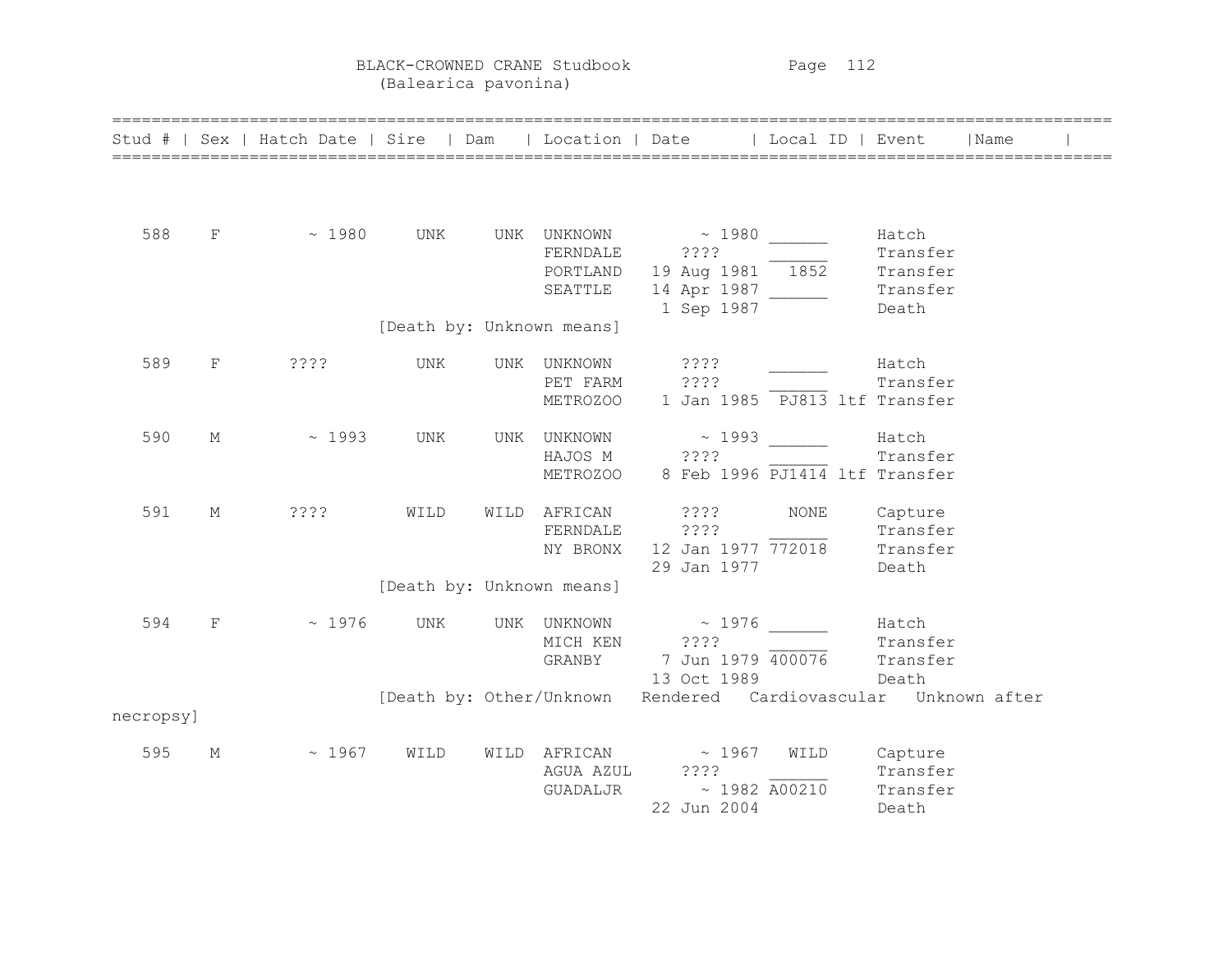BLACK-CROWNED CRANE Studbook Page 113 (Balearica pavonina)

|     | Stud #   Sex   Hatch Date   Sire   Dam   Location   Date   Local ID   Event   Name |                                                           | ======================= |  |             |                                                                       |  |  |
|-----|------------------------------------------------------------------------------------|-----------------------------------------------------------|-------------------------|--|-------------|-----------------------------------------------------------------------|--|--|
|     |                                                                                    | [Death by: Infection associated Bury No necropsy planned] |                         |  |             |                                                                       |  |  |
| 596 | $F$ ~ 1967 WILD WILD AFRICAN ~ 1967 WILD Capture                                   |                                                           |                         |  | 17 Jul 2004 | AGUA AZUL ???? Transfer<br>$GUADALJR$ ~ 1982 A00211 Transfer<br>Death |  |  |
|     |                                                                                    | [Death by: Unknown means]                                 |                         |  |             |                                                                       |  |  |
| 597 | ? 1 Jul 1982 595 596 GUADALJR 1 Jul 1982 A00212 Hatch                              |                                                           |                         |  |             | 3 Jul 1982 Death                                                      |  |  |
|     |                                                                                    | [Death by: Unknown means]                                 |                         |  |             |                                                                       |  |  |
| 598 | ? 1 Jul 1982 595 596 GUADALJR 1 Jul 1982 A00213 Hatch                              |                                                           |                         |  |             | 3 Jul 1982 Death                                                      |  |  |
|     |                                                                                    | [Death by: Unknown means]                                 |                         |  |             |                                                                       |  |  |
| 599 | ? 1 Jul 1983 595 596 GUADALJR 1 Jul 1983 A00214 Hatch                              |                                                           |                         |  | 4 Jul 1983  | <b>Death</b>                                                          |  |  |
|     |                                                                                    |                                                           |                         |  |             | [Death by: Other/Unknown Unknown Generalized Nutrition]               |  |  |
| 600 | ? 15 Jul 1984 595 596 GUADALJR 15 Jul 1984 A00217 Hatch                            |                                                           |                         |  |             | LOZANO AL 1 Nov 1986 1tf Transfer                                     |  |  |
| 601 | ? 15 Jul 1984 595 596 GUADALJR 15 Jul 1984 A00218 Hatch                            |                                                           |                         |  |             | 30 Dec 1991 Death                                                     |  |  |
|     |                                                                                    |                                                           |                         |  |             | [Death by: Infection associated    Unknown    No necropsy planned]    |  |  |
| 602 | ? 16 Jul 1984 595 596 GUADALJR 16 Jul 1984 A00219 Hatch                            |                                                           |                         |  |             | LOZANO AL 1 Nov 1986 ltf Transfer                                     |  |  |
| 603 | ? 1 Aug 1984 595 596 GUADALJR 1 Aug 1984 A00221 Hatch                              |                                                           |                         |  |             | LOZANO AL 1 May 1987 ________ ltf Transfer                            |  |  |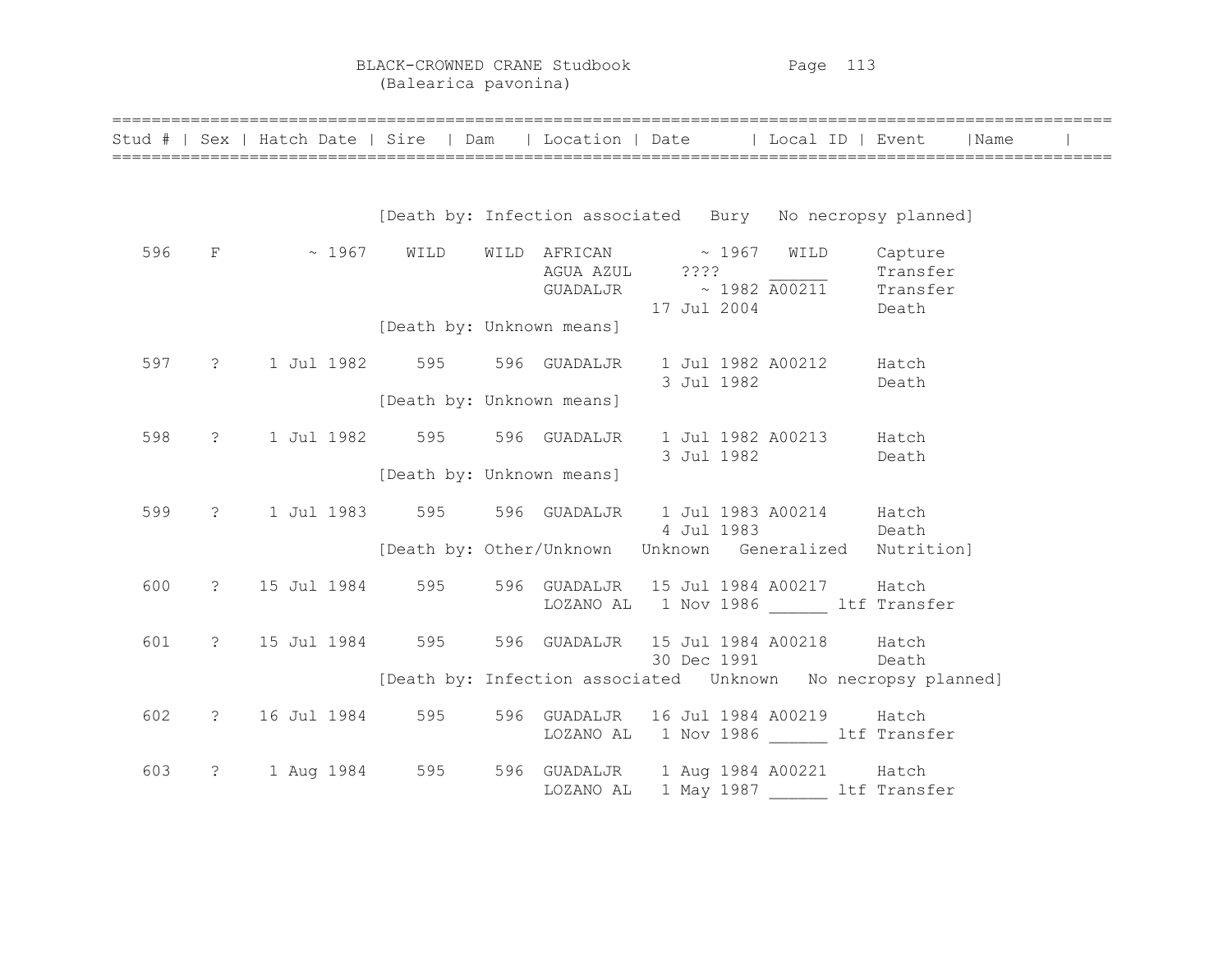BLACK-CROWNED CRANE Studbook Page 114 (Balearica pavonina)

|     |                      |  |                                                             |                                                                                                                                                 | Stud #   Sex   Hatch Date   Sire   Dam   Location   Date   Local ID   Event   Name |  |
|-----|----------------------|--|-------------------------------------------------------------|-------------------------------------------------------------------------------------------------------------------------------------------------|------------------------------------------------------------------------------------|--|
|     |                      |  |                                                             | 604 ? 2 Aug 1984 595 596 GUADALJR 2 Aug 1984 A00222 Hatch<br>15 Sep 1989 Death                                                                  |                                                                                    |  |
|     |                      |  |                                                             | [Death by: Injury from predator  Unknown  No necropsy planned]                                                                                  |                                                                                    |  |
| 605 |                      |  |                                                             | ? 1 Sep 1984 595 596 GUADALJR 1 Sep 1984 A00223 Hatch<br>UNKNOWN 1 Aug 1989 1tf Transfer                                                        |                                                                                    |  |
| 606 | $\ddot{\phantom{0}}$ |  |                                                             | 1 Sep 1984 595 596 GUADALJR 1 Sep 1984 A00224 Hatch<br>UNKNOWN 1 Aug 1989 1tf Transfer                                                          |                                                                                    |  |
| 607 |                      |  |                                                             | ? 1 Jul 1986 595 596 GUADALJR 1 Jul 1986 A00226 Hatch<br>1 Sep 1986 Death<br>[Death by: Euthanasia (medical)    Unknown    No necropsy planned] |                                                                                    |  |
| 608 | $\ddot{\text{?}}$    |  |                                                             | 1 Jul 1986 595 596 GUADALJR 1 Jul 1986 A00227 Hatch<br>1 Sep 1986 Death                                                                         |                                                                                    |  |
| 609 | $\ddot{?}$           |  | 1 Aug 1986 595 596 GUADALJR                                 | [Death by: Euthanasia (medical)    Unknown    No necropsy planned]<br>1 Aug 1986 A00228 Hatch<br>4 Aug 1986 Death                               |                                                                                    |  |
| 610 | $\ddot{\text{?}}$    |  | [Death by: Unknown means]<br>1 Aug 1986 595 596 GUADALJR    | 1 Aug 1986 A00229 Hatch<br>4 Aug 1986 Death                                                                                                     |                                                                                    |  |
| 611 |                      |  | [Death by: Unknown means]<br>? 26 Jul 1987 595 596 GUADALJR | 26 Jul 1987 A00231 Hatch<br>30 Jul 1987                                                                                                         | Death                                                                              |  |
| 612 |                      |  | [Death by: Unknown means]                                   | ? 11 Sep 1987 595 596 GUADALJR 11 Sep 1987 A00234 Hatch<br>12 Sep 1987                                                                          | Death                                                                              |  |
|     |                      |  | [Death by: Unknown means]                                   |                                                                                                                                                 |                                                                                    |  |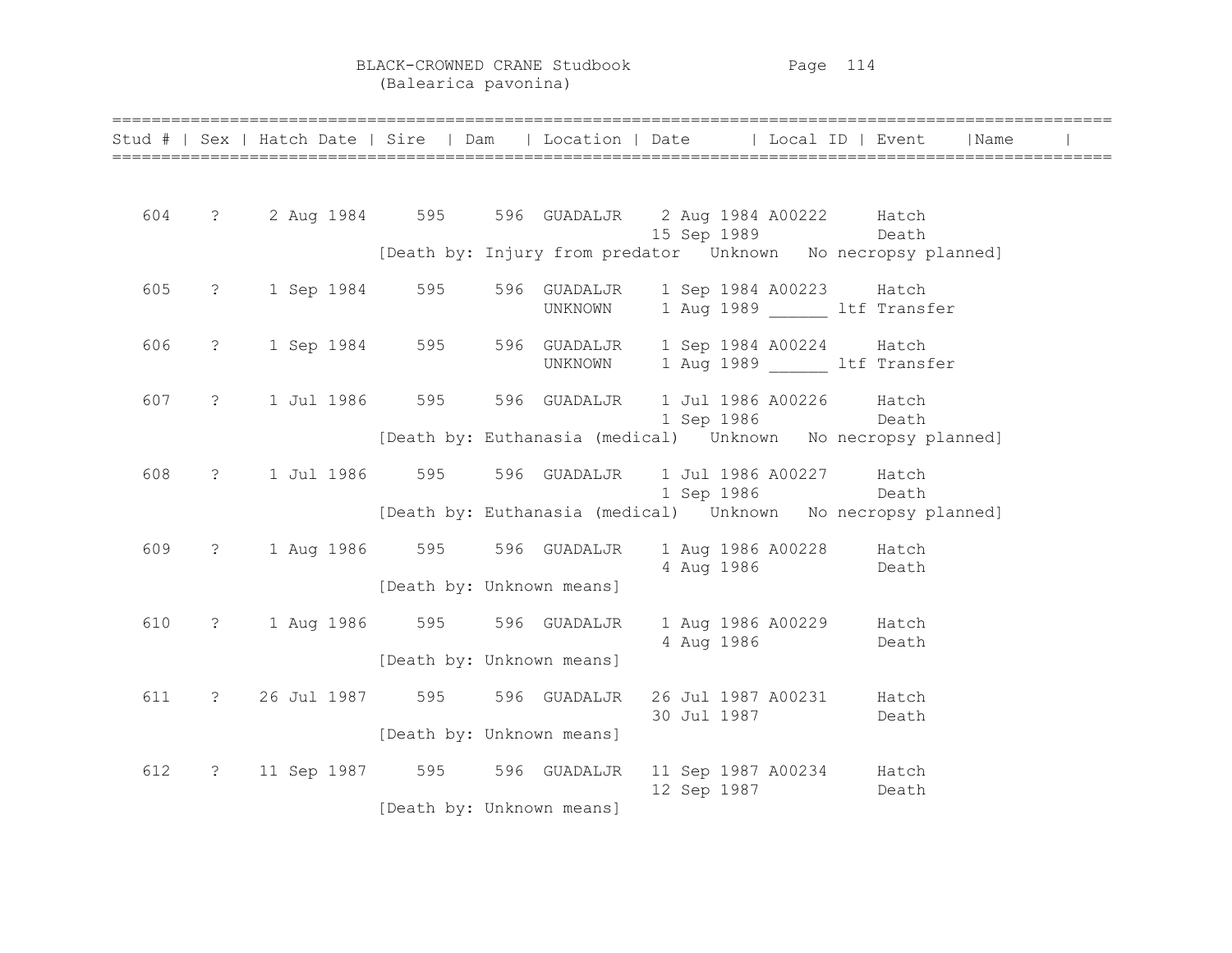BLACK-CROWNED CRANE Studbook Page 115 (Balearica pavonina)

|     |  | Stud #   Sex   Hatch Date   Sire   Dam   Location   Date   Local ID   Event   Name |                                   |       |  |
|-----|--|------------------------------------------------------------------------------------|-----------------------------------|-------|--|
|     |  |                                                                                    |                                   |       |  |
|     |  | 613 ? 13 Sep 1987 595 596 GUADALJR 13 Sep 1987 A00235 Hatch                        | 19 Sep 1987                       | Death |  |
|     |  | [Death by: Unknown means]                                                          |                                   |       |  |
|     |  | 614 ? 10 Jul 1988 595 596 GUADALJR 10 Jul 1988 A00237 Hatch                        | LOZANO AL 2 Mar 1989 ltf Transfer |       |  |
|     |  | 615 ? 10 Jul 1988 595 596 GUADALJR 10 Jul 1988 A00238 Hatch                        | LOZANO AL 2 Mar 1989 ltf Transfer |       |  |
|     |  | 616 ? 22 Aug 1988 595 596 GUADALJR 22 Aug 1988 A00239 Hatch                        | ZUNO J G 4 Dec 1989 ltf Transfer  |       |  |
|     |  | 617 ? 23 Aug 1988 595 596 GUADALJR 23 Aug 1988 A00240 Hatch                        | ZUNO J G 4 Dec 1989 ltf Transfer  |       |  |
|     |  | 618 ? 10 Oct 1988 595 596 GUADALJR 10 Oct 1988 A00242 Hatch                        | 13 Oct 1988                       | Death |  |
|     |  | [Death by: Unknown means]                                                          |                                   |       |  |
| 619 |  | ? 29 Jun 1989 595 596 GUADALJR 29 Jun 1989 A00243 Hatch                            | 29 Jul 1991 Death                 |       |  |
|     |  | [Death by: Infection associated  Unknown  No necropsy planned]                     |                                   |       |  |
|     |  | 620 ? 11 Sep 1989 595 596 GUADALJR 11 Sep 1989 A00244 Hatch                        | 20 Sep 1989 Death                 |       |  |
|     |  | [Death by: Unknown means]                                                          |                                   |       |  |
|     |  | 621 ? 12 Sep 1989 595 596 GUADALJR 12 Sep 1989 A00245 Hatch                        | 20 Sep 1989                       | Death |  |
|     |  | [Death by: Unknown means]                                                          |                                   |       |  |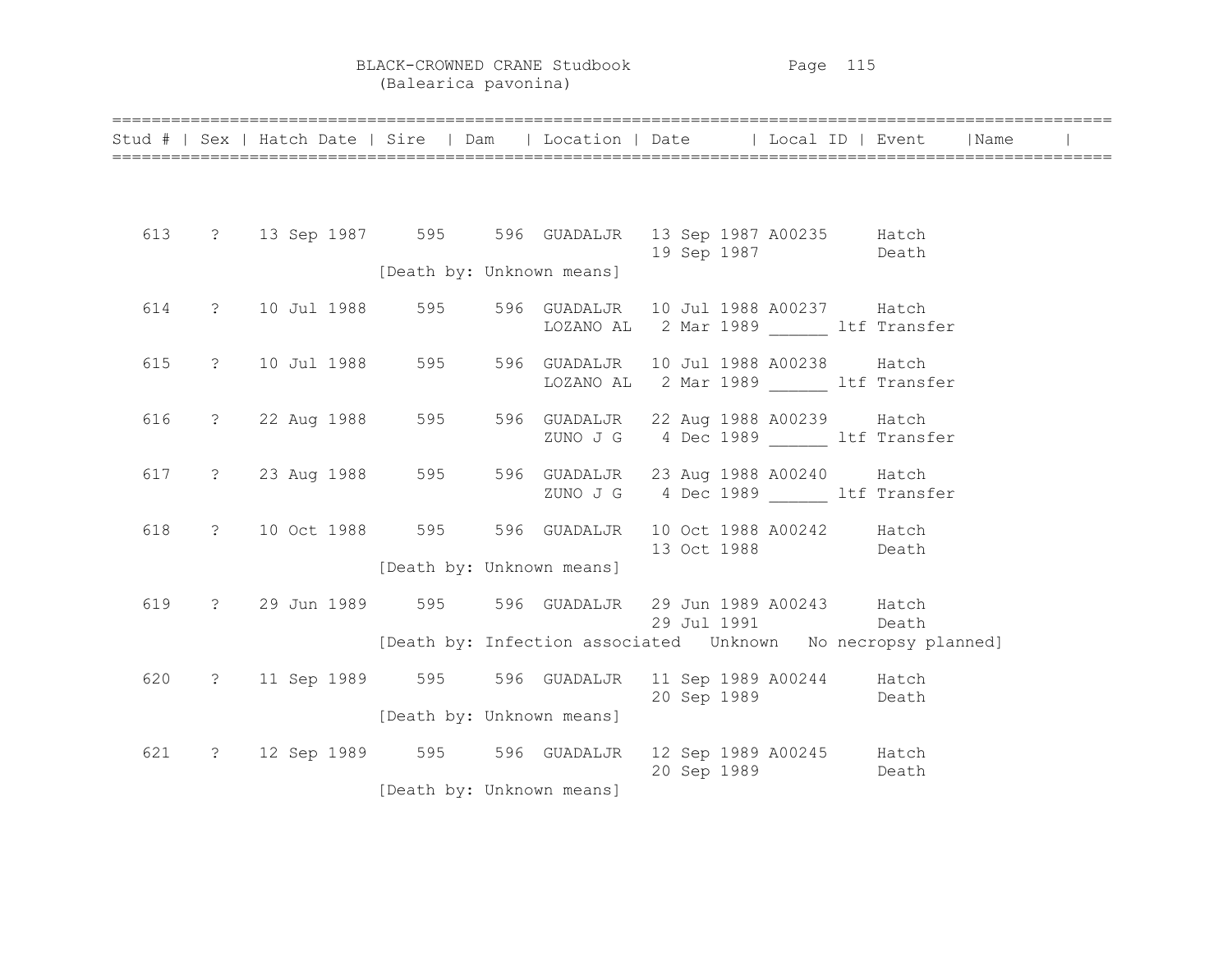|     |  |  |  | Stud #   Sex   Hatch Date   Sire   Dam   Location   Date   Local ID   Event   Name |  |                                           |  |  |
|-----|--|--|--|------------------------------------------------------------------------------------|--|-------------------------------------------|--|--|
|     |  |  |  |                                                                                    |  |                                           |  |  |
|     |  |  |  | 622 ? 13 Sep 1989 595 596 GUADALJR 13 Sep 1989 A00246 Hatch                        |  | 17 Sep 1989 Death                         |  |  |
|     |  |  |  | [Death by: Unknown means]                                                          |  |                                           |  |  |
| 623 |  |  |  | ? 19 Jun 1990 595 596 GUADALJR 19 Jun 1990 A00248 Hatch                            |  | 19 Jun 1990 Death                         |  |  |
|     |  |  |  | [Death by: Unknown means]                                                          |  |                                           |  |  |
| 624 |  |  |  | ? 6 Aug 1990 595 596 GUADALJR 6 Aug 1990 A00249 Hatch                              |  | PALAZUELO 23 Jul 1991 ______ ltf Transfer |  |  |
| 625 |  |  |  | ? 7 Aug 1990 595 596 GUADALJR 7 Aug 1990 A00250 Hatch                              |  |                                           |  |  |
|     |  |  |  |                                                                                    |  | PALAZUELO 23 Jul 1991 ltf Transfer        |  |  |
| 626 |  |  |  | ? 8 Aug 1990 595 596 GUADALJR 8 Aug 1990 A00251 Hatch                              |  | PALAZUELO 23 Jul 1991 ltf Transfer        |  |  |
| 627 |  |  |  | ? 9 Aug 1990 595 596 GUADALJR 9 Aug 1990 A00252 Hatch                              |  |                                           |  |  |
|     |  |  |  |                                                                                    |  | PALAZUELO 23 Jul 1991 ltf Transfer        |  |  |
| 628 |  |  |  | ? 28 Jul 1991 595 596 GUADALJR 28 Jul 1991 A00258 Hatch                            |  | AGUA AZUL 5 Feb 1992 ltf Transfer         |  |  |
| 629 |  |  |  | ? 31 Jul 1991 595 596 GUADALJR 31 Jul 1991 A00259 Hatch                            |  |                                           |  |  |
|     |  |  |  |                                                                                    |  | AGUA AZUL 5 Feb 1992 ltf Transfer         |  |  |
| 630 |  |  |  | ? 19 Sep 1991 595 596 GUADALJR 19 Sep 1991 A00262 Hatch                            |  | 24 Sep 1991 Death                         |  |  |
|     |  |  |  | [Death by: Unknown means]                                                          |  |                                           |  |  |
|     |  |  |  | 631 ? 20 Sep 1991 595 596 GUADALJR 20 Sep 1991 A00263 Hatch                        |  | 22 Sep 1991 Death                         |  |  |
|     |  |  |  | [Death by: Unknown means]                                                          |  |                                           |  |  |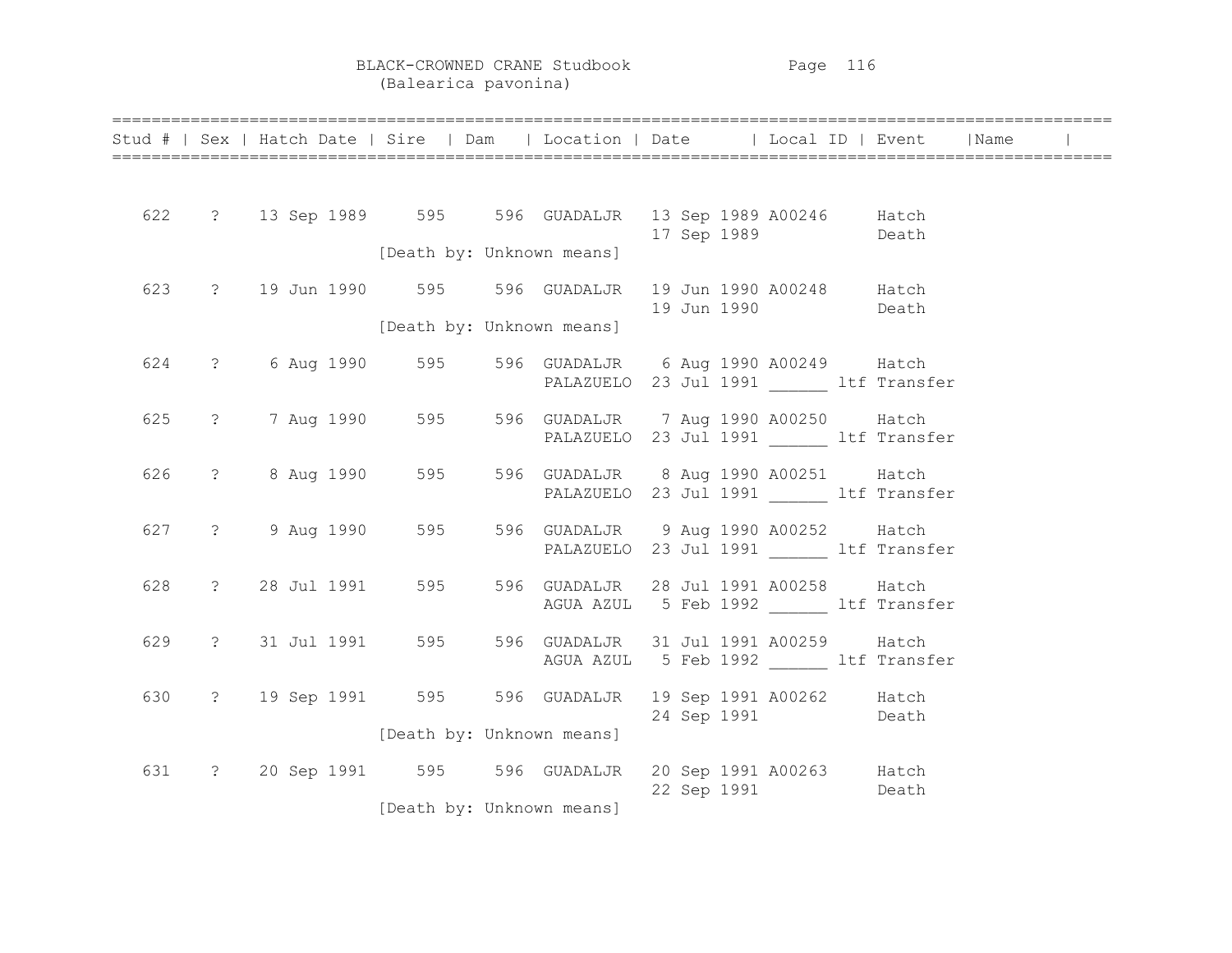BLACK-CROWNED CRANE Studbook Page 117 (Balearica pavonina)

| Stud # |                       |                 | Sex   Hatch Date   Sire   Dam |              | Location   Date | Local ID   Event       | Name                 |
|--------|-----------------------|-----------------|-------------------------------|--------------|-----------------|------------------------|----------------------|
|        |                       |                 |                               |              |                 |                        |                      |
| 632    | $\ddot{\cdot}$        | 21 Sep 1991 595 |                               | 596 GUADALJR | 21 Sep 1991     | 21 Sep 1991 A00264     | Hatch<br>Death       |
|        |                       |                 | [Death by: Unknown means]     |              |                 |                        |                      |
| 633    | $\ddot{\cdot}$        | 1 Aug 1986      | 595                           | 596 GUADALJR | 4 Aug 1986      | 1 Aug 1986 A00230      | Hatch<br>Death       |
|        |                       |                 | [Death by: Unknown means]     |              |                 |                        |                      |
| 634    | М                     | 1 Aug 1983      | 595                           | 596 GUADALJR | 19 Apr 1993     | 1 Aug 1983 A00216      | Hatch<br>Death       |
|        |                       |                 | [Death by: Other/Unknown      |              |                 | Incinerate Generalized | Trauma]              |
| 635    | $\tilde{\mathcal{E}}$ | 30 Jul 1992     | 595                           | 596 GUADALJR | 7 Aug 1992      | 30 Jul 1992 A00268     | Hatch<br>Death       |
|        |                       |                 | [Death by: Unknown means]     |              |                 |                        |                      |
| 636    | $\ddot{\phantom{0}}$  | 7 Aug 1992      | 595                           | 596 GUADALJR | 7 Aug 1992      | 7 Aug 1992 A00269      | Hatch<br>Death       |
|        |                       |                 | [Death by: Unknown means]     |              |                 |                        |                      |
| 637    | $\tilde{S}$           | 4 Sep 1992      | 595                           | 596 GUADALJR | 4 Sep 1992      | 4 Sep 1992 A00270      | Hatch<br>Death       |
|        |                       |                 | [Death by: Other/Unknown      |              |                 | Mounted or Preserved:  | No necropsy planned] |
| 638    | $\ddot{\cdot}$        | 4 Sep 1992      | 595                           | 596 GUADALJR | 4 Sep 1992      | 4 Sep 1992 A00271      | Hatch<br>Death       |
|        |                       |                 | [Death by: Other/Unknown      |              |                 | Mounted or Preserved:  | No necropsy planned] |
| 639    | $\tilde{S}$           | 4 Sep 1992      | 595                           | 596 GUADALJR | 4 Sep 1992      | 4 Sep 1992 A00272      | Hatch<br>Death       |
|        |                       |                 | [Death by: Unknown means]     |              |                 |                        |                      |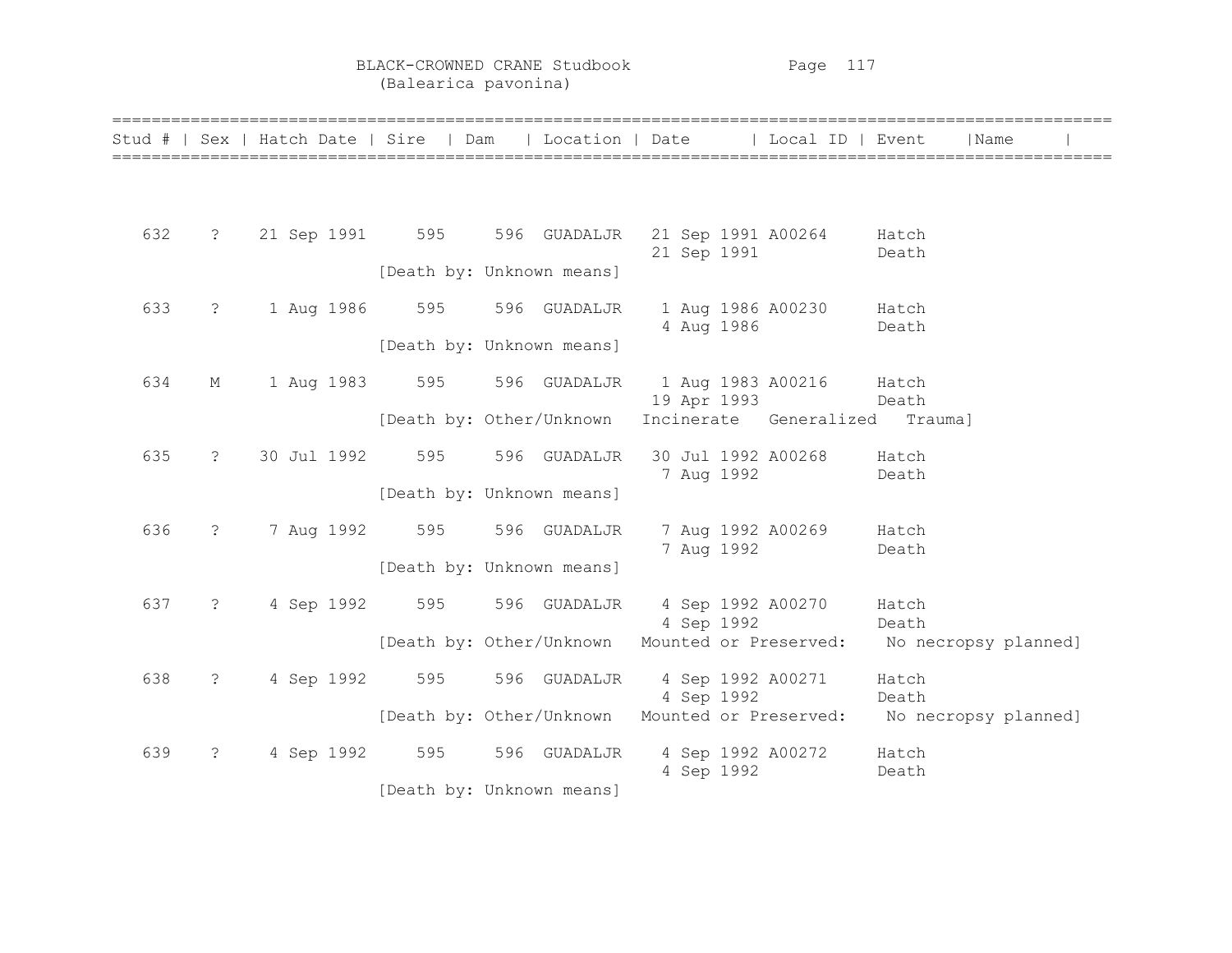|     |                      | Stud #   Sex   Hatch Date   Sire   Dam   Location   Date   Local ID   Event |                             |                                       |             |             |                                                                                        | Name |  |
|-----|----------------------|-----------------------------------------------------------------------------|-----------------------------|---------------------------------------|-------------|-------------|----------------------------------------------------------------------------------------|------|--|
|     |                      |                                                                             |                             |                                       |             |             |                                                                                        |      |  |
| 640 |                      | ? 14 Jun 1993 595 596 GUADALJR 14 Jun 1993 A00394 Hatch                     |                             |                                       |             |             |                                                                                        |      |  |
|     |                      |                                                                             | [Death by: Unknown means]   |                                       | 18 Jun 1993 |             | Death                                                                                  |      |  |
| 641 | $\ddot{\mathcal{E}}$ | 14 Jun 1993 595                                                             |                             | 596 GUADALJR                          |             |             | 14 Jun 1993 A00395 Hatch                                                               |      |  |
|     |                      |                                                                             | [Death by: Unknown means]   |                                       | 15 Jun 1993 |             | Death                                                                                  |      |  |
| 642 | $\ddot{?}$           |                                                                             | 4 Aug 1993 595 596 GUADALJR |                                       |             |             | 4 Aug 1993 A00690 Hatch                                                                |      |  |
|     |                      |                                                                             | [Death by: Unknown means]   |                                       | 8 Aug 1993  |             | <b>Death</b>                                                                           |      |  |
| 643 | $\overline{?}$       | 24 Sep 1993 595 596 GUADALJR 24 Sep 1993 A00699 Hatch                       |                             |                                       | 3 Oct 1993  |             |                                                                                        |      |  |
|     |                      |                                                                             |                             |                                       |             |             | <b>Example Death</b><br>[Death by: Infection associated  Unknown  No necropsy planned] |      |  |
| 644 | $\ddot{\text{?}}$    | 26 Aug 1988 595                                                             |                             | 596 GUADALJR 26 Aug 1988 A00241 Hatch | 26 Aug 1988 |             |                                                                                        |      |  |
|     |                      |                                                                             |                             |                                       |             |             | Death<br>[Death by: Infection associated  Unknown  No necropsy planned]                |      |  |
| 645 |                      | ? 29 Jul 1992 595                                                           |                             | 596 GUADALJR 29 Jul 1992 A00267 Hatch | 29 Jul 1992 |             | Death                                                                                  |      |  |
|     |                      |                                                                             | [Death by: Unknown means]   |                                       |             |             |                                                                                        |      |  |
| 646 | $\ddot{?}$           | 10 Aug 1994 595 596 GUADALJR                                                |                             |                                       |             | 13 Aug 1994 | 10 Aug 1994 A01017 Hatch<br>Death                                                      |      |  |
|     |                      |                                                                             | [Death by: Unknown means]   |                                       |             |             |                                                                                        |      |  |
| 647 | $\ddot{?}$           | 16 Aug 1994 595 596 GUADALJR                                                |                             |                                       |             | 16 Aug 1994 | 16 Aug 1994 A01018 Hatch<br>Death                                                      |      |  |
|     |                      |                                                                             | [Death by: Unknown means]   |                                       |             |             |                                                                                        |      |  |
| 648 | $\ddot{?}$           | 3 Oct 1994                                                                  | 595                         | 596 GUADALJR 3 Oct 1994 A01216        |             |             | Hatch                                                                                  |      |  |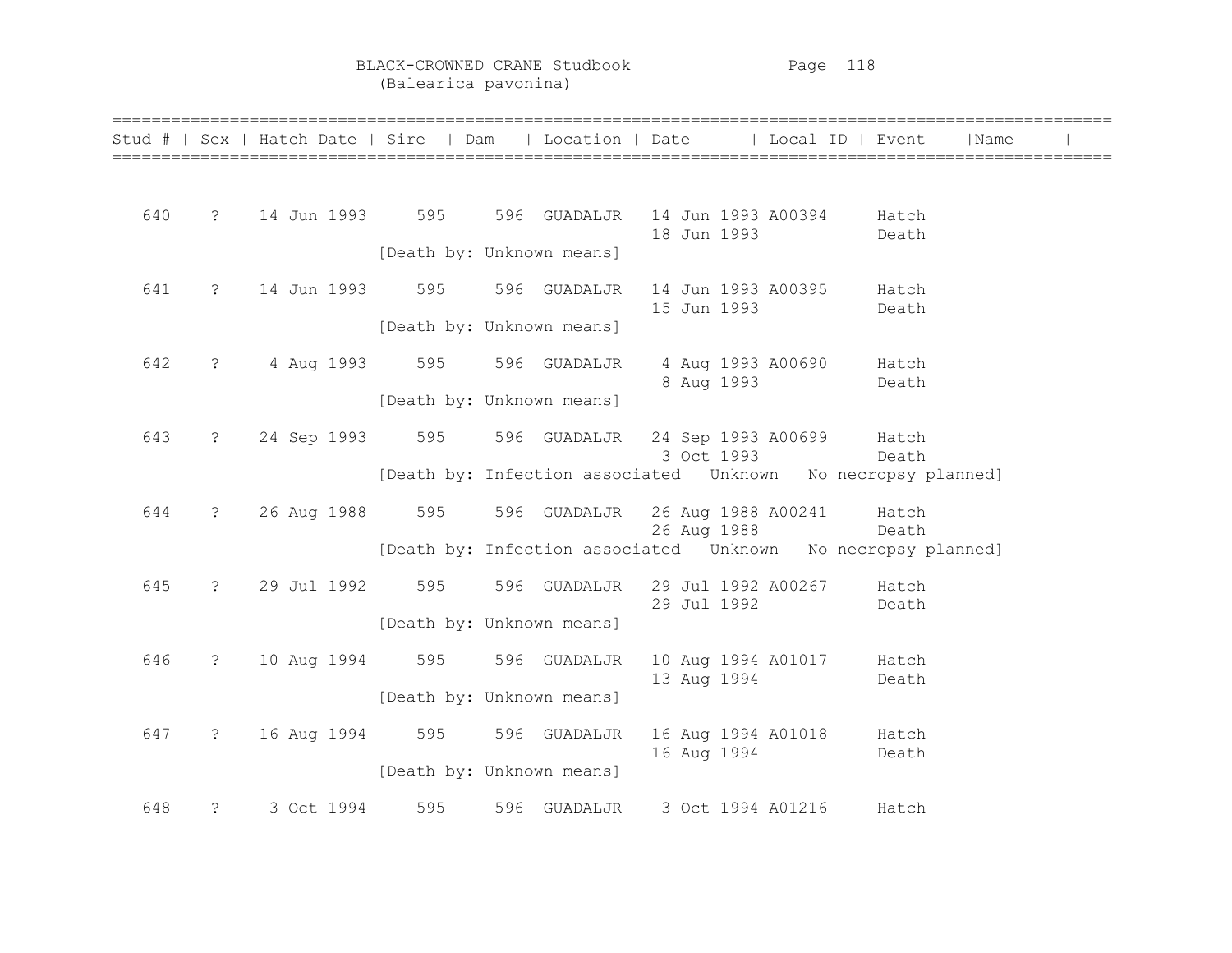BLACK-CROWNED CRANE Studbook Page 119 (Balearica pavonina)

====================================================================================================== 3 Oct 1994 Death [Death by: Dead in shell Incinerate No necropsy planned] 649 F 11 Jun 1992 595 596 GUADALJR 11 Jun 1992 A00266 Hatch BARBA J. 22 Aug 1994 ltf Transfer 650 ? 26 Sep 1993 595 596 GUADALJR 26 Sep 1993 A00700 Hatch MORELIA 16 Jun 1994 Transfer 651 ? 16 Jun 1995 595 596 GUADALJR 16 Jun 1995 A01827 Hatch 20 Jun 1995 Death [Death by: Unknown means] 652 M 23 Sep 1990 595 596 GUADALJR 23 Sep 1990 A00253 Hatch BARBA J. 22 Aug 1994 ltf Transfer 653 M 7 Aug 1993 595 596 GUADALJR 7 Aug 1993 A00692 Hatch 24 Oct 1995 Death [Death by: Other/Unknown Incinerate Generalized Toxicity] 654 F 10 Jun 1992 595 596 GUADALJR 10 Jun 1992 A00265 Hatch 3 Apr 1996 Death [Death by: Other/Unknown Incinerate No necropsy planned] 655 F 3 Aug 1993 595 596 GUADALJR 3 Aug 1993 A00689 Hatch PUEBLA 15 May 1996 2523 Transfer 9 Jul 2010 Death [Death by: Unknown means] 656 M  $\sim$  1983 UNK UNKNOWN  $\sim$  1983 Hatch<br>PUEBLA  $\sim$  1985 2106 Transfer PUEBLA  $\sim 1985$   $\overline{2106}$  28 Jan 2000 Death [Death by: Infection associated Incinerate Generalized Bacterial]

======================================================================================================

Stud # | Sex | Hatch Date | Sire | Dam | Location | Date | | Local ID | Event | Name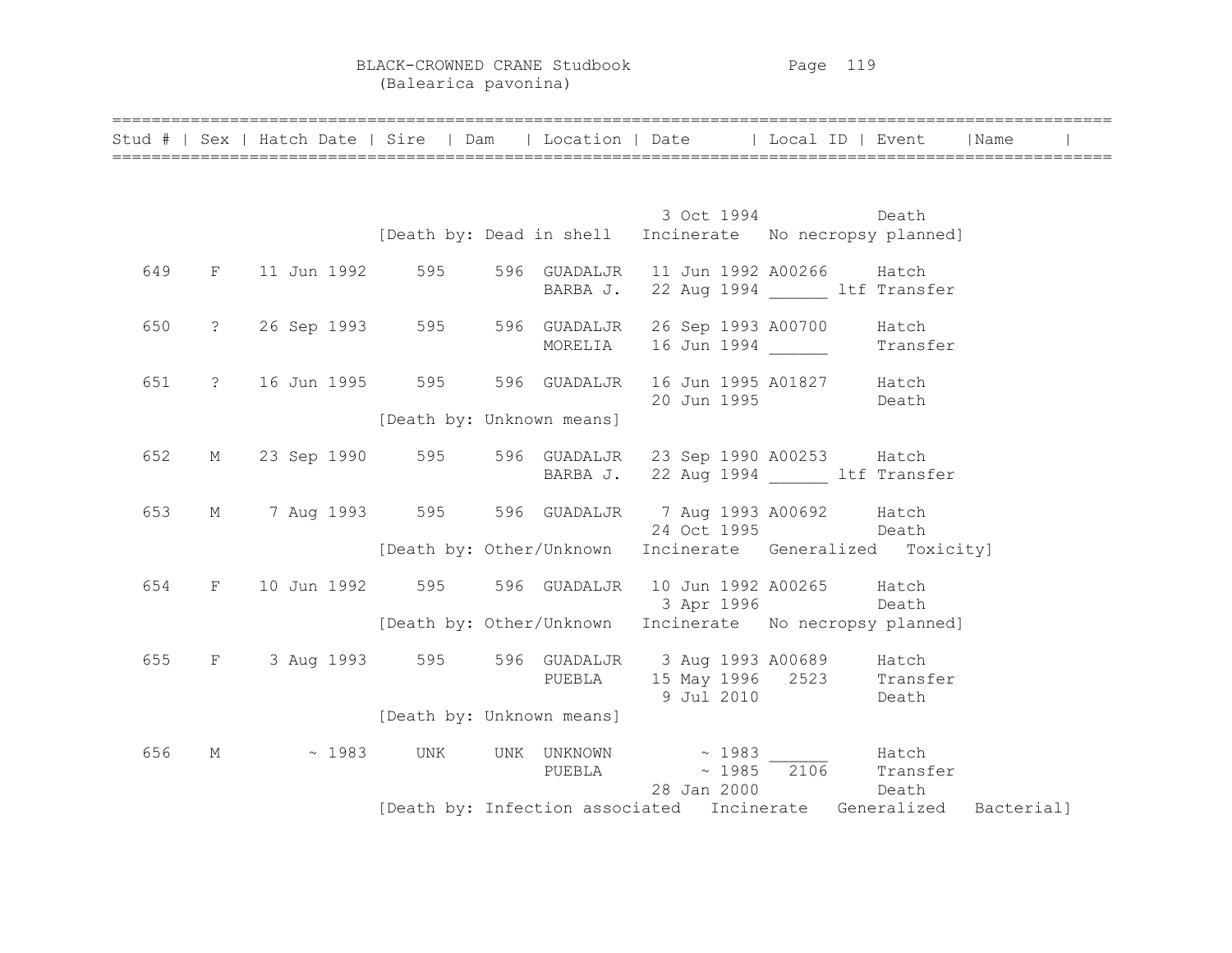BLACK-CROWNED CRANE Studbook Page 120 (Balearica pavonina)

|     |             |                                                    |                           |          |             | Stud #   Sex   Hatch Date   Sire   Dam   Location   Date   Local ID   Event   Name       |                                                                     |
|-----|-------------|----------------------------------------------------|---------------------------|----------|-------------|------------------------------------------------------------------------------------------|---------------------------------------------------------------------|
|     |             |                                                    |                           |          |             |                                                                                          |                                                                     |
| 657 |             | $\text{F}$ $\sim$ 1998 UNK UNK UNKNOWN $\sim$ 1998 |                           |          |             | Hatch<br>PUEBLA 18 Nov 1999 3395 Transfer<br>14 Jun 2009                                 | Death                                                               |
|     |             |                                                    | [Death by: Unknown means] |          |             |                                                                                          |                                                                     |
| 658 | $\ddot{?}$  |                                                    |                           |          |             | 1 Jul 1983 595 596 GUADALJR 1 Jul 1983 A00215 Hatch<br>4 Jul 1983 Death                  |                                                                     |
|     |             |                                                    |                           |          |             | [Death by: Other/Unknown Unknown Generalized Nutrition]                                  |                                                                     |
| 659 | $M_{\odot}$ |                                                    |                           |          |             | 5 Aug 1993 595 596 GUADALJR 5 Aug 1993 A00691 Hatch<br>PUEBLA 15 May 1996 2522 Transfer  |                                                                     |
| 660 | М           |                                                    |                           |          | 12 Jun 1996 | 12 Jun 1996 595 596 GUADALJR 12 Jun 1996 A02188 Hatch<br>Death                           |                                                                     |
|     |             |                                                    |                           |          |             |                                                                                          | [Death by: Injury from exhibit mate Incinerate No necropsy planned] |
| 661 |             |                                                    |                           |          |             | ? 1 Sep 1984 595 596 GUADALJR 1 Sep 1984 A00225 Hatch<br>UNKNOWN 1 Aug 1989 ltf Transfer |                                                                     |
| 662 |             |                                                    |                           |          |             | ? 14 Sep 1989 595 596 GUADALJR 14 Sep 1989 A00247 Hatch<br>20 Sep 1989 Death             |                                                                     |
|     |             |                                                    | [Death by: Unknown means] |          |             |                                                                                          |                                                                     |
| 663 |             |                                                    |                           | LAPUERTA |             | F 18 Sep 1991 595 596 GUADALJR 18 Sep 1991 A00261 Hatch<br>17 Jun 1996 ltf Transfer      |                                                                     |
| 664 |             | ? 14 Jun 1996 595 596 GUADALJR                     |                           |          |             | 14 Jun 1996 A02190 Hatch<br>14 Jun 1996 Death                                            |                                                                     |
|     |             |                                                    | [Death by: Unknown means] |          |             |                                                                                          |                                                                     |
| 665 |             |                                                    |                           |          |             | ? 29 Sep 1996 595 596 GUADALJR 29 Sep 1996 A02314 Hatch<br>2 Oct 1996<br>Death           |                                                                     |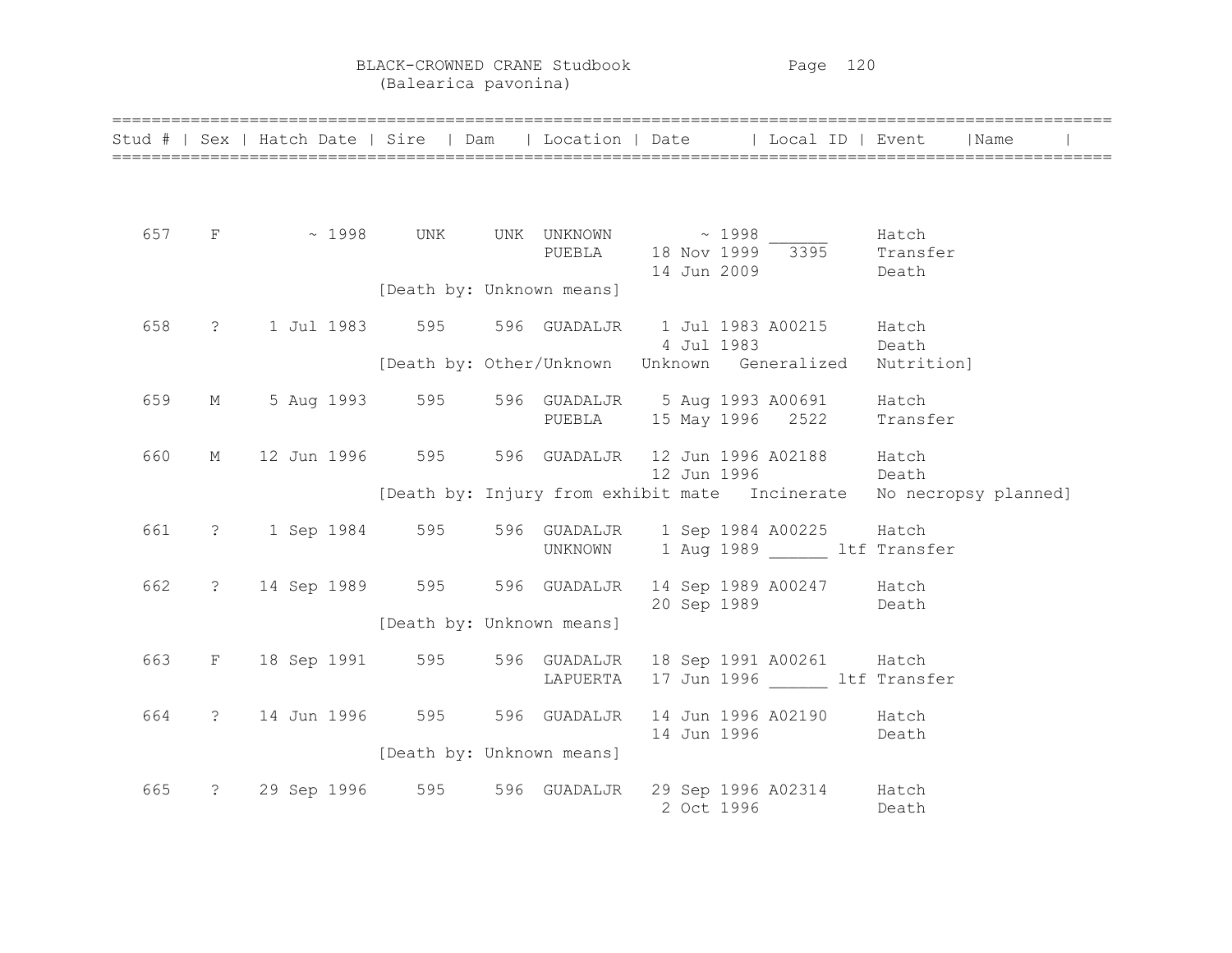BLACK-CROWNED CRANE Studbook Page 121 (Balearica pavonina)

|     | Stud #   Sex   Hatch Date   Sire   Dam   Location   Date   Local ID   Event   Name |                                                                   |                      |  |                   |                                                              |  |
|-----|------------------------------------------------------------------------------------|-------------------------------------------------------------------|----------------------|--|-------------------|--------------------------------------------------------------|--|
|     |                                                                                    | [Death by: Other/Unknown Bury Generalized Unknown after necropsy] |                      |  |                   |                                                              |  |
| 666 | M 1 Aug 1984 595 596 GUADALJR 1 Aug 1984 A00220 Hatch                              |                                                                   |                      |  | 15 Sep 1989 Death |                                                              |  |
|     |                                                                                    | [Death by: Injury from predator Unknown No necropsy planned]      |                      |  |                   |                                                              |  |
| 667 | ? 8 Jul 1988 595 596 GUADALJR 8 Jul 1988 A00236 Hatch                              |                                                                   |                      |  |                   | ZUNO J G 4 Dec 1989 ltf Transfer                             |  |
| 668 | ? 29 May 1997 595 596 GUADALJR 29 May 1997 A02434 Hatch                            |                                                                   |                      |  | 3 Jun 1997 Death  |                                                              |  |
|     |                                                                                    | [Death by: Other/Unknown Bury Generalized Metabolism]             |                      |  |                   |                                                              |  |
| 669 | ? 28 Jul 1987 595 596 GUADALJR 28 Jul 1987 A00232 Hatch                            |                                                                   |                      |  |                   | LEON 12 Jun 1991 11 Transfer<br>24 Jan 2012 11 Left Transfer |  |
| 670 | ? 29 Jul 1987 595 596 GUADALJR 29 Jul 1987 A00233 Hatch                            |                                                                   |                      |  |                   | LEON 12 Jun 1991 11 Transfer<br>24 Jan 2012 1tf Transfer     |  |
| 671 | ? 14 Jun 1991 595 596 GUADALJR 14 Jun 1991 A00257 Hatch                            |                                                                   | AGUA AZUL 5 Feb 1992 |  |                   | Transfer                                                     |  |
| 672 | ? 12 Jun 1996 595 596 GUADALJR 12 Jun 1996 A02189 Hatch                            |                                                                   |                      |  | 19 Jan 1998       | Death                                                        |  |
|     |                                                                                    | [Death by: Euthanasia (medical) Bury No necropsy planned]         |                      |  |                   |                                                              |  |
| 673 | F 17 Sep 1991 595 596 GUADALJR 17 Sep 1991 A00260 Hatch                            |                                                                   |                      |  | 28 Jun 1998 Death |                                                              |  |
|     | [Death by: Injury from exhibit mate Bury Generalized Circulatory, secondary]       |                                                                   |                      |  |                   |                                                              |  |
| 674 | ? 15 Sep 1998 595 596 GUADALJR 15 Sep 1998 A02836 Hatch                            |                                                                   |                      |  |                   |                                                              |  |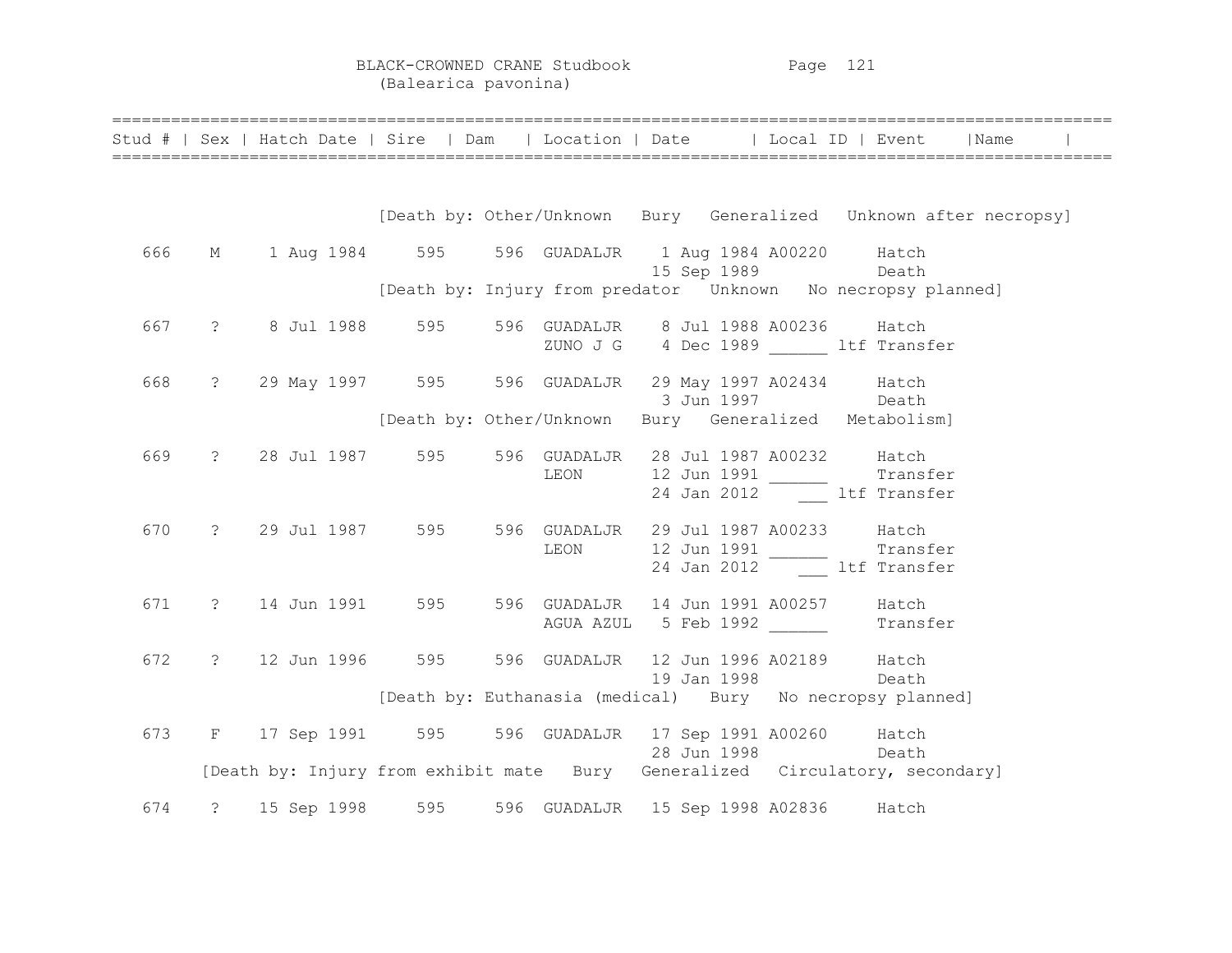BLACK-CROWNED CRANE Studbook Page 122 (Balearica pavonina)

|        |   | Stud #   Sex   Hatch Date   Sire   Dam |          | Location   Date<br>  Local ID   Event                                                                                          | Name    |
|--------|---|----------------------------------------|----------|--------------------------------------------------------------------------------------------------------------------------------|---------|
|        |   |                                        |          |                                                                                                                                |         |
|        |   |                                        |          | 20 Sep 1998 Death<br>[Death by: Other/Unknown Bury No necropsy planned]                                                        |         |
| 675    | M |                                        |          | 13 Jun 1991 595 596 GUADALJR 13 Jun 1991 A00256<br>AGUA AZUL 5 Feb 1992 17 Transfer<br>GUADALJR 30 Jul 1997 A00256 17 Transfer | Hatch   |
|        |   |                                        |          | 4 Jun 2004<br><b>Death</b>                                                                                                     |         |
|        |   | [Death by: Unknown means]              |          |                                                                                                                                |         |
| 676    |   | F 12 Jun 1994 595 596 GUADALJR         |          | 12 Jun 1994 A00995 Hatch                                                                                                       |         |
|        |   |                                        | EXOTICOS | 6 Sep 1999 btf Transfer                                                                                                        |         |
| 677    |   |                                        |          | M 7 Aug 1994 - 595 - 596 GUADALJR - 7 Aug 1994 A01016                                                                          | Hatch   |
|        |   |                                        |          | EXOTICOS 6 Sep 1999 1tf Transfer                                                                                               |         |
| 678    |   |                                        |          | M 26 Jul 1997 595 596 GUADALJR 26 Jul 1997 A02437 Hatch                                                                        |         |
| 679    |   |                                        |          | F 27 Sep 1990 595 596 GUADALJR 27 Sep 1990 A00255 Hatch<br>8 Jun 2004<br><b>Death</b>                                          |         |
|        |   | [Death by: Unknown means]              |          |                                                                                                                                |         |
| 680    |   |                                        |          | M 25 Sep 1990 595 596 GUADALJR 25 Sep 1990 A00254 Hatch                                                                        |         |
|        |   |                                        |          | 18 May 2002 Death<br>[Death by: Environ/Behav conditions Bury Generalized                                                      | Trauma] |
|        |   |                                        |          |                                                                                                                                |         |
| 683    |   | ? 27 Sep 2003 410 474 AUDUBON          |          | 27 Sep 2003 101087 Hatch<br>28 Sep 2003 Death                                                                                  |         |
|        |   | [Death by: Unknown means]              |          |                                                                                                                                |         |
| 684    |   | ? 3 Oct 2003 410 474 AUDUBON           |          | 3 Oct 2003 101094 Hatch<br>3 Oct 2003<br><b>Death</b>                                                                          |         |
|        |   |                                        |          | [Death by: Dead in shell Given to an institution: Necropsy planned                                                             |         |
| later] |   |                                        |          |                                                                                                                                |         |

======================================================================================================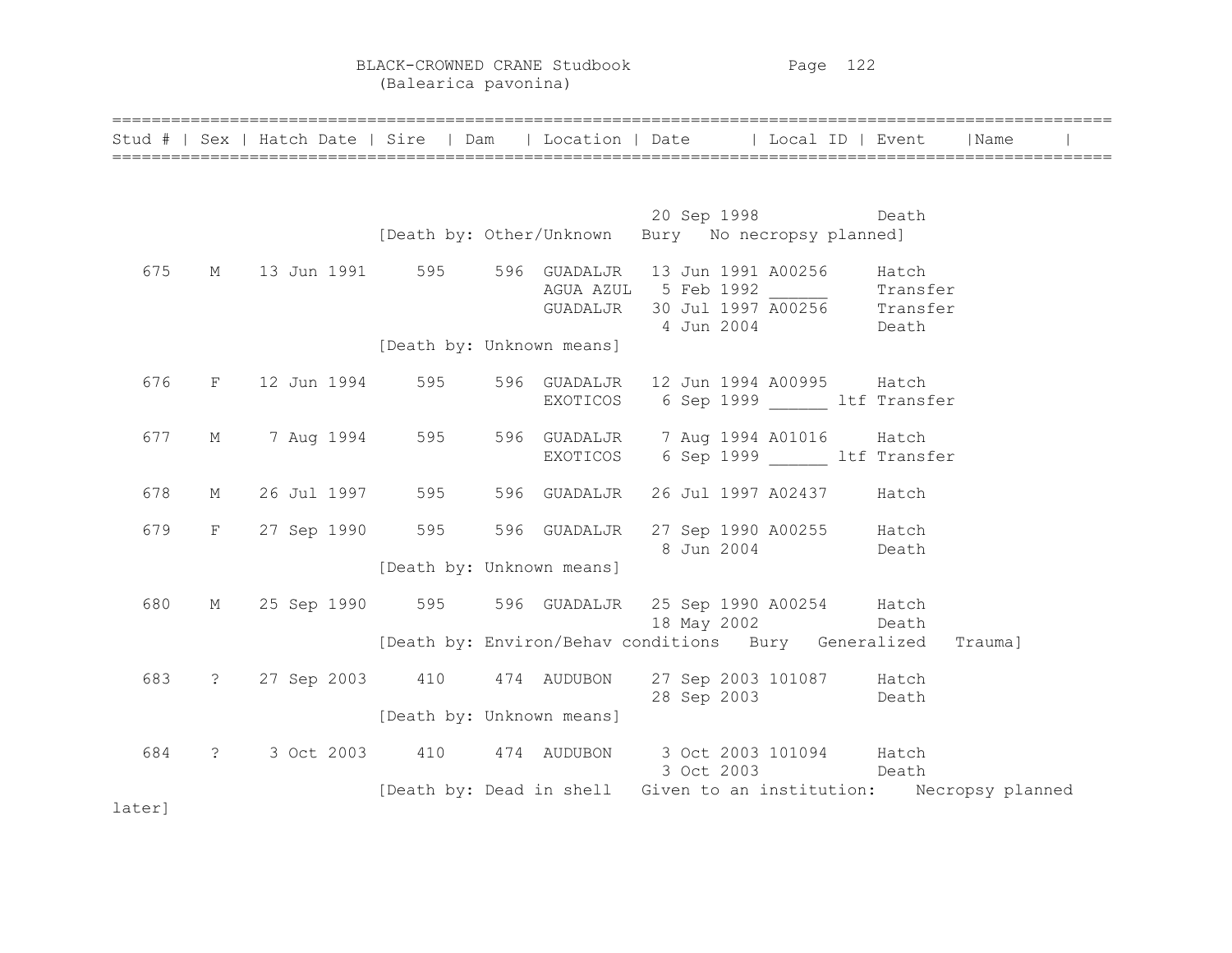BLACK-CROWNED CRANE Studbook Page 123 (Balearica pavonina)

|        |              | Stud #   Sex   Hatch Date   Sire   Dam   Location   Date               |     |                           |                                                                             | Local ID   Event |                            | Name     |  |
|--------|--------------|------------------------------------------------------------------------|-----|---------------------------|-----------------------------------------------------------------------------|------------------|----------------------------|----------|--|
|        |              |                                                                        |     |                           |                                                                             |                  |                            |          |  |
| 685    | М            |                                                                        |     |                           | 3 Sep 2004 410 474 AUDUBON 3 Sep 2004 101422<br>BUSCH TAM 23 Feb 2005 62721 |                  | Hatch<br>Transfer          |          |  |
|        |              |                                                                        |     | [Death by: Unknown means] | 21 Dec 2007                                                                 |                  | Death                      |          |  |
| 686    | М            | 4 Sep 2004 410                                                         |     |                           | 474 AUDUBON 4 Sep 2004 101439<br>BUSCH TAM 23 Feb 2005 62723<br>5 Apr 2005  |                  | Hatch<br>Transfer<br>Death |          |  |
|        |              |                                                                        |     | [Death by: Unknown means] |                                                                             |                  |                            |          |  |
| 687    | $\mathbf{F}$ | 4 Sep 2004                                                             | 410 |                           | 474 AUDUBON 4 Sep 2004 101440 Hatch<br>BUSCH TAM 23 Feb 2005 62722          |                  | Transfer                   |          |  |
| 688    | М            | 16 Oct 1994                                                            | 738 |                           | 773 BUSCH TAM 16 Oct 1994 58020<br>9 Sep 2008                               |                  | Hatch<br>Death             |          |  |
| FOUND] |              | [Death by: CODE NOT FOUND CODE NOT FOUND CODE NOT FOUND CODE NOT FOUND |     |                           |                                                                             |                  |                            | CODE NOT |  |
| 689    | F            | 22 Sep 1995 738                                                        |     |                           | 773 BUSCH TAM 22 Sep 1995 58686 Hatch<br>10 Mar 2008                        |                  | Death                      |          |  |
| FOUND] |              | [Death by: CODE NOT FOUND CODE NOT FOUND CODE NOT FOUND CODE NOT FOUND |     |                           |                                                                             |                  |                            | CODE NOT |  |
| 690    | F            | 5 Sep 2002                                                             | 256 |                           | 255 SAN FRAN 5 Sep 2002 202048 Hatch<br>SD-WAP 7 Aug 2009 809226            |                  | Transfer                   |          |  |
| 691    | F            | 15 Sep 2002                                                            | 339 | 340 SD-WAP<br>FORTWORTH   | 15 Sep 2002 802273<br>8 Sep 2005 204170                                     |                  | Hatch<br>Transfer          |          |  |
|        |              |                                                                        |     | [Death by: Unknown means] | 9 Nov 2005                                                                  |                  | Death                      |          |  |
| 692    | М            | 19 Sep 2002                                                            | 256 | 255 SAN FRAN              | 19 Sep 2002 202049                                                          |                  | Hatch                      |          |  |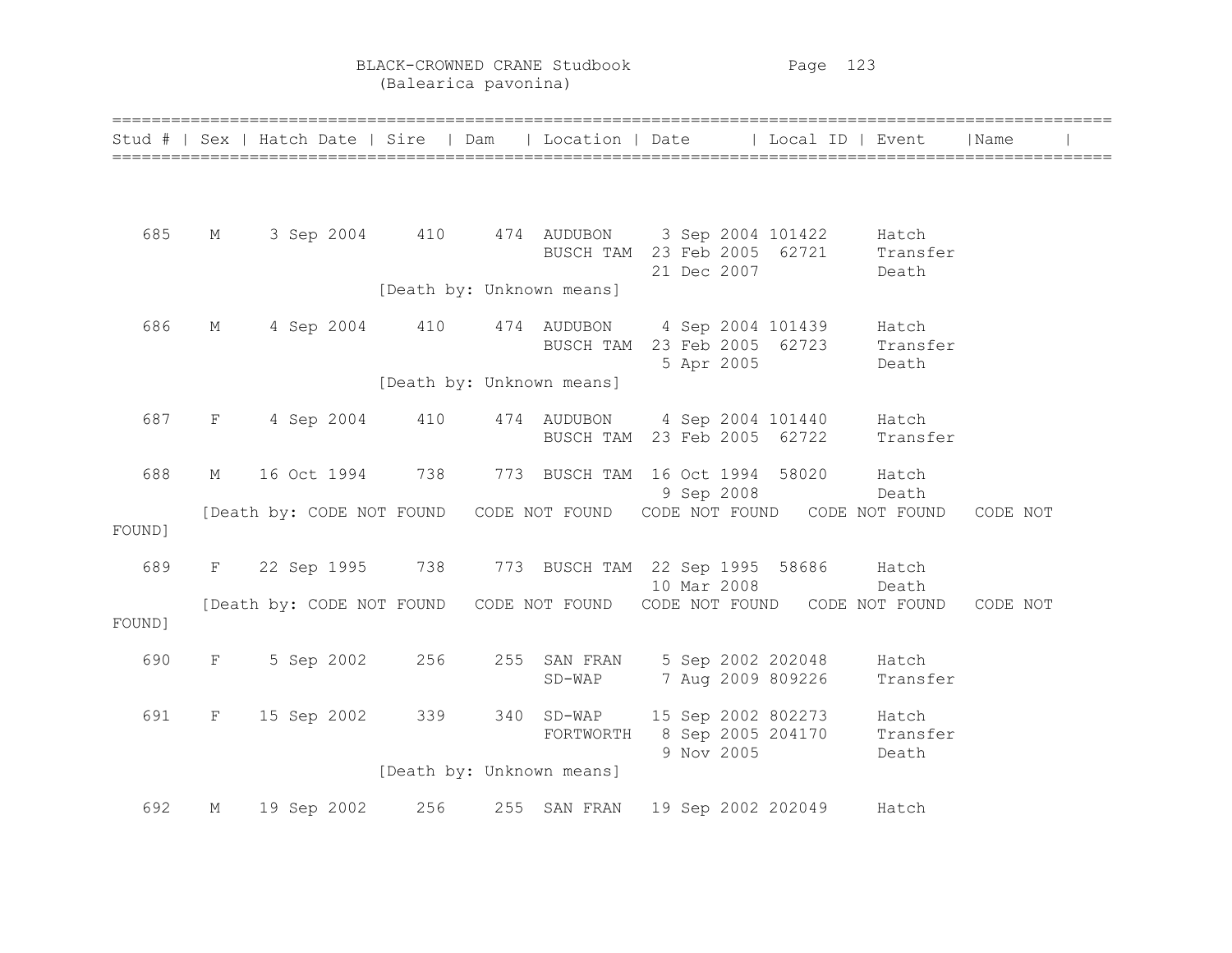BLACK-CROWNED CRANE Studbook Page 124 (Balearica pavonina)

|     |                | Stud #   Sex   Hatch Date   Sire   Dam |                                                            | Location   Date                       |  |             | Local ID   Event                         |                                                           | Name          |  |
|-----|----------------|----------------------------------------|------------------------------------------------------------|---------------------------------------|--|-------------|------------------------------------------|-----------------------------------------------------------|---------------|--|
|     |                |                                        |                                                            |                                       |  |             |                                          |                                                           |               |  |
|     |                |                                        |                                                            | SAN ANTON 11 Sep 2009 S09010 Transfer |  |             |                                          |                                                           |               |  |
| 693 | F              | 9 Oct 2002                             | 412                                                        | 248 OKLAHOMA<br>BALTIMORE             |  | 31 Oct 2008 | 9 Oct 2002 769727<br>5666                | Hatch<br>Transfer                                         | CANDY         |  |
| 694 | $_{\rm F}$     | 24 Aug 2003                            | 339                                                        | 340 SD-WAP<br>BREVARD                 |  |             | 24 Aug 2003 803213<br>19 Feb 2004 24016  | Hatch<br>Transfer                                         | SARAFINA      |  |
| 695 | $_{\rm F}$     | 24 Aug 2003                            | 339                                                        | 340 SD-WAP<br><b>BREVARD</b>          |  | 15 Aug 2005 | 24 Aug 2003 803214<br>19 Feb 2004 24017  | Hatch<br>Transfer<br>Death                                | SARABI        |  |
|     |                |                                        | [Death by: Unknown means]                                  |                                       |  |             |                                          |                                                           |               |  |
| 696 | F              | 8 Sep 2003 256                         |                                                            | 255 SAN FRAN                          |  | 7 Jun 2005  | 8 Sep 2003 203041 Hatch                  | Death                                                     |               |  |
|     |                |                                        | [Death by: Euthanasia (medical) Incinerate Musculoskeletal |                                       |  |             |                                          |                                                           | Trauma]       |  |
| 697 | М              | 16 Sep 2003                            | 339                                                        | 340 SD-WAP<br>SANDIEGOZ<br>$SD-WAP$   |  | 7 May 2008  | 16 Sep 2003 803238<br>30 Sep 2003 803238 | Hatch<br>16 Sep 2003 803238 Transfer<br>Transfer<br>Death |               |  |
|     |                |                                        | [Death by: Unknown means]                                  |                                       |  |             |                                          |                                                           |               |  |
| 698 | $\mathbf{F}$   | 16 Sep 2003                            | 339                                                        | 340 SD-WAP                            |  | 9 Jul 2007  | 16 Sep 2003 803237                       | Hatch<br>Death                                            |               |  |
|     |                |                                        | [Death by: Unknown means]                                  |                                       |  |             |                                          |                                                           |               |  |
| 699 | F              | 17 Sep 2003                            | 339                                                        | 340 SD-WAP<br>PROVIDNCE               |  |             | 17 Sep 2003 803239<br>24 Jun 2004 200143 | Hatch<br>Transfer                                         | <b>BLINKY</b> |  |
| 700 | $\ddot{\cdot}$ | 27 Jan 2004                            | 37                                                         | 35 PROVIDNCE                          |  | 16 Mar 2004 | 27 Jan 2004 200135                       | Hatch<br>Death                                            |               |  |
|     |                |                                        | [Death by: Unknown means]                                  |                                       |  |             |                                          |                                                           |               |  |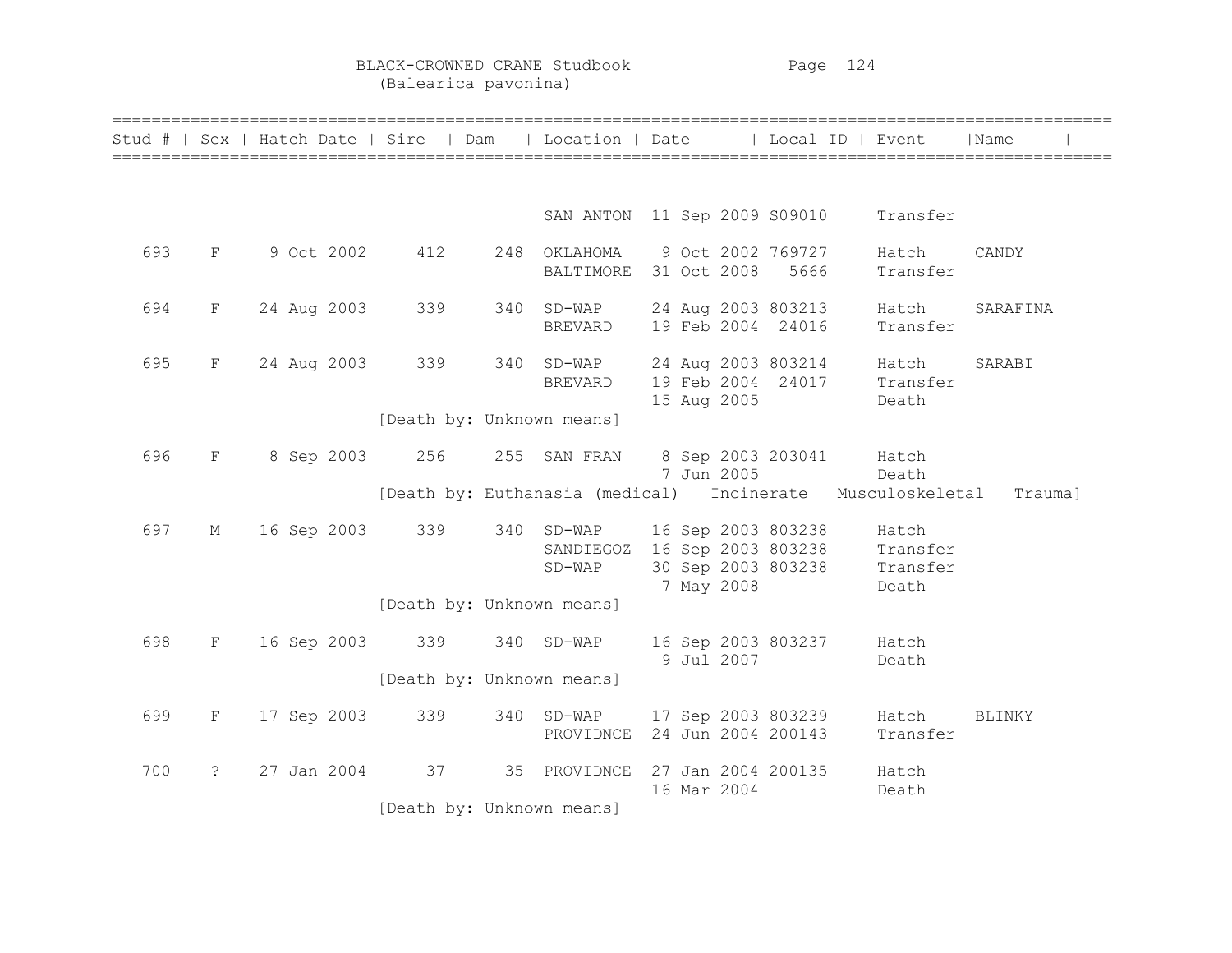BLACK-CROWNED CRANE Studbook Page 125 (Balearica pavonina)

|     |             | Stud #   Sex   Hatch Date   Sire   Dam   Location   Date   Local ID   Event |                           |                |                                                                                                                                                              |             |                                           | Name   |
|-----|-------------|-----------------------------------------------------------------------------|---------------------------|----------------|--------------------------------------------------------------------------------------------------------------------------------------------------------------|-------------|-------------------------------------------|--------|
|     |             |                                                                             |                           |                |                                                                                                                                                              |             |                                           |        |
| 701 |             | M 27 Jan 2004 37 35 PROVIDNCE 27 Jan 2004 200136 Hatch                      |                           |                |                                                                                                                                                              |             |                                           | WINKY  |
| 702 | $F -$       | $~\sim$ Aug 2004ñ1m UNK                                                     |                           |                | UNK SCOT NECK ~ Aug 2004ñ1m<br>PITTS CA 16 Oct 2004 7218<br>WORLDBIRD 16 Oct 2004 M04028<br>PITTS CA 18 Dec 2008 7218 Transfer<br>WILD WRLD 18 Dec 2008 8805 |             | Hatch<br>Transfer<br>Transfer<br>Transfer | IVORY  |
| 703 |             | $F \sim$ Sep 2004 $ñ1m$ UNK                                                 |                           |                | UNK SCOT NECK ~Sep 2004ñ1m Match<br>PITTS CA $\sim$ Oct 2004 $ñ1m$ 7219 Transfer<br>WORLDBIRD 24 Nov 2004 M04029 Transfer<br>6 Apr 2007                      |             | Death                                     | EBONY  |
|     |             |                                                                             | [Death by: Unknown means] |                |                                                                                                                                                              |             |                                           |        |
| 704 | $F = 1$     | $\sim 1992$                                                                 | WILD                      | CHATFIELD ???? | WILD AFRICAN $\sim$ 1992<br>ST PAUL 6 Apr 2004 2779                                                                                                          | <b>NONE</b> | Capture VICTORIA<br>Transfer<br>Transfer  |        |
| 705 | $F$ and $F$ |                                                                             |                           | SHADOW         | 7 Sep 2004 314 543 METROZOO 7 Sep 2004 B40300<br>ST AUGUST 9 Jun 2005 A0517 Transfer<br>SD-WAP 10 Jan 2006 806010 Transfer<br>25 Aug 2010                    |             | Hatch<br>Transfer                         | DAISY  |
| 706 | М           | 7 Sep 2004                                                                  | 314                       |                | 543 METROZOO 7 Sep 2004 B40301 Hatch<br>ST AUGUST 9 Jun 2005 A0516                                                                                           |             | Transfer                                  | GATSBY |
| 707 | $F -$       | 26 Sep 2004 256                                                             |                           |                | 255 SAN FRAN 26 Sep 2004 204054 Hatch<br>17 Jul 2005 Death                                                                                                   |             |                                           |        |
|     |             |                                                                             |                           |                | [Death by: Other/Unknown Incinerate Generalized Trauma]                                                                                                      |             |                                           |        |
| 708 | $F -$       | 26 Sep 2004                                                                 | 256                       | $SD-WAP$       | 255 SAN FRAN 26 Sep 2004 204070 Hatch<br>7 Aug 2009 809227                                                                                                   |             | Transfer                                  |        |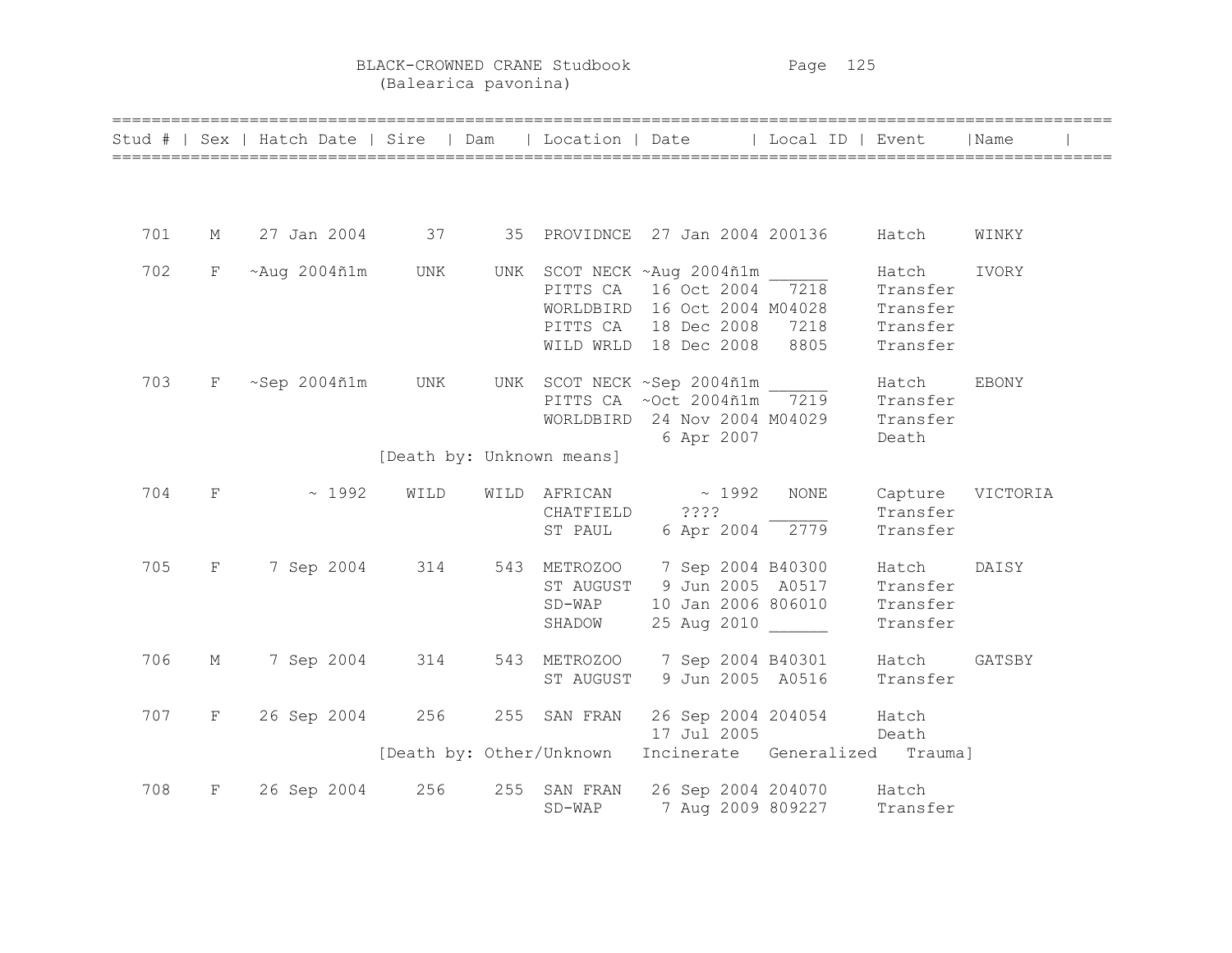BLACK-CROWNED CRANE Studbook Page 126 (Balearica pavonina)

|           |   |  | Stud #   Sex   Hatch Date   Sire   Dam   Location   Date   Local ID   Event   Name |                                                                    |                   |                   |  |  |
|-----------|---|--|------------------------------------------------------------------------------------|--------------------------------------------------------------------|-------------------|-------------------|--|--|
|           |   |  |                                                                                    |                                                                    |                   |                   |  |  |
| 709       |   |  | M 14 Sep 2004 339 340 SD-WAP 14 Sep 2004 804277 Hatch                              |                                                                    |                   |                   |  |  |
|           |   |  |                                                                                    | [Death by: Euthanasia (medical) Incinerate Musculoskeletal Trauma] |                   | 22 Oct 2004 Death |  |  |
| 710       |   |  | ? 4 May 2005 314 543 METROZOO 4 May 2005 B50181 Hatch                              |                                                                    |                   |                   |  |  |
|           |   |  |                                                                                    | SALISB L 10 Dec 2005 Transfer                                      |                   |                   |  |  |
| 711       |   |  | M 6 Aug 2005 410 474 AUDUBON 6 Aug 2005 101769 Hatch                               | DALLAS 18 Feb 2009 09J721 Transfer                                 |                   |                   |  |  |
|           |   |  | [Death by: Unknown means]                                                          |                                                                    |                   | 24 Apr 2010 Death |  |  |
| 712       |   |  | M 7 Aug 2005 410 474 AUDUBON 7 Aug 2005 101770 Hatch                               | MEMPHIS 19 Nov 2007 22409 Transfer                                 |                   |                   |  |  |
| 713       |   |  | ? 8 Aug 2005 410 474 AUDUBON 8 Aug 2005 101771 Hatch                               |                                                                    |                   | 12 Aug 2005 Death |  |  |
|           |   |  | [Death by: Unknown means]                                                          |                                                                    |                   |                   |  |  |
| 714       | M |  | 12 Aug 2005 314 543 METROZOO 12 Aug 2005 B50438 Hatch                              |                                                                    | 25 Dec 2005 Death |                   |  |  |
| Toxicity] |   |  | [Death by: Other/Unknown Given to an institution: Generalized                      |                                                                    |                   |                   |  |  |
| 715       |   |  | M 12 Aug 2005 314 543 METROZOO 12 Aug 2005 B50439 Hatch                            | SALISB L 10 Dec 2005 Transfer                                      |                   |                   |  |  |
| 716       | M |  | 12 Aug 2005 314 543 METROZOO 12 Aug 2005 B50440 Hatch                              |                                                                    |                   | 27 Dec 2005 Death |  |  |
| Toxicity] |   |  |                                                                                    | [Death by: Other/Unknown Given to an institution: Generalized      |                   |                   |  |  |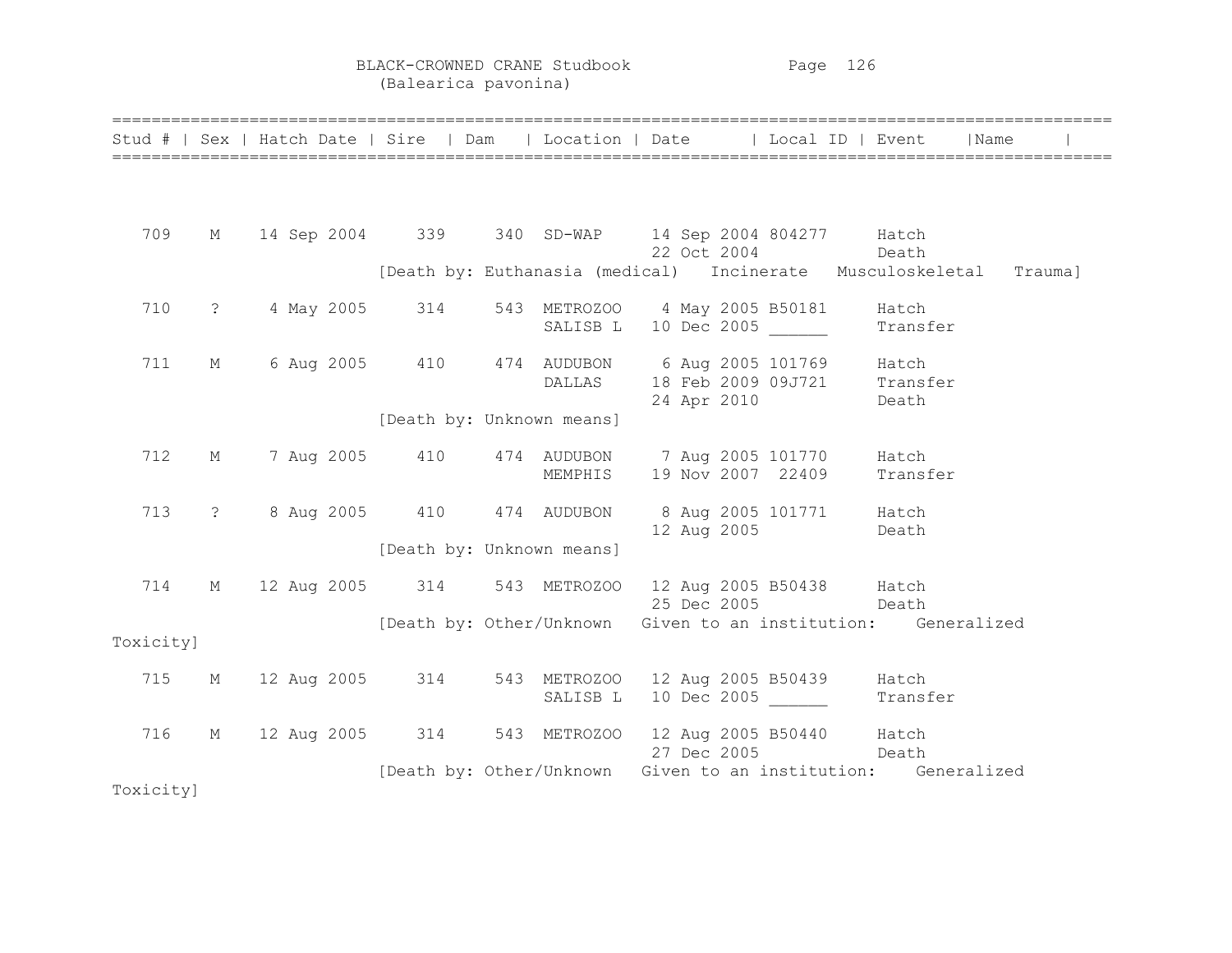BLACK-CROWNED CRANE Studbook Page 127 (Balearica pavonina)

|     |                   |                   |                           |              | Stud #   Sex   Hatch Date   Sire   Dam   Location   Date   Local ID   Event        | ======================================<br>  Name |
|-----|-------------------|-------------------|---------------------------|--------------|------------------------------------------------------------------------------------|--------------------------------------------------|
|     |                   |                   |                           |              |                                                                                    |                                                  |
| 717 | М                 |                   | 14 Aug 2005 314           |              | 543 METROZOO 14 Aug 2005 B50441                                                    | Hatch                                            |
|     |                   |                   |                           |              | DISNEY AK 14 Jul 2006 060221                                                       | Transfer                                         |
| 718 |                   | F 20 Aug 2005 476 |                           |              | 458 DISNEY AK 20 Aug 2005 050280                                                   | Hatch                                            |
|     |                   |                   |                           | METROZOO     | 20 Mar 2006 B60043                                                                 | Transfer                                         |
|     |                   |                   |                           |              | ST AUGUST 21 Mar 2006 A0608                                                        | Transfer                                         |
|     |                   |                   | [Death by: Unknown means] |              | 1 Jan 2007                                                                         | Death                                            |
|     |                   |                   |                           |              |                                                                                    |                                                  |
| 719 |                   | F 20 Aug 2005 476 |                           |              | 458 DISNEY AK 20 Aug 2005 050281 Hatch                                             |                                                  |
|     |                   |                   |                           | METROZOO     | 21 Mar 2006 B60044 Transfer                                                        |                                                  |
|     |                   |                   |                           | HOUSTON      | 24 Apr 2007 22927 Transfer                                                         |                                                  |
|     |                   |                   |                           |              | 26 Apr 2009<br>Death<br>[Death by: Injury from exhibit mate Bury Digestive Trauma] |                                                  |
|     |                   |                   |                           |              |                                                                                    |                                                  |
| 720 | F                 | 31 Aug 2005 339   |                           |              | 340 SD-WAP 31 Aug 2005 805292 Hatch                                                |                                                  |
|     |                   |                   |                           | DALLAS       | 29 Sep 2009 09K010                                                                 | Transfer                                         |
| 721 | $F$ and $F$       |                   | 2 Sep 2005 339            |              | 340 SD-WAP 2 Sep 2005 805296 Hatch                                                 |                                                  |
|     |                   |                   |                           | OMAHA        | 13 Apr 2006 16187 Transfer                                                         |                                                  |
|     |                   |                   |                           |              | 3 Apr 2010                                                                         | Death                                            |
|     |                   |                   |                           |              | [Death by: Euthanasia (medical)    Unknown    Generalized    Trauma]               |                                                  |
| 722 | М                 | 13 May 2006 314   |                           | 543 METROZOO | 13 May 2006 B60106                                                                 | Hatch                                            |
|     |                   |                   |                           | SD-WAP       | 6 Mar 2007 807021                                                                  | Transfer                                         |
|     |                   |                   |                           | SHADOW       | 25 Aug 2010                                                                        | Transfer                                         |
| 723 | $\ddot{\text{?}}$ |                   | 13 May 2006 314           |              | 543 METROZOO 13 May 2006 B60117 Hatch                                              |                                                  |
|     |                   |                   |                           |              | 16 May 2006                                                                        | Death                                            |
|     |                   |                   |                           |              | [Death by: Environ/Behav conditions Incinerate Generalized Trauma]                 |                                                  |
| 724 | М                 | 8 Aug 2006        | 339                       | 340 SD-WAP   | 8 Aug 2006 806171 Hatch                                                            |                                                  |
|     |                   |                   |                           |              | 15 May 2007                                                                        | Death                                            |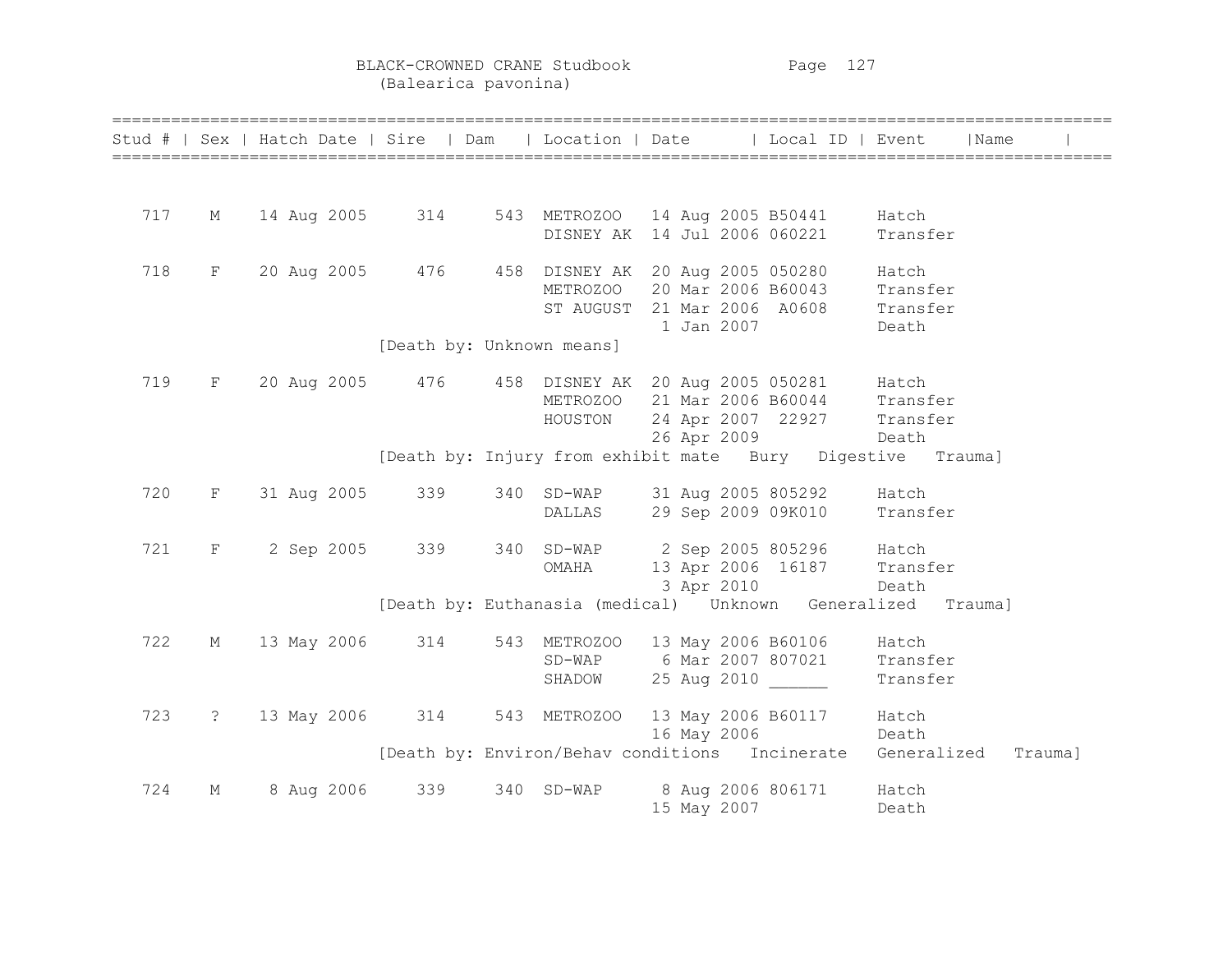BLACK-CROWNED CRANE Studbook Page 128 (Balearica pavonina)

|     |              |             |                           |                                                                 |  |             | Stud #   Sex   Hatch Date   Sire   Dam   Location   Date   Local ID   Event   |                   | Name |  |
|-----|--------------|-------------|---------------------------|-----------------------------------------------------------------|--|-------------|-------------------------------------------------------------------------------|-------------------|------|--|
|     |              |             |                           |                                                                 |  |             |                                                                               |                   |      |  |
|     |              |             | [Death by: Unknown means] |                                                                 |  |             |                                                                               |                   |      |  |
| 725 | М            |             |                           |                                                                 |  |             | 9 Aug 2006 339 340 SD-WAP 9 Aug 2006 806170 Hatch                             |                   |      |  |
|     |              |             | [Death by: Unknown means] |                                                                 |  | 16 Nov 2006 |                                                                               | Death             |      |  |
| 726 | М            |             | 9 Aug 2006 247            |                                                                 |  |             | 345 SAN ANTON 9 Aug 2006 G06015 Hatch                                         |                   |      |  |
|     |              |             |                           |                                                                 |  |             | OKLAHOMA 20 Nov 2007 770129 Transfer<br>BATTLE CR 24 May 2011 B11004 Transfer |                   |      |  |
| 727 | М            |             |                           |                                                                 |  |             | 12 Aug 2006 339 340 SD-WAP 12 Aug 2006 806174 Hatch                           |                   |      |  |
|     |              |             |                           |                                                                 |  | 22 Feb 2007 | Death<br>[Death by: Other/Unknown Unknown Musculoskeletal Trauma]             |                   |      |  |
| 728 | M            |             | 21 Aug 2006 314           | 543 METROZOO 21 Aug 2006 B60243                                 |  |             |                                                                               | Hatch             |      |  |
|     |              |             |                           | SHADOW                                                          |  |             | SD-WAP 6 Mar 2007 807022 Transfer<br>25 Aug 2010                              | Transfer          |      |  |
| 729 | M            | 23 Aug 2006 | 314                       |                                                                 |  |             | 543 METROZOO 23 Aug 2006 B60244                                               | Hatch             |      |  |
|     |              |             |                           | SD-WAP 6 Mar 2007 807023                                        |  |             |                                                                               | Transfer          |      |  |
| 730 | $\mathbf{F}$ | 23 Sep 2006 | 476                       | 458 DISNEY AK 23 Sep 2006 060381<br>BUSCH TAM 11 Apr 2007 63409 |  |             |                                                                               | Hatch<br>Transfer |      |  |
| 731 | F            | 30 Apr 2007 | 314                       | 543 METROZOO 30 Apr 2007 B70054                                 |  |             |                                                                               | Hatch             |      |  |
|     |              |             |                           | WILD WRLD 15 Nov 2007 8448                                      |  |             |                                                                               | Transfer          |      |  |
| 732 | $\mathbf{F}$ | 30 Apr 2007 | 314                       | WILD WRLD 15 Nov 2007 8449                                      |  |             | 543 METROZOO 30 Apr 2007 B70055                                               | Hatch<br>Transfer |      |  |
| 733 | М            | 1 May 2007  | 314                       |                                                                 |  |             | 543 METROZOO 1 May 2007 B70056 Hatch                                          |                   |      |  |
|     |              |             |                           | WILD WRLD 15 Nov 2007 8450                                      |  |             |                                                                               | Transfer          |      |  |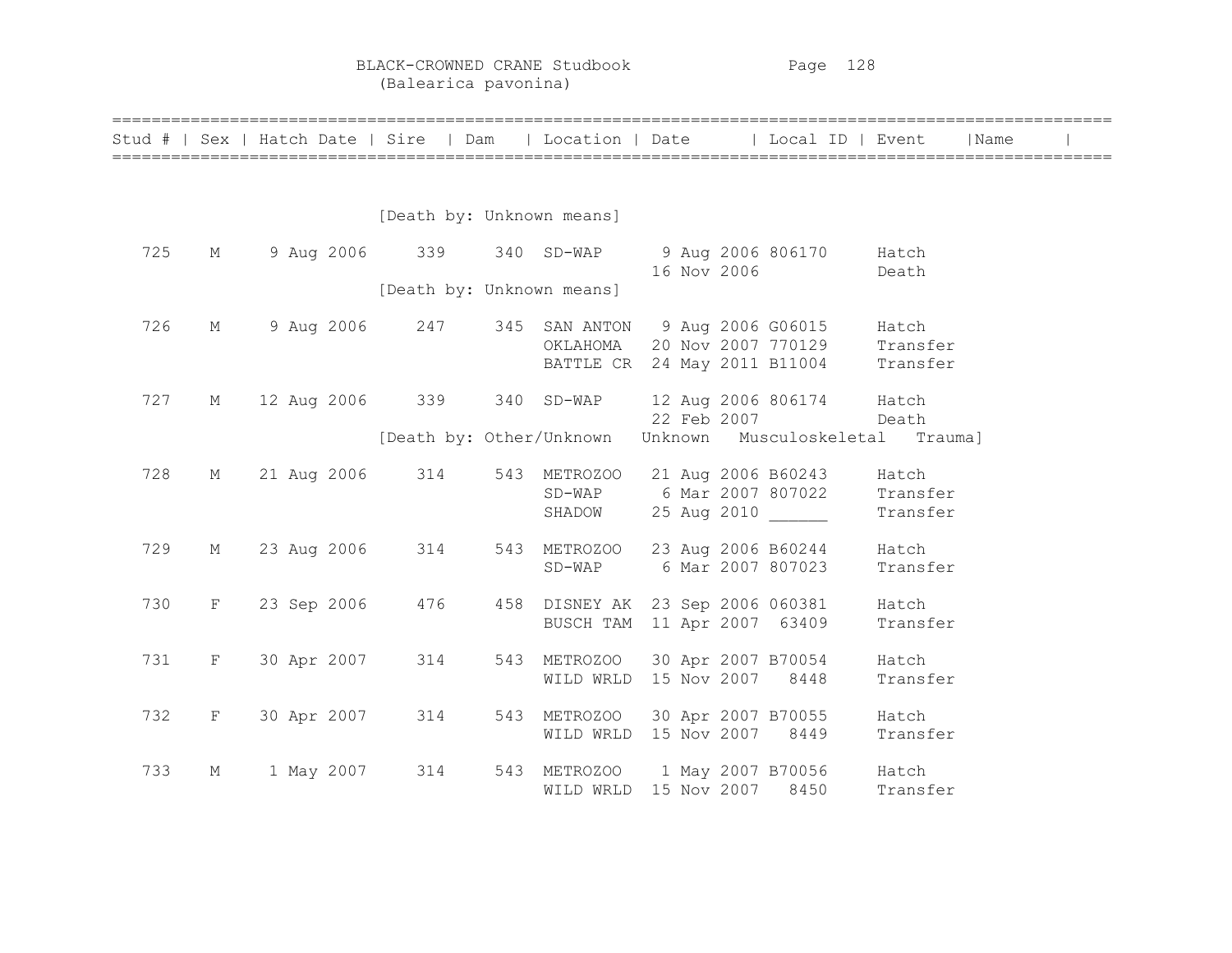BLACK-CROWNED CRANE Studbook Page 129 (Balearica pavonina)

|                 |            | Stud #   Sex   Hatch Date   Sire   Dam |     |     | Location   Date                  | Local ID   Event                                                |                                        | Name           |
|-----------------|------------|----------------------------------------|-----|-----|----------------------------------|-----------------------------------------------------------------|----------------------------------------|----------------|
| 734             | $\ddot{?}$ | 27 May 2007 247                        |     |     |                                  | 345 SAN ANTON 27 May 2007 Y07105<br>13 Jun 2007                 | Hatch<br>Death                         |                |
|                 |            |                                        |     |     |                                  | [Death by: Infection associated Incinerate                      | Reproductive                           | Bacterial]     |
| 735             | М          | 28 May 2007                            | 247 |     | BALTIMORE                        | 345 SAN ANTON 28 May 2007 Y07108<br>22 Apr 2009<br>5845         | Hatch<br>Transfer                      |                |
| 736             | М          | 29 May 2007                            | 247 | 345 | SAN ANTON<br>MINOT<br>WATERTNSD  | 29 May 2007 Y07114<br>7 Jul 2009<br>A319<br>21 Jun 2011<br>A319 | Hatch<br>Transfer<br>Transfer          |                |
| 737             | М          | ????                                   | UNK | UNK | UNKNOWN<br>FERNDALE<br>BUSCH TAM | ? ? ? ?<br>????<br>25 Jun 1976 54942<br>19 Apr 2010             | Hatch<br>Transfer<br>Transfer<br>Death |                |
|                 |            |                                        |     |     | [Death by: Unknown means]        |                                                                 |                                        |                |
| 738             | М          | $??\$                                  | UNK | UNK | UNKNOWN<br>TRULI FRM             | ????<br>? ? ? ?<br>BUSCH TAM 27 Feb 1981 54945<br>12 Feb 2008   | Hatch<br>Transfer<br>Transfer<br>Death |                |
|                 |            |                                        |     |     | [Death by: Unknown means]        |                                                                 |                                        |                |
| 739             | М          | 13 Aug 2007                            | 476 |     | BIRMINGHM                        | 458 DISNEY AK 13 Aug 2007 070440<br>3 Apr 2008 208009           | Hatch<br>Transfer                      |                |
| 740             | F          | 13 Aug 2007                            | 339 |     | 340 SD-WAP                       | 13 Aug 2007 807220<br>2 May 2008                                | Hatch<br>Death                         |                |
| CODE NOT FOUND] |            | [Death by: CODE NOT FOUND              |     |     | CODE NOT FOUND                   | CODE NOT FOUND CODE NOT FOUND                                   |                                        | CODE NOT FOUND |
| 741             | F          | 12 Aug 2007                            | 476 |     | BIRMINGHM                        | 458 DISNEY AK 12 Aug 2007 070436<br>3 Apr 2008 208010           | Hatch<br>Transfer                      |                |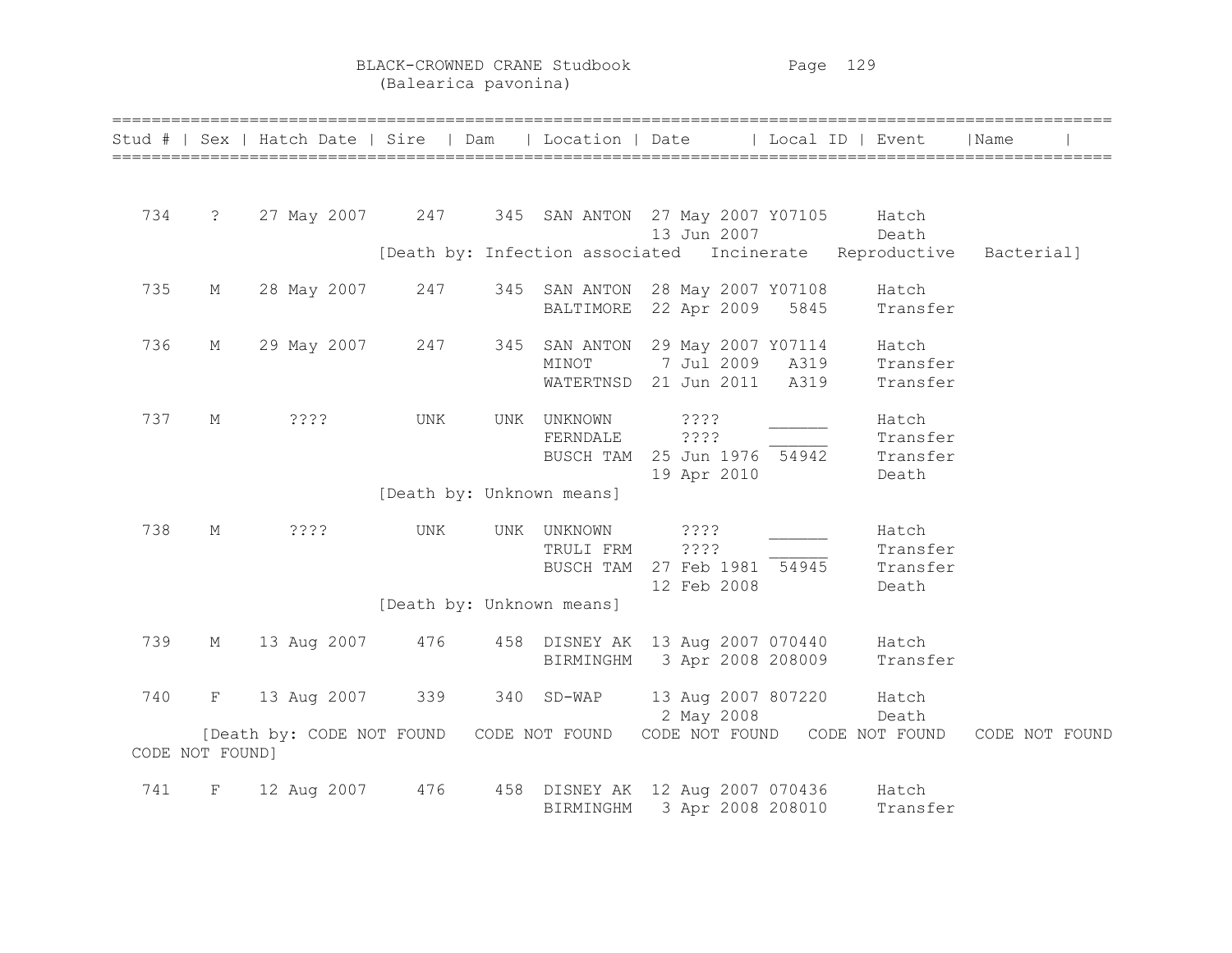BLACK-CROWNED CRANE Studbook Page 130 (Balearica pavonina)

|     |                | Stud #   Sex   Hatch Date   Sire   Dam |                           |     |                              | Location   Date   Local ID   Event                     |                   | Name          |
|-----|----------------|----------------------------------------|---------------------------|-----|------------------------------|--------------------------------------------------------|-------------------|---------------|
|     |                |                                        |                           |     |                              |                                                        |                   |               |
| 742 | F              | ????                                   | UNK                       |     | UNK UNKNOWN<br>ALEXANDRI     | ????<br>21 Oct 2000 AV0020                             | Hatch<br>Transfer |               |
| 743 | $\ddot{\cdot}$ | 14 Aug 2007                            | 339                       |     | 340 SD-WAP                   | 14 Aug 2007 807221<br>16 Aug 2007                      | Hatch<br>Death    |               |
|     |                |                                        | [Death by: Unknown means] |     |                              |                                                        |                   |               |
| 744 | F              | 16 Aug 2007                            | 314                       |     | 543 METROZOO<br>METRORICH    | 16 Aug 2007 B70227<br>2 May 2008 108042                | Hatch<br>Transfer |               |
| 745 | F              | 17 Aug 2007                            | 314                       | 543 | <b>METROZOO</b><br>METRORICH | 17 Aug 2007 B70230<br>2 May 2008 108043                | Hatch<br>Transfer |               |
| 746 | F              | 21 Sep 2007                            | 247                       | 345 |                              | SAN ANTON 21 Sep 2007 S07046                           | Hatch             |               |
| 747 | F              | 21 Sep 2007                            | 247                       | 345 |                              | SAN ANTON 21 Sep 2007 S07047<br>28 Sep 2007            | Hatch<br>Death    |               |
|     |                |                                        |                           |     |                              | [Death by: Infection associated Incinerate Generalized |                   | Bacterial]    |
| 748 | $\ddot{\cdot}$ | 22 Sep 2007                            | 247                       |     |                              | 345 SAN ANTON 22 Sep 2007 S07048<br>24 Sep 2007        | Hatch<br>Death    |               |
|     |                |                                        | [Death by: Unknown means] |     |                              |                                                        |                   |               |
| 749 | $M_{\odot}$    | 20 Oct 2003                            | 18                        |     | 17 LOSANGELE<br>BALTIMORE    | 20 Oct 2003 990856<br>31 Oct 2007<br>5482              | Hatch<br>Transfer | SALLY         |
| 750 | F              | 19 Oct 2003                            | 18                        |     | 17 LOSANGELE<br>BALTIMORE    | 19 Oct 2003 990854<br>31 Oct 2007<br>5483              | Hatch<br>Transfer | <b>JACK</b>   |
| 751 | М              | $~\sim$ Mar 2006                       | <b>UNK</b>                | UNK | SCOT NECK<br>DREHER PA       | $~\sim$ Mar 2006<br>6 Jan 2007 207024                  | Hatch<br>Transfer | <b>NORMAN</b> |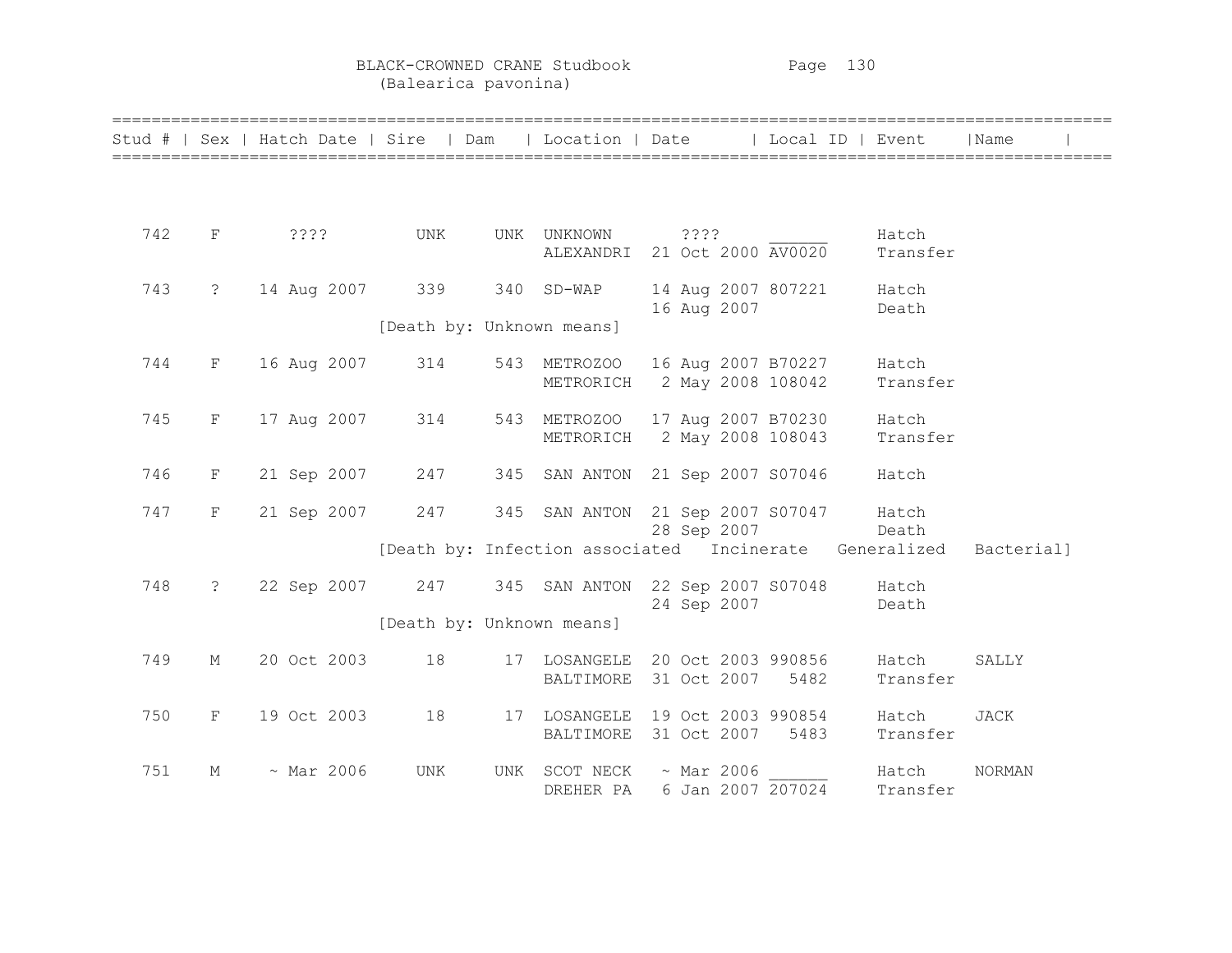BLACK-CROWNED CRANE Studbook Page 131 (Balearica pavonina)

|     |  |  |  |                           | Stud #   Sex   Hatch Date   Sire   Dam   Location   Date   Local ID   Event   Name                                                       |                  |          |  |
|-----|--|--|--|---------------------------|------------------------------------------------------------------------------------------------------------------------------------------|------------------|----------|--|
|     |  |  |  |                           |                                                                                                                                          |                  |          |  |
| 752 |  |  |  |                           | M 29 Sep 2002 496 497 WILD WRLD 29 Sep 2002 6879 Hatch                                                                                   |                  |          |  |
|     |  |  |  |                           | ISSAQUAH 1 Jul 2009 1299MG Transfer                                                                                                      |                  |          |  |
| 753 |  |  |  |                           | M ~ 1995 UNK UNK UNKNOWN ~ 1995 ______ Hatch                                                                                             |                  |          |  |
|     |  |  |  |                           | ????                                                                                                                                     |                  | Transfer |  |
|     |  |  |  |                           | GUADALJR 12 Nov 2004 A03616 Transfer                                                                                                     |                  |          |  |
|     |  |  |  |                           |                                                                                                                                          | 7 Aug 2010 Death |          |  |
|     |  |  |  |                           | [Death by: Injury from predator Bury Generalized Trauma]                                                                                 |                  |          |  |
| 754 |  |  |  |                           | F 11 Aug 2003 535 472 WILD WRLD 11 Aug 2003 7098 Hatch                                                                                   |                  |          |  |
|     |  |  |  |                           | 24 Jun 2005 Death                                                                                                                        |                  |          |  |
|     |  |  |  | [Death by: Unknown means] |                                                                                                                                          |                  |          |  |
| 755 |  |  |  |                           | M 9 Oct 2003 574 423 STCATHERN 9 Oct 2003 S03082 Hatch                                                                                   |                  |          |  |
|     |  |  |  |                           | IAE OH 11 May 2005 A5B27 Transfer                                                                                                        |                  |          |  |
|     |  |  |  |                           | FERNDALE 18 Oct 2005 A5B27 Transfer                                                                                                      |                  |          |  |
|     |  |  |  | MONROE                    | 18 Oct 2005 Transfer                                                                                                                     |                  |          |  |
| 756 |  |  |  |                           | F 10 Oct 2003 438 423 STCATHERN 10 Oct 2003 S03084 Hatch                                                                                 |                  |          |  |
|     |  |  |  |                           | IAE OH 11 May 2005 A5B29 Transfer<br>FERNDALE 2 May 2006 A5B29 Transfer                                                                  |                  |          |  |
|     |  |  |  |                           |                                                                                                                                          |                  |          |  |
|     |  |  |  |                           | MONROE 15 Dec 2010                                                                                                                       |                  | Transfer |  |
|     |  |  |  |                           | 757 ? 11 Aug 2004 438 423 STCATHERN 11 Aug 2004 S04057 Hatch<br>IAE OH 11 May 2005 A5B28 Transfer<br>FERNDALE 18 Oct 2005 A5B28 Transfer |                  |          |  |
|     |  |  |  |                           |                                                                                                                                          |                  |          |  |
|     |  |  |  |                           |                                                                                                                                          |                  |          |  |
|     |  |  |  |                           | MONROE 18 Oct 2005                                                                                                                       |                  | Transfer |  |
| 758 |  |  |  |                           | $F \sim \text{Aug } 2004$ UNK UNK SCOTNECK $\sim$ Aug 2004 Hatch                                                                         |                  |          |  |
|     |  |  |  |                           | WILD WRLD $4$ Nov 2005 $\overline{7712}$                                                                                                 |                  | Transfer |  |
|     |  |  |  |                           | 24 Jul 2007                                                                                                                              |                  | Death    |  |
|     |  |  |  | [Death by: Unknown means] |                                                                                                                                          |                  |          |  |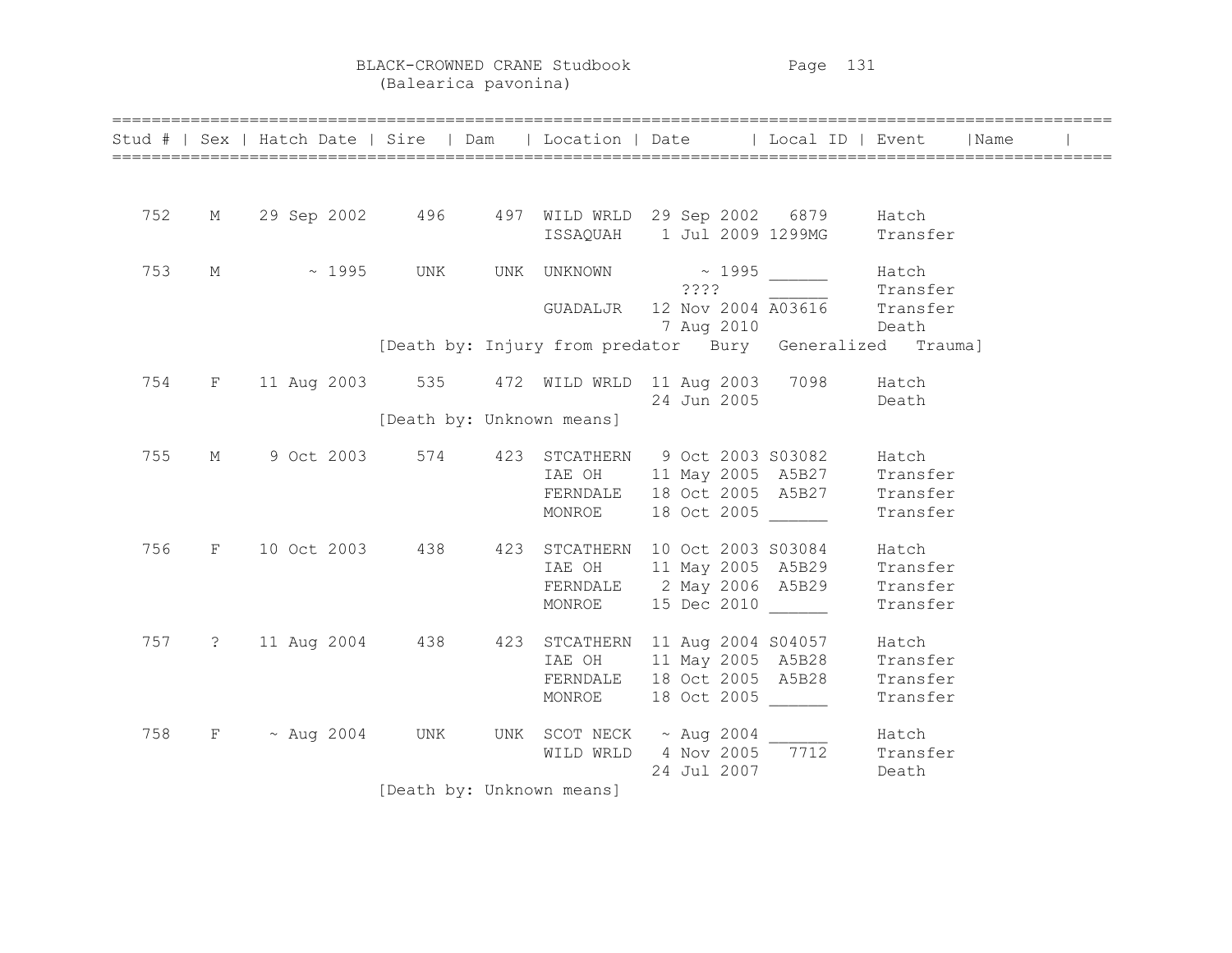BLACK-CROWNED CRANE Studbook Page 132 (Balearica pavonina)

|     |                 | Stud #   Sex   Hatch Date   Sire   Dam   Location   Date   Local ID   Event   Name                                                                   |  |          |                                       |       |  |
|-----|-----------------|------------------------------------------------------------------------------------------------------------------------------------------------------|--|----------|---------------------------------------|-------|--|
|     |                 |                                                                                                                                                      |  |          |                                       |       |  |
|     |                 |                                                                                                                                                      |  |          |                                       |       |  |
|     |                 |                                                                                                                                                      |  |          |                                       |       |  |
|     |                 | 759 ? ~ Jul 2006 UNK UNK UNKNOWN ~ Jul 2006 ______ Hatch<br>EXOTICOS ???? Transfer<br>GUADALJR 12 Feb 2007 A03827 Transfer                           |  |          |                                       |       |  |
|     |                 |                                                                                                                                                      |  |          |                                       |       |  |
|     |                 |                                                                                                                                                      |  |          | EXOTICOS 23 Mar 2007 ltf Transfer     |       |  |
|     |                 |                                                                                                                                                      |  |          |                                       |       |  |
|     |                 |                                                                                                                                                      |  |          |                                       |       |  |
|     |                 | 760 ? $\sim$ Aug 2006 UNK UNK UNKNOWN $\sim$ Aug 2006 $\sim$ Hatch EXOTICOS ???? Transfer Transfer GUADALJR 12 Feb 2007 $\overline{A03826}$ Transfer |  |          |                                       |       |  |
|     |                 |                                                                                                                                                      |  | EXOTICOS | 23 Mar 2007 ltf Transfer              |       |  |
|     |                 |                                                                                                                                                      |  |          |                                       |       |  |
|     |                 | 761 F 12 Aug 2007 476 458 DISNEY AK 12 Aug 2007 070437 Hatch                                                                                         |  |          |                                       | ZELDA |  |
|     |                 |                                                                                                                                                      |  |          | ST AUGUST 13 Mar 2008 A0804 Transfer  |       |  |
|     |                 |                                                                                                                                                      |  |          |                                       |       |  |
| 762 |                 | F 13 Dec 1993 179 40 ALEXANDRI 13 Dec 1993 487213 Hatch                                                                                              |  |          |                                       |       |  |
|     |                 |                                                                                                                                                      |  |          |                                       |       |  |
| 763 | M               | 14 Aug 2008 339                                                                                                                                      |  |          | 340 SD-WAP 14 Aug 2008 808229 Hatch   |       |  |
| 764 |                 | ? 15 May 2008 247 345 SAN ANTON 15 May 2008 Y08037 Hatch                                                                                             |  |          |                                       |       |  |
|     |                 |                                                                                                                                                      |  |          | 18 May 2008 Death                     |       |  |
|     |                 | [Death by: CODE NOT FOUND CODE NOT FOUND CODE NOT FOUND CODE NOT FOUND CODE NOT FOUND                                                                |  |          |                                       |       |  |
|     | CODE NOT FOUND] |                                                                                                                                                      |  |          |                                       |       |  |
|     |                 |                                                                                                                                                      |  |          |                                       |       |  |
|     |                 | 765 F 16 May 2008 247 345 SAN ANTON 16 May 2008 Y08038 Hatch                                                                                         |  |          |                                       |       |  |
|     |                 |                                                                                                                                                      |  |          | LUFKIN 1 May 2010 10124 Transfer      |       |  |
|     |                 |                                                                                                                                                      |  |          |                                       |       |  |
|     |                 | 767 M 11 Aug 2008 410 474 AUDUBON 11 Aug 2008 102625 Hatch                                                                                           |  |          |                                       |       |  |
|     |                 |                                                                                                                                                      |  |          | METRORICH 15 Dec 2009 109129 Transfer |       |  |
| 768 |                 | M 11 Aug 2008 410 474 AUDUBON 11 Aug 2008 102626 Hatch                                                                                               |  |          |                                       |       |  |
|     |                 |                                                                                                                                                      |  |          | SEDGWICK 20 Oct 2009 12716 Transfer   |       |  |
|     |                 |                                                                                                                                                      |  |          |                                       |       |  |
| 769 | M               | 12 Aug 2008   410   474   AUDUBON   12 Aug 2008   102627   Hatch<br>BUSCH TAM   9 Dec 2009   64393   Transfer                                        |  |          |                                       |       |  |
|     |                 |                                                                                                                                                      |  |          |                                       |       |  |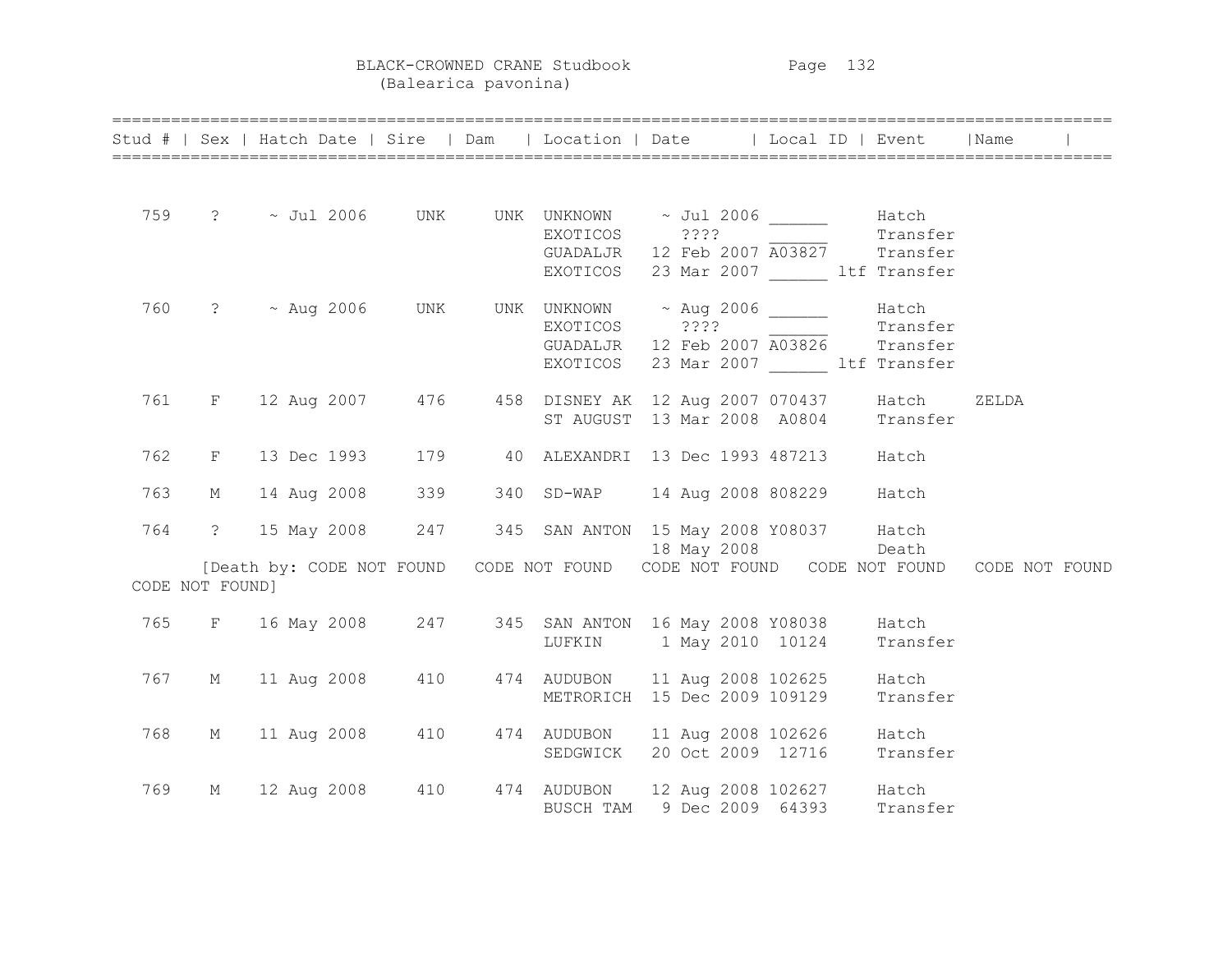BLACK-CROWNED CRANE Studbook Page 133 (Balearica pavonina)

|        |                 | Stud #   Sex   Hatch Date   Sire   Dam   Location   Date   Local ID   Event                   |     |                           |                                                                                    |                   | Name     |  |
|--------|-----------------|-----------------------------------------------------------------------------------------------|-----|---------------------------|------------------------------------------------------------------------------------|-------------------|----------|--|
|        |                 |                                                                                               |     |                           |                                                                                    |                   |          |  |
| 770    |                 | ? 4 Aug 2008 476 458 DISNEY AK 4 Aug 2008 080342 Hatch                                        |     |                           |                                                                                    |                   |          |  |
| FOUND] |                 | Death by: CODE NOT FOUND CODE NOT FOUND CODE NOT FOUND CODE NOT FOUND CODE NOT FOUND CODE NOT |     |                           |                                                                                    |                   |          |  |
| 771    |                 | M 5 Aug 2008 476 458 DISNEY AK 5 Aug 2008 080343 Hatch                                        |     | COLUMBUS                  | 30 Apr 2009 109053 Transfer                                                        |                   | FELIX    |  |
| 772    |                 | ? 6 Aug 2008 476 458 DISNEY AK 6 Aug 2008 080344 Hatch                                        |     |                           | 6 Aug 2008 Death                                                                   |                   |          |  |
|        | CODE NOT FOUND] | [Death by: CODE NOT FOUND CODE NOT FOUND CODE NOT FOUND CODE NOT FOUND CODE NOT FOUND         |     |                           |                                                                                    |                   |          |  |
| 773    |                 | $F$ 2???                                                                                      | UNK |                           | UNK UNKNOWN ???? Hatch<br>BUSCH TAM 25 Jun 1976 54943 Transfer<br>7 Dec 1998 Death |                   |          |  |
| FOUND] |                 | [Death by: CODE NOT FOUND CODE NOT FOUND CODE NOT FOUND CODE NOT FOUND                        |     |                           |                                                                                    |                   | CODE NOT |  |
| 774    |                 | ? 24 Sep 1991 738 773 BUSCH TAM 24 Sep 1991 54947 Hatch                                       |     |                           | 28 Sep 1991 Death                                                                  |                   |          |  |
|        |                 |                                                                                               |     | [Death by: Unknown means] |                                                                                    |                   |          |  |
| 776    | М               | 21 Oct 1993                                                                                   | 738 |                           | 773 BUSCH TAM 21 Oct 1993 57296<br>SCOT NECK 24 Mar 1994                           | Hatch<br>Transfer |          |  |
| 777    | $F \sim$        | 1 Oct 1992 738                                                                                |     |                           | 773 BUSCH TAM 1 Oct 1992 56337 Hatch<br>22 Feb 1999                                | Death             |          |  |
|        |                 |                                                                                               |     | [Death by: Unknown means] |                                                                                    |                   |          |  |
| 778    |                 | $F \sim 1973 + (-6yr$ UNK                                                                     |     |                           | UNK UNKNOWN ~1973 +/-6yr _____<br>VAN NUYS $\sim 1973$ +/-6yr                      | Hatch<br>Transfer |          |  |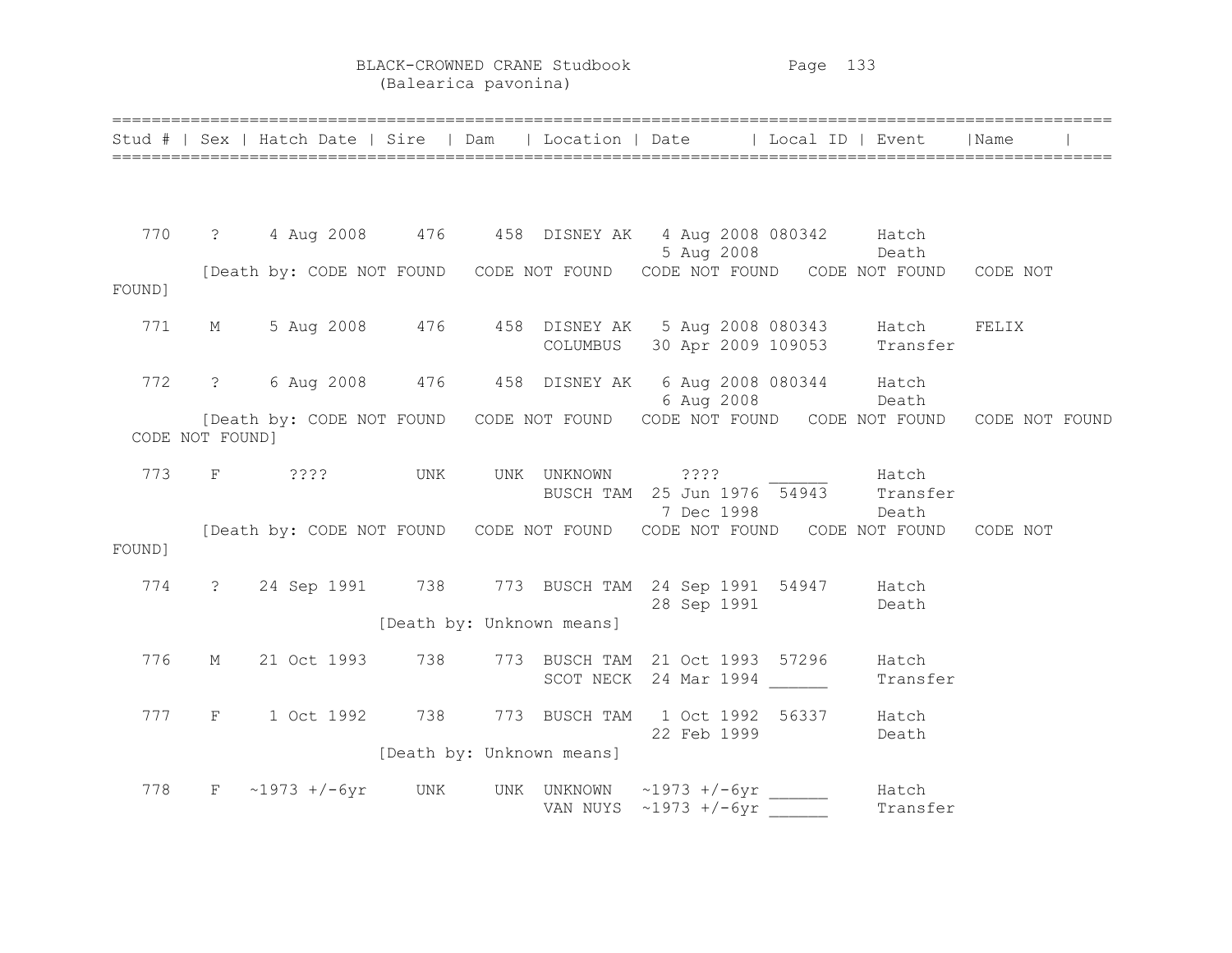|     |                | Stud #   Sex   Hatch Date   Sire   Dam   Location   Date   Local ID   Event |                           |                                                          |                   |                                                                      |                   | l Name                                                               |
|-----|----------------|-----------------------------------------------------------------------------|---------------------------|----------------------------------------------------------|-------------------|----------------------------------------------------------------------|-------------------|----------------------------------------------------------------------|
|     |                |                                                                             |                           |                                                          |                   |                                                                      |                   |                                                                      |
|     |                |                                                                             |                           |                                                          | 25 Sep 2002       | BUSCH TAM 1 Mar 1979 54944 Transfer<br>Death                         |                   |                                                                      |
|     |                |                                                                             | [Death by: Unknown means] |                                                          |                   |                                                                      |                   |                                                                      |
| 779 |                | ? 20 Sep 1995 737 778 BUSCH TAM 20 Sep 1995 58685 Hatch                     |                           |                                                          | 27 Sep 1995       |                                                                      | Death             |                                                                      |
|     |                |                                                                             | [Death by: Unknown means] |                                                          |                   |                                                                      |                   |                                                                      |
| 780 | М              | 31 Aug 1996 738                                                             |                           | 773 BUSCH TAM 31 Aug 1996 59267<br>SCOT NECK 23 Feb 1999 |                   |                                                                      | Hatch<br>Transfer |                                                                      |
| 781 | M              | 3 Oct 1996 738                                                              |                           |                                                          | 15 Dec 2001       | 773 BUSCH TAM 3 Oct 1996 59371 Hatch                                 | Death             |                                                                      |
|     |                |                                                                             | [Death by: Unknown means] |                                                          |                   |                                                                      |                   |                                                                      |
| 782 |                | $F \sim 1998 +/-1yr$ UNK UNK SCOT NECK ~1998 +/-1yr Hatch                   |                           |                                                          | 23 Oct 2003       | BUSCH TAM 25 Feb $1999\overline{60421}$ Transfer                     | Death             |                                                                      |
|     |                |                                                                             | [Death by: Unknown means] |                                                          |                   |                                                                      |                   |                                                                      |
| 783 | М              | 3 Jun 2009 247                                                              |                           |                                                          | 6 Feb 2010        | 345 SAN ANTON 3 Jun 2009 U09014 Hatch<br>Death                       |                   |                                                                      |
|     |                |                                                                             |                           |                                                          |                   |                                                                      |                   | [Death by: Euthanasia (medical) Incinerate Unknown (after necropsy)] |
| 784 | $F =$          | 4 Jun 2009 247                                                              |                           | 345 SAN ANTON                                            | 4 Jun 2009 U09017 | 5 Sep 2009 Death                                                     | Hatch             |                                                                      |
|     |                |                                                                             |                           |                                                          |                   |                                                                      |                   | [Death by: Other/Unknown Incinerate Urinary Unknown after necropsy]  |
| 785 | М              | 8 Aug 2009 476                                                              |                           | DENVER                                                   |                   | 458 DISNEY AK 8 Aug 2009 090452 Hatch<br>29 Sep 2010 A10259 Transfer |                   | CASANOVA                                                             |
| 786 | $\ddot{\cdot}$ | 23 Sep 2009 410                                                             |                           | <b>DALLAS</b>                                            | 3 Feb 2011 11K786 | 474 WORLDBIRD 23 Sep 2009 M09041 Hatch                               | Transfer          | EINSTEIN                                                             |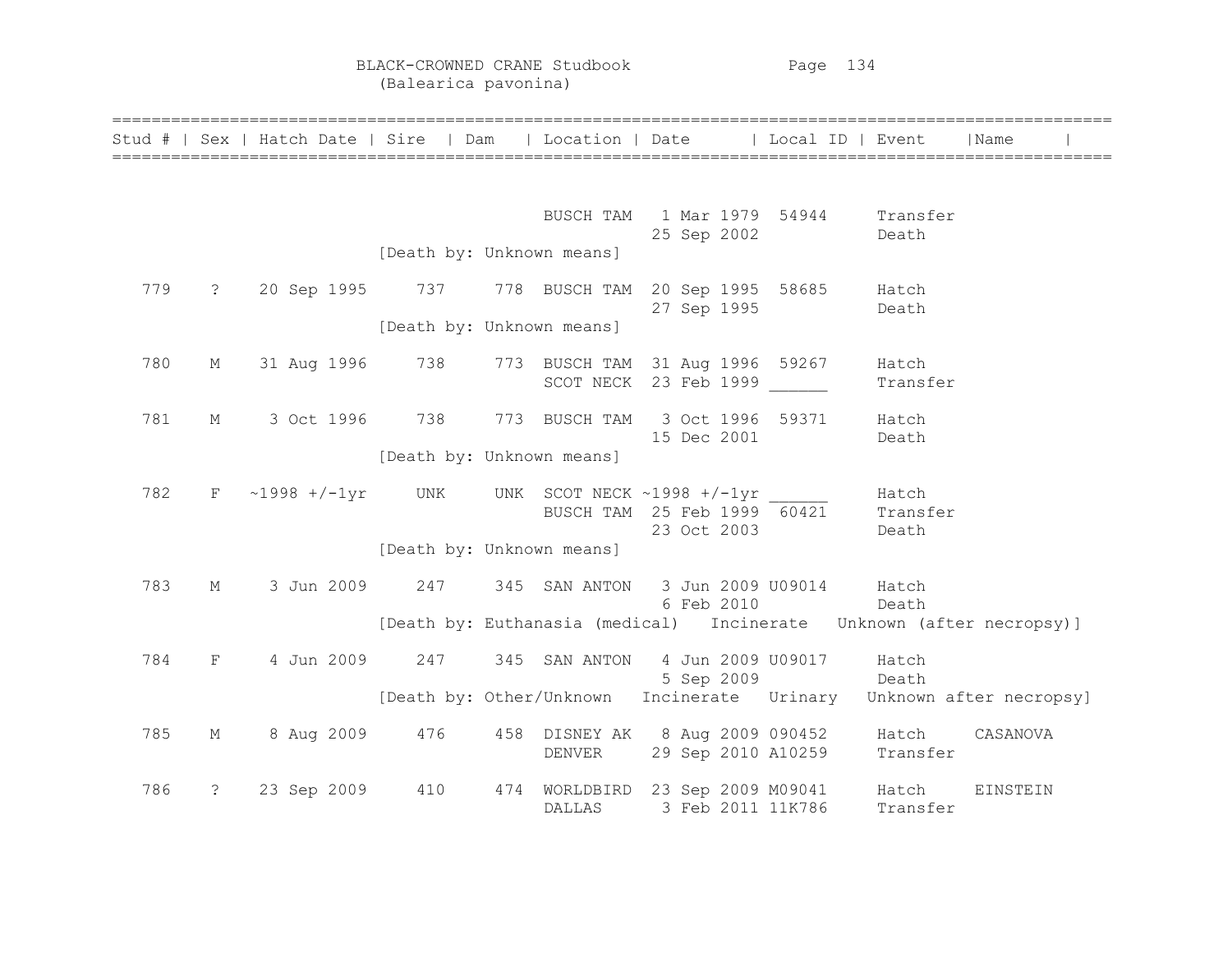BLACK-CROWNED CRANE Studbook Page 135 (Balearica pavonina)

|     |                      |  |             |                   | ===============                                                 |             | Stud #   Sex   Hatch Date   Sire   Dam   Location   Date   Local ID   Event       |                   | Name                    |  |
|-----|----------------------|--|-------------|-------------------|-----------------------------------------------------------------|-------------|-----------------------------------------------------------------------------------|-------------------|-------------------------|--|
|     |                      |  |             |                   |                                                                 |             |                                                                                   |                   |                         |  |
| 787 |                      |  |             | F 10 Jul 2009 314 | 543 METROZOO 10 Jul 2009 B90196<br>METRORICH 13 Nov 2009 109097 |             |                                                                                   | Hatch<br>Transfer |                         |  |
| 788 | М                    |  | 10 Jul 2009 | 314               | 543 METROZOO<br>METRORICH                                       |             | 10 Jul 2009 B90197<br>13 Nov 2009 109098                                          | Hatch<br>Transfer |                         |  |
| 789 | $F -$                |  | 11 Jul 2009 | 314               | 543 METROZOO<br>SCHOCK R                                        |             | 11 Jul 2009 B90198<br>15 Jul 2010                                                 | Hatch<br>Transfer |                         |  |
| 790 | М                    |  | 13 Jul 2009 | 314               | 543 METROZOO<br>SCHOCK R                                        |             | 13 Jul 2009 B90200<br>15 Jul 2010 _____                                           | Hatch<br>Transfer |                         |  |
| 791 | $F -$                |  |             | 20 Sep 2009 256   | 255 SAN FRAN<br>COLUMBUS                                        |             | 20 Sep 2009 209034 Hatch<br>16 Nov 2010 110057                                    | Transfer          | FRANKIE                 |  |
| 793 |                      |  |             |                   | F 24 Aug 1978 96 95 METROZOO                                    | 21 Jan 1984 | 24 Aug 1978 A00040 Hatch<br>Death<br>[Death by: Other/Unknown Unknown Generalized |                   | Circulatory, secondary] |  |
| 794 |                      |  |             | F 27 Aug 2009 339 | 340 SD-WAP 27 Aug 2009 809247                                   |             |                                                                                   | Hatch             |                         |  |
|     |                      |  |             |                   | SHADOW                                                          |             | 25 Aug 2010                                                                       | Transfer          |                         |  |
| 795 | $F^-$                |  | 28 Aug 2009 | 339               | 340 SD-WAP 28 Aug 2009 809252<br>SAN ANTON 19 Jan 2012 J12024   |             |                                                                                   | Hatch<br>Transfer |                         |  |
| 796 | $F$ and $F$          |  | 2 Oct 2010  | 410               | 474 AUDUBON 2 Oct 2010 103197                                   |             |                                                                                   | Hatch             |                         |  |
| 797 | F                    |  | 2 Oct 2010  | 410               | 474 AUDUBON                                                     |             | 2 Oct 2010 103198                                                                 | Hatch             |                         |  |
| 798 | $\ddot{\mathcal{E}}$ |  | 2 Oct 2010  | 410               | 474 AUDUBON                                                     | 5 Oct 2010  | 2 Oct 2010 103199                                                                 | Hatch<br>Death    |                         |  |
|     |                      |  |             |                   | [Death by: Unknown means]                                       |             |                                                                                   |                   |                         |  |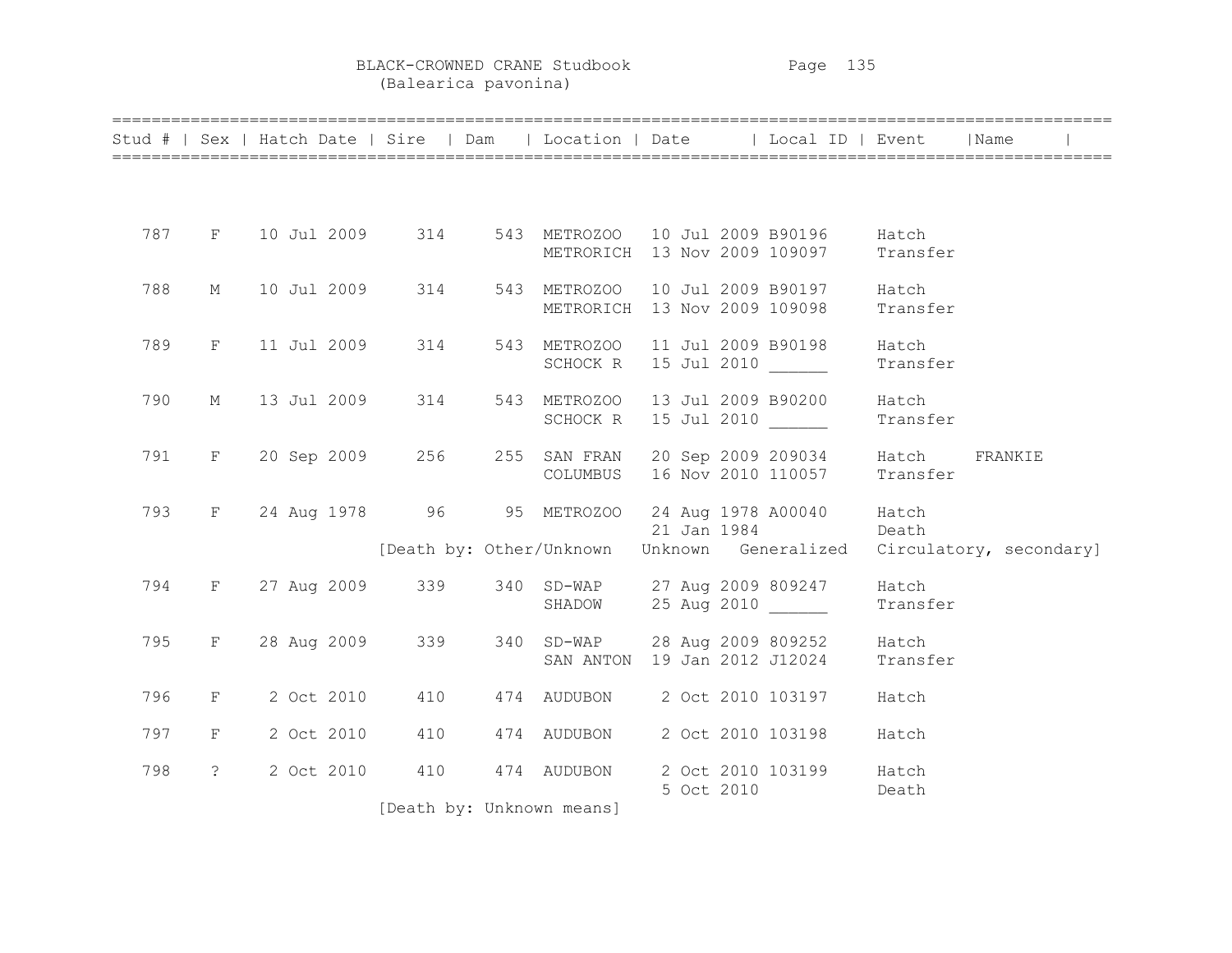## BLACK-CROWNED CRANE Studbook Page 136 (Balearica pavonina)

|     |                |  |             |                 |      | Stud #   Sex   Hatch Date   Sire   Dam   Location   Date   Local ID   Event |  |            |                    |                                 | Name       |  |
|-----|----------------|--|-------------|-----------------|------|-----------------------------------------------------------------------------|--|------------|--------------------|---------------------------------|------------|--|
|     |                |  |             |                 |      |                                                                             |  |            |                    |                                 |            |  |
| 799 | $F -$          |  |             |                 |      |                                                                             |  |            |                    |                                 |            |  |
| 800 | М              |  |             |                 |      | BUSCH TAM 12 Jun 2011 64927 Transfer                                        |  |            |                    | Hatch                           |            |  |
| 801 | $\ddot{?}$     |  |             |                 |      | 28 Jul 2010   247   345   SAN ANTON   28 Jul 2010   L10088   Hatch          |  | 4 Aug 2010 |                    | Death                           |            |  |
|     |                |  |             |                 |      | [Death by: Infection associated Incinerate Digestive                        |  |            |                    |                                 | Bacterial] |  |
| 802 | $M_{\odot}$    |  |             |                 |      | 29 Aug 2010 339 340 SD-WAP 29 Aug 2010 810257 Hatch                         |  |            | 9 Jun 2011 Death   |                                 |            |  |
|     |                |  |             |                 |      | [Death by: Unknown means]                                                   |  |            |                    |                                 |            |  |
| 804 | $M_{\odot}$    |  |             | 27 Jul 2010 314 |      | 543 METROZOO 27 Jul 2010 10B224<br>KUBALA D 3 May 2011                      |  |            |                    | Hatch<br>Transfer               |            |  |
| 805 | $\tilde{z}$    |  |             |                 |      | 12 Feb 2011 37 35 LVZ00                                                     |  |            | 12 Feb 2011 LV0190 | Hatch                           |            |  |
| 806 | F              |  |             |                 |      | 21 Sep 2009 256 255 SAN FRAN                                                |  |            | 21 Sep 2009 209035 | Hatch                           |            |  |
| 807 | М              |  | 2222        | WILD            | WILD | WILD ????<br>PRIVATE ???? NONE<br>SCOT NECK $\sim$ 1996 ______              |  |            | NONE               | Capture<br>Transfer<br>Transfer |            |  |
| 808 | F              |  | 2222        | WILD            | WILD | WILD ????<br>PRIVATE ???? NONE                                              |  |            | NONE               | Capture<br>Transfer<br>Transfer |            |  |
| 809 |                |  |             |                 |      | F 13 Aug 2011 339 340 SD-WAP 13 Aug 2011 811183                             |  |            |                    | Hatch                           |            |  |
| 810 | $\ddot{\cdot}$ |  | 17 Jul 2011 | 314             |      | 543 METROZOO                                                                |  |            | 17 Jul 2011 11B224 | Hatch                           |            |  |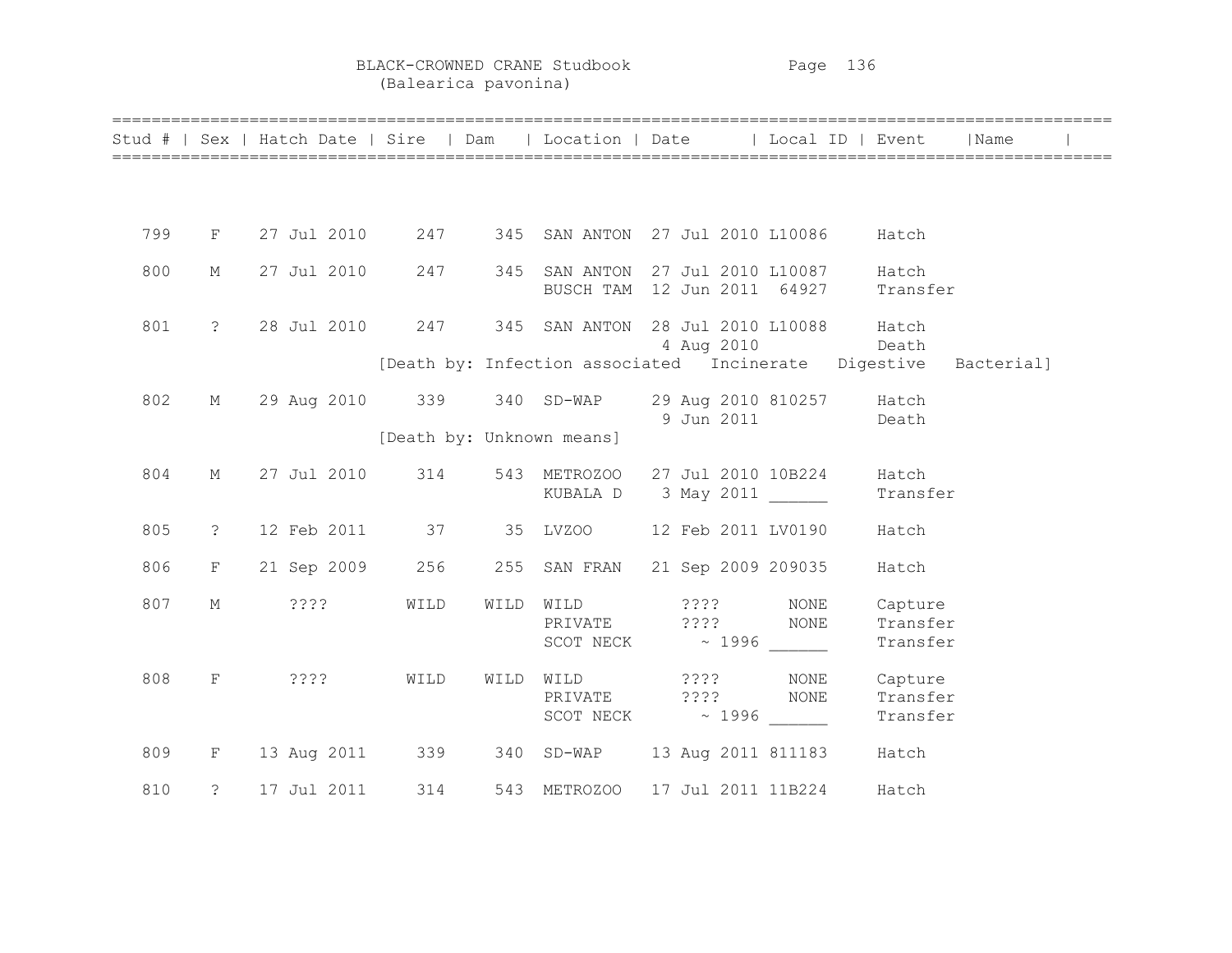BLACK-CROWNED CRANE Studbook Page 137 (Balearica pavonina)

|     |                      | Stud #   Sex   Hatch Date   Sire   Dam   Location   Date |                           |      |                              |                                                                                  | Local ID   Event        |                                          | Name    |  |
|-----|----------------------|----------------------------------------------------------|---------------------------|------|------------------------------|----------------------------------------------------------------------------------|-------------------------|------------------------------------------|---------|--|
|     |                      |                                                          |                           |      |                              |                                                                                  |                         |                                          |         |  |
| 811 | $\ddot{\cdot}$       | 18 Jul 2011                                              | 314                       |      | 543 METROZOO                 | 18 Jul 2011 11B225                                                               |                         | Hatch                                    |         |  |
| 812 | $\tilde{S}$          | 2 Oct 2011                                               | 692                       | 746  | SAN ANTON                    | 2 Oct 2011 B11002                                                                |                         | Hatch                                    |         |  |
| 813 | $\dot{\mathcal{S}}$  | 19 Jul 2011                                              | 692                       | 746  | SAN ANTON                    | 19 Jul 2011 L11040                                                               |                         | Hatch                                    |         |  |
| 814 | $\tilde{S}$          | 19 Jul 2011                                              | 692                       | 746  | SAN ANTON                    | 19 Jul 2011 L11041                                                               |                         | Hatch                                    |         |  |
| 815 | $\ddot{\phantom{0}}$ | 30 Sep 2011                                              | 692                       | 746  |                              | SAN ANTON 30 Sep 2011 S11031<br>9 Oct 2011                                       |                         | Hatch<br>Death                           |         |  |
|     |                      |                                                          |                           |      |                              | [Death by: Injury from predator Incinerate Generalized                           |                         |                                          | Trauma] |  |
| 816 | М                    | 30 Sep 2011                                              | 692                       | 746  |                              | SAN ANTON 30 Sep 2011 S11032                                                     |                         | Hatch                                    |         |  |
| 817 | М                    | 11 Aug 2011                                              | 339                       | 340  | SD-WAP                       | 11 Aug 2011 811182                                                               |                         | Hatch                                    |         |  |
| 818 | $\ddot{\phantom{0}}$ | $~\sim$ Jan 1926ñ6m                                      | WILD                      | WILD | SUDAN<br>L RUHE<br>SANDIEGOZ | ~Jan 1926ñ6m<br>~Jun 1926ñ6m<br>2 Apr 1927 318414<br>9 Mar 1947                  | <b>NONE</b><br>UNK      | Capture<br>Transfer<br>Transfer<br>Death |         |  |
|     |                      |                                                          | [Death by: Unknown means] |      |                              |                                                                                  |                         |                                          |         |  |
| 819 | $\ddot{\mathcal{S}}$ | $~\sim$ Jan 1926ñ6m                                      | WILD                      | WILD | SUDAN<br>L RUHE<br>SANDIEGOZ | $~\sim$ Jan 1926ñ6m<br>$~\sim$ Jun 1926ñ6m<br>2 Apr 1927 318415<br>17 Aug 1951   | <b>NONE</b><br>UNK      | Capture<br>Transfer<br>Transfer<br>Death |         |  |
|     |                      |                                                          | [Death by: Unknown means] |      |                              |                                                                                  |                         |                                          |         |  |
| 820 | $\ddot{\cdot}$       | $~\sim$ Jan 1947ñ6m                                      | WILD                      | WILD | SUDAN<br>HOGLE               | ~Jan 1947ñ6m<br>$\sim$ Jun 1947ñ6m<br>SANDIEGOZ 20 May 1948 318416<br>3 Dec 1959 | NONE ltf Capture<br>UNK | Transfer<br>Transfer<br>Death            |         |  |
|     |                      |                                                          | [Death by: Unknown means] |      |                              |                                                                                  |                         |                                          |         |  |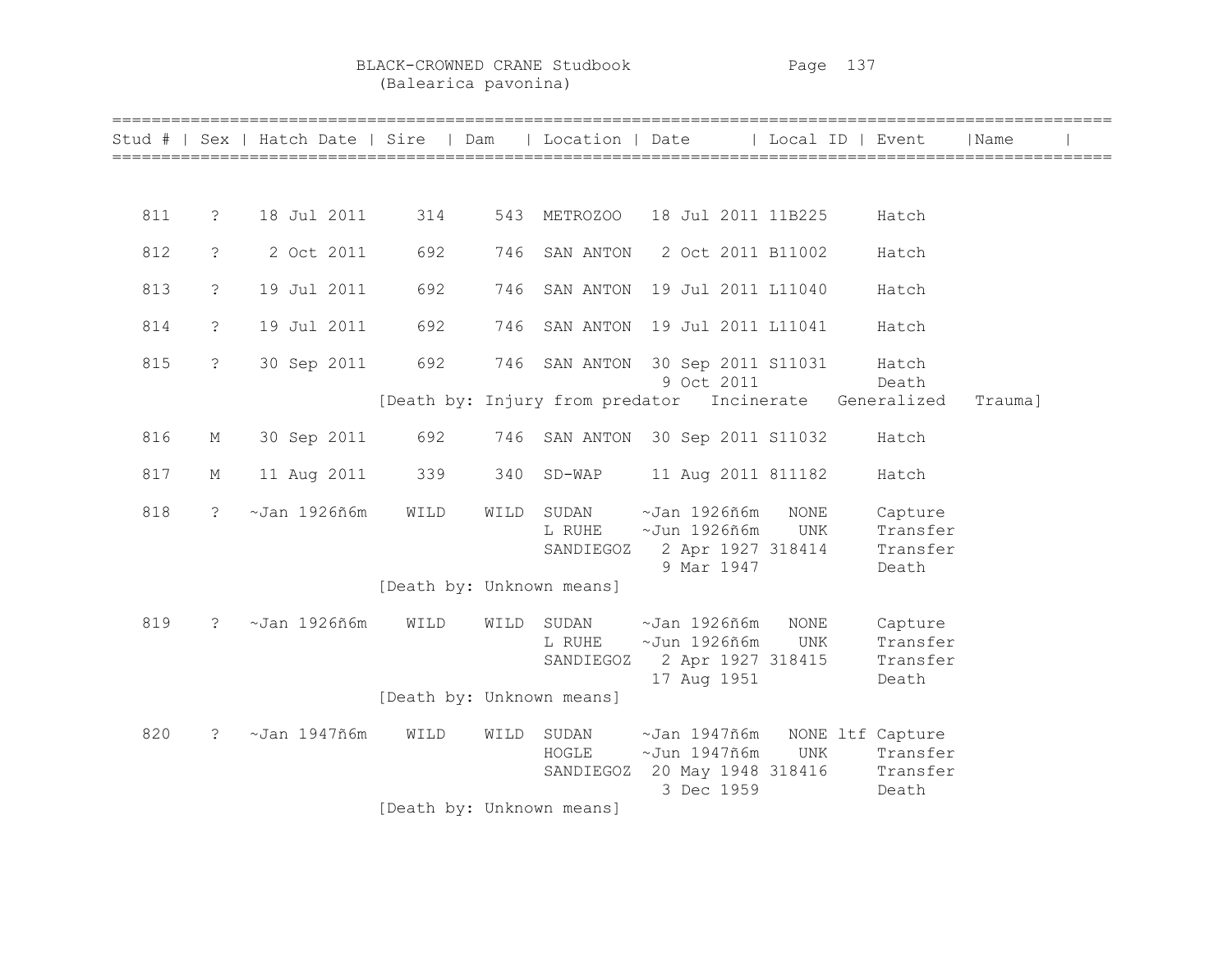BLACK-CROWNED CRANE Studbook Page 138 (Balearica pavonina)

| Stud # |               | Sex   Hatch Date   Sire |                           | Dam  | Location   Date             |                                                                                           | Local ID   Event               |                                          | Name |  |
|--------|---------------|-------------------------|---------------------------|------|-----------------------------|-------------------------------------------------------------------------------------------|--------------------------------|------------------------------------------|------|--|
|        |               |                         |                           |      |                             |                                                                                           |                                |                                          |      |  |
| 821    | $\tilde{S}$   | $~\sim$ Jan 1947ñ6m     | WILD                      | WILD | SUDAN<br>HOGLE              | $~\sim$ Jan 1947ñ6m<br>$~\sim$ Jun 1947ñ6m<br>SANDIEGOZ 20 May 1948 318417<br>19 Apr 1962 | NONE ltf Capture<br><b>UNK</b> | Transfer<br>Transfer<br>Death            |      |  |
|        |               |                         | [Death by: Unknown means] |      |                             |                                                                                           |                                |                                          |      |  |
| 822    | $\mathcal{E}$ | $~\sim$ Jan 1963ñ6m     | WILD                      | WILD | SUDAN<br>SOEST<br>SANDIEGOZ | $~\sim$ Jan 1963ñ6m<br>$~\sim$ Jun 1963ñ6m<br>19 Jun 1964 318418<br>27 Feb 1968           | <b>NONE</b><br><b>UNK</b>      | Capture<br>Transfer<br>Transfer<br>Death |      |  |
|        |               |                         | [Death by: Unknown means] |      |                             |                                                                                           |                                |                                          |      |  |
| 823    | $\tilde{S}$   | $~\sim$ Jan 1963ñ6m     | WILD                      | WILD | SUDAN<br>SOEST<br>SANDIEGOZ | $~\sim$ Jan 1963ñ6m<br>$~\sim$ Jun 1963ñ6m<br>19 Jun 1964 318419<br>3 Sep 1968            | <b>NONE</b><br><b>UNK</b>      | Capture<br>Transfer<br>Transfer<br>Death |      |  |
|        |               |                         | [Death by: Unknown means] |      |                             |                                                                                           |                                |                                          |      |  |
| 824    | $\mathcal{E}$ | $~\sim$ Jan 1963ñ6m     | WILD                      | WILD | SUDAN<br>SOEST              | $~\sim$ Jan 1963ñ6m<br>$~\sim$ Jun 1963ñ6m<br>SANDIEGOZ 19 Jun 1964 318420<br>14 Mar 1973 | <b>NONE</b><br><b>UNK</b>      | Capture<br>Transfer<br>Transfer<br>Death |      |  |
|        |               |                         | [Death by: Unknown means] |      |                             |                                                                                           |                                |                                          |      |  |
| 825    | $\tilde{S}$   | $~\sim$ Jan 1963ñ6m     | WILD                      | WILD | SUDAN<br>SOEST              | $~\sim$ Jan 1963ñ6m<br>$~\sim$ Jun 1963ñ6m<br>SANDIEGOZ 19 Jun 1964 318421<br>2 Nov 1974  | $\rm{NONE}$<br><b>UNK</b>      | Capture<br>Transfer<br>Transfer<br>Death |      |  |
|        |               |                         | [Death by: Unknown means] |      |                             |                                                                                           |                                |                                          |      |  |
| 826    | $\tilde{S}$   | $~\sim$ Jan 1963ñ6m     | WILD                      | WILD | SUDAN<br>SOEST              | $~\sim$ Jan 1963ñ6m<br>$\sim$ Jun 1963ñ6m                                                 | <b>NONE</b><br>UNK             | Capture<br>Transfer                      |      |  |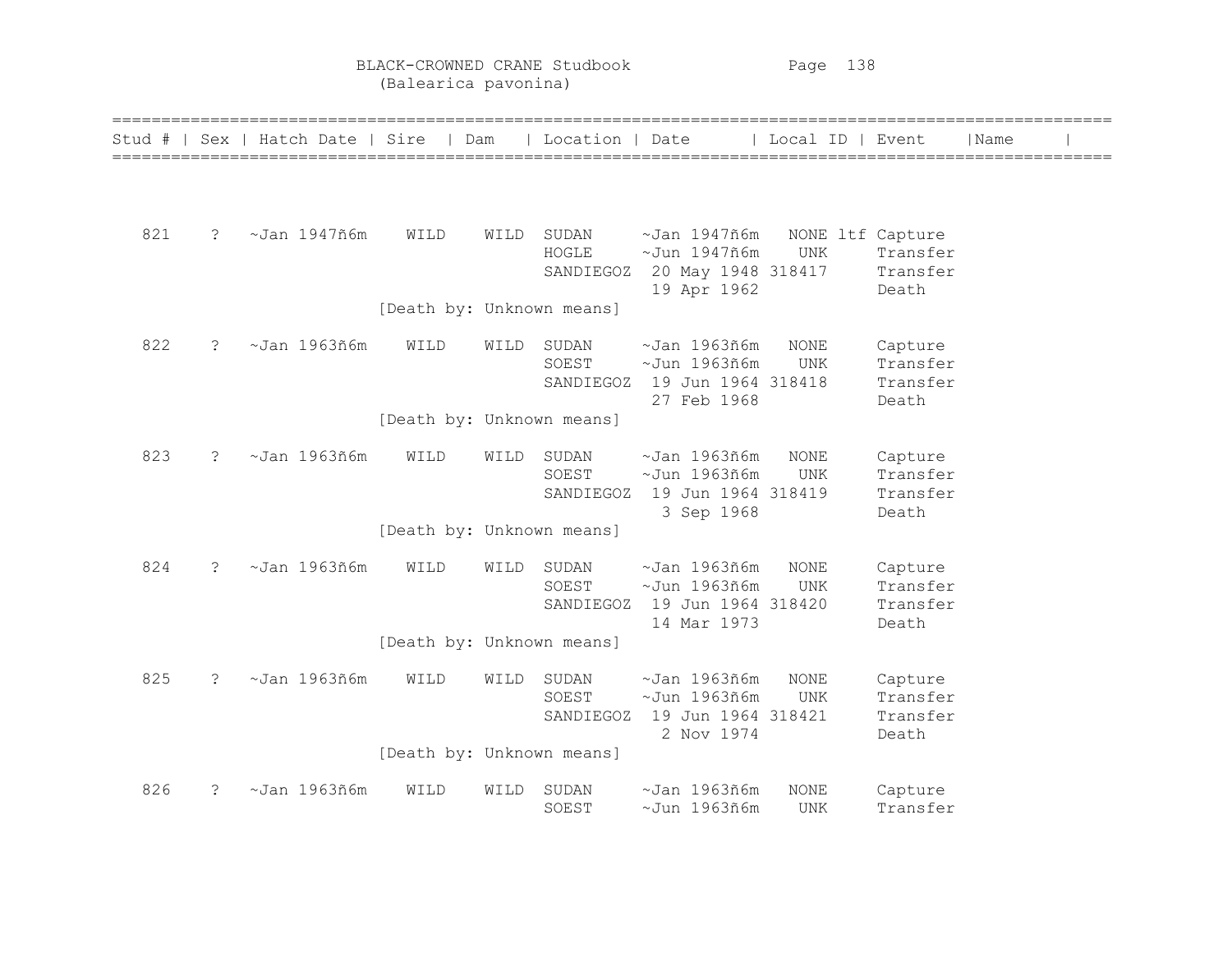BLACK-CROWNED CRANE Studbook Page 139 (Balearica pavonina)

|     |                      |              |      |      |                             | Stud #   Sex   Hatch Date   Sire   Dam   Location   Date   Local ID   Event |             |                                          | Name |  |
|-----|----------------------|--------------|------|------|-----------------------------|-----------------------------------------------------------------------------|-------------|------------------------------------------|------|--|
|     |                      |              |      |      |                             |                                                                             |             |                                          |      |  |
|     |                      |              |      |      | SANDIEGOZ                   | 19 Jun 1964 318422<br>22 Oct 1976                                           |             | Transfer<br>Death                        |      |  |
|     |                      |              |      |      | [Death by: Unknown means]   |                                                                             |             |                                          |      |  |
| 827 | $\ddot{\phantom{0}}$ | ~Jan 1963ñ6m | WILD | WILD | SUDAN<br>SOEST<br>SANDIEGOZ | ~Jan 1963ñ6m<br>~Jun 1963ñ6m<br>19 Jun 1964 318423<br>2 May 1979            | NONE<br>UNK | Capture<br>Transfer<br>Transfer<br>Death |      |  |
|     |                      |              |      |      | [Death by: Unknown means]   |                                                                             |             |                                          |      |  |
| 828 | $\mathcal{P}$        | ~Jan 1964ñ6m | WILD | WILD | SENEGAL<br>SANDIEGOZ        | ~Jan 1964ñ6m<br>AVICENTRA ~Jun 1964ñ6m<br>20 Aug 1965 318400<br>27 Aug 1965 | NONE<br>UNK | Capture<br>Transfer<br>Transfer<br>Death |      |  |
|     |                      |              |      |      | [Death by: Unknown means]   |                                                                             |             |                                          |      |  |

TOTALS: 248.259.273 (780)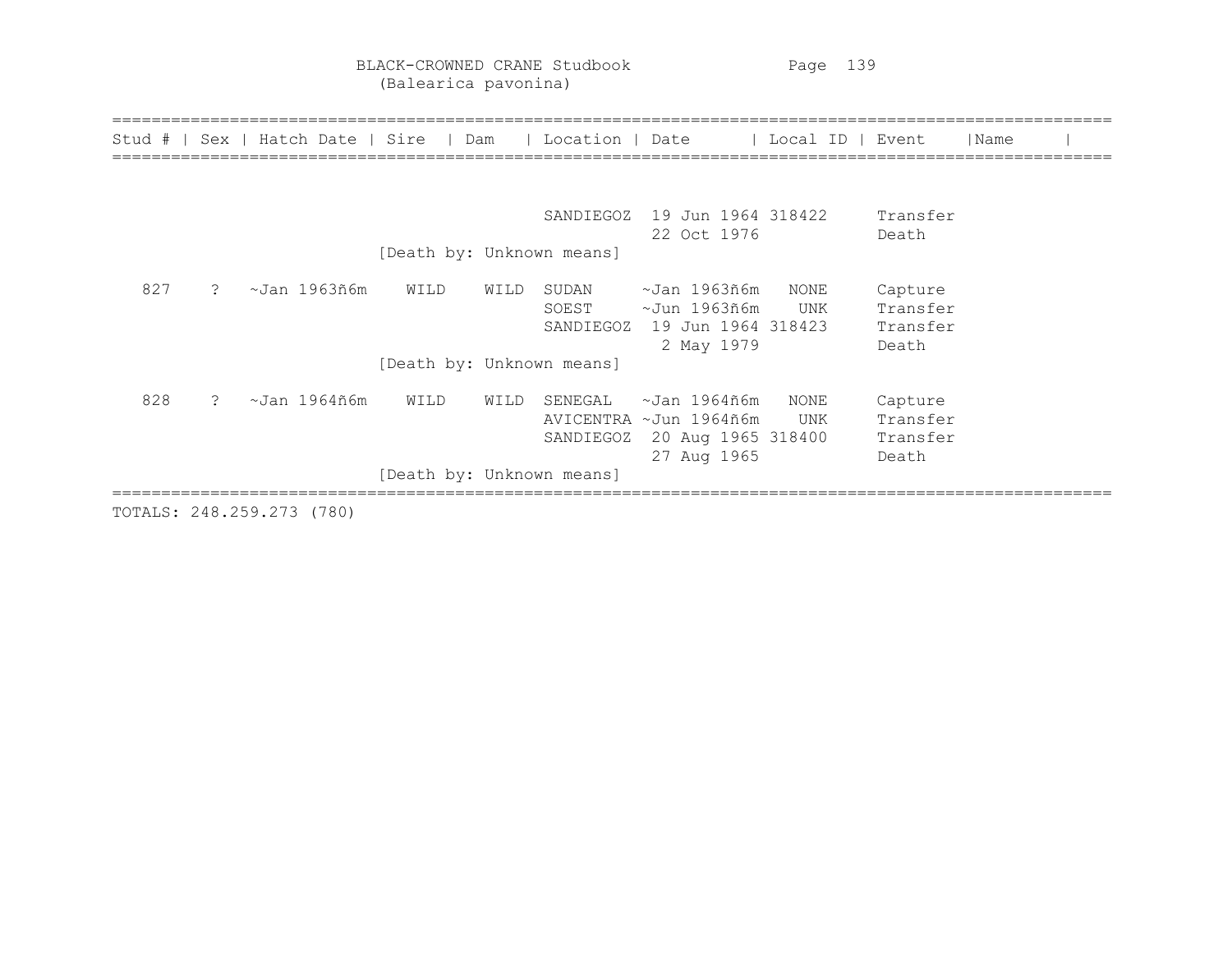## **Location Glossary - BLACK-CROWNED CRANE Studbook**

ABILENE Abilene Zoological Gardens 2070 Zoo Lane, Abilene, Texas, USA, 79604-0060 (325)676-6590 fax:(325)676-6084 AFRICAN AFRICAN REGION AGUA AZUL Parque Agua Azul Guadalajara, Jalisco, Mexico ALEXANDRI Alexandria Zoological Park 3016 Masonic Drive, Alexandria, Louisiana, USA, 71301-4240 (318)473-1143x19 fax:(318)473-1149 ANIMALES Vivo Animales (extinct 1971) Lorena, Texas, USA ANIMALREG \_\_\_\_\_\_\_\_\_\_\_\_\_\_\_\_\_\_\_\_\_\_\_\_\_\_\_\_\_\_\_ ARLINGTON Seven Seas Sea Life Park Arlington, Texas, USA (817)261-7111 ASHEBORO North Carolina Zoological Park 4401 Zoo Parkway, Asheboro, North Carolina, USA, 27205-9416 (336)879-7606 fax:(336)879-2891 AUDUBON Audubon Zoo PO Box 4327, New Orleans, Louisiana, USA, 70178-4327 504.212.5369 fax:504.212.5471 AVICENTRA Avicentra Belgium (extinct) 12 Goudbloemlaan, Schilde, Antwerpen, Belgium BALTIMORE Maryland Zoo in Baltimore 1876 Mansion House Drive, Baltimore, Maryland, USA, 21217 443.552.3351 fax:443.320.9025 BARABOO International Crane Foundation PO Box 447, Baraboo, Wisconsin, USA, 53913-0447 608.356.9462 fax:608.356.9465 BARBA J. BATONROUG BREC's Baton Rouge Zoo P.O. Box 60, Baker, Louisiana, USA, 70704-0060 (225)775-3877 fax:(225)775-3931 BATTLE CR Binder Park Zoo 7400 Division Dr., Battle Creek, Michigan, USA, 49014-9500 (269)979-1351 fax:(269)979-8834 BIRD FARM \_\_\_\_\_\_\_\_\_\_\_\_\_\_\_\_\_\_\_\_\_\_\_\_\_\_\_\_\_\_\_ BIRDHAVEN Bird Haven Inc. 371 Romans Rd., Elmhurst, Illinois, USA, 60126 BIRMINGHM Birmingham Zoo 2630 Cahaba Rd., Birmingham, Alabama, USA, 35223 (205)879-0409 fax:(205)879-9426 BLASKO D Mr. David Blasko 3493 Soda Canyon Road, Napa, California, USA, 94558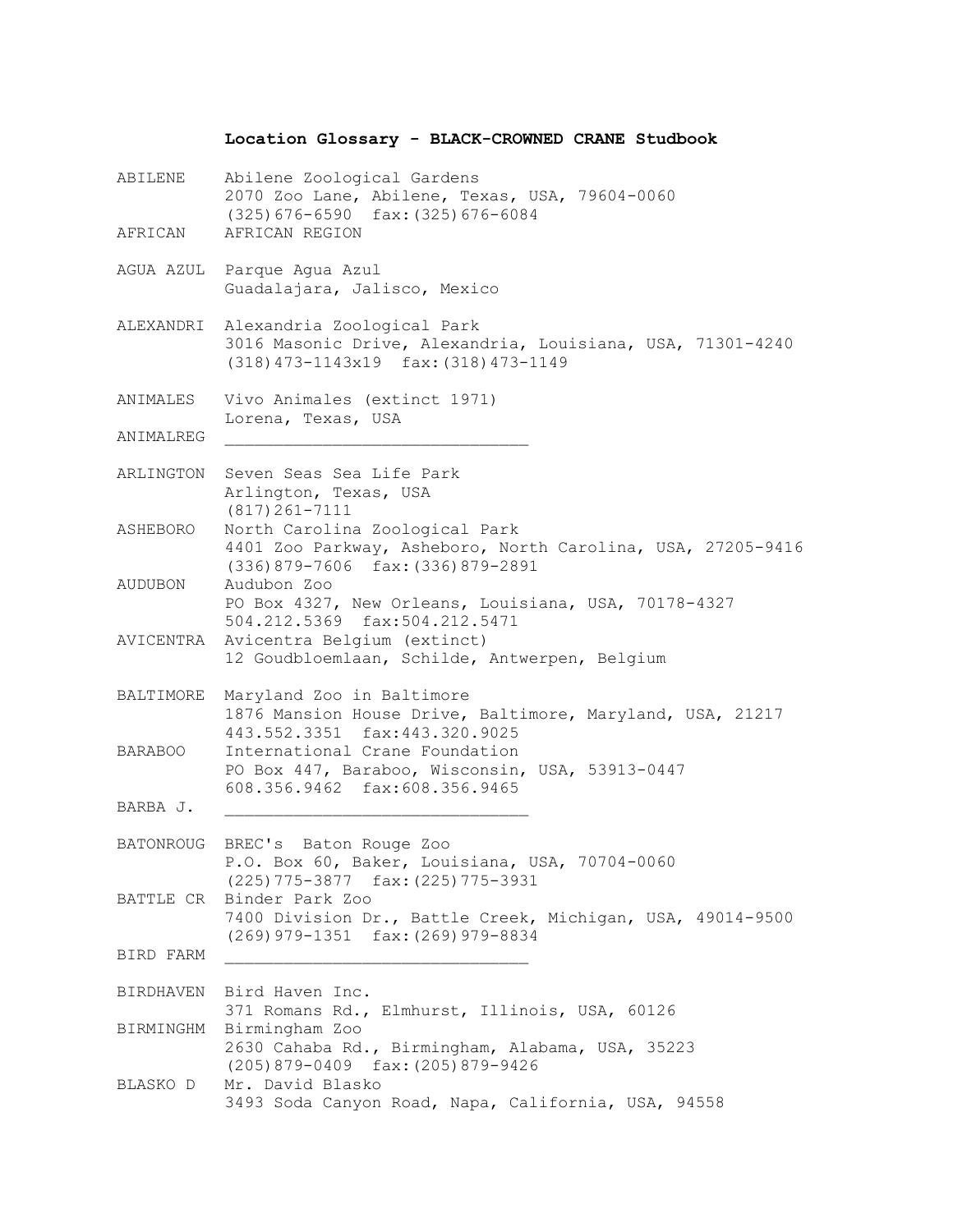| <b>BOISE</b> | Zoo Boise                                                                                                                     |
|--------------|-------------------------------------------------------------------------------------------------------------------------------|
|              | 355 N Julia Davis Dr., Boise, Idaho, USA, 83706<br>$(208)$ 384-4230x101 fax: $(208)$ 384-4059                                 |
| BRADENTON    | Frank Thompson Collection<br>15605 S. R. #64, Bradenton, Florida, USA, 33508<br>$(813) 746 - 8559$ fax: $(813) 747 - 6276$    |
| BREVARD      | Brevard Zoo<br>8225 N. Wickham Rd., Melbourne, Florida, USA, 32940-7924<br>(321) 254-9453x17 fax: (321) 259-5966              |
| BRONSON      | Bronson Tropical Bird Aviaries<br>New York, New York, USA                                                                     |
| BROOKSVIL    | Rider Animal Company (VD Rider)<br>RR 2, Box 270, Brooksville, Florida, USA, 33512                                            |
| BROUSSARD    | Zoo of Acadiana<br>116 Lakeview Dr., Broussard, Louisiana, USA, 70518<br>337.837.4375 fax: (337) 837-6589                     |
| BROWNSVIL    | Gladys Porter Zoo<br>500 Ringgold St., Brownsville, Texas, USA, 78520<br>956.504.2895 fax:956.504.2895                        |
| BRYAN        | Wild Animals International (R. LaBlue)<br>Rt 5, Box 22, Bryan, Texas, USA, 77801<br>713.779.6060                              |
| BUCK         |                                                                                                                               |
| BUCK W       | Warren E. Buck<br>Camden, New Jersey, USA                                                                                     |
| BUCK ZOO     | Frank Buck Zoo<br>1000 W. California St., Gainesville, Texas, USA, 76240<br>(490) 668-4533 fax: (817) 665-9871                |
| BUFFALO      | Buffalo Zoological Gardens<br>300 Parkside Ave., Buffalo, New York, USA, 14214-1999<br>$(716)$ 995-6149 fax: $(716)$ 837-0738 |
| BUSCH TAM    | Busch Gardens<br>3605 Bougainvillea Ave., Tampa, Florida, USA, 33612<br>$(813)$ 984-4074 fax: $(813)$ 987-5548                |
| C. AKIN      |                                                                                                                               |
| CALGARY      | Calgary Zoo<br>1300 Zoo Road NE, Calgary, Alberta, Canada, T2E 7V6<br>$(403)$ 232-9327 fax: $(403)$ 237-7582                  |
| CHASE B      | Charles (Bill) P. Chase Co. Inc.<br>7330 NW 66th St, Miami, Florida, USA, 33166                                               |
| CHATFIELD    | End. Species PropCentre (John Chatfield)<br>1610 Mustang Road, San Marcos, Texas, USA, 78666<br>512.392.0522                  |
| CHEHAW       | Chehaw Wild Animal Park<br>105 Chehaw Park Rd., Albany, Georgia, USA, 31701<br>(229) 430-5275 fax: (229) 430-3035             |
| CHICAGOLP    | Lincoln Park Zoological Gardens<br>PO Box 14903, Chicago, Illinois, USA, 60614-0903<br>(312) 742-3992 fax: (312) 742-7220     |
|              | CLEVELAND Cleveland Metroparks Zoo<br>3900 Wildlife Way, Cleveland, Ohio, USA, 44109                                          |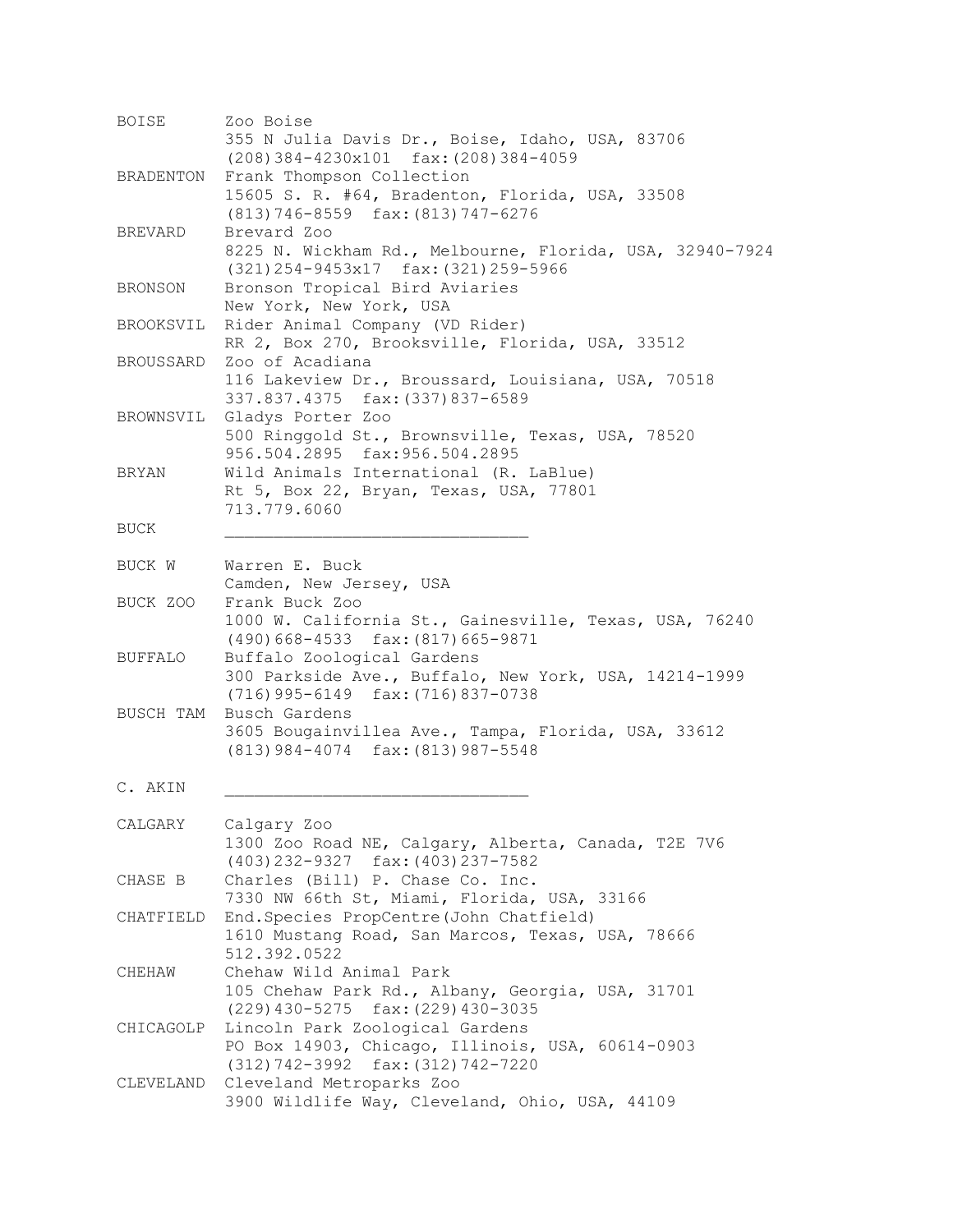(216)635-3361 fax:(216)661-3312 CLEVLANDR Rick Cleveland 398 Good Dam View Rd., Hartwell, Georgia, USA, 30643 (706)376-3488 COLO SPRG Cheyenne Mtn Zoological Park 4250 Cheyenne Mountain Zoo Rd., Colorado Springs, Colorado, USA, 80906 (719)633-9927 fax:(719)633-2254 COLUMBIA Riverbanks Zoo and Garden PO Box 1060, Columbia, South Carolina, USA, 29202-1060 803.779.8714x1245 fax:803.253.6381 COLUMBUS Columbus Zoo and Aquarium PO Box 400, Powell, Ohio, USA, 43065-0400 CONFISCAT \_\_\_\_\_\_\_\_\_\_\_\_\_\_\_\_\_\_\_\_\_\_\_\_\_\_\_\_\_\_\_ CORNELLES Cornell Univ Sec Ecol & System Ithaca, New York, USA DALLAS Dallas Zoo 650 South R.L. Thornton Freeway, Dallas, Texas, USA, 75203- 3013 (214)670-6833 fax:(214)670-6717 DENVER Denver Zoological Gardens City Park, Denver, Colorado, USA, 80205-4899 (303)376-4917 fax:(303)376-4901 DETROIT Detroit Zoological Society 8450 W 10 Mile Rd., Royal Oak, Michigan, USA, 48067-3001 248.541.5717x3166 fax:(248)691-4194 DICKERSON Dickerson Park Zoo 3043 North Fort, Springfield, Missouri, USA, 65803 (417)833-1570 fax:(417)833-4459 DISNEY AK Disneys Animal Kingdom 1200 N. Savannah Circle E., Bay Lake, Florida, USA, 32830-1000 (407)939-6237 fax:(407)939-6240 DODGE R.K \_\_\_\_\_\_\_\_\_\_\_\_\_\_\_\_\_\_\_\_\_\_\_\_\_\_\_\_\_\_\_ DOLAN J Jim Dolan 1928 Paradise Mountain Road, Valley Center, California, USA, 92082 DOSWELL Paramount's Kings Dominion (extinct 1990), Doswell, Virginia, USA, 23047-9988 (804)876-5260 fax:(804)876-5230 DRAKE Animal World (Dean Drake) 333 Sixth Street, Penrose, Colorado, USA, 81240 DREHER PA Palm Beach Zoo at Dreher Park 1301 Summit Blvd., West Palm Beach, Florida, USA, 33405-3098 561.533.0887x215 fax:(561)585-6085/561.54 DUBLIN Zoological Society of Ireland-Dublin Phoenix Park, Dublin 8, Ireland 353.1.474.8901 fax:353.1.677.1660 EL PASO El Paso Zoo 4001 East Paisano, El Paso, Texas, USA, 79905-4223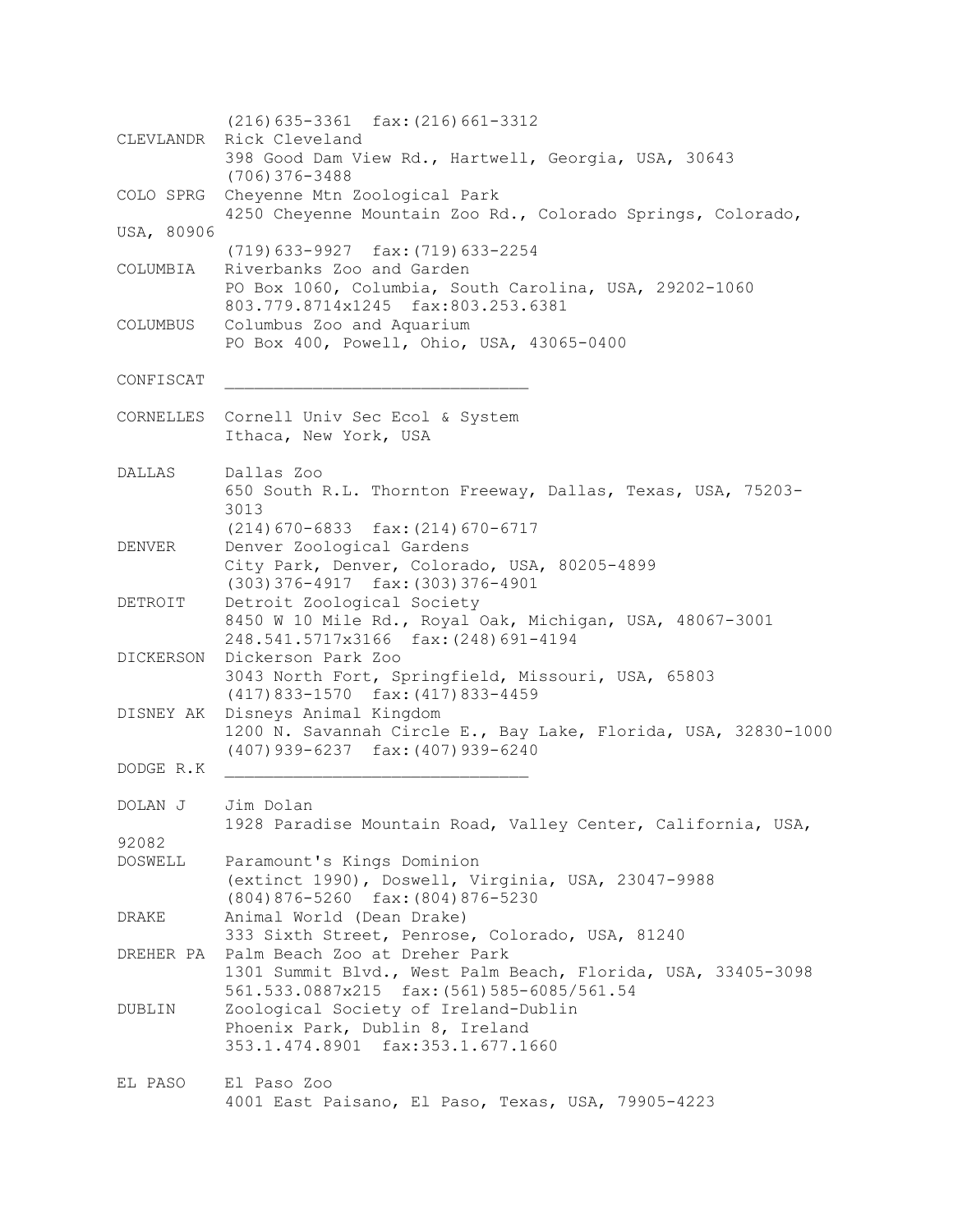915.521.1860 fax:915.521.1857 ESCAPE Escaped EVANSVLLE Mesker Park Zoo 2421 Bement Ave., Evansville, Indiana, USA, 47720 (812)435-6143x405 fax:812.435.6140 EXOTICOS Exoticos y Salvajes (Teresa Moreno) Covarrubias 57, Int. B, Col. San Miguel, Federal District, Mexico, 11850 FERNDALE International Animal Exchange, Inc. 25600 Woodward Ave., Suite 110, Royal Oak, Michigan, USA, 48067 248.398.6533x9 fax:248.545.4125 FOR BIRDS For The Birds (Jerry Korn) 1506 N. Happy Valley Rd., Nampa, Idaho, USA, 83687 (208)466-0364 fax:(208)466-0376 FORTWORTH Fort Worth Zoological Park 1989 Colonial Pkwy., Ft Worth, Texas, USA, 76110-6640 817.759.7126 fax:817.759.7127 FRANKLINP Zoo New England, Franklin Park Zoo 1 Franklin Park Rd., Boston, Massachusetts, USA, 02121 (617)989-2020 fax:(617)989-2025 FRESNO Chaffee Zoological Gardens of Fresno 894 W Belmont Ave., Fresno, California, USA, 93728-2891 559.498.5912 fax:(559)264-9226 FREY W Canary Bird Farm (Walter Frey) Rt 527, Englishtown Rd, Old Bridge, New Jersey, USA, 08857 G. ALLEN G. BAKER G. DISCH GERLACH \_\_\_\_\_\_\_\_\_\_\_\_\_\_\_\_\_\_\_\_\_\_\_\_\_\_\_\_\_\_\_ GHASSEMI \_\_\_\_\_\_\_\_\_\_\_\_\_\_\_\_\_\_\_\_\_\_\_\_\_\_\_\_\_\_\_ GIBSON GLEN OAK Glen Oak Zoo 2218 N Prospect Rd., Peoria, Illinois, USA, 61603-2193 (309)686-3365x201 fax:(309)685-6240 GLENDA CA Casa De Pets (Laszlo de Borondy) Glendale, California, USA, 85301 (602)939-1003 GLENDALE Ollson's Rare Bird and Animal Farm (Mickey Ollson), Glendale, Arizona, USA, 85301 (602)939-1003 GRANBY Granby Zoo 525 St. Hubert Street, Granby, Quebec, Canada, J2G 5P3 450.372.9113x2151 fax:450.372.5531 GRAND PRA Lion Country Safari Inc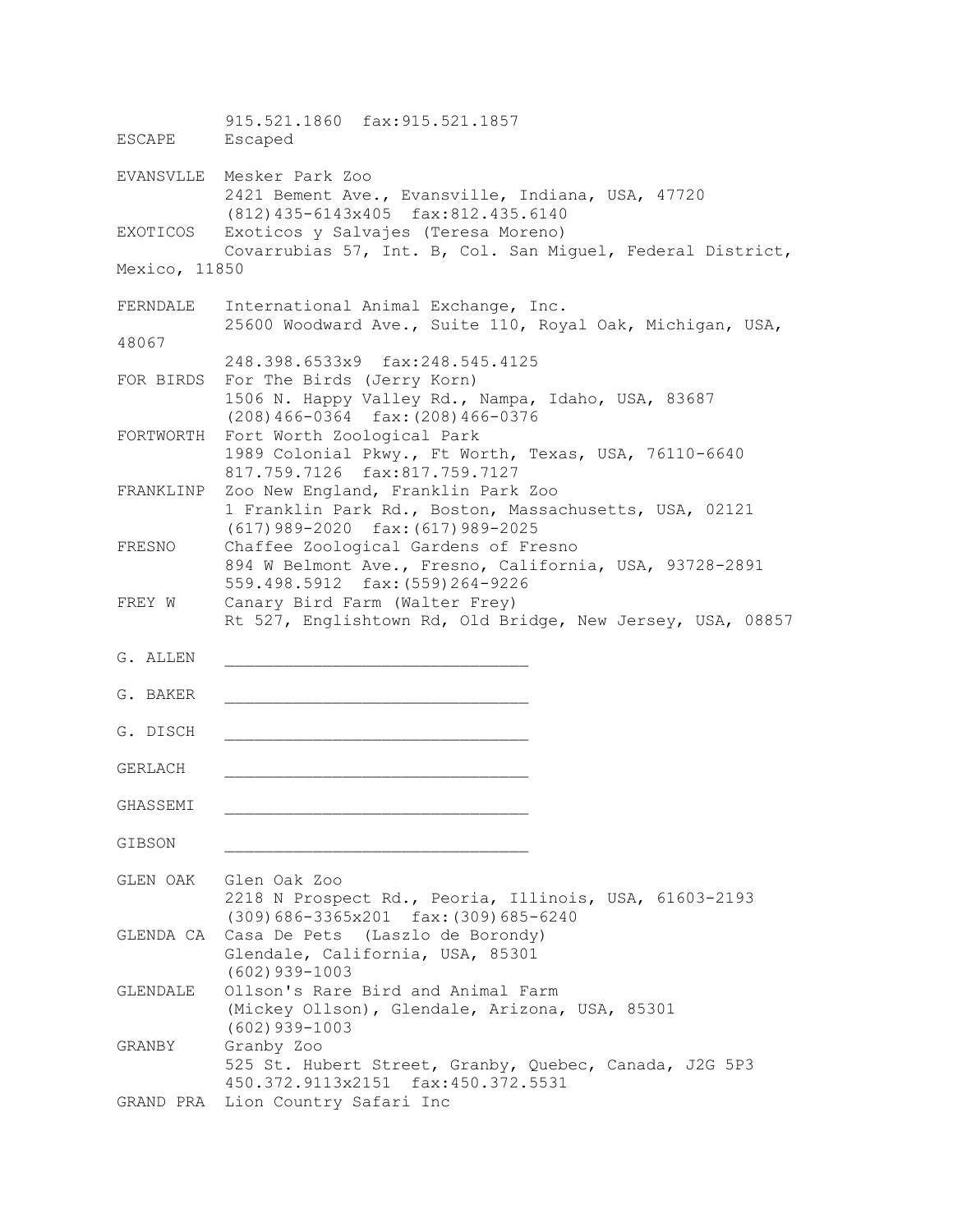| GRND PRAI      | Grand Prairie, Texas, USA<br>Wildlife Management Services (Ext.)<br>601 Wildlife Pky., Grand Prairie, Texas, USA, 75050                                               |
|----------------|-----------------------------------------------------------------------------------------------------------------------------------------------------------------------|
| GUADALJR       | $(214) 263 - 2201$<br>Guadalajara Zoo<br>Av. Paseo del Zoologico No. 600, Guadalajara, Jalisco, Mexico,                                                               |
| C.P. 44390     | 52.33.367.44488 fax:52.33.367.43848                                                                                                                                   |
| H VIA          |                                                                                                                                                                       |
| H. BOSE        |                                                                                                                                                                       |
| HAJOS M        | Marvin Hajos<br>3510 NW 94th Ave, Hollywood, Florida, USA, 33024<br>305.435.0674                                                                                      |
| HAMILTON       | Hamilton Zoo<br>PO Box 15265, Hamilton, Waikato, New Zealand, 2001<br>64.7.838.7716 fax:64.7.838.6960                                                                 |
| HANOVER Z      | Clifty Acres Zoo Farm<br>Hanover, Indiana, USA                                                                                                                        |
| HENDEE         | Hendee Zoological Co<br>Glenville, Illinois, USA                                                                                                                      |
| HIALEAH        | Hialeah Park<br>2200 East 4th Ave., Hialeah, Florida, USA, 33013<br>305.887.8000                                                                                      |
| HOGLE          | Utah's Hogle Zoo<br>Utah Zoological Society, Salt Lake City, Utah, USA, 84108                                                                                         |
| HONOLULU       | Honolulu Zoo<br>151 Kapahulu Ave., Honolulu, Hawai'i, USA, 96815-7173<br>(808) 971-7184 fax:808.550.6273                                                              |
| HOUSTON        | Houston Zoo, Inc.<br>1513 N MacGregor, Houston, Texas, USA, 77030-1603<br>713.533.6618 fax:713.533.6802                                                               |
| I.S.HORNE      |                                                                                                                                                                       |
| IAE OH         | IAE - African Safari Wildlife Park<br>267 Lightner Rd., Port Clinton, Ohio, USA, 43452                                                                                |
| ISSAQUAH       | (419) 732-3606x11 fax: (419) 734-1919<br>Cougar Mountain Zoological Park<br>19525 SE 54th St., Issaquah, Washington, USA, 98027<br>(425) 392-6278 fax: (206) 392-1076 |
| J.MOORE        |                                                                                                                                                                       |
| <b>JACKSON</b> | Jackson Zoological Park<br>2918 W. Capitol St., Jackson, Mississippi, USA, 39209<br>$(601)$ 352-2590 fax: $(601)$ 352-2594                                            |
| JOHN BALL      | John Ball Zoological Garden<br>1300 W. Fulton St., Grand Rapids, Michigan, USA, 49504-6100<br>$(616)$ 336-4316 $fax$ : $(616)$ 336-3907                               |
|                | KANSASCTY Kansas City Zoo                                                                                                                                             |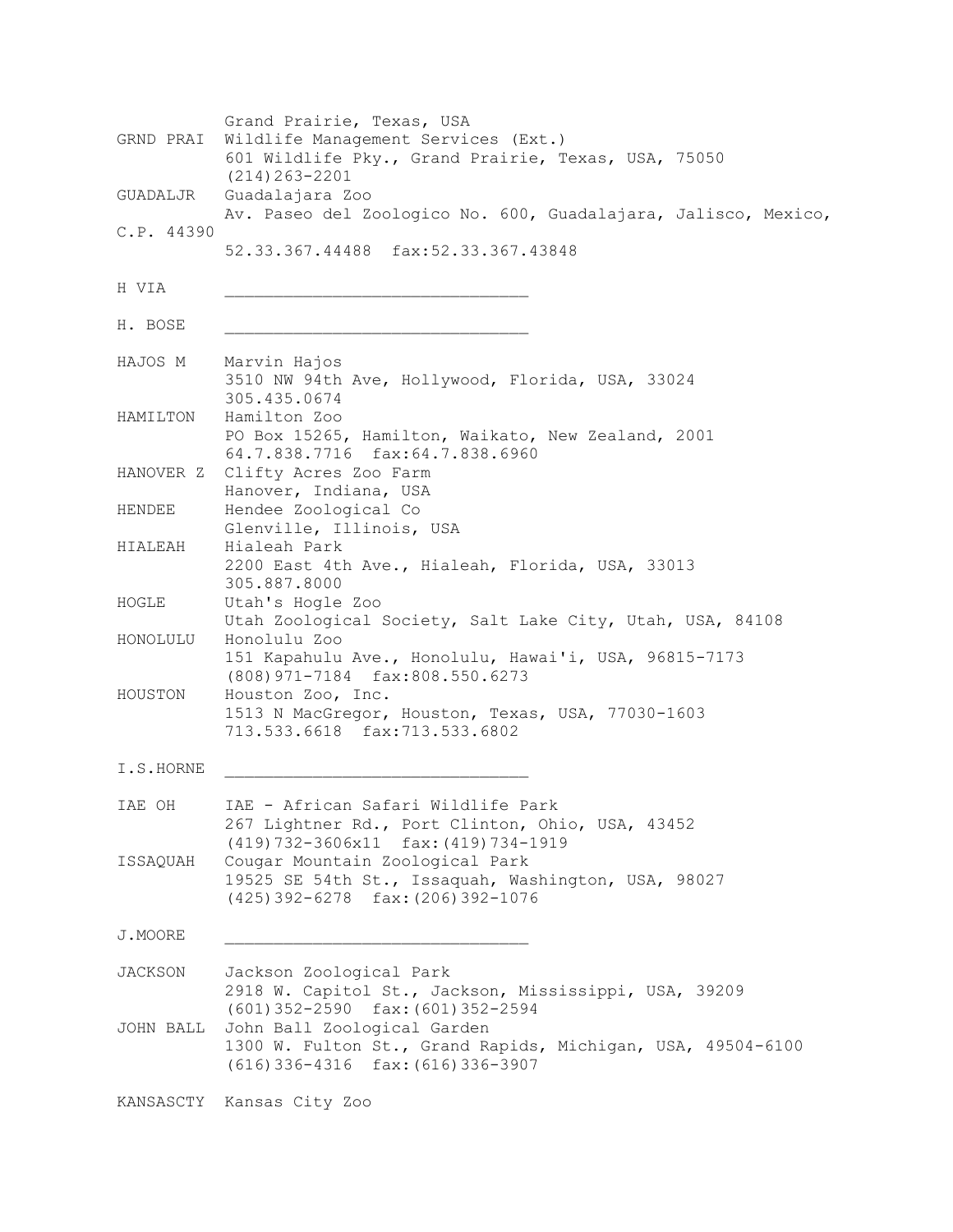6800 Zoo Drive, Kansas City, Missouri, USA, 64132-1711 816.513.4622 KENYA KENYA East Africa, African Region KINGSTON Hope Zoo Hope Gardens, Kingston, Jamaica (876)927-1085 fax:(876)977-4853 KNAPP RAY KUBALA D \_\_\_\_\_\_\_\_\_\_\_\_\_\_\_\_\_\_\_\_\_\_\_\_\_\_\_\_\_\_\_ KUMASI Kumasi Zoological Gardens Dept. of Game & Wildlife, Kumasi, Ashanti, Ghana L RUHE Louis Ruhe GmbH (1860-1995) Gerdag Strasse 8, 3220 Alfeld/leine, Germany LA PALOMA LAKEBUENA Discovery Island Zool Pk (extinct) 1200 N. Savannah Circle E., Bay Lake, Florida, USA, 32830-1000 (407)824-2875 LANGLEY Mountain View Conservation & Breeding 23898 Rawlison Crescent, Fort Langley, British Columbia, Canada, V1M 3R6 604.882.9313 fax:(604)881-1221 LAPUERTA LAVAL INTERZOO 652 Herve Beaudry, Laval, Quebec, Canada, H7E 2X6 (450)661-8081 fax:(450)664-2801 LCS DOS Lion Country Safari (extinct) Doswell, Virginia, USA LEON Patronato del Parque Zoologico de Leon Camino a ibarrilla km. 6, Leon, Guanajuato, Mexico 52 477 764 3143 / 32 fax:52 477 764 3142 LFISKE \_\_\_\_\_\_\_\_\_\_\_\_\_\_\_\_\_\_\_\_\_\_\_\_\_\_\_\_\_\_\_ LIBERIA LIBERIA West Africa, African Region LINCOLN C Lincoln Childrens Zoo (Fmr. Folsom) 1222 S 27th St., Lincoln, Nebraska, USA, 68502 (402)475-6741 fax:(402)475-6742 LITTLEROC Little Rock Zoological Gardens One Jonesboro Dr, Little Rock, Arkansas, USA, 72205 (501)666-2406x114 fax:(501)666-7040 LOSANGELE Los Angeles Zoo & Botanical Gardens 5333 Zoo Dr., Los Angeles, California, USA, 90027 (323)644-4295 fax:(323)662-9786 LOUISVILL Louisville Zoological Garden PO Box 37250, Louisville, Kentucky, USA, 40233-7250 (502)451-0440x332 fax:(502)451-2196 LOWRY Tampa's Lowry Park Zoo 1101 W Sligh Ave, Tampa, Florida, USA, 33604-5958 (813)935-8552x222 fax:813.930.0106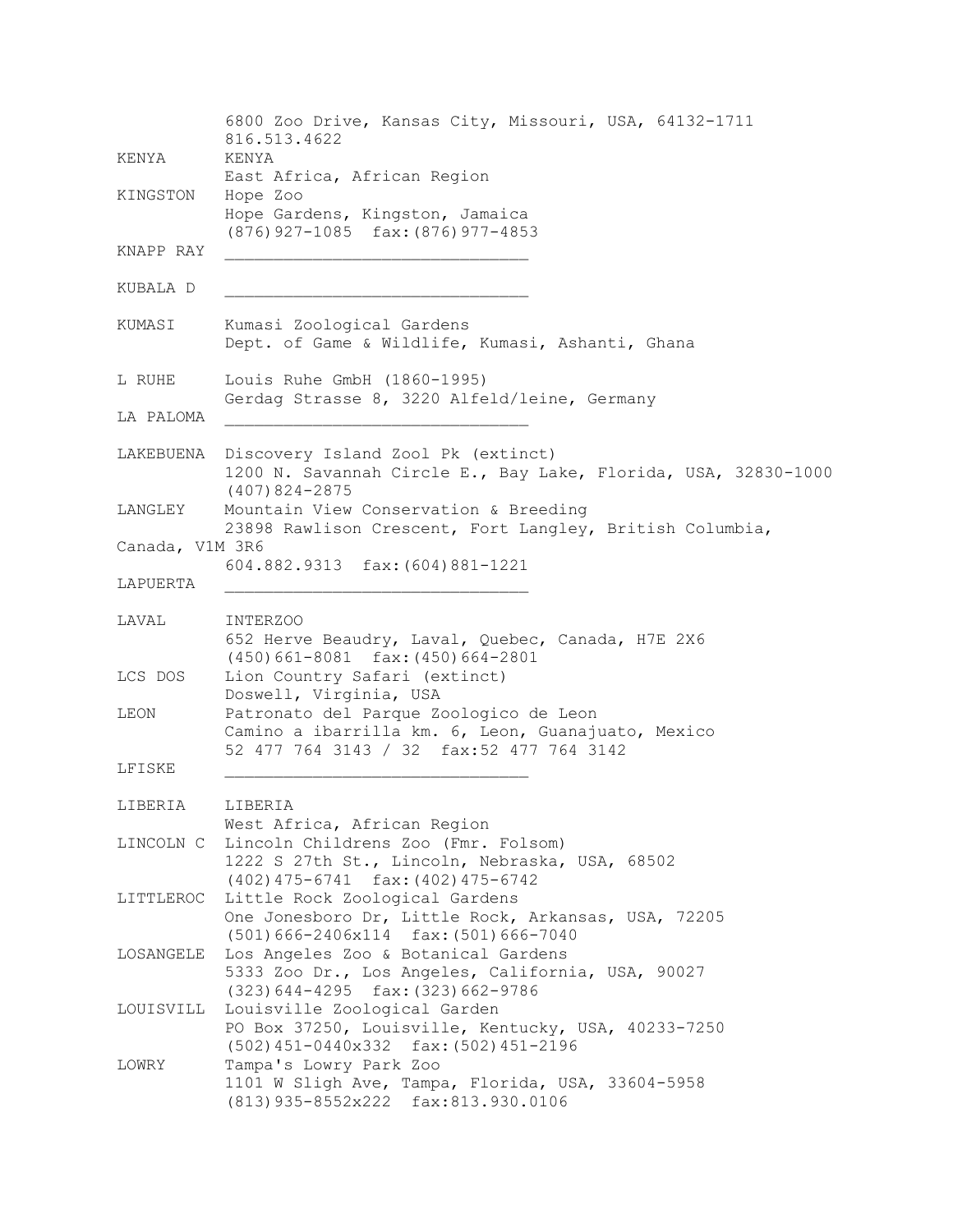LOZANO AL Al Lozano 144-53 Roosevelt, Flushing, New York, USA, 11354 LUFKIN Ellen Trout Zoo 402 Zoo Circle, Lufkin, Texas, USA, 75904 (936)633-0403 fax:(936)633-0311 LVZOO Lehigh Valley Zoo 5150 Game Preserve Road, Schnecksville, Pennsylvania, USA, 18078-3305 (610)799-4171x24 fax:(610)799-4170 M.PM BIRD MADISON Henry Vilas Zoo 702 S Randall Ave, Madison, Wisconsin, USA, 53715 (608)266-4732 fax:(608)266-5923 MALI WA MALI West Africa, African Region MAMI RARE Miami Rare Bird Farm (Alton Freeman) Miami, Florida, USA MARLOFFCO \_\_\_\_\_\_\_\_\_\_\_\_\_\_\_\_\_\_\_\_\_\_\_\_\_\_\_\_\_\_\_ MATTICE R Sunbird International (R. Mattice) Los Angeles, California, USA MCCORMICK MCMEELAN MECOM R Mecom Ranch World Wildlife Preserve Laredo, Texas, USA MEMPHIS Memphis Zoological Garden & Aquarium 2000 Prentiss Place, Memphis, Tennessee, USA, 38112 901.333.6706 METRORICH Metro Richmond Zoo 8300 Beaver Ridge Road, Moseley, Virginia, USA, 23120 (804)739-5666 fax:(804)739-6003 METROZOO Miami Metrozoo (One Zoo Boulevard), Miami, Florida, USA, 33177-1402 (305)251-0400x253 fax:(305)378-6381 MICH KEN Mich-Ken Breeding Farms (Extinct) (Ken Chisholm), Montreal, Quebec, Canada MILWAUKEE Milwaukee County Zoological Gardens 10001 W Bluemound Rd, Milwaukee, Wisconsin, USA, 53226-4384 414.256-5448 fax:414.256-5450 MINOT Roosevelt Park Zoo 1219 Burdick Expressway East, Minot, North Dakota, USA, 58702 (701)857-4166 fax:(701)857-4169 MOHILEF David Mohilef (Dealer) Singapore, Singapore MONROE Louisiana Purchase Gardens & Zoo P.O. Box 123, Monroe, Louisiana, USA, 71210 318.329.2582 MONTGOMRY Montgomery Zoo P.O. Box 3313, Montgomery, Alabama, USA, 36110-0313 (334)240-4911 fax:(334)240-4916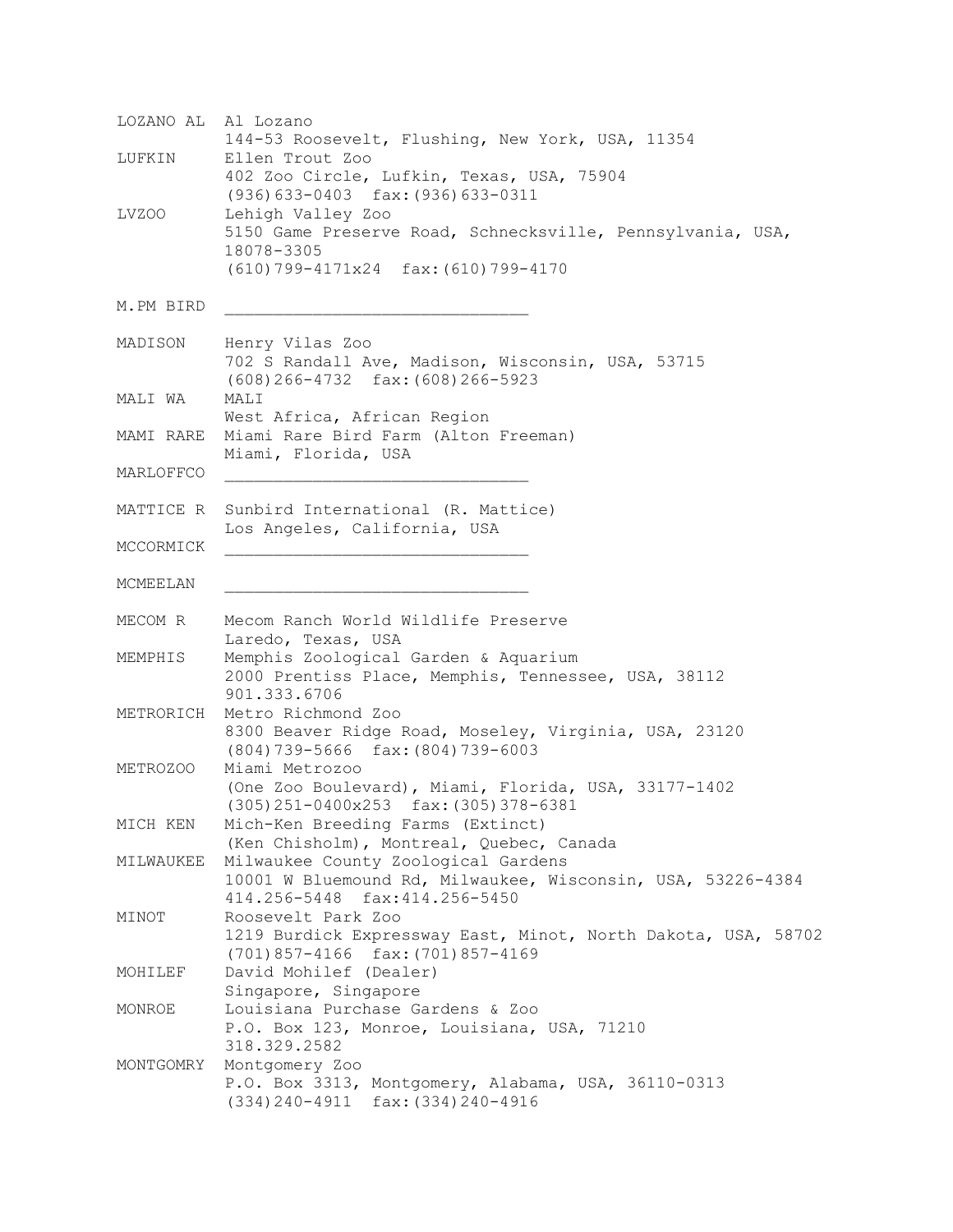| MORELIA         | Parque Zoologico "Benito Juarez"<br>Calzada Juarez S/N, Morelia, Michoacan, Mexico, 58070<br>52 43 140488 fax:52 43 141949              |
|-----------------|-----------------------------------------------------------------------------------------------------------------------------------------|
| MPM BIRD        | MPM Bird Co.<br>4105 W. Jefferson Blvd, Los Angeles, California, USA, 90016<br>323.734.3257                                             |
| N FRESNO        | Wild Animals International (R. LaBlue)<br>5516 Columbia Drive, North Fresno, California, USA, 93727                                     |
|                 | NAT BRIDG Natural Bridge Zoological Park<br>P.O. Box 88, Natural Bridge, Virginia, USA, 24578<br>$(540)$ 291-2420 fax: $(540)$ 291-1891 |
| NICHOLS T       | Thomas Duncan Nichols<br>San Antonio, Texas, USA                                                                                        |
| NIGERIA         | NIGERIA<br>West Africa, African Region                                                                                                  |
| NOLAND          |                                                                                                                                         |
|                 | NORTHLAND Northland Wildlife<br>2601 E Highway 169, Grand Rapids, Minnesota, USA, 55744<br>$(218)$ 326-0515                             |
| NY BRONX        | Bronx Zoo/Wildlife Conservation Societ<br>2300 Southern Blvd., Bronx, New York, USA, 10460-1099<br>718.220.8711 fax: (718) 220-7114     |
|                 | NZP-WASH Smithsonian National Zoological Park<br>3001 Connecticut Avenue NW, Washington, District Of Columbia,                          |
| USA, 20008-2537 | 202.633.3244 fax:202.633.8727                                                                                                           |
|                 | OAKLAND Oakland Zoo<br>P.O. Box 5238, Oakland, California, USA, 94605<br>$(510)$ 632-9525x167 fax: (510) 636-9619                       |
| OHIO ST U       |                                                                                                                                         |
| OKLAHOMA        | Oklahoma City Zoological Park<br>2101 NE 50th St., Oklahoma City, Oklahoma, USA, 73111-7199<br>(405) 425-0274 fax: (405) 425-0220       |
| OMAHA           | Omaha's Henry Doorly Zoo<br>3701 South 10th St., Omaha, Nebraska, USA, 68107-2200<br>(402) 738-2068 fax: (402) 733-4415                 |
| PACI.BIRD       |                                                                                                                                         |
| PALAZUELO       |                                                                                                                                         |
| PANAMACT        | ZooWorld<br>9008 Front Beach Rd., Panama City Beach, Florida, USA, 32407                                                                |
| PET FARM        | $(850)$ 230-4839 fax: $(850)$ 230-8500<br>Pet Farm (Bern Levine)<br>3310 NW South River Dr, Miami, Florida, USA, 33142                  |
| PETER VI        | PETER<br>Virgin Islands, Central America, American Region                                                                               |
| PHILADELP       | The Philadelphia Zoo<br>3400 W Girard Ave., Philadelphia, Pennsylvania, USA, 19104                                                      |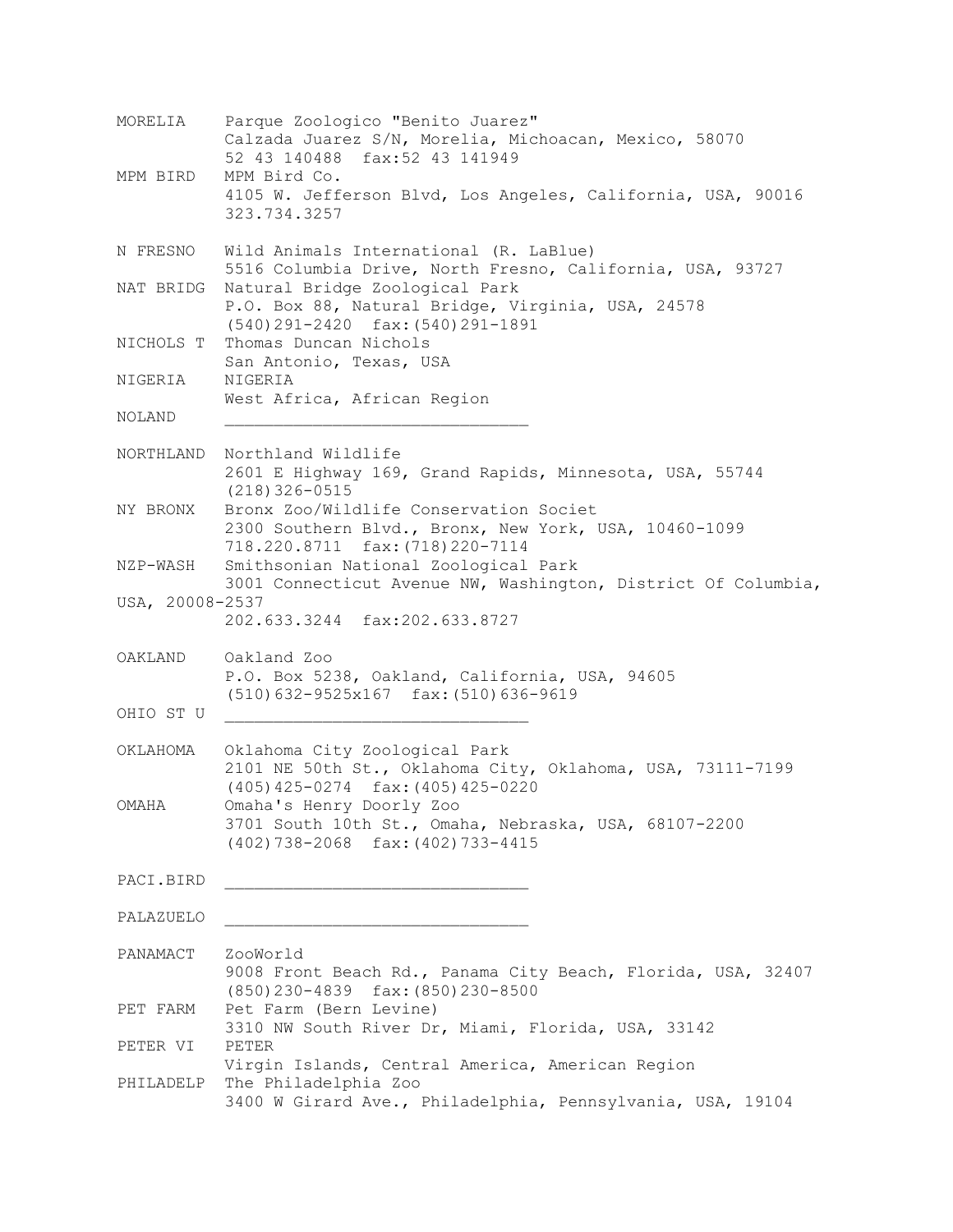215.243.5214 fax:(215)243-0219 PITTS CA National Aviary in Pittsburgh Allegheny Commons West, Pittsburgh, Pennsylvania, USA, 15212 (412)323-7235x211 fax:(412)321-4364 PITTSBURG Pittsburgh Zoo & Aquarium One Wild Place, Pittsburgh, Pennsylvania, USA, 15206-1178 412.365.2581 fax:(412)365-2583 PONDEROSA Ponderosa Ranch Lock Haven, Pennsylvania, USA PORTLAND Oregon Zoo 4001 SW Canyon Rd., Portland, Oregon, USA, 97221-2799 (503)220-5766 fax:(503)226-0074 PRIVATE Private Collection PROVIDNCE Roger Williams Park Zoo 1000 Elmwood Ave., Providence, Rhode Island, USA, 02907-3600 401.785.3510x310 fax:401.941.3988 PUBLIC General Public PUEBLA Africam Safari 11 Oriente #2407, Puebla, Puebla, Mexico, CP 72007 52.222.2817000x230 fax:52 222 2817000x257 PURCHASE \_\_\_\_\_\_\_\_\_\_\_\_\_\_\_\_\_\_\_\_\_\_\_\_\_\_\_\_\_\_\_ QUEBEC Jardin Zoologique Du Quebec SPSNQ, Charlesbourg, Quebec, Canada, G1G 5H9 418.622.0313x280 fax:(418)644-9004 RACINE Racine Zoological Gardens 2131 N Main St., Racine, Wisconsin, USA, 53402-4795 262.636.9423 fax:262.636.9307 RAINBOW S Rainbow & Fairy Springs P.O. Box 25, Rotorua, New Zealand 64 7 347 9301 REAVYFEEX Reproduccion De Aves y Felinos En Ext. 22 de Diciembre No. 1, Naucalpan, Edo. De M, Mexico, C.P. 53910 52 5 293 1322 fax:52 5 293 1258 RIDGELAND Tracewood Farms Mark McKay 550 East Jackson Avenue, Ridgeland, Mississippi, USA, 39157 601.856.4690 RIGGS RIO GRAND Albuquerque Biological Park 903 Tenth St. SW, Albuquerque, New Mexico, USA, 87102-4098 (505)764-6231 fax:(505)764-6281 ROBRACFM \_\_\_\_\_\_\_\_\_\_\_\_\_\_\_\_\_\_\_\_\_\_\_\_\_\_\_\_\_\_\_ ROCKTON African Lion Safari & Game Farm Ltd R.R. 1, Cambridge, Ontario, Canada, N1R 5S2 (519)623-8091 fax:(519)623-9542 ROERS BRD Roer's Bird Farm 6553 N. 27th Ave., Phoenix, Arizona, USA, 85017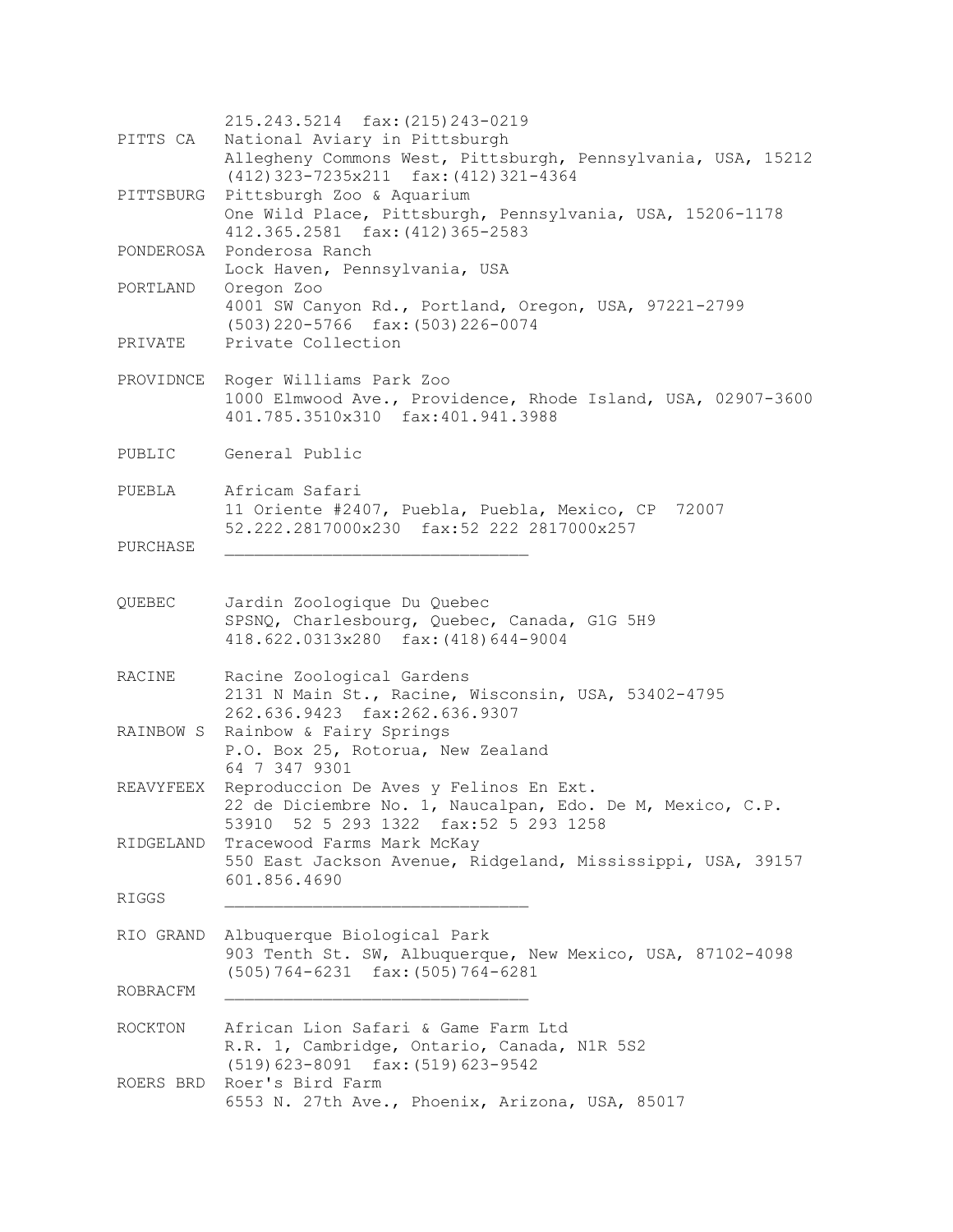S D BIRD San Diego Bird Importers (Lou Dodge) San Diego, California, USA S.AFRICA SOUTH AFRICA African Region SAFARI W Safari West 3115 Porter Creek Rd., Santa Rosa, California, USA, 95404 (707)579-2551 fax:(707)579-8777 SAFARIANI SALISB L BA Ranch/SWAP LLC (Lex Salisbury) 38650 Mickler Road, Dade City, Florida, USA, 33528 352.583.4473 SAM MORAN SAN ANTON San Antonio Zoological Gardens & Aqua 3903 N. St. Mary's Street, San Antonio, Texas, USA, 78212-3199 (210)734-7184x162 fax:(210)734-7291 SAN FRAN San Francisco Zoological Gardens 1 Zoo Rd., San Francisco, California, USA, 94132-1098 (415)753-7176 fax:(415)681-2039 SANDIEGOZ San Diego Zoo PO Box 120551, San Diego, California, USA, 92112-0551 (619)685-3250 fax:619.232.4117 SANTA ANA Santa Ana Zoo 1801 E Chestnut Ave., Santa Ana, California, USA, 92701-5001 714.647.6542 fax:(714)953-7401 SCHOCK R \_\_\_\_\_\_\_\_\_\_\_\_\_\_\_\_\_\_\_\_\_\_\_\_\_\_\_\_\_\_\_ SCOT NECK Sylvan Heights Waterfowl Mike & Ali Lubbock, Scotland Neck, North Carolina, USA, 27874 (919)826-5038 SD-WAP San Diego Wild Animal Park 15500 San Pasqual Valley Rd, Escondido, California, USA, 92027 (619)685-3250 fax:619.232.4117 SEAGO John Seago Nairobi, Nairobi, Kenya SEATTLE Woodland Park Zoological Gardens 601 N. 59th St., Seattle, Washington, USA, 98103-5858 (206)684-4833 fax:(206)233-7278 SEAWLD TX Sea World San Antonio 10500 Sea World Dr., San Antonio, Texas, USA, 78251 (210)523-3272 fax:(210)523-3299 SEDGWICK Sedgwick County Zoo 5555 Zoo Blvd., Wichita, Kansas, USA, 67212-1698 (316)266-8203 fax:(316)942-3781 SENEGAL SENEGAL West Africa, African Region SHADOW Shadow Nursery Inc. (Don Shadow) 254 Shadow Nursery Road, Winchester, Tennessee, USA, 37398 (931)967-6059 SHARPE M Mac Sharpe 5954 Whitehead Rd., Plant City, Florida, USA, 33567 (813)737-1276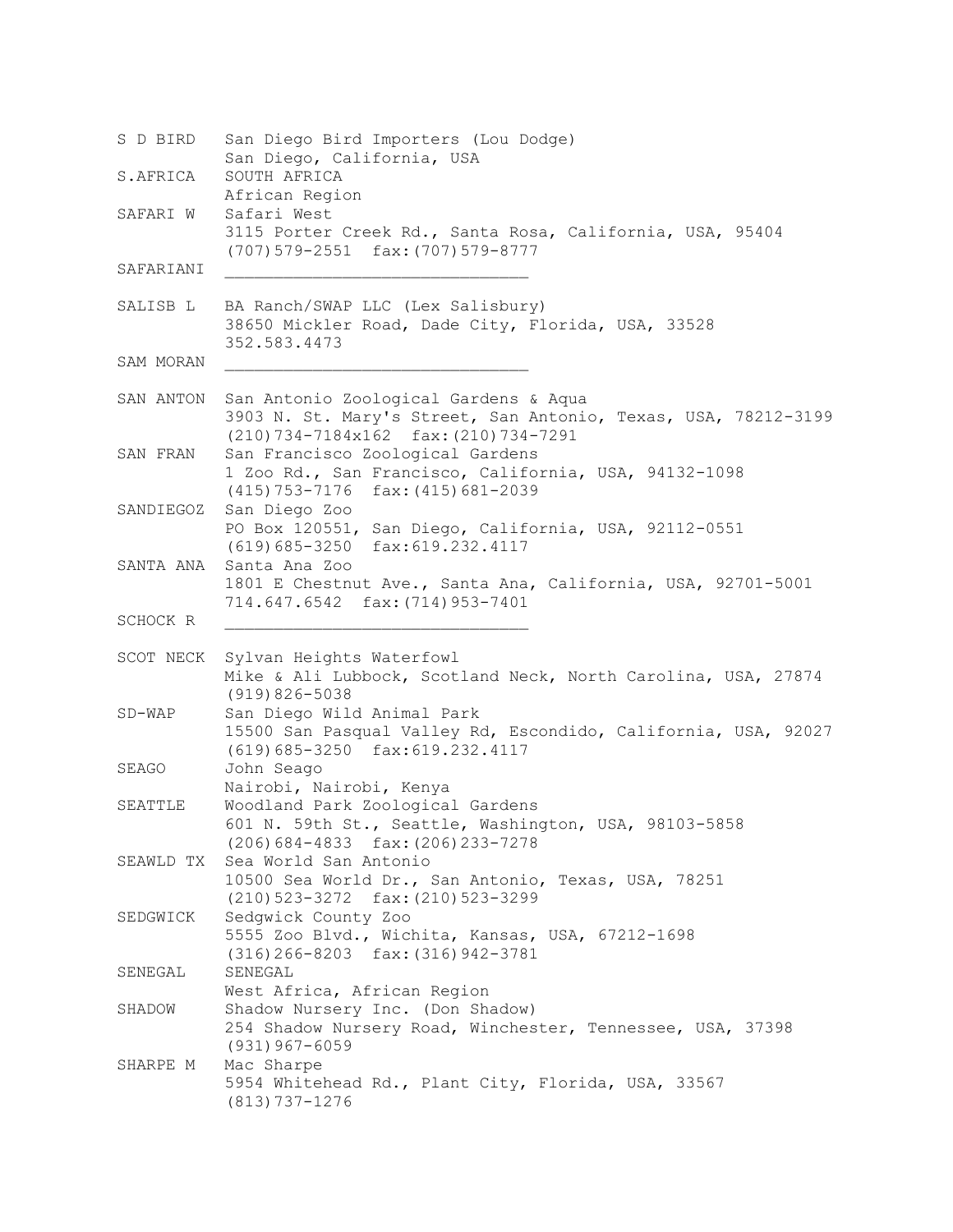SILVER SP Silver Springs Park 5656 E Silver Springs Blvd, Silver Springs, Florida, USA, 34488 (352)236-2121 fax:(352)236-1732 SLAUGHTER Southern Exposure Wildlife Park 777 Hwy 409, Slaughter, Louisiana, USA, 70777 (504)654-7077 fax:(504)654-7094 SOEST G. Frans Van Den Brink B.V., Lutteresweg 14a, 7775 Pp Lutten, Netherlands SOUTHBEND Potawatomi Zoo 500 S Greenlawn, South Bend, Indiana, USA, 46615 (574)235-7622 fax:(574)235-7627 SOUTHWICK Southwicks Zoo 2 Southwick St., Mendon, Massachusetts, USA, 01756 (508)883-9891 fax:(508)883-0242 SPRINGHIL Weeki Wachee Springs 6131 Commercial Way, Spring Hill, Florida, USA, 34606 (904)596-2062 fax:(904)597-1388 ST AUGUST St. Augustine Alligator Farm Zoological Park, St Augustine, Florida, USA, 32080 (904)824-3337 fax:(904)829-6677 ST LOUIS Saint Louis Zoological Park 1 Government Dr., St. Louis, Missouri, USA, 63110-1395 (314)781-0900x372 fax:(314)647-7969 ST PAUL St. Paul's Como Zoo 1225 Estabrook Drive, St Paul, Minnesota, USA, 55103 (651)487-8208 fax:(651)487-8209 STCATHERN St. Catherines Island / WCS 182 Camellia Road, Midway, Georgia, USA, 31320-9801 (912)884-5005 fax:(912)884-5007 STUDIOCIT Casa De Pets (Laszlo de Borondy) Studio City, California, USA SUDAN SUDAN North Africa, African Region SYLVAN GL Sylvan Glen Aviaries Sylva, North Carolina, USA TOLEDO Toledo Zoological Gardens PO Box 140130, Toledo, Ohio, USA, 43614-0801 (419)389-6403x3088 fax:(419)385-8670 TOPEKA Topeka Zoological Park 635 SW Gage Blvd., Topeka, Kansas, USA, 66606-2066 785.368.9134 fax:785.368.9152 TOTE EMIN Tote-Em-In-Zoo Animal Farm (extinct) Wilmington, North Carolina, USA TRACY AV Tracy Aviary 589 East 1300 South, Salt Lake City, Utah, USA, 84105 (801)596-8500 fax:(801)596-7325 TREFFLICH Trefflichs Educ Animal Farm + Zoo Whitehouse Stat, New Jersey, USA TRULI FRM Truli D Farms (Mike & Mary Dam) PO Box 97, Haines City, Florida, USA, 33845 (813)422-5238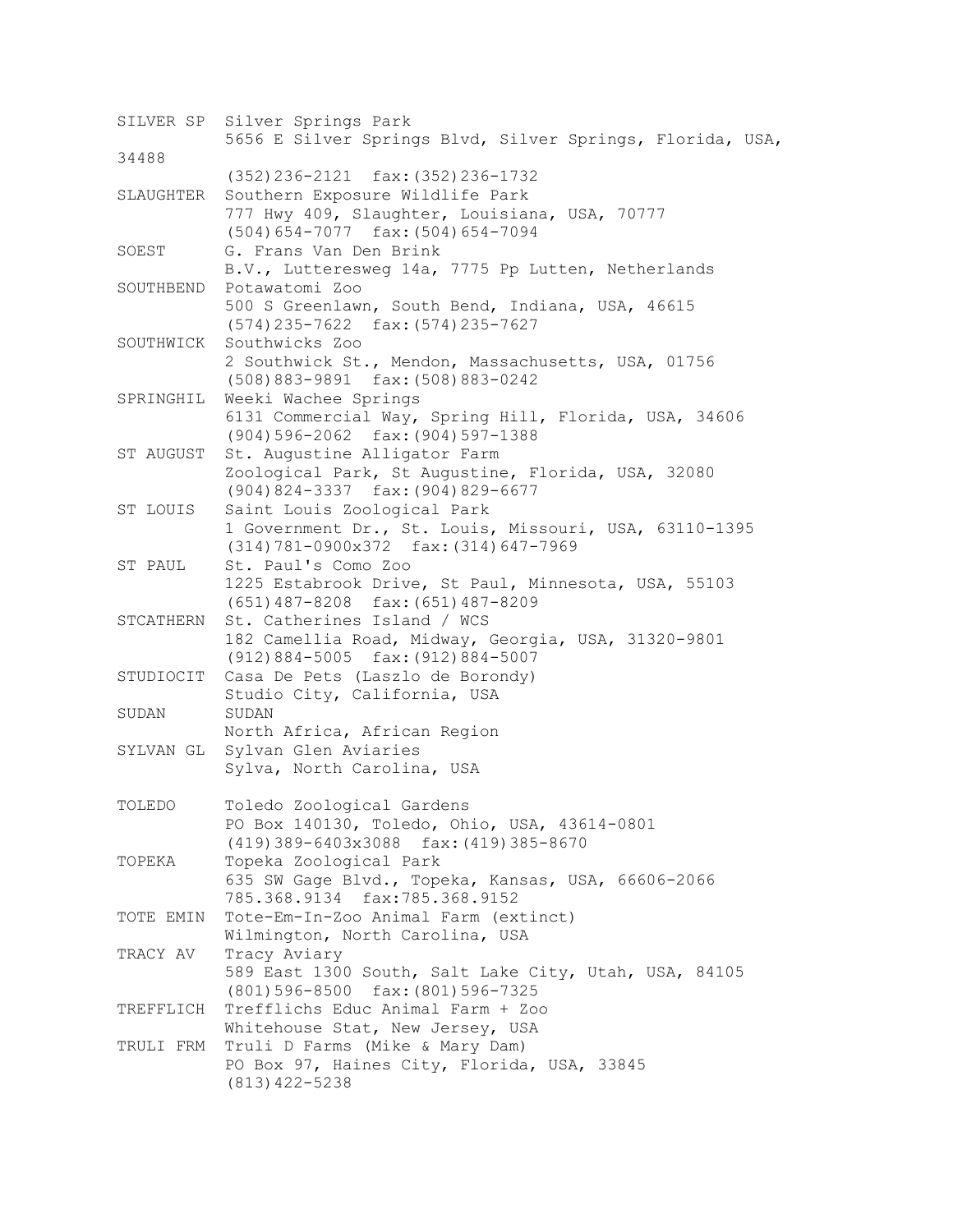UNKNOWN Unknown Location USFWS US Fish and Wildlife Service USA V.D.BRINK J.V.D. Brink (Jabria) (Extinct) Harderwijk, Gelderland, Netherlands VA SAFARI Virginia Safari Park & Preserv Ctr, Inc PO Box 147, Natural Bridge, Virginia, USA, 24578 (540)291-3205 VALLEYZOO Valley Zoo&John Janzen Nature Ctr. c/o Park and Rec. Dept., Edmonton, Alberta, Canada, T5J 2R7 780.496.4850 fax:780.944.7529 VAN NUYS Busch Gardens (extinct) Van Nuys, California, USA VANSWIND Renee Vanswinderan Litchfield Park, Arizona, USA, 85340 W.AFRICA WEST AFRICA African Region WACO Cameron Park Zoo 1701 N. 4th St., Waco, Texas, USA, 76707-2463 (254)750-8435 fax:(254)750-8430 WAIKOLOA Hilton Waikoloa Village 425 Waikoloa Beach Dr., Kamuela-big Island, Hawai'i, USA, 96738 (808)885-1234 fax:(808)885-2905 WATERTNSD Bramble Park Zoo P.O. Box 910, Watertown, South Dakota, USA, 57201-0910 (605)882-6269 fax:(605)882-5232 WEBB B Bob Webb 888 cold Springs Road, Montecito, California, USA, 93108 WILD Obtained From Wild WILD WRLD Wildlife World Zoo Northern Ave. at State Route 303, Litchfield Park, Arizona, USA, 85340-9466 (623)935-9453 fax:(623)935-7499 WILDCARGO Wild Cargo Inc. (Ralph Curtis) PO Box 3, Hollywood, Florida, USA, 33022 WINSTON Wildlife Safari Inc P.O. Box 1600, Winston, Oregon, USA, 97496 541.679.6761 x 290 fax:541.679.9210 WORLDBIRD Steve Martin Natural Encounters, Inc. 9014 Thompson Nursery Rd., Winter Haven, Florida, USA, 33884 (407)938-0847 fax:863.438.0123 WORLDWIDE Worldwide Primates (Matt Block) PO Box 971279, Miami, Florida, USA, 33197-1279 (305)378-9585 WW TRUST

YULEE White Oak Conservation Center White Oak Plantation, Yulee, Florida, USA, 32097-9807